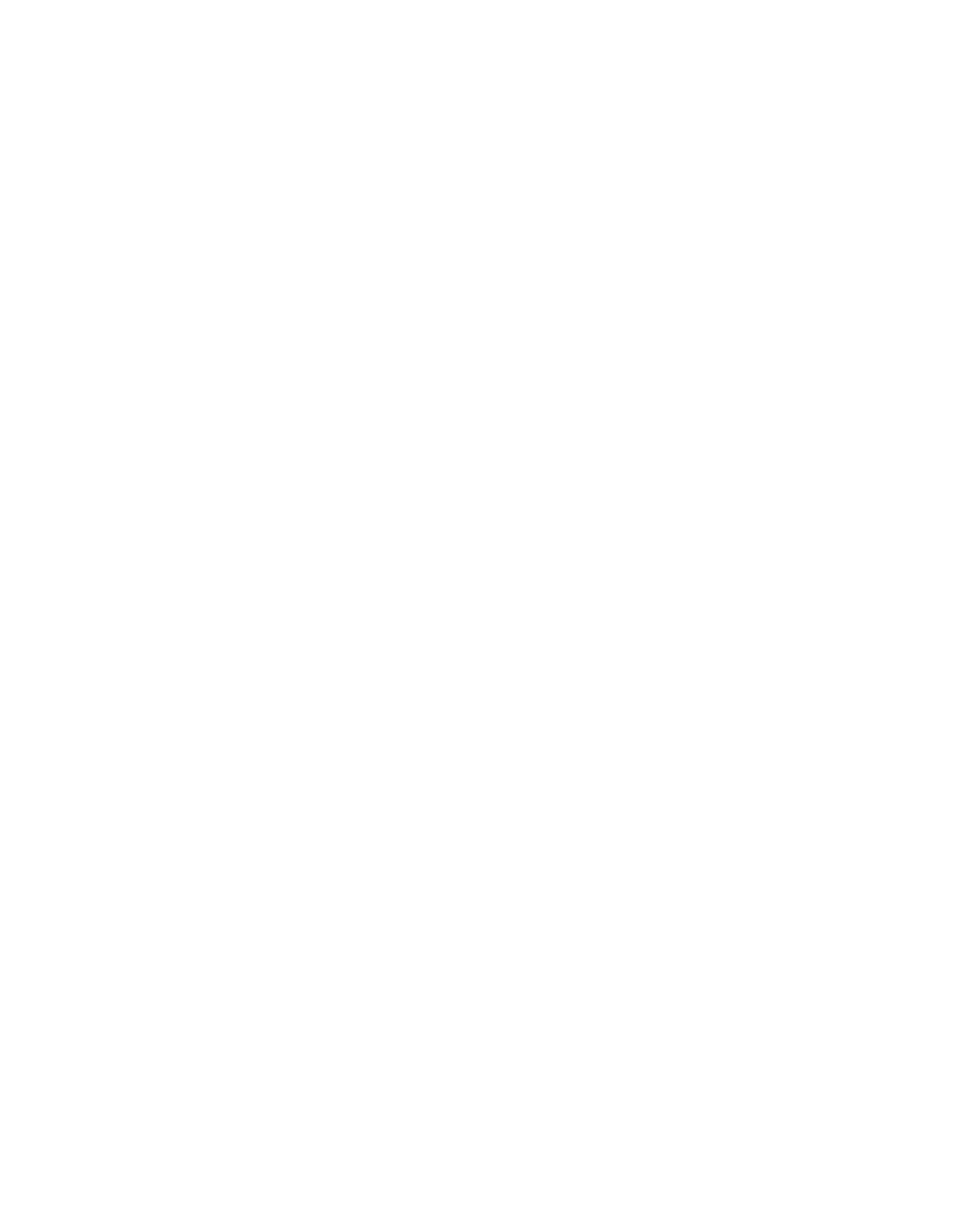# Preface

In this book, we fully develop and compare two approaches for the numerical approximation of exact controls for wave propagation phenomena: the continuous one, based on a thorough analysis of the continuous model, and the discrete one, which relies upon the analysis of the discrete models under consideration. We do it in the abstract functional setting of conservative semigroups.

The main results of this paper end up unifying, to a large extent, these two approaches yielding similar algorithms and convergence rates. The discrete approach, however, has the added advantage of yielding not only efficient numerical approximations of the continuous controls, but also ensuring the partial controllability of the finite-dimensional approximated dynamics, i. e. the fact that a substantial projection of the approximate dynamics is controlled. It also leads to iterative approximation processes that converge without a limiting threshold in the number of iterations. Such a threshold has to be taken into account, necessarily, for methods derived by the continuous approach, and it is hard to compute and estimate in practice. This is a drawback of the methods emanating from the continuous approach that exhibit divergence phenomena when the number of iterations in the algorithms aimed to yield accurate approximations of the control go beyond this threshold.

We shall also briefly explain how these ideas can be applied for data assimilation problems.

Though our results apply in a wide functional setting, our approach requires a fine analysis in the case of unbounded control operators, e.g. in the case of boundary controls. We will therefore show how this can be done in a simple case, namely the 1 − *d* wave equation approximated by finite difference methods. In particular, we present several new results on the rates of convergence for the solution of the wave equation with non-homogeneous Dirichlet boundary data.

Bilbao and Toulouse, *Sylvain Ervedoza* October 2012 *Enrique Zuazua*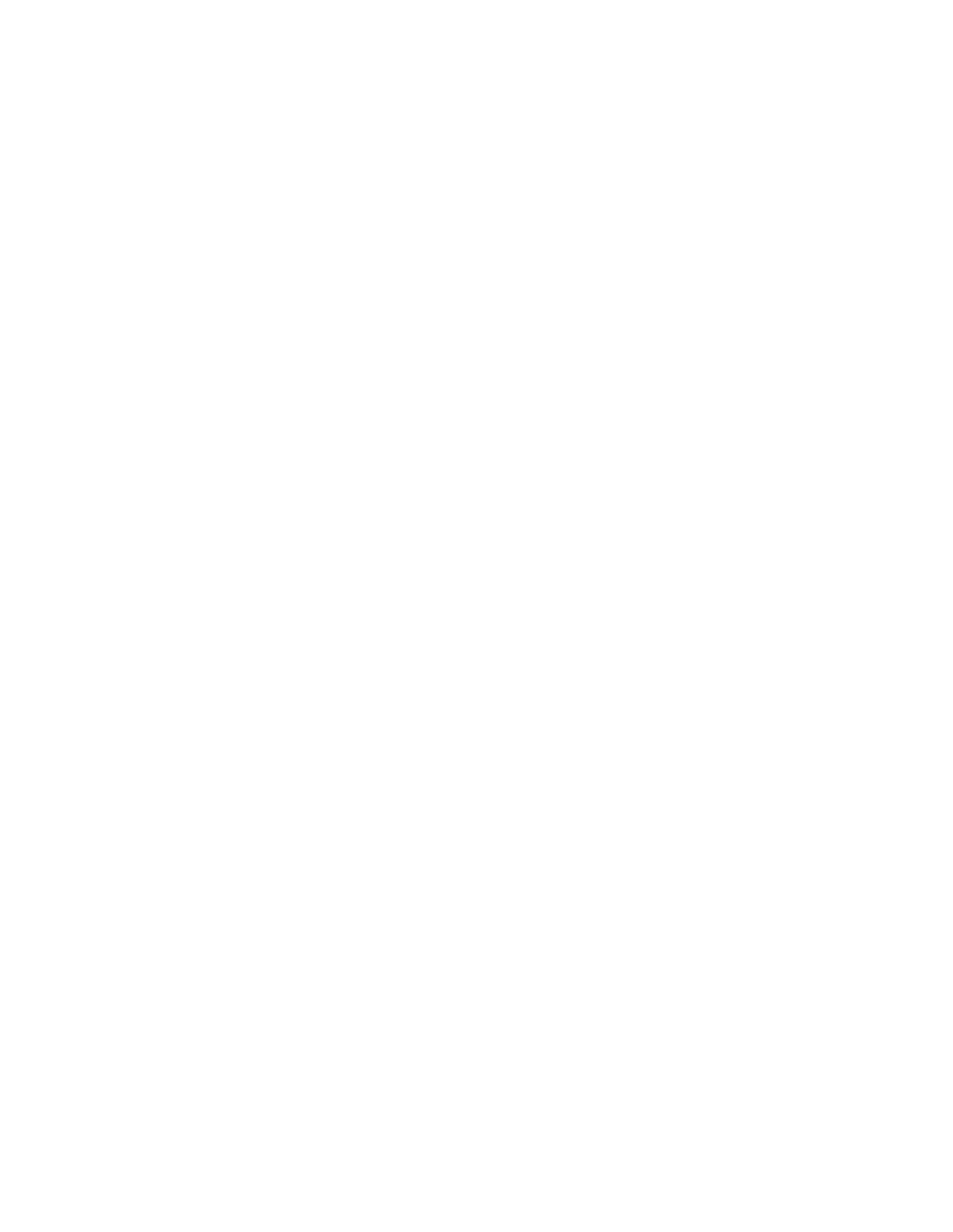# <span id="page-4-0"></span>Acknowledgements

Sylvain Ervedoza is partially supported by the Agence Nationale de la Recherche (ANR, France), Project C-QUID number BLAN-3-139579, Project CISIFS number NT09-437023, the AO PICAN of University Paul Sabatier (Toulouse 3) and grant MTM2011-29306 of the MICINN, Spain. Part of this work has been done while he was visiting the BCAM – Basque Center for Applied Mathematics as a Visiting Fellow.

Enrique Zuazua is supported by the ERC Advanced Grant FP7-246775 NU-MERIWAVES, the Grant PI2010-04 of the Basque Government, the ESF Research Networking Program OPTPDE and Grant MTM2011-29306 of the MICINN, Spain.

The numerical simulations in Section [1.7](#page-36-0) were done with the kind help of Alejandro Maass Jr (Santiago de Chile) while he was visiting the BCAM.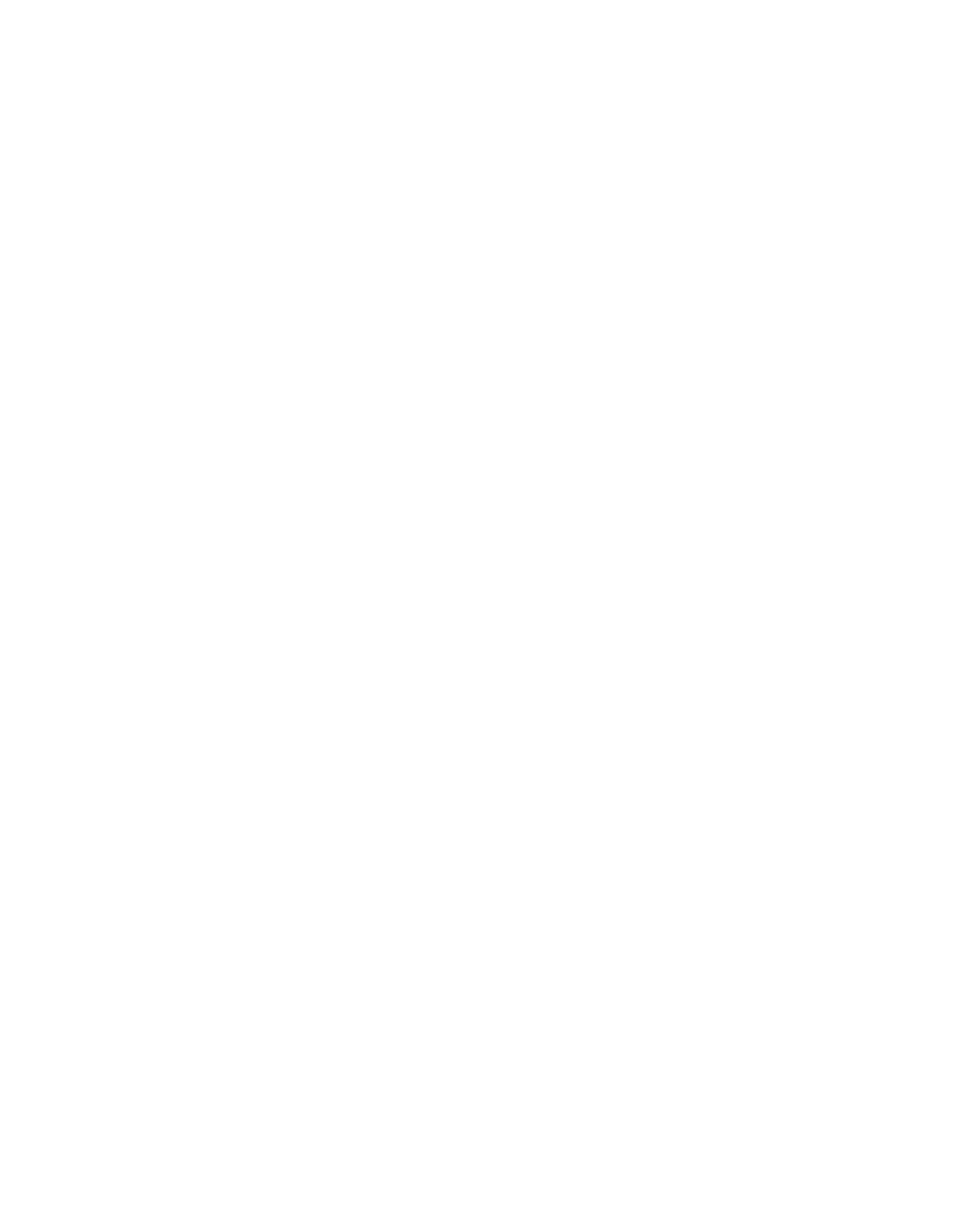# **Contents**

# [Introduction](#page-4-0)

| 1 |               |        | Numerical approximation of exact controls for waves                                   | 7              |
|---|---------------|--------|---------------------------------------------------------------------------------------|----------------|
|   | 1.1           |        |                                                                                       | 7              |
|   |               | 1.1.1  |                                                                                       | $\overline{7}$ |
|   |               | 1.1.2  |                                                                                       | 10             |
|   | 1.2.          |        |                                                                                       | 12             |
|   |               | 1.2.1  | An "algorithm" in an infinite dimensional setting                                     | 12             |
|   |               | 1.2.2  |                                                                                       | 14             |
|   |               | 1.2.3  |                                                                                       | 17             |
|   | 1.3           |        |                                                                                       | 19             |
|   |               | 1.3.1  |                                                                                       | 19             |
|   |               | 1.3.2  | Convergence rates in $X_s \dots \dots \dots \dots \dots \dots \dots \dots \dots$      | 20             |
|   | $1.4^{\circ}$ |        |                                                                                       | 22             |
|   |               | 1.4.1  |                                                                                       | 22             |
|   |               | 1.4.2. | Proof of Theorem $1.3 \ldots \ldots \ldots \ldots \ldots \ldots \ldots \ldots \ldots$ | 23             |
|   | 1.5           |        | Improved convergence rates: the discrete approach                                     | 24             |
|   |               | 1.5.1  |                                                                                       | 24             |
|   |               | 1.5.2. | Proof of Theorem $1.5 \ldots \ldots \ldots \ldots \ldots \ldots \ldots \ldots \ldots$ | 25             |
|   | 1.6           |        |                                                                                       |                |
|   |               | 1.6.1  |                                                                                       |                |
|   |               | 1.6.2  |                                                                                       | 26             |
|   |               | 1.6.3  |                                                                                       | 28             |
|   | 1.7           |        |                                                                                       | 29             |
|   |               | 1.7.1  |                                                                                       | 29             |
|   |               | 1.7.2. |                                                                                       | 45             |
|   | 1.8           |        |                                                                                       | 49             |
|   |               | 1.8.1  |                                                                                       | 49             |
|   |               | 1.8.2  |                                                                                       | 51             |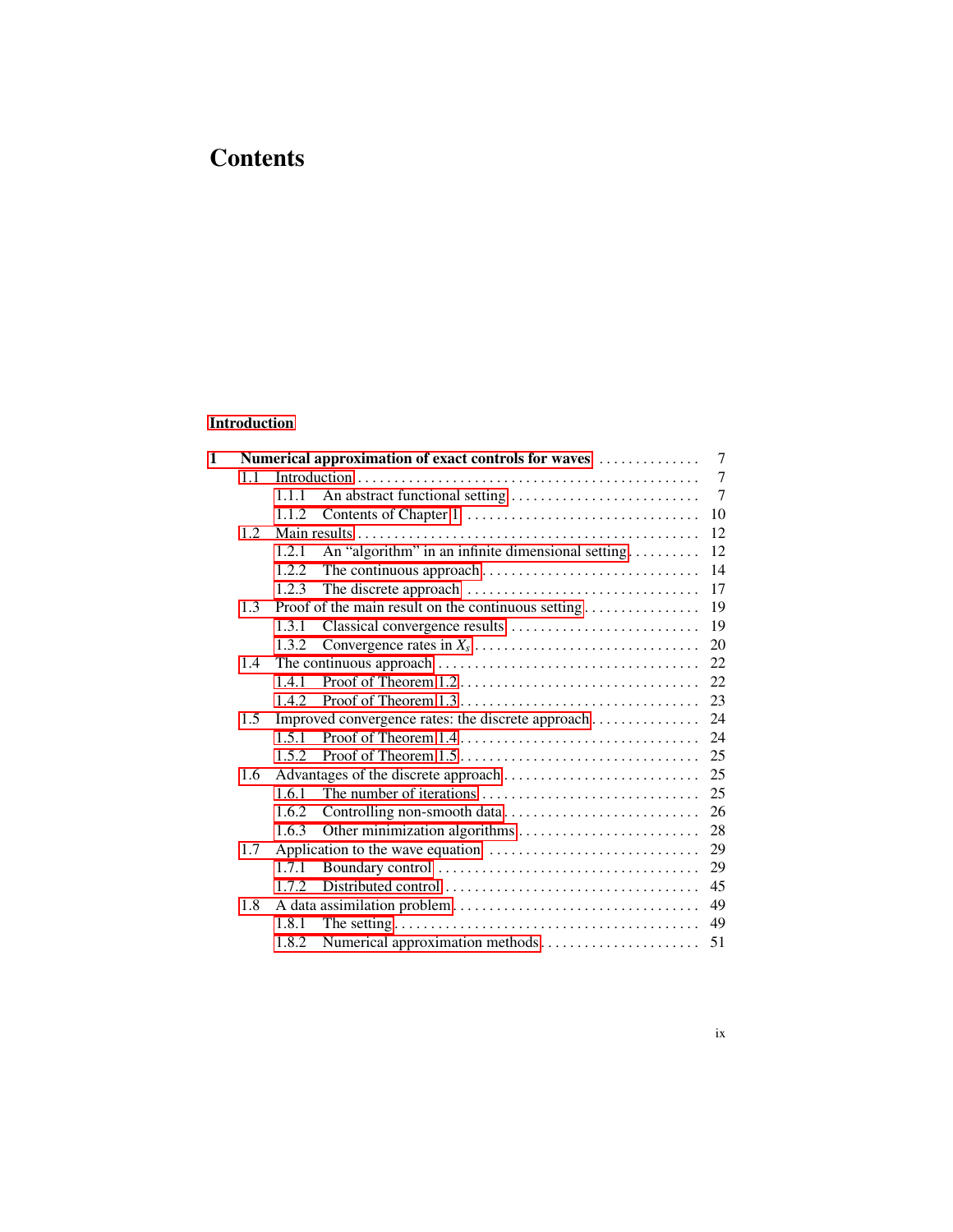| v.<br>л | Contents |
|---------|----------|
|         |          |

| 2 |     | 55                                                           |  |  |  |
|---|-----|--------------------------------------------------------------|--|--|--|
|   | 2.1 | 55                                                           |  |  |  |
|   | 2.2 | Spectral decomposition of the discrete laplacian<br>56       |  |  |  |
|   | 2.3 | 57                                                           |  |  |  |
|   |     | 57<br>2.3.1                                                  |  |  |  |
|   |     | 2.3.2<br>Proof of the uniform hidden regularity result<br>58 |  |  |  |
|   | 2.4 | 59                                                           |  |  |  |
|   |     | 2.4.1<br>59                                                  |  |  |  |
|   |     | 2.4.2<br>60                                                  |  |  |  |
|   |     | Uniform observability for filtered solutions<br>2.4.3<br>61  |  |  |  |
|   |     | 64<br>2.4.4                                                  |  |  |  |
|   |     |                                                              |  |  |  |
| 3 |     | Convergence for homogeneous boundary conditions<br>65        |  |  |  |
|   | 3.1 | 65                                                           |  |  |  |
|   | 3.2 | 65                                                           |  |  |  |
|   |     | 3.2.1<br>66                                                  |  |  |  |
|   |     | 3.2.2<br>66                                                  |  |  |  |
|   | 3.3 | Orders of convergence for smooth initial data<br>70          |  |  |  |
|   | 3.4 | 76                                                           |  |  |  |
|   |     | 3.4.1<br>76                                                  |  |  |  |
|   |     | 77<br>3.4.2                                                  |  |  |  |
|   |     | 3.4.3<br>79                                                  |  |  |  |
|   |     | 3.4.4<br>Convergence rates in weaker norms<br>80             |  |  |  |
|   | 3.5 | 81                                                           |  |  |  |
| 4 |     | 85                                                           |  |  |  |
|   | 4.1 |                                                              |  |  |  |
|   | 4.2 | 87                                                           |  |  |  |
|   |     | 4.2.1<br>87                                                  |  |  |  |
|   |     | 4.2.2<br>92                                                  |  |  |  |
|   |     | 4.2.3<br>94                                                  |  |  |  |
|   | 4.3 | 95                                                           |  |  |  |
|   |     | 4.3.1<br>95                                                  |  |  |  |
|   |     | 4.3.2<br>99                                                  |  |  |  |
|   | 4.4 |                                                              |  |  |  |
|   |     | 4.4.1                                                        |  |  |  |
|   |     | 4.4.2                                                        |  |  |  |
|   |     |                                                              |  |  |  |
|   |     | 4.4.4                                                        |  |  |  |
|   | 4.5 |                                                              |  |  |  |
|   | 4.6 |                                                              |  |  |  |
| 5 |     |                                                              |  |  |  |
|   |     |                                                              |  |  |  |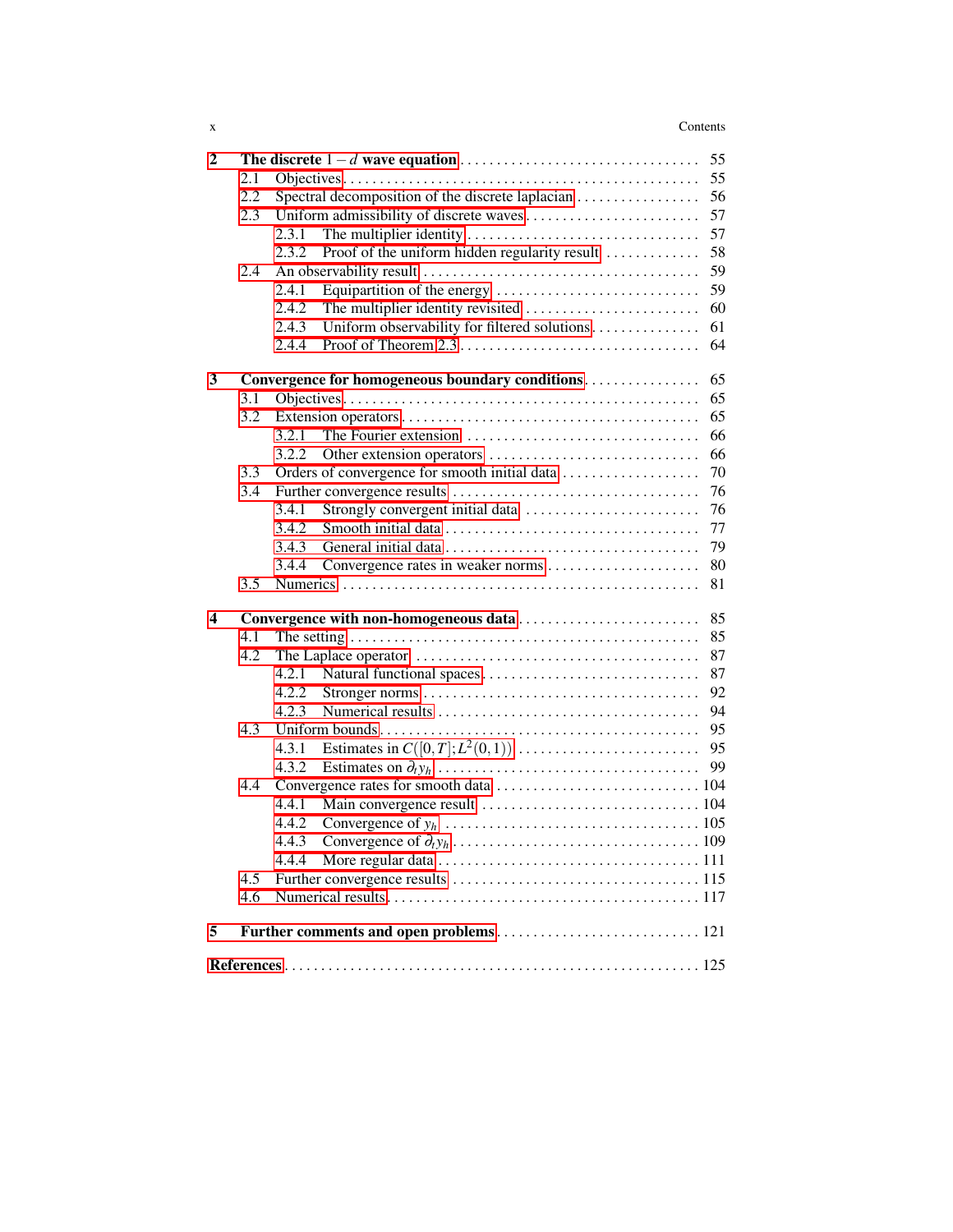# Introduction

#### Motivation

Let  $\Omega$  be a smooth bounded domain of  $\mathbb{R}^n$  and consider an open subset  $\omega \subset \Omega$ . We consider the controlled wave equation in  $\Omega$ :

<span id="page-8-0"></span>
$$
\begin{cases}\n\partial_{tt}y - \Delta y = v\chi_{\omega}, & (t, x) \in \mathbb{R}_+ \times \Omega, \\
y = 0, & (t, x) \in \mathbb{R}_+ \times \partial\Omega, \\
(y(0, x), \partial_t y(0, x)) = (y_0(x), y_1(x)), & x \in \Omega.\n\end{cases}
$$
\n(0.1)

Here, *y*, the state of the system, may represent various wave propagation phenomena as, for instance, the displacement for elastic strings and membranes or acoustic waves. The control function is represented by *v* which is localized in the control subdomain  $\omega$  through  $\chi_{\omega}$ , the characteristic function of  $\omega$  in  $\Omega$ .

This work is devoted to discuss, analyze and compare two approaches for the numerical approximation of exact controls, the continuous and discrete ones.

System [\(0.1\)](#page-8-0) is said to be exactly controllable in time *T* if, for all  $(y_0, y_1) \in$  $H_0^1(\Omega) \times L^2(\Omega)$  and  $(y_0^T, y_1^T) \in H_0^1(\Omega) \times L^2(\Omega)$  there exists a control function  $v \in$  $L^2((0,T) \times \omega)$  such that the solution *y* of [\(0.1\)](#page-8-0) satisfies

<span id="page-8-1"></span>
$$
(y(T), \partial_t y(T)) = (y_0^T, y_1^T). \tag{0.2}
$$

Such property is by now well-known to hold under suitable geometric conditions on the set  $\omega$  in which the control is active, the domain  $\Omega$  in which the equation is posed, and the time *T* during which the control acts.

In the seminal work of Lions [\[36\]](#page-133-0), in which the Hilbert Uniqueness Method (HUM) was introduced, the problem was reduced to that of the observability of the adjoint system and multiplier methods were derived for the later to be proved under suitable geometric restrictions (see also [\[27,](#page-133-1) [31\]](#page-133-2) for other type of multipliers). Later, in [\[3,](#page-132-1) [5\]](#page-132-2) it was shown that system  $(0.1)$  is exactly controllable in time  $T > 0$ if and only if  $(\omega, \Omega, T)$  satisfies the so-called Geometric Control Condition (GCC). Roughly speaking, this condition states that all rays of Geometric Optics -which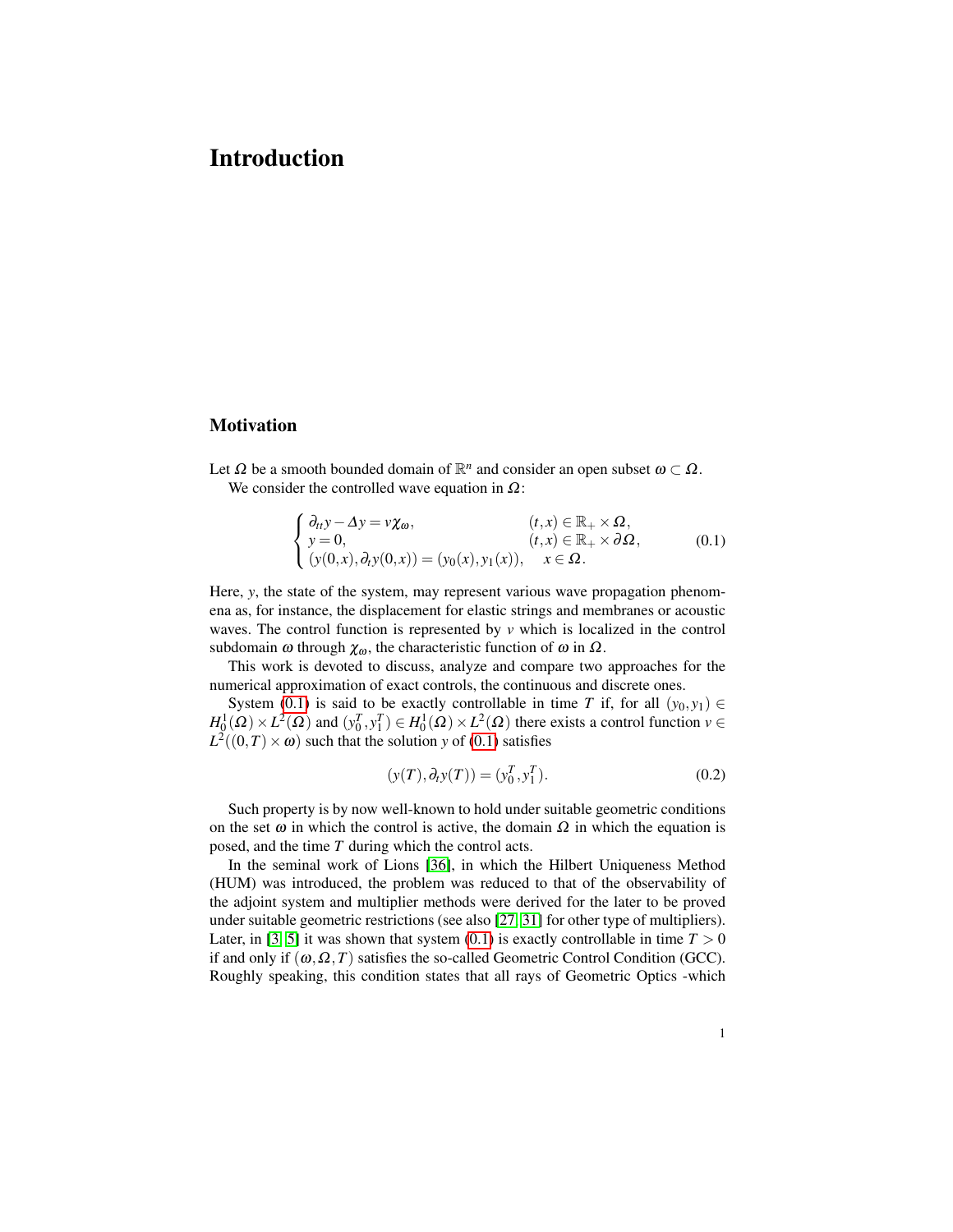in the present case are straight lines bouncing on the boundary  $\partial\Omega$  according to Descartes law- should enter into the control subset  $\omega$  in a time less than  $T$ .

All along this work we shall assume that  $(\omega, \Omega, T)$  fulfills the GCC. In that case, for all  $(y_0, y_1)$ ,  $(y_0^T, y_1^T)$  in  $H_0^1(\Omega) \times L^2(\Omega)$ , the existence of a control function  $v \in L^2((0,T) \times \omega)$  such that the corresponding solution of [\(0.1\)](#page-8-0) satisfies [\(0.2\)](#page-8-1) is guaranteed.

The question we address is that of building efficient numerical algorithms to compute such a control.

### Control and numerics

Of course, this problem is not new, and many articles have been devoted to it.

In the pioneering works [\[22,](#page-133-3) [23,](#page-133-4) [21\]](#page-133-5) (see also the more recent book [\[24\]](#page-133-6)) it was shown that high-frequency spurious solutions generated by the discretization process could make the discrete controls diverge when the mesh-size goes to zero. These results have later received a thorough theoretical study (see for instance [\[28\]](#page-133-7) in which the finite difference and finite element methods in 1-d on uniform meshes were addressed) and the more recent survey articles [\[52,](#page-134-0) [17\]](#page-133-8).

The analysis developed in these articles leads to the necessity of distinguishing two different approaches, the continuous and the discrete ones. In the continuous one, after characterizing the exact controls of the continuous wave equations, the emphasis is done in building efficient numerical methods to approximate them. In the discrete one, by the contrary, one analyzes the controllability of discrete models obtained after discretizing the wave equation by suitable numerical methods and their possible convergence towards the controls of the continuous models under consideration when the mesh-size parameters tend to zero.

In other words, to compute approximations of controls for continuous models, there are mainly two alternative paths:

first CONTROL and then NUMERICS

or

#### first NUMERICS and then CONTROL.

In this book we first focus on the continuous approach, the key point being to build an iterative process in an infinite dimensional setting yielding the control of the continuous wave equation, to later approximate it numerically. To be more precise, we approximate numerically each step of this iterative process. Of course, this generates error terms in each iteration that add together and eventually may produce divergence phenomena, when the number of iterations goes beyond a threshold.

One of the most natural manners to derive such an iterative algorithm is in fact the implementation of the HUM method that characterizes the control of minimal norm, by minimizing a suitable quadratic functional defined for the solutions of the adjoint system. The minimizer can then be approximated by gradient descent algo-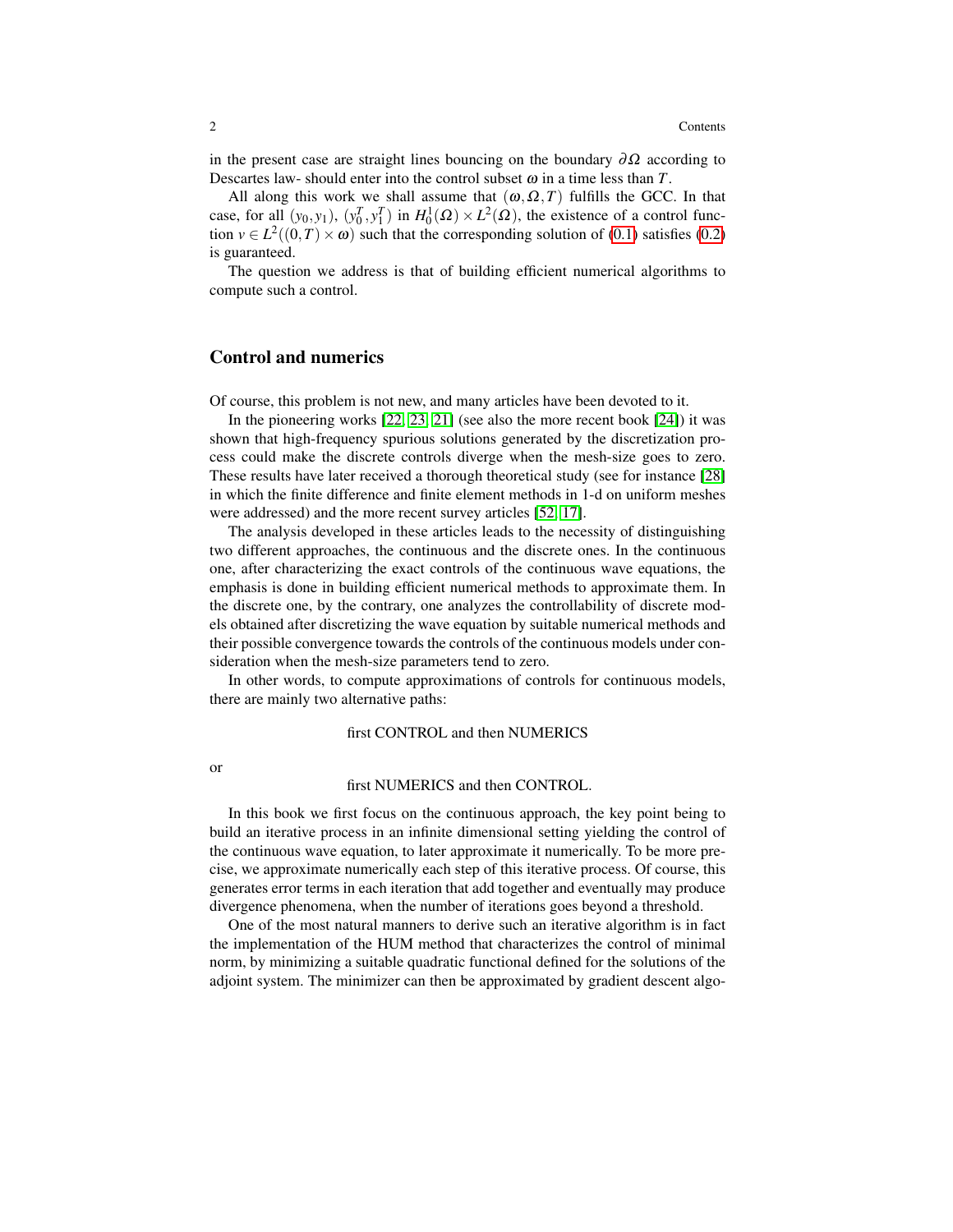#### Contents 3

rithms. This leads naturally to an iterative algorithm to compute the control of the continuous model that later can be approximated by standard numerical approximation methods, such as finite-differences and elements.

Recently, a variant of this continuous approach has been developed in [\[9\]](#page-132-3) following Russell's technique [\[47\]](#page-134-1) to construct the control out of stabilization results. According to Russell's approach, the control can be built as the fixed point of a contractive map, whose contractivity is ensured by the stabilizability of the system. This leads then naturally to an iterative method for approximating a continuous control. Note however that the control obtained in this manner is not the one of minimal norm (the one given by HUM) but rather that obtained through Russell's *stabilization implies control principle*. A similar method has been numerically implemented successfully in [\[1\]](#page-132-4) in the context of data assimilation problems for some nonlinear models as well.

As we shall see, once the iterative algorithm that the continuous approach yields is projected into the finite-dimensional numerical approximation models, we end up with a method that is very similar, in form and computational cost, to the one obtained by means of the discrete approach. The later consists of building discrete approximation models whose controls converge to the one of the continuous dynamics usually after filtering the spurious numerical components.

The first main advantage of the discrete approach is that it yields approximate controls that control, at least partially, the approximated numerical dynamics. But this is done to the prize of carefully analyzing the control properties of the finite– dimensional dynamics, an extra and often complicated task that is not required when developing continuous methods. As we shall explain, developing the discrete approach is also computationally relevant since it allows to use much faster iterative algorithms. The continuous approach is conceptually simpler, however. Indeed, it superposes the continuous control theory to build an iterative algorithm in the continuous setting, and classical numerical analysis to approximate it effectively, without getting involved into fine controllability properties of the discrete dynamics.

The results we shall present below apply in the much more general setting of conservative semigroups, for which the wave equation  $(0.1)$  is the most paradigmatic example. Most of the presentation will then be done in this abstract unifying frame.

Our main results on the comparison of both approaches in the abstract setting are presented in Chapter [1.](#page-14-0)

#### On the convergence of the numerical schemes

Though the results of Chapter [1](#page-14-0) apply in a very general setting, one of our main applications is the boundary control  $1 - d$  wave equation discretized using finite differences (or finite elements) methods, see Section [1.7.](#page-36-0) In such case, the unboundedness of the control operator makes hard to check the convergence assumptions of Chapter [1.](#page-14-0)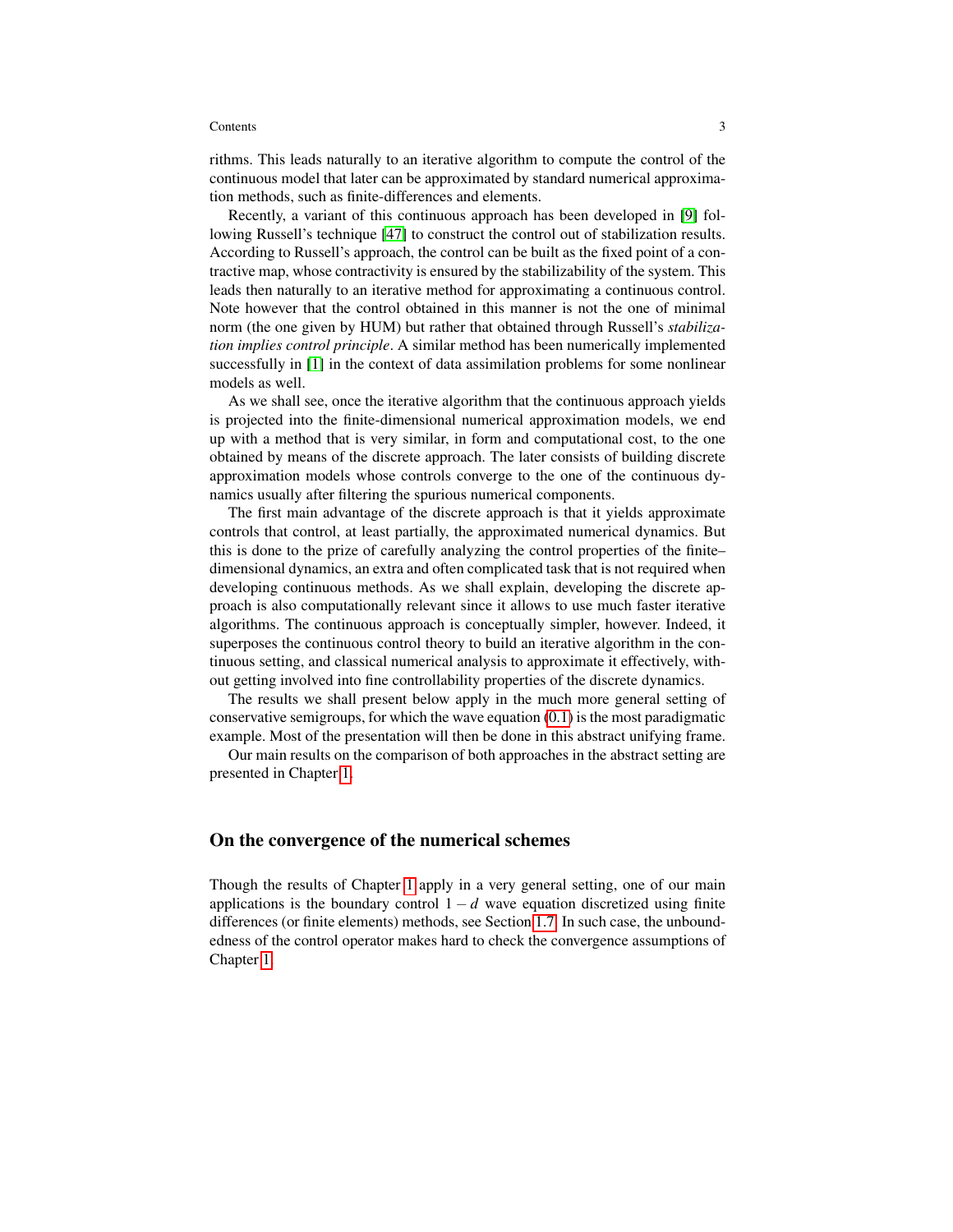We therefore provide a fine analysis of the convergence properties of finitedifference methods that does not seem to be available in the existing literature. Thus in Chapters [3](#page-72-0) and [4](#page-92-0) we develop some new technical results on the convergence of the finite difference approximation methods for the wave equation and, in particular, on non-homogeneous boundary value problems, that are necessary for a complete analysis of the convergence of numerical controls towards continuous ones. These results are of interest independently of their control theoretical implications.

The main difficulty to obtain convergence rates for numerical approximations is that solutions of the (even in 1−*d*) wave equation with non homogeneous boundary data are defined in the sense of *transposition*.

To be more precise, following [\[36\]](#page-133-0) (see also [\[33,](#page-133-9) [35\]](#page-133-10)), if *v* belongs to  $L^2(0,T)$ , the solution *y* of

<span id="page-11-2"></span>
$$
\begin{cases}\n\partial_{tt}y - \partial_{xx}y = 0, & (t, x) \in \mathbb{R}_+ \times (0, 1), \\
y(t, 0) = 0, y(t, 1) = v(t), & t \in \mathbb{R}_+, \\
(y(0, x), \partial_t y(0, x)) = (0, 0), x \in (0, 1),\n\end{cases}
$$
\n(0.3)

in the sense of transposition lies in  $C([0,T]; L^2(0,1)) ∩ C^1([0,T]; H^{-1}(0,1)).$ 

The proof of this fact is based on a hidden regularity (or admissibility) result for the solutions  $\varphi$  of the adjoint system

<span id="page-11-0"></span>
$$
\begin{cases} \n\partial_{tt} \varphi - \partial_{xx} \varphi = f, & (t, x) \in (0, T) \times (0, 1), \\ \n\varphi(t, 0) = \varphi(t, 1) = 0, & t \in (0, T), \\ \n(\varphi(T, x), \partial_t \varphi(T, x)) = (0, 0), & x \in (0, 1), \n\end{cases}
$$
\n(0.4)

with source term *f* ∈ *L*<sup>1</sup>(0,*T*;*L*<sup>2</sup>(0,1)) (and for *f* =  $\partial_t g$  with  $g \in L^1(0,T;H_0^1(0,1))$ ), that should satisfy

<span id="page-11-1"></span>
$$
\partial_x \varphi(t,1) \in L^2(0,T). \tag{0.5}
$$

Note that, with these regularity assumptions on the initial data and the source term, solutions *φ* of [\(0.4\)](#page-11-0) belong to the space  $C([0, T]; H_0^1(0, 1)) ∩ C^1([0, T]; L^2(0, 1)),$  but this well-known finite energy property does not guarantee [\(0.5\)](#page-11-1) to hold by classical trace inequalities. In fact, [\(0.5\)](#page-11-1) is a consequence of a fine property of hidden regularity of solutions of the wave equation with Dirichlet boundary conditions, both in the 1−*d* and in the multi-dimensional case. Thus, for the analysis of the convergence of the numerical approximation methods these hidden regularity properties have to be proved uniformly with respect to the mesh size parameters.

Hence the sharp analysis of the convergence of the finite-difference approximations of the solutions of [\(0.3\)](#page-11-2) will be achieved in two main steps:

• In Chapter [2](#page-62-0) we study the behavior of the finite difference approximation schemes of [\(0.4\)](#page-11-0) from the point of view of admissibility. In particular, we prove a uniform admissibility result (already obtained in [\[28\]](#page-133-7)) that will be needed for the convergence results. Our proof relies on a discrete multiplier technique. We also explain how this can be used to obtain sharp quantitative estimates for a uniform observability result within classes of filtered data.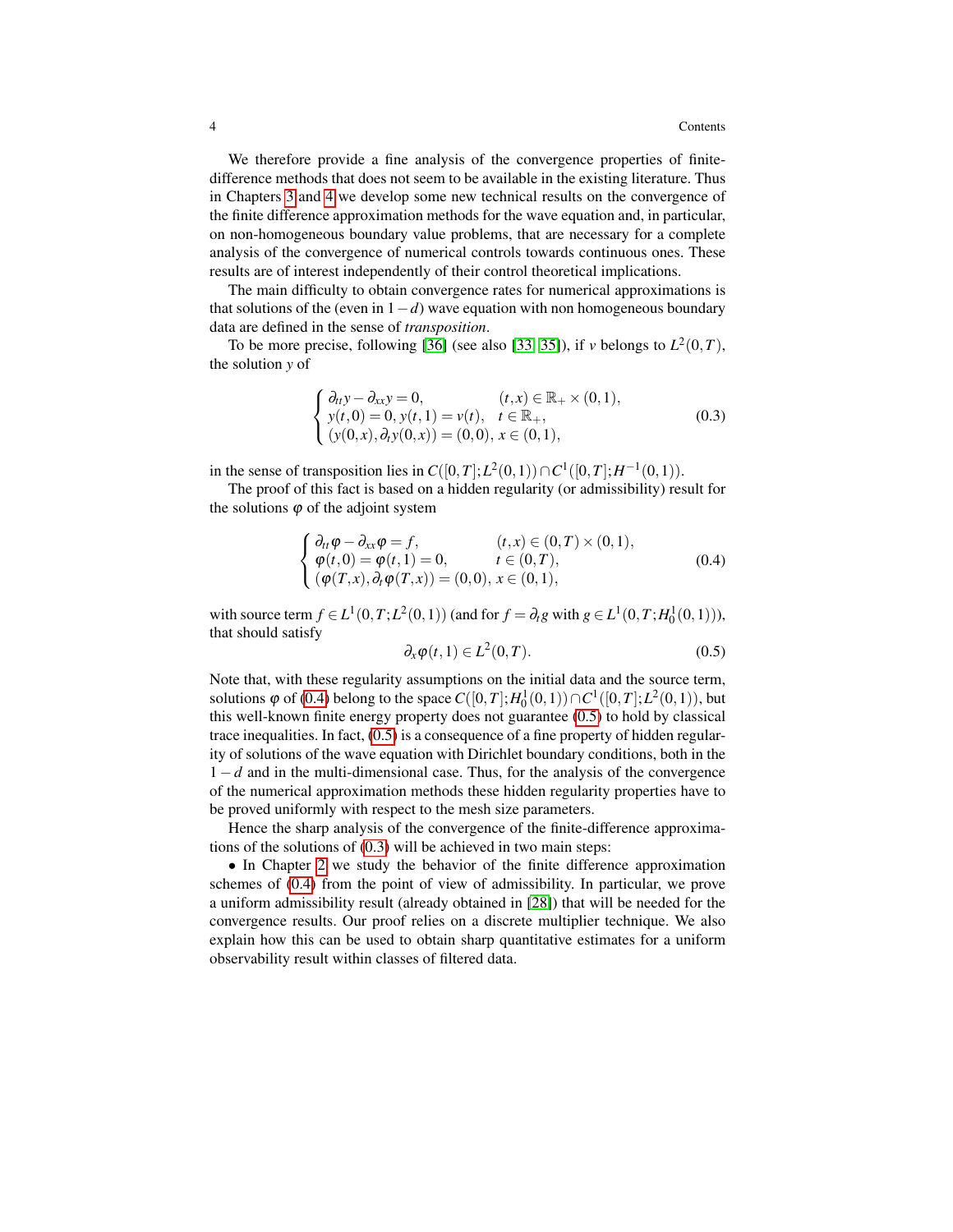#### Contents 5

• In Chapter [3](#page-72-0) we present the convergence of the 1−*d* finite difference approximation schemes with homogeneous Dirichlet boundary data and establish sharp results about convergence rates. Most of these results are rather classical, except for the convergence of the normal derivatives.

• In Chapter [4](#page-92-0) we derive convergence results for the finite difference approximation on the 1−*d* wave equation [\(0.3\)](#page-11-2) with non-homogeneous boundary data, based on suitable duality arguments.

# Further comments

In Chapter [5,](#page-128-0) we conclude our study with some further comments and open problems. In particular, we comment on the consequences of our analysis at the level of optimal control problems or the extension of our results to the fully discrete context.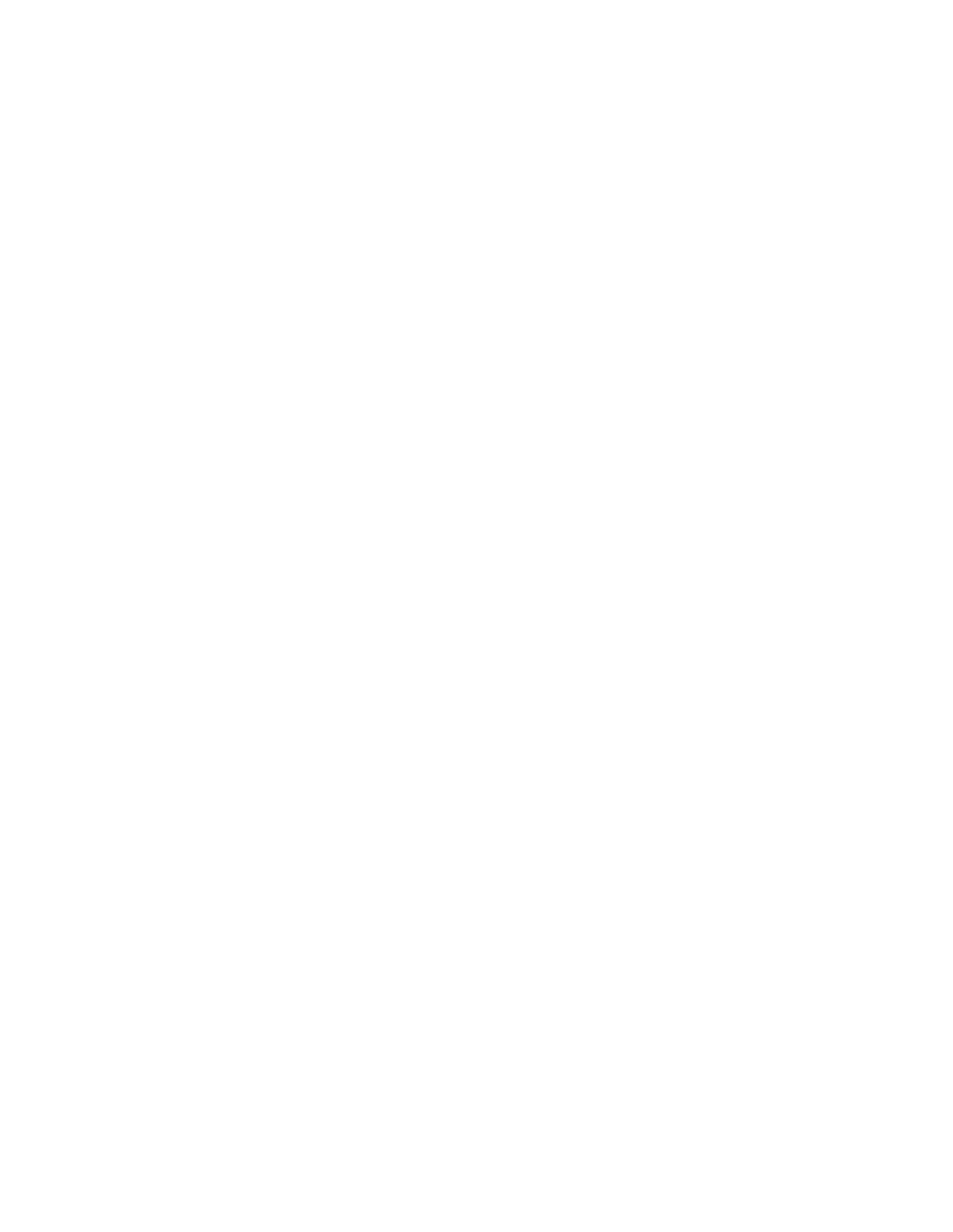# <span id="page-14-0"></span>Chapter 1 Numerical approximation of exact controls for waves

#### <span id="page-14-1"></span>1.1 Introduction

We present an abstract framework in which our methods and approach apply, the wave equation being a particular instance that we present in Section [1.7.](#page-36-0)

### <span id="page-14-2"></span>*1.1.1 An abstract functional setting*

Let *X* be an Hilbert space endowed with the norm  $\|\cdot\|_X$  and let  $\mathbb{T} = (\mathbb{T}_t)_{t \in \mathbb{R}}$  be a linear strongly continuous group on *X*, with skew-adjoint generator  $A : \mathscr{D}(A) \subset$  $X \rightarrow X$ , satisfying  $A^* = -A$ . We shall also assume that *A* has compact resolvent and that the domain of *A* is dense in *X*.

For convenience, we also assume that 0 is not in the spectrum of *A*, so that for  $s \in \mathbb{N}$ , we can define the Hilbert spaces  $X_s = \mathscr{D}(A^s)$  of elements of *X* such that  $||A^s x||_X < \infty$  endowed with the norm  $|| \cdot ||_s := ||A^s \cdot ||_X$ . Note that this does not restrict the generality of our analysis. Indeed, if 0 is in the spectrum of *A*, choosing a point  $\beta \in i\mathbb{R}$  which is not in the spectrum of *A* and replacing *A* by  $A - \beta I$ , our analysis applies.

For  $s \geq 0$ , we also define the Hilbert spaces  $X_s$  obtained by interpolation between  $\mathscr{D}(A^{[s]})$  and  $\mathscr{D}(A^{[s]})$ , that we endow with the norm  $\|\cdot\|_s$ . For  $s \le 0$ , we then define *X<sup>s</sup>* as the dual of *X*−*<sup>s</sup>* with respect to the pivot space *X* and we endow it with its natural dual norm.

We are then interested in the following equation:

<span id="page-14-3"></span>
$$
y' = Ay + Bv, \quad t \ge 0, \qquad y(0) = y_0 \in X. \tag{1.1}
$$

Here, *B* is an operator in  $\mathfrak{L}(U, X_{-1})$ , where *U* an Hilbert space. This operator determines the action of the control function  $v \in L^2_{loc}([0,\infty);U)$  into the system.

The well-posedness of equation [\(1.1\)](#page-14-3) can be guaranteed assuming that the operator *B* is admissible in the sense of [\[49,](#page-134-2) Def. 4.2.1]: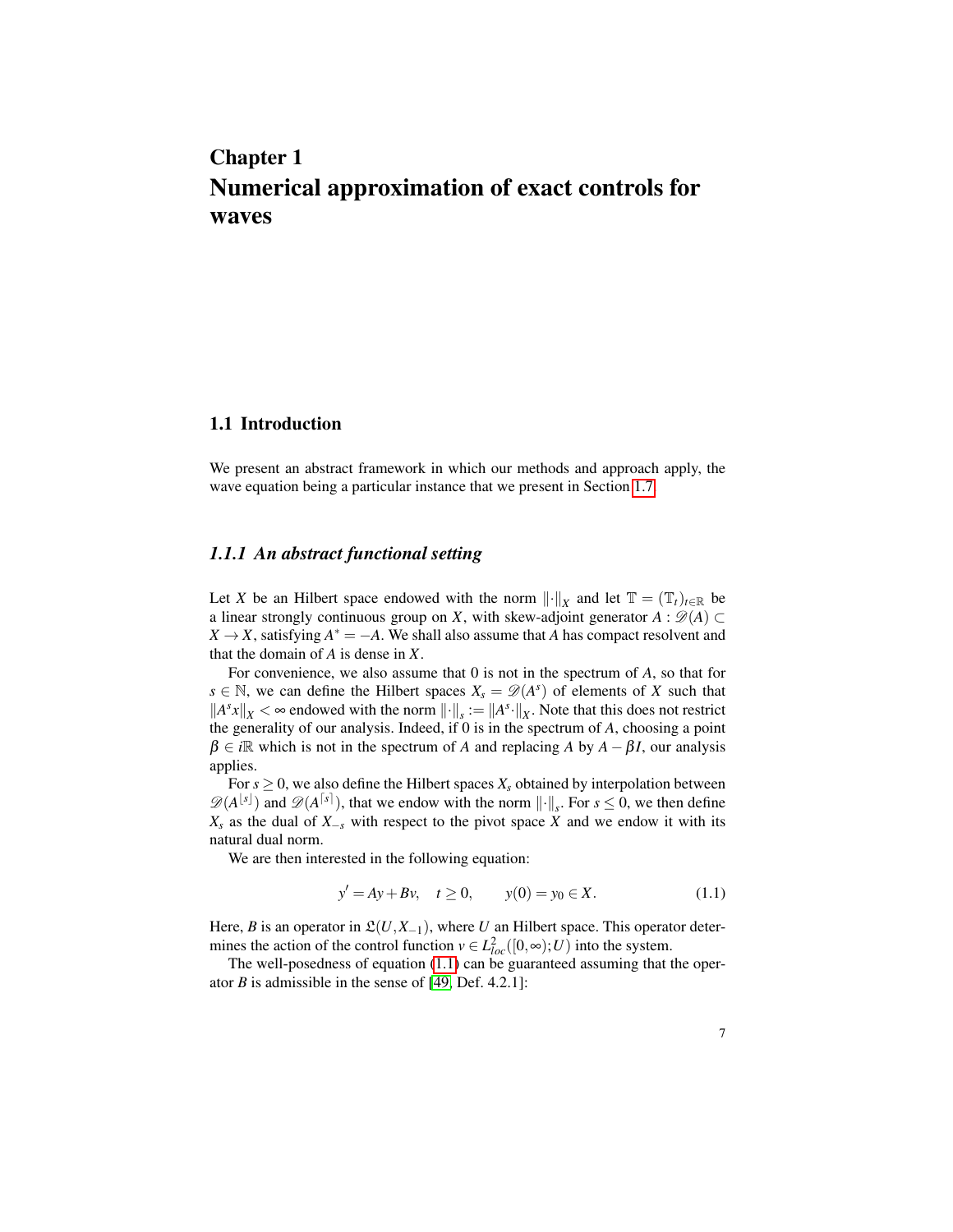**Definition 1.1.** The operator  $B \in \mathcal{L}(U, X_{-1})$  is said to be an admissible control operator for  $\mathbb T$  if for some  $\tau > 0$ , the operator  $\mathscr R_\tau$  defined on  $L^2(0,T;U)$  by

$$
\mathscr{R}_{\tau}v = \int_0^{\tau} \mathbb{T}_{\tau-s} Bv(s) ds
$$

satisfies Ran $\mathcal{R}_{\tau} \subset X$ , where Ran  $\mathcal{R}_{\tau}$  denotes the range of the map  $\mathcal{R}_{\tau}$ .

When *B* is an admissible control operator for  $\mathbb{T}$ , system [\(1.1\)](#page-14-3) is said to be admissible.

Of course, if *B* is bounded, i.e. if  $B \in \mathcal{L}(U,X)$ , then *B* is admissible for T. But such assumption may also hold when the operator  $B$  is not bounded, for instance when considering the wave equation controlled from its Dirichlet boundary conditions. There, the admissibility property follows from a suitable hidden regularity result for the adjoint equation of [\(1.1\)](#page-14-3), see [\[36\]](#page-133-0).

To be more precise,  $B$  is an admissible control operator for  $\mathbb T$  if and only if there exist a time  $T > 0$  and a constant  $C_{ad,T}$  such that any solution of the adjoint equation

<span id="page-15-1"></span>
$$
\varphi' = A\varphi, \quad t \in (0, T), \qquad \varphi(0) = \varphi_0 \tag{1.2}
$$

with data  $\varphi_0 \in \mathcal{D}(A)$  (and then in *X* by density) satisfies

<span id="page-15-0"></span>
$$
\int_0^T \|B^* \varphi(t)\|_U^2 dt \leq C_{ad,T}^2 \|\varphi_0\|_X^2.
$$
 (1.3)

Note that the semigroup property immediately implies that if the inequality [\(1.3\)](#page-15-0) holds for some time  $T^*$ , it also holds for all  $T > 0$ .

In this work, we will always assume that *B* is an admissible control operator for T. As explained in [\[49,](#page-134-2) Prop. 4.2.5], this implies that for every  $y_0 \in X$  and  $v \in Y$  $L_{loc}^2([0,\infty);U)$ , the solution of equation [\(1.1\)](#page-14-3) has a unique mild solution *y* which belongs to  $C([0,\infty);X)$ .

Let us now focus on the exact controllability property of system [\(1.1\)](#page-14-3) in time  $T^* > 0$ . To be more precise, we say that system  $(1.1)$  is exactly controllable in time *T*<sup>\*</sup> if for all *y*<sup>0</sup> and *y*<sup>*f*</sup> in *X*, there exists a control function  $v \in L^2(0, T^*; U)$  such that the solution *y* of [\(1.1\)](#page-14-3) satisfies  $y(T^*) = y_f$ .

Since we assumed that *A* is the generator of a strongly continuous group, using the linearity and the reversibility of [\(1.1\)](#page-14-3), one easily checks that the exact controllability property of [\(1.1\)](#page-14-3) in time *T* ∗ is equivalent to the *a priori* weaker one, the so-called null-controllability in time *T* ∗ : system [\(1.1\)](#page-14-3) is said to be null-controllable in time  $T^*$  if for all  $y_0 \in X$ , there exists a control function  $v \in L^2(0,T^*;U)$  such that the solution *y* of [\(1.1\)](#page-14-3) satisfies  $y(T^*) = 0$ .

In the following, we will focus on the null-controllability property, i.e.  $y_f \equiv 0$ , and we shall refer to it simply as controllability.

In the sequel we assume that system  $(1.1)$  is controllable in some time  $T^*$  and we focus on the controllability property in time  $T > T^*$ . To be more precise, we are looking for control functions  $\nu$  such that the corresponding solution of [\(1.1\)](#page-14-3) satisfies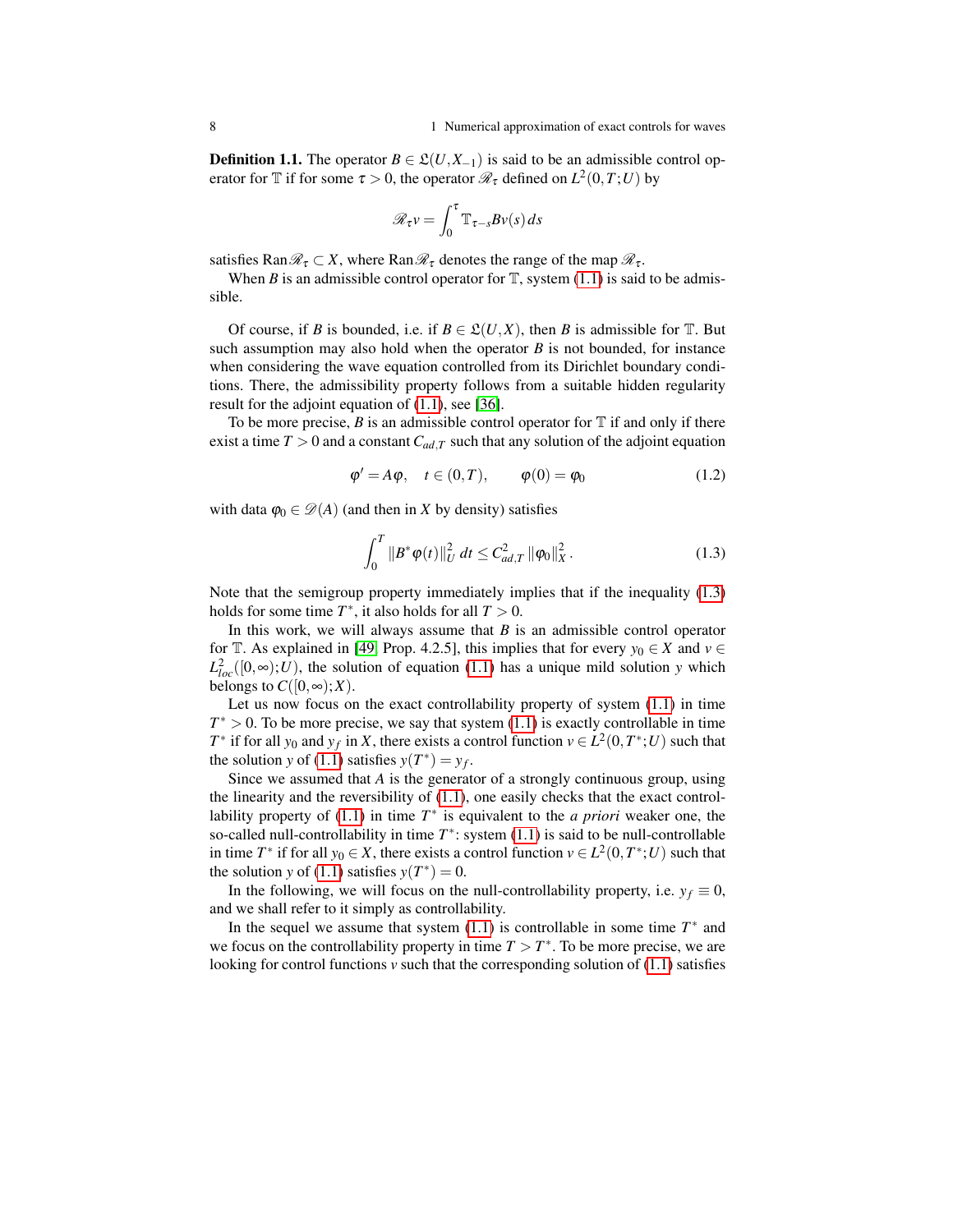#### 1.1 Introduction 9

<span id="page-16-3"></span>
$$
y(T) = 0.\tag{1.4}
$$

According to the so-called Hilbert Uniqueness Method introduced by Lions [\[37,](#page-133-11) [36\]](#page-133-0), the controllability property is equivalent, by duality, to an observability inequality for the adjoint system [\(1.2\)](#page-15-1) which consists in the existence of a constant  $C_{obs,T^*}$  such that for all  $\varphi_0 \in X$ , the solution  $\varphi$  of the adjoint equation [\(1.2\)](#page-15-1) with initial data  $\varphi_0$  satisfies

<span id="page-16-0"></span>
$$
\|\varphi_0\|_X^2 \le C_{obs,T^*}^2 \int_0^{T^*} \|B^*\varphi(t)\|_U^2 dt.
$$
 (1.5)

Now, let  $T > T^*$  and introduce  $\delta$  so that  $2\delta = T - T^*$  and a smooth function  $\eta = \eta(t)$  such that

<span id="page-16-5"></span>
$$
\eta \text{ smooth}, \quad \eta : \mathbb{R} \to [0, 1], \quad \eta(t) = \begin{cases} 1 & \text{on } [\delta, T - \delta], \\ 0 & \text{on } \mathbb{R} \setminus (0, T). \end{cases} \tag{1.6}
$$

Of course, using [\(1.3\)](#page-15-0), [\(1.5\)](#page-16-0) and the fact that *A* is skew-adjoint, one easily checks the existence of some positive constants  $C_{ad} > 0$  and  $C_{obs} > 0$  such that for all initial data  $\varphi_0 \in X$ , the solution  $\varphi$  of [\(1.2\)](#page-15-1) with initial data  $\varphi_0$  satisfies

<span id="page-16-1"></span>
$$
\int_0^T \eta(t) \|B^* \varphi(t)\|_{U}^2 dt \leq C_{ad}^2 \|\varphi_0\|_{X}^2, \qquad (1.7)
$$

<span id="page-16-2"></span>
$$
\|\varphi_0\|_X^2 \le C_{obs}^2 \int_0^T \eta(t) \|B^* \varphi(t)\|_U^2 dt.
$$
 (1.8)

Based on these inequalities the Hilbert Uniqueness Method yields the control of minimal norm (in  $L^2((0,T), dt/\eta; U)$ ) by minimizing the functional

<span id="page-16-4"></span>
$$
J(\varphi_0) = \frac{1}{2} \int_0^T \eta(t) \| B^* \varphi(t) \|_{U}^2 dt + \langle y_0, \varphi_0 \rangle_X,
$$
 (1.9)

for  $\varphi_0 \in X$ , where  $\varphi$  denotes the solution of the adjoint equation [\(1.2\)](#page-15-1) with data  $\varphi_0$ .

Indeed, according to the inequalities [\(1.7\)](#page-16-1)-[\(1.8\)](#page-16-2), this functional *J* is well-defined, strictly convex and coercive on *X*. Therefore, it has a unique minimizer  $\Phi_0 \in X$ . Then, if  $\Phi$  denotes the corresponding solution of [\(1.2\)](#page-15-1) with data  $\Phi_0$ , the function  $V(t) = \eta(t)B^*\Phi(t)$  is a control function for [\(1.1\)](#page-14-3). Besides, *V* is the control of minimal  $L^2(0,T;dt/\eta;U)$ -norm among all possible controls for [\(1.1\)](#page-14-3) (i.e. so that the controlled system [\(1.1\)](#page-14-3) fulfills the controllability requirement [\(1.4\)](#page-16-3)).

In the sequel, we will focus on the computation of the minimizer  $\Phi_0$  of *J* in [\(1.9\)](#page-16-4), which immediately gives the control function according to the formula

<span id="page-16-6"></span>
$$
V(t) = \eta(t)B^*\Phi(t). \tag{1.10}
$$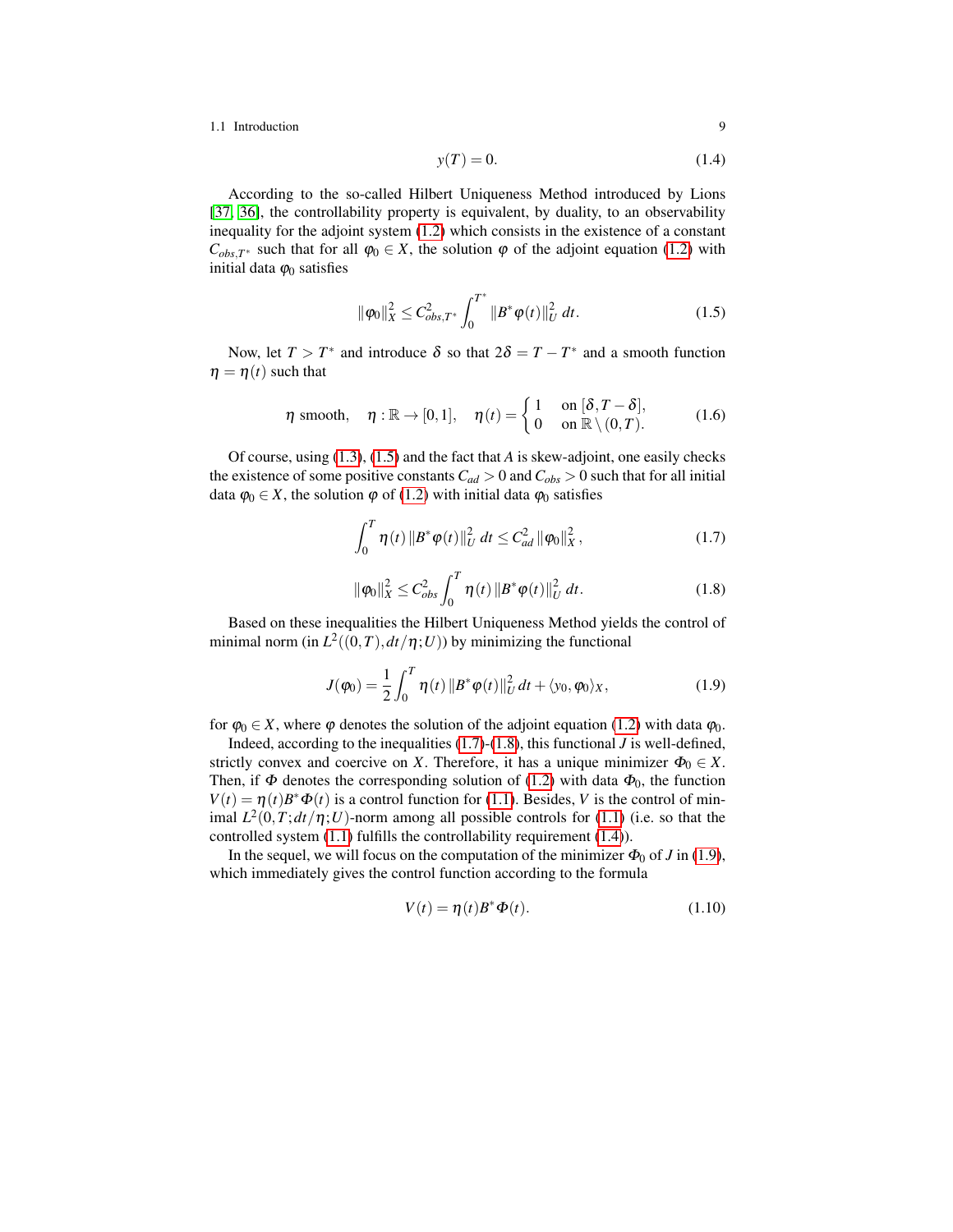# <span id="page-17-0"></span>*1.1.2 Contents of Chapter [1](#page-14-0)*

Based on this characterization of  $\Phi_0$  as the minimizer of the functional *J* in [\(1.9\)](#page-16-4), one can build an "algorithm" to approximate the minimizer in this infinitedimensional setting. For, it suffices to apply a steepest descent or conjugate gradient iterative algorithm, for instance.

Of course, this procedure can be applied in the context of the example above in which the wave equation [\(0.1\)](#page-8-0) in a bounded domain  $\Omega$  with Dirichlet boundary conditions is controlled in the energy space  $H_0^1(\Omega) \times L^2(\Omega)$  by means of  $L^2$  controls localized in an open subset ω. This will be explained further in Section [1.7.](#page-36-0)

Once this iterative algorithm is built at the infinite-dimensional level one can mimic it for suitable numerical approximation schemes. In this way, combining the classical convergence properties of numerical schemes and the convergence properties of the iterative algorithm for the search of the minimizer of *J* in the functional setting above, one can get quantitative convergence results towards the control. Roughly speaking, this is the *continuous approach* to the numerical approximation of controls.

Recently, as mentioned above, a variant of this method has been developed and applied in [\[9\]](#page-132-3) in the particular case of the wave equation. Rather than considering the HUM controls of minimal norm, characterized as the minimizers of a functional of the form *J*, the authors consider the control given by the classical Russell's principle, obtained as limit of an iterative process based on a stabilization property. This iterative procedure, based on the contractivity of the semigroup for exponentially decaying stabilized wave problems, applied into a numerical approximation scheme, leads to convergence rates, similar to those that the iterative methods for minimizing the functionals *J* as above do. Thus, the method implemented in [\[9\]](#page-132-3) can be viewed as a particular instance of the continuous approach, see also item # 2 in Chapter [5.](#page-128-0)

The first goal of this paper is to fully develop the continuous approach in a general context of numerical approximation semigroups of the abstract evolution equation [\(1.1\)](#page-14-3) based on iterative algorithms for the minimization of the functional *J*. Explicit convergence rates will be obtained. These results are of general application for numerous examples, including the wave equation mentioned above, see Section [1.7.](#page-36-0) As we shall see, these general results are similar to those stated in Theorem [1.3](#page-23-0) obtained in [\[9\]](#page-132-3) in the specific context of Russell's principle for the wave equation. However, the continuous approach we propose, based on the minimization of the functional *J* has several advantages, and in particular the one of being applicable to non-bounded (but still admissible) control operators *B* and in particular in the case of boundary control for the wave equation.

The second goal of this paper is to compare these results with those one can get by means of the discrete approach which consists in controlling a finite-dimensional numerical approximation scheme of the original semigroup, in the spirit of the survey article [\[52\]](#page-134-0) and the references therein.

To be more precise, let us consider a semi-discrete approximation of the equation [\(1.2\)](#page-15-1). For all  $h > 0$ , we introduce the equations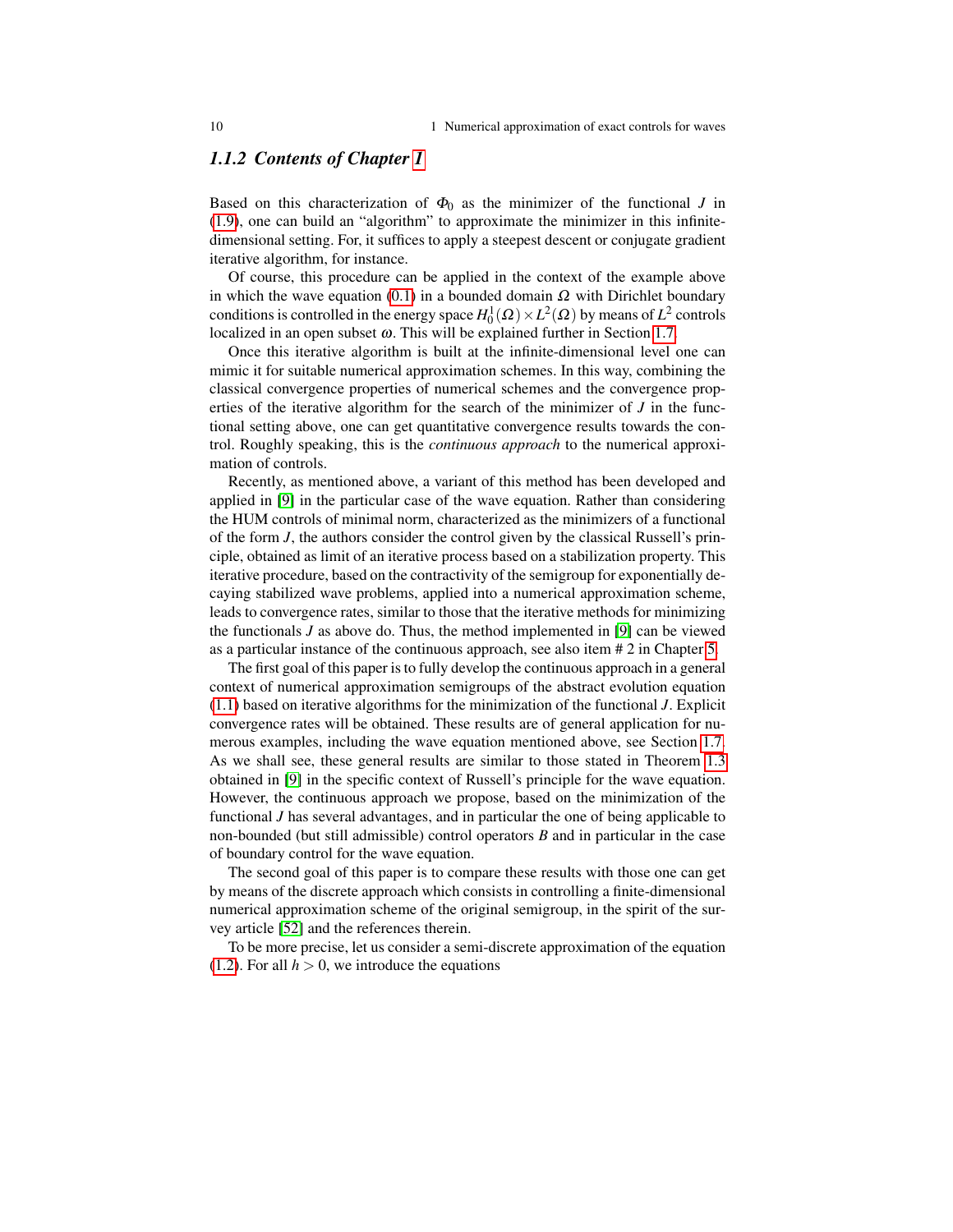#### 1.1 Introduction 11

<span id="page-18-0"></span>
$$
\varphi'_h = A_h \varphi_h, \quad t \in (0, T), \qquad \varphi_h(0) = \varphi_{0h}, \tag{1.11}
$$

where  $A_h$  is a skew-adjoint approximation of the operator  $A$  in a finite-dimensional Hilbert space  $V_h$  embedded into *X*. In practice one can think of finite-difference or finite-element approximations of the PDE under consideration, for instance, *h* being the characteristic length of the numerical mesh.

We shall also introduce  $B_h^*$ , an approximation of the operator  $B^*$ , defined on  $V_h$ with values in some Hilbert spaces *Uh*.

Here, we do not give yet a precise meaning to the sense in which the sequence of operators  $(A_h, B_h)$  approximate  $(A, B)$  and converge to it as  $h \to 0$ . We will come back to that issue later on when stating our main results in Section [1.2.](#page-19-0)

Once the finite-dimensional approximation  $(1.11)$  of  $(1.2)$  has been set, one then introduces the discrete functional

<span id="page-18-1"></span>
$$
J_h(\varphi_{0h}) = \frac{1}{2} \int_0^T \eta(t) \|B_h^* \varphi_h(t)\|_{U_h}^2 dt + \langle y_{0h}, \varphi_{0h} \rangle_{V_h},
$$
 (1.12)

where  $\varphi_h$  is the solution of [\(1.11\)](#page-18-0) corresponding to data  $\varphi_{0h} \in V_h$  and  $y_{0h}$  is an approximation in  $V_h$  of  $y_0 \in X$ .

Of course, the functional  $J_h$  is a natural approximation of the continuous functional *J* defined by [\(1.9\)](#page-16-4). One could then expect the minima of  $J_h$  to yield convergent approximations of the minima of the continuous functional *J*. It turns out that, in **general, this is not the case**. Even worse, it may even happen that, for some data  $y_0$ to be controlled, the minimizers of these discrete functionals are not even bounded, and actually diverge exponentially as  $h \rightarrow 0$ , see [\[24,](#page-133-6) [52,](#page-134-0) [17,](#page-133-8) [18\]](#page-133-12). This is an evidence of the lack of Γ -convergence of the functionals *J<sup>h</sup>* towards *J*.

This instability is due to spurious high-frequency numerical components that make the discrete versions of the observability inequalities to blow up as  $h \to 0$ , see e.g. [\[48,](#page-134-3) [38\]](#page-133-13).

However, once we have understood that these instabilities arise at high-frequencies, one can develop filtering techniques which consist, essentially, in restricting the functionals  $J_h$  to subspaces of  $V_h$  in which they are uniformly coercive and so that these subspaces, as  $h \to 0$ , cover the whole space *X*, thus ensuring the  $\Gamma$ convergence of the restricted functionals. These subspaces can be chosen in various manners: we refer to [\[28,](#page-133-7) [51,](#page-134-4) [12,](#page-132-5) [41\]](#page-134-5) for Fourier filtering techniques, [\[43\]](#page-134-6) for bi-grid methods, [\[42\]](#page-134-7) for wavelet approximations and to [\[6,](#page-132-6) [7,](#page-132-7) [13,](#page-132-8) [10\]](#page-132-9) for other discretization methods designed to attenuate these high frequency pathologies. In this way one can obtain the convergence of discrete controls toward the continuous one and even convergence rates, based on the results in [\[15\]](#page-132-10), see [\[17,](#page-133-8) [18\]](#page-133-12).

But, it is important to note that the minimizers obtained by minimizing the functionals  $J_h$  on strict subspaces of  $V_h$  do not yield exact controls of the finitedimensional dynamics but rather partial controls, in which the controllability requirement at time  $t = T$  is relaxed so that a suitable projection of the solution is controlled. In other words, relaxing the minimization process to a subspace of the whole space  $V_h$  yields a relaxation of the control requirement as well.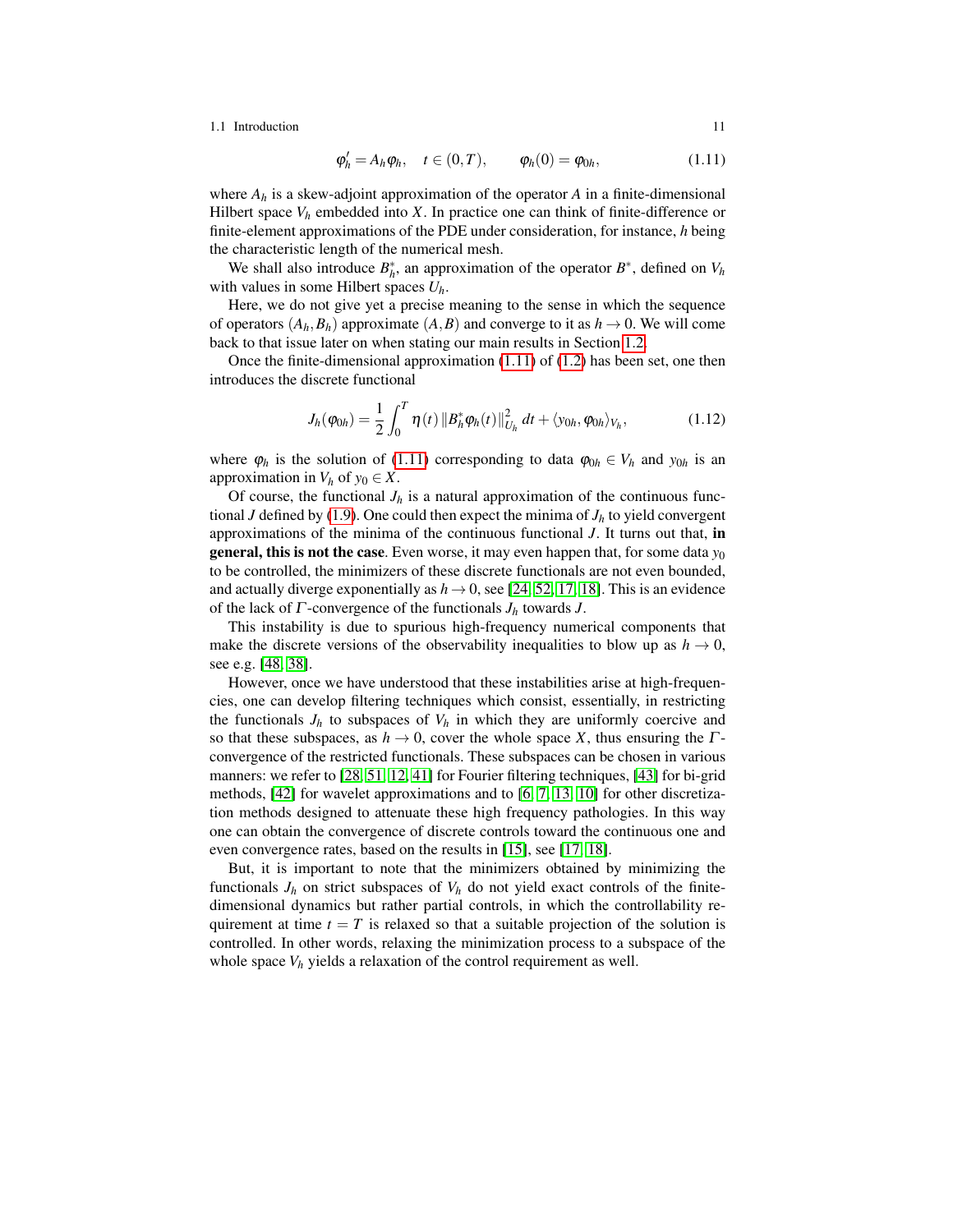This discrete analysis is based on a deep understanding of the finite-dimensional dynamics of [\(1.11\)](#page-18-0) in contrast with the continuous approach that uses simply the control results for the continuous system and the classical results on the convergence of finite-dimensional approximations.

The third and last goal of this Chapter is to compare the convergence results obtained by the continuous approach with those one gets applying the discrete one. As we shall see, finally, the filtering methods developed in the discrete setting can also be understood in the continuous context, as an efficient projection of the numerical approximation of the gradient-like iteration procedures developed in the continuous frame.

Our main results end up unifying, to a large extent, both the continuous and the discrete approaches.

#### <span id="page-19-0"></span>1.2 Main results

# <span id="page-19-1"></span>*1.2.1 An "algorithm" in an infinite dimensional setting*

In the abstract setting of the previous section, let us introduce the so-called Gramian operator Λ*<sup>T</sup>* defined on *X* by

$$
\forall (\varphi_0, \psi_0) \in X^2, \quad \langle \Lambda_T \varphi_0, \psi_0 \rangle_X = \int_0^T \eta(t) \langle B^* \varphi(t), B^* \psi(t) \rangle_U dt, \tag{1.13}
$$

where  $\varphi(t)$ ,  $\psi(t)$  are the corresponding solutions of [\(1.2\)](#page-15-1).

Obviously, this Gramian operator is nothing but the gradient of the quadratic term entering in the functional *J* and therefore plays a key role when identifying the Euler-Lagrange equations associated to the minimization of *J* and when building gradient-like iterative algorithms. In particular,  $\Phi_0 \in X$  is a critical point of *J* (hence automatically a minimum since *J* is strictly convex) if and only if

<span id="page-19-2"></span>
$$
A_T \Phi_0 + y_0 = 0. \t\t(1.14)
$$

Note that this Gramian operator can be written, at least formally, as

$$
\Lambda_T = \int_0^T \eta(t) e^{-tA} B B^* e^{tA} dt.
$$

Under this form, one immediately sees that  $\Lambda_T$  is a self-adjoint non-negative operator, and that it is bounded and positive definite when [\(1.7\)](#page-16-1)-[\(1.8\)](#page-16-2) hold.

Of course, estimates [\(1.7\)](#page-16-1)-[\(1.8\)](#page-16-2), that guarantee that *J* is well-defined, coercive and strictly convex, and hence the uniqueness of the minimizer to *J*, also imply the existence and uniqueness of a solution  $\Phi_0 \in X$  of [\(1.14\)](#page-19-2).

Before going further, let us explain that, when assuming  $(1.7)-(1.8)$  $(1.7)-(1.8)$  $(1.7)-(1.8)$ , if  $s \ge 0$ , for  $y_0 \in X_s$  the solution  $\Phi_0$  of [\(1.14\)](#page-19-2) also belongs to  $X_s$  and there exists a constant  $C_s$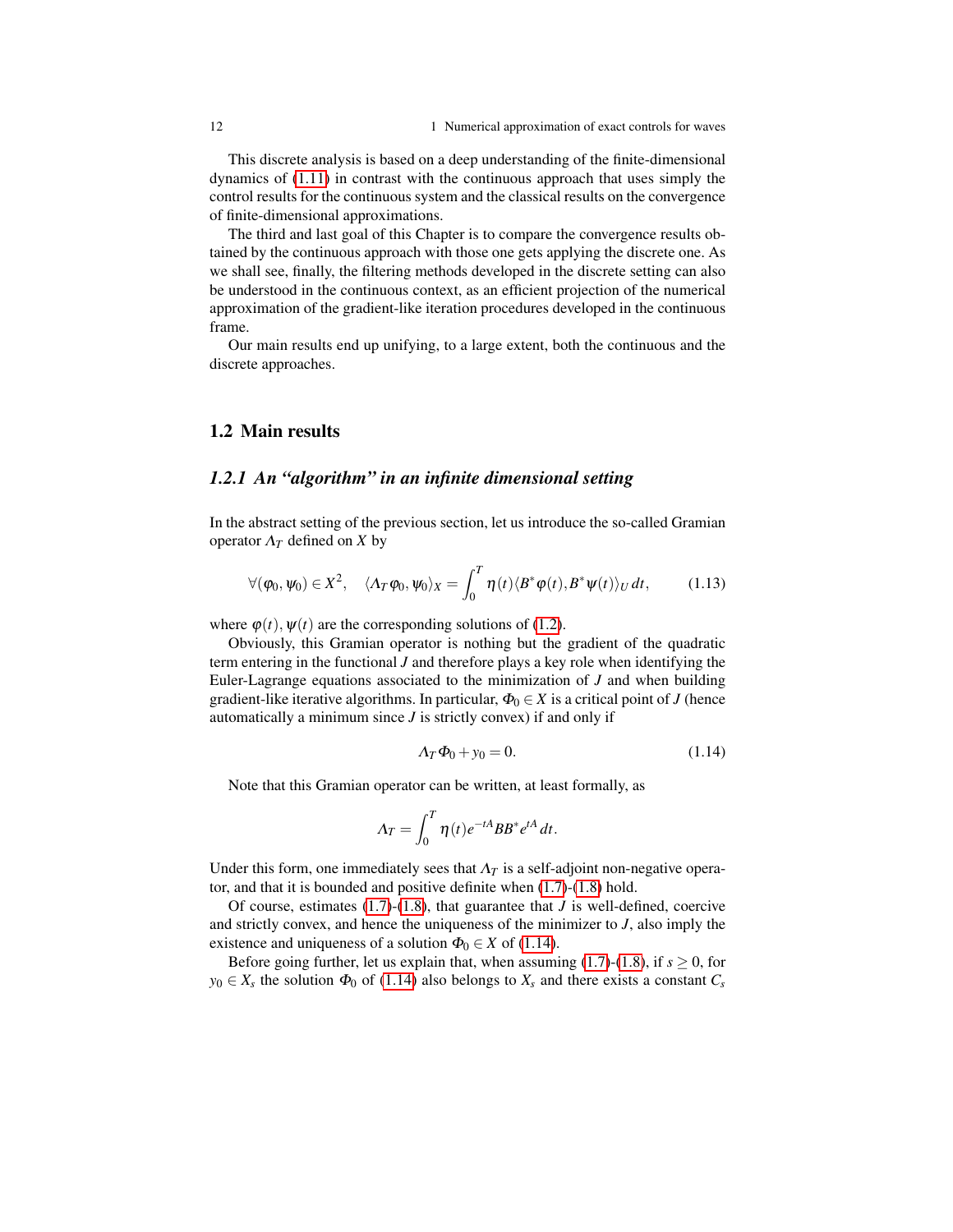1.2 Main results 13

such that

<span id="page-20-4"></span>
$$
\|\Phi_0\|_{s} \le C_s \|y_0\|_{s}.
$$
\n(1.15)

This is a consequence of the regularity results derived in [\[15\]](#page-132-10) obtained for abstract conservative systems in which the fact of having introduced the time cut-off function  $η$  in [\(1.6\)](#page-16-5) within the definition of the Gramian  $Λ_T$  plays a critical role. Otherwise, if  $\eta \equiv 1$  our analysis would have to be restricted to bounded control operators such that *BB*<sup>\*</sup> maps  $X_p$  to  $X_p$  for each  $p \in [0, \lceil s \rceil]$ , see [\[15\]](#page-132-10).

Note that the results in [\[15\]](#page-132-10) can also be seen as an abstract counterpart of the results in [\[11\]](#page-132-11), which state that, in the case of the wave equation with distributed controls (hence corresponding to the case of bounded control operators), the Gramian with this cut-off function  $\eta = \eta(t)$  in time and a control operator  $BB^* \in \bigcap_{p>0} \mathfrak{L}(X_p)$ maps  $X_s$  to  $X_s$  for all  $s \geq 0$ . The results in [\[11\]](#page-132-11) are even more precise when working on a compact manifold without boundary, in which case it is proved that the inverse of the Gramian is a pseudo-differential operator that preserves the regularity of the data.

To fully develop the continuous approach to the numerical approximation of the controls, we implement the steepest descent algorithm for the minimization of the functional *J* in [\(1.9\)](#page-16-4). But for doing that it is more convenient to have an alternate representation of the Gramian.

Let  $\varphi_0 \in X$  and  $\varphi$  be the corresponding solution of [\(1.2\)](#page-15-1). Then solve

<span id="page-20-0"></span>
$$
\psi' = A\psi - \eta BB^* \varphi, \quad t \in (0, T), \qquad \psi(T) = 0.
$$
 (1.16)

Then, as it can be easily seen,

$$
\Lambda_T \varphi_0 = \psi(0),
$$

<span id="page-20-1"></span>ϕ

where  $\psi$  solves [\(1.16\)](#page-20-0) and  $\varphi$  is the solution of [\(1.2\)](#page-15-1).

The steepest descent algorithm then reads as follows:

• Initialization: Define

$$
{}_{0}^{0}=0.\t\t(1.17)
$$

• Iteration: For  $\varphi_0^k \in X$ , define  $\varphi_0^{k+1}$  by

<span id="page-20-2"></span>
$$
\varphi_0^{k+1} = \varphi_0^k - \rho \left( \Lambda_T \varphi_0^k + y_0 \right), \tag{1.18}
$$

where  $\rho > 0$  is a fixed parameter, whose (small enough) value will be specified later on.

We shall then show the following results:

<span id="page-20-3"></span>**Theorem 1.1.** *Let*  $s \geq 0$ *. Assume that the estimates* [\(1.7\)](#page-16-1)-[\(1.8\)](#page-16-2) *hold true. Let*  $y_0 \in X_s$ *and*  $\Phi_0 \in X$  *be the solution of* [\(1.14\)](#page-19-2)*.* 

*Then setting*  $\rho_0 > 0$  *as* 

<span id="page-20-5"></span>
$$
\rho_0 = \frac{2}{C_{ad}^4 C_{obs}^2},\tag{1.19}
$$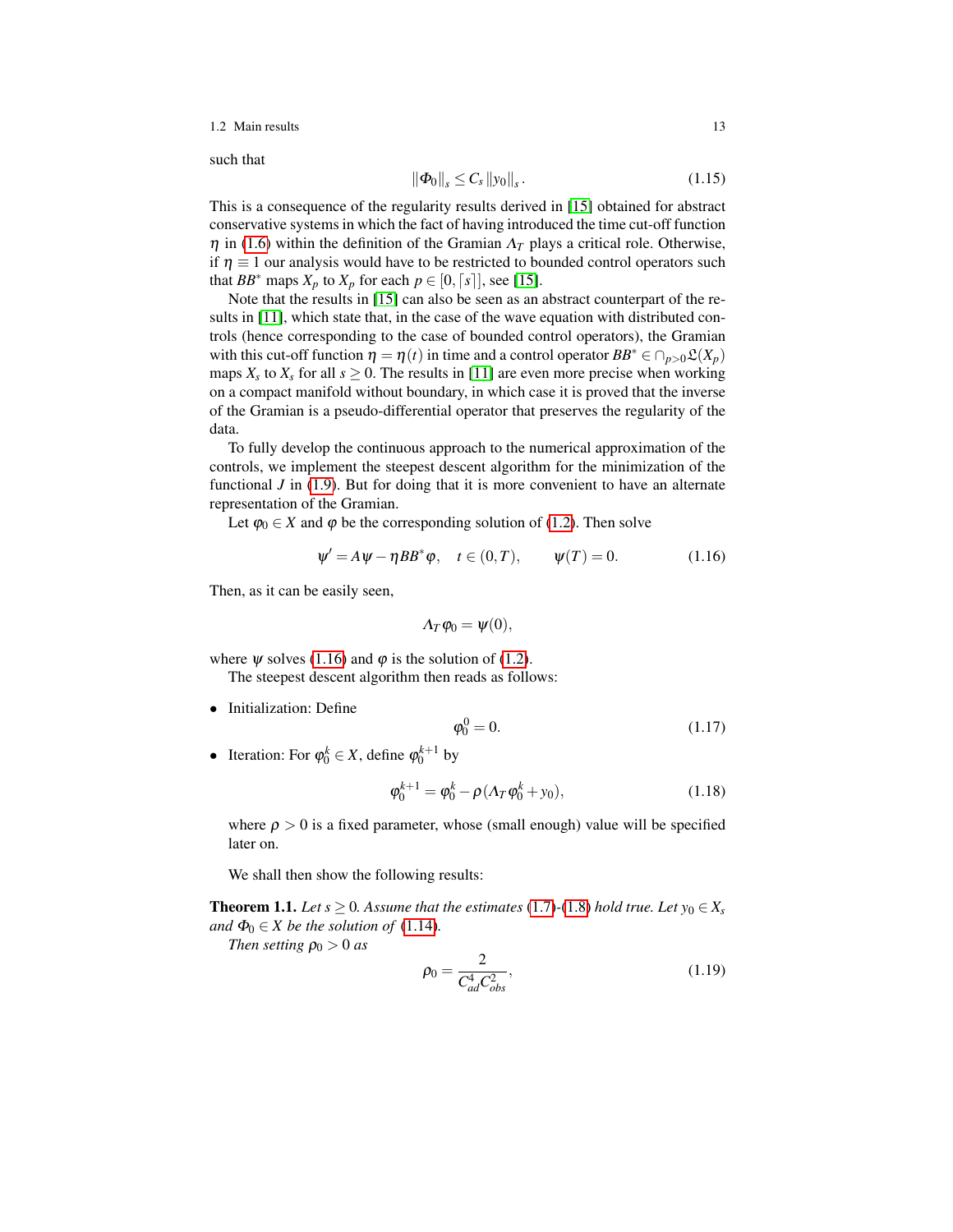*for all*  $\rho \in (0, \rho_0)$ , the sequence  $\varphi_0^k$  defined by [\(1.17\)](#page-20-1)-[\(1.18\)](#page-20-2) satisfies, for some con*stant*  $\delta \in (0,1)$  *given by* 

<span id="page-21-2"></span>
$$
\delta(\rho) := \sqrt{1 - 2\frac{\rho}{C_{obs}^2} + \rho^2 C_{ad}^4},\tag{1.20}
$$

*that for all*  $k \in \mathbb{N}$ *,* 

<span id="page-21-0"></span>
$$
\left\|\varphi_0^k - \Phi_0\right\|_X \le C\delta^k \left\|y_0\right\|_X. \tag{1.21}
$$

*Besides,*  $\Phi_0 \in X_s$  *and for all k*  $\in \mathbb{N}$ *, the sequence*  $\varphi_0^k$  *belongs to*  $X_s$ *. The sequence*  $\varphi_0^k$  also strongly converges to  $\Phi_0$  in  $X_s$  and satisfies, for some constant  $C_s$  indepen*dent of*  $\Phi_0 \in X_s$  *and*  $k \in \mathbb{N}$ *,* 

<span id="page-21-1"></span>
$$
\left\|\boldsymbol{\varphi}_0^k - \boldsymbol{\Phi}_0\right\|_s \le C_s (1 + k^s) \delta^k \left\|y_0\right\|_s, \quad k \in \mathbb{N}.
$$
 (1.22)

The first statement [\(1.21\)](#page-21-0) in Theorem [1.1](#page-20-3) is nothing but the application of the well known results on the convergence rate for the steepest-descent method when minimizing quadratic coercive and continuous functionals in Hilbert spaces ([\[8\]](#page-132-12)). However, the result [\(1.22\)](#page-21-1) is new and relies in an essential manner on the fact that the Gramian operator preserves the regularity properties of the data to be controlled, a fact that was proved in [\[15\]](#page-132-10) and for which the weight function  $\eta = \eta(t)$  plays a key role.

Also note that the results in Theorem [1.1](#page-20-3) are written in terms of the norms of  $y_0$ , but we will rather prove the following stronger results (according to [\(1.15\)](#page-20-4)):

<span id="page-21-3"></span>
$$
\left\|\boldsymbol{\varphi}_0^k - \boldsymbol{\Phi}_0\right\|_X \leq \delta^k \left\|\boldsymbol{\Phi}_0\right\|_X,\tag{1.23}
$$

and, if  $y_0 \in X_s$ ,

<span id="page-21-4"></span>
$$
\left\|\boldsymbol{\varphi}_0^k - \boldsymbol{\Phi}_0\right\|_s \le C_s (1 + k^s) \delta^k \left\|\boldsymbol{\varphi}_0\right\|_s, \quad k \in \mathbb{N}.
$$
 (1.24)

Of course, these convergence results also imply that the sequence  $v^k = \eta B^* \varphi^k$ , where  $\varphi^k$  is the solution of [\(1.2\)](#page-15-1) with initial data  $\varphi_0^k$ , converge to the control *V* given by [\(1.10\)](#page-16-6):

$$
\left\|v^k - V\right\|_{L^2(0,T;dt/\eta;U)} \le C\delta^k \left\|y_0\right\|_X. \tag{1.25}
$$

Note that, in general,  $(1.22)$  also gives estimates on the convergence of  $v<sup>k</sup>$  towards *V* in stronger norms when the data  $y_0$  to be controlled lies in  $X_s$  for some  $s \ge 0$ .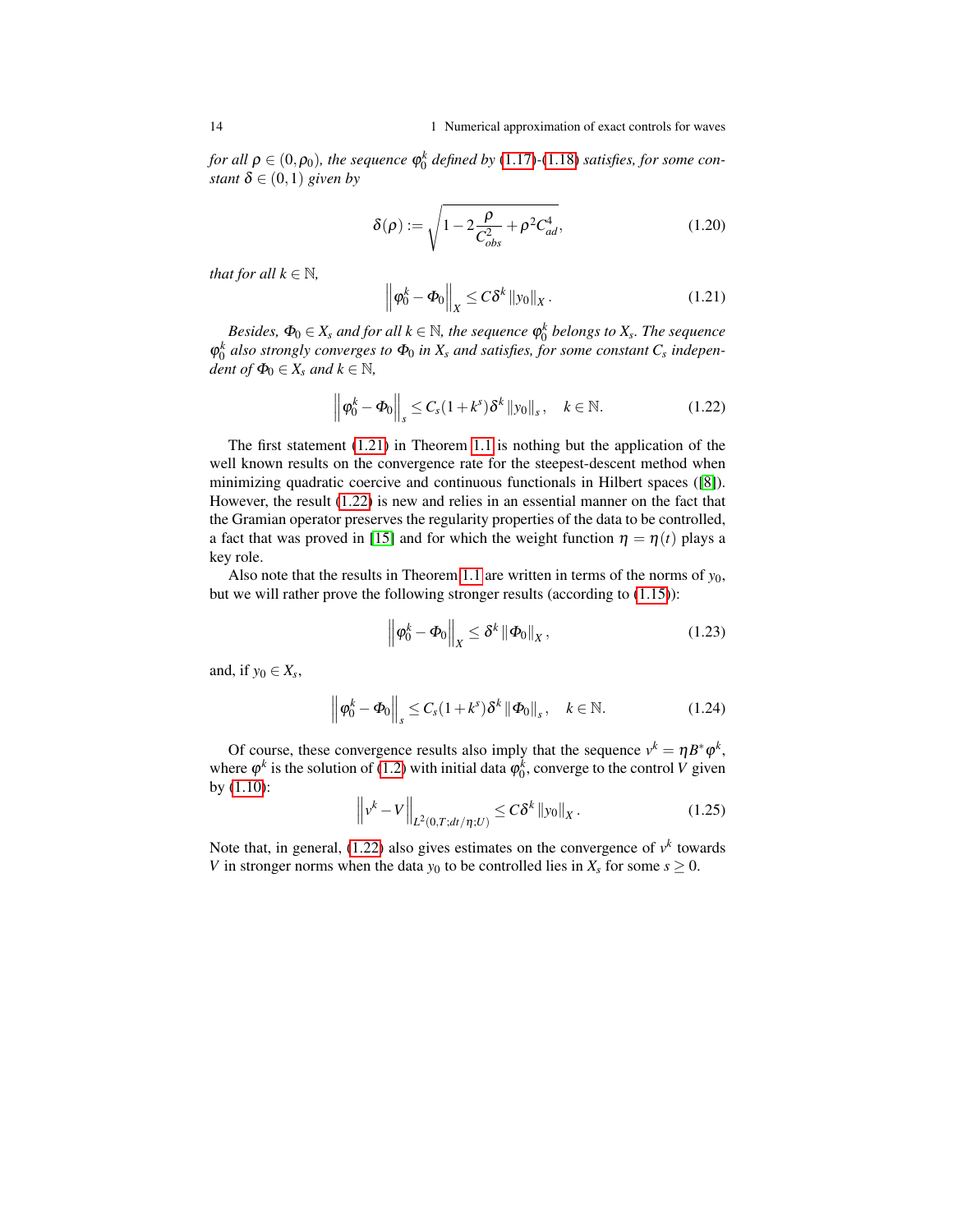#### <span id="page-22-0"></span>*1.2.2 The continuous approach*

Following the "algorithm" developed in Theorem [1.1,](#page-20-3) we now approximate the sequence  $\varphi_0^k$  constructed in [\(1.17\)](#page-20-1)-[\(1.18\)](#page-20-2). A way of doing that is to introduce operators *A<sup>h</sup>* and *B<sup>h</sup>* as above and to define the discrete operator

$$
\Lambda_{Th} = \int_0^T \eta(t) e^{-tA_h} B_h B_h^* e^{tA_h} dt.
$$

To be more precise, we shall assume that we have an extension map  $E_h: V_h \to X$ that induces an Hilbert structure on  $V_h$  endowed by the norm  $\|\cdot\|_h = \|E_h \cdot\|_X$ . We further assume that, for each  $h > 0$ ,  $A_h$  is skew-adjoint with respect to that scalar product, so that  $\Lambda_{Th}$  is self-adjoint in  $V_h$ .

Classically, for the numerical method to be consistent, it is assumed that, for smooth initial data  $\varphi \in \bigcap_{s>0} X_s$ ,  $(E_h R_h - Id)\varphi$  strongly converge to zero in *X* as  $h \to 0$ , where  $R_h$  is a restriction operator from *X* to  $V_h$ . But for our purpose, we need a slightly different version of it (though of course they are related), see Assumption 2 in [\(1.29\)](#page-22-2) below.

Here, we shall rather assume the two following conditions:

**Assumption 1.** There exist  $s > 0$ ,  $\theta > 0$  and  $C > 0$  so that for all  $h > 0$ 

<span id="page-22-2"></span>
$$
||E_h R_h \varphi_0||_X \leq C ||\varphi_0||_X, \quad \varphi \in X,
$$
 (1.26)

$$
\left\| \left( E_h R_h - I d_X \right) \varphi_0 \right\|_X \leq C h^{\theta} \left\| \varphi_0 \right\|_s, \quad \varphi \in X_s, \tag{1.27}
$$

$$
||E_h \Lambda_{Th} R_h \varphi_0||_X \le C ||\varphi_0||_X, \quad \varphi \in X,
$$
 (1.28)

$$
\left\| \left( E_h \Lambda_{Th} R_h - E_h R_h \Lambda_T \right) \varphi_0 \right\|_X \leq C h^{\theta} \left\| \varphi_0 \right\|_s, \quad \varphi \in X_s. \tag{1.29}
$$

**Assumption 2.** The norms of the operators  $\Lambda_{Th}$  in  $\mathcal{L}(V_h)$  are uniformly bounded with respect to  $h > 0$ :

$$
\mathscr{C}_{ad}^2 := \sup_{h \ge 0} \|\Lambda_{Th}\|_{\mathfrak{L}(V_h)} < \infty,\tag{1.30}
$$

where, when  $h = 0$ , we use the notation  $V_0 = X$  and  $\Lambda_{T0} = \Lambda_T$ .

Before going further, let us emphasize that Assumption 2, though straightforward when the observation operators are uniformly bounded with respect to the  $\mathfrak{L}(X_h, U_h)$ norms, is not obvious when dealing with boundary controls, for instance. Indeed, in that case, one should be careful and prove a uniform admissibility result (here and in the following, "uniform" always refers to the dependence on the discretization parameter(s)). Also note that Assumption 2 together with [\(1.26\)](#page-22-2) implies [\(1.28\)](#page-22-2).

We now have the following result:

**Theorem 1.2.** Assume that Assumptions 1 and 2 hold. Define  $\rho_1$  by

<span id="page-22-3"></span><span id="page-22-1"></span>
$$
\rho_1 = \min\{\rho_0, 2/\mathscr{C}_{ad}^2\},\tag{1.31}
$$

*where*  $\rho_0$  *is given by Theorem [1.1.](#page-20-3)* 

*Let*  $\rho \in (0,\rho_1)$ *. Let*  $y_0 \in X_s$  *and*  $(y_{0h})_{h>0}$  *be a sequence of functions such that for all*  $h > 0$ *, y*<sub>0</sub> $h \in V_h$ *.*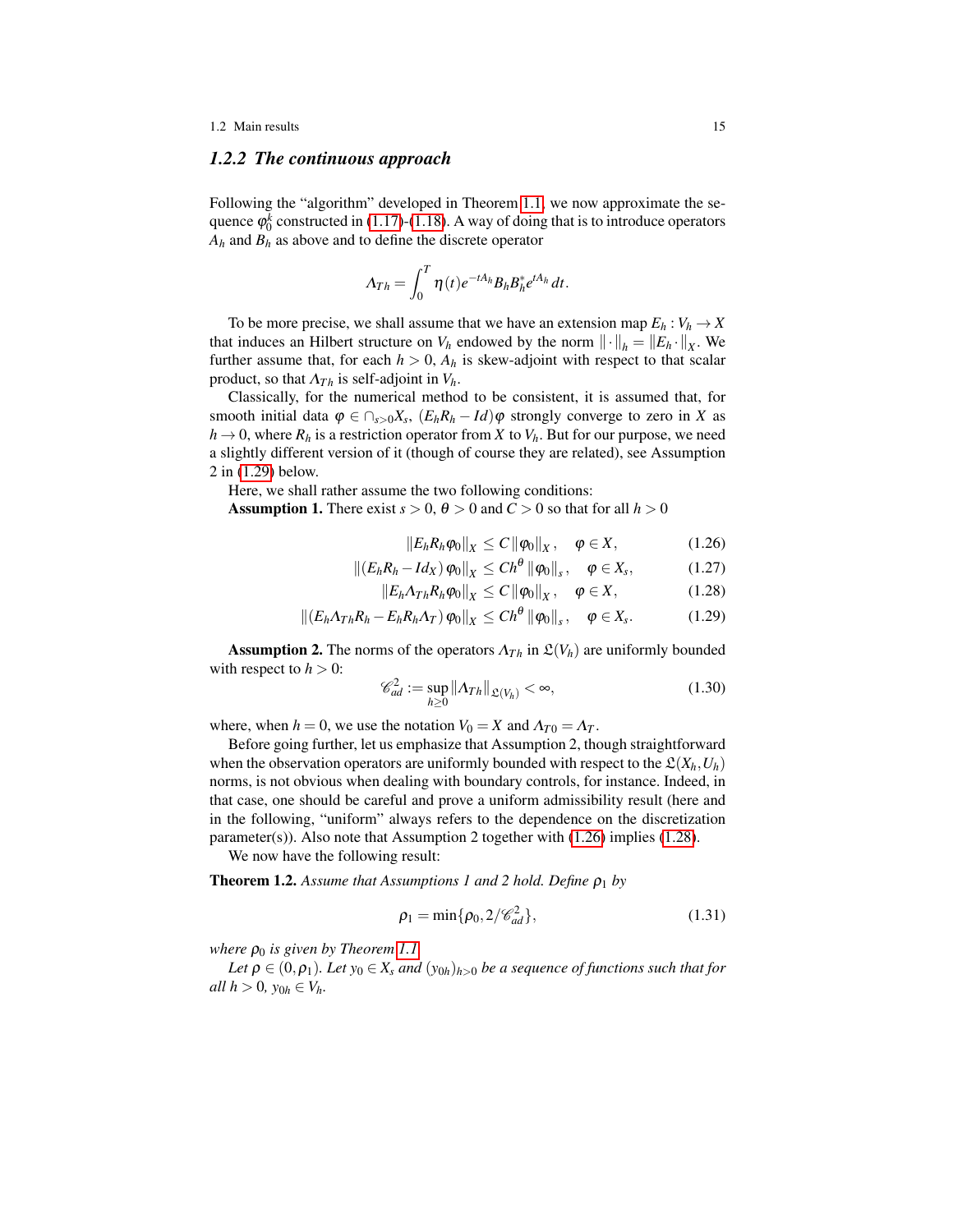*For each h*  $> 0$ , *define the sequence*  $\varphi_{0h}^k$  *by induction, inspired in the statement of Theorem [1.1,](#page-20-3) as follows:*

<span id="page-23-1"></span>
$$
\varphi_{0h}^0 = 0, \quad \forall k \in \mathbb{N}, \; \varphi_{0h}^{k+1} = \varphi_{0h}^k - \rho \left( \Lambda_{Th} \varphi_{0h}^k + y_{0h} \right). \tag{1.32}
$$

*Then consider the sequence*  $\varphi_0^k$  *defined by induction by* [\(1.17\)](#page-20-1)-[\(1.18\)](#page-20-2) *with this same parameter* ρ*.*

*Then there exists a constant*  $C > 0$  *independent of h*  $> 0$  *such that for all*  $k \in \mathbb{N}$ *,* 

<span id="page-23-5"></span>
$$
\left\| E_h \varphi_{0h}^k - \varphi_0^k \right\|_X \le k\rho \left\| E_h y_{0h} - y_0 \right\|_X + Ckh^\theta \left\| y_0 \right\|_s. \tag{1.33}
$$

<span id="page-23-0"></span>Then, using Theorems [1.1](#page-20-3) and [1.2](#page-22-1) together, we get the following convergence theorem.

Theorem 1.3. *Assume that Assumptions 1 and 2 hold.*

*Let*  $y_0 \in X_s$  *and*  $\rho \in (0, \rho_1)$ *,*  $\rho_1$  *given by* [\(1.31\)](#page-22-3)*. Let*  $(y_{0h})_{h>0}$  *be a sequence such that for all*  $h > 0$ *,* 

<span id="page-23-4"></span>
$$
||E_h y_{0h} - y_0||_X \le Ch^{\theta} ||y_0||_s.
$$
 (1.34)

*Then, for all*  $h > 0$ *, setting* 

<span id="page-23-2"></span>
$$
K_h^c = \lfloor \theta \frac{\log(h)}{\log(\delta)} \rfloor, \tag{1.35}
$$

*where* δ *is given by* [\(1.20\)](#page-21-2)*, we have, for some constant C independent of h,*

<span id="page-23-3"></span>
$$
\left\| E_h \varphi_{0h}^{K_h^c} - \Phi_0 \right\|_X \le C |\log(h)|^{\max\{1,s\}} h^{\theta} \|y_0\|_s, \tag{1.36}
$$

*where*  $\varphi_{0h}^{K_h^c}$  is the  $K_h^c$ -iterate of the sequence  $\varphi_{0h}^k$  defined by [\(1.32\)](#page-23-1).

This is the so-called *continuous approach* for building numerical approximations of the controls.

At this level it is convenient to underline a number of issues:

- The approximate controls we obtain in this way do not control the discrete dynamics or some of its projections. They are simply obtained as approximations of the continuous control by mimicking at the discrete level the iterative algorithm of Theorem [1.1.](#page-20-3)
- The result above holds provided the number of iterations is limited by the threshold given by [\(1.35\)](#page-23-2). Indeed, in case the iterative algorithm would be continued after this step, the error estimate would deteriorate as the numerical experiments show, see Section [1.7.](#page-36-0)

As mentioned above, the algorithm above and the error estimates we obtain are similar to those in [\[9\]](#page-132-3) where the iterative process proposed by Russell to obtain controllability out of stabilization results is mimicked at the discrete level. The number of iterations in [\[9\]](#page-132-3) is of the order of  $\vert \theta \vert \log(h)|m|$ , where *m* is a constant that enters in the continuous stabilization property of the dissipative operator *A*−*BB*<sup>∗</sup> , and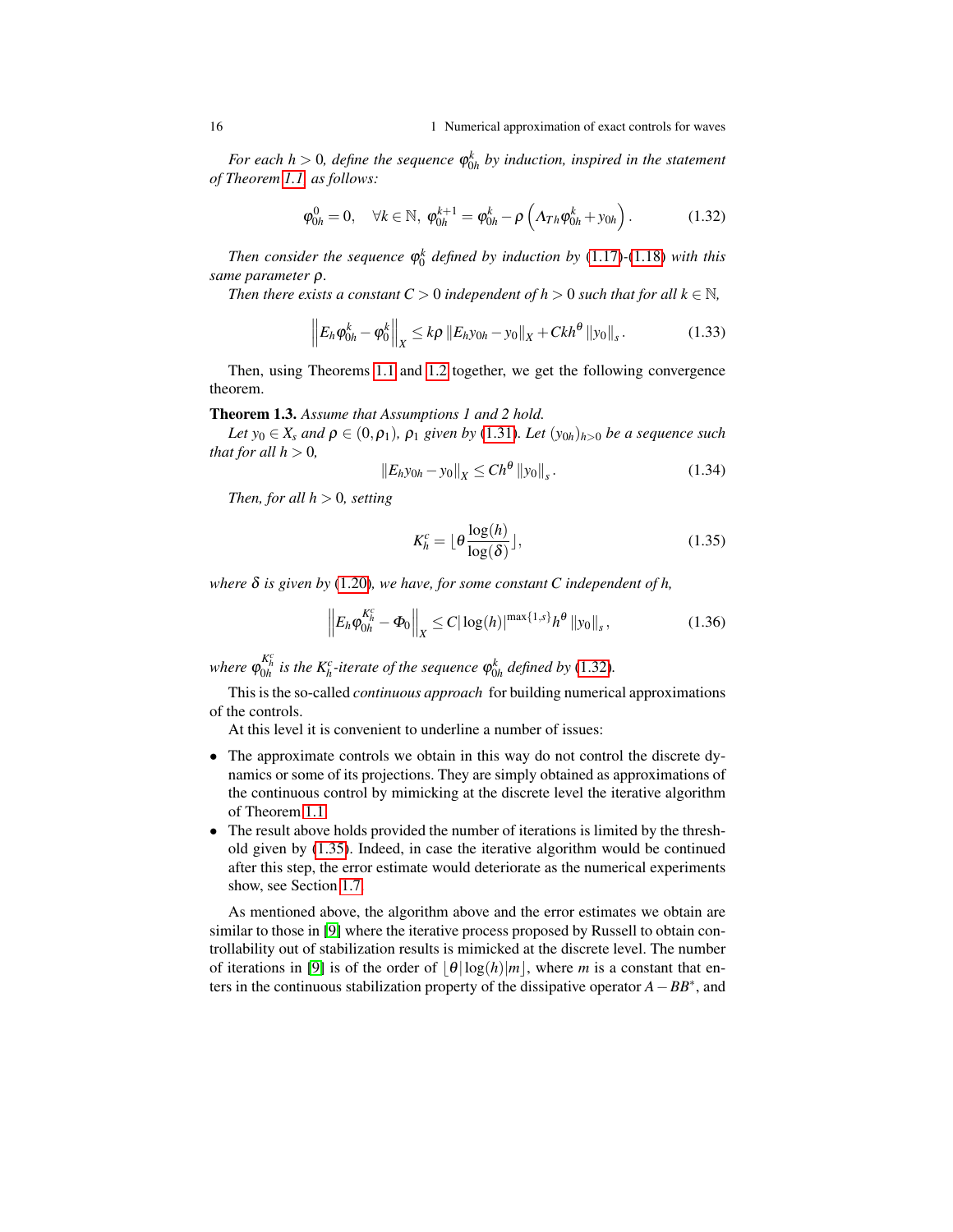#### 1.2 Main results 17

the error obtained that way is  $h^{\theta} |log(h)|^2$ . But the results in [\[9\]](#page-132-3) apply only in the context of bounded control operators and they do not yield the control of minimal *L* 2 -norm, whereas our approach applies under the weaker admissibility assumption on the control operator and yields effective approximations of the minimal norm controls (suitably weighted in time).

Note that estimates [\(1.36\)](#page-23-3) also imply that the sequence  $v_h^k = \eta B_h^* \varphi_h^k$ , defined for  $k \ge 0$  with  $\varphi_h^k(t) = \exp(tA_h)\varphi_{0h}^k$  satisfies that  $v_h^{K_h^c}$  is close to *V* in [\(1.10\)](#page-16-6) with some bounds (usually the same) on the error term. We do not state precisely the corresponding results since it would require to introduce further assumptions on the way the spaces  $U_h$  approximate  $U$ .

#### <span id="page-24-0"></span>*1.2.3 The discrete approach*

As we have mentioned above, the discrete approach is based on the analysis and use of the controllability properties of the approximated discrete dynamics to build efficient numerical approximations of the controls.

The main difference when implementing it is that it requires the following uniform coercivity assumption on the Gramian operator:

Assumption 3. There exists a constant  $\mathscr C$  such that for all  $h \geq 0$  and  $\varphi_{0h} \in V_h$ ,

<span id="page-24-2"></span>
$$
\|\varphi_{0h}\|_{h}^{2} \leq \mathscr{C}^{2} \langle \Lambda_{Th}\varphi_{0h}, \varphi_{0h} \rangle_{h}, \tag{1.37}
$$

where, for  $h = 0$ , we use the notation  $V_0 = X$  and  $\Lambda_{T0} = \Lambda_T$ .

Note that Assumption 3 states the uniform coercivity of the operators  $\Lambda_{Th}$ , or equivalently, the uniform observability for the approximated semigroups. This assumption often fails and is only guaranteed to hold in suitable subspaces of  $V_h$ , after applying suitable filtering mechanisms (see [\[23,](#page-133-4) [17,](#page-133-8) [24\]](#page-133-6)). Indeed, the classical numerical methods employed to approximate  $\Lambda_T$  by  $\Lambda_{Th}$  that are usually based on replacing the wave equation by a numerical approximation counterpart, usually provide discrete operators Λ*T h* that violate this uniform observability assumption. Hence providing a subspace  $V_h$  satisfying [\(1.37\)](#page-24-2) requires of a careful analysis of the observability properties of the discrete dynamics, a fact that is not necessary when developing the continuous approach.

In any case, under Assumption 3, we can prove the following stronger version of Theorem [1.2:](#page-22-1)

<span id="page-24-1"></span>Theorem 1.4. *Assume that Assumptions 1, 2 and 3 hold. Define*

<span id="page-24-3"></span>
$$
\rho_2 = \frac{2}{\mathcal{C}_{ad}^4 \mathcal{C}^2} \tag{1.38}
$$

*and consider*  $\rho \in (0, \rho_2)$ *. Let*  $y_0 \in \mathcal{D}(A^s)$  *and*  $(y_{0h})_{h>0}$  *be a sequence of functions such that for all*  $h > 0$ *,*  $y_{0h} \in V_h$ *.*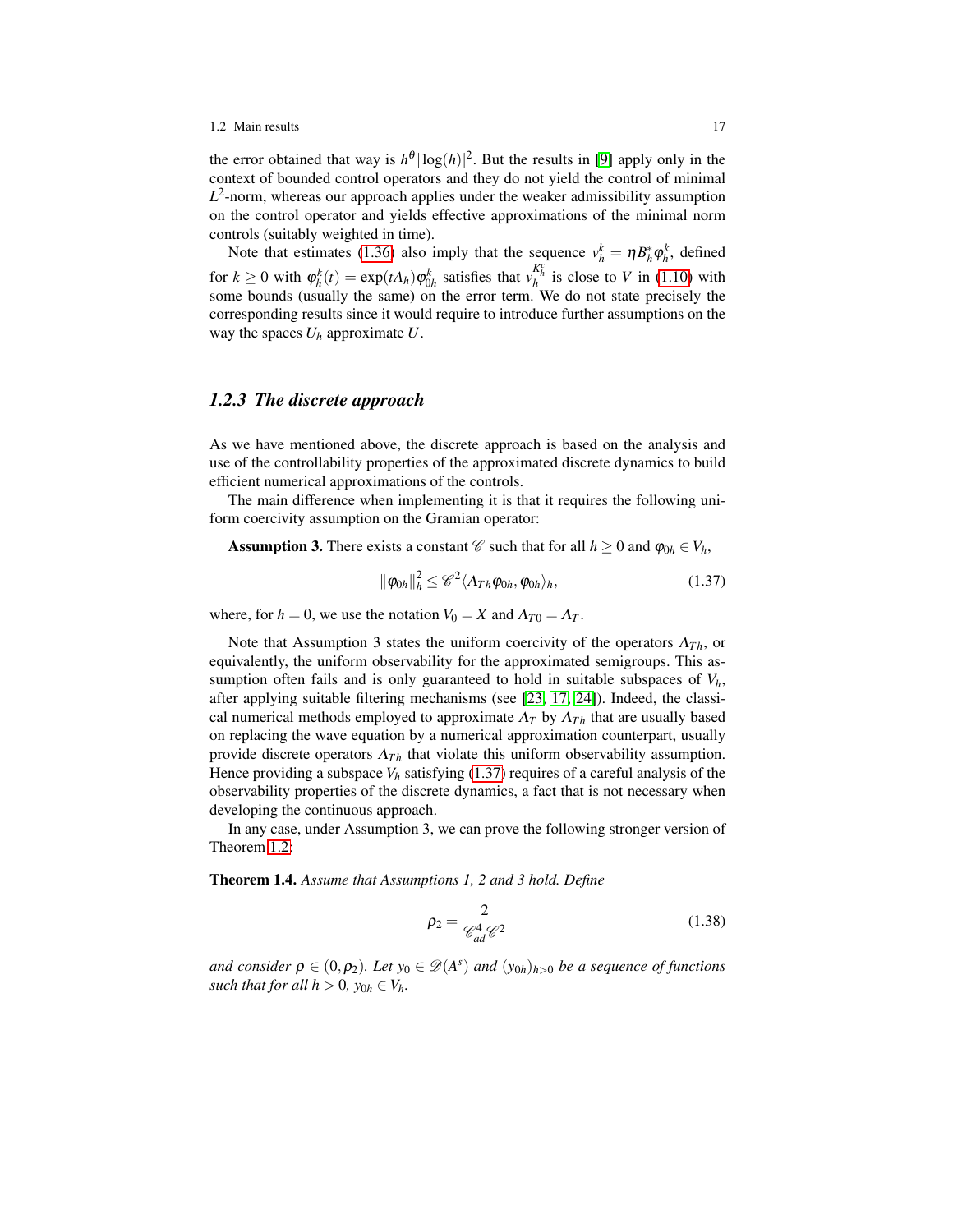*For each h*  $> 0$ , define the sequence  $\varphi_{0h}^k$  by induction as in [\(1.32\)](#page-23-1). Then consider *the sequence* ϕ *<sup>k</sup> defined by induction by* [\(1.17\)](#page-20-1)*-*[\(1.18\)](#page-20-2) *with this same parameter* ρ*. Then there exists a constant*  $C > 0$  *independent of h* > 0 *such that for all*  $k \in \mathbb{N}$ *,* 

<span id="page-25-3"></span>
$$
\left\|E_h\varphi_{0h}^k - \varphi_0^k\right\|_X \le C\left(\left\|E_hy_{0h} - y_0\right\|_X + h^\theta\left\|y_0\right\|_s\right). \tag{1.39}
$$

Then, using Theorems [1.1](#page-20-3) and [1.4](#page-24-1) together, we get the following counterpart of Theorem [1.3:](#page-23-0)

<span id="page-25-0"></span>Theorem 1.5. *Let us suppose that Assumptions 1, 2 and 3 hold. Let*  $y_0 \in X_s$  *and*  $\rho \in (0, \rho_2)$ *,*  $\rho_2$  *given by* [\(1.38\)](#page-24-3)*. Let*  $(y_{0h})_{h>0}$  *be a sequence such that* [\(1.34\)](#page-23-4) *holds.* 

*Then, for all*  $h > 0$ *, setting* 

<span id="page-25-4"></span>
$$
K_h^d = \lfloor \theta \frac{\log(h)}{\log(\delta)} - (s+1) \frac{\log(|\log(h)|)}{\log(\delta)} \rfloor, \tag{1.40}
$$

*where* δ *is given by* [\(1.20\)](#page-21-2)*, we have, for some constant C independent of h and k,*

$$
\left\| E_h \varphi_{0h}^k - \varphi_0 \right\|_X \le C h^{\theta} \left\| y_0 \right\|_s, \qquad k \ge K_h^d,
$$
\n(1.41)

*where*  $\varphi_{0h}^k$  is the k-iterate of the sequence  $\varphi_{0h}^k$  defined by [\(1.32\)](#page-23-1).

Note that, under Assumptions 1, 2 and 3, for all  $y_{0h} \in V_h$ , the equation

<span id="page-25-1"></span>
$$
\Lambda_{Th}\Phi_{0h} + y_{0h} = 0\tag{1.42}
$$

has a unique solution  $\Phi_{0h}$ , on which we have a uniform bound:

<span id="page-25-5"></span>
$$
\|\Phi_{0h}\|_h \le \mathscr{C}^2 \|y_{0h}\|_h, \tag{1.43}
$$

where  $\mathscr C$  is the constant in Assumption 3.

Now, since *k* can be made arbitrarily large in Theorem [1.5,](#page-25-0) if  $y_0 \in X_s$  and  $y_{0h}$  denotes an approximation of  $y_0$  that satisfies [\(1.34\)](#page-23-4), setting  $\Phi_{0h}$  the solution of [\(1.42\)](#page-25-1), we have

<span id="page-25-2"></span>
$$
||E_h \Phi_{0h} - \Phi_0||_X \le Ch^{\theta} ||y_0||_s, \qquad (1.44)
$$

where  $\Phi_0$  is the solution of [\(1.14\)](#page-19-2). Indeed, in that case, it is very easy to check that at *h* > 0 fixed, as *k* → ∞, the sequence  $\phi_{0h}^k$  converges to  $\Phi_{0,h}$  given by [\(1.42\)](#page-25-1) in  $V_h$ , see e.g. Theorem [1.6.](#page-34-1)

This is the convergence result obtained in [\[17\]](#page-133-8), using another proof, directly based on the smoothness of the trajectory of the minimizer  $\Phi_0$  when  $y_0 \in X_s$ . We refer to [\[17\]](#page-133-8) for numerical evidences on the fact that the convergence rates [\(1.44\)](#page-25-2) are close to sharp. We will also illustrate this fact in Section [1.7.](#page-36-0)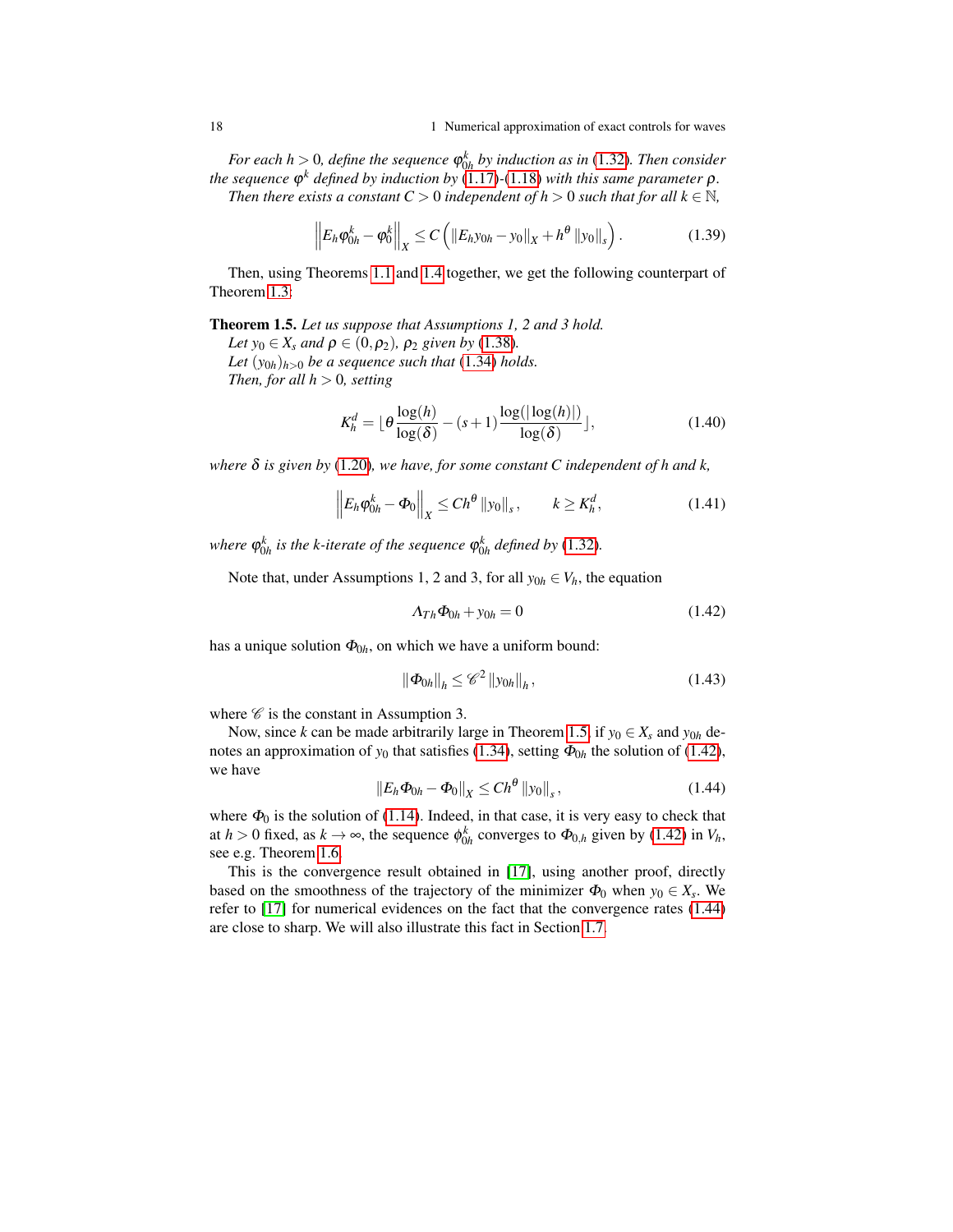#### Outline of Chapter [1](#page-14-0)

Chapter [1](#page-14-0) is organized as follows. In Section [1.3](#page-26-0) we prove Theorem [1.1.](#page-20-3) In Section [1.4](#page-29-0) we give the proofs of Theorems [1.2](#page-22-1)[–1.3.](#page-23-0) In Section [1.5](#page-31-1) we prove Theorems [1.4–](#page-24-1) [1.5.](#page-25-0) We shall then compare the two approaches in Section [1.6.](#page-32-1) In Section [1.7](#page-36-0) we present some applications of these abstract results, in particular to the wave equation. In Section [1.8](#page-57-0) we show that some data assimilation problems can be treated by the methods developed in this book.

#### <span id="page-26-0"></span>1.3 Proof of the main result on the continuous setting

This subsection is devoted to the proof of Theorem [1.1.](#page-20-3) We shall then fix  $T > 0$  so that estimates [\(1.7\)](#page-16-1)-[\(1.8\)](#page-16-2) hold. Given  $y_0 \in X_s$ ,  $\Phi_0 \in X$  is chosen to be the unique solution of [\(1.14\)](#page-19-2).

Let then  $\varphi_0^k$  be the the sequence defined by the induction formula [\(1.17\)](#page-20-1)-[\(1.18\)](#page-20-2).

#### <span id="page-26-1"></span>*1.3.1 Classical convergence results*

First we prove [\(1.23\)](#page-21-3) which is classical and corresponds to the usual proof of convergence of the steepest descent algorithm for quadratic convex functionals. We provide it only for completeness and later use.

*Proof (Proof of estimate* [\(1.23\)](#page-21-3)). Using [\(1.18\)](#page-20-2), and subtracting to it  $\Phi_0$ , we get

<span id="page-26-2"></span>
$$
\varphi_0^{k+1} - \Phi_0 = \varphi_0^k - \Phi_0 - \rho (\Lambda_T \varphi_0^k + y_0) = \varphi_0^k - \Phi_0 - \rho \Lambda_T (\varphi_0^k - \Phi_0), \qquad (1.45)
$$

where the last identity follows from the definition of  $\Phi_0$  in [\(1.14\)](#page-19-2).

But, for any  $\psi \in X$ ,

$$
\| (I - \rho \Lambda_T) \psi \|_X^2 = \| \psi \|_X^2 - 2\rho \langle \Lambda_T \psi, \psi \rangle_X + \rho^2 \| \Lambda_T \psi \|_X^2.
$$

Hence, using that  $(1.7)-(1.8)$  $(1.7)-(1.8)$  $(1.7)-(1.8)$  can be rewritten as

$$
\frac{1}{C_{obs}^2} \|\psi\|_X^2 \le \left\|\Lambda_T^{1/2} \psi\right\|_X^2 \le C_{ad}^2 \|\psi\|_X^2,
$$

we get that

$$
\| (I - \rho \Lambda_T) \psi \|_X^2 \le \left( 1 - 2 \frac{\rho}{C_{obs}^2} + \rho^2 C_{ad}^4 \right) \| \psi \|_X^2. \tag{1.46}
$$

Note that, according to [\(1.7\)](#page-16-1)–[\(1.8\)](#page-16-2),  $C_{obs}^2 C_{ad}^2 \ge 1$  and thus for all  $\rho > 0$ , the quadratic form  $1 - 2\rho / C_{obs}^2 + \rho^2 C_{ad}^4$  is nonnegative.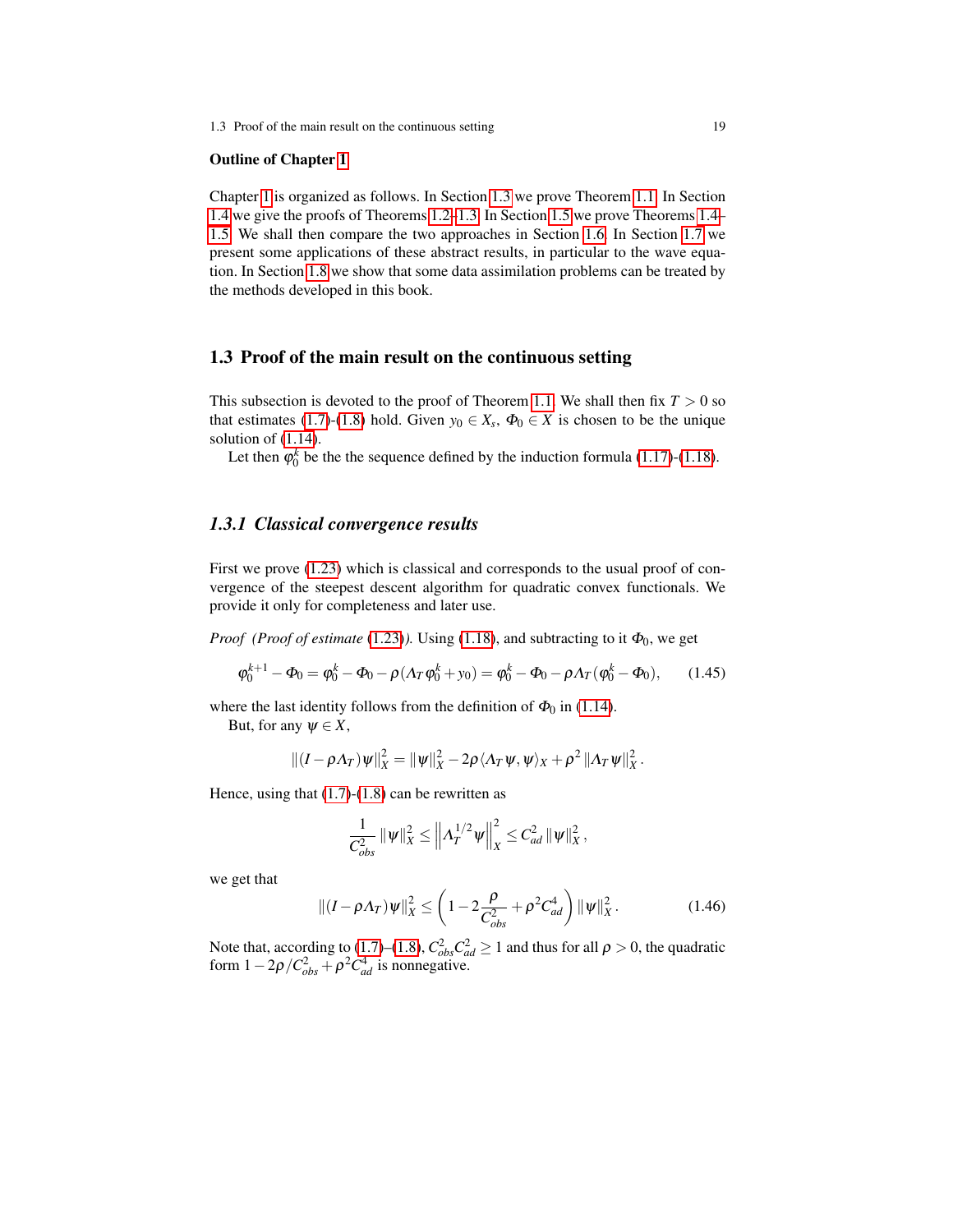Thus, for any  $\rho > 0$  such that  $\rho \in (0, \rho_0)$  with  $\rho_0$  as in [\(1.19\)](#page-20-5), and setting  $\delta(\rho)$ as in [\(1.20\)](#page-21-2),  $\delta(\rho)$  belongs to (0, 1) and

<span id="page-27-2"></span>
$$
||(I - \rho \Lambda_T)||_{\mathfrak{L}(X)} \le \delta(\rho). \tag{1.47}
$$

From [\(1.45\)](#page-26-2), we obtain

<span id="page-27-1"></span>
$$
\left\|\boldsymbol{\varphi}_0^{k+1} - \boldsymbol{\Phi}_0\right\|_X \le \delta \left\|\boldsymbol{\varphi}_0^k - \boldsymbol{\varphi}_0\right\|_X. \tag{1.48}
$$

Of course,  $(1.48)$  immediately implies  $(1.23)$ .

#### <span id="page-27-0"></span>*1.3.2 Convergence rates in X<sup>s</sup>*

Here, our goal is to show the convergence of the sequence  $\varphi_0^k$  constructed in [\(1.17\)](#page-20-1)- $(1.18)$  in the space  $X_s$ .

*Proof* (*Proof of the convergence in*  $X_s$ ). When  $s \in \mathbb{R}_+$ , the convergence estimate [\(1.24\)](#page-21-4) is deduced by interpolation between the results obtained for  $|s|$  and  $\lceil s \rceil$ . Hence, in the following, we focus on the proof of [\(1.24\)](#page-21-4) for integers  $s \in \mathbb{N}$ . Besides, the case  $s = 0$  is already done in [\(1.23\)](#page-21-3) so we will be interested in the case  $s \in \mathbb{N}$ and  $s \geq 1$ .

*Step 1. The Gramian operator maps*  $\mathscr{D}(A^s)$  *to*  $\mathscr{D}(A^s)$ *.* 

For  $\psi_0 \in X$ , introduce the function  $\Psi_0 \in D(A)$  defined by  $A\Psi_0 = \psi_0$ . Then the solutions Ψ and  $\psi$  of [\(1.2\)](#page-15-1) with corresponding initial data  $\Psi_0$  and  $\psi_0$  satisfy, for all  $t \in (0, T), \Psi'(t) = A \Psi(t) = \psi(t).$ 

Hence, if  $\varphi_0 \in \mathcal{D}(A)$  and  $\psi_0 \in X$ , denoting by  $\varphi$  the solution of [\(1.2\)](#page-15-1) with data  $\varphi_0$ ,

$$
\langle \Lambda_T \varphi_0, \psi_0 \rangle_X = \int_0^T \eta(t) \langle B^* \varphi(t), B^* \Psi'(t) \rangle_U dt
$$
  
= 
$$
- \int_0^T \eta(t) \langle B^* \varphi'(t), B^* \Psi(t) \rangle_U dt - \int_0^T \eta'(t) \langle B^* \varphi(t), B^* \Psi(t) \rangle_U dt.
$$

Of course, using [\(1.7\)](#page-16-1) and [\(1.3\)](#page-15-0), this implies that

$$
\begin{aligned} |\langle \Lambda_T \varphi_0, \psi_0 \rangle_X| &\leq C_{ad}^2 \|A \varphi_0\|_X \, \|\Psi_0\|_X + \|\eta'\|_{L^\infty} C_{ad,T}^2 \, \|\varphi_0\|_X \, \|\Psi_0\|_X \\ &\leq \|A \varphi_0\|_X \, \|A^{-1} \psi_0\|_X \left(C_{ad}^2 + C_{ad,T}^2 \, \| \eta'\|_{L^\infty} \, \|A^{-1}\|_{\mathfrak{L}(X)}\right). \end{aligned}
$$

Therefore,  $\Lambda_T$  maps  $\mathscr{D}(A)$  to itself.

Of course, the case of an integer  $s \in \mathbb{N}$  strictly larger than 1 can be treated similarly, and is left to the reader. Then, by interpolation, this also implies that for all  $s \geq 0$ ,  $\Lambda_T$  maps  $X_s$  to  $X_s$ .

This step already indicates that for each  $k \in \mathbb{N}$ ,  $\varphi_0^k$  constructed by the induction formula [\(1.17\)](#page-20-1)-[\(1.18\)](#page-20-2) belongs to  $X_s$  provided that  $y_0 \in X_s$ .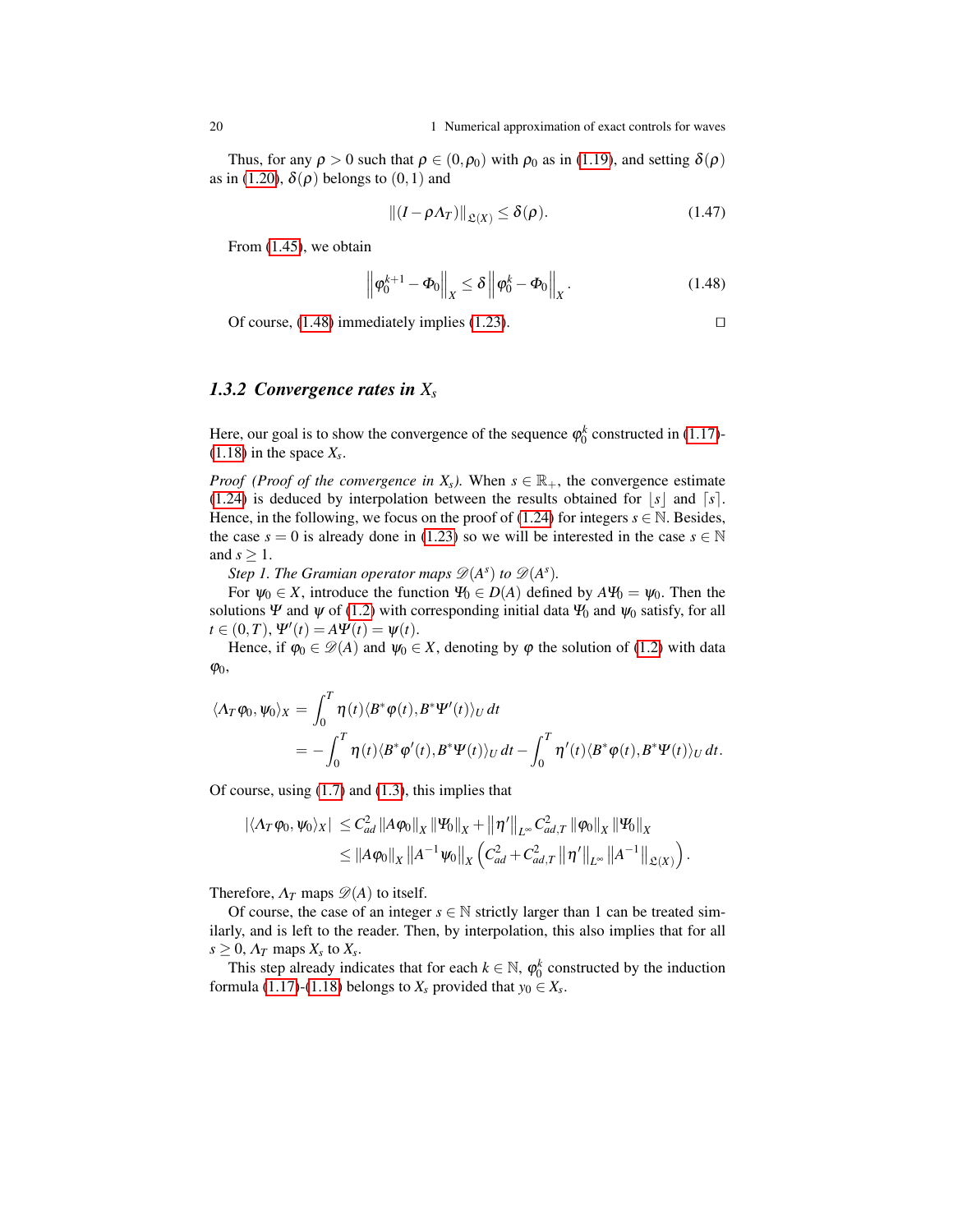*Step 2. First estimate on the commutator*  $[A_T, A]$ *. Take*  $\varphi_0$  *and*  $\psi_0$  *in*  $\mathscr{D}(A)$ *. From the* previous step, we know that  $[A_T, A]\varphi_0 \in X$ , and we can then take its scalar product with  $\psi_0 \in \mathscr{D}(A)$ :

$$
\langle [\Lambda_T, A] \varphi_0, \psi_0 \rangle_X = \langle \Lambda_T A \varphi_0, \psi_0 \rangle_X - \langle A \Lambda_T \varphi_0, \psi_0 \rangle_X
$$
  
=  $\langle \Lambda_T A \varphi_0, \psi_0 \rangle_X + \langle \Lambda_T \varphi_0, A \psi_0 \rangle_X$   
=  $\int_0^T \eta(t) \langle B^* \varphi'(t), B^* \psi(t) \rangle_U dt + \int_0^T \eta \langle B^* \varphi(t), B^* \psi'(t) \rangle_U dt$   
=  $-\int_0^T \eta'(t) \langle B^* \varphi(t), B^* \psi(t) \rangle_U dt$ ,

where  $\varphi$  and  $\psi$  are the solutions of [\(1.2\)](#page-15-1) with data  $\varphi_0$  and  $\psi_0$  respectively. Hence, using  $(1.3)$ , we obtain

$$
|\langle [A_T, A]\varphi_0, \psi_0 \rangle_X| \le C_{ad,T}^2 \| \eta' \|_{L^\infty} \| \varphi_0 \|_X \| \psi_0 \|_X, \qquad (1.49)
$$

and the operator  $[\Lambda_T, A]$  can be extended as a continuous operator from *X* to *X* and

<span id="page-28-0"></span>
$$
\left\| [A_T, A] \right\|_{\mathfrak{L}(X)} \leq C_{ad,T}^2 \left\| \eta' \right\|_{L^\infty}.
$$
 (1.50)

*Step 3. Convergence in*  $\mathcal{D}(A)$ *. Apply A in the identity [\(1.45\)](#page-26-2):* 

$$
A\left(\varphi_0^{k+1} - \Phi_0\right) = A\left(\varphi_0^k - \Phi_0\right) - \rho A \Lambda_T (\varphi_0^k - \Phi_0)
$$
  
= 
$$
A\left(\varphi_0^k - \Phi_0\right) - \rho \Lambda_T A(\varphi_0^k - \Phi_0) + \rho [\Lambda_T, A](\varphi_0^k - \Phi_0).
$$
 (1.51)

Then, using  $(1.47)$  and  $(1.50)$ , we obtain

$$
\left\|A\left(\varphi_0^{k+1}-\Phi_0\right)\right\|_X \leq \delta \left\|A\left(\varphi_0^k-\Phi_0\right)\right\|_X + \rho \left\|\left[A_T,A\right]\right\|_{\mathfrak{L}(X)} \left\|\left(\varphi_0^k-\Phi_0\right)\right\|_X,
$$
\n(1.52)

and, using [\(1.23\)](#page-21-3),

$$
\left\|A\left(\varphi_0^{k+1}-\varPhi_0\right)\right\|_X\leq \delta\left\|A\left(\varphi_0^k-\varPhi_0\right)\right\|_X+\rho\,\delta^k\left\|\left[A_T,A\right]\right\|_{\mathfrak{L}(X)}\left\|\varPhi_0\right\|_X.
$$

Therefore,

$$
\frac{1}{\delta^{k+1}}\left\|A\left(\varphi_0^{k+1}-\Phi_0\right)\right\|_X-\frac{1}{\delta^k}\left\|A\left(\varphi_0^k-\Phi_0\right)\right\|_X\leq\frac{\rho}{\delta}\left\|\left[A_T,A\right]\right\|_{\mathfrak{L}(X)}\left\|\Phi_0\right\|_X.
$$

Summing up these inequalities, we obtain, for all  $k \in \mathbb{N}$ ,

<span id="page-28-1"></span>
$$
\left\| A \left( \varphi_0^k - \Phi_0 \right) \right\|_X \leq \delta^k \left( \left\| A \Phi_0 \right\|_X + \frac{\rho k}{\delta} \left\| \left[ \Lambda_T, A \right] \right\|_{\mathfrak{L}(X)} \left\| \Phi_0 \right\|_X \right). \tag{1.53}
$$

*Step 4. Higher order estimates* [\(1.24\)](#page-21-4)*.* They are left to the reader as they are very similar to those obtained in [\(1.53\)](#page-28-1). They are obtained by induction for  $s \in \mathbb{N}$ .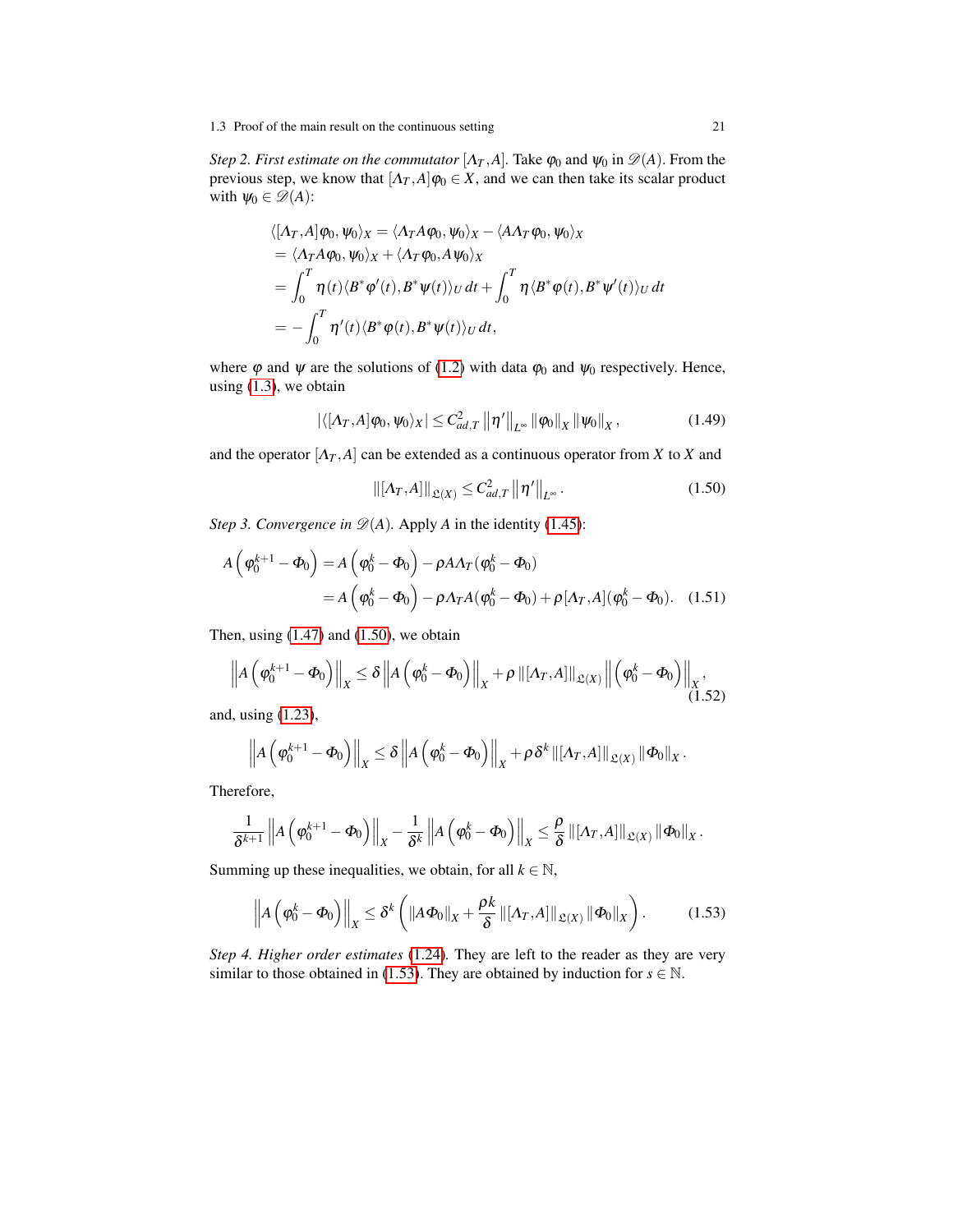The idea is to write

$$
A^{s}\left(\varphi_{0}^{k+1}-\varPhi_{0}\right)=(I-\rho\Lambda_{T})A^{s}\left(\varphi_{0}^{k}-\varPhi_{0}\right)+\rho\left[\Lambda_{T},A^{s}\right]\left(\varphi_{0}^{k}-\varPhi_{0}\right),
$$

and use the fact that  $[A_T, A^s]$  is bounded as an operator from  $\mathscr{D}(A^{s-1})$  to *X*, which can be proved similarly as in *Step 2*. Then one easily gets that

$$
\begin{aligned} \left\|A^{s}\left(\phi_{0}^{k+1}-\Phi_{0}\right)\right\|_{X} & \leq \delta\left\|A^{s}\left(\phi_{0}^{k}-\Phi_{0}\right)\right\|_{X} \\ & \left.+\rho\left\|[\Lambda_{T},A^{s}]\right\|_{\mathfrak{L}\left(\mathscr{D}\left(A^{s-1}\right),X\right)}\left\|A^{s-1}\left(\phi_{0}^{k+1}-\Phi_{0}\right)\right\|_{X}.\end{aligned}
$$

An easy induction argument then yields [\(1.24\)](#page-21-4) for all  $s \in \mathbb{N}$ .

To conclude [\(1.24\)](#page-21-4) for  $s \ge 0$ , we interpolate (1.24) between the two consecutive integers  $|s|$  and  $\lceil s \rceil$ .

*Remark 1.1.* Note that, actually, the smoothness  $\eta \in C^{\infty}(\mathbb{R})$  is not really needed to get Theorem [1.1.](#page-20-3) The assumption  $\eta \in C^{\lceil s \rceil}(\mathbb{R})$  would be enough.

Also note that, when  $BB^*$  maps  $\mathscr{D}(A^p)$  to  $\mathscr{D}(A^p)$  for all  $p \in \mathbb{N}$ , one can even choose  $\eta$  as being the step function  $\eta(t) = 1$  on  $(0, T^*)$  (where  $T^*$  is such that the observability estimate [\(1.5\)](#page-16-0) holds) and vanishing outside  $(0, T^*)$ .

These remarks are of course related to the fact that in these two cases, the needed integrations by parts run smoothly, similarly as in [\[15\]](#page-132-10).

## <span id="page-29-0"></span>1.4 The continuous approach

In this section, we suppose that Assumptions 1 and 2 hold.

### <span id="page-29-1"></span>*1.4.1 Proof of Theorem [1.2](#page-22-1)*

*Proof (Theorem [1.2\)](#page-22-1).* In the following, we use the notations introduced in Theorem [1.2.](#page-22-1) All the constants that will appear in the proof below, denoted by a generic *C* that may change from line to line, are independent of  $\rho \in (0, \rho_1)$ ,  $h > 0$  and  $k \in \mathbb{N}$ .

Subtracting  $(1.18)$  to  $(1.32)$ , we obtain

$$
\varphi_{0h}^{k+1} - R_h \varphi_0^{k+1} = \varphi_{0h}^k - R_h \varphi_0^k - \rho (y_{0h} - R_h y_0) - \rho \left( \Lambda_{Th} \varphi_{0h}^k - R_h \Lambda_T \varphi_0^k \right) = (I - \rho \Lambda_{Th}) \left( \varphi_{0h}^k - R_h \varphi_0^k \right) - \rho (y_{0h} - R_h y_0) + \rho (R_h \Lambda_T - \Lambda_{Th} R_h) \varphi_0^k
$$

.

Hence,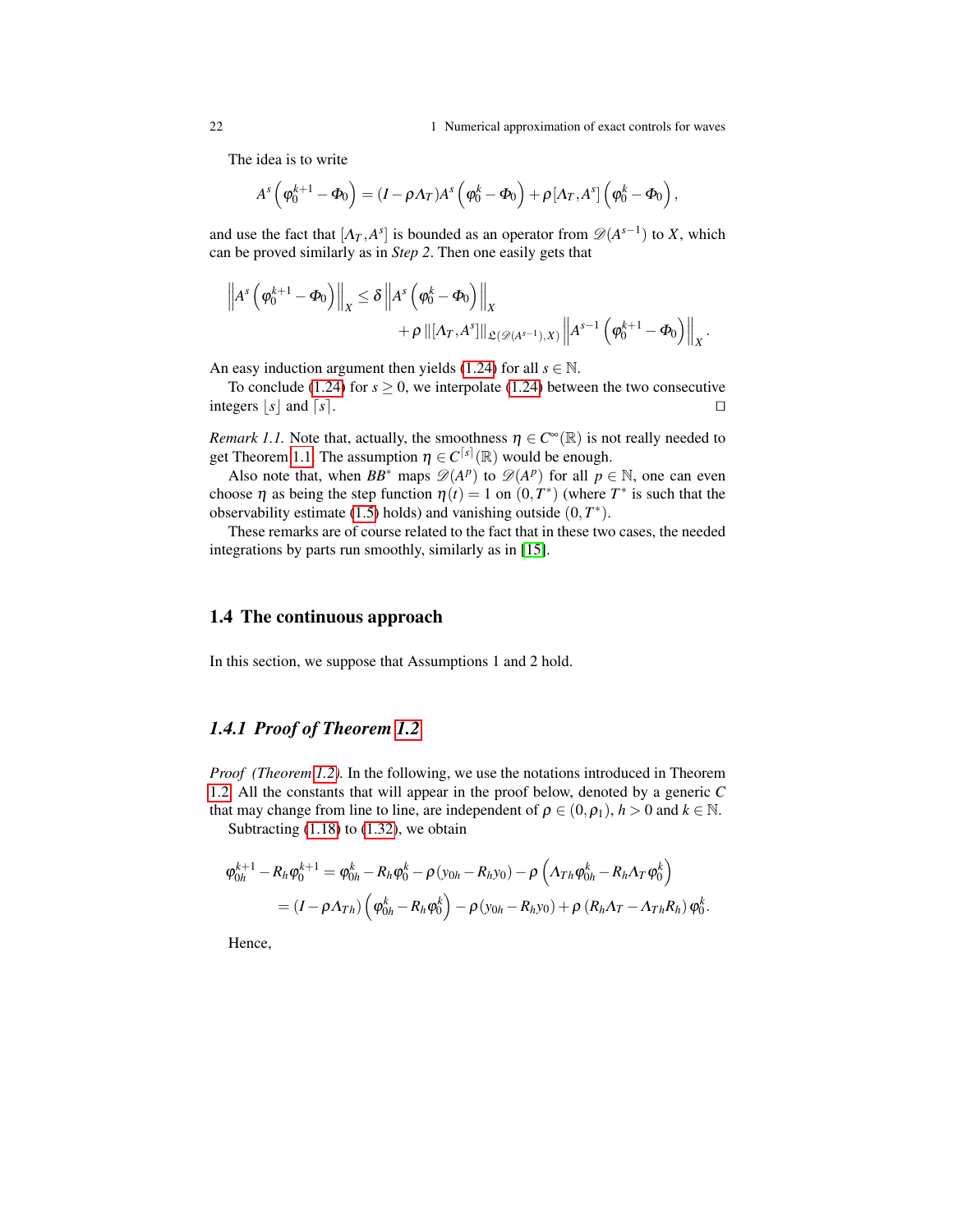1.4 The continuous approach 23

$$
\left\| \phi_{0h}^{k+1} - R_h \phi_0^{k+1} \right\|_h \le \left\| (I - \rho \Lambda_{Th}) \left( \phi_{0h}^k - R_h \phi_0^k \right) \right\|_h
$$
  
+  $\rho \left\| y_{0h} - R_h y_0 \right\|_h + \rho \left\| (R_h \Lambda_T - \Lambda_{Th} R_h) \phi_0^k \right\|_h$ . (1.54)

But, for  $\varphi_h \in V_h$ ,

$$
\begin{split} \left\| (I - \rho \Lambda_{Th}) \varphi_h \right\|_h^2 &= \left\| \varphi_h \right\|_h^2 - 2\rho \left\| \Lambda_{Th}^{1/2} \varphi_h \right\|_h^2 + \rho^2 \left\| \Lambda_{Th} \varphi_h \right\|_h^2 \\ &= \left\| \varphi_h \right\|_h^2 - 2\rho \left\| \Lambda_{Th}^{1/2} \varphi_h \right\|_h^2 + \rho^2 \left\| \Lambda_{Th} \varphi_h \right\|_h^2 \\ &\leq \left\| \varphi_h \right\|_X^2 - 2\rho \left\| \Lambda_{Th}^{1/2} \varphi_h \right\|_h^2 + \rho^2 \left\| \Lambda_{Th}^{1/2} \right\|_{\mathfrak{L}(V_h)}^2 \left\| \Lambda_{Th}^{1/2} \varphi_h \right\|_h^2. \end{split}
$$

Hence, if we impose  $\rho \in (0, \rho_1)$ , where  $\rho_1 = \min\{\rho_0, 2/\mathscr{C}_{ad}^2\}$  as in [\(1.31\)](#page-22-3) (with C*ad* given by Assumption 2),

<span id="page-30-0"></span>
$$
-2+\rho\left\|\Lambda_{Th}^{1/2}\right\|_{\mathfrak{L}(V_h)}^2\leq-2+\rho\mathscr{C}_{ad}^2\leq 0,
$$

and then for all  $\varphi_h \in V_h$ ,

<span id="page-30-5"></span>
$$
\|(I - \rho \Lambda_{Th})\varphi_h\|_h^2 \le \|\varphi_h\|_h^2. \tag{1.55}
$$

Accordingly, for  $\rho \in (0, \rho_1)$ ,

<span id="page-30-1"></span>
$$
\left\| (I - \rho \Lambda_{Th}) \left( \varphi_{0h}^k - R_h \varphi_0^k \right) \right\|_h \leq \left\| \left( \varphi_{0h}^k - R_h \varphi_0^k \right) \right\|_h. \tag{1.56}
$$

Equation [\(1.29\)](#page-22-2) in Assumption 1 also yields

$$
\left\| \left(R_h \Lambda_T - \Lambda_{Th} R_h\right) \varphi_0^k \right\|_h \leq C h^{\theta} \left\| \varphi_0^k \right\|_s. \tag{1.57}
$$

Using the fact that, according to estimates [\(1.15\)](#page-20-4), [\(1.24\)](#page-21-4), there is a constant *C* independent of *k* and  $h > 0$  such that for all  $k \in \mathbb{N}$ ,

<span id="page-30-4"></span>
$$
\left\| \boldsymbol{\varphi}_0^k \right\|_s \le C \left\| \boldsymbol{y}_0 \right\|_s, \tag{1.58}
$$

we derive

<span id="page-30-2"></span>
$$
\left\| \left( R_h \Lambda_T - \Lambda_{Th} R_h \right) \varphi_0^k \right\|_h \leq C h^{\theta} \left\| y_0 \right\|_s. \tag{1.59}
$$

Thus, using [\(1.54\)](#page-30-0), [\(1.56\)](#page-30-1) and [\(1.59\)](#page-30-2), we obtain

<span id="page-30-3"></span>
$$
\left\| \boldsymbol{\varphi}_{0h}^{k+1} - \boldsymbol{R}_h \boldsymbol{\varphi}_0^{k+1} \right\|_h \le \left\| \boldsymbol{\varphi}_{0h}^k - \boldsymbol{R}_h \boldsymbol{\varphi}_0^k \right\|_h + \rho \left\| y_{0h} - \boldsymbol{R}_h y_0 \right\|_h + C \rho h^{\theta} \left\| y_0 \right\|_s, \quad (1.60)
$$

where *C* is a constant independent of *k* and  $h > 0$ . Summing up [\(1.60\)](#page-30-3), we obtain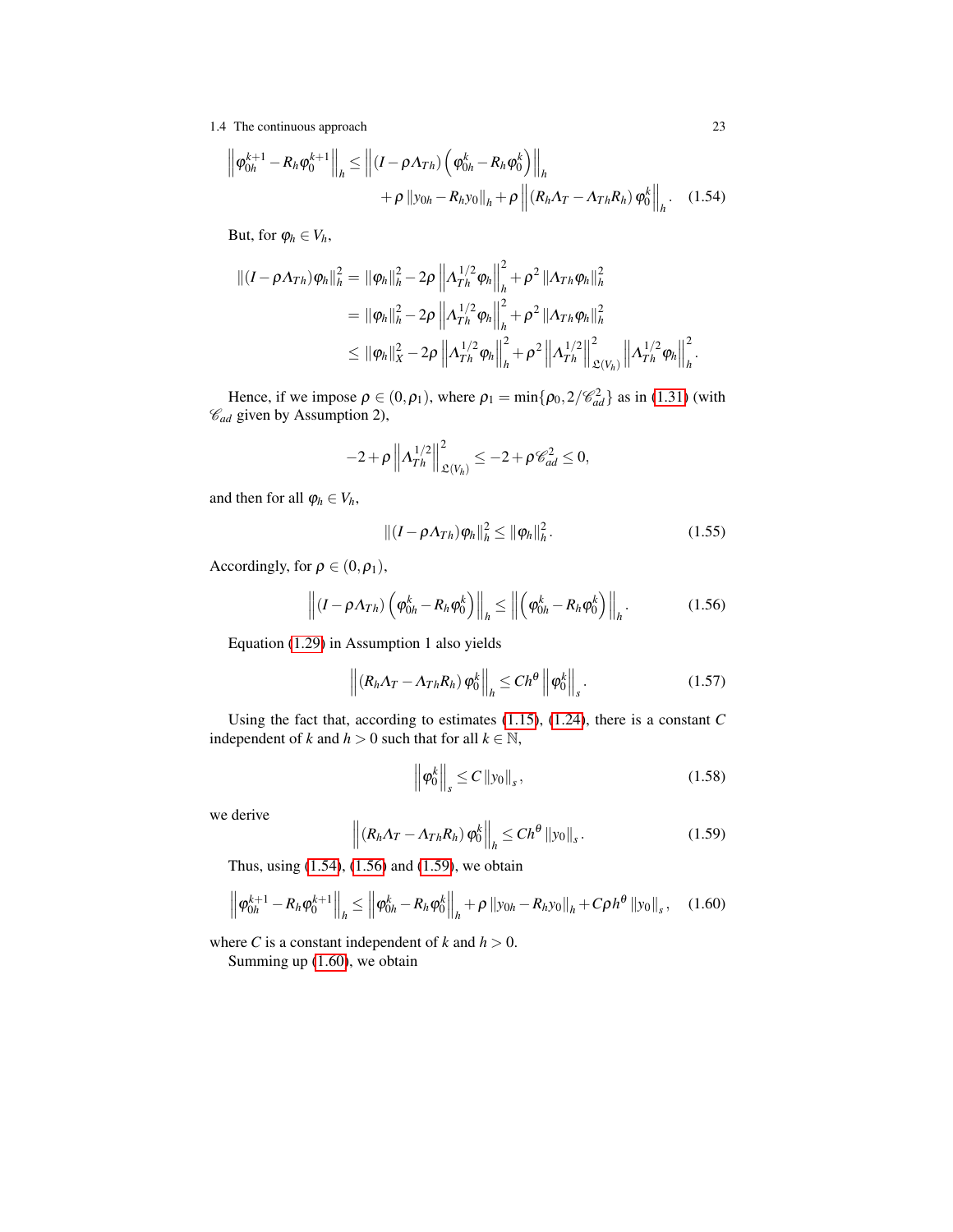24 1 Numerical approximation of exact controls for waves

$$
\left\|E_h \phi_{0h}^k - E_h R_h \phi_0^k\right\|_X = \left\|\phi_{0h}^k - R_h \phi_0^k\right\|_h \leq k\rho \left\|y_{0h} - R_h y_0\right\|_h + C k \rho h^{\theta} \left\|y_0\right\|_s.
$$

Finally, according to [\(1.58\)](#page-30-4), estimate [\(1.27\)](#page-22-2) yields

<span id="page-31-3"></span>
$$
\left\| (E_h R_h - I d_X) \varphi_0^k \right\|_X \leq C h^{\theta} \left\| y_0 \right\|_s, \tag{1.61}
$$

and thus [\(1.33\)](#page-23-5) follows immediately.  $\square$ 

# <span id="page-31-0"></span>*1.4.2 Proof of Theorem [1.3](#page-23-0)*

*Proof (Theorem [1.3\)](#page-23-0).* Using Theorems [1.1](#page-20-3) and [1.2](#page-22-1) and the estimate [\(1.34\)](#page-23-4), we obtain that, for some constant  $C > 0$  independent of  $h$ ,

<span id="page-31-4"></span>
$$
\left\| E_h \varphi_{0h}^k - \varphi_0 \right\|_X \le C \left\| y_0 \right\|_s \left( (1 + k^s) \delta^k + k \rho h^\theta \right). \tag{1.62}
$$

We then optimize the right hand-side of this estimate in *k*, thus yielding approximately  $K_h^c$  as in [\(1.35\)](#page-23-2). Estimate [\(1.36\)](#page-23-3) immediately follows from the definition of *K c h* . The contract of the contract of the contract of the contract of the contract of the contract of the contract of the contract of the contract of the contract of the contract of the contract of the contract of the contrac

#### <span id="page-31-1"></span>1.5 Improved convergence rates: the discrete approach

In this section, we assume that Assumptions 1 and 2 hold, but also Assumption 3.

Let us recall that Assumption 3, that states a uniform coercivity result for the discrete Gramians  $\Lambda_{Th}$ , is not a consequence of classical convergence results for numerical methods. It rather consists in a very precise result on the dynamics of the discrete equations [\(1.11\)](#page-18-0) which is the key of the discrete approach.

### <span id="page-31-2"></span>*1.5.1 Proof of Theorem [1.4](#page-24-1)*

*Proof (Theorem [1.4\)](#page-24-1).* It closely follows the proof of Theorem [1.2,](#page-22-1) except that now, following the proof of [\(1.47\)](#page-27-2), based on Assumption 3, we can prove that, for  $\rho \in$  $(0,\rho_2)$  and

<span id="page-31-5"></span>
$$
\delta_d(\rho) = \sqrt{1 - 2\frac{\rho}{\mathscr{C}^2} + \rho^2 \mathscr{K}^4},\tag{1.63}
$$

we have that

$$
\left\| (I - \rho \Lambda_{Th}) \varphi_h \right\|_h \le \delta_d \left\| \varphi_h \right\|_h. \tag{1.64}
$$

instead of [\(1.55\)](#page-30-5).

Consequently, estimate [\(1.60\)](#page-30-3) can be replaced by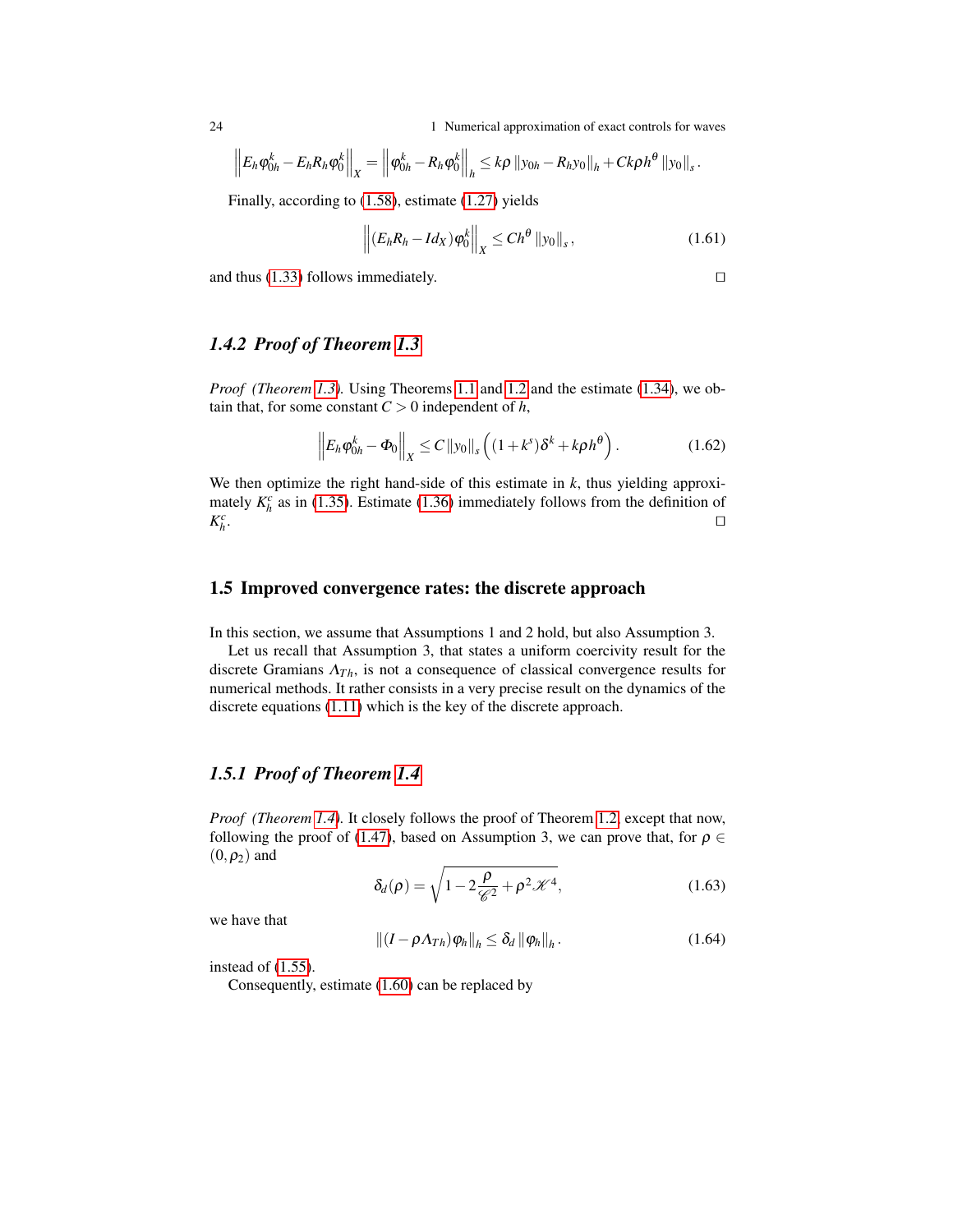1.6 Advantages of the discrete approach 25

$$
\left\| \varphi_{0h}^{k+1} - R_h \varphi_0^{k+1} \right\|_h \leq \delta_d \left\| \varphi_{0h}^k - R_h \varphi_0^k \right\|_h
$$
  
+  $\rho \left\| y_{0h} - R_h y_0 \right\|_h + C \rho h^{\theta} \left\| y_0 \right\|_s, \quad k \in \mathbb{N}, \quad (1.65)$ 

where *C* is a constant independent of *k* and  $h > 0$ .

Of course, this can be rewritten as

$$
\frac{1}{\delta_d^{k+1}} \left\| \varphi_{0h}^{k+1} - R_h \varphi_0^{k+1} \right\|_h - \frac{1}{\delta_d^k} \left\| \varphi_{0h}^k - R_h \varphi_0^k \right\|_h
$$
  

$$
\leq \frac{1}{\delta_d^{k+1}} \left( \rho \left\| y_{0h} - R_h y_0 \right\|_h + C \rho h^{\theta} \left\| y_0 \right\|_s \right), \quad (1.66)
$$

so

$$
\frac{1}{\delta_d^k}\left\|\varphi_{0h}^k-R_h\varphi_0^k\right\|_h\leq \left(\sum_{j=1}^k\frac{1}{\delta_d^j}\right)\left(\rho\left\|y_{0h}-R_hy_0\right\|_h+ C\rho h^\theta\left\|y_0\right\|_s\right).
$$

Of course, since  $\delta_d \in (0,1)$ , by construction, this implies that for all  $k \in \mathbb{N}$ ,

$$
\left\|\phi_{0h}^k-R_h\phi_0^k\right\|_h\leq \frac{1}{1-\delta_d}\left(\rho\left\|y_{0h}-R_hy_0\right\|_h+ C\rho h^\theta\left\|y_0\right\|_s\right).
$$

Using then [\(1.61\)](#page-31-3), estimate [\(1.39\)](#page-25-3) immediately follows, similarly as in the proof of Theorem [1.2.](#page-22-1)  $\Box$ 

# <span id="page-32-0"></span>*1.5.2 Proof of Theorem [1.5](#page-25-0)*

*Proof (Theorem [1.5\)](#page-25-0).* Using [\(1.39\)](#page-25-3), one only needs to find *k* such that

$$
\left\|\varphi_0^k-\varPhi_0\right\|_X\leq Ch^\theta\left\|y_0\right\|_s.
$$

Thus, we only have to check that this estimate holds for any  $k \geq K_h^d$ ,  $K_h^d$  given by [\(1.40\)](#page-25-4). But this is an immediate consequence of Theorem [1.1.](#page-20-3) This concludes the proof of Theorem [1.5.](#page-25-0)  $\Box$ 

#### <span id="page-32-1"></span>1.6 Advantages of the discrete approach

When comparing the results in Theorem [1.3](#page-23-0) and Theorem [1.5,](#page-25-0) one may think that the continuous approach, which applies with a lot of generality, yields essentially the same convergence estimates as the discrete one, more intricate, making the latter irrelevant. This is not the case, and we list below an important number of facts that may be used to compare the two techniques.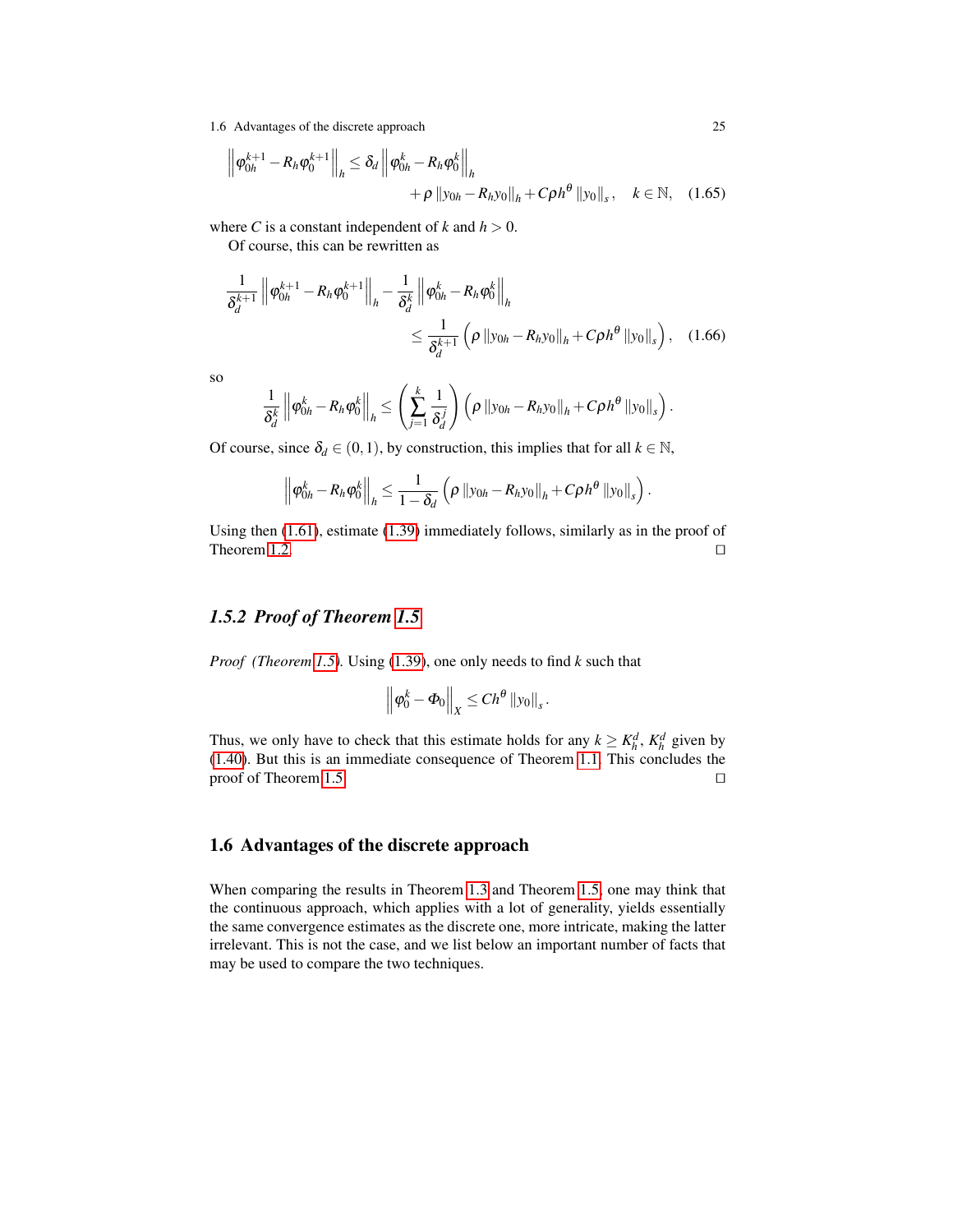#### <span id="page-33-0"></span>*1.6.1 The number of iterations*

A first look on the number of iterations  $K_h^c$ ,  $K_h^d$  in [\(1.35\)](#page-23-2) and [\(1.40\)](#page-25-4) indicates that they do not depend significantly, but only in a logarithmic manner, on the mesh size *h*. They rather depend essentially on  $\delta$  given by [\(1.20\)](#page-21-2), which is close to 1.

To be more precise, formula [\(1.35\)](#page-23-2) requires to have an estimate on  $\delta(\rho)$ , which depends on the observability and admissibility constants in an intricate way, see [\(1.20\)](#page-21-2). However, these two constants are not easy to compute in general situations and, usually, one can only get some bounds on them.

Assume that *Cobs* is bounded by *Cobs*,*est* and *Cad* by *Cad*,*est* (here and below, the index '*est*' stands for estimated). Then, taking  $\rho < 2/(C_{ad,est}^4 C_{obs,est}^2)$ , Theorem [1.3](#page-23-0) applies, and  $\delta(\rho) \leq \delta_{est}$ , where  $\delta_{est}$  is defined by

$$
\delta_{est} = \sqrt{1 - \frac{2\rho}{C_{obs,est}^2} + \rho^2 C_{ad,est}^4},
$$

and therefore,

$$
\frac{1}{|\log(\delta)|} \leq \frac{1}{|\log(\delta_{est})|},
$$

which means that  $K_h^c$  in [\(1.35\)](#page-23-2) can only be estimated from above

$$
K^c_h \leq K^c_{est,h} := \lfloor \theta \frac{\log(h)}{\log(\delta_{est})} \rfloor.
$$

Of course, this  $K_{est,h}^c$  can be much larger than  $K_h^c$ , but according to [\(1.62\)](#page-31-4), estimate [\(1.36\)](#page-23-3) also holds with that stopping time  $K_{est,h}^c$  instead of  $K_h^c$ .

Similarly, when applying Theorem [1.5,](#page-25-0) that is when Assumption 3 holds, one can bound  $K_h^d$  in [\(1.40\)](#page-25-4) by

$$
K_{est,h}^d := \lfloor \theta \frac{\log(h)}{\log(\delta_{est})} - (s+1) \frac{\log(|\log(h)|)}{\log(\delta_{est})} \rfloor.
$$

But here, the final iteration time can be any number *k* larger than  $K_{est,h}^d$ , and in particular it can be chosen to be  $k \simeq \infty$ . Hence, in the discrete approach, we do not really care about the estimates we have on  $K_h^d$ . This is in contrast with the behavior of the continuous approach in which, taking the number of iterations beyond the optimal threshold, can deteriorate the error estimate and actually makes the method diverge, see Section [1.7.](#page-36-0)

Actually, in the discrete approach we prove a  $\Gamma$ -convergence result for the minimizers of the functionals  $J_h$  in [\(1.12\)](#page-18-1) towards that of *J* in [\(1.9\)](#page-16-4). Thus, one can use more sophisticated and rapid algorithms to compute the minimum of  $J_h$  as, for instance, conjugate gradient methods, see Section [1.6.3.](#page-36-1) The convergence will then be faster, and the number of iterations smaller.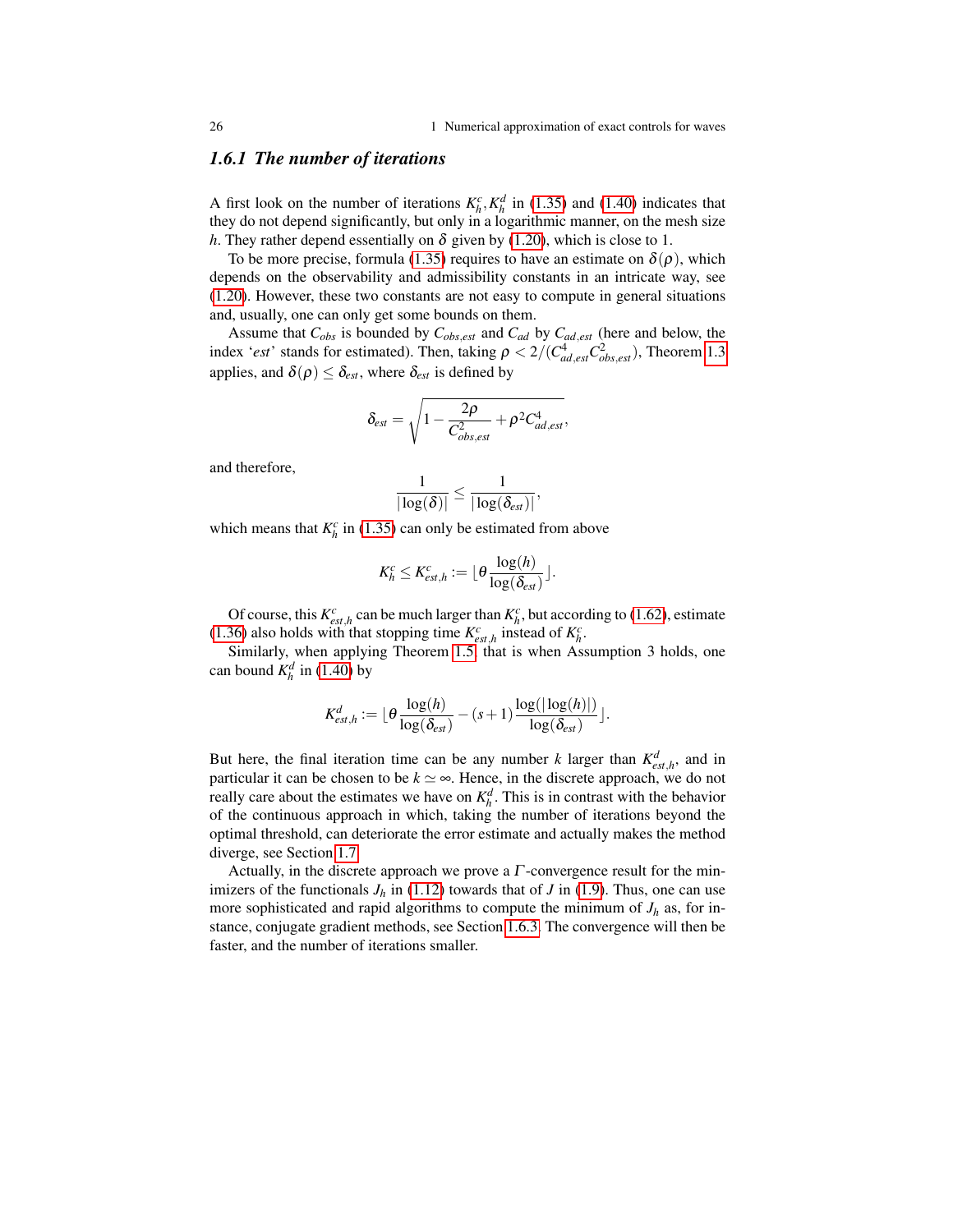#### <span id="page-34-0"></span>*1.6.2 Controlling non-smooth data*

Here, we are interested in the case in which  $y_0 \in X$  and we have some discrete initial data  $y_{0h} \in V_h$  such that  $E_h y_{0h}$  converge to  $y_0$  strongly in *X*. Then, neither Theorem [1.3](#page-23-0) nor Theorem [1.5](#page-25-0) applies.

However, in the discrete approach, that is when supposing Assumption 3, similarly as in Theorem [1.1,](#page-20-3) we have the following:

**Theorem 1.6.** *Suppose that Assumptions 1, 2, 3 are satisfied. Let*  $h > 0$ *,*  $y_{0h} \in V_h$ *and*  $\Phi_{0h}$  *be the solution of* [\(1.42\)](#page-25-1)*.* 

*For any*  $\rho \in (0, 2/\mathscr{C}^4 \mathscr{C}^2)$  *and*  $\delta(\rho)$  *as in* [\(1.63\)](#page-31-5)*, the sequence*  $\varphi_{0h}^k$  *defined by* [\(1.32\)](#page-23-1) *satisfies:*

<span id="page-34-1"></span>
$$
\left\|\boldsymbol{\varphi}_{0h}^k - \boldsymbol{\Phi}_{0h}\right\|_h \leq \delta^k \left\|\boldsymbol{\varPhi}_{0h}\right\|_h, \quad k \in \mathbb{N}.
$$
 (1.67)

Of course, the proof of Theorem [1.6](#page-34-1) closely follows the one of Theorem [1.1,](#page-20-3) and is therefore omitted.

Note that, since  $\Phi_{0h}$  is the solution of [\(1.42\)](#page-25-1), it coincides with the unique (because of Assumption 3) minimizer of  $J_h$  defined in [\(1.12\)](#page-18-1), and the iterates  $\varphi_{0h}^k$  de-fined by [\(1.32\)](#page-23-1) simply are those of the steepest descent algorithm for  $J_h$ .

But, using Theorem [1.6,](#page-34-1) we can prove that, if  $y_0 \in X$  and  $E_h y_{0h}$  converge to  $y_0$  in *X*, the sequence of  $E_h \Phi_{0h}$  converges in *X* to  $\Phi_0$ :

<span id="page-34-2"></span>**Theorem 1.7.** *Suppose that Assumptions 1, 2 and 3 are satisfied. Let*  $y_0 \in X$  *and*  $\Phi_0 \in X$  be the solution of [\(1.14\)](#page-19-2). Let  $y_{0h} \in V_h$  and  $\Phi_{0h} \in V_h$  be the solution of [\(1.42\)](#page-25-1)*.*

*If*  $E_h$ *y*<sub>0</sub>*h weakly (respectively, strongly) converges to*  $y_0$  *<i>in X as*  $h \to 0$ *,*  $E_h \Phi_{0h}$ *weakly (respectively, strongly) converges to*  $\Phi_0$  *in X*.

Theorem [1.7](#page-34-2) is actually well-known and is usually deduced by suitable convergence results, similarly as in [\[17\]](#page-133-8).

*Proof.* Since  $E_h y_{0h}$  weakly converges to  $y_0$  in *X*, it is bounded in *X*. Therefore, using [\(1.43\)](#page-25-5),  $E_h \Phi_{0h}$  is bounded in *X*. Hence it weakly converges to some  $\tilde{\phi}_0$  in *X*.

Using that  $\Phi_0$  and  $\Phi_{0h}$  solve respectively [\(1.14\)](#page-19-2) and [\(1.42\)](#page-25-1), for all  $\psi_0$  and  $\psi_{0h}$ , we have

$$
\langle \Lambda_T \Phi_0, \psi_0 \rangle_X + \langle \psi_0, \psi_0 \rangle_X = 0, \quad \langle \Lambda_{Th} \Phi_{0h}, \psi_{0h} \rangle_h + \langle \psi_{0h}, \psi_{0h} \rangle_h = 0. \quad (1.68)
$$

In particular, using that  $\Lambda_T$  and  $\Lambda_{Th}$  are self-adjoint in *V* and  $V_h$  respectively,

$$
\langle \Phi_0, \Lambda_T \, \psi_0 \rangle_X + \langle \psi_0, y_0 \rangle_X = 0, \quad \langle \Phi_{0h}, \Lambda_{Th} \, \psi_{0h} \rangle_h + \langle \psi_{0h}, y_{0h} \rangle_h = 0. \tag{1.69}
$$

Let us then fix  $\psi_0 \in X_s$  and  $\psi_{0h} = R_h \psi_0$ . According to Assumption 1,

$$
E_h \psi_{0h} \underset{h \to 0}{\longrightarrow} \psi_0 \quad \text{in } X, \qquad E_h \Lambda_{Th} \psi_{0h} \underset{h \to 0}{\longrightarrow} \Lambda_T \psi_0 \quad \text{in } X.
$$

In particular,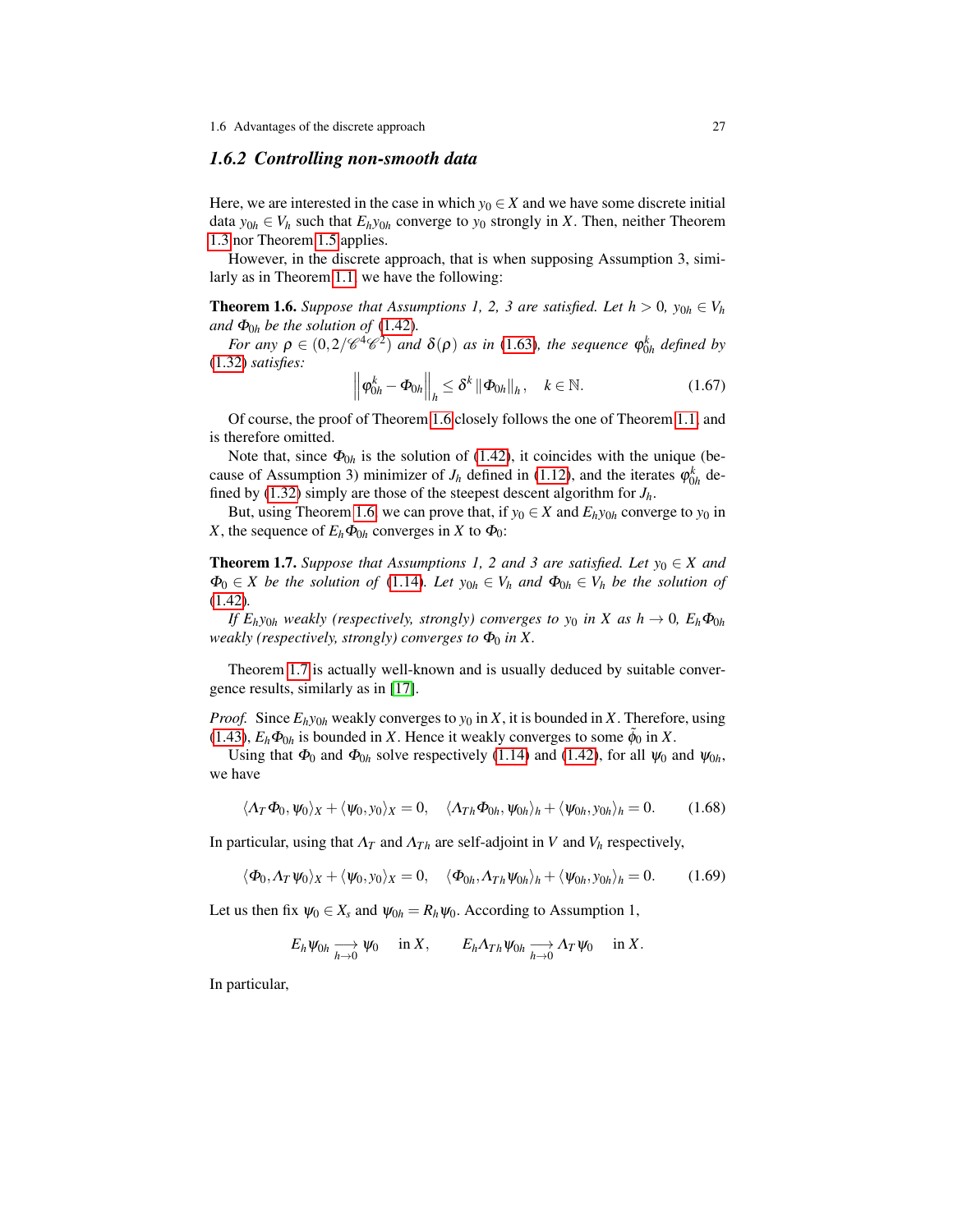28 1 Numerical approximation of exact controls for waves

$$
\langle \tilde{\phi}_0, \Lambda_T \psi_0 \rangle_X = \lim_{h \to 0} \langle \Phi_{0h}, \Lambda_{Th} \psi_{0h} \rangle_h = -\lim \langle \psi_{0h}, y_{0h} \rangle_h
$$
  
= -\langle \psi\_0, y\_0 \rangle\_X = \langle \Phi\_0, \Lambda\_T \psi\_0 \rangle\_X.

Using that  $\Lambda_T$  is an isomorphism on  $X_s$  and the fact that  $X_s$  is dense in  $X$ , we thus deduce that  $\tilde{\phi}_0 = \Phi_0$ , i.e.  $E_h \Phi_{0h}$  weakly converges to  $\Phi_0$  in X.

Let us now assume that  $E_h y_{0h}$  strongly converges to  $y_0$  in *X*. Set  $\Phi_{0h} = \Lambda_{Th}^{-1} y_{0h}$ ,  $\Phi_0 = \Lambda_T^{-1}$  *y*<sub>0</sub>. Let  $\varepsilon > 0$ . Set  $\tilde{y}_0 \in \mathscr{D}(A^s)$  such that  $||y_0 - \tilde{y}_0||_X \leq \varepsilon$ . The observability of the continuous model then implies that, setting  $\tilde{\Phi}_0 = \Lambda_T^{-1} \tilde{y}_0$ ,  $\|\tilde{\Phi}_0 - \Phi_0\|_X \leq C \varepsilon$ . Besides, applying Theorem [1.5](#page-25-0) to  $\tilde{y}_0$ , there exists a sequence  $\tilde{y}_{0h}$  such that

$$
\|E_h\tilde{y}_{0h}-\tilde{y}_0\|_X\leq Ch^{\theta},\qquad \left\|E_h\tilde{\Phi}_{0h}-\tilde{\Phi}_0\right\|_X\leq Ch^{\theta},
$$

where  $\tilde{\Phi}_{0h} = \Lambda_{Th}^{-1} \tilde{y}_{0h}$ .

Finally, since  $\Lambda_{Th}^{-1}$  is uniformly bounded by Assumption 3,

$$
\big\|E_h\tilde{\Phi}_{0h}-E_h\Phi_{0h}\big\|_X\leq C\,\|E_h\tilde{y}_{0h}-E_hy_{0h}\|_X\,.
$$

But

$$
||E_h \tilde{y}_{0h} - E_h y_{0h}||_X \le ||E_h \tilde{y}_{0h} - \tilde{y}_0||_X + ||\tilde{y}_0 - y_0||_X + ||y_0 - E_h y_{0h}||_X
$$
  
\n
$$
\le C h^{\theta} + \varepsilon + ||y_0 - E_h y_{0h}||_X,
$$

and thus

$$
\begin{aligned} \|\Phi_0 - E_h \Phi_{0h}\|_X &\leq \left\| \Phi_0 - \tilde{\Phi}_0 \right\|_X + \left\| \tilde{\Phi}_0 - E_h \tilde{\Phi}_{0h} \right\|_X + \left\| E_h \tilde{\Phi}_{0h} - E_h \Phi_{0h} \right\|_X \\ &\leq Ch^{\theta} + C\epsilon + C \left\| y_0 - E_h y_{0h} \right\|_X. \end{aligned}
$$

This last estimate proves that for all  $\varepsilon > 0$ ,

$$
\limsup_{h\to 0} \|\Phi_0 - E_h \Phi_{0h}\|_X \leq C \varepsilon.
$$

This concludes the proof of the strong convergence of  $E_h \Phi_{0h}$  to  $\Phi_0$  as  $h \to 0$ .  $\square$ 

Of course, one can go even further and analyze if Assumption 3 is really needed to get convergences of the discrete minima  $\Phi_{0h}$  of  $J_h$  towards the continuous one  $\Phi_0$ of *J*. It turns out that Assumption 3 is indeed needed as numerical evidences show, see Section [1.7](#page-36-0) and [\[22,](#page-133-3) [23,](#page-133-4) [20\]](#page-133-14) and [\[17,](#page-133-8) Theorem 8] for a theoretical proof.

To sum up, the discrete approach ensures the convergence of discrete controls even when the initial data to be controlled are only in *X*, whereas the continuous approach does not work under these low regularity assumptions.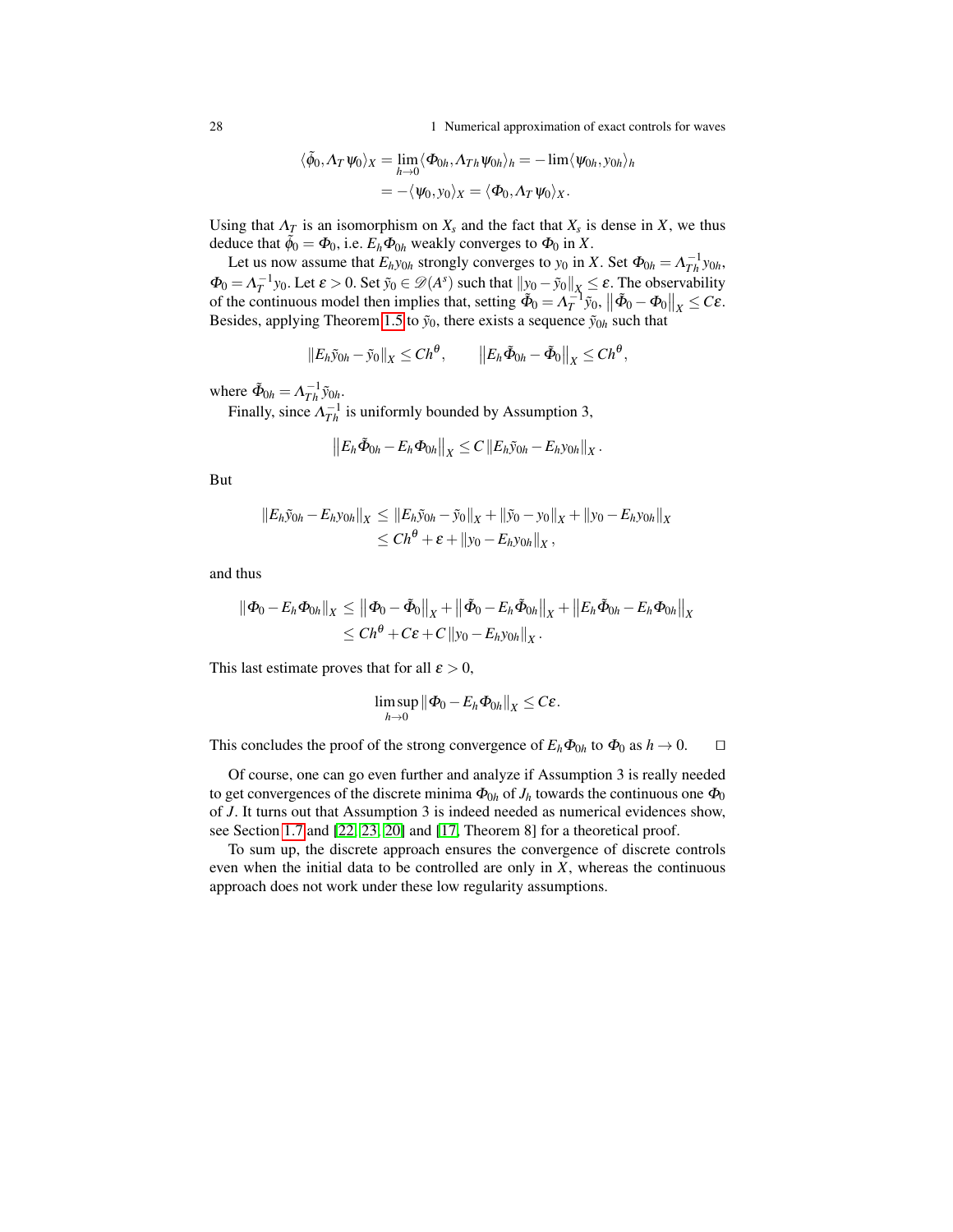#### <span id="page-36-0"></span>*1.6.3 Other minimization algorithms*

So far we have chosen to use the steepest descent algorithm for the minimization of *J* in [\(1.9\)](#page-16-0). Of course, many other choices yield better convergence results, in particular the conjugate gradient algorithm, when dealing with quadratic coercive functionals.

However, if one uses the conjugate gradient algorithm to minimize the functional *J* in [\(1.9\)](#page-16-0), we do not know if, similarly as in Theorem [1.1,](#page-20-0) the iterations converge in *X<sup>s</sup>* when the initial data to be controlled are in *X<sup>s</sup>* . To our knowledge, this is an open problem. This is related to the fact that the conjugate gradient algorithm strongly uses orthogonality properties in the natural space *X* endowed with its natural scalar product  $\langle \cdot, \cdot \rangle_X$  and with the scalar product adapted to the minimization problem  $\langle \Lambda_T \cdot, \cdot \rangle_X$ .

This prevents us from using the conjugate gradient algorithm when following the continuous approach.

However, when considering the discrete approach, since we proved (Theorem [1.5\)](#page-25-0), that the minimizers  $\Phi_{0h}$  of  $J_h$  in [\(1.12\)](#page-18-0) converge to the minimizer  $\Phi_0$  of  $J$ when  $E_h y_{0h}$  converge in *X*, there is full flexibility in the choice of the algorithm to effectively compute the minimizer of  $J<sub>h</sub>$ . In particular, we can then use the conjugate gradient algorithm, for which we know that the minimum of  $J_h$  is attained in at most  $\dim(V_h)$  iterations, and in general much faster than that.

As shown in the applications below, this makes the discrete approach more efficient for numerics.

### 1.7 Application to the wave equation

Below, we focus on the emblematic example of the wave equation controlled from the boundary or from an open subset.

In particular, we will focus on the case of the 1−*d* wave equation controlled from the boundary, in which case we can easily illustrate our results with some numerical simulations since the control function will simply be a function of time.

We then explain how our approach works in the context of distributed controls so to compare it briefly with the results in [\[9\]](#page-132-0).

### *1.7.1 Boundary control*

#### 1.7.1.1 The continuous case

Let us consider the  $1-d$  wave equation controlled from  $x = 1$ :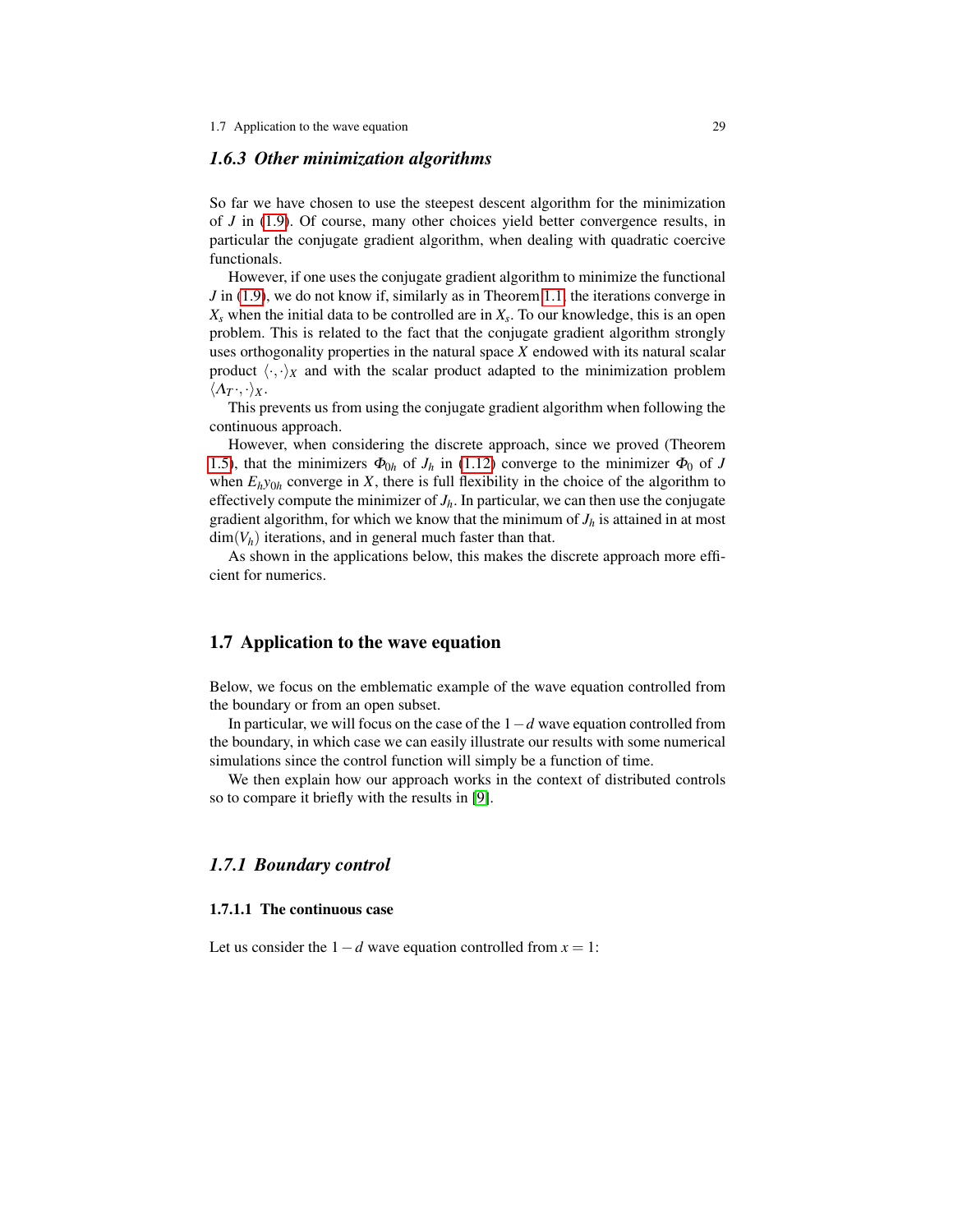30 1 Numerical approximation of exact controls for waves

<span id="page-37-1"></span>
$$
\begin{cases}\n\partial_{tt}y - \partial_{xx}y = 0, & (t, x) \in \mathbb{R}_+ \times (0, 1), \\
y(t, 0) = 0, y(t, 1) = v(t) & (t, x) \in \mathbb{R}_+, \\
(y(0, x), \partial_t y(0, x)) = (y_0(x), y_1(x)), x \in (0, 1).\n\end{cases}
$$
\n(1.70)

Then, set  $X = L^2(0,1) \times H^{-1}(0,1)$ , *A* the operator defined by

$$
A = \begin{pmatrix} 0 & I \\ \partial_{xx}^D & 0 \end{pmatrix}, \quad \mathscr{D}(A) = H_0^1(0,1) \times L^2(0,1),
$$

where  $\partial_{xx}^D$  is the Laplace operator defined on  $H^{-1}(0,1)$  with domain  $\mathscr{D}(\partial_{xx}^D)$  =  $H_0^1(0,1)$  (in other words,  $\partial_{xx}^D$  is the Laplacian with Dirichlet boundary conditions) and *B* the operator defined by

$$
Bv = \begin{pmatrix} 0 \\ -\partial_{xx}^D \tilde{y} \end{pmatrix}, \text{ with } \tilde{y} \text{ solving } \begin{cases} -\partial_{xx} \tilde{y} = 0, & x \in (0, 1), \\ \tilde{y}(0) = 0, & \tilde{y}(1) = v. \end{cases}
$$

Here, endowing  $L^2(0,1)$  with its usual  $L^2$ -norm and the space  $H^{-1}(0,1)$  with the norm  $\left\|(-\partial_{xx}^D)^{-1/2} \cdot \right\|_{L^2}$ , *A* is skew-adjoint on  $L^2(0,1) \times H^{-1}(0,1)$  and *B* is an admissible control operator. We refer to [\[49,](#page-134-0) Section 9.3] (see also [\[35,](#page-133-0) [33\]](#page-133-1)) for the proof of these facts.

We can then consider the adjoint equation

<span id="page-37-0"></span>
$$
\begin{cases} \n\partial_{tt} \varphi - \partial_{xx} \varphi = 0, & (t, x) \in \mathbb{R}_+ \times (0, 1), \\ \n\varphi(t, 0) = 0 = \varphi(t, 1), & (t, x) \in \mathbb{R}_+, \\ \n(\varphi(0, x), \partial_t \varphi(0, x)) = (\varphi_0(x), \varphi_1(x)), & x \in (0, 1), \n\end{cases}
$$
\n(1.71)

with  $(\varphi^0, \varphi^1) \in L^2(0,1) \times H^{-1}(0,1)$ . The corresponding admissibility and observability properties [\(1.3\)](#page-15-0) and [\(1.5\)](#page-16-1) we need read as follows (see [\[49,](#page-134-0) Proposition 9.3.3] for the computation of  $B^*$ ):

$$
\frac{1}{C} \|(\varphi_0, \varphi_1)\|_{L^2 \times H^{-1}}^2 \leq \int_0^T |\partial_x[ (-\partial_{xx}^D)^{-1}\partial_t \varphi](t,1)|^2 dt \leq C \|(\varphi_0, \varphi_1)\|_{L^2 \times H^{-1}}^2.
$$

Of course, when considering these estimates, one easily understands that rather than considering trajectories  $\varphi$  of [\(1.71\)](#page-37-0) for initial data  $(\varphi_0, \varphi_1) \in L^2(0,1) \times H^{-1}(0,1)$ , it is easier to directly work on the set of trajectories  $(-\partial_{xx}^D)^{-1}\partial_t\varphi$ . But this set coincides with the set of trajectories  $\varphi$  of [\(1.71\)](#page-37-0) with initial conditions  $(\varphi^0, \varphi^1) \in$  $H_0^1(0,1) \times L^2(0,1).$ 

Therefore, in the following, we shall only consider solutions  $\varphi$  of [\(1.71\)](#page-37-0) with initial data in  $H_0^1(0,1) \times L^2(0,1)$ .

Also note that this space is the natural one when identifying  $L^2(0,1)$  with its dual since the control system [\(1.70\)](#page-37-1) takes place in  $X = L^2(0,1) \times H^{-1}(0,1)$ , and therefore  $X^* = H_0^1(0,1) \times L^2(0,1)$ . This is the usual duality setting in Lions [\[36\]](#page-133-2), but the above argument ensures that all the results of this article, that have been obtained within the setting of abstract conservative systems on Hilbert spaces identified with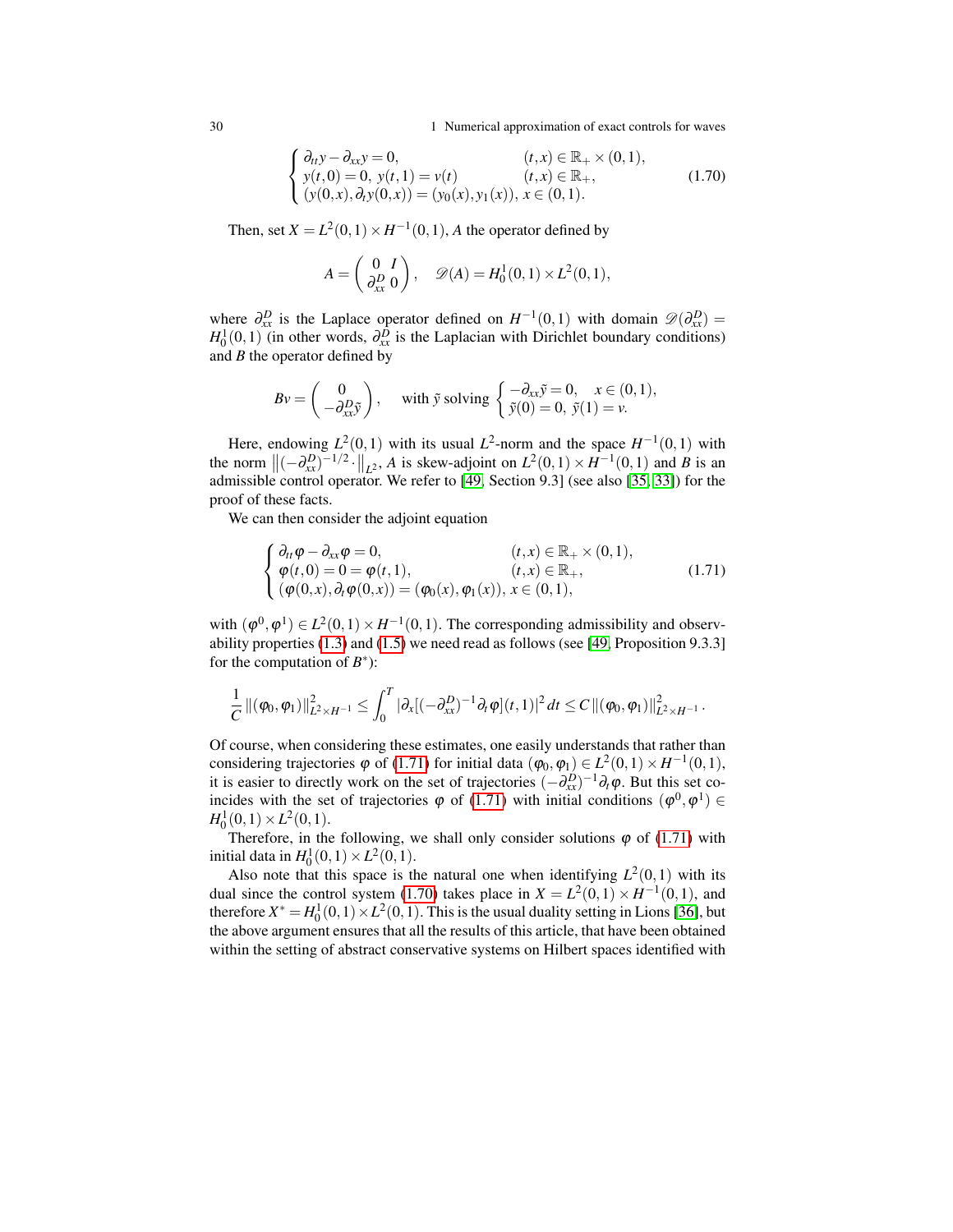#### 1.7 Application to the wave equation 31

their duals, can also be applied in the context of the usual duality pairing between  $X = L^2(0,1) \times H^{-1}(0,1)$  and  $X^* = H_0^1(0,1) \times L^2(0,1)$ . Also note that the duality then reads as follows:

$$
\langle (y_0,y_1),(\phi_0,\phi_1) \rangle_{(L^2 \times H^{-1}), (H^1_0 \times L^2)} = - \int_0^1 y_0 \phi_1 + \int_0^1 \partial_x (- \partial^D_{xx})^{-1} y_1 \partial_x \phi_0.
$$

In that context, the relevant counterparts of  $(1.3)$ ,  $(1.5)$  are then given by:

$$
\frac{1}{C} \|(\varphi_0, \varphi_1)\|_{H_0^1 \times L^2}^2 \le \int_0^T |\partial_x \varphi(t, 1)|^2 dt \le C \|(\varphi_0, \varphi_1)\|_{H_0^1 \times L^2}^2. \tag{1.72}
$$

Such a result is well-known to hold if and only if  $T \geq 2$ , see [\[36\]](#page-133-2). This can actually be proved very easily solving the wave equation [\(1.71\)](#page-37-0) using Fourier series and Parseval's identity.

Therefore, in the sequel, we take  $T > 2$  and  $\eta$  as in [\(1.6\)](#page-16-2) (with  $T^* = 2$ . To be more precise,  $\eta$  will be chosen such that  $\eta$  is  $C^1([0,T])$  and satisfies  $\eta(0)=\eta(T)=$  $\eta'(0) = \eta'(T) = 0.$ 

The corresponding functional [\(1.9\)](#page-16-0) is then defined on  $H_0^1(0,1) \times L^2(0,1)$  as follows:

<span id="page-38-2"></span>
$$
J(\varphi_0, \varphi_1) = \frac{1}{2} \int_0^T \eta(t) |\partial_x \varphi(t, 1)|^2 dt + \langle (y_0, y_1), (\varphi_0, \varphi_1) \rangle_{(L^2 \times H^{-1}), (H_0^1 \times L^2)}.
$$
 (1.73)

The corresponding Gramian operator  $\Lambda_T$  is then given as follows: For  $(\varphi_0, \varphi_1) \in$  $H_0^1(0,1) \times L^2(0,1)$ , solve

<span id="page-38-1"></span>
$$
\begin{cases} \n\partial_{tt} \varphi - \partial_{xx} \varphi = 0, & (t, x) \in (0, T) \times (0, 1), \\ \n\varphi(t, 0) = \varphi(t, 1) = 0, & t \in (0, T), \\ \n(\varphi(0, \cdot), \partial_t \varphi(0, \cdot)) = (\varphi_0, \varphi_1), & x \in (0, 1). \n\end{cases} \tag{1.74}
$$

Then solve

<span id="page-38-0"></span>
$$
\begin{cases} \partial_{tt} \psi - \partial_{xx} \psi = 0, & (t, x) \in (0, T) \times (0, 1), \\ \psi(t, 0) = 0, & \psi(t, 1) = -\eta(t) \partial_x \phi(t, 1), & t \in (0, T), \\ (\psi(T, \cdot), \partial_t \psi(T, \cdot)) = (0, 0), & x \in (0, 1). \end{cases}
$$
(1.75)

Then

$$
\Lambda_T(\varphi_0, \varphi_1) = ((-\partial_{xx}^D)^{-1} \partial_t \psi(0, \cdot), -\psi(0, \cdot)). \tag{1.76}
$$

Note that the solution  $\psi$  of [\(1.75\)](#page-38-0) is a solution by transposition and belongs to the space  $C^0([0,T]; L^2(0,1)) \cap C^1([0,T]; H^{-1}(0,1))$  since its boundary data only belongs to  $L^2(0,T)$ . Therefore, when computing  $\Lambda_T$ , we have to identify  $L^2(0,1)$   $\times$  $H^{-1}(0,1)$  as the dual of  $H_0^1(0,1) \times L^2(0,1)$  as explained in the previous paragraph, i. e. using the map

$$
L^2(0,1) \times H^{-1}(0,1) \to H_0^1(0,1) \times L^2(0,1): (\psi_0, \psi_1) \mapsto ((-\partial_{xx}^D)^{-1} \psi_1, -\psi_0).
$$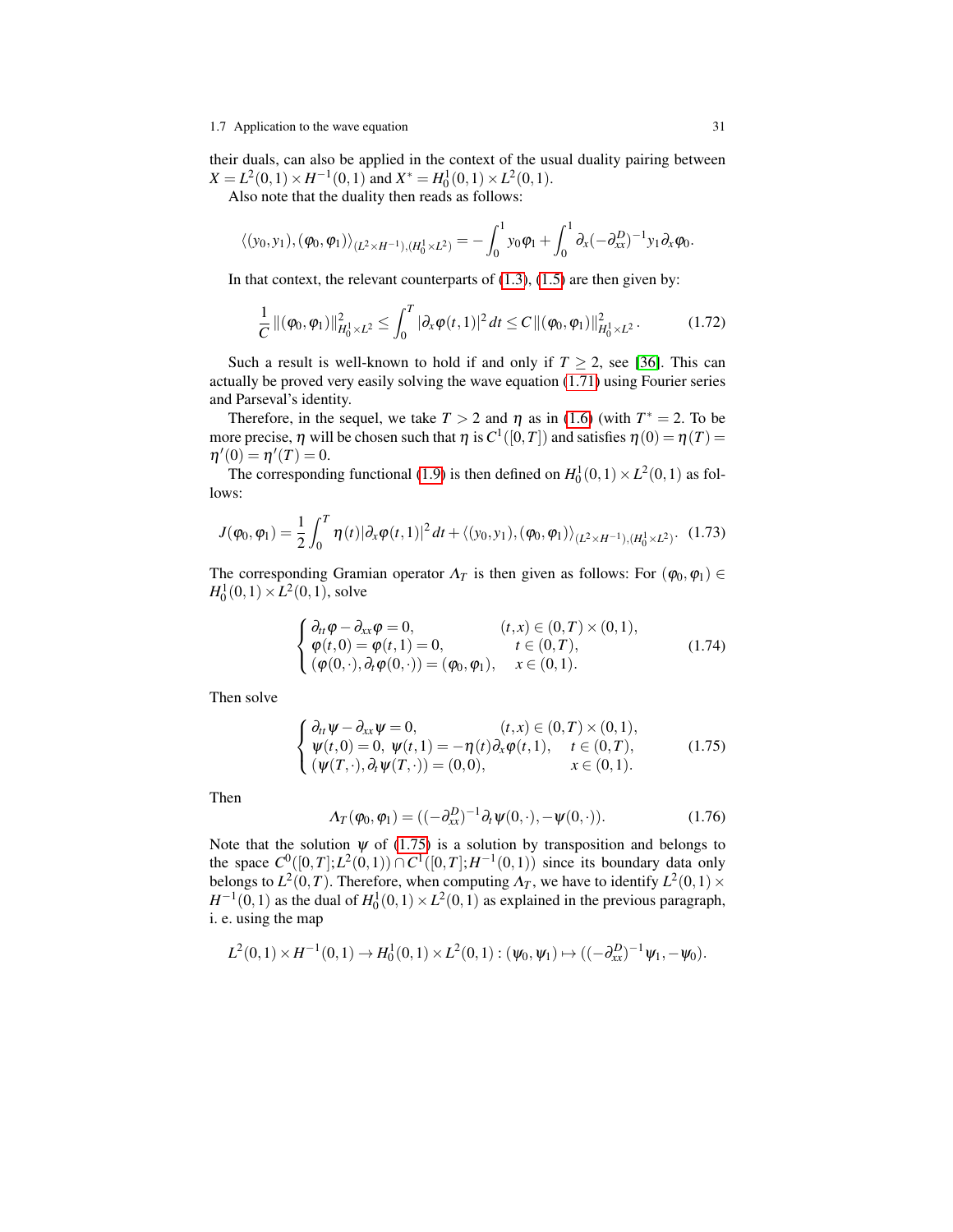#### The continuous setting

We are then in position to write the algorithm of Theorem [1.1](#page-20-0) in the continuous setting:

**Step 0:** Set  $(\varphi_0^0, \varphi_1^0) = (0, 0)$ .

**The induction formula**  $k \to k+1$ : For  $k \ge 0$ , set  $(\varphi_0^{k+1}, \varphi_1^{k+1})$  as:

$$
(\varphi_0^{k+1}, \varphi_1^{k+1}) = (I - \rho \Lambda_T)(\varphi_0^k, \varphi_1^k) - \rho ((-\partial_{xx}^D)^{-1} y_1, -y_0). \tag{1.77}
$$

Note that the control function is then approximated by the sequence

$$
v^{k}(t) = \eta(t)\partial_{x}\varphi^{k}(t,1), \quad t \in (0,T), \qquad (1.78)
$$

where  $\varphi^k$  is the solution of [\(1.74\)](#page-38-1) with initial data  $(\varphi_0^k, \varphi_1^k)$ . Indeed, formula [\(1.10\)](#page-16-3) then reads as follows: If  $(\Phi_0, \Phi_1)$  denotes the minimum of *J* in [\(1.73\)](#page-38-2), then the control function *V* that controls [\(1.70\)](#page-37-1) and that minimizes the  $L^2(0,T;dt/\eta)$ -norm among all admissible controls is given by

$$
V(t) = \eta(t)\partial_x \Phi(t,1), \quad t \in (0,T), \tag{1.79}
$$

where  $\Phi$  is the solution of [\(1.74\)](#page-38-1) with initial data ( $\Phi_0$ ,  $\Phi_1$ ).

#### 1.7.1.2 The continuous approach

#### Theoretical setting

Here, we discretize the wave equations  $(1.74)-(1.75)$  $(1.74)-(1.75)$  $(1.74)-(1.75)$  using the finite difference approximation of the Laplace operator on a uniform mesh of size  $h > 0$ ,  $h = 1/(N+1)$ with  $N \in \mathbb{N}$ . Below,  $\varphi_{j,h}, \psi_{j,h}$  are, respectively, the approximations of  $\varphi, \psi$  solutions of [\(1.74\)](#page-38-1)–[\(1.75\)](#page-38-0) at the point *jh*. We shall also make use of the notation  $\varphi_h$ ,  $\psi_h$  to denote respectively the *N*-component vectors with coordinates  $\varphi_{i,h}, \psi_{i,h}$ .

We shall thus introduce the following discrete version of the Gramian operator. Given  $(\varphi_{0h}, \varphi_{1h})$ , compute the solution  $\varphi_h$  of the following system:

<span id="page-39-0"></span>
$$
\begin{cases}\n\partial_{tt}\varphi_{j,h} - \frac{1}{h^2} \left( \varphi_{j+1,h} - 2\varphi_{j,h} + \varphi_{j-1,h} \right) = 0, (t,j) \in (0,T) \times \{1, \cdots, N\}, \\
\varphi_{0,h}(t) = \varphi_{N+1,h}(t) = 0, & t \in (0,T), \\
(\varphi_h(0), \partial_t \varphi_h(0)) = (\varphi_{0h}, \varphi_{1h}).\n\end{cases}
$$
\n(1.80)

Then compute the solution  $\psi_h$  of the following approximation of [\(1.75\)](#page-38-0):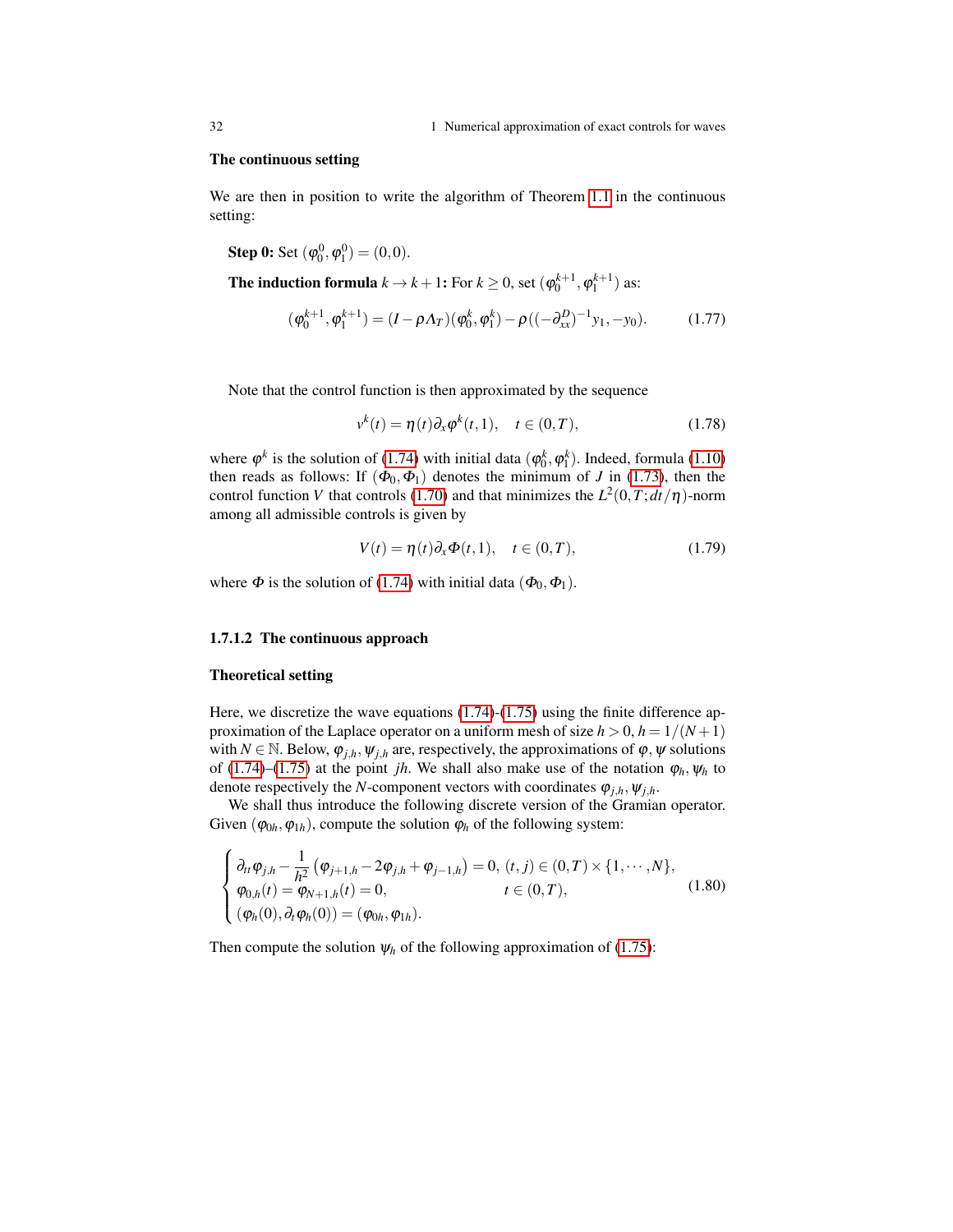1.7 Application to the wave equation 33

<span id="page-40-0"></span>
$$
\begin{cases}\n\partial_{tt}\psi_{j,h} - \frac{1}{h^2} \left( \psi_{j+1,h} - 2\psi_{j,h} + \psi_{j-1,h} \right) = 0, (t,j) \in (0,T) \times \{1, \dots, N\}, \\
\psi_{0,h}(t) = 0, \psi_{N+1,h}(t) = \eta(t) \frac{\varphi_{N,h}}{h}, \quad t \in (0,T), \\
(\psi_h(T), \partial_t \psi_h(T)) = (0,0).\n\end{cases}
$$
\n(1.81)

Finally, set  $\Lambda_{Th}$  as

$$
\Lambda_{Th}(\varphi_{0h}, \varphi_{1h}) = ((-\Delta_h)^{-1} \partial_t \psi_h(0), -\psi(0)), \qquad (1.82)
$$

where  $u_h = (-\Delta_h)^{-1} f_h$  is the unique solution of the discrete elliptic problem

$$
\begin{cases}\n-\frac{1}{h^2}(u_{j+1,h}-2u_{j,h}+u_{j-1,h})=f_{j,h}, \ j\in\{1,\cdots,N\},\\ u_{0,h}=u_{N+1,h}=0.\n\end{cases}
$$

The continuous approach then reads as follows:

**Step 0:** Set  $(\varphi_{0h}^{0,c})$  $\stackrel{0,c}{\phantom{}_{0h}},\phi_{1h}^{0,c}$  $f_{1h}^{0,c}$   $=$   $(0,0)$ .

**The induction formula**  $k \to k+1$ : For  $k \geq 0$ , set  $(\varphi_{0h}^{k+1,c})$  $\phi_{0h}^{k+1,c}, \varphi_{1h}^{k+1,c}$  $\binom{k+1}{1h}$  as:

$$
(\varphi_{0h}^{k+1,c}, \varphi_{1h}^{k+1,c}) = (I - \rho \Lambda_{Th})(\varphi_{0h}^{k,c}, \varphi_{1h}^{k,c}) - \rho ((-\Delta_h)^{-1} y_{1h}, -y_{0h}).
$$
 (1.83)

*The superscript c is here to emphasize that this is the sequence computed by the continuous approach.*

Let us check that this scheme fits the abstract setting of Theorem [1.3.](#page-23-0) In partic-ular, to use Theorem [1.3,](#page-23-0)  $V_h$ ,  $E_h$ ,  $R_h$  need to be defined and Assumptions 1 and 2 verified.

•  $V_h = \mathbb{R}^N \times \mathbb{R}^N$ , where the first *N* components correspond to the approximation of the displacement and the last *N* ones to the velocity.

• To a discrete vector  $\varphi_h \in \mathbb{R}^N$ , there exists a unique family of Fourier coefficients  $(\hat{a}_k[\varphi_h])_{k \in \mathbb{N}}$  such that

$$
\varphi_{j,h}=\sqrt{2}\sum_{k=1}^N\hat{a}_k[\varphi_h]\sin(k\pi jh),\quad j\in\{1,\cdots,N\}.
$$

This is due to the fact that the family of vectors

$$
w_h^k = (\sqrt{2}\sin(k\pi jh))_{j\in\{1,\cdots,N\}}
$$

forms a basis of  $\mathbb{R}^N$  endowed with the scalar product  $h\langle\cdot,\cdot\rangle_{\mathbb{R}^N}$ , see Chapter [2,](#page-62-0) Section [2.2.](#page-63-0)

Then we introduce the following continuous extension:

*k*

$$
e_h \varphi_h(x) = \sqrt{2} \sum_{k=1}^N \hat{a}_k[\varphi_h] \sin(k\pi x), \quad x \in (0,1)
$$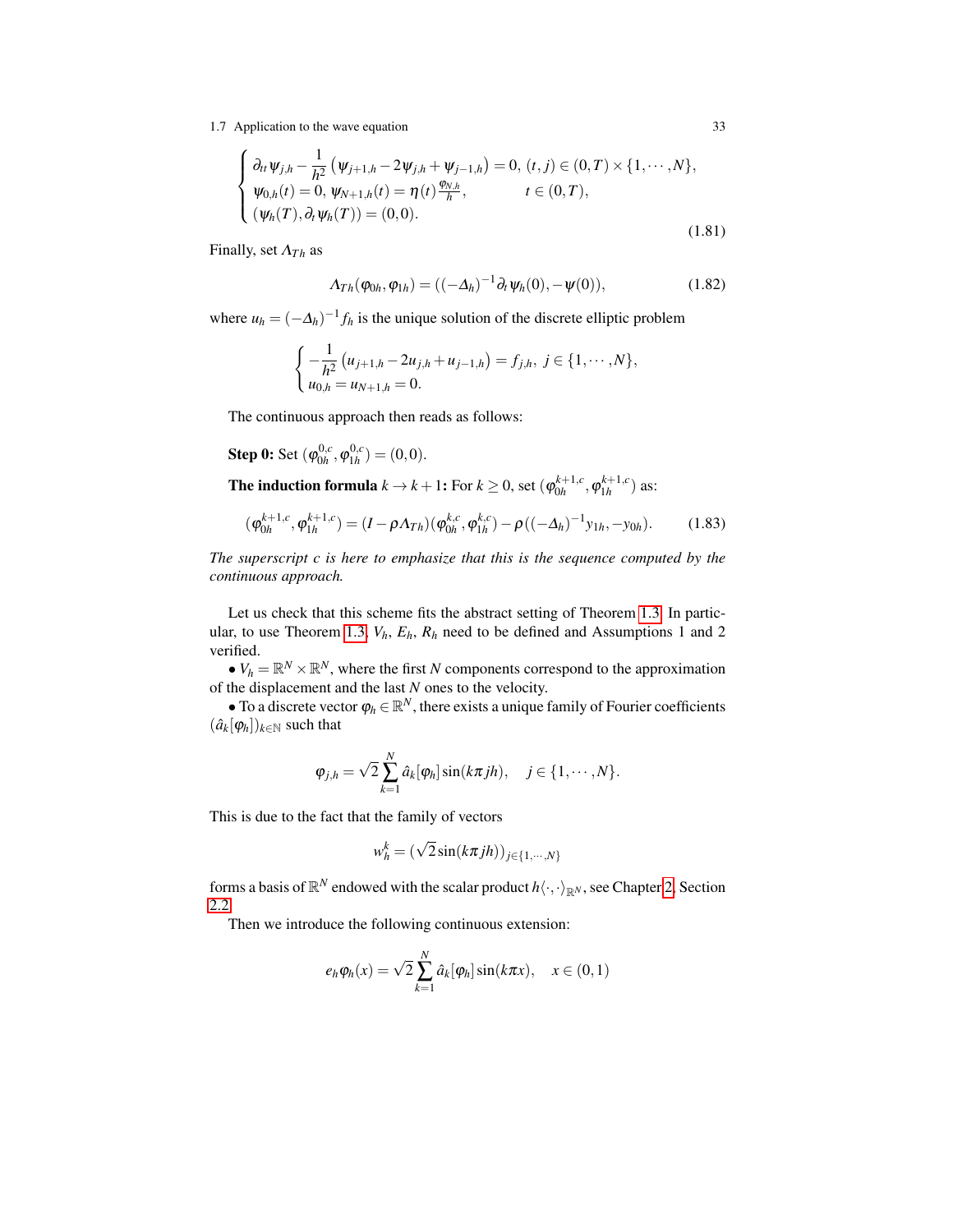and set  $E_h = \text{diag}(e_h, e_h)$ . This extension will be extensively studied in Section [3.2,](#page-72-0) where it is denoted by  $\mathbb{F}_h$ .

The corresponding norm on  $V_h$  is given by

<span id="page-41-0"></span>
$$
\left\| \left( \begin{array}{c} \varphi_{0h} \\ \varphi_{1h} \end{array} \right) \right\|_{h}^{2} = \sum_{k=1}^{N} \left( k^{2} \pi^{2} |\hat{a}_{k}[\varphi_{0h}]|^{2} + |\hat{a}_{k}[\varphi_{1h}]|^{2} \right), \tag{1.84}
$$

which is equivalent (see Chapter [3,](#page-72-1) Section [3.2\)](#page-72-0) to the classical discrete energy of [\(1.80\)](#page-39-0), given by

$$
E_h[\varphi_h] = h \sum_{j=0}^N \left( \frac{\varphi_{j+1,0h} - \varphi_{j,0h}}{h} \right)^2 + h \sum_{j=1}^N |\varphi_{j,1h}|^2.
$$
 (1.85)

The operator *A<sup>h</sup>* defined by

$$
A_h = \left(\begin{array}{cc} 0 & Id_{\mathbb{R}^N} \\ \Delta_h & 0 \end{array}\right),
$$

where  $\Delta_h$  denotes the *N* × *N* matrix taking value  $-2/h^2$  on the diagonal and  $1/h^2$ on the upper and lower diagonals is skew-adjoint with respect to the scalar product of  $V_h$ . Of course, this operator  $A_h$  is the one corresponding to system [\(1.80\)](#page-39-0) in the sense that  $\varphi_h$  solves [\(1.80\)](#page-39-0) if and only if

$$
\partial_t \begin{pmatrix} \varphi_h \\ \partial_t \varphi_h \end{pmatrix} = A_h \begin{pmatrix} \varphi_h \\ \partial_t \varphi_h \end{pmatrix}, \quad t \in (0, T).
$$

Also note that the fact that  $A_h$  is skew-adjoint implies that solutions  $\varphi_h$  of [\(1.80\)](#page-39-0) have constant (with respect to time)  $V_h$  norms. This quantity is usually called the discrete energy of the solutions of [\(1.80\)](#page-39-0).

The operator  $B_h B_h^*$  is now simply given by

$$
B_h B_h^* \left( \begin{array}{c} \varphi_{0h} \\ \varphi_{1h} \end{array} \right) = \left( \begin{array}{c} 0 \\ f_h \end{array} \right),
$$

where  $f_h \in \mathbb{R}^N$  is such that its  $N-1$  first components vanish and whose N-th component is  $-\varphi_{N,0h}/h^3$ .

The operator  $R_h$  on  $X = H_0^1(0,1) \times L^2(0,1)$  has a diagonal form diag( $r_h$ , $r_h$ ), where  $r_h : H^{-1}(0,1) \longrightarrow \mathbb{R}^N$  is defined as follows: for  $\varphi \in H^{-1}(0,1)$ , expand it into its Fourier series

$$
\varphi(x) = \sqrt{2} \sum_{k=1}^{\infty} \hat{a}_k \sin(k\pi x), \quad x \in (0,1),
$$

and then set  $r_h \varphi \in \mathbb{R}^N$  as

$$
(r_h\varphi)_j=\sqrt{2}\sum_{k=1}^N\hat{a}_k\sin(k\pi jh),\quad j\in\{1,\cdots,N\}.
$$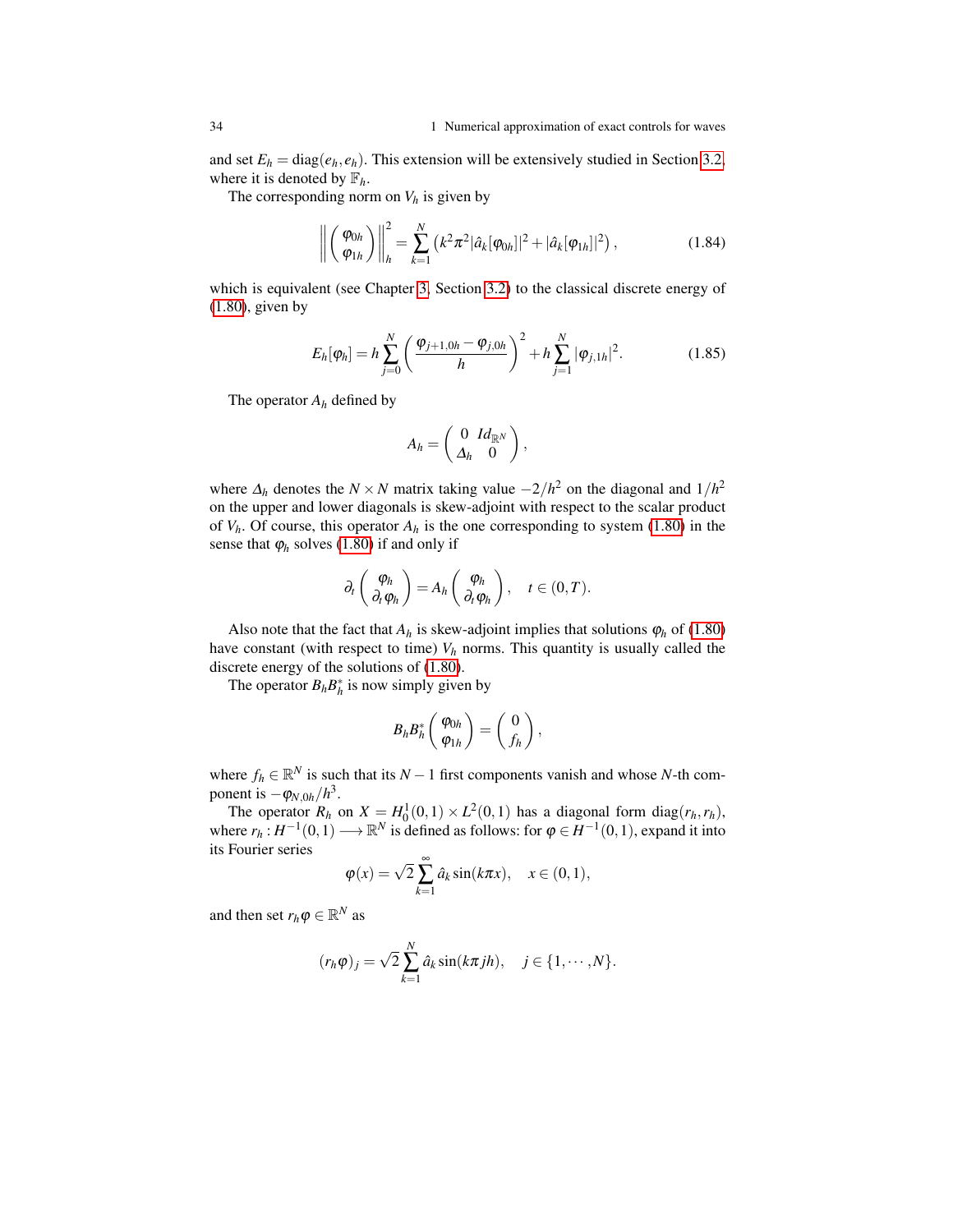#### 1.7 Application to the wave equation 35

Let us now check Assumptions 1 and 2.

*Assumption 1.* Estimates [\(1.26\)](#page-22-0)–[\(1.27\)](#page-22-0) are very classical with  $s = 1$  and  $\theta = 1$  (see e.g. [\[4\]](#page-132-1)): There exists a constant *C* such that for all  $(\varphi_0, \varphi_1) \in H^2 \cap H_0^1(0,1) \times$  $H_0^1(0,1),$ 

<span id="page-42-0"></span>
$$
\|(E_h R_h - Id)(\varphi_0, \varphi_1)\|_{H_0^1 \times L^2} \le Ch \|(\varphi_0, \varphi_1)\|_{H^2 \cap H_0^1 \times H_0^1}.
$$
 (1.86)

As already mentioned, estimate [\(1.28\)](#page-22-0) is a consequence of Assumption 2 with [\(1.26\)](#page-22-0).

To show [\(1.29\)](#page-22-0) we take the initial data  $(\varphi_0, \varphi_1) \in H^2 \cap H_0^1(0,1) \times H^1(0,1)$ and denote by  $\varphi$  the corresponding solution of [\(1.74\)](#page-38-1). Then, taking  $(\varphi_{0h}, \varphi_{1h}) =$  $R_h(\varphi_0, \varphi_1)$  and  $\varphi_h$  the corresponding solution of [\(1.80\)](#page-39-0), from Proposition [3.7](#page-86-0) in Chapter [3,](#page-72-1) we get

$$
\left\|\partial_x\varphi(t,1)+\frac{\varphi_{N,h}}{h}\right\|_{L^2(0,T)} \le Ch^{2/3}\left\|(\varphi_0,\varphi_1)\right\|_{H^2\cap H_0^1\times H_0^1}.\tag{1.87}
$$

Thus, according to the convergence results of the numerical scheme [\(1.81\)](#page-40-0) to [\(1.75\)](#page-38-0) in Proposition [4.8](#page-123-0) in Chapter [4,](#page-92-0) setting  $\psi_h$  the solution of [\(1.81\)](#page-40-0) with boundary data  $\eta \varphi_{N,h}/h$  and  $\psi$  the solution of [\(1.75\)](#page-38-0) with boundary data  $-\eta \partial_x \varphi(1,t)$ , we obtain

$$
\| (e_h(\psi_h(0)), e_h(\partial_t \psi_h(0))) - (\psi(0), \partial_t \psi(0)) \|_{L^2 \times H^{-1}} \leq Ch^{2/3} \| (\varphi_0, \varphi_1) \|_{H^2 \cap H_0^1 \times H_0^1}.
$$

Then, since  $(\psi(0), \partial_t \psi(0)) \in H_0^1(0,1) \times L^2(0,1)$  because of the fact that  $(\varphi_0, \varphi_1) \in$  $H^2 \cap H_0^1(0,1) \times L^2(0,1)$ , see Section [4.2](#page-94-0) in Chapter [4,](#page-92-0)

$$
\| (e_h(\partial_t \psi_h(0)), e_h((-\Delta_h)^{-1} \psi_h(0))) - (\partial_t \psi(0), (-\partial_{xx}^D)^{-1} \partial_t \psi(0)) \|_{H_0^1 \times L^2} \leq Ch^{2/3} \| (\varphi_0, \varphi_1) \|_{H^2 \cap H_0^1 \times H_0^1},
$$

which proves

$$
\| (E_h \Lambda_{Th} R_h - \Lambda_T) (\varphi_0, \varphi_1) \|_{H^1_0 \times L^2} \leq C h^{2/3} \| (\varphi_0, \varphi_1) \|_{H^2 \cap H^1_0 \times H^1_0}
$$

and then [\(1.29\)](#page-22-0) with  $\theta = 2/3$  and  $s = 1$  since  $\Lambda_T(\varphi_0, \varphi_1) \in H^2 \cap H^1_0 \times H^1_0$  and then [\(1.86\)](#page-42-0) applies.

*Assumption 2.* The uniform admissibility result is ensured by the fact that the map  $(\varphi_{0h}, \varphi_{1h}) \in V_h \mapsto -\varphi_{N,h}/h \in L^2(0,T)$ , where  $\varphi_h$  is the solution of [\(1.80\)](#page-39-0), is bounded, uniformly with respect to  $h > 0$ . This is a simple consequence of the multiplier identity given in Lemma 2.2 in [\[28\]](#page-133-3), see also Chapter [2,](#page-62-0) Theorem [2.1.](#page-64-0)

Besides, for  $b_h \in L^2(0,T)$ , the solution  $\psi_h$  of

,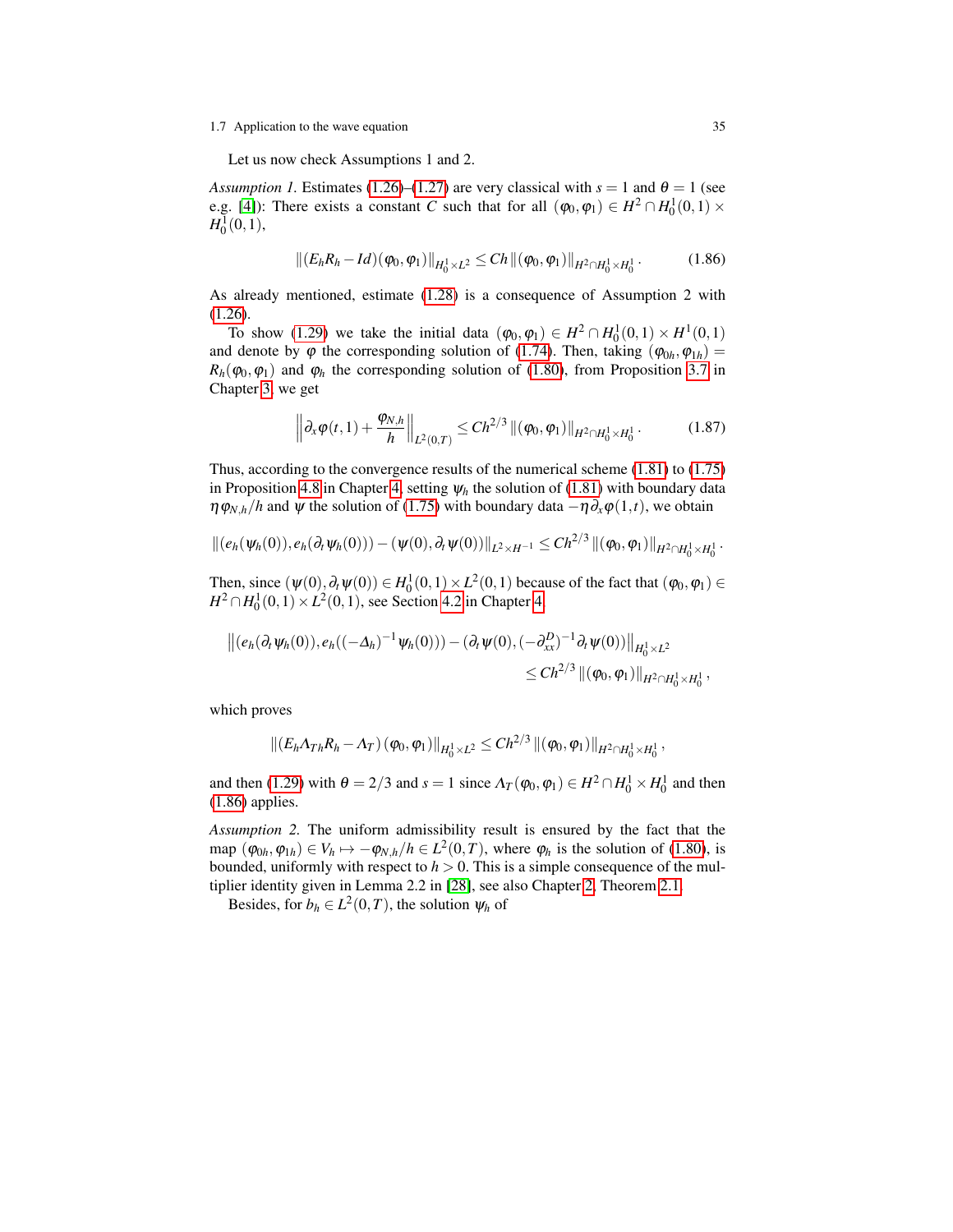36 1 Numerical approximation of exact controls for waves

$$
\begin{cases}\n\partial_{tt}\psi_{j,h} - \frac{1}{h^2} \left( \psi_{j+1,h} - 2\psi_{j,h} + \psi_{j-1,h} \right) = 0, \\
(t,j) \in (0,T) \times \{1,\dots,N\}, \\
\psi_{0,h}(t) = 0, \psi_{N+1,h}(t) = b_h, \quad t \in (0,T), \\
(\psi_h(T), \partial_t \psi_h(T)) = (0,0),\n\end{cases}
$$

is such that the  $L^2(0,1) \times H^{-1}(0,1)$ -norm of  $(e_h(\psi_h(0)), e_h(\partial_t \psi_h(0)))$  is bounded, uniformly with respect to  $h > 0$ , by the  $L^2(0,T)$ -norm of its boundary term  $b_h$ , see Chapter [4,](#page-92-0) Theorem [4.6.](#page-102-0)

Finally, one easily checks that, for some constants *C* independent of  $h > 0$ , see Chapter [4,](#page-92-0) Section [4.2,](#page-94-0)

$$
\left\| (e_h(-\Delta_h)^{-1}\psi_{1h},e_h\psi_{0h})\right\|_{H_0^1\times L^2}\leq C\left\| (e_h(\psi_{0h}),e_h(\psi_{1h}))\right\|_{L^2\times H^{-1}}.
$$

*Assumption 3.* Note that, in that setting, Assumption 3 does not hold. Indeed, the numerical scheme under consideration generates spurious high-frequency waves that travel at arbitrarily small velocity (see [\[48,](#page-134-1) [22,](#page-133-4) [28,](#page-133-3) [52,](#page-134-2) [17\]](#page-133-5)) that cannot be observed. Therefore, the discrete systems [\(1.80\)](#page-39-0) are not uniformly observable, whatever  $T > 0$ is.

We are thus in a situation in which Theorem [1.3](#page-23-0) applies with  $s = 1$  and  $\theta = 2/3$ . We now illustrate these results by some numerical experiments.

<span id="page-43-0"></span>*Remark 1.2.* Using Proposition [3.7,](#page-86-0) Proposition [4.9](#page-123-1) and Theorem [4.4,](#page-99-0) one can prove that Assumption 1 actually holds for any  $s \in (0,3]$  with  $\theta = 2s/3$  and thus Theorem [1.3](#page-23-0) applies for any  $s \in (0,3]$ .

#### Numerical simulations

To apply our numerical method, we need estimates on  $C_{obs}$  and  $C_{ad}$ . In this 1 – *d* context, it is rather easy to get good approximations, since for any solution  $\varphi$  of [\(1.74\)](#page-38-1), using Fourier series and Parseval's identity, we get

$$
\int_0^2 |\partial_x \varphi(t,1)|^2 dt = 2 \|(\varphi_0, \varphi_1)\|_{H_0^1 \times L^2}^2.
$$

Therefore, we can take  $T^* = 2$ , and we choose  $T = 4$ . We then have the estimates Therefore, we can take  $T = 2$ , and we choose  $T = 4$ . We then have t<br>  $C_{obs}^2 = 1/2$  and  $C_{ad}^2 = 4$ . With  $\rho = 1/8$ , we have  $\delta(\rho) = \sqrt{3}/2 \approx 0.86$ .

But  $\rho$  should also be smaller than  $2/\mathcal{C}_{ad}^2$ , where  $\mathcal{C}_{ad}^2$  is the uniform constant of admissibility in Assumption 2. Using the multiplier method on the discrete equations [\(1.80\)](#page-39-0) (see Chapter [2,](#page-62-0) Theorem [2.1\)](#page-64-0) we have  $\mathcal{C}_{ad}^2 \leq 6$  (actually  $\mathcal{C}_{ad}^2(T) \leq T + 2$ ). Since  $1/8 \le 2/6$ ,  $\rho_1$  in [\(1.31\)](#page-22-1) is greater than  $1/8$  and then  $\rho = 1/8$  is admissible.

In order to test our numerical method, we fix the initial data to be controlled as  $y_0 = 0$  and  $y_1$  as follows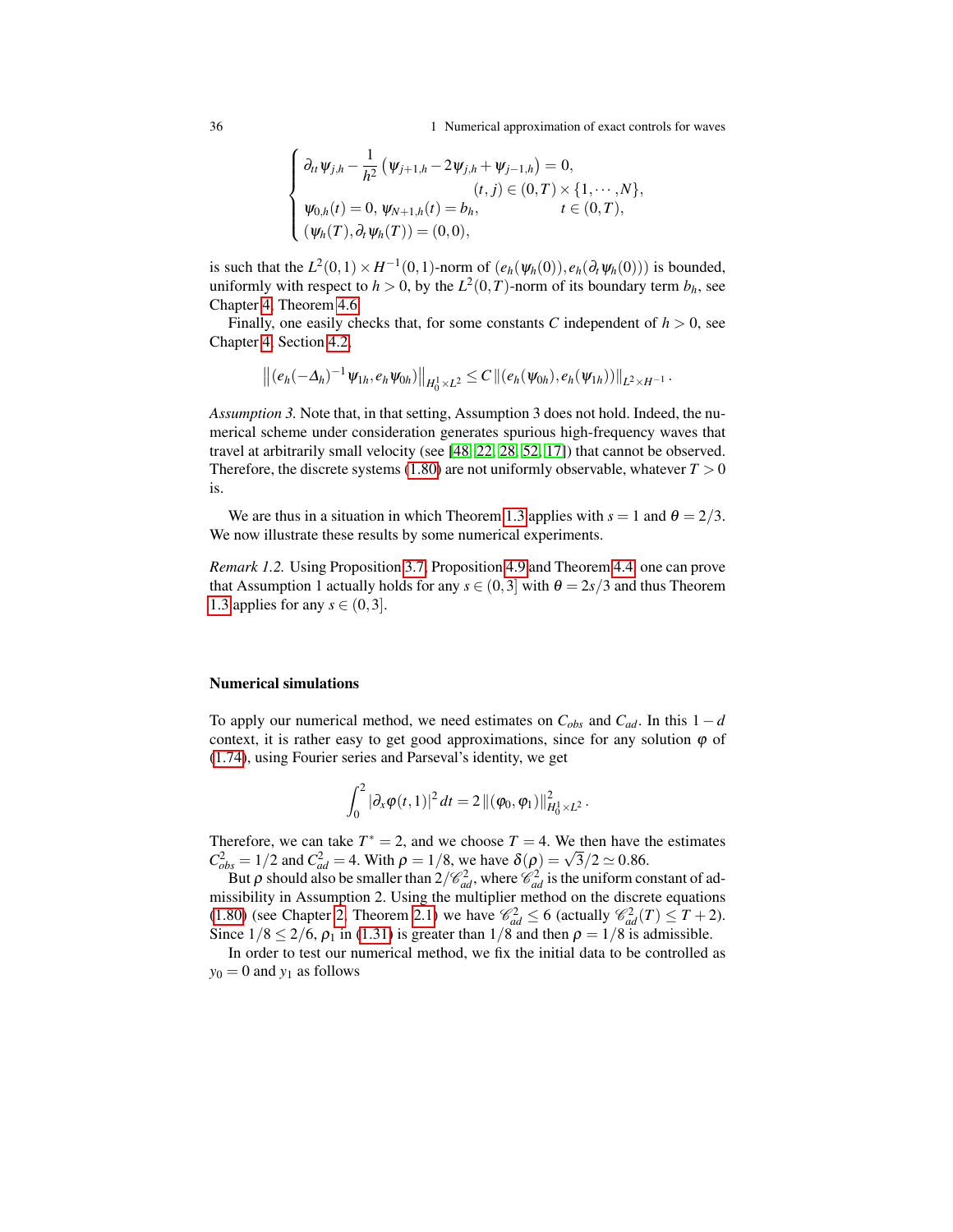1.7 Application to the wave equation 37

<span id="page-44-1"></span>
$$
y_1(x) = \begin{cases} -1 \text{ on } (0,1/4), \\ 1 \text{ on } (1/4,1/2), \\ 2(x-1) \text{ on } (1/2,1), \end{cases}
$$
(1.88)

so that we obviously have  $(y_0, y_1) \in H_0^1(0, 1) \times L^2(0, 1)$ . In Figure [1.1,](#page-44-0) we plot the graph of the initial velocity *y*1.

In the numerical simulations below, we represent the functions  $v_h^{k,c}$  $h^{\prime c}$  given, for  $k \in \mathbb{N}$ , by

$$
v_h^{k,c}(t) = -\eta \, \frac{\varphi_{N,h}^{k,c}(t)}{h}, \quad t \in (0,4),
$$

where  $\varphi_h^{k,c}$  $h_h^{k,c}$  is the solution of [\(1.80\)](#page-39-0) with initial data ( $\varphi_{0h}^{k,c}$  $\theta_{0h}^{k,c}, \varphi_{1h}^{k,c}$  $\binom{k,c}{1h}$ , the *k*-th iterate of the algorithm in the continuous approach.



<span id="page-44-0"></span>Fig. 1.1 The initial velocity  $y_1$  to be controlled.

For  $h = 1/100$ , the number of iterations predicted by our method is 21. In Figure [1.2](#page-45-0) left, we show the control this yields.

To compare the obtained result with the one that the discrete approach yields, we have computed a reference control  $v_{ref}$ , using the discrete approach, (see Figure [1.11](#page-52-0) for further details) for a much smaller  $h = 1/300$ . The obtained reference control is plotted in Figure [1.2,](#page-45-0) right.

To better illustrate how the iterative process evolves, we have run it during 50000 iterations and drawn the graph of the relative error

$$
\left\|v_h^{k,c} - v_{ref}\right\|_{L^2} / \left\|v_{ref}\right\|_{L^2}.
$$

This is represented in Figure [1.3.](#page-45-1) As we see, the error does not reach zero but rather stays bounded from below.

When looking more closely at the evolution of the error, we see that it first decays and then increases.

The smallest error (among the first thousand iterations) is achieved when  $k = 13$ , which is close to the predicted one. The control obtained for  $k = 13$  is plotted in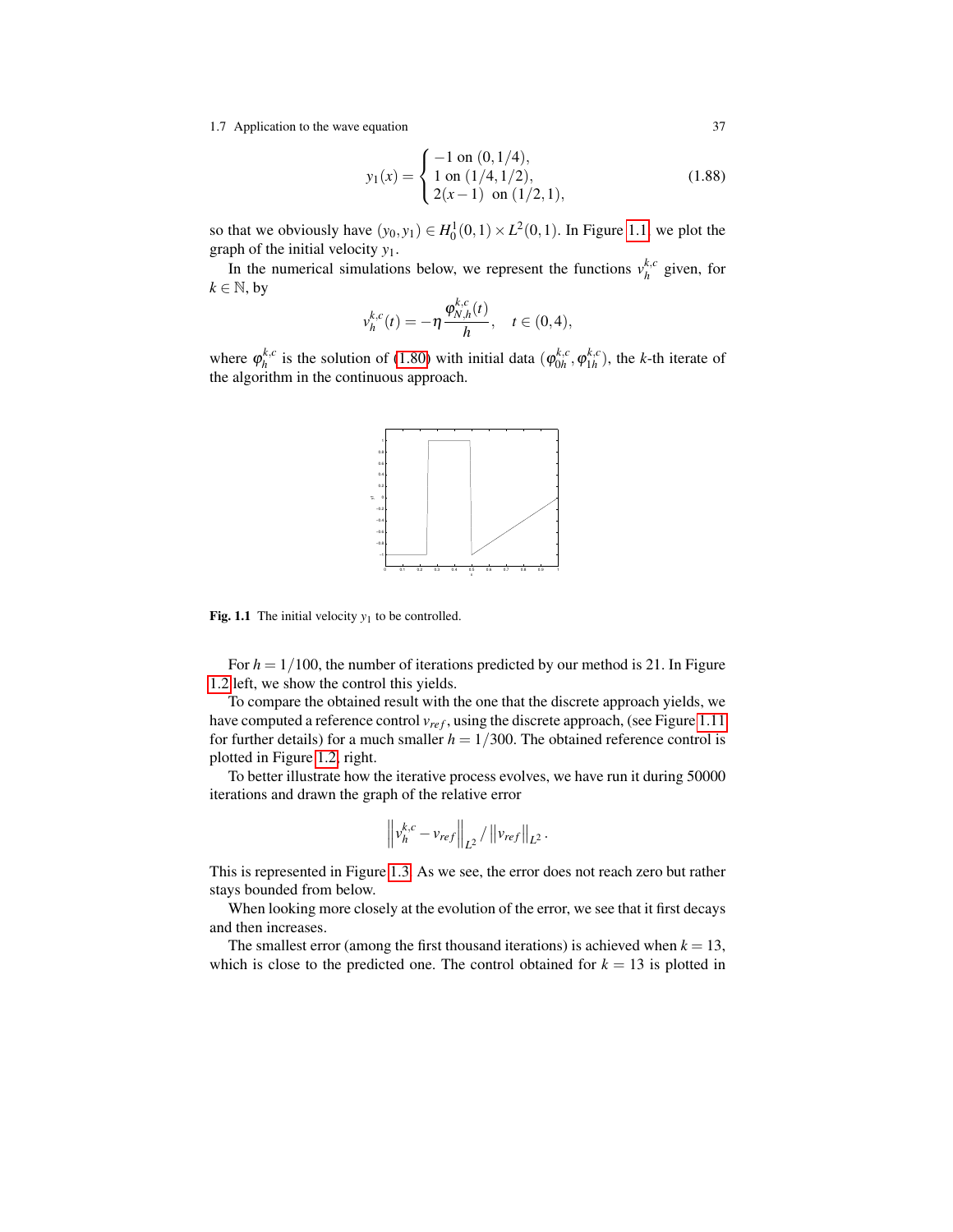

<span id="page-45-0"></span>Fig. 1.2 Left, the control obtained by the continuous approach at the predicted number of iterations, 21, for  $h = 1/100$ ,  $\rho = 1/8$ . Right, the reference control  $v_{ref}$  computed through the discrete approach with  $h = 1/300$ . The relative error  $\left\| v_h^{k=21,c} - v_{ref} \right\|_{L^2} / \left\| v_{ref} \right\|_{L^2}$  is 6.24.%



<span id="page-45-1"></span>**Fig. 1.3** The relative error  $\left\|v_h^{k,c} - v_{ref}\right\|_{L^2} / \left\|v_{ref}\right\|_{L^2}$  for the continuous approach at each iteration for  $h = 1/100$ ,  $\rho = 1/8$ . Left: iterations from 0 to 50000. Right: zoom on the iterations between 0 and 50.

Figure [1.4,](#page-46-0) the corresponding error being 6.18%, to be compared with the error at our predicted iteration number  $(k = 21)$ , which is 6.24%.

The algorithm produces similar results for different values of  $\rho$ . For instance, taking  $\rho = 0.01$ , the predicted iteration number is  $k = 156$ , and the best iteration turns out to be  $k = 180$ , yielding a control that looks very much as the one before, the relative error being 6.19%. This confirms, in particular, that the smaller  $\rho$  is, the larger is the number of iterations.

It is important to underline that *the limit of the iterative process as the number of iterations tends to infinity,*  $k \rightarrow \infty$ *, converges to the control of the semi-discrete dynamics, minimizer of the corresponding functional Jh,* defined by

$$
J_h(\varphi_{0h},\varphi_{1h}) = \frac{1}{2} \int_0^T \eta \left| \frac{\varphi_{N,h}}{h} \right|^2 dt - h \sum_{j=1}^N y_{j,0h} \varphi_{j,1h} + h \sum_{j=1}^N y_{j,1h} \varphi_{j,1h},
$$

where  $\varphi_h$  is the solution of [\(1.80\)](#page-39-0) with initial data ( $\varphi_{0h}, \varphi_{1h}$ ).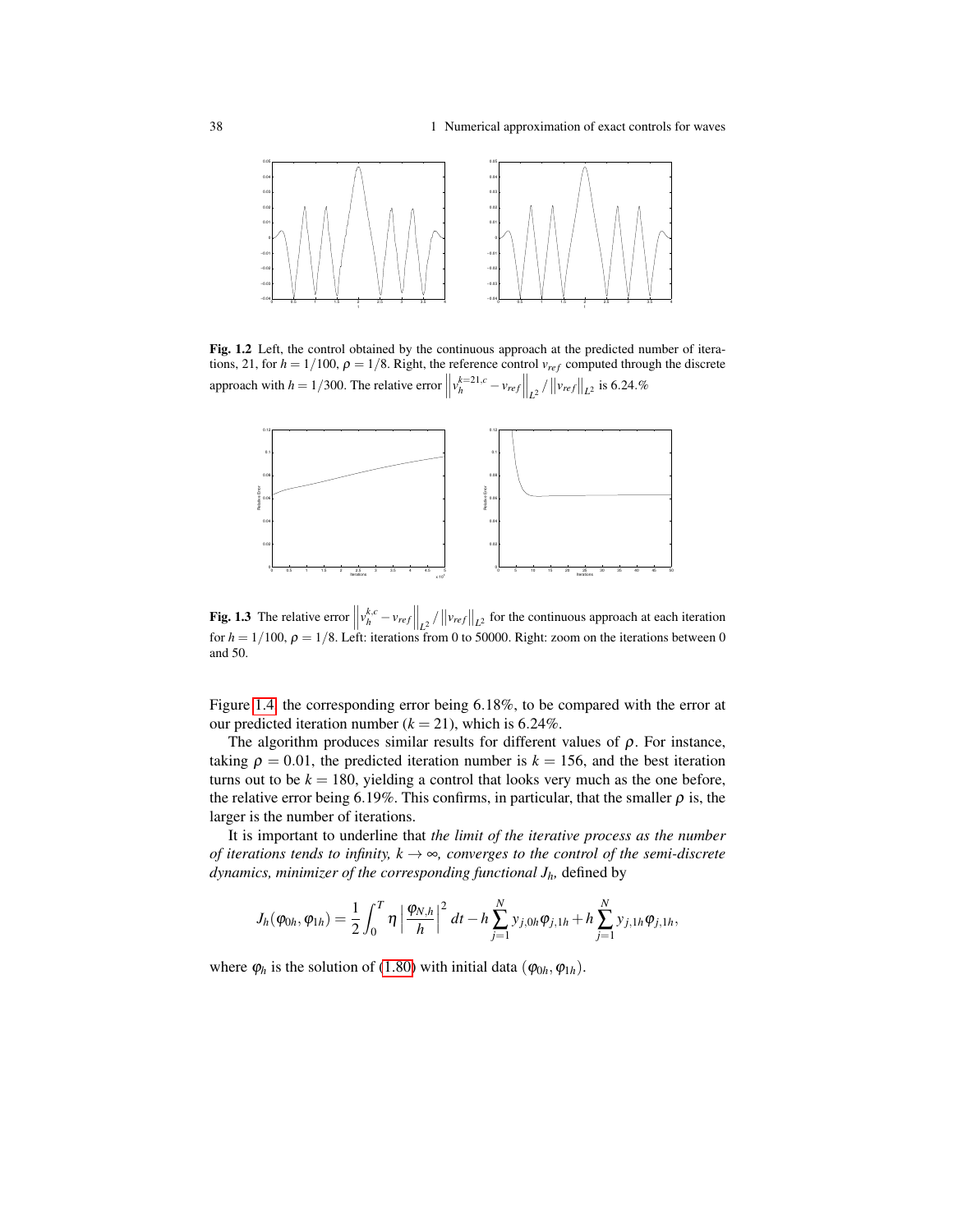

<span id="page-46-0"></span>Fig. 1.4 Left: the best control obtained by iterating the algorithm of the continuous approach with  $h = 1/100$ ,  $\rho = 1/8$  and  $k = 13$ . Right: the reference control. Relative error:  $\left\| v_h^{k=13,c} - v_{ref} \right\|_{L^2} / \left\| v_{ref} \right\|_{L^2} = 6.18\%.$ 

The exact control of the semi-discrete dynamics is given by the minimizer  $(\Phi_{0h}^c, \Phi_{1h}^c)$  of the functional *J<sub>h</sub>* above through the formula

$$
v_{*,h}^c = -\eta \frac{\Phi_{N,h}^c}{h}, \quad t \in (0,4),
$$

where  $\Phi_h^c$  is the solution of [\(1.80\)](#page-39-0) with initial data  $(\Phi_{0h}^c, \Phi_{1h}^c)$ .

Note that the Gramians  $\Lambda_{Th}$ , defined by

$$
\langle \Lambda_{Th}(\varphi_{0h},\varphi_{1h}),(\varphi_{0h},\varphi_{1h})\rangle_h=\int_0^T\eta\left|\frac{\varphi_{N,h}}{h}\right|^2dt,
$$

are not uniformly coercive with respect to  $h > 0$  and their conditioning number degenerates as  $\exp(c/h)$  ( $c > 0$ ) as  $h \to 0$  (see [\[39\]](#page-133-6)) and thus the functionals  $J_h$  are very ill-conditioned. Therefore, the conjugate gradient algorithm for the minimization of *J<sup>h</sup>* ends up diverging when *h* is too small.

We take  $N = 20$  so that the conjugate gradient algorithm converges. This might seem ridiculously small, but as we said, the conditioning number of the discrete Gramian blows up as  $exp(c/h)$ , and numerical experiments show that the conjugate gradient algorithm completely diverges for  $N \geq 30$ .

For  $N = 20$ , we can compute the minimizer of the functional  $J_h$  using the conjugate gradient algorithm. The corresponding discrete exact control  $v_{*,h}^c = \eta \Phi_{N,h}^c/h$ is plotted in Figure [1.5,](#page-47-0) right. As one sees, this exact control  $v_{*,h}^c$  has a strong spurious oscillating behavior, see for instance the reference control in Figure [1.4,](#page-46-0) right. The relative errors between the iterated controls  $v_h^k$  and this limit oscillating control  $v_{*,h}^c$  is plotted in Figure [1.5,](#page-47-0) left, exhibiting a slow convergence rate due to the bad conditioning of the Gramian matrix.

These facts constitute a serious *warning about the continuous algorithm.* In particular, if the algorithm is employed for a too large number of iterations *k*, something that can easily happen since the threshold in the number of iterations may be hard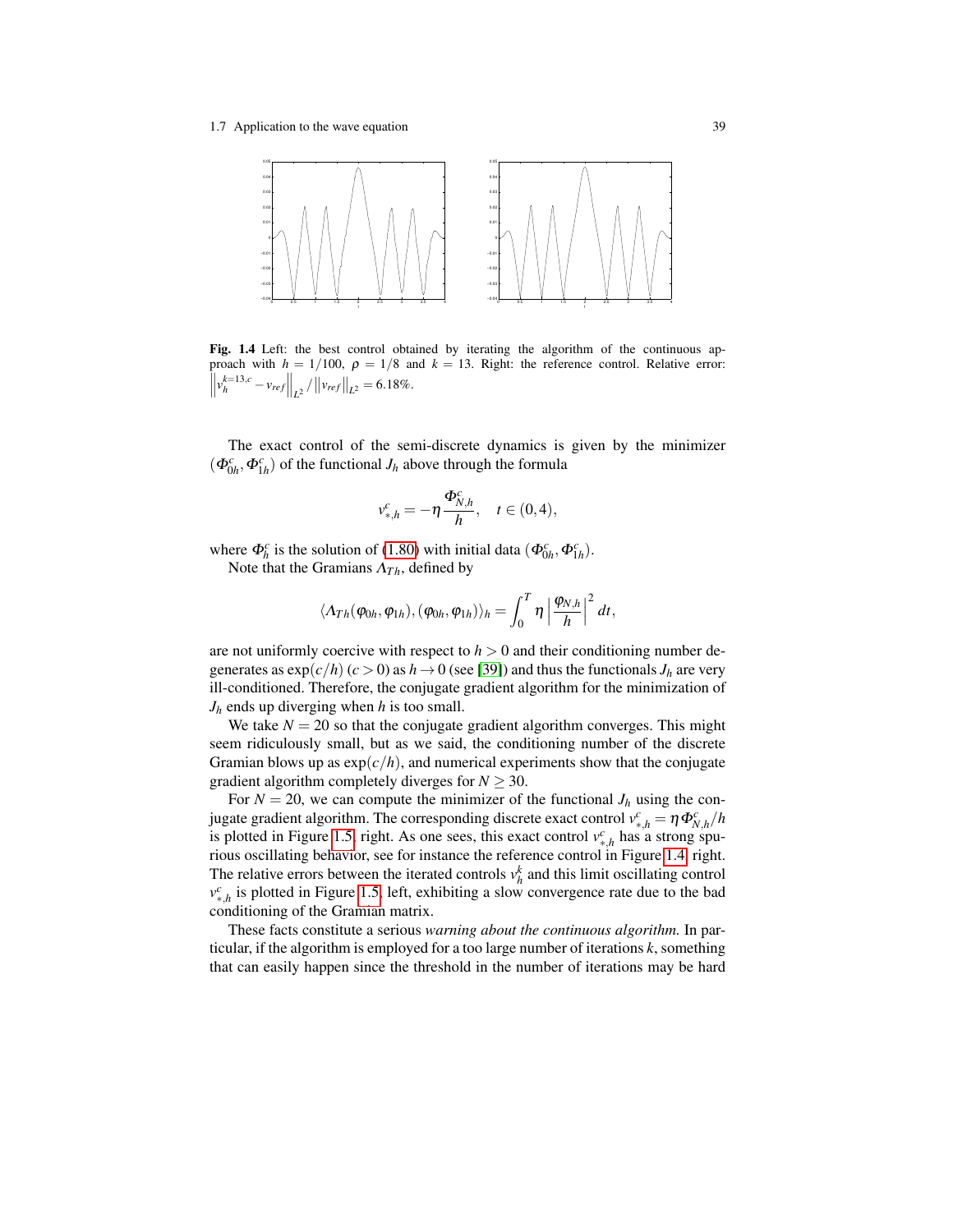

<span id="page-47-0"></span>**Fig. 1.5** Left, the relative error  $\left\|v_h^{k,c} - v_{*,h}^c\right\| / \left\|v_{*,h}^c\right\|$  for the continuous approach at each iteration k from  $k = 0$  to  $k = 50000$  for  $h = 1/20$ ,  $\rho = 1/8$ . Right, the discrete exact control  $v_{*,h}^c$ 

to establish in practice, the corresponding control may be very far away from the actual continuous one.

We conclude illustrating the convergence of the continuous algorithm as  $h \to 0$ . In Figure [1.6,](#page-47-1) we plot  $\log \left( \left\| v_h^{K_h^c,c} - v_{ref} \right\| \right)$ ) versus  $|\log(h)|$ . By linear regression we get the slope −1.01, which is better than the predicted one, −0.66. This is due to the fact that  $y_1$  is in  $H^{-1+s}(0,1)$  for all  $s < 3/2$ , hence the convergence is expected to be better than  $h^{2s/3}$  for all  $s < 1/2$  see Remark [1.2.](#page-43-0)



<span id="page-47-1"></span>**Fig. 1.6** Convergence of the continuous approach as  $h \to 0$ : log( $\left\| \frac{K_h^{K_h^c,c}}{h_h} - v_{ref} \right\|$  $\big)$  versus  $|\log(h)|$ , with *v<sub>ref</sub>* as in Figure [1.11](#page-52-0) right. The plot is done for  $h \in (1/100, 1/30)$ , the slope being  $-1.01$ .

#### 1.7.1.3 The discrete approach

#### The theoretical setting

To build numerical schemes satisfying Assumption 3, one should better understand the dynamics of the solutions of the discrete numerical methods. Indeed, as observed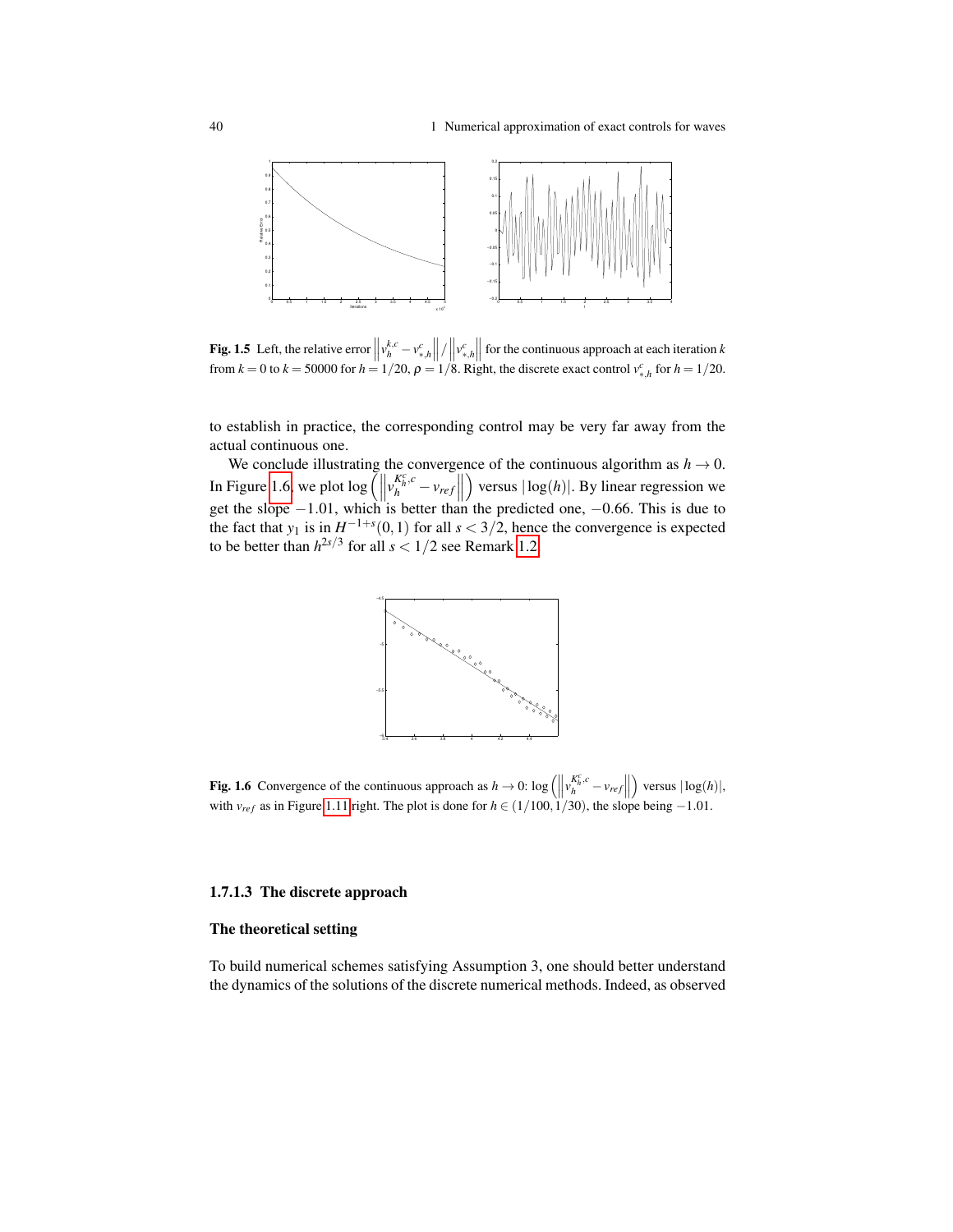#### 1.7 Application to the wave equation 41

in [\[28\]](#page-133-3), and illustrated above, Assumption 3 does not hold as one can check since the discrete exact control  $v_{*,h}^c$  computed in Figure [1.5](#page-47-0) is very far away from the control of the continuous wave equation, for which a good approximation is given by  $v_{ref}$ , see Figure [1.4,](#page-46-0) right.

This phenomenon is due to spurious high-frequency numerical waves. To avoid these spurious oscillations one needs to work on filtered subspaces of  $V_h = \mathbb{R}^N \times \mathbb{R}^N$ . For instance, for  $\gamma \in (0,1)$ , consider the filtered space

$$
\mathscr{V}_h(\gamma/h) = \left\{ (\varphi_{0h}, \varphi_{1h}), \, s.t. \, \varphi_{0h}, \varphi_{1h} \in \mathrm{Span}_{kh \leq \gamma} \left\{ (\sin(k\pi jh))_{j \in \{1, \cdots, N\}} \right\} \right\}.
$$

Of course,  $\mathcal{V}_h(\gamma/h)$  is a subspace of  $V_h$ . Since the functions  $(w^k)_k$  (defined by  $w_j^k = \sqrt{\frac{h}{\epsilon}}$  $\sqrt{2} \sin(k\pi jh)$ )) are eigenfunctions of the discrete Laplace operator (see Section [2.2\)](#page-63-0), we can introduce the orthogonal projection  $P_h^{\gamma}$  of  $V_h$  onto  $\mathcal{V}_h(\gamma/h)$  (with respect to the scalar product of  $V_h$  introduced in [\(1.84\)](#page-41-0)) and the Gramian operator

$$
\Lambda_{Th}^{\gamma} = P_h^{\gamma} \Lambda_{Th} P_h^{\gamma}.
$$
\n(1.89)

The filtering operator  $P_h^{\gamma}$  simply consists of doing a discrete Fourier transform and then removing the coefficients corresponding to frequency numbers *k* larger than  $\gamma/h$ .

Assumptions 1 and 2 then hold for any  $\gamma \in (0,1)$ , with proofs similar to those in the continuous approach. Furthermore, using the results of [\[28\]](#page-133-3), it can be shown that Assumption 3 also holds when the time *T* is greater than  $T_\gamma := 2/\cos(\pi \gamma/2)$ . Note that this is not a consequence of the convergence of the numerical schemes, and this requires a thorough study of the discrete dynamics. The proof of [\[28\]](#page-133-3) uses a spectral decomposition of the solutions of the discrete wave equation [\(1.80\)](#page-39-0) and the Ingham inequality for nonharmonic Fourier series. We shall revisit and slightly improve these results in Chapter [2,](#page-62-0) Theorem [2.1](#page-64-0) to get better estimates on the observability constant.

The algorithm that the discrete method yields can then be developed as follows:

**Step 0:** Set  $(\varphi_{0h}^{0,d})$  $\int_{0}^{0,d}, \varphi_{1h}^{0,d}$  $b_{1h}^{0,a}$ ) = (0,0).

**The induction formula**  $k \to k+1$ : For  $k \ge 0$ , set  $(\varphi_{0h}^{k+1}, \varphi_{1h}^{k+1})$  as:

$$
(\varphi_{0h}^{k+1,d}, \varphi_{1h}^{k+1,d}) = (I - \rho \Lambda_{Th}^{\gamma})(\varphi_{0h}^{k,d}, \varphi_{1h}^{k,d}) - \rho P_h^{\gamma}((-\Delta_h)^{-1}y_{1h}, -y_{0h}).
$$
 (1.90)

The new algorithm is very similar to the one that the continuous approach yields. The only essential difference is that, now, we have introduced a filtered Gramian matrix  $\Lambda_{Th}^{\gamma}$  instead of the operator  $\Lambda_{Th}$  used in the continuous approach, in which no filtering appears. However, as we shall see below, this new algorithm is much better behaved.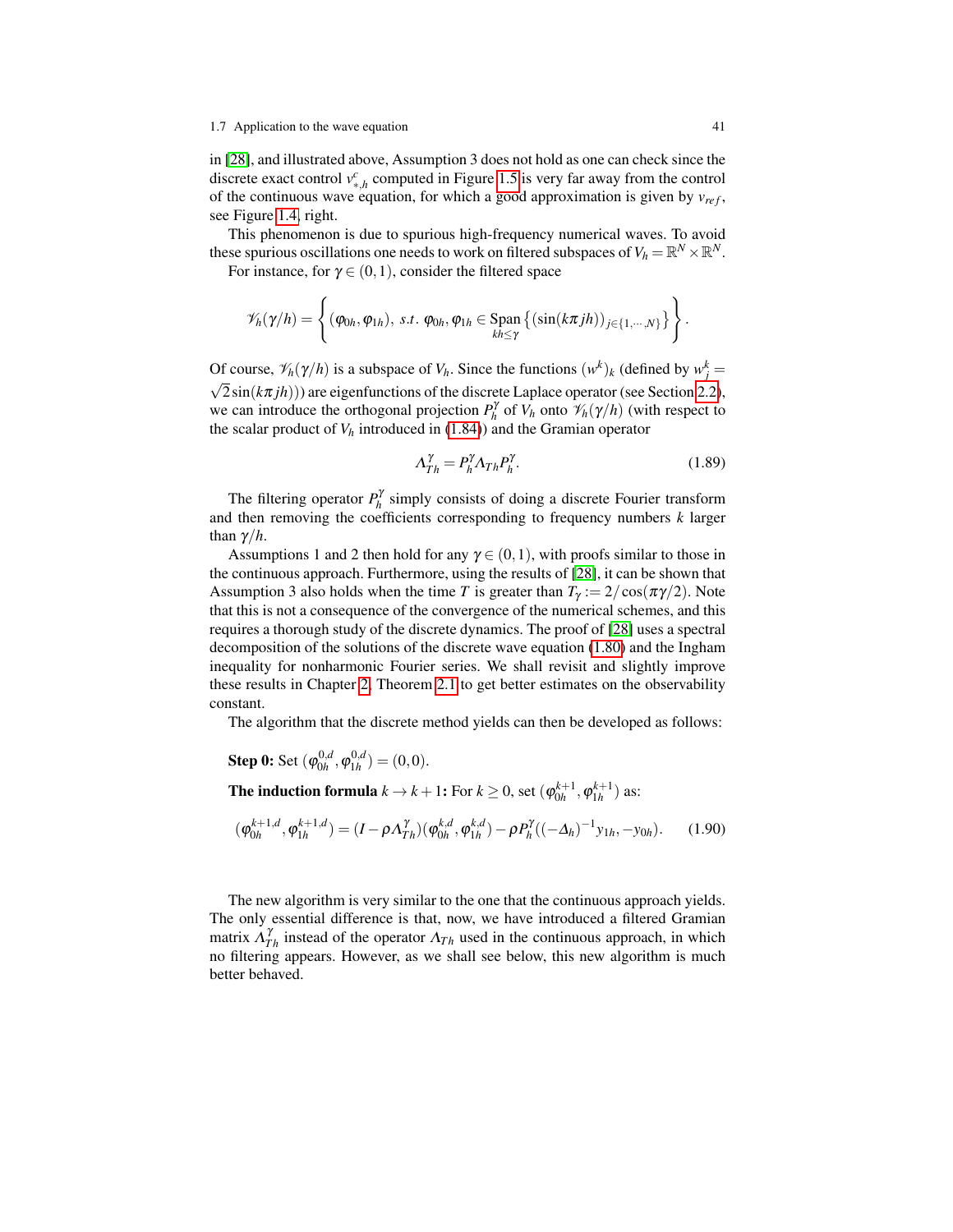From now on, we set the filtering parameter  $\gamma = 1/3$  and  $T = 4$ , which is larger than the minimal required time  $2/\cos(\pi \gamma/2) = 2/\cos(\pi/6) = 4/\sqrt{3}$  to control the semi-discrete dynamics. The controls that the discrete iterative algorithm yields are

$$
v_h^{k,d}(t) = -\eta(t) \frac{\varphi_{N,h}^{k,d}(t)}{h}, \quad t \in (0,4). \tag{1.91}
$$

#### Numerical simulations

We first need an estimate on the constant of uniform observability. The most explicit one we are aware of is the one given by the multiplier method, given hereafter in Chapter [2,](#page-62-0) Theorem [2.1,](#page-64-0) which yields:

$$
\mathscr{C}_{obs,T^*}^2 = \left(T\cos^2\left(\frac{\gamma\pi}{2}\right) - 2\cos\left(\frac{\pi\gamma}{2}\right) - \frac{h_0}{2}\right)^{-1},\tag{1.92}
$$

where  $h_0$  is the largest mesh-size under consideration, and thus, since the function  $\eta(t)$  equals to 1 on an interval of length close to 4, one can take the approximation:

$$
\mathscr{C}^2(T=4) \simeq \frac{1}{\sqrt{3}(\sqrt{3}-1)}.
$$

Of course,  $\mathcal{C}_{ad}$  can still be approximated as before by  $\mathcal{C}_{ad}^2 \leq 6$ .

Therefore,  $\rho_2$  in [\(1.38\)](#page-24-0) is greater than  $\left(2/6^2\right) \times \sqrt{3}(\sqrt{3}-1) \simeq 0.035$ . Observe that this is much smaller than the value of  $\rho = 1/8 = 0.125$  we employed in the continuous approach.

We run the discrete algorithm with the initial data  $(y_{0h}, y_{1h})$  given by the natural approximations of  $y_0 = 0$  and  $y_1$  as in [\(1.88\)](#page-44-1).

Our first simulations are done with the choice  $\rho = 0.035$  for  $h = 1/100$ . There, the estimated optimal number of iterations is 95 (see [\(1.40\)](#page-25-1)), which is much larger than in the continuous approach (where it was 21) due to the fact that  $\rho$  is much smaller. In Figure [1.7](#page-50-0) left, we represent the control  $v_h^{k=95,d}$ . When compared with the reference control computed for  $h = 1/300$  by the discrete method (represented in Figure [1.11\)](#page-52-0), the relative error  $\left\| v_h^{k=95,d} - v_{ref} \right\|_{L^2} / \left\| v_{ref} \right\|_{L^2}$  is 5.82%.

In Figure [1.8,](#page-50-1) we represent the relative error  $\left\|v_h^{k,d} - v_{ref}\right\|_{L^2} / \left\|v_{ref}\right\|_{L^2}$  for *k* between 1 and 50000. The best iterate is the 54-th one, which corresponds to a relative error of 5.80%. It is represented in Figure [1.7](#page-50-0) right.

It might seem surprising that the sequence  $v_h^{k,d}$  $\alpha_h^{k,d}$  does not converge to  $v_{ref}$  as  $k \rightarrow$ ∞. This is actually due to the fact that *v*<sub>ref</sub> corresponds to the control computed for  $h = 1/300$ . Indeed, setting  $v_h^{\infty,d}$  the limit of  $v_h^{k,d}$  $h_h^{k,a}$  as *k* goes to infinity, we represent the relative error  $\left\|v_h^{k,d} - v_h^{\infty,d}\right\|_{L^2} / \left\|v_h^{\infty,d}\right\|_{L^2}$  in Figure [1.9.](#page-51-0) We shall later explain how to compute  $v_h^{\infty,d}$ , represented in Figure [1.11](#page-52-0) left.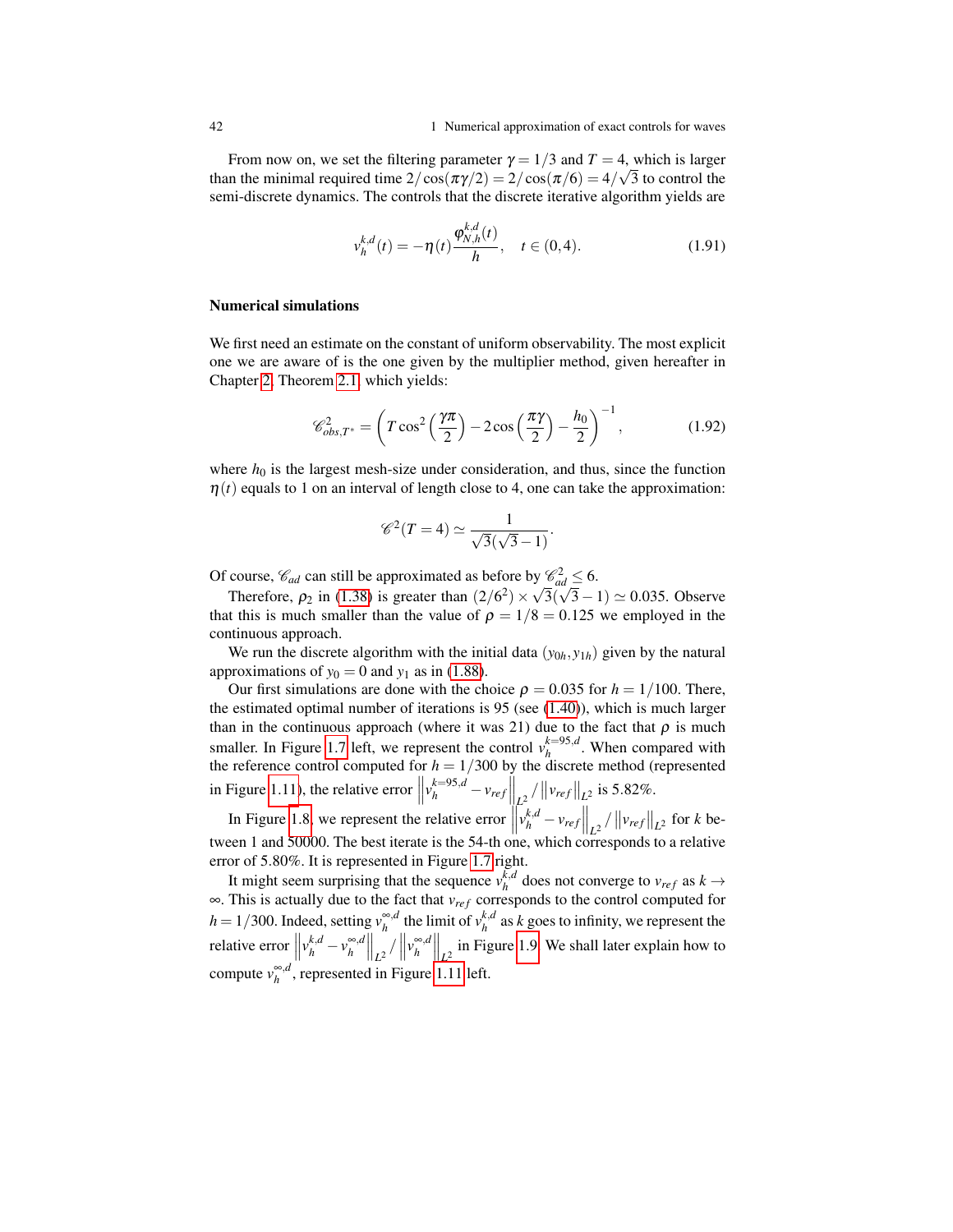

<span id="page-50-0"></span>Fig. 1.7 Left, the control  $v_h^{k=95,d}$  obtained by the discrete approach at the predicted iteration number 95 for  $h = 1/100$ ,  $\rho = 0.035$ . Right, the control  $v_h^{k=54,d}$  corresponding to the iterate  $k = 54$  that approximates  $v_{ref}$  at best.



<span id="page-50-1"></span>**Fig. 1.8** The relative error  $\left\| v_h^{k,d} - v_{ref} \right\|_{L^2} / \left\| v_{ref} \right\|_{L^2}$  for the discrete approach at each iteration for  $h = 1/100$ ,  $\rho = 0.035$ . Left, for iterations from 0 to 50000. Right, a zoom on the iterations between 0 and 150.

Note that the previous computations are done for  $\rho = 0.035$ , but as we said, this is only an estimate on the parameter  $\rho$  we can choose. In particular, one could also try to take  $\rho = 1/8$ , which is admissible for the continuous wave equation, though it is *a priori* out of the valid range of  $\rho$  for the semi-discrete equation according to our estimates. For  $h = 100$ , the estimated iteration is then 42. The corresponding control  $v_h^{k=42,d}$  is such that the relative error  $\left\|v_h^{k=42,d} - v_{ref}\right\|_{L^2} / \left\|v_{ref}\right\|_{L^2}$  is of 5.83%. The best iterate is the 14-th one, for which the relative error  $\left\|v_h^{k=14,d} - v_{ref}\right\|_{L^2} / \left\|v_{ref}\right\|_{L^2}$ is of 5.81%. The corresponding plots are very similar to those of the case  $\rho =$ 0.035. We only plot the relative error  $\left\|v_h^{k,d} - v_{ref}\right\|_{L^2} / \left\|v_{ref}\right\|_{L^2}$  versus the number of iterations in Figure [1.10.](#page-51-1)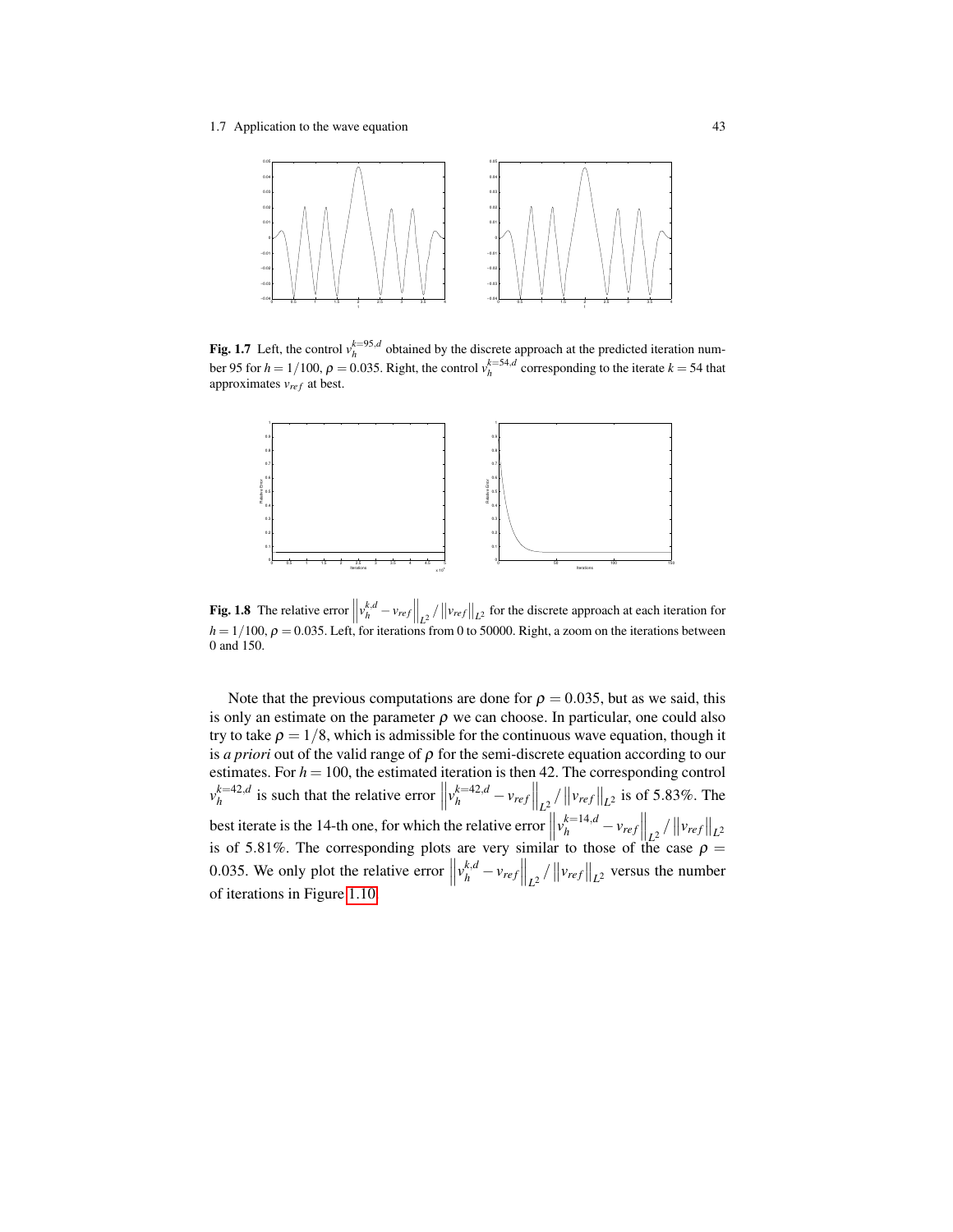

<span id="page-51-0"></span>**Fig. 1.9** The relative error  $\left\|v_h^{k,d} - v_h^{\infty,d}\right\|_{L^2} / \left\|v_h^{\infty,d}\right\|_{L^2}$  for the discrete approach at each iteration for  $h = 1/100$ ,  $\rho = 0.035$  and for *k* from 0 to 150. The relative error is of order 2.10<sup>-4</sup> at the estimated iteration  $k = 95$ .



<span id="page-51-1"></span>**Fig. 1.10** The relative error  $\left\| v_h^{k,d} - v_{ref} \right\|_{L^2} / \left\| v_{ref} \right\|_{L^2}$  for the discrete approach at each iteration for  $h = 1/100$ ,  $\rho = 0.125$  for  $k$  from 0 to 50.

#### The discrete approach: The conjugate gradient method

In previous paragraphs we underlined the difficulty of estimating the parameters entering into the algorithm. But, as we have explained, in the discrete approach, we also have [\(1.44\)](#page-25-2), ensuring the convergence of the minimizer of the functional  $J_h^{\gamma}$ over V*h*(γ/*h*):

$$
J_h^{\gamma}(\varphi_{0h}, \varphi_{1h}) = \frac{1}{2} \int_0^T \eta \left| \frac{\varphi_{N,h}}{h} \right|^2 dt - h \sum_{j=1}^N y_{j,0h} \varphi_{j,1h} + h \sum_{j=1}^N y_{j,1h} \varphi_{j,1h}, \qquad (1.93)
$$

where  $\varphi_h$  is the solution of [\(1.80\)](#page-39-0) with initial data  $(\varphi_{0h}, \varphi_{1h}) \in \mathcal{V}_h(\gamma/h)$ . In other words, the discrete approach consists in looking for the minimizer of  $J_h^{\gamma}$  over V*h*(γ/*h*).

Since the functional  $J_h^{\gamma}$  is quadratic and well-conditioned according to Assumption 3, one can use the conjugate gradient algorithm to compute the minimum  $(\Phi_{0h}^d, \Phi_{1h}^d)$  of  $J_h^{\gamma}$  over  $\mathcal{V}_h(\gamma/h)$ . Doing this, we do not need any estimate on the admissibility and observability constants to run the algorithms. Besides, this algo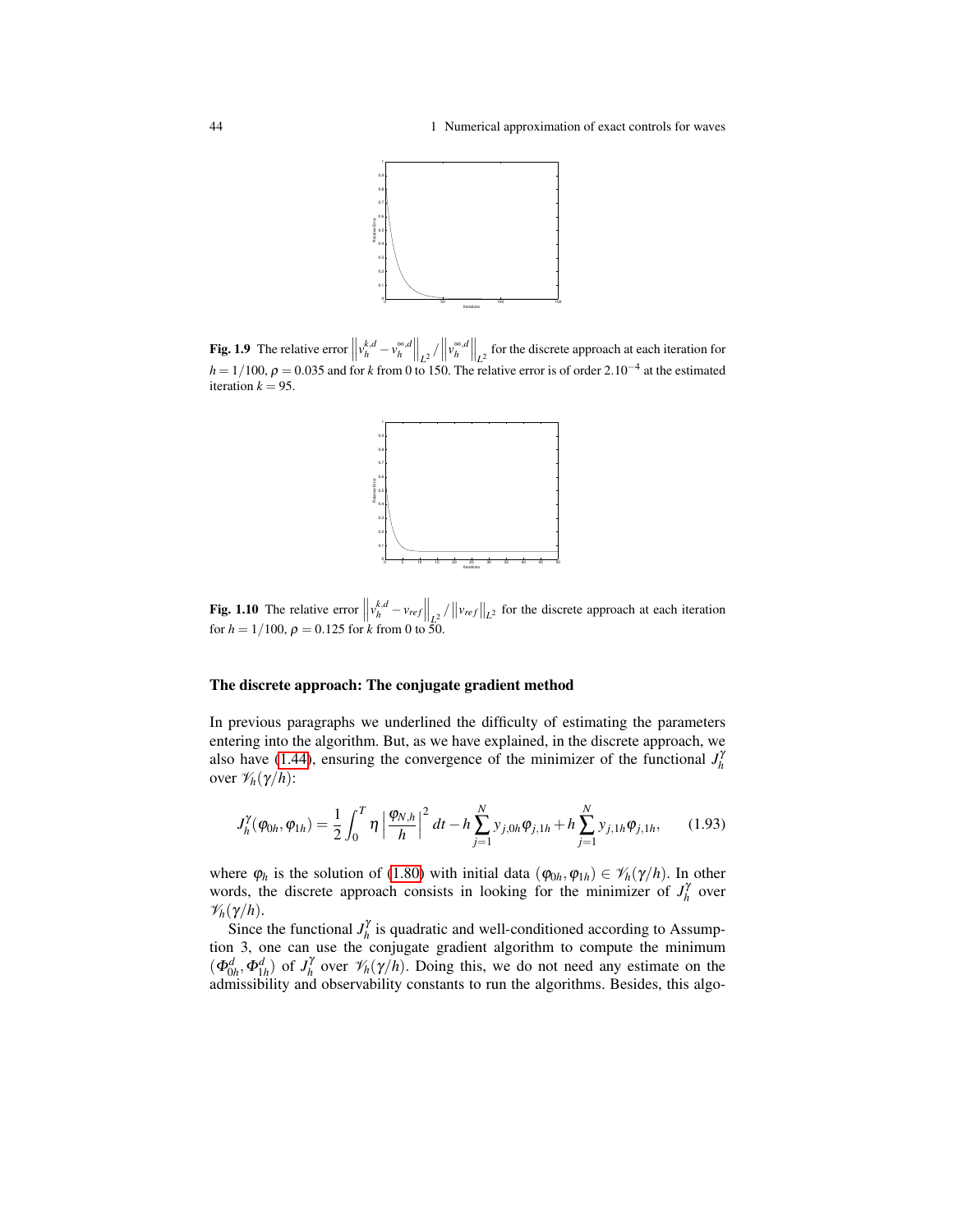rithm is well-known to be much faster than the classical steepest descent one, but with exactly the same complexity.

We therefore run the algorithms for  $h = 1/100$  and  $h = 1/300$ ,  $\gamma = 1/3$ , and the initial data  $(y_0, y_1)$  with  $y_0 = 0$  and  $y_1$  as in [\(1.88\)](#page-44-1). The algorithm converges very fast and it requires only 10 and 9 iterations for  $h = 1/100$  and  $h = 1/300$ , respectively.



<span id="page-52-0"></span>**Fig. 1.11** The controls  $v_h^{\infty,d}$  for  $h = 1/100$  (left) and  $h = 1/300$  (right). We have set  $v_{ref} = v_h^{\infty,d}$  for  $h = 1/300$ .

In the previous simulations, the quantity  $v_h^{k=\infty,d}$  has been computed using the conjugate gradient method as indicated above. The reference control is the one computed for  $h = 1/300$ .

In Figure [1.12](#page-53-0) we finally represent the rate of convergence of the discrete controls (to be compared with Figure [1.6\)](#page-47-1). Here again, the slope is −0.97, i.e. much less than −0.67, the slope predicted by our theoretical results in Theorem [1.5.](#page-25-0) This is again due to the fact that  $y_1$  is more regular than simply  $L^2(0,1)$ , almost lying in  $H^{1/2}(0,1)$ , see Remark [1.2.](#page-43-0)

In higher dimension, there are a few results which prove uniform observability estimates for the wave equation: we refer to [\[51\]](#page-134-3) for the 2-d case on a uniform mesh, which yields a sharp result. We refer to [\[41\]](#page-134-4) for the *n*-dimensional case under general approximation conditions. To our knowledge, the result in [\[41\]](#page-134-4) is the best one when considering general meshes in any dimension. Still, a precise time estimate for the uniform observability result is missing and whether the filtering scales obtained in [\[41\]](#page-134-4) are sharp is an open problem.

### <span id="page-52-1"></span>*1.7.2 Distributed control*

System [\(0.1\)](#page-8-0) fits in the abstract setting of [\(1.1\)](#page-14-0) with  $X = H_0^1(\Omega) \times L^2(\Omega)$ ,

$$
A = \begin{pmatrix} 0 & I \\ \Delta & 0 \end{pmatrix}, \quad \mathscr{D}(A) = H^2 \cap H_0^1(\Omega) \times H_0^1(\Omega)
$$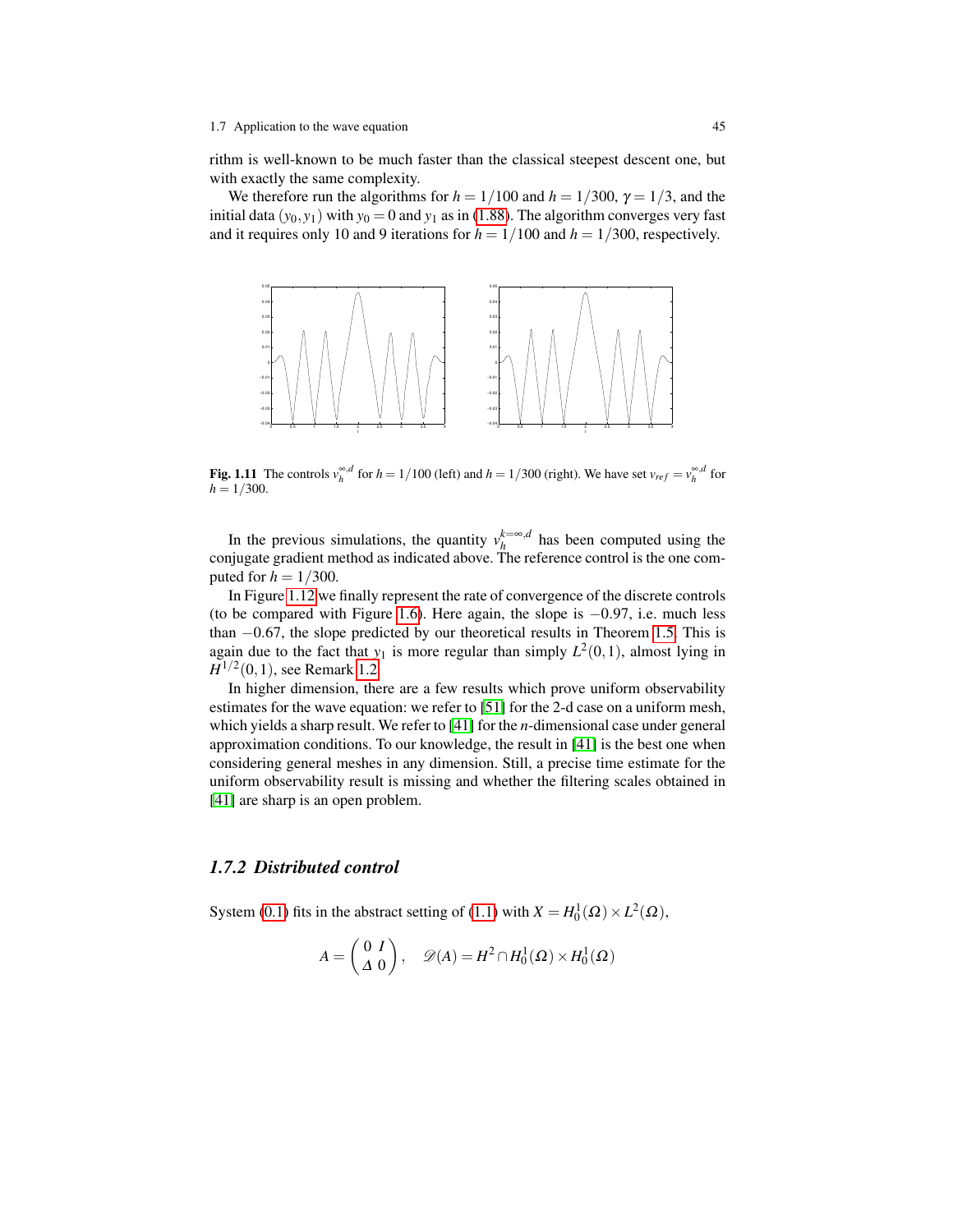

<span id="page-53-0"></span>**Fig. 1.12** Convergence of the discrete approach:  $\left\|v_h^{\infty,d} - v_{ref}\right\|$  versus *h* in logarithmic scales. Here,  $v_{ref}$  is  $v_h^{\infty,d}$  for  $h = 1/300$ . The plot is done for  $h \in (1/120,1/30)$ , the slope being −0.97.

and

$$
B=\begin{pmatrix} 0\\ \chi_{\omega} \end{pmatrix}, \quad U=L^2(\Omega).
$$

Indeed, *A* is skew-adjoint with respect to the scalar product of  $X = H_0^1(\Omega) \times L^2(\Omega)$ and system [\(0.1\)](#page-8-0) is of course admissible since *B* is bounded from  $L^2(\tilde{\Omega})$  into  $L^2(\Omega)$ . Using the scalar product of *X*,  $B^*$  simply reads as  $B^* = (0, \chi_{\omega})$ .

Besides, it is well-known that when the GCC (see [\[3,](#page-132-2) [5\]](#page-132-3) and the introduction) is satisfied for  $(\omega, \Omega, T^*)$ , then the wave equation is observable in time  $T^*$ . To be more precise, there exists a constant  $C_{obs} > 0$  such that for all  $\varphi$  solution of

$$
\begin{cases} \n\partial_{tt} \varphi - \Delta \varphi = 0, & (t, x) \in (0, T) \times \Omega, \\ \n\varphi = 0, & (t, x) \in (0, T) \times \partial \Omega, \\ \n(\varphi(0, x), \partial_t \varphi(0, x)) = (\varphi_0(x), \varphi_1(x)), \, x \in \Omega, \n\end{cases} \tag{1.94}
$$

we have

<span id="page-53-1"></span>
$$
\|(\varphi_0, \varphi_1)\|_{H_0^1(\Omega) \times L^2(\Omega)}^2 \le C_{obs}^2 \int_0^{T^*} \int_{\Omega} \chi^2_{\omega} |\partial_t \varphi|^2.
$$
 (1.95)

This is the so-called observability inequality, corresponding to [\(1.5\)](#page-16-1) in the abstract setting.

In the following, we assume that [\(1.95\)](#page-53-1) holds (or, equivalently, that the Geometric Control Condition holds), and we choose  $T > T^*$  and introduce  $\eta$  as in [\(1.6\)](#page-16-2).

Note that we made the choice of identifying  $H_0^1(\Omega) \times L^2(\Omega)$  with its dual. Doing this, we are thus precisely in the abstract setting of Theorems [1.1,](#page-20-0) [1.2](#page-22-2) and [1.3.](#page-23-0) However, in applications, one usually identifies  $L^2(\Omega)$  with its dual, thus making impossible the identification of  $H_0^1(\Omega) \times L^2(\Omega)$  as a reflexive Hilbert space. We shall comment this later on in Remark [1.3.](#page-54-0)

We are then in position to develop the algorithm in  $(1.17)$ – $(1.18)$ .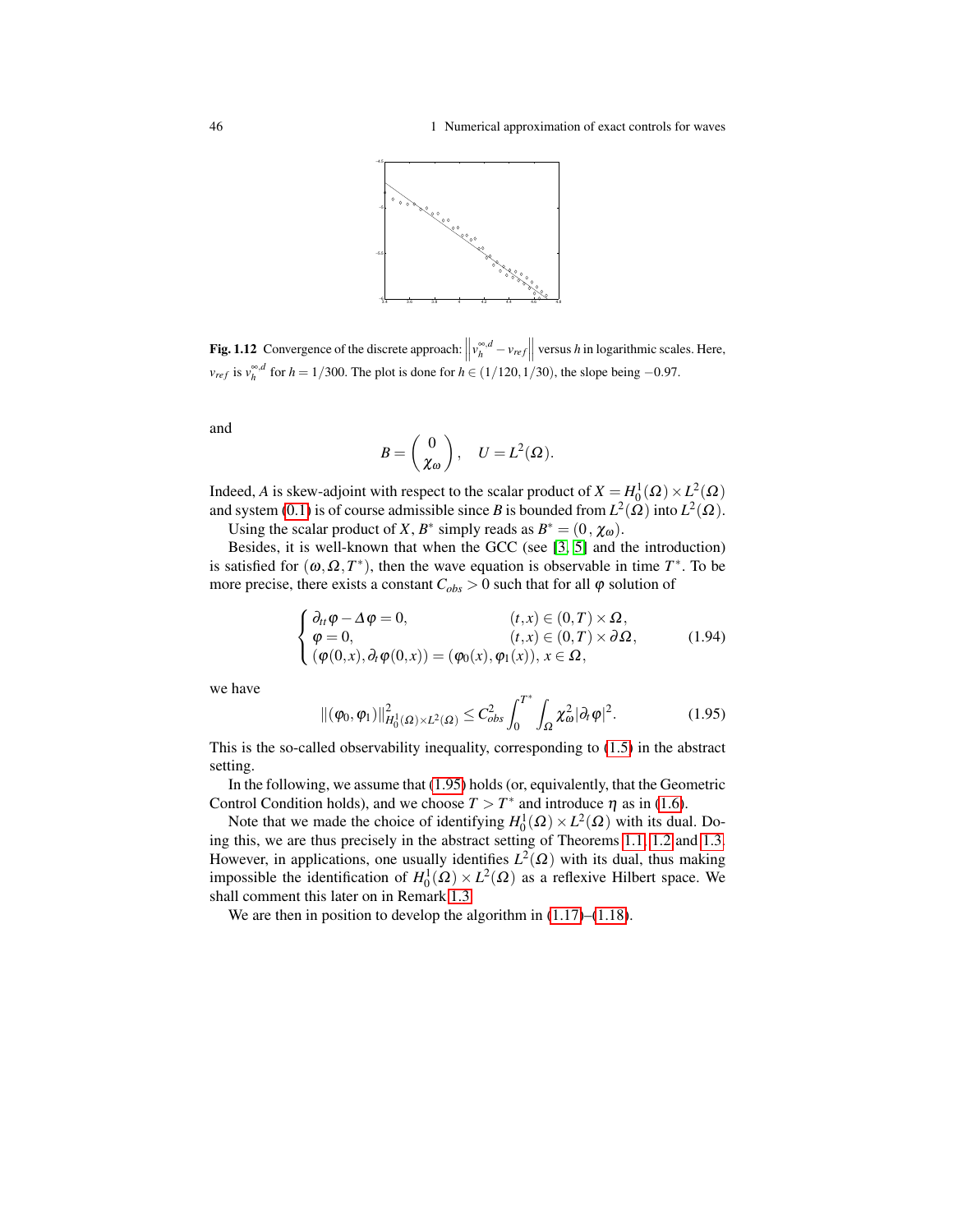1.7 Application to the wave equation 47

#### The continuous setting

We divide it in several steps:

**Step 0:** Set  $(\varphi_0^0, \varphi_1^0) = (0, 0)$ .

**The induction formula:** Compute  $\varphi^k$ , the solution of

<span id="page-54-1"></span>
$$
\begin{cases} \n\partial_{tt} \varphi^k - \Delta \varphi^k = 0, & (t, x) \in (0, T) \times \Omega, \\ \n\varphi^k = 0, & (t, x) \in (0, T) \times \partial \Omega, \\ \n(\varphi^k(0, x), \partial_t \varphi^k(0, x)) = (\varphi_0^k(x), \varphi_1^k(x)), & x \in \Omega. \n\end{cases} \tag{1.96}
$$

Then compute  $\psi^k$  solution of

$$
\begin{cases} \partial_{tt} \psi^k - \Delta \psi^k = -\eta(t) \chi^2_{\omega} \partial_t \varphi^k, \ (t, x) \in (0, T) \times \Omega, \\ \psi^k = 0, & (t, x) \in (0, T) \times \partial \Omega, \\ (\psi^k(T, x), \partial_t \psi^k(T, x)) = (0, 0), \ x \in \Omega. \end{cases}
$$
 (1.97)

Finally, set

<span id="page-54-2"></span>
$$
(\varphi_0^{k+1}, \varphi_1^{k+1}) = (\varphi_0^k, \varphi_1^k) - \rho \left( (\psi^k(0), \partial_t \psi^k(0)) + (y_0, y_1) \right). \tag{1.98}
$$

Note that the map  $(\varphi_0^k, \varphi_1^k) \mapsto (\psi^k(0), \partial_t \psi^k(0))$  defined above is precisely the map  $\Lambda_T$  in [\(1.13\)](#page-19-0).

<span id="page-54-0"></span>*Remark 1.3.* As we have said, here, we identified  $X = H_0^1(\Omega) \times L^2(\Omega)$  with its dual. This allows us to work precisely in the abstract setting of Section [1.2.](#page-19-1)

But our approach also works when identifying  $L^2(\Omega)$  with its dual. In that case, we should introduce  $X^* = L^2(\Omega) \times H^{-1}(\Omega)$  and, though *A* is still skew-adjoint with respect to the *X*-scalar product, we shall introduce *A*<sup>∗</sup> the operator defined on  $X^* = L^2(\Omega) \times H^{-1}(\Omega)$  by

$$
A^* = \begin{pmatrix} 0 & I \\ \Delta & 0 \end{pmatrix}, \quad \mathscr{D}(A^*) = H_0^1(\Omega) \times L^2(\Omega).
$$

The duality product between  $X$  and  $X^*$  is then

$$
\langle \begin{pmatrix} y_0 \\ y_1 \end{pmatrix}, \begin{pmatrix} \varphi_0 \\ \varphi_1 \end{pmatrix} \rangle_{X \times X^*} = \int_{\Omega} y_1 \varphi_0 - \int_{\Omega} \nabla y_0 \cdot \nabla (-\Delta)^{-1} \varphi_1.
$$

Also, the operator  $B^*$  now reads as

$$
B^*=(\chi_\omega\;,\;0).
$$

The corresponding algorithm then is as follows: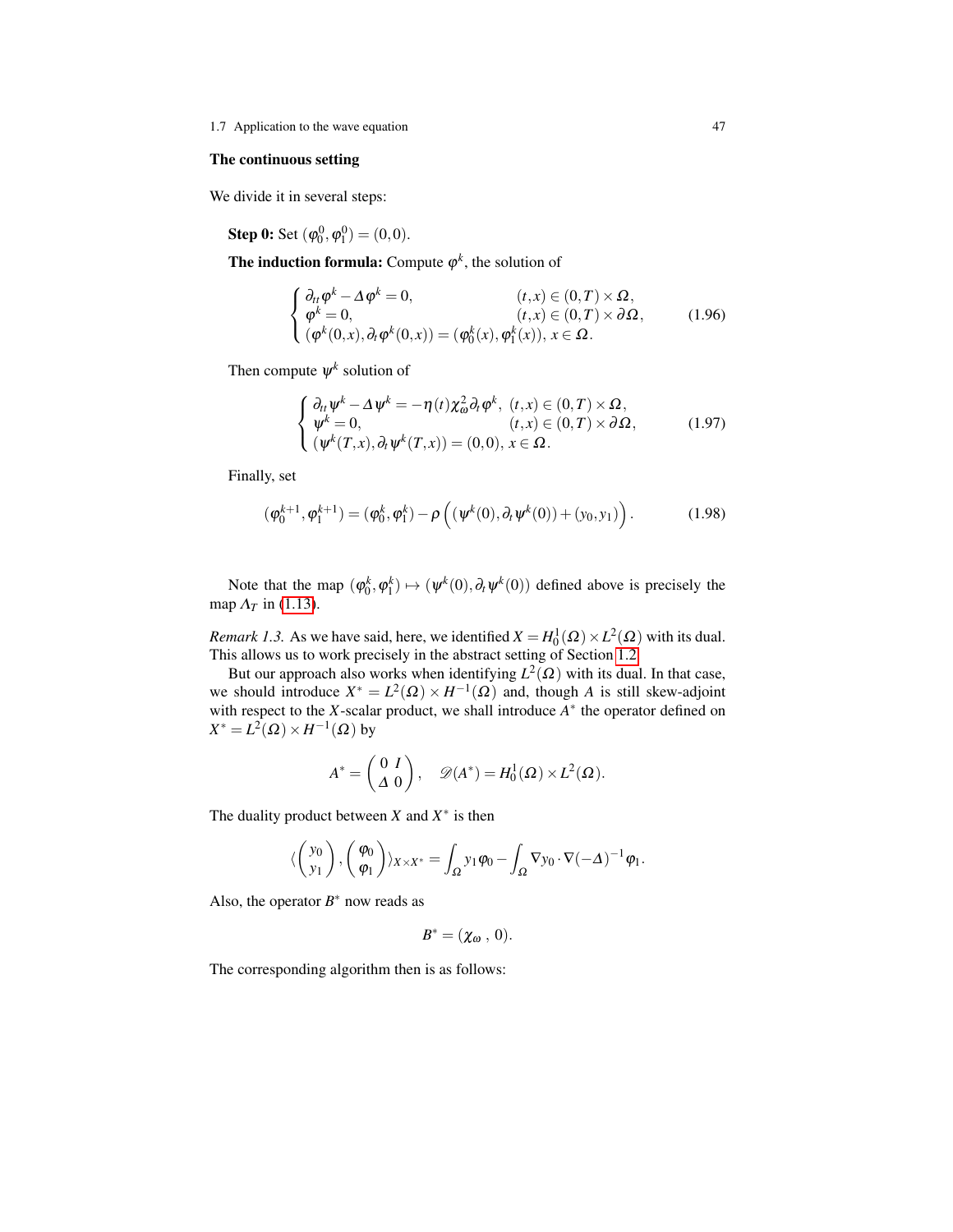**Step 0:** Set  $(\tilde{\varphi}_0^0, \tilde{\varphi}_1^0) = (0, 0)$ .

**The induction formula:** Compute  $\tilde{\varphi}^k$ , the solution of

<span id="page-55-0"></span>
$$
\begin{cases} \n\partial_{tt} \tilde{\varphi}^k - \Delta \tilde{\varphi}^k = 0, & (t, x) \in (0, T) \times \Omega, \\ \n\tilde{\varphi}^k = 0, & (t, x) \in (0, T) \times \partial \Omega, \\ \n(\tilde{\varphi}^k(0, x), \partial_t \tilde{\varphi}^k(0, x)) = (\tilde{\varphi}_0^k(x), \tilde{\varphi}_1^k(x)), \, x \in \Omega. \n\end{cases} \tag{1.99}
$$

Then compute  $\psi^k$  solution of

$$
\begin{cases} \partial_{tt} \tilde{\psi}^k - \Delta \tilde{\psi}^k = -\eta(t) \chi^2_{\omega} \tilde{\varphi}^k, & (t, x) \in (0, T) \times \Omega, \\ \tilde{\psi}^k = 0, & (t, x) \in (0, T) \times \partial \Omega, \\ (\tilde{\psi}^k(T, x), \partial_t \tilde{\psi}^k(T, x)) = (0, 0), x \in \Omega. \end{cases}
$$
(1.100)

Finally set

<span id="page-55-1"></span>
$$
(\tilde{\varphi}_0^{k+1}, \tilde{\varphi}_1^{k+1}) = (\tilde{\varphi}_0^k, \tilde{\varphi}_1^k) - \rho \left( \partial_t \tilde{\psi}^k(0) + y^1, \Delta(\tilde{\psi}^k(0) + y_0) \right). \tag{1.101}
$$

Of course, the two algorithms  $(1.96)$ – $(1.98)$  and  $(1.99)$ – $(1.101)$  correspond one to another. Indeed, for all  $k \in \mathbb{N}$ ,

$$
\tilde{\varphi}^k = \partial_t \varphi^k, \quad \tilde{\psi}^k = \psi^k,
$$

and so for all  $k \in \mathbb{N}$ ,  $(\tilde{\varphi}_0^k, \tilde{\varphi}_1^k) = (\varphi_1^k, \Delta \varphi_0^k)$ . Hence, of course, the convergence properties of the sequence  $(\varphi_0^k, \varphi_1^k)$  proved in Theorem [1.1](#page-20-0) have their counterpart for the sequence  $(\tilde{\varphi}_0^k, \tilde{\varphi}_1^k)$  (they are basically the same except for a shift in the regularity spaces).

#### The continuous approach

Here we introduce the finite element discretization of the wave equation. The setting we present below is very close to the one in [\[9\]](#page-132-0) in order to help the readers to see the similarities between the work [\[9\]](#page-132-0) and our results.

We thus assume that there exists a family  $(\tilde{V}_h)_{h>0}$  of finite-dimensional subspaces of  $H_0^1(\Omega)$  with the property that there exist  $\theta > 0$  and  $C > 0$  so that

<span id="page-55-2"></span>
$$
\begin{aligned}\n\|(\pi_h \varphi - \varphi)\|_{H_0^1(\Omega)} &\leq Ch^\theta \|\varphi\|_{H^2 \cap H_0^1(\Omega)}, \ \forall \varphi \in H^2 \cap H_0^1(\Omega), \\
\|(\pi_h \varphi - \varphi)\|_{L^2(\Omega)} &\leq Ch^\theta \|\varphi\|_{H_0^1(\Omega)}, \qquad \forall \varphi \in H_0^1(\Omega),\n\end{aligned} \tag{1.102}
$$

where  $\pi_h$  is the orthogonal projector from  $H_0^1(\Omega)$  onto  $\tilde{V}_h$ .

Note that, on a quasi uniform triangulation  $\mathcal{T}_h$ , see e.g. [\[4\]](#page-132-1), one can take  $\theta = 1$ in [\(1.102\)](#page-55-2).

We then endow  $\tilde{V}_h$  with the  $L^2(\Omega)$  scalar product.

We then define the discrete Laplace operator ∆*<sup>h</sup>* as follows: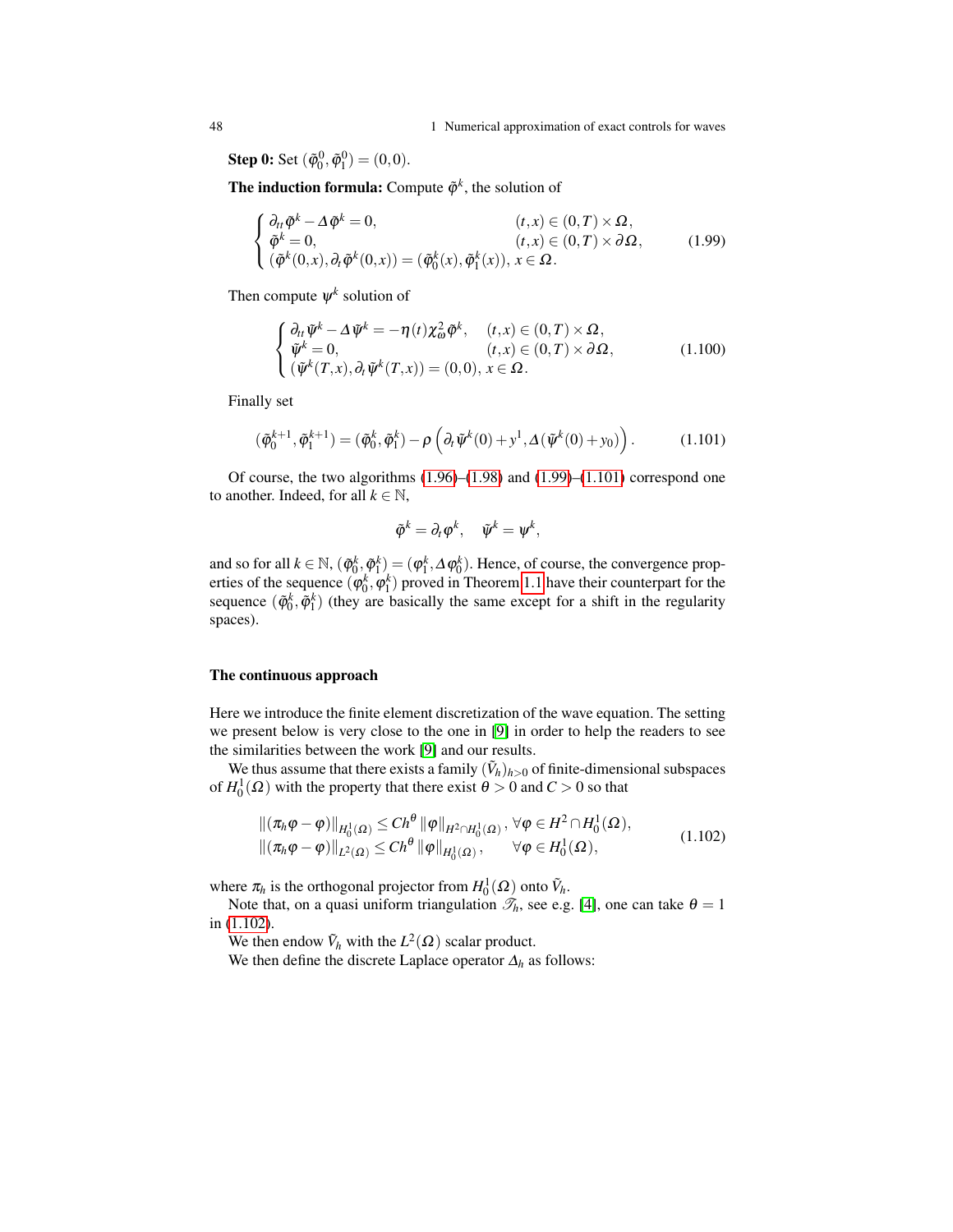1.7 Application to the wave equation 10 and 10 and 10 and 10 and 10 and 10 and 10 and 10 and 10 and 10 and 10 and 10 and 10 and 10 and 10 and 10 and 10 and 10 and 10 and 10 and 10 and 10 and 10 and 10 and 10 and 10 and 10

$$
\forall (\varphi_h, \psi_h) \in V_h^2, \qquad \langle -\Delta_h \varphi_h, \psi_h \rangle_{L^2(\Omega)} = \langle \varphi_h, \psi_h \rangle_{H_0^1(\Omega)}.
$$

The operator  $-\Delta_h$  is then symmetric and positive definite.

We then set  $B_0$  the operator corresponding to the multiplication by the characteristic function  $\chi_{\omega}$  and set  $U_h = B_0^* \tilde{V}_h$ , which is of course a subset of  $U = L^2(\Omega)$ . We then define the operators  $B_{0h}$  by  $B_{0h}u = \tilde{\pi}_h B_0 u$ , where  $\tilde{\pi}_h$  is the orthogonal projector of  $L^2(\Omega)$  onto  $\tilde{V}_h$ .

The adjoint of  $B_{0h}$  is then given by  $B_{0h}^* \varphi = B_0^* \tilde{\pi}_h \varphi$  for  $\varphi \in L^2(\Omega)$ , which easily implies that the operator norms  $||B_{0h}B_{0h}^*||_{\mathfrak{L}(L^2(\Omega))}$  are uniformly bounded.

To fit into our setting, we thus introduce

$$
A_h = \begin{pmatrix} 0 & Id \\ \Delta_h & 0 \end{pmatrix}, \quad B_h = \begin{pmatrix} 0 \\ B_{0h} \end{pmatrix}, \quad V_h = (\tilde{V}_h)^2,
$$

with  $E_h = Id$  and

$$
R_h = \left(\begin{array}{cc} \pi_h & 0 \\ 0 & \pi_h \end{array}\right).
$$

Assumption 2 immediately follows from the stability of the scheme and the fact that the norms  $||B_{0h}B_{0h}^*||_{\mathfrak{L}(L^2(\Omega))}$  are uniformly bounded.

Then, to prove Assumption 1, we refer to [\[2,](#page-132-4) [9\]](#page-132-0): Assumption 2 holds with  $\theta$ as in  $(1.102)$  and  $s = 2$ . Remark that this corresponds to a choice of initial data in  $H^3_{(0)}(\Omega) \times H^2 \cap H^1_0(\Omega)$ , where  $H^3_{(0)}(\Omega)$  is the set of the functions  $\varphi$  of  $H^3(\Omega)$ satisfying  $\varphi = 0$  and  $\Delta \varphi = 0$  on the boundary  $\partial \Omega$ .

Theorem [1.3](#page-23-0) then applies and yields the same convergence results as the one in [\[9,](#page-132-0) Theorem 1.1].

To develop the continuous method we need to compute the iteration number  $K_h^c$ in [\(1.35\)](#page-23-1), and this turns out to be a delicate issue. As explained in Section [1.6.1,](#page-33-0) this requires the knowledge of an approximation of the observability and admissibility constants. Here, the admissibility constant can be taken to be simply *T*. But evaluating the observability one is a difficult problem.

Certainly, when  $(\omega, \Omega, T)$  satisfies the multiplier condition (requiring that  $\omega$  is a neighborhood of a part of the boundary  $\Gamma$  of  $\Omega$  such that  $\{x \in \partial\Omega, (x - x^0) \cdot n \}$  $0$ }  $\subset \Gamma$  and  $T > 2 \sup_{\Omega} \{ |x - x^0| \}$  for some  $x^0$ ), one can get a reasonable bound on the observability constant. Note however that, even in that case, the observability constant is not explicit since the arguments use a multiplier technique and then a compactness argument, see [\[36,](#page-133-2) [31\]](#page-133-7). Otherwise, if only the GCC is satisfied (see [\[3\]](#page-132-2)), such bounds on the observability constant are so far unknown.

Let us also emphasize that Assumption 3 does not hold in general, see [\[17\]](#page-133-5). This is even the case in 1−*d* on uniform meshes. However, by suitably filtering the class of initial data, variants of Assumption 3 can be proved. We refer the interested reader to [\[51,](#page-134-3) [44,](#page-134-5) [12,](#page-132-5) [41\]](#page-134-4) for some non-trivial geometric settings in which Assumption 3 is proved. We shall not develop this point extensively here.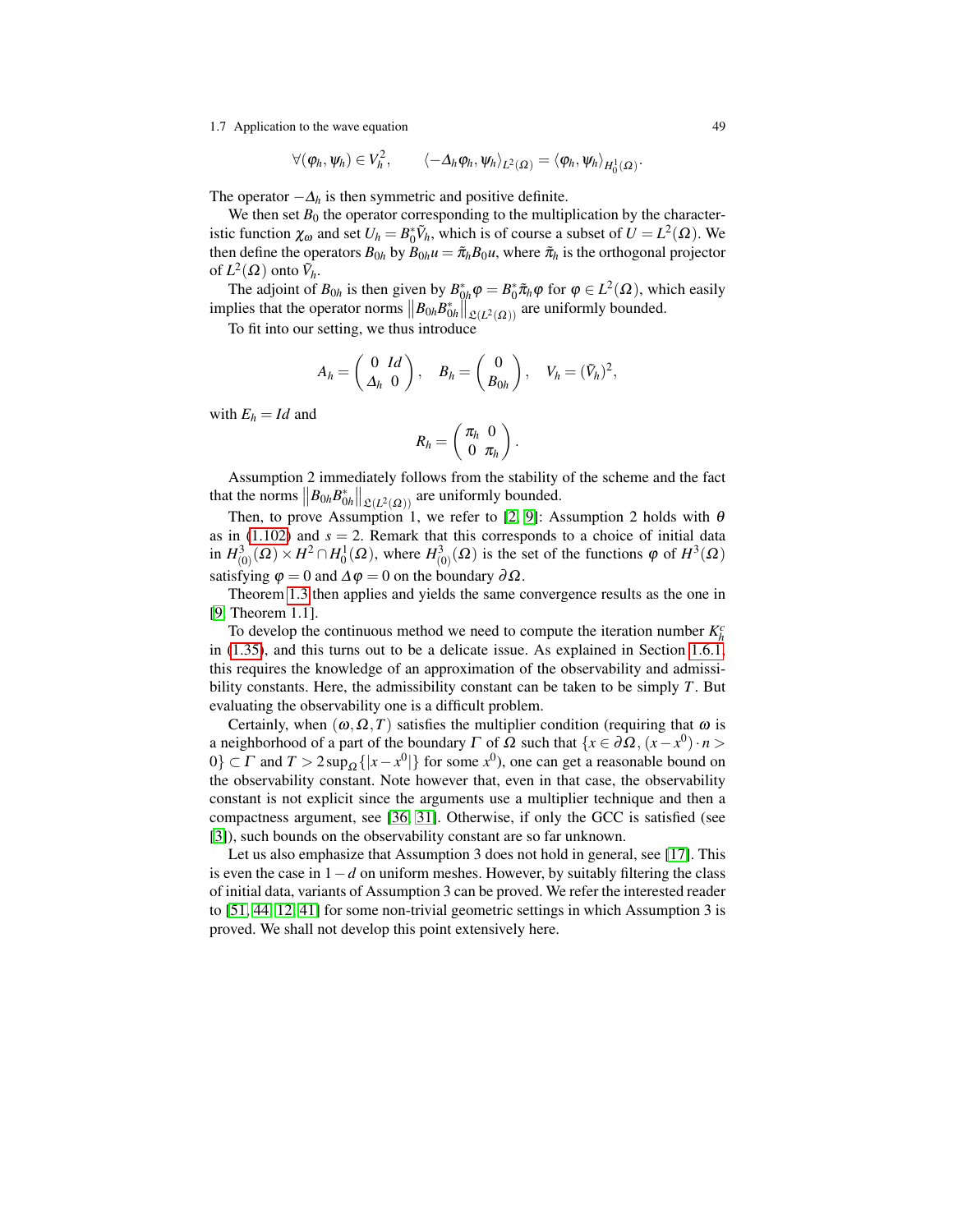### 1.8 A data assimilation problem

In this section, we discuss a data assimilation problem that can be treated by the techniques developed in this paper.

### *1.8.1 The setting*

Under the same notations as before, we consider a system driven by the equation

<span id="page-57-1"></span>
$$
\Phi' = A\Phi, \quad t \ge 0, \qquad \Phi(0) = \Phi_0, \qquad m(t) = B^* \Phi(t).
$$
 (1.103)

We assume that  $\Phi_0$  is not known *a priori* but, instead, we have partial measurements on the solution through the measure  $m(t) = B^* \Phi(t)$ . The question then is the following: Given  $m \in L^2(0,T;U)$ , can we reconstruct  $\Phi_0$ ?

This problem is of course very much related to the study of the observation map:

$$
\mathscr{O}: \left\{ \begin{array}{l} X \longrightarrow L^2(0, T; U) \\ \varphi_0 \mapsto B^* \varphi \end{array} \right., \tag{1.104}
$$

where  $\varphi$  is the solution of [\(1.2\)](#page-15-1) with initial data  $\varphi_0$ .

Note that this map  $\mathcal O$  is well-defined in these spaces under the condition [\(1.3\)](#page-15-0). Also note that the observability inequality [\(1.5\)](#page-16-1) for [\(1.2\)](#page-15-1) is completely equivalent to the fact that the map  $\mathscr O$  has continuous inverse from  $L^2(0,T;U) \cap \text{Ran}(\mathscr O)$  to *X*.

Therefore, in the following, we will assume the admissibility and observability estimates [\(1.3\)](#page-15-0)–[\(1.5\)](#page-16-1) so to guarantee that  $\mathcal O$  is well-defined and invertible on its range.

Of course, this is not enough to obtain an efficient reconstruction algorithm, that is an efficient way to compute the map  $\mathscr{O}^{-1}$ .

In order to do this, the most natural idea is to introduce the functional

$$
\tilde{J}(\varphi_0) = \frac{1}{2} \int_0^T \eta \, \|B^* \varphi - m\|_U^2 \, dt,\tag{1.105}
$$

where  $\eta$  is as in [\(1.6\)](#page-16-2), or, what is equivalent at the minimization level, since *m* is assumed to be known,

<span id="page-57-0"></span>
$$
\tilde{J}(\varphi_0) = \frac{1}{2} \int_0^T \eta \, \|B^* \varphi - m\|_U^2 \, dt - \frac{1}{2} \int_0^T \eta \, \|m\|_U^2 \, dt,\tag{1.106}
$$

where  $\varphi$  is the solution of [\(1.2\)](#page-15-1) with initial data  $\varphi_0$ .

Then  $\tilde{J}$  can be rewritten as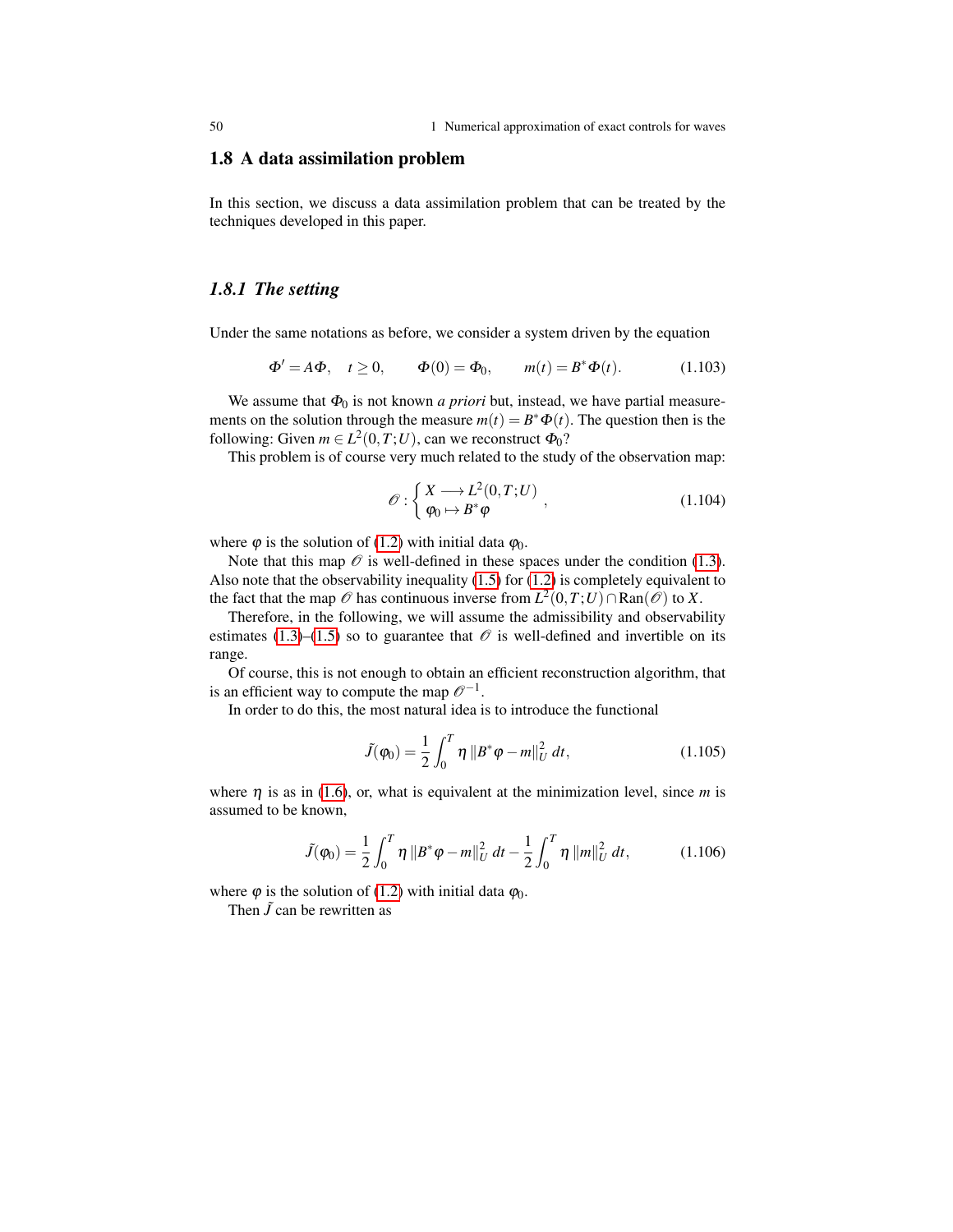1.8 A data assimilation problem 51

$$
\tilde{J}(\varphi_0) = \frac{1}{2} \int_0^T \eta \, \|B^* \varphi\|_U^2 \, dt - \int_0^T \eta \, \langle B^* \varphi, m \rangle_U \, dt \tag{1.107}
$$

<span id="page-58-0"></span>
$$
= \frac{1}{2} \int_0^T \eta \, \|B^* \varphi\|_U^2 \, dt + \langle \varphi_0, y(0) \rangle_X, \tag{1.108}
$$

where  $y(0)$  is given by

<span id="page-58-1"></span>
$$
y'=Ay+\eta Bm, \quad t \in (0,T), \qquad y(T)=0.
$$
 (1.109)

Under the form [\(1.108\)](#page-58-0), the functional  $\tilde{J}$  appears as a particular case of the functional *J* in [\(1.9\)](#page-16-0), and therefore, Theorem [1.1](#page-20-0) applies.

In order to write our results in a satisfactory way, we only have to check that the degree of smoothness of  $y_0$ , *m* and  $\Phi_0$  are all the same.

Indeed, if  $\varphi_0 \in \mathcal{D}(A)$ , applying [\(1.3\)](#page-15-0) and [\(1.5\)](#page-16-1) to  $A\varphi_0$ , we obtain

$$
\int_0^{T^*} \|B^* \varphi'(t)\|_{U}^2 dt \leq C_{ad,T^*}^2 \|A \varphi_0\|_{X}^2,
$$
  

$$
\|A \varphi_0\|_{X}^2 \leq C_{obs,T^*}^2 \int_0^{T^*} \|B^* \varphi'(t)\|_{U}^2 dt.
$$

Therefore, repeating this argument for  $\varphi_0 \in \mathcal{D}(A^k)$  and interpolating for  $s \geq 0$ , we obtain

$$
||B^*\varphi||_{H^s(0,T^*,U)} \leq C_{ad,T^*} ||\varphi_0||_s, \quad \varphi_0 \in X_s,
$$
\n(1.110)

$$
\|\varphi_0\|_{s} \le C_{obs,T^*} \|B^*\varphi\|_{H^s(0,T^*;U)}, \quad \varphi_0 \in X_s. \tag{1.111}
$$

These estimates indicate the following fact: for all  $s \geq 0$ , the map  $\mathcal O$  maps  $X_s$  in  $\text{Ran}(\mathcal{O}) \cap H^s(0,T^*;U)$  and has a continuous inverse within these spaces. Equivalently, for all  $s \geq 0$ , there exists a constant  $C_s > 0$  such that

$$
\frac{1}{C_s}\left\|\varphi_0\right\|_s\leq\left\|B^*\varphi\right\|_{H^s(0,T^*,U)}\leq C_s\left\|\varphi_0\right\|_s,\quad \varphi_0\in X_s.
$$

Of course, this in particular implies that, if  $m \in H<sup>s</sup>(0,T;U)$ ,

<span id="page-58-2"></span>
$$
\|\Phi_0\|_{s} \le C_s \|m\|_{H^s(0,T;U)}.
$$
\n(1.112)

Let us now explain the fact that, when  $m \in H^s(0,T;U)$ ,  $y(0)$  belongs to  $X_s$ . If  $m \in H^1(0,T;U)$ , we differentiate in time the equation [\(1.109\)](#page-58-1) of *y*:

$$
(y')' = A(y') + \eta Bm' + \eta' Bm
$$
,  $t \in (0, T)$ ,  $y'(T) = 0$ .

Therefore, since *B* is admissible and  $\eta m' + \eta' m \in L^2(0,T;U)$ , y' belongs to the space  $C([0,T];X)$ . Thus, from the equation [\(1.109\)](#page-58-1) of *y* and the fact that  $\eta$  vanishes at  $t = 0$ ,  $Ay(0) = y'(0) \in X$  and then  $y(0) \in \mathcal{D}(A)$ . This argument can easily be extended to any  $s \in \mathbb{N}$  by induction and then to any  $s \ge 0$  by interpolation.

We have thus obtained that for all  $s \geq 0$ , there exists a constant  $C_s > 0$  such that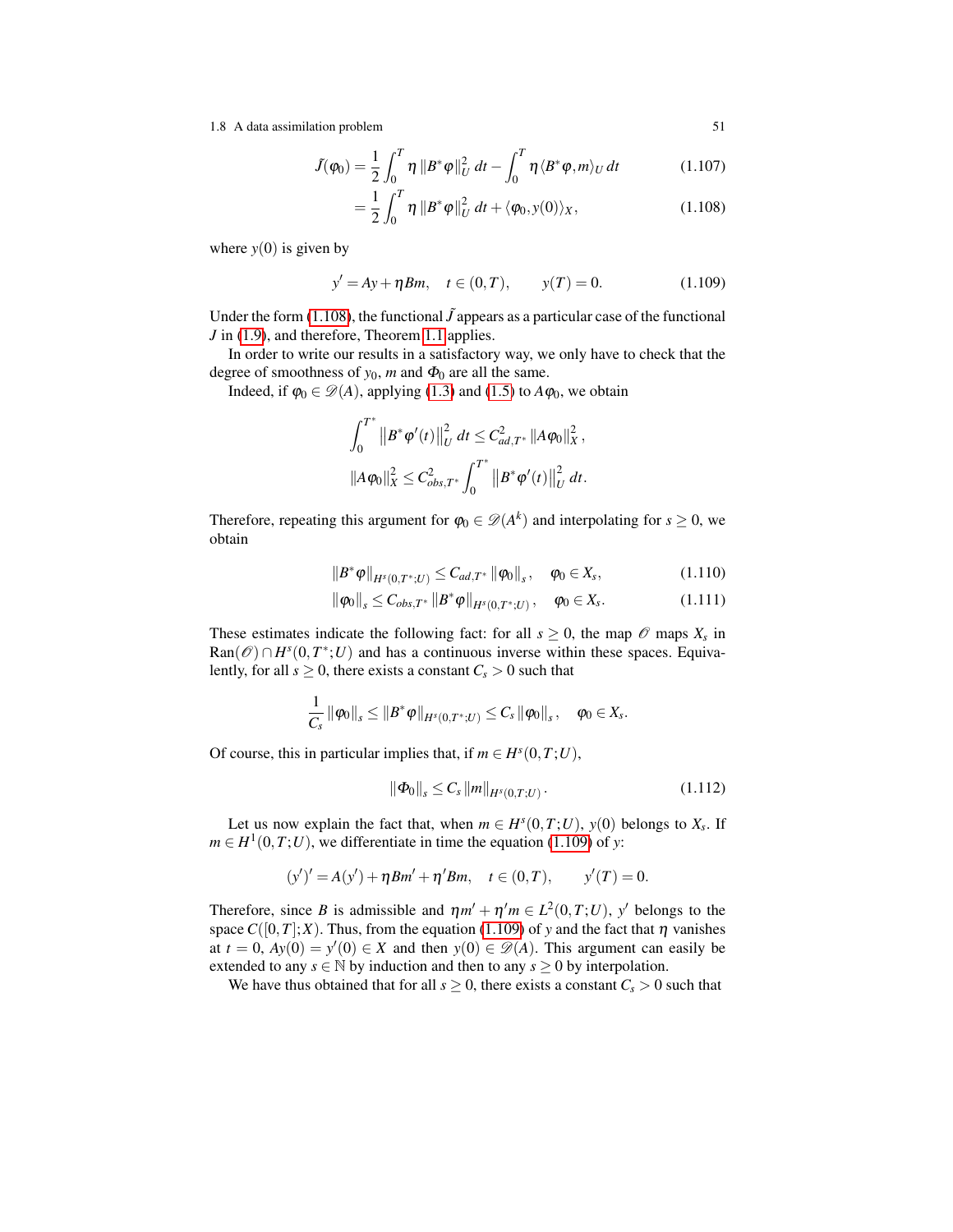52 1 Numerical approximation of exact controls for waves

<span id="page-59-0"></span>
$$
||y(0)||_{s} \leq C_{s} ||m||_{H^{s}(0,T;U)}.
$$
\n(1.113)

According to this, Theorem [1.1](#page-20-0) implies the following:

**Theorem 1.8.** Let  $s \geq 0$  and  $m \in H<sup>s</sup>(0,T;U)$ . Let  $y_0 = y(0)$ , where y denotes the *solution of* [\(1.109\)](#page-58-1) *and the sequence*  $\varphi_0^k$  *be defined by* [\(1.17\)](#page-20-1)–[\(1.18\)](#page-20-2).

*Denote by*  $\Phi_0$  *the minimizer of*  $\tilde{J}$  *in* [\(1.106\)](#page-57-0)*. Then*  $\Phi_0 \in X_s$ *.* 

*Besides, for all*  $\rho \in (0, \rho_0)$ *, where*  $\rho_0$  *is as in* [\(1.19\)](#page-20-3)*, the sequence*  $\varphi_0^k$  *converges to*  $\Phi_0$  *in X and in X<sub>s</sub> with the convergence rates* [\(1.23\)](#page-21-0)–[\(1.24\)](#page-21-1)*, where*  $\delta$  *is given by* [\(1.20\)](#page-21-2)*.*

Of course, using [\(1.113\)](#page-59-0), [\(1.24\)](#page-21-1) implies:

<span id="page-59-1"></span>
$$
\left\| \boldsymbol{\varphi}_0^k - \boldsymbol{\Phi}_0 \right\|_s \le C \delta^k (1 + |k|^s) \left\| m \right\|_{H^s(0,T;U)}, \quad k \in \mathbb{N}.
$$
 (1.114)

We can then apply the same ideas as the ones used for computing discrete controls.

### *1.8.2 Numerical approximation methods*

Let  $m_h \in L^2(0, T; U_h)$  and introduce a function  $y_{0h} = y_h(0)$ , where  $y_h$  is the solution of

<span id="page-59-3"></span>
$$
y'_h = A_h y_h + \eta B_h m_h, \quad t \in (0, T), \qquad y_h(T) = 0.
$$
 (1.115)

Then the functionals  $\tilde{J}_h$  defined by

<span id="page-59-4"></span>
$$
\tilde{J}_h(\varphi_{0h}) = \frac{1}{2} \int_0^T \eta \, \|B_h^* \varphi_h - m_h\|_{U_h}^2 \, dt - \frac{1}{2} \int_0^T \eta \, \|m_h\|_{U_h}^2 \, dt,\tag{1.116}
$$

where  $\varphi_h$  is the solution of [\(1.11\)](#page-18-1) with initial data  $\varphi_{0h}$ , can be rewritten as follows:

$$
\tilde{J}_h(\varphi_{0h}) = \frac{1}{2} \int_0^T \eta \, \|B_h^* \varphi_h\|_{U_h}^2 \, dt + \langle \varphi_{0h}, y_{0h} \rangle_h. \tag{1.117}
$$

#### The continuous approach

Here, we only suppose that Assumptions 1–2 are fulfilled.

Under Assumptions 1–2, using [\(1.113\)](#page-59-0), Theorem [1.2](#page-22-2) applies and yields the fol-lowing version of [\(1.33\)](#page-23-2): for all  $k \in \mathbb{N}$ ,

<span id="page-59-2"></span>
$$
\left\| E_h \varphi_{0h}^k - \varphi_0^k \right\|_X \leq C k \left\| E_h y_{0h} - y_0 \right\|_X + C k h^{\theta} \left\| m \right\|_{H^s(0,T;U)}.
$$
 (1.118)

Therefore, using [\(1.114\)](#page-59-1) and [\(1.118\)](#page-59-2) and optimizing in *k*, setting  $K_h^c$  as in [\(1.35\)](#page-23-1), we obtain, for some constant independent of *h*,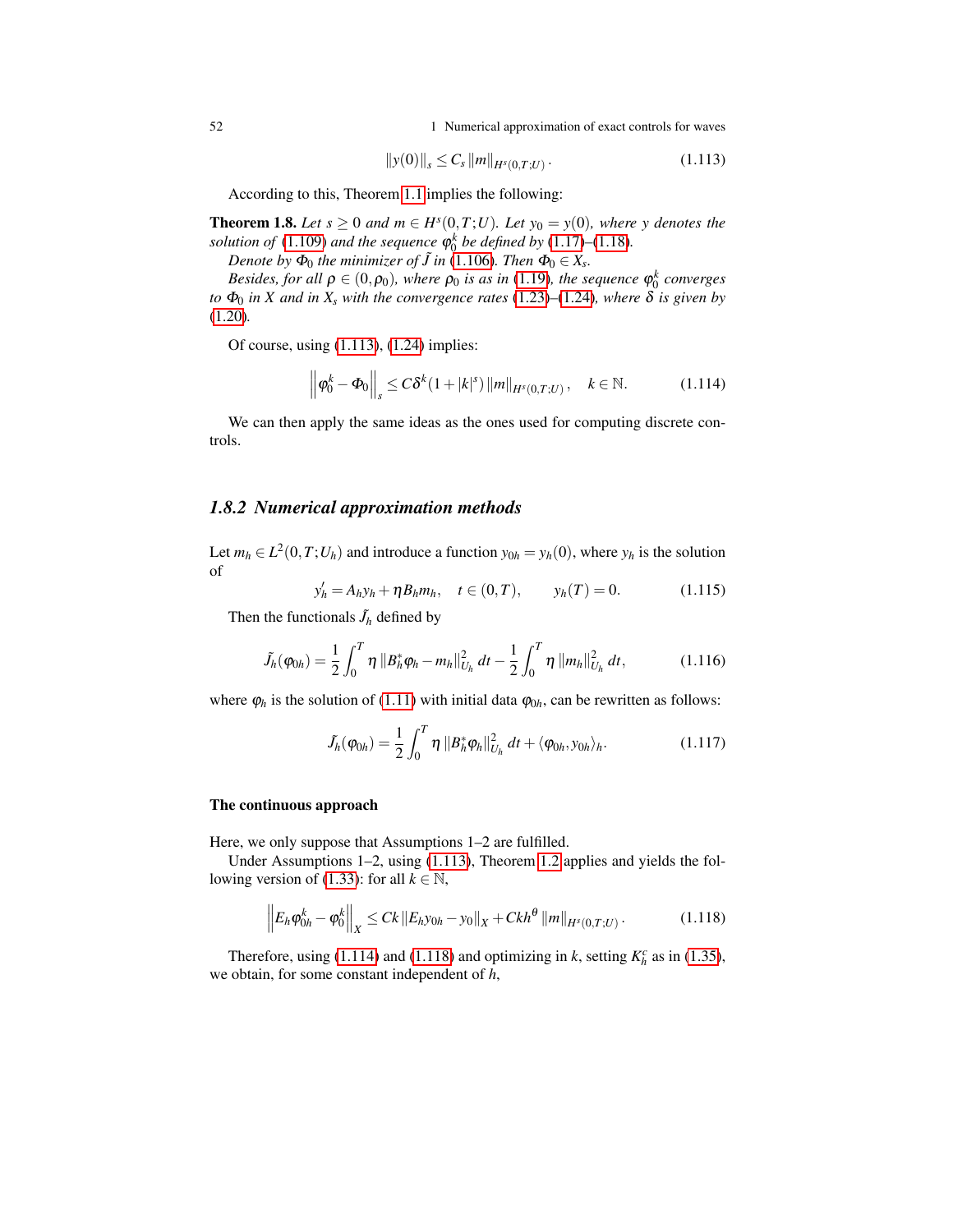1.8 A data assimilation problem 53

$$
\left\|E_h \varphi_{0h}^{K_h^c} - \Phi_0\right\|_X \le C |\log h|^{\max\{1,s\}} h^{\theta} \left\|m\right\|_{H^s(0,T;U)} + C |\log h| \left\|E_h y_{0h} - y_0\right\|_X. \quad (1.119)
$$

In particular, if  $||E_h y_{0h} - y_0||_X$  tends to zero as  $h \to 0$  faster than  $1/|\log(h)|$ , we have a convergence estimate for this data assimilation problem. Of course, a discrete sequence  $y_{0h}$  such that  $E_h y_{0h}$  converges to  $y_0$  in  $X$  can be built by assuming suitable convergence assumptions of *m<sup>h</sup>* toward *m* and the convergence of the numerical scheme [\(1.115\)](#page-59-3) toward the continuous equation [\(1.109\)](#page-58-1).

Note that it can be necessary to consider the regularity of the measure  $m = B^* \Phi$ in the space variable. Let us give a precise example corresponding to the case of distributed observation, see Section [1.7.2,](#page-52-1) corresponding to

$$
B^*=\left(\begin{matrix} 0&0\\0&\boldsymbol{\chi}_{\boldsymbol{\omega}}\end{matrix}\right)
$$

on  $X = H_0^1(\Omega) \times L^2(\Omega)$ . There,  $B = B^*$  and *U* can be taken to coincide with *X*. If furthermore the function  $\chi_{\omega}$  that localizes the effect of the control in  $\omega$  is smooth, *B* (and thus  $B^*$ ) maps  $X_s$  to itself for any  $s \ge 0$  (these assumptions are very close to the ones in [\[9,](#page-132-0) [25\]](#page-133-8) on the control/observation operator). Therefore, in that case, if  $\Phi_0 \in X_k$  ( $k \in \mathbb{N}$ ),  $m = B^* \Phi$  belongs to  $C^k([0,T];X) \cap C^0([0,T];X_k)$ . Note that the  $H^k(0,T;X)$ -norm of *m* is then equivalent to its  $C^k([0,T];X)\cap C^0([0,T];X_k)$ -norm by [\(1.112\)](#page-58-2) together with classical energy estimates for solutions of [\(1.103\)](#page-57-1). Therefore, a natural space for the measure *m* would rather be  $C^s([0,T];X)\cap C^0([0,T];X_s)$  and one could therefore simply take the approximate measure  $m_h = R_h m$ .

The obtained algorithm is actually very close to the one derived in [\[25\]](#page-133-8) from the continuous "algorithm" in [\[29\]](#page-133-9) and suffers from the same deficiencies and in particular from the the difficulty of computing the stopping time.

#### The discrete approach

In this paragraph, we suppose that Assumptions 1, 2 and 3 hold.

Using Theorem [1.4](#page-24-1) and [\(1.113\)](#page-59-0), one can obtain the following version of [\(1.39\)](#page-25-3): for all  $k \in \mathbb{N}$ ,

$$
\left\| E_h \varphi_{0h}^k - \varphi_0^k \right\|_X \le k\rho \left( \left\| E_h y_{0h} - y_0 \right\|_X + C h^{\theta} \left\| m \right\|_{H^s(0,T;U)} \right). \tag{1.120}
$$

In particular, based on this estimate and [\(1.114\)](#page-59-1), we obtain that for some constant *C* independent of *k* and *h*, for all  $k \geq K_h^d$  (given by [\(1.40\)](#page-25-1)),

$$
\left\| E_h \varphi_{0h}^k - \Phi_0 \right\|_X \le Ch^{\theta} \left\| m \right\|_{H^s(0,T;U)} + C \left\| E_h y_{0h} - y_0 \right\|_X. \tag{1.121}
$$

In particular, similarly as in [\(1.44\)](#page-25-2),

$$
||E_h \Phi_{0h} - \Phi_0||_X \le Ch^{\theta} ||m||_{H^s(0,T;U)} + C ||E_h y_{0h} - y_0||_X, \qquad (1.122)
$$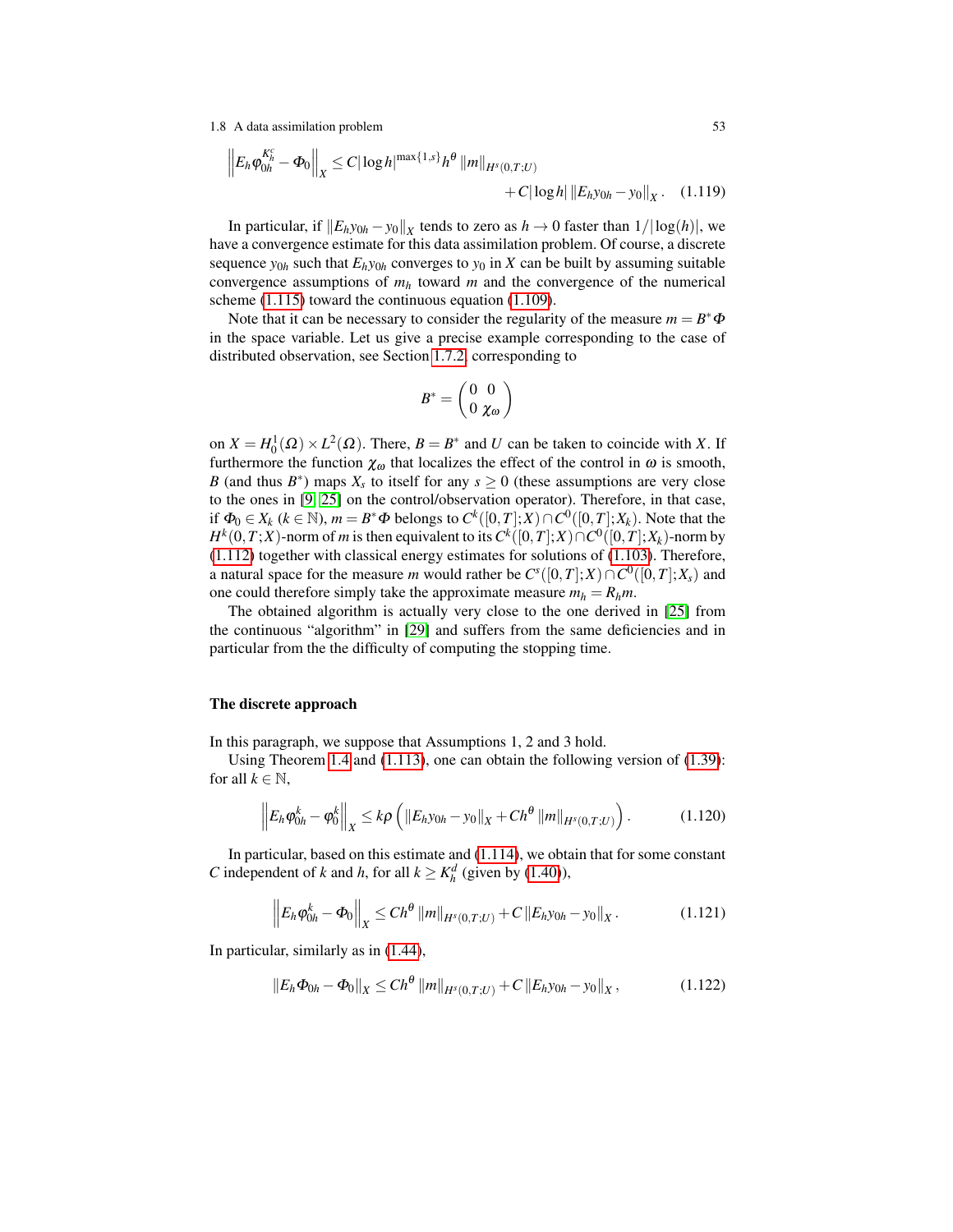where  $\Phi_{0h}$  is the minimizer of  $\tilde{J}_h$  in [\(1.116\)](#page-59-4).

Remark also that, similarly as in Section [1.6.2,](#page-34-0) if one can guarantee that *y*<sup>0</sup> given by [\(1.109\)](#page-58-1) and  $y_{0h}$  given by [\(1.115\)](#page-59-3) are such that  $E_h y_{0h}$  strongly converge in *X* to  $y_0$ , one can guarantee that  $E_h \Phi_{0h}$  strongly converge to  $\Phi_0$ . Such convergences for the sequence  $E_h y_{0h}$  are very natural for sequences of observations  $m_h$  that strongly converge to *m* in  $L^2(0,T;U)$  (this statement has to be made more precise by explaining how  $m_h \in L^2(0,T;U_h)$  is identified as an element of  $L^2(0,T;U)$ ).

Of course, this implies that, similarly as in Section [1.6.3,](#page-36-0)  $\tilde{J}_h$  can be minimized using faster algorithms than the steepest descent one, and in particular the conjugate gradient method.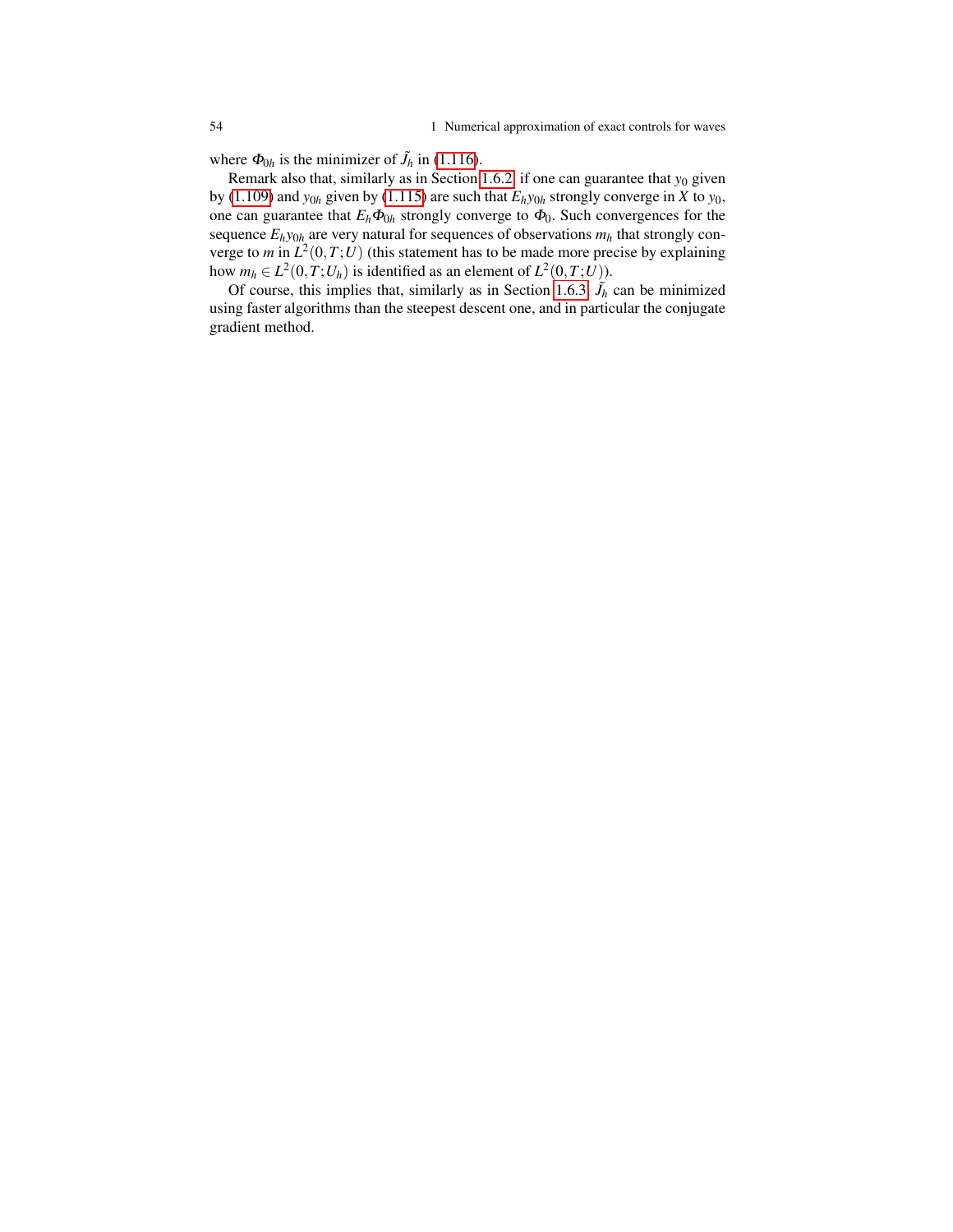# <span id="page-62-0"></span>Chapter 2 Observability for the 1−*d* finite difference wave equation

### 2.1 Objectives

In this chapter, we discuss the observability properties for the 1−*d* finite-difference wave equation.

For the convenience of the reader, let us recall the equations, already introduced in [\(1.80\)](#page-39-0).

Let  $N \in \mathbb{N}$ ,  $h = 1/(N + 1)$ . Given  $(\varphi_{0h}, \varphi_{1h})$ , compute the solution  $\varphi_h$  of the following system:

<span id="page-62-1"></span>
$$
\begin{cases}\n\partial_{tt}\varphi_{j,h} - \frac{1}{h^2} \left( \varphi_{j+1,h} - 2\varphi_{j,h} + \varphi_{j-1,h} \right) = 0, & (t,j) \in (0,T) \times \{1, \dots, N\}, \\
\varphi_{0,h}(t) = \varphi_{N+1,h}(t) = 0, & t \in (0,T), \\
(\varphi_h(0), \partial_t \varphi_h(0)) = (\varphi_{0h}, \varphi_{1h}).\n\end{cases}
$$
\n(2.1)

Here, we will not be interested in any convergence process, but rather try to prove some estimates uniformly with respect to  $h > 0$ , and in particular uniform admissibility and observability results. Before going further, let us also emphasize that this uniform admissibility result will be an important step in the proof of the convergence of the discrete waves towards the continuous ones when working with boundary data in  $L^2(0,T)$ .

Note that the discrete equation [\(2.1\)](#page-62-1), as its continuous counterpart, is conservative in the sense that its energy

<span id="page-62-2"></span>
$$
E_h[\varphi_h](t) = h \sum_{j=1}^N |\partial_t \varphi_j(t)|^2 + h \sum_{j=0}^N \left( \frac{\varphi_{j+1}(t) - \varphi_j(t)}{h} \right)^2, \tag{2.2}
$$

sometimes simply denoted by  $E_h(t)$  when no confusion may occur, is constant in time:

$$
\forall t \ge 0, \qquad E_h(t) = E_h(0). \tag{2.3}
$$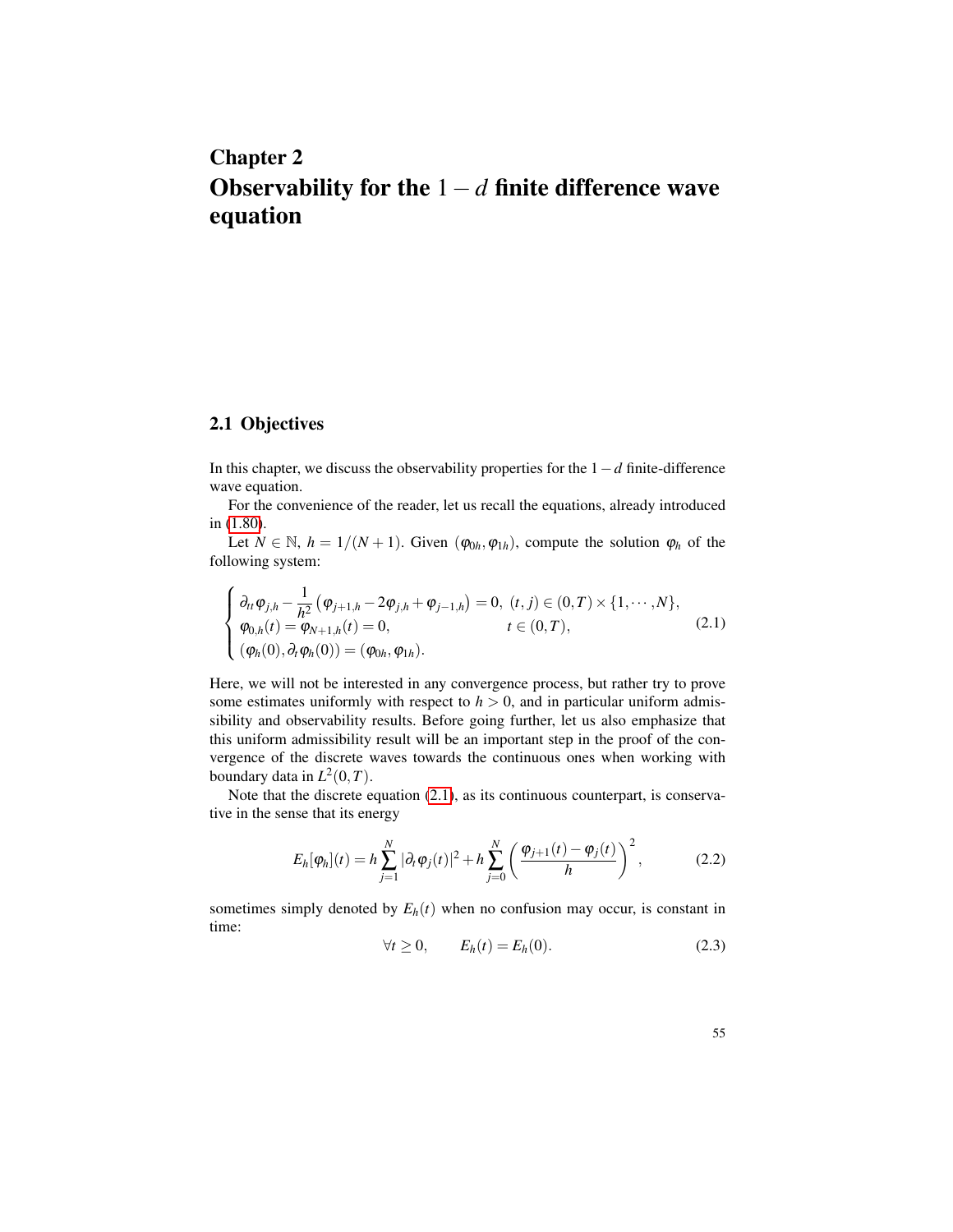56 2 The discrete 1−*d* wave equation

### <span id="page-63-0"></span>2.2 Spectral decomposition of the discrete laplacian

In this section, we briefly recall the spectral decomposition of the discrete laplacian.

To be more precise, we consider the eigenvalue problem associated with the 3 point finite-difference scheme for the 1−*d* Laplacian:

<span id="page-63-1"></span>
$$
\begin{cases}\n-\frac{w_{j+1} + w_{j-1} - 2w_j}{h^2} = \lambda w_j, & j = 0, \dots, N+1, \\
w_0 = w_{N+1} = 0.\n\end{cases}
$$
\n(2.4)

A simple iteration process shows that if  $w_1 = 0$  and w solves [\(2.4\)](#page-63-1), then  $w_i = 0$ for all  $j \in \{0, \dots, N+1\}$ . Hence all the eigenvalues are simple.

Furthermore the spectrum of the discrete Laplacian is given by the sequence of eigenvalues

$$
0<\lambda_1(h)<\lambda_2(h)<\cdots<\lambda_N(h),
$$

which can be computed explicitly

$$
\lambda_k(h) = \frac{4}{h^2} \sin^2\left(\frac{\pi k h}{2}\right), \quad k = 1, \cdots, N. \tag{2.5}
$$

The eigenvector  $w^k = (w_1^k, \dots, w_N^k)$  associated to the eigenvalue  $\lambda_k(h)$  can also be computed explicitly:

$$
w_j^k = \sqrt{2}\sin(\pi k j h), \quad j = 1, \cdots, N. \tag{2.6}
$$

Observe in particular that the eigenvectors of the discrete system do not depend on  $h > 0$  and coincide with the restriction of the continuous eigenfunctions  $w^k(x) = \sqrt{a^k + b^k}$  $\sqrt{2}$  sin( $k\pi x$ ) of the Laplace operator on (0, 1) to the discrete mesh.

Let us now compare the eigenvalues of the discrete Laplace operator ∆*<sup>h</sup>* and the continuous one ∂*xx*:

- For fixed *k*,  $\lim_{h\to 0} \lambda_k(h) = \pi^2 k^2$ , which is the *k*-th eigenvalue of the continuous Laplace operator  $-\partial_{xx}$  on  $(0,1)$ .
- We have the following bounds:

$$
\frac{4}{\pi^2} k^2 \pi^2 \le \lambda_k(h) \le k^2 \pi^2 \quad \text{for all} \quad 0 < h < 1, \quad 1 \le k \le N. \tag{2.7}
$$

• The discrete eigenvalues  $\sqrt{\lambda_k(h)}$  uniformly converge to the corresponding continuous ones  $k\pi$  when  $k = o(1/h^{2/3})$  since, at first order,

<span id="page-63-2"></span>
$$
\left| \sqrt{\lambda_k(h)} - k\pi \right| \sim Ck^3h^2. \tag{2.8}
$$

Let us now recall some orthogonality properties of the eigenvectors, that can be found e.g. in [\[28\]](#page-133-3):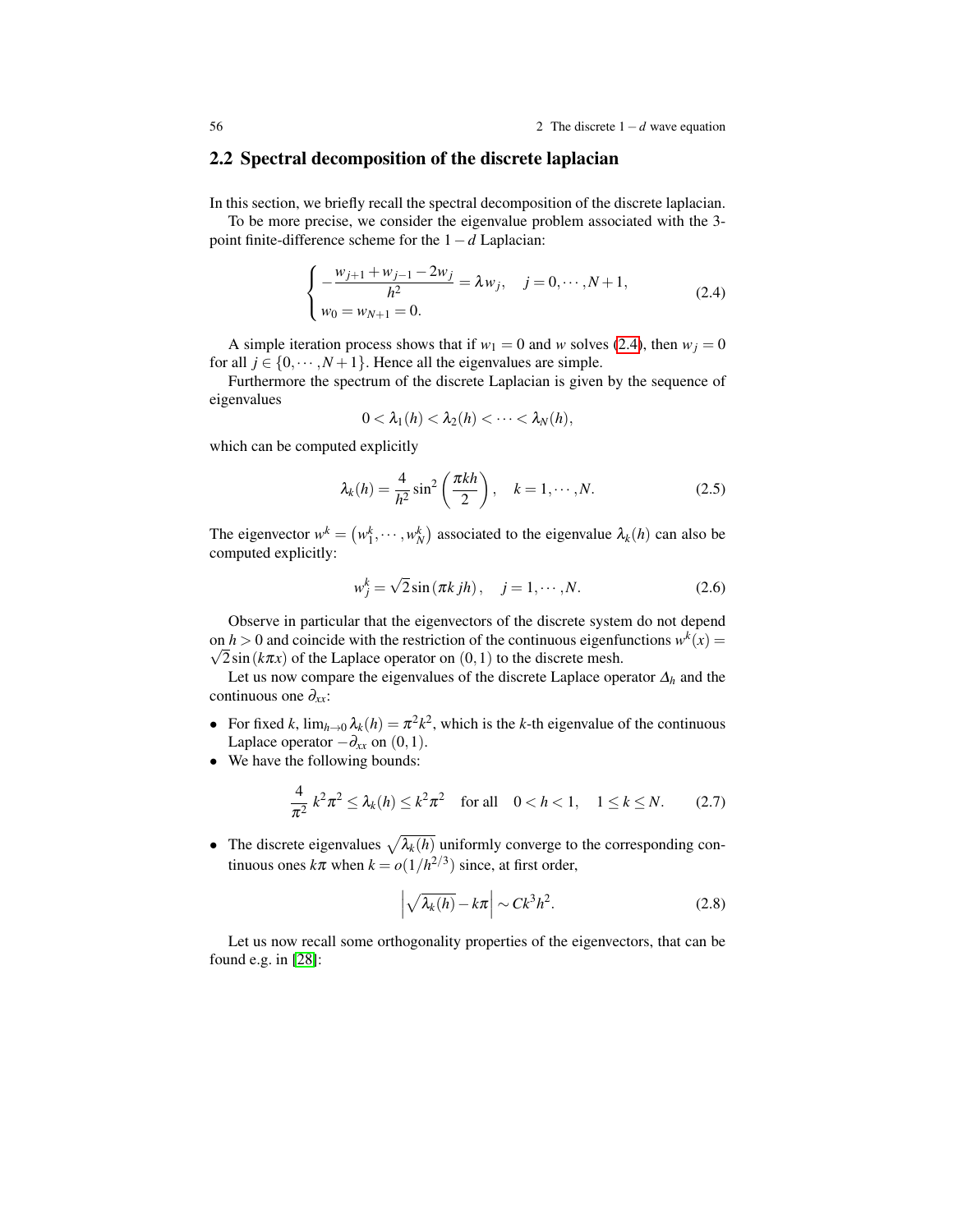2.3 Uniform admissibility of discrete waves 57

Lemma 2.1. *For any eigenvector w with eigenvalue* λ *of* [\(2.4\)](#page-63-1) *the following identity holds:*

$$
h\sum_{j=0}^{N} \left| \frac{w_{j+1} - w_j}{h} \right|^2 = \lambda h \sum_{j=1}^{N} |w_j|^2.
$$
 (2.9)

*If*  $w^k$  and  $w^{\ell}$  are normalized (i.e. with  $h\sum_j |w_j^k|^2 = h\sum_j |w_j^{\ell}|^2 = 1$ ) eigenvectors of ∆*h, then*

$$
h\sum_{j=1}^{N} w_j^k w_j^\ell = \delta_{k\ell},\tag{2.10}
$$

*and*

$$
h\sum_{j=0}^{N}\left(\frac{w_{j+1}^{k}-w_{j}^{k}}{h}\right)\left(\frac{w_{j+1}^{l}-w_{j}^{l}}{h}\right)=\lambda_{k}\delta_{k\ell},
$$
\n(2.11)

 $\omega$ *where*  $\delta_{k\ell}$  is the Kronecker symbol.

# 2.3 Uniform admissibility of discrete waves

For convenience and later use, we begin by stating a uniform admissibility result, which can also be found in [\[28\]](#page-133-3) and will be useful for studying the convergence of the discrete normal derivatives of the solutions of [\(2.1\)](#page-62-1) towards the continuous ones.

<span id="page-64-0"></span>**Theorem 2.1.** For all time  $T > 0$  there exists a finite positive constant  $C(T) > 0$ *such that*

<span id="page-64-1"></span>
$$
\int_0^T \left| \frac{\varphi_N(t)}{h} \right|^2 dt \le C(T) E_h(0), \tag{2.12}
$$

*for all solution*  $\varphi_h$  *of the adjoint equation* [\(2.1\)](#page-62-1) *and for all h* > 0*. Besides, we can take*  $C(T) = T + 2$ *.* 

The proof of Theorem [2.1](#page-64-0) is briefly given in Section [2.3.2.](#page-65-0) It is based on a multiplier identity given in the next section.

# *2.3.1 The multiplier identity*

Our results are based on the following multiplier identity, that can be found in [\[28\]](#page-133-3):

**Theorem 2.2.** *For all h* > 0 *and*  $T$  > 0 *any solution*  $\varphi_h$  *of* [\(2.1\)](#page-62-1) *satisfies* 

<span id="page-64-2"></span>
$$
TE_h(0) + X_h(t)\Big|_0^T = \int_0^T \left| \frac{\varphi_N(t)}{h} \right|^2 dt + \frac{h^3}{2} \sum_{j=0}^N \int_0^T \left| \frac{\partial_t \varphi_{j+1} - \partial_t \varphi_j}{h} \right|^2 dt, \quad (2.13)
$$

*with*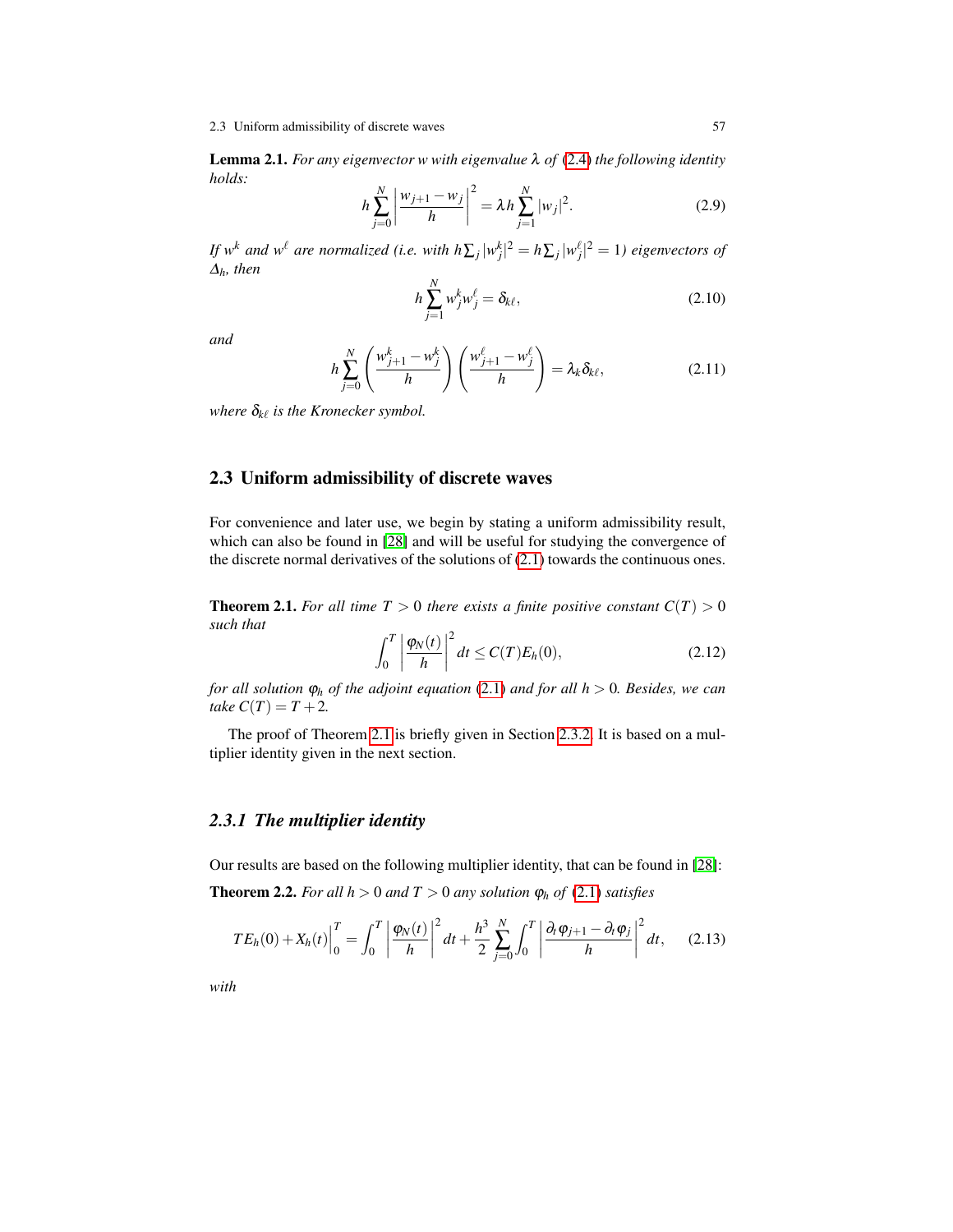58 2 The discrete 1−*d* wave equation

$$
X_h(t) = 2h \sum_{j=1}^N jh\left(\frac{\varphi_{j+1} - \varphi_{j-1}}{2h}\right) \partial_t \varphi_j.
$$
 (2.14)

The proof of Theorem [2.2](#page-64-1) uses the multiplier  $j(\varphi_{j+1} - \varphi_{j-1})$ , which is the discrete counterpart of  $x \partial_x \varphi$ . Integrating by parts in space (in a discrete manner) and time, we obtain [\(2.13\)](#page-64-2). We refer to [\[28\]](#page-133-3) for the details of the computations. We only sketch it below since it will be useful later on in Chapter [4.](#page-92-0)

*Proof (Sketch)*. Multiplying the equation [\(2.1\)](#page-62-1) by  $jh(\varphi_{j+1} - \varphi_{j-1})/h$ , we have

$$
h\sum_{j=1}^{N}\int_{0}^{T}\partial_{tt}\varphi_{j} jh\left(\frac{\varphi_{j+1}-\varphi_{j-1}}{h}\right) dt
$$
  
=  $h\sum_{j=1}^{N}\int_{0}^{T}\frac{1}{h^{2}}\left(\varphi_{j+1}-2\varphi_{j}+\varphi_{j-1}\right) jh\left(\frac{\varphi_{j+1}-\varphi_{j-1}}{h}\right) dt.$ 

After tedious computations, one shows (cf [\[28\]](#page-133-3)):

$$
h\sum_{j=1}^{N}\int_{0}^{T}\partial_{tt}\varphi_{j}jh\left(\frac{\varphi_{j+1}-\varphi_{j-1}}{h}\right)dt=X_{h}(t)\Big|_{0}^{T}+h\sum_{j=1}^{N}\int_{0}^{T}|\partial_{t}\varphi_{j}|^{2}dt
$$

$$
-\frac{h^{3}}{2}\sum_{j=0}^{N}\int_{0}^{T}\left|\frac{\partial_{t}\varphi_{j+1}-\partial_{t}\varphi_{j}}{h}\right|^{2}dt
$$

and

$$
h\sum_{j=1}^{N} \int_{0}^{T} \frac{1}{h^{2}} \left(\varphi_{j+1} - 2\varphi_{j} + \varphi_{j-1}\right) jh\left(\frac{\varphi_{j+1} - \varphi_{j-1}}{h}\right) dt = \int_{0}^{T} \left|\frac{\varphi_{N}(t)}{h}\right|^{2} dt - h\sum_{j=0}^{N} \int_{0}^{T} \left(\frac{\varphi_{j+1} - \varphi_{j}}{h}\right)^{2} dt.
$$

Putting these identities together yields  $(2.13)$ .

# <span id="page-65-0"></span>*2.3.2 Proof of the uniform hidden regularity result*

*Proof (Theorem [2.1\)](#page-64-0).* This is an immediate consequence of Theorem [2.2.](#page-64-1) It suffices to bound the time boundary terms  $X_h(T) - X_h(0)$  by the energy  $E_h$  to get the result: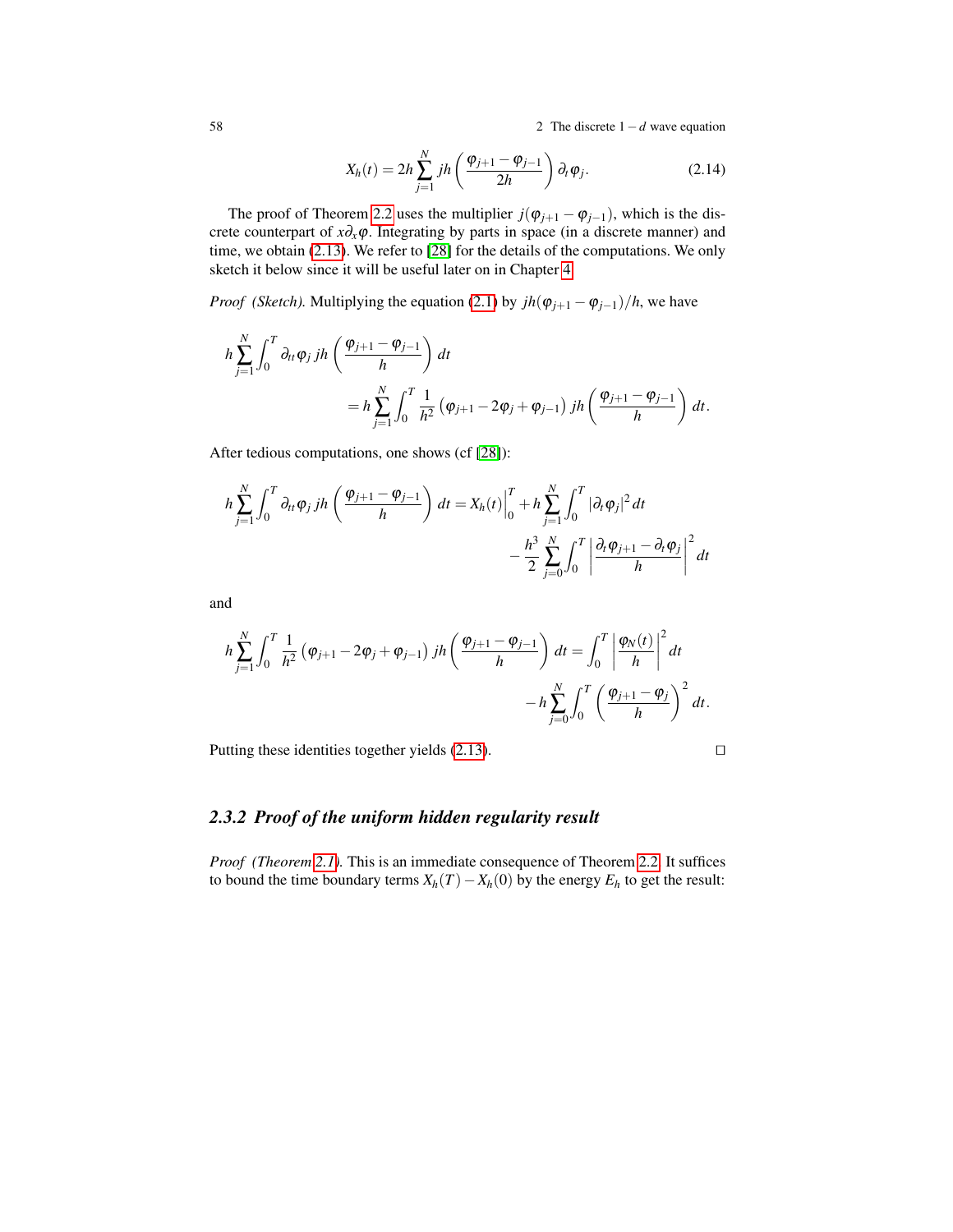2.4 An observability result 59

$$
|X_h| \le 2 \left[ h \sum_{j=1}^N |\partial_t \varphi_j|^2 \right]^{1/2} \left[ h \sum_{j=1}^N \left| j h \left( \frac{\varphi_{j+1} - \varphi_{j-1}}{2h} \right) \right|^2 \right]^{1/2}
$$
  

$$
\le 2 \left[ h \sum_{j=1}^N |\partial_t \varphi_j|^2 \right]^{1/2} \left[ h \sum_{j=1}^N \left( \frac{\varphi_{j+1} - \varphi_{j-1}}{2h} \right)^2 \right]^{1/2} \le E_h.
$$
 (2.15)

This concludes the proof of Theorem [2.1.](#page-64-0)  $\Box$ 

### 2.4 An observability result

The goal of this section is to show the following result:

**Theorem 2.3.** Assume that  $\gamma$  < 1. Then for all T such that

<span id="page-66-0"></span>
$$
T > T(\gamma) = 2/\cos(\pi \gamma/2),\tag{2.16}
$$

*for every solution*  $\varphi_h$  *of* [\(1.80\)](#page-39-0) *in the class* 

$$
\mathscr{V}_h(\gamma/h) = \mathrm{Span}\left\{w^k, \quad kh \leq \gamma\right\}
$$

*uniformly as*  $h \rightarrow 0$ *, we have* 

$$
\left(T\cos^2\left(\frac{\gamma\pi}{2}\right) - 2\cos\left(\frac{\pi\gamma}{2}\right) - \frac{h}{2}\right)E_h(0) \le \int_0^T \left|\frac{\varphi_N}{h}\right|^2 dt, \tag{2.17}
$$

*where*  $E_h$  *is the discrete energy of solutions of* [\(2.1\)](#page-62-1) *defined in* [\(2.2\)](#page-62-2)*.* 

The proof of Theorem [2.3](#page-66-0) is based on the discrete multiplier identity in Theorem [2.2](#page-64-1) (and developed in [\[28\]](#page-133-3)). However, the estimates we explain below yield a sharp result on the uniform time of observability for discrete waves with an explicit uniform observability constant, thus improving the estimates in [\[28\]](#page-133-3).

# *2.4.1 Equipartition of the energy*

We also recall the following proof of the so-called property of equipartition of the energy for discrete waves:

<span id="page-66-1"></span>**Lemma 2.2** (Equipartition of the energy). *For*  $h > 0$  *and*  $\varphi_h$  *solution of* [\(2.1\)](#page-62-1)*,* 

$$
-h\sum_{j=1}^{N}\int_{0}^{T}|\partial_{tt}\varphi_{j}|^{2}dt+h\sum_{j=0}^{N}\int_{0}^{T}\left|\frac{\partial_{t}\varphi_{j+1}-\partial_{t}\varphi_{j}}{h}\right|^{2}dt+Y_{h}(t)\Big|_{0}^{T}=0, \qquad (2.18)
$$

*where*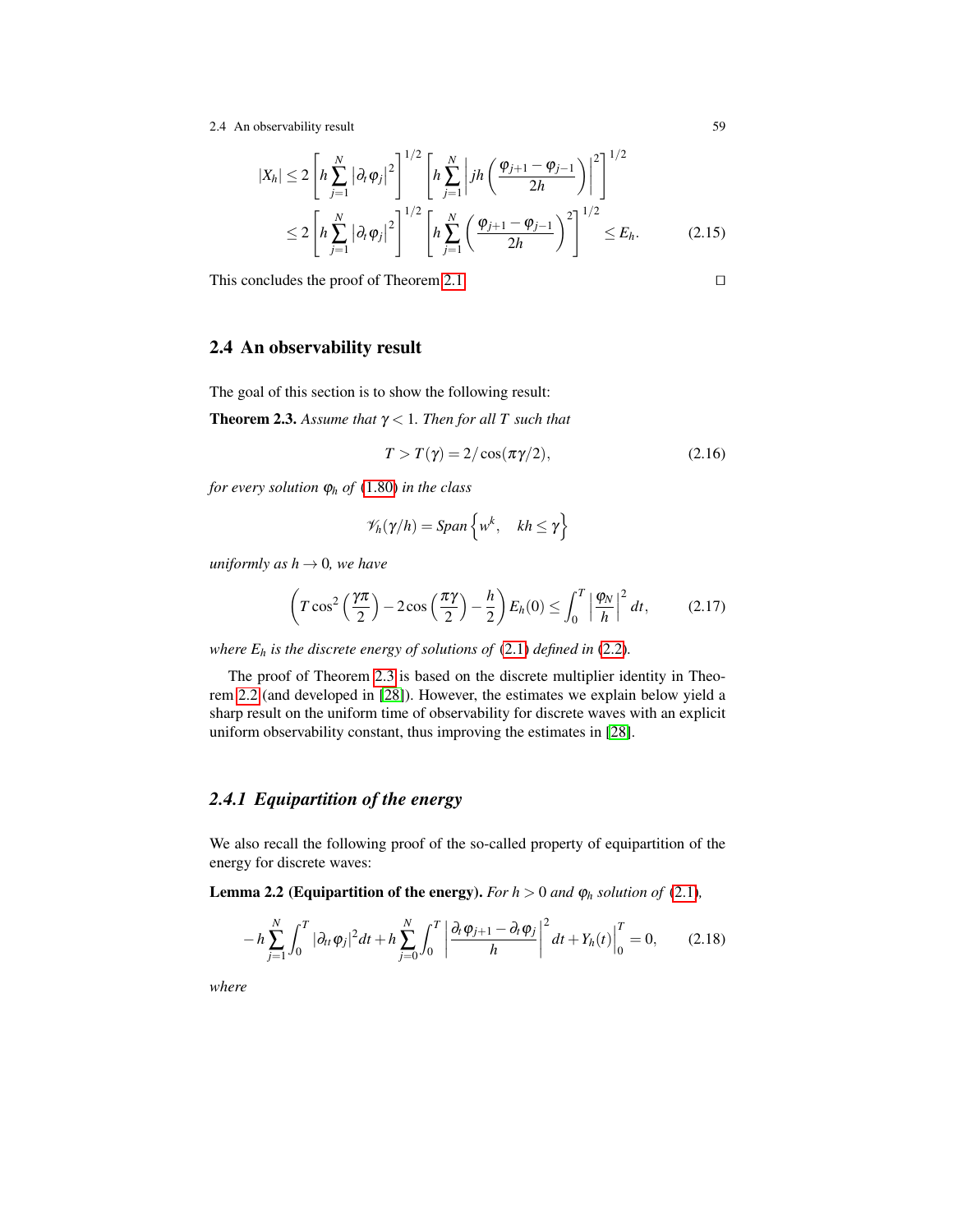60 2 The discrete 1−*d* wave equation

$$
Y_h(t) = h \sum_{j=1}^{N} \partial_{tt} \varphi_j \partial_t \varphi_j.
$$
 (2.19)

Again, for the proof of Lemma [2.2,](#page-66-1) we refer to [\[28\]](#page-133-3).

# *2.4.2 The multiplier identity revisited*

From now on, we do not follow anymore the proofs of [\[28\]](#page-133-3) but rather try to optimize them to improve the obtained estimates.

We introduce a modified energy  $\tilde{E}_h$  for solutions  $\varphi_h$  or [\(2.1\)](#page-62-1). First, remark that any  $\varphi_h$  solution of [\(2.1\)](#page-62-1) can be developed on the basis of eigenfunctions of  $-\Delta_h$  as follows

$$
\varphi_h(t) = \sum_{|k| \le N} \hat{\varphi}_k e^{i\mu_k(h)t} w^{|k|} \tag{2.20}
$$

with  $\mu_k(h) = \sqrt{\lambda_k(h)}$  for  $k > 0$  and  $\mu_{-k}(h) = -\mu_k(h)$ . According to Lemma [2.1,](#page-63-2) its energy reads as

<span id="page-67-1"></span>
$$
E_h[\varphi_h] = 2 \sum_{|k| \le N} |\hat{\varphi}_k|^2 \lambda_k(h). \tag{2.21}
$$

.

Similarly, the energy of  $\partial_t \varphi_h$ , which is also a solution of [\(2.1\)](#page-62-1), and that we shall denote by  $E_h[\partial_t \varphi_h]$  to avoid confusion, can be rewritten as

$$
E_h[\partial_t \varphi_h] = 2 \sum_{|k| \le N} |\hat{\varphi}_k|^2 \lambda_k(h)^2
$$

Note that, of course,  $E_h[\varphi_h]$  and  $E_h[\partial_t \varphi_h]$  are independent of time since  $\varphi_h$  and  $\partial_t \varphi_h$ are solutions of [\(2.1\)](#page-62-1).

We then introduce

$$
\tilde{E}_h[\varphi_h] = E_h[\varphi_h] - \frac{h^2}{4} E_h[\partial_t \varphi_h].
$$
\n(2.22)

This modified energy is thus constant in time and satisfies

<span id="page-67-2"></span>
$$
\tilde{E}_h[\varphi_h] = 2 \sum_{|k| \le N} |\hat{\varphi}_k|^2 \lambda_{|k|}(h) \cos^2\left(\frac{k\pi h}{2}\right). \tag{2.23}
$$

We are now in position to state the following multiplier identity:

**Theorem 2.4.** *For all h* > 0 *and*  $T$  > 0, *any solution*  $\varphi_h$  *of* [\(2.1\)](#page-62-1) *satisfies* 

<span id="page-67-0"></span>
$$
T\tilde{E}_h[\varphi_h]+Z_h(t)\Big|_0^T=\int_0^T\left|\frac{\varphi_N(t)}{h}\right|^2dt\tag{2.24}
$$

*with*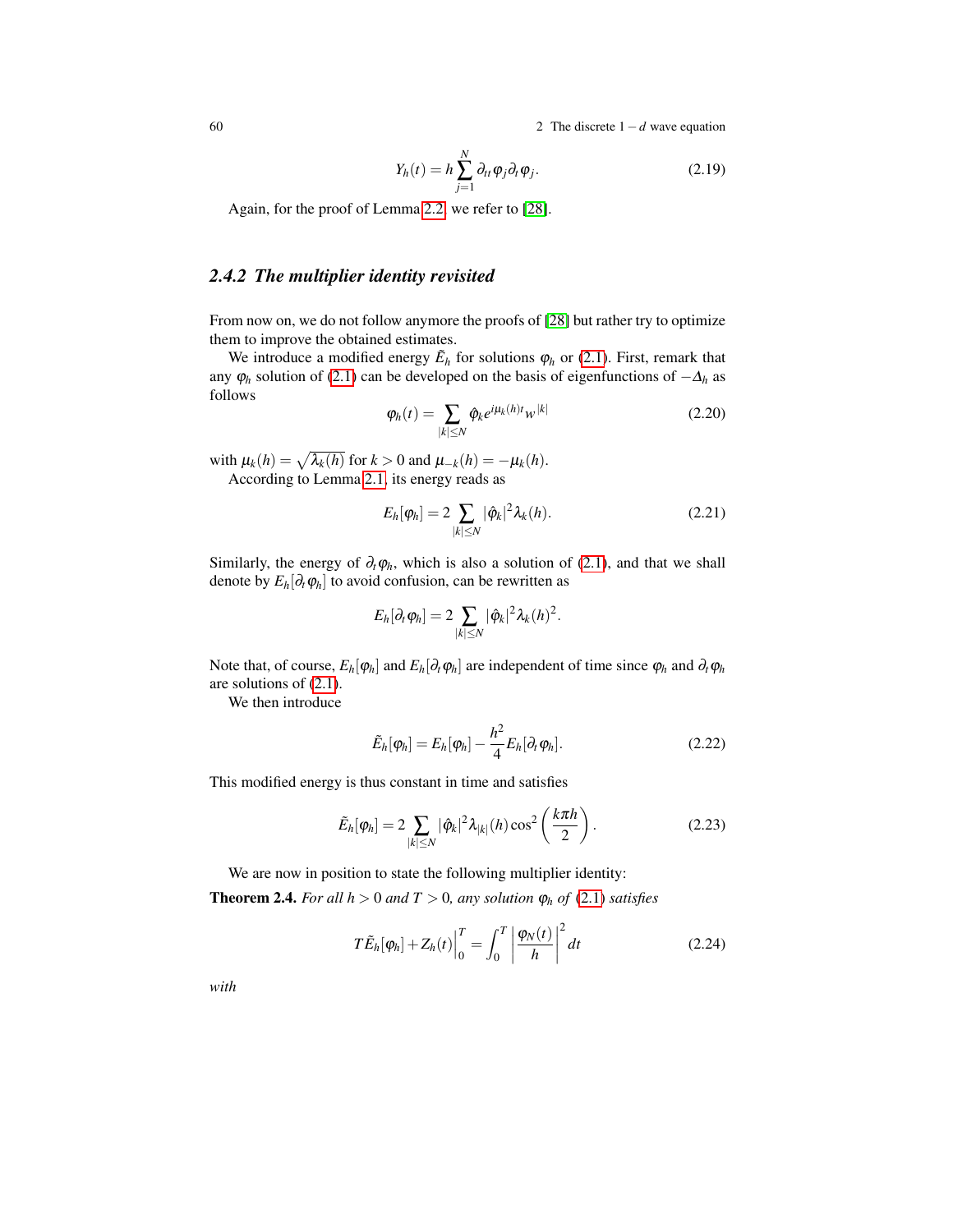#### 2.4 An observability result 61

<span id="page-68-0"></span>
$$
Z_h(t) = X_h(t) + \frac{h^2}{4} Y_h(t), \quad \text{with } Y_h(t) = h \sum_{j=1}^N \partial_t \varphi_j \partial_{tt} \varphi_j. \tag{2.25}
$$

*Proof.* To simplify the notations, we do not make explicit the dependence in  $h > 0$ , which is assumed to be fixed along the computations.

According to Lemma [2.2,](#page-66-1) since  $\partial_t \varphi_h$  is a solution of [\(2.1\)](#page-62-1), the following identity holds:

$$
h\sum_{j=0}^{N}\int_{0}^{T}\left|\frac{\partial_{t}\varphi_{j+1}-\partial_{t}\varphi_{j}}{h}\right|^{2}dt = \frac{h}{2}\sum_{j=1}^{N}\int_{0}^{T}|\partial_{tt}\varphi_{j}|^{2}dt + \frac{h}{2}\sum_{j=0}^{N}\int_{0}^{T}\left|\frac{\partial_{t}\varphi_{j+1}-\partial_{t}\varphi_{j}}{h}\right|^{2}dt - \frac{Y_{h}(t)}{2}\Big|_{0}^{T}, \quad (2.26)
$$

where  $Y_h$  is as in [\(2.25\)](#page-68-0).

Of course,

$$
h\sum_{j=1}^N\int_0^T|\partial_t\varphi_j|^2dt+h\sum_{j=0}^N\int_0^T\left|\frac{\partial_t\varphi_{j+1}-\partial_t\varphi_j}{h}\right|^2dt=TE_h[\partial_t\varphi_h],
$$

and then  $(2.24)$  follows from  $(2.26)$  and  $(2.13)$ .

<span id="page-68-1"></span>

# *2.4.3 Uniform observability for filtered solutions*

We now focus on the proof of Theorem [2.3.](#page-66-0) It mainly consists in estimating the terms in [\(2.24\)](#page-67-0), and in particular  $Z_h(t)$ .

### **2.4.3.1 Estimates on**  $Y_h(t)$

Let us begin with the following bound on  $Y_h$ :

**Lemma 2.3.** *For all h* > 0 *and*  $t \ge 0$ *, for any solution*  $\varphi_h$  *of* [\(2.1\)](#page-62-1)*,* 

<span id="page-68-2"></span>
$$
h^2|Y_h(t)| \le hE_h[\varphi_h].\tag{2.27}
$$

*Proof.* Computing  $h^2 Y_h$  we get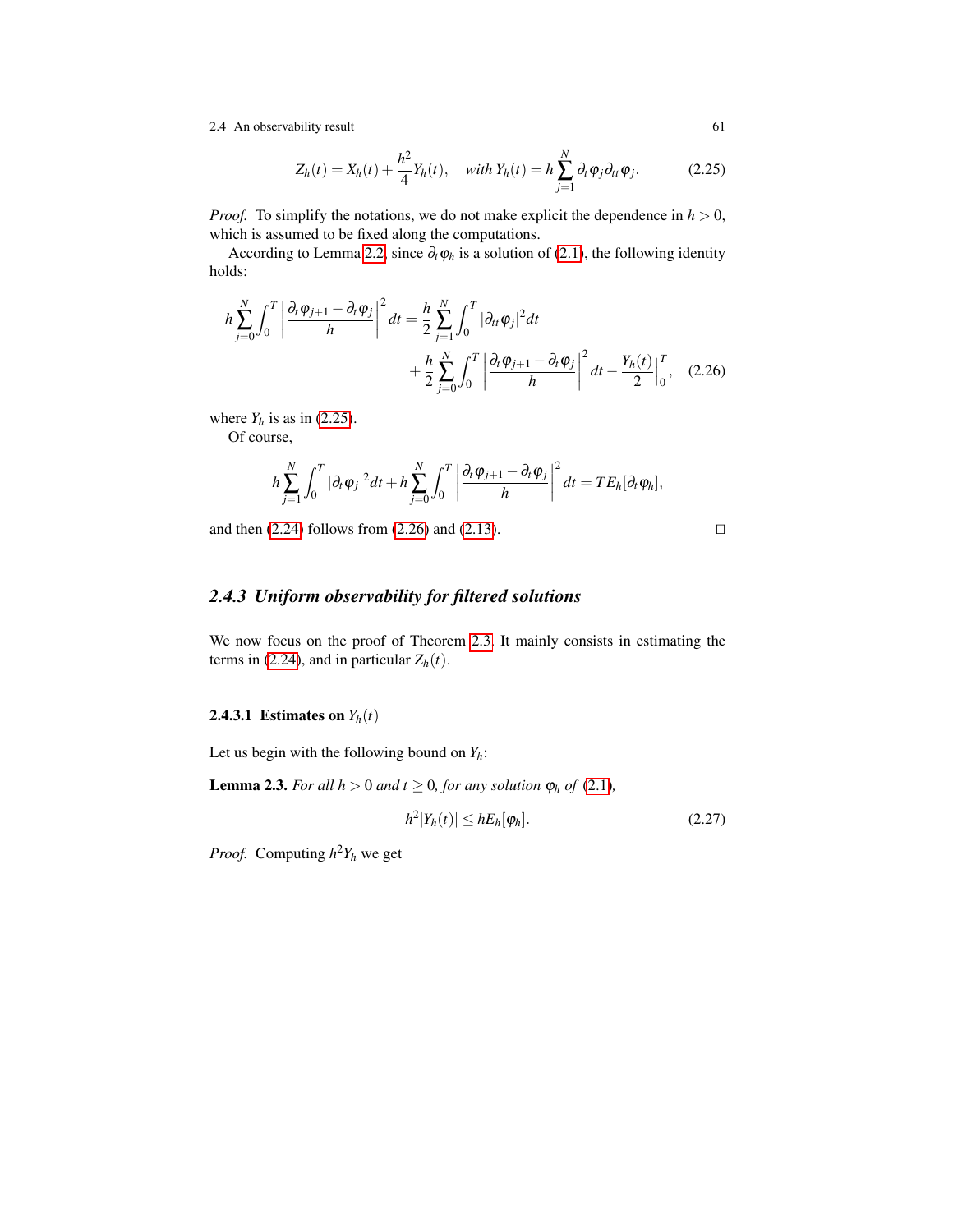#### 62 2 The discrete 1−*d* wave equation

.

$$
h^{2}Y_{h}(t) = h \sum_{j=1}^{N} \partial_{t} \varphi_{j} (h^{2} \partial_{tt} \varphi_{j})
$$
  
=  $h \sum_{j=1}^{N} \partial_{t} \varphi_{j} (\varphi_{j+1} - 2\varphi_{j} + \varphi_{j-1})$   
=  $h^{2} \sum_{j=1}^{N} \partial_{t} \varphi_{j} \left( \frac{\varphi_{j+1} - \varphi_{j}}{h} \right) - h^{2} \sum_{j=1}^{N} \partial_{t} \varphi_{j} \left( \frac{\varphi_{j} - \varphi_{j-1}}{h} \right)$ 

But

$$
2\left|h\sum_{j=1}^N\partial_t\varphi_j\left(\frac{\varphi_{j+1}-\varphi_j}{h}\right)\right|\leq E_h(t),
$$

and thus estimate  $(2.27)$  follows immediately.  $\square$ 

# **2.4.3.2 Estimates on**  $X_h(t)$

This is the most technical step of our proof. The idea is to use the Fourier decomposition of solutions  $\varphi_h$  of [\(2.1\)](#page-62-1) to bound  $X_h$  conveniently.

<span id="page-69-0"></span>**Proposition 2.1.** *For all*  $h > 0$ ,  $t \ge 0$  *and*  $\gamma \in (0,1)$ *, any solution*  $\varphi_h$  *of* [\(2.1\)](#page-62-1) *with data in*  $\mathcal{V}_h(\gamma/h)$  *satisfies:* 

<span id="page-69-2"></span>
$$
|X_h(t)| \le \frac{\tilde{E}_h[\varphi_h]}{\cos\left(\frac{\gamma\pi}{2}\right)}.\tag{2.28}
$$

*Proof.* Let us begin by computing  $\tilde{E}_h[\varphi_h]$  at some time *t*, for instance  $t = 0$ , in terms of the Fourier coefficients of  $\varphi_h(t)$ ,  $\partial_t \varphi_h(t)$ . If

$$
\pmb{\varphi}_h^0 = \sum_{k=1}^N \hat{a}_k w^k, \quad \pmb{\varphi}_h^1 = \sum_{\ell=1}^N \hat{b}_\ell w^\ell,
$$

then  $\tilde{E}_h$  can be written as

$$
\tilde{E}_h = \sum_{k=1}^N |\hat{a}_k|^2 \lambda_k(h) \cos^2\left(\frac{k\pi h}{2}\right) + \sum_{\ell=1}^N |\hat{b}_\ell|^2 \cos^2\left(\frac{\ell\pi h}{2}\right). \tag{2.29}
$$

Proposition [2.1](#page-69-0) is then a direct consequence of the following lemma:

<span id="page-69-1"></span>Lemma 2.4. *Let a<sup>h</sup> and b<sup>h</sup> be two discrete functions which can be written as*

$$
a_h = \sum_{k=1}^N \hat{a}_k w^k, \quad b_h = \sum_{\ell=1}^N \hat{b}_\ell w^\ell.
$$

*Then, setting*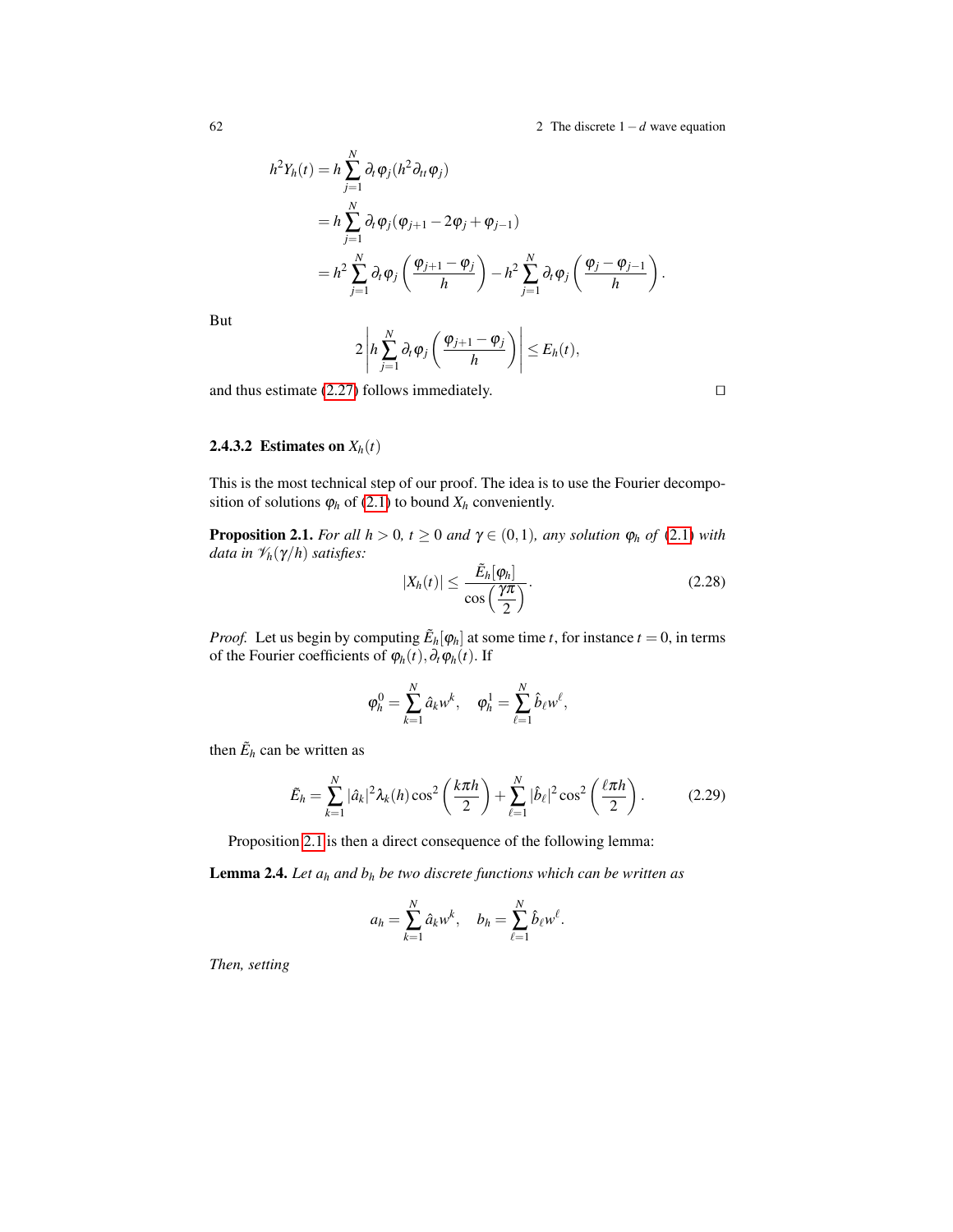#### 2.4 An observability result 63

$$
X_h(a_h, b_h) = 2h \sum_{j=1}^N jh\left(\frac{a_{j+1} - a_{j-1}}{2h}\right) b_j,
$$

*we have*

<span id="page-70-1"></span>
$$
|X_h(a_h, b_h)| \leq 2\left(\sum_{k=1}^N |\hat{a}_k|^2 \lambda_k(h) \cos^2\left(\frac{k\pi h}{2}\right)\right)^{1/2} \left(\sum_{\ell=1}^N |\hat{b}_\ell|^2\right)^{1/2}.\tag{2.30}
$$

*In particular, if we assume that, for some*  $\gamma \in (0,1)$ *,* 

<span id="page-70-2"></span><span id="page-70-0"></span>
$$
\hat{a}_k = \hat{b}_\ell = 0, \quad \forall k, \ell \ge \gamma(N+1), \tag{2.31}
$$

*then*

$$
|X_h(a_h, b_h)| \leq \frac{1}{\cos\left(\frac{\gamma\pi}{2}\right)} \left[\sum_{k=1}^N |\hat{a}_k|^2 \lambda_k(h) \cos^2\left(\frac{k\pi h}{2}\right) + \sum_{\ell=1}^N |\hat{b}_\ell|^2 \cos^2\left(\frac{\ell\pi h}{2}\right) \right].
$$
 (2.32)

Of course, Lemma [2.4](#page-69-1) and in particular estimate [\(2.32\)](#page-70-0), proved hereafter, immediately yield  $(2.28)$ .

*Proof (Lemma [2.4\)](#page-69-1).* For all  $j \in \{1, \dots, N\}$ ,

$$
\frac{a_{j+1} - a_{j-1}}{2h} = \sqrt{2} \sum_{k=1}^{N} \hat{a}_k \cos(k\pi j h) \frac{\sin(k\pi h)}{h}.
$$

Thus,

$$
X_h(a_h,b_h) = 4h\sum_{j=1}^N jh\left(\sum_{k=1}^N \hat{a}_k \cos(k\pi jh)\frac{\sin(k\pi h)}{h}\right)\left(\sum_{\ell=1}^N \hat{b}_\ell \sin(\ell \pi jh)\right).
$$

Therefore, by orthogonality properties of the discrete cosine functions (the counterpart of Lemma [2.1](#page-63-2) with the cosine functions),

$$
\begin{split} &|X_h(a_h, b_h)|^2\\ &\leq 4\left(2h\sum_{j=1}^N\left(\sum_{k=1}^N\hat{a}_k\cos(k\pi jh)\frac{\sin(k\pi h)}{h}\right)^2\right)\left(2h\sum_{j=1}^N\left(\sum_{\ell=1}^N\hat{b}_\ell\sin(\ell\pi jh)\right)^2\right)\\ &\leq 4\left(\sum_{k=1}^N|\hat{a}_k|^2\left(\frac{\sin(k\pi h)}{h}\right)^2\right)\left(\sum_{\ell=1}^N|\hat{b}_\ell|^2\right),\end{split}
$$

where we used that, for all sequence  $(\alpha_k)_{1 \leq k \leq N}$ ,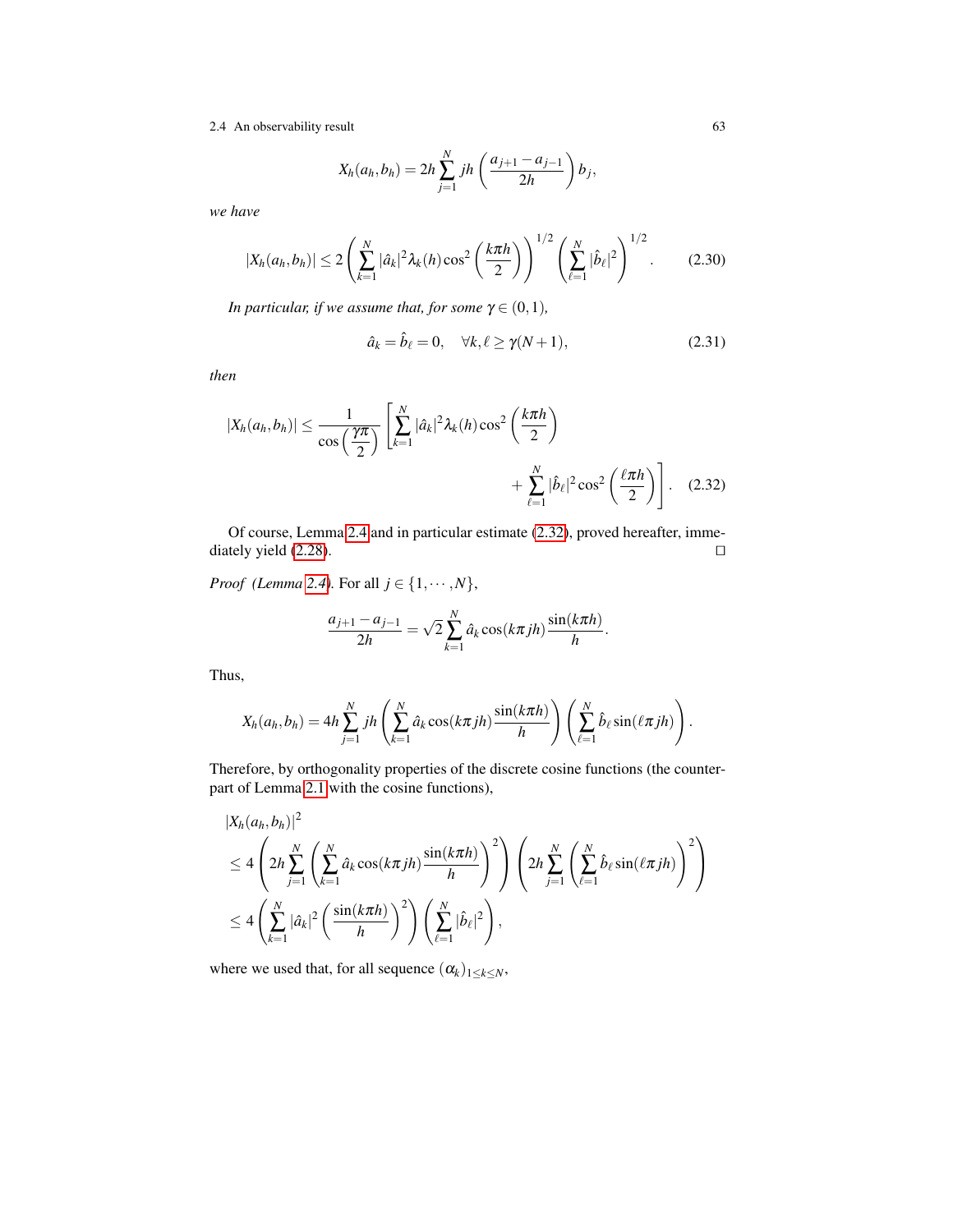64 2 The discrete 1−*d* wave equation

$$
2h\sum_{j=1}^N\left(\sum_{k=1}^N\alpha_k\cos(k\pi jh)\right)^2=\sum_{k=1}^N|\alpha_k|^2.
$$

Note then that

$$
\left(\frac{\sin(k\pi h)}{h}\right)^2 = \frac{4}{h^2}\sin^2\left(\frac{k\pi h}{2}\right)\cos^2\left(\frac{k\pi h}{2}\right) = \lambda_k(h)\cos^2\left(\frac{k\pi h}{2}\right).
$$

The bound [\(2.30\)](#page-70-1) immediately follows.

If we assume [\(2.31\)](#page-70-2), then by Cauchy-Schwarz inequality, [\(2.30\)](#page-70-1) implies

$$
|X_h(a_h,b_h)| \leq \frac{1}{\cos\left(\frac{\gamma\pi}{2}\right)}\sum_{k=1}^N |\hat{a}_k|^2\lambda_k(h)\cos^2\left(\frac{k\pi h}{2}\right) + \cos\left(\frac{\gamma\pi}{2}\right)\sum_{\ell=1}^N |\hat{b}_\ell|^2,
$$

and the last term satisfies:

$$
\cos\left(\frac{\gamma\pi}{2}\right)\sum_{\ell=1}^N|\hat{b}_\ell|^2\leq \frac{1}{\cos\left(\frac{\gamma\pi}{2}\right)}\sum_{\ell=1}^N|\hat{b}_\ell|^2\cos^2\left(\frac{\ell\pi h}{2}\right),
$$

and estimate [\(2.32\)](#page-70-0) follows immediately.  $\square$ 

# *2.4.4 Proof of Theorem [2.3](#page-66-0)*

*Proof (Theorem [2.3\)](#page-66-0).* Identity [\(2.24\)](#page-67-0), estimates [\(2.27\)](#page-68-2) and [\(2.28\)](#page-69-2) imply that any solution  $\varphi_h$  of [\(2.1\)](#page-62-1) in the class  $\mathcal{V}_h(\gamma/h)$  satisfies

$$
\left|T\tilde{E}_h[\varphi_h]-\int_0^T\left|\frac{\varphi_N}{h}\right|^2dt\right|\leq\frac{2}{\cos\left(\frac{\gamma\pi}{2}\right)}\tilde{E}_h(\varphi_h)+\frac{h}{2}E_h(\varphi_h). \hspace{1cm} (2.33)
$$

Therefore,

$$
\left(T-\frac{2}{\cos\left(\frac{\gamma\pi}{2}\right)}\right)\tilde{E}_h[\varphi_h]-\frac{h}{2}E_h[\varphi_h]\leq \int_0^T\left|\frac{\varphi_N}{h}\right|^2dt.
$$

But, since  $\varphi_h$  belongs to the class  $\mathcal{V}_h(\gamma/h)$ , the Fourier expressions of the energy  $E_h[\varphi_h]$  in [\(2.21\)](#page-67-1) and  $\tilde{E}_h[\varphi_h]$  in [\(2.23\)](#page-67-2) yield

$$
\cos\left(\frac{\gamma\pi}{2}\right)^2 E_h[\varphi_h] \le \tilde{E}_h[\varphi_h],\tag{2.34}
$$

which concludes the proof of Theorem [2.3.](#page-66-0)  $\Box$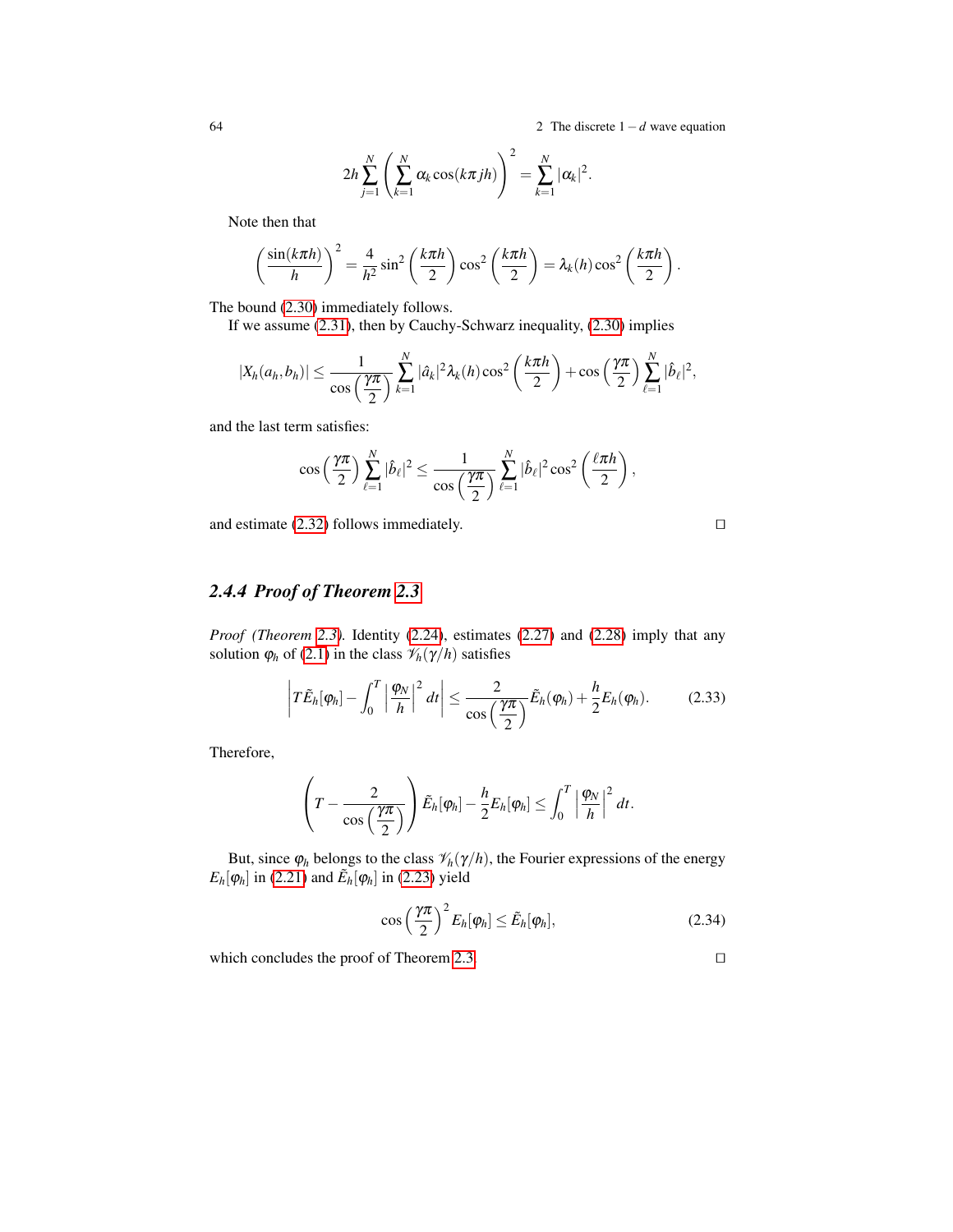# <span id="page-72-3"></span>Chapter 3 Convergence of the finite difference method for the 1−*d* wave equation with homogeneous Dirichlet boundary conditions

#### 3.1 Objectives

This chapter of the book is devoted to the study of the convergence of the numerical scheme

<span id="page-72-1"></span>
$$
\begin{cases}\n\partial_{tt}\varphi_{j,h} - \frac{1}{h^2} \left( \varphi_{j+1,h} - 2\varphi_{j,h} + \varphi_{j-1,h} \right) = 0, \\
(t, j) \in (0, T) \times \{1, \dots, N\}, \\
\varphi_{0,h}(t) = \varphi_{N+1,h}(t) = 0, \quad t \in (0, T), \\
(\varphi_h(0), \partial_t \varphi_h(0)) = (\varphi_{0h}, \varphi_{1h}),\n\end{cases}
$$
\n(3.1)

towards the continuous wave equation

<span id="page-72-2"></span>
$$
\begin{cases} \n\partial_{tt} \varphi - \partial_{xx} \varphi = 0, & (t, x) \in (0, T) \times (0, 1), \\ \n\varphi(t, 0) = \varphi(t, 1) = 0, & t \in (0, T), \\ \n(\varphi(0), \partial_t \varphi(0)) = (\varphi_0, \varphi_1). \n\end{cases} \tag{3.2}
$$

Of course, first of all, one needs to explain how discrete and continuous solutions can be compared. This will be done in Section [3.2.](#page-72-0) In Section [3.3,](#page-77-0) we will present our main convergence result. We shall then present some further convergence results in Section [3.4](#page-83-0) and illustrate them in Section [3.5.](#page-88-0)

#### <span id="page-72-0"></span>3.2 Extension operators

We first describe the extension operators we shall use. We will then explain how the obtained results can be interpreted in terms of the more classical extension operators.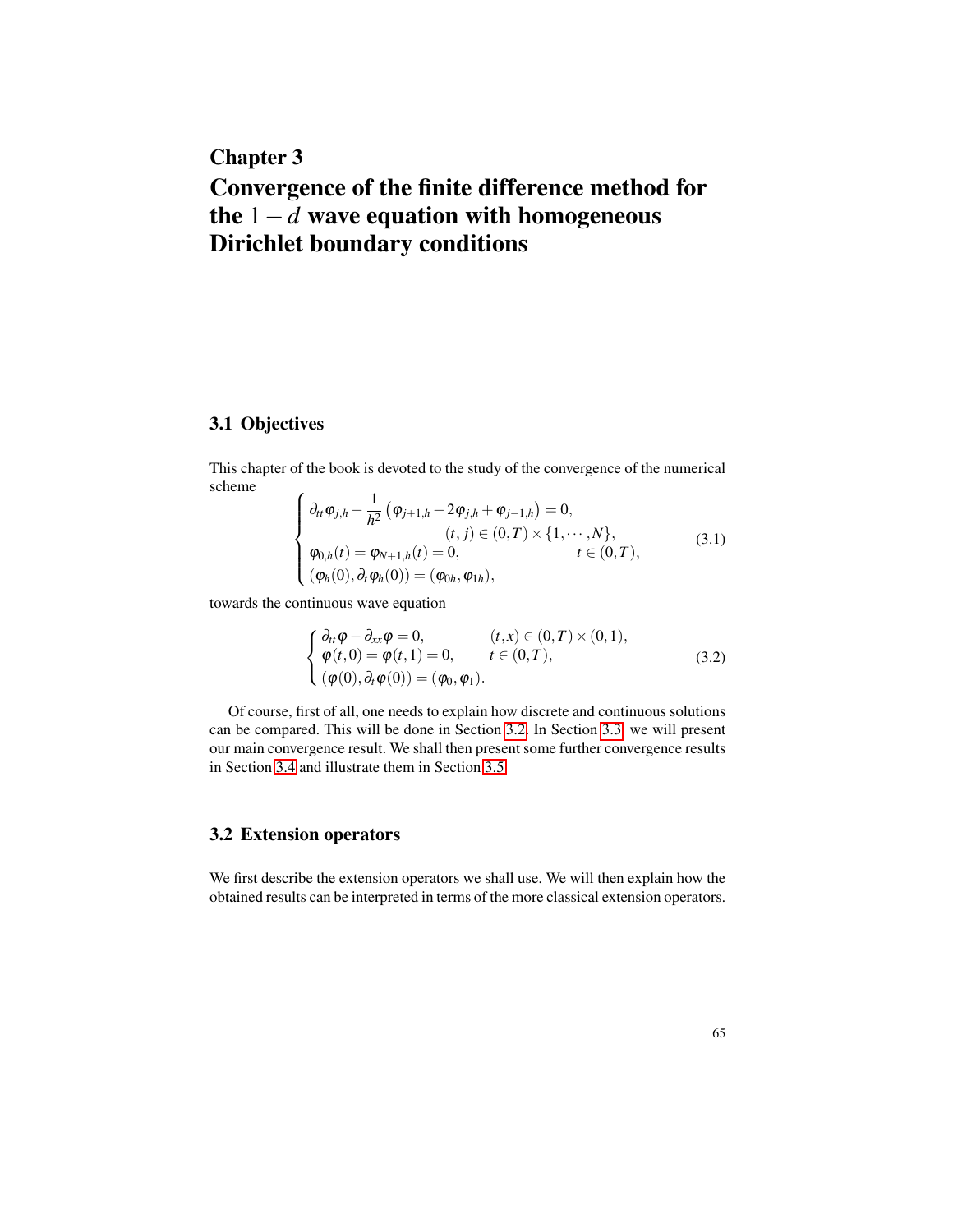#### *3.2.1 The Fourier extension*

For *h* > 0, given a discrete function  $a_h = (a_{j,h})_{j \in \{1, \cdot, N\}}$  (with  $N + 1 = 1/h$ ), since the sequence  $w_h^k$  is an orthonormal basis for the  $h\langle \cdot, \cdot \rangle_{\ell^2(\mathbb{R}^N)}$ -norm due to Lemma [2.1,](#page-63-0) there exist coefficients  $\hat{a}_k$  such that

<span id="page-73-0"></span>
$$
a_h = \sum_{k=1}^{N} \hat{a}_k w_h^k, \qquad \text{(recall that } w_{j,h}^k = \sqrt{2} \sin(k\pi j h) \text{)}
$$
(3.3)

in the sense that, for all  $j \in \{1, \dots, N\}$ ,

<span id="page-73-2"></span>
$$
a_{j,h} = \sum_{k=1}^{N} \hat{a}_k \sqrt{2} \sin(k\pi j h).
$$
 (3.4)

Of course, this yields a natural Fourier extension denoted by  $\mathbb{F}_h$  for discrete functions  $a_h$  given by [\(3.3\)](#page-73-0):

<span id="page-73-1"></span>
$$
\mathbb{F}_h(a_h)(x) = \sum_{k=1}^N \hat{a}_k \sqrt{2} \sin(k\pi x), \quad x \in (0, 1).
$$
 (3.5)

The advantage of this definition is that now  $\mathbb{F}_h(a_h)$  is a smooth function of *x*.

The energy of a solution  $\varphi_h$  of [\(3.1\)](#page-72-1) at time *t*, given by [\(2.2\)](#page-62-0), is then equivalent, uniformly with respect to  $h > 0$ , to the  $H_0^1(0,1) \times L^2(0,1)$ -norm of  $(\mathbb{F}_h(\varphi_h), \mathbb{F}_h(\varphi'_h))$ . This issue will be discussed in Proposition [3.3](#page-77-1) below.

Another interesting feature of this Fourier extension is that, due to the discrete orthogonality properties of the eigenvectors *w <sup>k</sup>* proved in Lemma [2.1](#page-63-0) and their usual  $L^2(0,1)$ -orthogonality, i.e.  $\int_0^1 w^k(x)w^\ell(x) dx = \delta_{k,\ell}$  for all  $k,\ell \in \mathbb{N}$ , for all discrete functions  $a_h$ ,  $b_h$ , we have

$$
h\sum_{j=1}^N a_{j,h}b_{j,h} = \int_0^1 \mathbb{F}_h(a_h)\mathbb{F}_h(b_h) dx.
$$

This fact will be used to simplify some expressions.

#### *3.2.2 Other extension operators*

When using finite difference (or finite element) methods, the Fourier extension is not the most natural one. Given a discrete function  $a_h = (a_{j,h})_{j \in \{1, \cdot, N\}}$  (with  $N+1 =$  $1/h$ , consider the classical extension operators  $\mathbb{P}_h$  and  $\mathbb{Q}_h$  defined by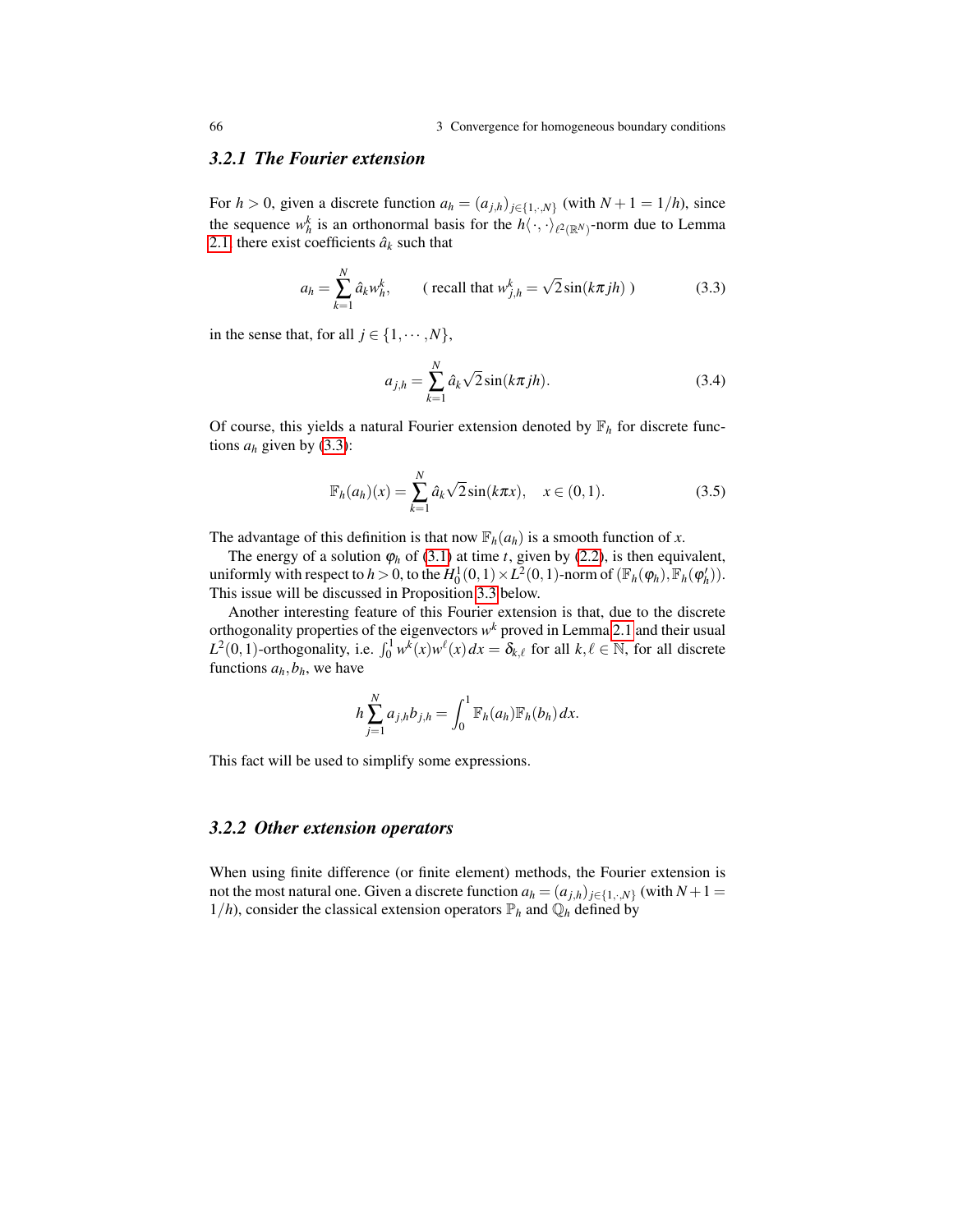#### 3.2 Extension operators 67

$$
\mathbb{P}_h(a_h)(x) = a_{j,h} + \left(\frac{a_{j+1,h} - a_{j,h}}{h}\right)(x - jh),
$$
\n
$$
\text{for } x \in [jh, (j+1)h), j \in \{0, \cdots, N\},
$$
\n(3.6)

$$
\mathbb{Q}_h(a_h)(x) = \begin{cases} a_{j,h} \text{ for } x \in [(j-1/2)h, (j+1/2)h), j \in \{1, \cdots, N\}, \\ 0 \text{ for } x \in [0, h/2) \cup [(N+1/2)h, 1], \end{cases}
$$
(3.7)

with the conventions  $a_{0,h} = a_{N+1,h} = 0$ .

The range of the extension operator  $\mathbb{P}_h$  is the set of continuous, piecewise affine functions with  $(C<sup>1</sup>)$  singularities in the points *jh*, and vanishing on the boundary. This corresponds to the most natural approximation leading to  $H_0^1(0,1)$  functions and to the point of view of the *P*1 finite element method. By the contrary,  $\mathbb{Q}_h$  provides the simplest piecewise constant extension of the discrete function which, obviously, lies in  $L^2(0,1)$  but not in  $H_0^1(0,1)$ .

Note that the extensions  $\mathbb{F}_h(a_h)$  obtained using the Fourier representation [\(3.5\)](#page-73-1) and  $\mathbb{P}_h(a_h)$  do not coincide. However, they are closely related as follows:

**Proposition 3.1.** *For each*  $h = 1/(N+1) > 0$ , let  $a_h$  be a sequence of discrete func*tions.*

*Then, for s*  $\in$  {0,1}*, the sequence of Fourier extensions*  $(\mathbb{F}_h(a_h))_{h>0}$  *converges strongly (respectively weakly) in*  $H^s(0,1)$  *if and only if the sequence*  $(\mathbb{P}_h(a_h))_{h>0}$ *converges strongly (respectively weakly) in H<sup>s</sup>* (0,1)*. Besides, if one of these sequences converge, then they have the same limit.*

*Moreover, there exists a constant C independent of h* > 0 *such that*

<span id="page-74-0"></span>
$$
\frac{1}{C} \left\| \mathbb{F}_h(a_h) \right\|_{L^2} \leq \left\| \mathbb{P}_h(a_h) \right\|_{L^2} \leq C \left\| \mathbb{F}_h(a_h) \right\|_{L^2}, \tag{3.8}
$$

$$
\frac{1}{C} \left\| \mathbb{F}_h(a_h) \right\|_{H_0^1} \leq \left\| \mathbb{P}_h(a_h) \right\|_{H_0^1} \leq C \left\| \mathbb{F}_h(a_h) \right\|_{H_0^1}.
$$
\n(3.9)

*Proof.* Let us begin with the case  $s = 0$ .

Let us first compare the  $L^2(0,1)$ -norms of the functions  $\mathbb{F}_h(a_h)$  and  $\mathbb{P}_h(a_h)$ .

From the orthogonality properties of  $w<sup>k</sup>$  (see Lemma [2.1\)](#page-63-0), we have

$$
\|\mathbb{F}_h(a_h)\|_{L^2(0,1)}^2 = \sum_{k=1}^N |\hat{a}_{k,h}|^2 = h \sum_{j=1}^N |a_{j,h}|^2.
$$
 (3.10)

Computing the  $L^2(0,1)$ -norm of  $\mathbb{P}_h(a_h)$  is slightly more technical: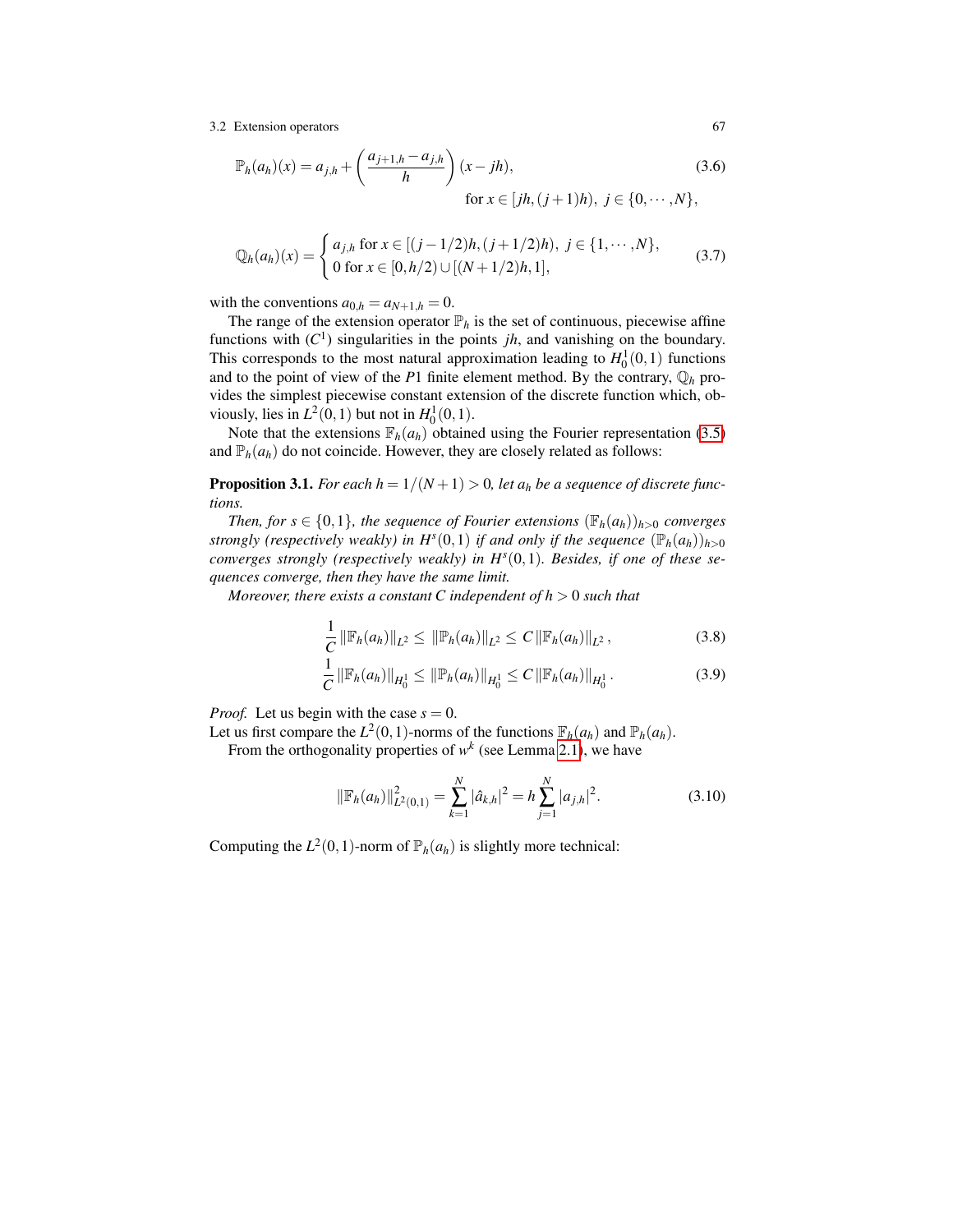68 3 Convergence for homogeneous boundary conditions

$$
\int_{0}^{1} |\mathbb{P}_{h}(a_{h})(x)|^{2} dx = \sum_{j=0}^{N} \int_{0}^{h} \left| a_{j,h} + x \left( \frac{a_{j+1,h} - a_{j,h}}{h} \right) \right|^{2} dx
$$
  
\n
$$
= h \sum_{j=0}^{N} \left[ a_{j,h}^{2} + a_{j,h}(a_{j+1,h} - a_{j,h}) + \frac{1}{3} (a_{j+1,h} - a_{j,h})^{2} \right]
$$
  
\n
$$
= \frac{h}{3} \sum_{j=0}^{N} (a_{j,h}^{2} + a_{j+1,h}^{2} + a_{j,h}a_{j+1,h})
$$
  
\n
$$
= \frac{h}{6} \sum_{j=0}^{N} (a_{j,h}^{2} + a_{j+1,h}^{2} + 2a_{j,h}a_{j+1,h}) + \frac{h}{6} \sum_{j=0}^{N} (a_{j,h}^{2} + a_{j+1,h}^{2})
$$
  
\n
$$
= \frac{h}{6} \sum_{j=0}^{N} (a_{j,h} + a_{j+1,h})^{2} + \frac{h}{3} \sum_{j=1}^{N} |a_{j,h}|^{2}.
$$
 (3.11)

It follows that the  $L^2(0,1)$ -norms of  $\mathbb{F}_h(a_h)$  and  $\mathbb{P}_h(a_h)$  are equivalent, hence implying [\(3.8\)](#page-74-0), and then the boundedness properties for these sequences are equivalent.

This also implies that the sequence  $(\mathbb{F}_h(a_h))_{h>0}$  is a Cauchy sequence in  $L^2(0,1)$ if and only if the sequence  $(\mathbb{P}_h(a_h))$  is a Cauchy sequence in  $L^2(0,1)$ , and then one of these sequences converges strongly if and only if the other one does.

To guarantee that these sequences have the same limit when they converge, we have to check that their difference, if uniformly bounded, weakly converges to zero when  $h \to 0$ .

Let  $\psi$  denote a smooth test function. On one hand, we have

$$
\int_0^1 \mathbb{F}_h(a_h)(x) \, \psi(x) \, dx = \sum_{k=1}^N \hat{a}_{k,h} \int_0^1 w^k(x) \, \psi(x) \, dx.
$$

On the other one, we have

$$
\int_0^1 \mathbb{P}_h(a_h)(x) \, \psi(x) \, dx = \sum_{j=1}^N \int_{jh}^{(j+1)h} \left( a_{j,h} + \frac{a_{j+1,h} - a_{j,h}}{h} (x - jh) \right) \, \psi(x) \, dx
$$
\n
$$
= h \sum_{j=1}^N a_{j,h} \tilde{\psi}_{j,h},
$$

with

$$
\tilde{\psi}_{j,h} = \frac{1}{h} \int_{(j-1)h}^{jh} \psi(x) \left( \frac{x - (j-1)h}{h} \right) dx + \frac{1}{h} \int_{jh}^{(j+1)h} \psi(x) \left( 1 - \frac{x - jh}{h} \right) dx \n= \frac{1}{h} \int_{(j-1)h}^{(j+1)h} \psi(x) \left( 1 - \frac{|x - jh|}{h} \right) dx.
$$

Using [\(3.4\)](#page-73-2), we obtain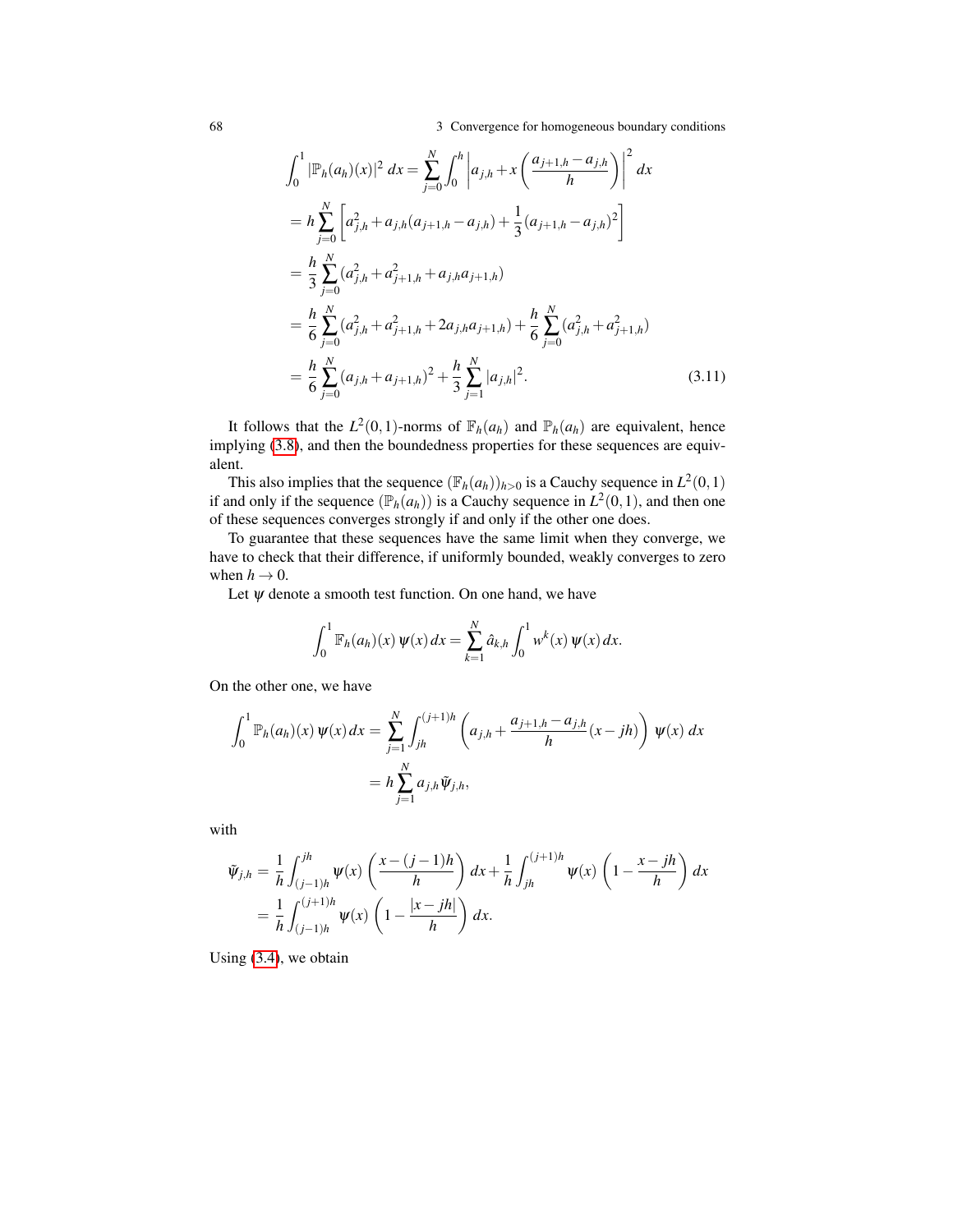#### 3.2 Extension operators 69

$$
\int_0^1 \mathbb{P}_h(a_h)(x) \, \psi(x) \, dx = \sum_{k=1}^N \hat{a}_{k,h} \left( h \sum_{j=1}^N w_j^k \, \tilde{\psi}_{j,h} \right). \tag{3.12}
$$

Therefore,

$$
\int_0^1 (\mathbb{P}_h(a_h)(x) - \mathbb{F}_h(a_h)(x)) \psi(x) dx
$$
  
= 
$$
\sum_{k=1}^N \hat{a}_{k,h} \left( h \sum_{j=1}^N w_j^k \tilde{\psi}_{j,h} - \int_0^1 w^k(x) \psi(x) dx \right).
$$
 (3.13)

Now, fix  $\ell \in \mathbb{N}$ , and choose  $\psi(x) = w^{\ell}(x) = \sqrt{2} \sin(\ell \pi x)$ . In this case, using Taylor's formula, we easily check that

$$
\sup_{j\in\{1,\cdots,N\}}|\tilde{\psi}_{j,h}-\psi(jh)|\leq \ell h\pi.
$$

Since, for  $\ell \leq N$ , see Lemma [2.1,](#page-63-0)

$$
\int_0^1 w^k(x) w^\ell(x) dx = h \sum_{j=1}^N w_j^k w^\ell(jh) = \delta_k^\ell,
$$

we then obtain from [\(3.13\)](#page-76-0) that for all  $\ell \in \mathbb{N}$ ,

$$
\int_0^1 \left( \mathbb{P}_h(a_h)(x) - \mathbb{F}_h(a_h)(x) \right) w^{\ell}(x) dx \longrightarrow_{h \to 0} 0.
$$

Since the set  $\{w^{\ell}\}_{\ell \in \mathbb{N}}$  spans the whole space  $L^2(0,1)$ , if one of the sequences  $(\mathbb{F}_h(a_h))$  or  $(\mathbb{P}_h(a_h))$  converges weakly in  $L^2(0,1)$ , then the other one also converges weakly in  $L^2(0,1)$  and has the same limit.

This completes the proof in the case  $s = 0$ .

We now deal with the case  $s = 1$ . First remark that

$$
\int_0^1 |\partial_x \mathbb{F}_h(a_h)|^2 dx = \sum_{k=1}^N |\hat{a}_{k,h}|^2 k^2 \pi^2
$$
\n(3.14)

from the Fourier orthogonality properties, and, using Lemma [2.1,](#page-63-0)

$$
\int_0^1 |\partial_x \mathbb{P}_h(a_h)(x)|^2 dx = h \sum_{j=0}^N \left( \frac{a_{j+1,h} - a_{j,h}}{h} \right)^2 = \sum_{k=1}^N \lambda_k(h) |\hat{a}_{k,h}|^2.
$$
 (3.15)

Since  $c_1 k^2 \leq \lambda_k(h) \leq c_2 k^2$ , these two norms are equivalent, hence implying [\(3.9\)](#page-74-0), and therefore the  $H_0^1(0,1)$ -boundedness properties of the sequences  $(\mathbb{F}_h(a_h))$  and  $(\mathbb{P}_h(a_h))$  are equivalent.

<span id="page-76-0"></span>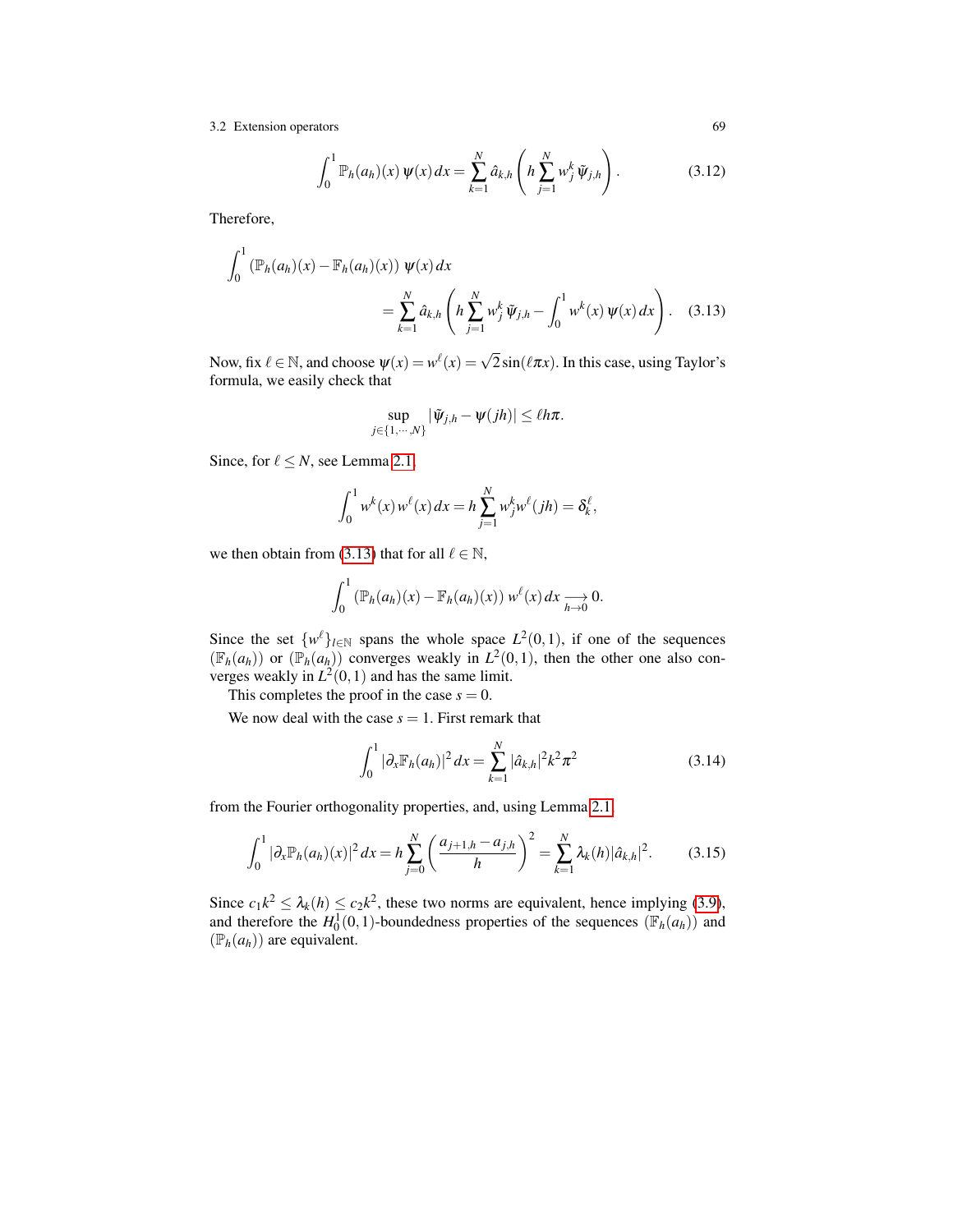If one of these sequences weakly converges in  $H_0^1(0,1)$ , then the other one is bounded in  $H_0^1(0,1)$  and weakly converges in  $L^2(0,1)$  to the same limit from the previous result, and then also weakly converges in  $H_0^1(0,1)$ .

Besides, if one of these sequences strongly converges in  $H_0^1(0,1)$ , it is a Cauchy sequence in  $H_0^1(0,1)$ , and then the other one also is a Cauchy sequence in  $H_0^1(0,1)$ , and therefore also strongly converges.  $\Box$ 

Similarly, one can prove the following:

**Proposition 3.2.** For each  $h = 1/(N+1) > 0$ , let  $a_h$  be a sequence of discrete func*tions.*

*Then the sequence of Fourier extensions*  $(\mathbb{F}_h(a_h))_{h>0}$  *converges strongly (respectively weakly) in L*<sup>2</sup> (0,1) *if and only if the sequence* (Q*h*(*ah*))*h*><sup>0</sup> *converges strongly (respectively weakly) in*  $L^2(0,1)$ *. Besides, when they converge, they have the same limit.*

*Moreover, there exists a constant C independent of h* > 0 *such that*

<span id="page-77-2"></span><span id="page-77-1"></span>
$$
\frac{1}{C} \left\| \mathbb{F}_h(a_h) \right\|_{L^2} \leq \left\| \mathbb{Q}_h(a_h) \right\|_{L^2} \leq C \left\| \mathbb{F}_h(a_h) \right\|_{L^2}.
$$
 (3.16)

The proof is very similar to the previous one and is left to the reader.

The above propositions show that the Fourier extension plays the same role as the classical extensions by continuous piecewise affine functions or by piecewise constant functions when considering convergence issues. We make the choice of considering this Fourier extension, rather than the usual ones, since it has the advantage of being smooth.

The following result is also relevant:

**Proposition 3.3.** *There exists a constant C independent of h* > 0 *such that for all solutions*  $\varphi_h$  *of* [\(3.1\)](#page-72-1):

<span id="page-77-3"></span>
$$
\frac{1}{C} \left\| \left( \mathbb{F}_h(\varphi_h), \mathbb{F}_h(\partial_t \varphi_h) \right\|_{H_0^1 \times L^2} \le E_h[\varphi_h] \le C \left\| \left( \mathbb{F}_h(\varphi_h), \mathbb{F}_h(\partial_t \varphi_h) \right\|_{H_0^1 \times L^2} \right\| \tag{3.17}
$$

*Proof.* The discrete energy of a solution  $\varphi_h$  of [\(3.1\)](#page-72-1) at time *t* exactly coincides with the  $H_0^1(0,1) \times L^2(0,1)$ -norm of  $(\mathbb{P}_h(\varphi_h), \mathbb{Q}_h(\partial_t \varphi_h))$  at time *t*. Using the equivalences  $(3.9)$  and  $(3.16)$ , we immediately obtain  $(3.17)$ .

In the following, we will often omit the operator  $\mathbb{F}_h$  from explicit notations and directly identify the discrete function  $a_h = (a_{j,h})_{j \in \{1,\dots,N\}}$  with its continuous Fourier extension  $\mathbb{F}_h(a_h)$ .

#### <span id="page-77-0"></span>3.3 Orders of convergence for smooth initial data

In this section, we consider a solution  $\varphi$  of [\(3.2\)](#page-72-2) with initial data  $(\varphi^0, \varphi^1) \in H^2 \cap$  $H_0^1(0,1) \times H_0^1(0,1)$ . The solution  $\varphi$  of [\(3.2\)](#page-72-2) then belongs to the space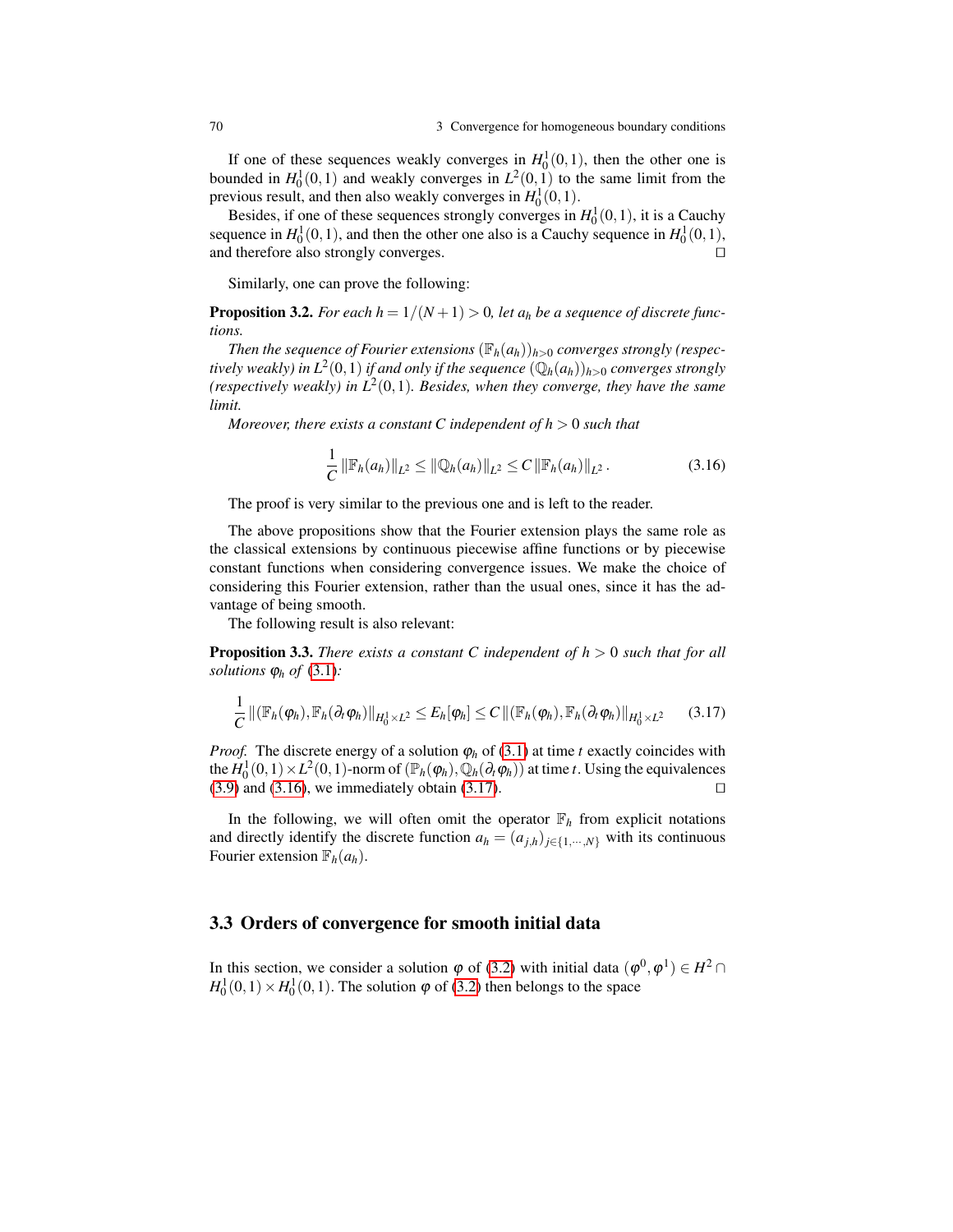3.3 Orders of convergence for smooth initial data 71

$$
\varphi \in C([0,T];H^2\cap H_0^1(0,1))\cap C^1([0,T];H_0^1(0,1))\cap C^2([0,T];L^2(0,1)).
$$

In order to prove it, one can remark that the energy

<span id="page-78-3"></span>
$$
E[\varphi](t) = \int_0^1 (|\partial_t \varphi(t,x)|^2 + |\partial_x \varphi(t,x)|^2) dx
$$

is constant in time for solutions of [\(3.2\)](#page-72-2) with initial data in  $H_0^1(0,1) \times L^2(0,1)$ . We then apply it to  $\partial_t \varphi$ , which is a solution of [\(3.2\)](#page-72-2) with initial data  $(\varphi_1, \partial_{xx}\varphi_0) \in$  $H_0^1(0,1) \times L^2(0,1).$ 

The goal of this section is to prove the following result:

**Proposition 3.4.** Let  $(\varphi^0, \varphi^1) \in H^2 \cap H^1_0(0,1) \times H^1_0(0,1)$ . Then there exist a con*stant*  $C = C(T)$  *independent of*  $(\varphi^0, \varphi^1)$  *and a sequence*  $(\varphi^0_h, \varphi^1_h)$  *of discrete initial data such that for all*  $h > 0$ *,* 

<span id="page-78-0"></span>
$$
\left\|(\varphi_h^0, \varphi_h^1) - (\varphi^0, \varphi^1)\right\|_{H_0^1 \times L^2} \le Ch^{2/3} \left\|(\varphi^0, \varphi^1)\right\|_{H^2 \cap H_0^1 \times H_0^1} \tag{3.18}
$$

and the solutions  $\varphi$  of [\(3.2\)](#page-72-2) with initial data  $(\varphi^0, \varphi^1)$  and  $\varphi_h$  of [\(3.1\)](#page-72-1) with initial *data*  $(\varphi_h^0, \varphi_h^1)$  *satisfy, for all h* > 0 *and t*  $\in [0, T]$ *,* 

<span id="page-78-2"></span>
$$
\|(\varphi_h(t), \partial_t \varphi_h(t)) - (\varphi(t), \partial_t \varphi(t))\|_{H_0^1 \times L^2} \leq Ch^{2/3} \left\|(\varphi^0, \varphi^1)\right\|_{H^2 \cap H_0^1 \times H_0^1}, \quad (3.19)
$$

*and*

<span id="page-78-4"></span>
$$
\left\| \frac{\varphi_{N,h}(\cdot)}{h} + \partial_x \varphi(\cdot, 1) \right\|_{L^2(0,T)} \le C h^{2/3} \left\| (\varphi^0, \varphi^1) \right\|_{H^2 \cap H_0^1 \times H_0^1}.
$$
 (3.20)

*Remark 3.1.* The result in [\(3.18\)](#page-78-0) may appear somewhat surprising since, when approximating  $(\varphi^0, \varphi^1) \in H^2 \cap H_0^1(0,1) \times H_0^1(0,1)$  by the classical continuous piecewise affine approximations or truncated Fourier series, the approximations  $(\varphi_h^0, \varphi_h^1)$ satisfy

<span id="page-78-1"></span>
$$
\left\|(\varphi_h^0, \varphi_h^1) - (\varphi^0, \varphi^1)\right\|_{H_0^1 \times L^2} \le Ch \left\|(\varphi^0, \varphi^1)\right\|_{H^2 \cap H_0^1 \times H_0^1} \tag{3.21}
$$

instead of [\(3.18\)](#page-78-0).

However, the result in [\[45\]](#page-134-0) indicates that, even if the convergence of the initial data is as in [\(3.21\)](#page-78-1), one cannot obtain a better result than [\(3.19\)](#page-78-2). This is due to the distance between the continuous and space semi-discrete semigroups generated by [\(3.2\)](#page-72-2) and [\(3.1\)](#page-72-1), respectively, and their purely conservative nature. To be more precise, when looking at the dispersion diagram, the eigenvalues of the semi-discrete wave equation [\(3.1\)](#page-72-1) are of the form

$$
\sqrt{\lambda_k(h)} = \frac{2}{h} \sin\left(\frac{k\pi h}{2}\right)
$$

whereas the ones of the continuous equation [\(3.2\)](#page-72-2) are  $\sqrt{\lambda_k} = k\pi$ . In particular, for any  $\varepsilon > 0$ ,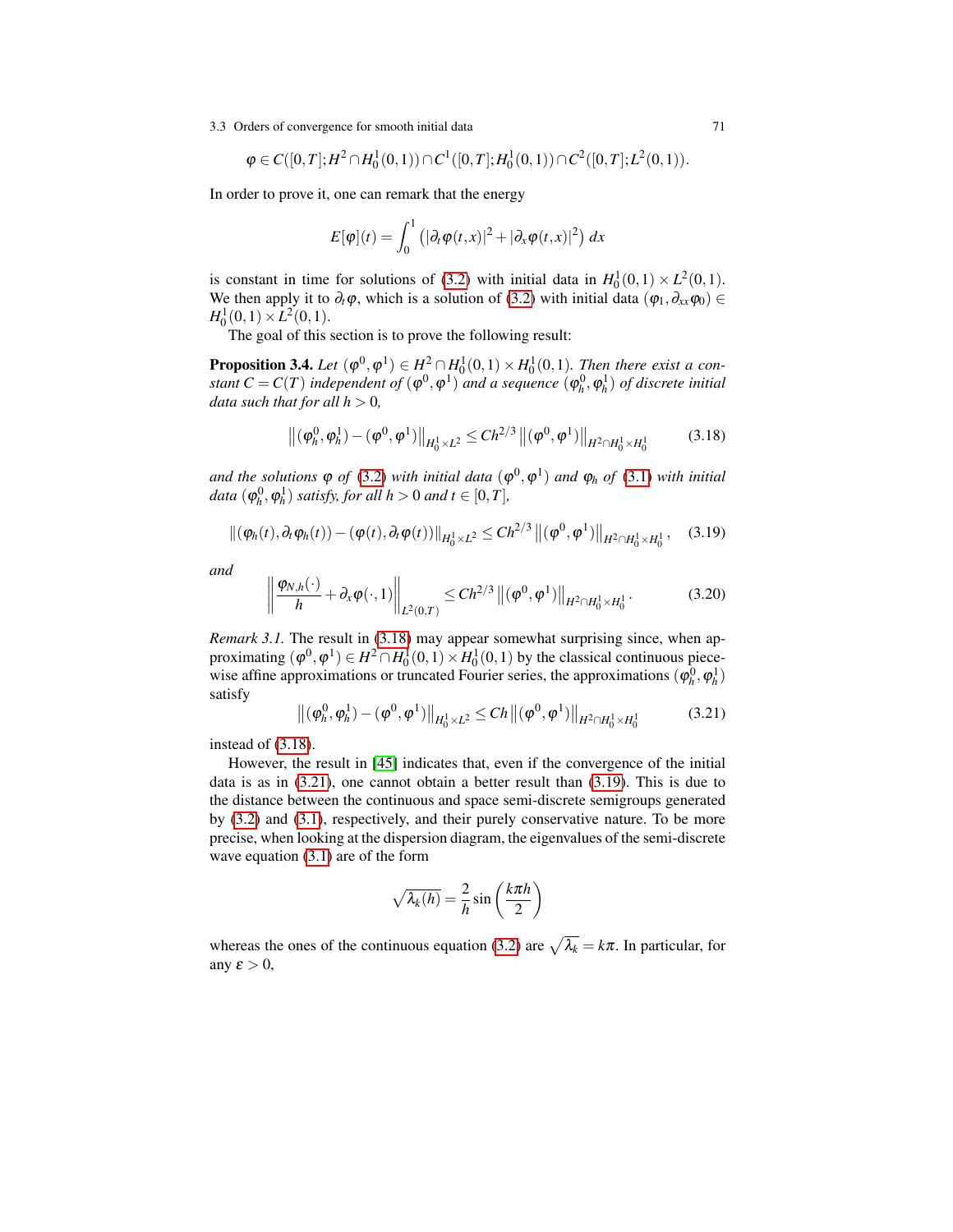72 3 Convergence for homogeneous boundary conditions

$$
\sup_{k \leq h^{-2/3+\epsilon}} \left\{ \left| \sqrt{\lambda_k(h)} - k\pi \right| \right\} = 0, \quad \text{while} \quad \sup_{k \geq h^{-2/3-\epsilon}} \left\{ \left| \sqrt{\lambda_k(h)} - k\pi \right| \right\} = \infty.
$$

*Remark 3.2.* The main issue in Proposition [3.4](#page-78-3) is the estimate [\(3.20\)](#page-78-4). Estimates [\(3.19\)](#page-78-2) are rather classical in the context of finite element methods, see e.g. [\[2\]](#page-132-0) and the references therein.

*Proof.* Let  $(\varphi^0, \varphi^1) \in H^2 \cap H_0^1(0,1) \times H_0^1(0,1)$ . Expanding these initial data on the Froof. Let  $(\psi^*, \psi^*) \in H^{-1}H_0(0, 1) \times H_0(0, 1)$ . Expand<br>Fourier basis (recall that  $w^k(x) = \sqrt{2} \sin(k\pi x)$ ), we have

$$
\varphi^0 = \sum_{k=1}^{\infty} \hat{a}_k w^k, \qquad \varphi^1 = \sum_{k=1}^{\infty} \hat{b}_k w^k.
$$

The solution  $\varphi$  of [\(3.2\)](#page-72-2) can then be computed explicitly in Fourier:

$$
\varphi(t,x)=\sum_{|k|=1}^{\infty}\hat{\varphi}_k\exp(i\mu_kt)w^{|k|},\quad \mu_k=k\pi,\quad \hat{\varphi}_k=\frac{1}{2}\left(\hat{a}_{|k|}+\frac{i\hat{b}_{|k|}}{\mu_k}\right).
$$

And the condition  $(\varphi^0, \varphi^1) \in H^2 \cap H_0^1(0,1) \times H_0^1(0,1)$  can be written as

<span id="page-79-1"></span>
$$
\sum_{k=1}^{\infty} \left( k^4 \left| \hat{\varphi}_k^0 \right|^2 + k^2 \left| \hat{\varphi}_k^1 \right|^2 \right) < \infty, \text{ or, equivalently, } \sum_{|k|=1}^{\infty} k^4 \left| \hat{\varphi}_k \right|^2 < \infty,
$$
\n(3.22)

and both these quantities are equivalent to the  $H^2 \cap H^1_0(0,1) \times H^1_0(0,1)$ -norm of the initial data  $(\varphi^0, \varphi^1)$ .

We now look for a solution  $\varphi_h$  of [\(3.1\)](#page-72-1) on the Fourier basis. Using that the functions  $w^k$  correspond to eigensolutions of the discrete Laplace operator for  $k \leq N$ , one easily checks that any solution of [\(3.1\)](#page-72-1) can be written as  $\sum_{|k|=1}^{N} a_k w^{|k|} \exp(i\mu_k(h)t)$ with  $\mu_k(h) = 2 \sin(k\pi h/2)/h$ . Keeping this in mind, we take

$$
\varphi_h(t) = \sum_{|k|=1}^{n(h)} \hat{\varphi}_k \exp(i\mu_k(h)t) w^{|k|}, \qquad (3.23)
$$

where  $n(h)$  is an integer smaller than  $N$  that will be fixed later on.

We now compute how this solution approximates  $\varphi$ :

<span id="page-79-0"></span>
$$
\|\varphi_h(t) - \varphi(t)\|_{H_0^1}^2
$$
\n
$$
= \sum_{|k|=n(h)+1}^{\infty} k^2 \pi^2 |\varphi_k|^2 + \sum_{|k|=1}^{n(h)} k^2 \pi^2 |\varphi_k|^2 4 \sin^2 \left( \frac{(\mu_k(h) - \mu_k)t}{2} \right)
$$
\n
$$
\leq \frac{C}{n(h)^2} \sum_{|k|=n(h)+1}^{\infty} k^4 \pi^4 |\varphi_k|^2 + C \sum_{|k|=1}^{n(h)} (k^4 h^4) k^4 \pi^4 |\varphi_k|^2
$$
\n
$$
\leq C \left( n(h)^4 h^4 + \frac{1}{n(h)^2} \right) \| (\varphi^0, \varphi^1) \|_{H^2 \cap H_0^1 \times H_0^1}^2, \tag{3.24}
$$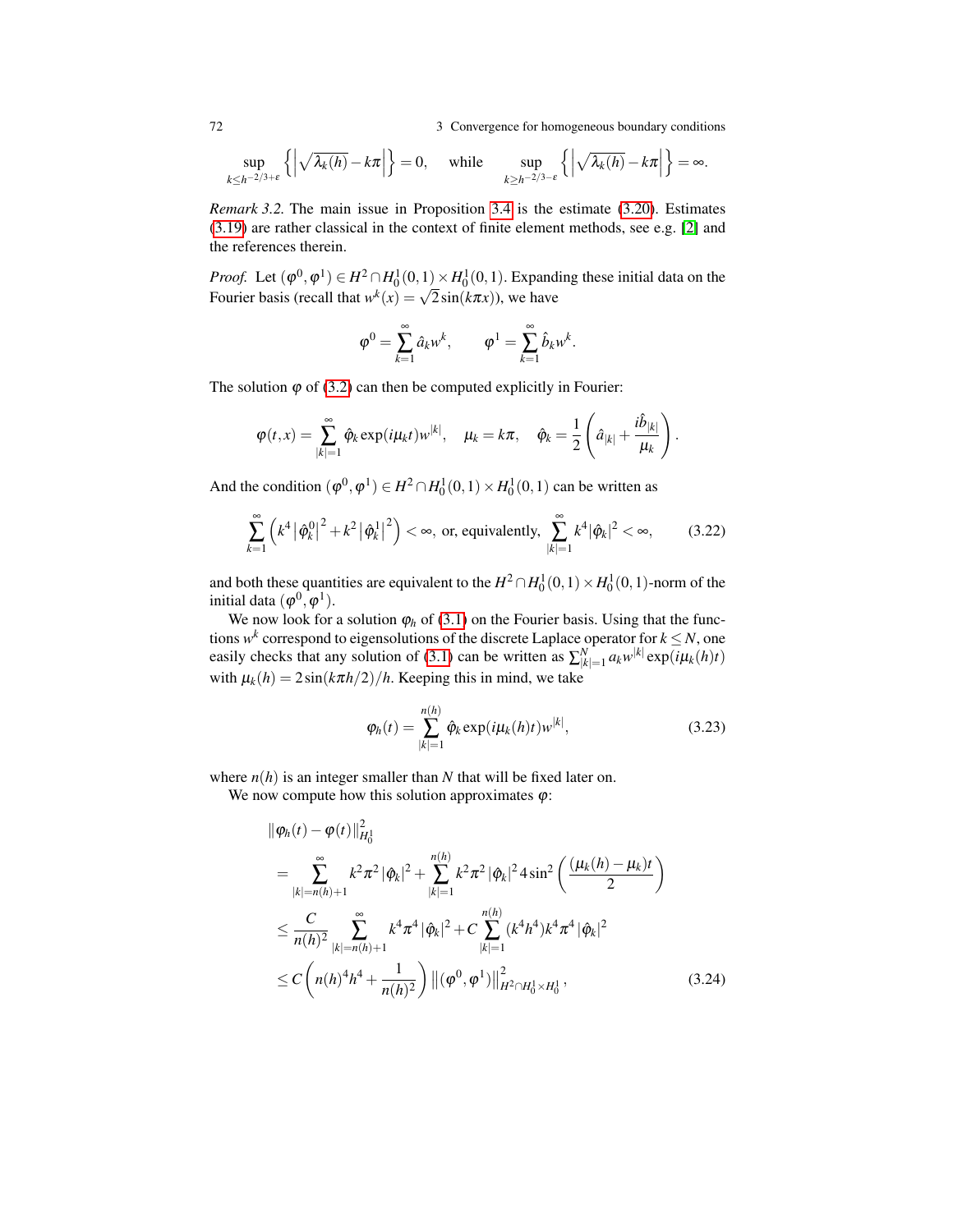where we have used that, for some constant *C* independent of  $h > 0$  and  $k \in$  $\{1,\cdots,N\},\$ 

$$
|\mu_k(h) - \mu_k| = \left|\frac{2}{h}\sin\left(\frac{k\pi h}{2}\right) - k\pi\right| \leq Ck^3h^2,
$$

and

$$
\left|\sin\left(\frac{(\mu_k(h)-\mu_k)t}{2}\right)\right|\leq CT|\mu_k(h)-\mu_k|.
$$

The same can be done for  $\partial_t \varphi_h$ :

<span id="page-80-0"></span>
$$
\|\partial_t \varphi_h(t) - \partial_t \varphi(t)\|_{L^2}^2
$$
\n
$$
= \sum_{|k|=n(h)+1}^{\infty} k^2 \pi^2 |\varphi_k|^2 + \sum_{|k|=1}^{n(h)} |\varphi_k|^2 \left| \mu_k(h) e^{i\mu_k(h)t} - \mu_k e^{i\mu_k t} \right|^2
$$
\n
$$
\leq C \left( n(h)^4 h^4 + \frac{1}{n(h)^2} \right) \left\| (\varphi^0, \varphi^1) \right\|_{H^2 \cap H_0^1 \times H_0^1}^2, \tag{3.25}
$$

where we used that

$$
\left|\mu_k(h)e^{i\mu_k(h)t}-\mu_k e^{i\mu_k t}\right|\leq \left|2k\pi\sin\left(\frac{(\mu_k(h)-\mu_k)t}{2}\right)\right|+|\mu_k(h)-\mu_k|\leq Ck^4h^2.
$$

Estimates [\(3.24\)](#page-79-0) and [\(3.25\)](#page-80-0) then imply [\(3.18\)](#page-78-0) and [\(3.19\)](#page-78-2) when choosing  $n(h) \simeq$ *h*<sup>−2/3</sup>, a choice that, as we will see below, also optimizes the convergence of the normal derivatives.

We shall now prove [\(3.20\)](#page-78-4). This will be done in two main steps, computing separately the integrals

<span id="page-80-1"></span>
$$
I_1 = \int_0^T \left| \partial_x \varphi_h(t,1) + \frac{\varphi_{N,h}(t)}{h} \right|^2 dt, \text{ and } I_2 = \int_0^T \left| \partial_x \varphi(t,1) - \partial_x \varphi_h(t,1) \right|^2 dt. \tag{3.26}
$$

*Estimates on I*<sub>1</sub>. We shall first write the admissibility inequality proved in Theorem [2.1](#page-64-0) in terms of Fourier series.

Consider a solution  $\phi_h$  of [\(3.1\)](#page-72-1) and write it as

$$
\phi_h(t) = \sum_{|k|=1}^N \hat{\phi}_{k,h} e^{i\mu_k(h)t} w^{|k|},
$$

where

$$
\hat{\phi}_{k,h} = \frac{1}{2} \left( \hat{\phi}_{k,h}^0 + \frac{\hat{\phi}_{k,h}^1}{i \mu_k(h)} \right).
$$

The energy of the solution is then given by

$$
E_h = 2 \sum_{|k|=1}^{N} \lambda_{|k|}(h) |\hat{\phi}_{k,h}|^2.
$$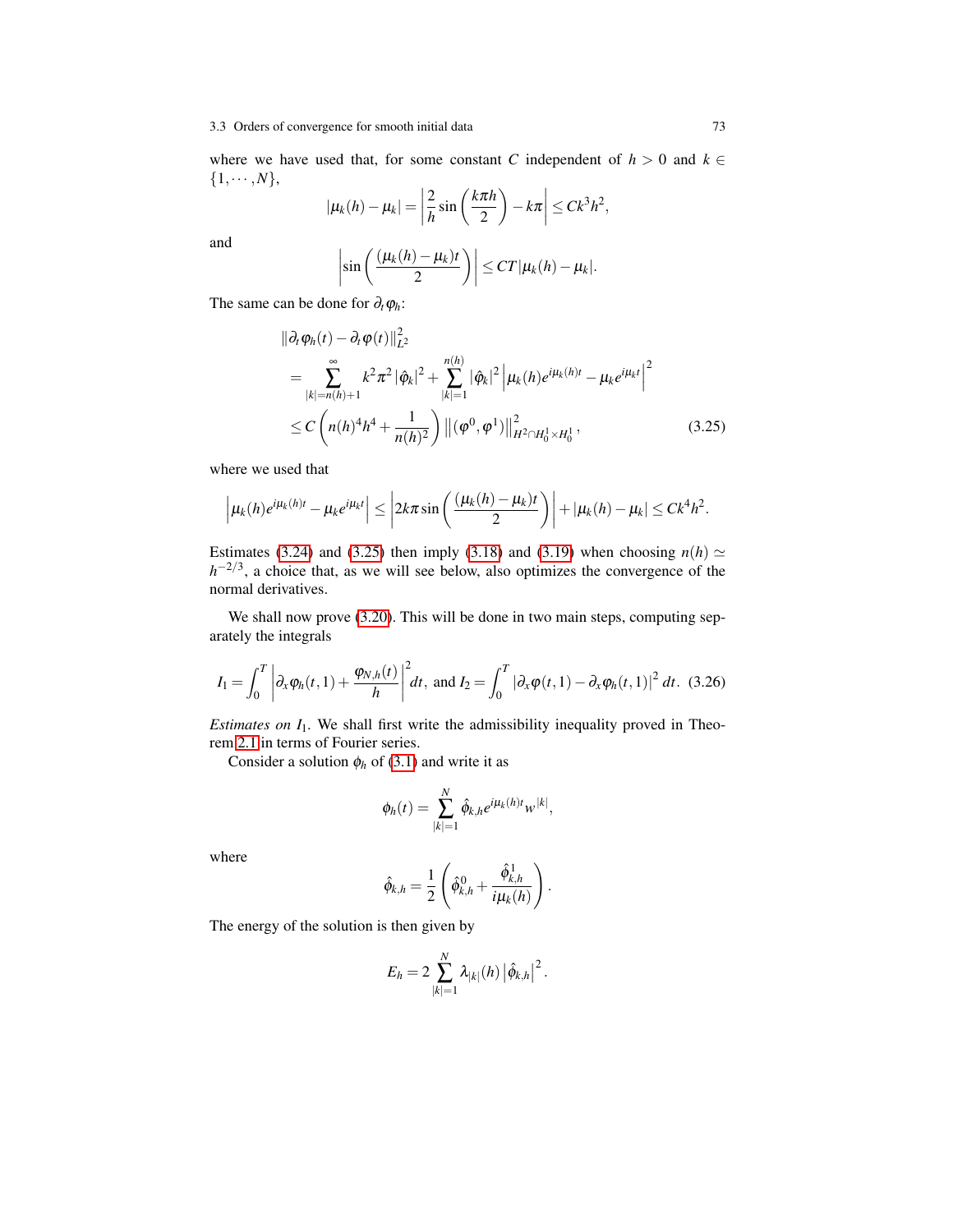,

Hence the admissibility result in Theorem [2.1](#page-64-0) reads as follows: For any sequence  $(\hat{\phi}_{k,h}),$ 

<span id="page-81-0"></span>
$$
\int_0^T \left| \sum_{|k|=1}^N \hat{\phi}_{k,h} e^{i\mu_k(h)t} \frac{w_N^{|k|}}{h} \right|^2 dt \le C \sum_{|k|=1}^N \lambda_{|k|}(h) |\hat{\phi}_{k,h}|^2.
$$
 (3.27)

But the difference  $\partial_x \varphi_h(t,1) + \varphi_{N,h}/h$  reads as

$$
\partial_x \varphi_h(t,1) + \frac{\varphi_{N,h}}{h}(t) = \sum_{|k|=1}^{n(h)} \hat{\varphi}_k e^{i\mu_k(h)t} \left( \partial_x w^{|k|}(1) + \frac{w_N^{|k|}}{h} \right)
$$
  
= 
$$
\sum_{|k|=1}^{n(h)} \hat{\varphi}_k \left( 1 + \frac{h \partial_x w^{|k|}(1)}{w_N^{|k|}} \right) e^{i\mu_k(h)t} \frac{w_N^{|k|}}{h}.
$$

Thus, applying [\(3.27\)](#page-81-0), we get

<span id="page-81-1"></span>
$$
\int_0^T \left| \partial_x \varphi_h(t,1) + \frac{\varphi_{N,h}(t)}{h} \right|^2 dt \le C \sum_{|k|=1}^{n(h)} \lambda_{|k|}(h) |\hat{\varphi}_k|^2 \left( 1 + \frac{h \partial_x w^{|k|}(1)}{w_N^{|k|}} \right)^2.
$$
 (3.28)

But for all  $k \in \{1, \cdots, N\}$ ,

$$
\frac{h\partial_x w^k(1)}{w_N^k} = -\frac{k\pi h \cos(k\pi)}{\sin(k\pi h)\cos(k\pi)} = -\frac{k\pi h}{\sin(k\pi h)}
$$

and we thus have, for some explicit constant *C* independent of *h* and *k*, that for all *h* > 0 and  $k \in \{1, \dots, N\}$ ,

$$
\left|1+\frac{h\partial_x w^k(1)}{w_N^k}\right| \leq C(k\pi h)^2.
$$

Plugging this last estimate into [\(3.28\)](#page-81-1) and using  $\lambda_k(h) \leq Ck^2$ , we obtain

<span id="page-81-2"></span>
$$
I_{1} = \int_{0}^{T} \left| \partial_{x} \varphi_{h}(t,1) + \frac{\varphi_{N,h}(t)}{h} \right|^{2} dt \leq C \sum_{|k|=1}^{n(h)} |\hat{\varphi}_{k}|^{2} k^{6} h^{4}
$$
  

$$
\leq C n(h)^{2} h^{4} \sum_{|k|=1}^{n(h)} k^{4} |\hat{\varphi}_{k}|^{2}
$$
  

$$
\leq C n(h)^{2} h^{4} ||(\varphi^{0}, \varphi^{1})||_{H^{2} \cap H_{0}^{1} \times H_{0}^{1}}^{2} . (3.29)
$$

*Estimates on*  $I_2$ *. The idea now is to see*  $\varphi_h$  *as a solution of [\(3.1\)](#page-72-1) up to a perturbation.* Note that this is a classical technique in numerical analysis and more particularly in *a posteriori* error analysis.

Indeed, recall that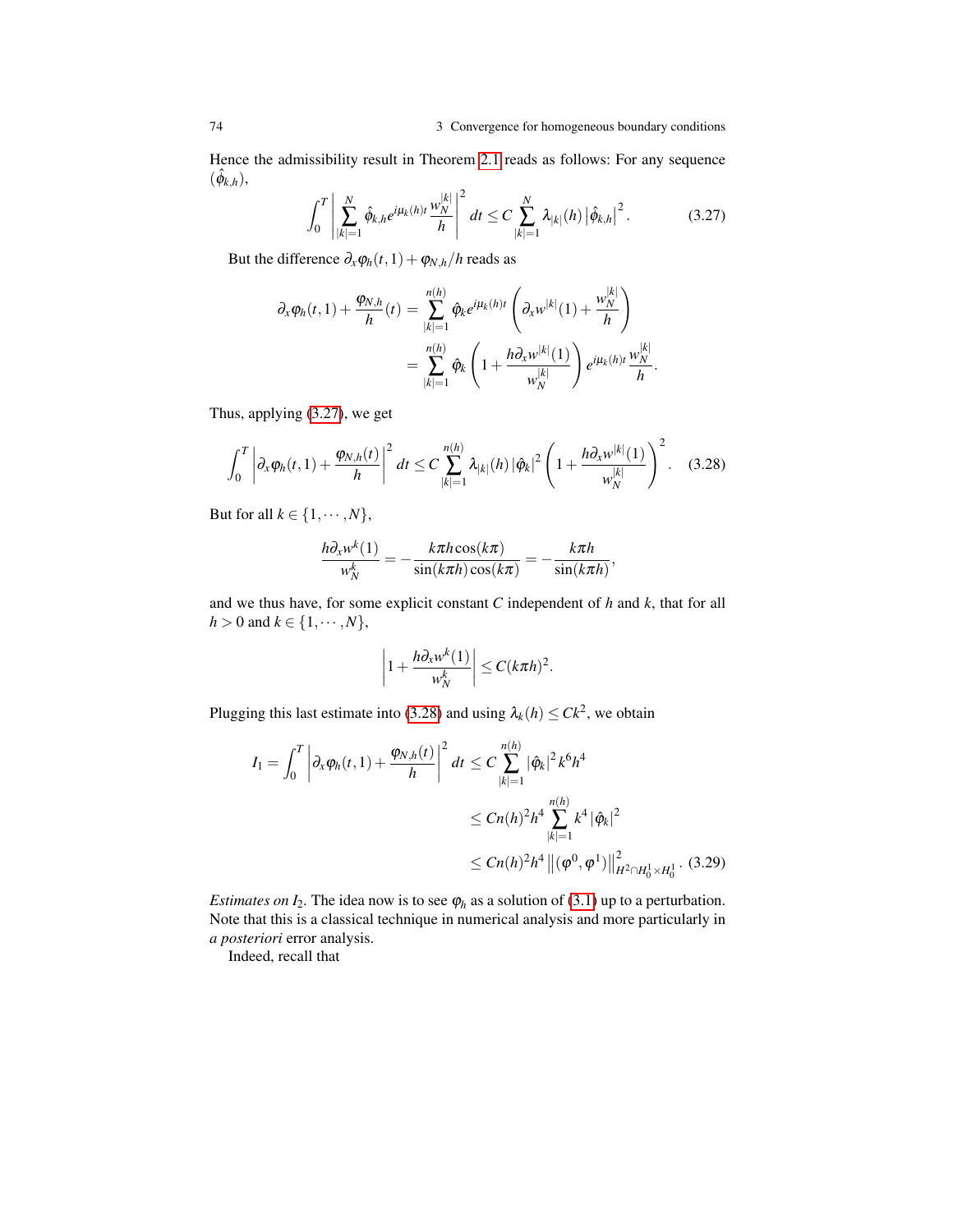3.3 Orders of convergence for smooth initial data 75

$$
\varphi_h = \sum_{|k|=1}^{n(h)} \hat{\varphi}_k e^{i\mu_k(h)t} w^{|k|}(x).
$$

This implies that

$$
\partial_{tt} \varphi_h - \partial_{xx} \varphi_h = f_h, \quad (t, x) \in \mathbb{R} \times (0, 1)
$$

with

$$
f_h(x,t) = \sum_{|k|=1}^{n(h)} \hat{\varphi}_k e^{i\mu_k(h)t} w^{|k|}(x) \left(-\lambda_{|k|}(h) + k^2 \pi^2\right).
$$

In particular, for all  $t \in \mathbb{R}$ ,

$$
\begin{split} \|f_h(t)\|_{L^2(0,1)}^2 &\leq \sum_{|k|=1}^{n(h)} k^4 \pi^4 |\hat{\varphi}_k|^2 \left(1 - \frac{4}{k^2 \pi^2 h^2} \sin^2\left(\frac{k \pi h}{2}\right)\right)^2 \\ &\leq C \sum_{|k|=1}^{n(h)} k^4 \pi^4 |\hat{\varphi}_k|^2 (k \pi h)^4 \\ &\leq C n(h)^4 h^4 \sum_{|k|=1}^{n(h)} k^4 \pi^4 |\hat{\varphi}_k|^2 \\ &\leq C n(h)^4 h^4 \left\|(\varphi^0, \varphi^1)\right\|_{H^2 \cap H_0^1 \times H_0^1}^2, \end{split}
$$

where the constant *C* is independent of  $h > 0$ .

Now, consider  $z_h = \varphi_h - \varphi$ . Then  $z_h$  satisfies the following system of equations

$$
\begin{cases}\n\partial_{tt}z_h - \partial_{xx}z_h = f_h, & t \in \mathbb{R}, x \in (0,1) \\
z_h(t,0) = z_h(t,1) = 0, & t \in \mathbb{R}, \\
z_h(0,x) = z_h^0(x), & \partial_t z_h(0,x) = z^1(x), 0 < x < 1,\n\end{cases} \tag{3.30}
$$

with  $(z_h^0, z_h^1) = (\varphi_h^0, \varphi_h^1) - (\varphi^0, \varphi^1)$ , which satisfies, according to [\(3.24\)](#page-79-0) and [\(3.25\)](#page-80-0) for  $t = 0$ ,

$$
\left\|\left(z_h^0, z_h^1\right)\right\|_{H_0^1 \times L^2}^2 \le C \left(\frac{1}{n(h)^2} + n(h)^4 h^4\right) \left\|\left(\phi^0, \phi^1\right)\right\|_{H^2 \cap H_0^1 \times H_0^1}^2.
$$

But this is now the continuous wave equation and one can easily check that the normal derivative of  $z_h$  then satisfies the following admissibility result: for some constant *C* independent of  $h > 0$ ,

$$
\int_0^T |\partial_x z_h(t,1)|^2 dt \leq C \left( ||f_h||^2_{L^1(0,T;L^2(0,1))} + ||(z_h^0, z_h^1)||^2_{H_0^1 \times L^2} \right).
$$

For a proof of that fact we refer to the book of Lions [\[36\]](#page-133-0) and the article [\[32\]](#page-133-1). This gives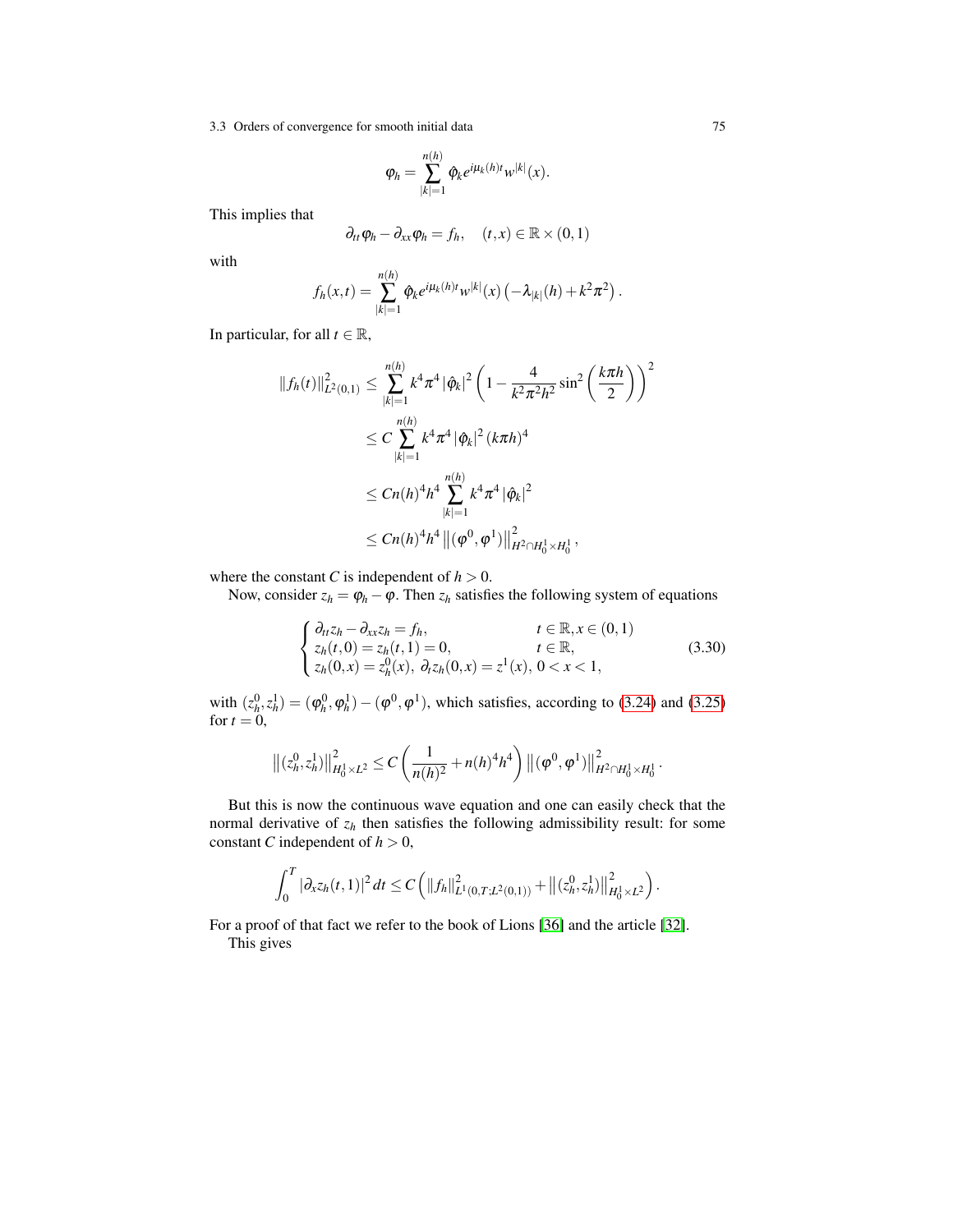76 3 Convergence for homogeneous boundary conditions

<span id="page-83-1"></span>
$$
I_2 = \int_0^T |\partial_x \varphi(t, 1) - \partial_x \varphi_h(t, 1)|^2 dt
$$
  
 
$$
\leq C \left( \frac{1}{n(h)^2} + n(h)^4 h^4 \right) ||(\varphi^0, \varphi^1)||^2_{H^2 \cap H_0^1 \times H_0^1}.
$$
 (3.31)

Combining the estimates [\(3.29\)](#page-81-2) and [\(3.31\)](#page-83-1), we obtain

$$
\int_0^T \left| \partial_x \varphi(t,1) + \frac{\varphi_{N,h}(t)}{h} \right|^2 dt \le C \left( \frac{1}{n(h)^2} + n(h)^4 h^4 \right) \left\| (\varphi^0, \varphi^1) \right\|_{H^2 \cap H_0^1 \times H_0^1}^2.
$$

The choice  $n(h) \simeq h^{-2/3}$  optimizes this estimate and yields [\(3.20\)](#page-78-4). This choice also optimizes estimates [\(3.24\)](#page-79-0) and [\(3.25\)](#page-80-0) and implies [\(3.18\)](#page-78-0) and [\(3.19\)](#page-78-2) and thus completes the proof.  $\Box$ 

#### <span id="page-83-0"></span>3.4 Further convergence results

#### *3.4.1 Strongly convergent initial data*

As a corollary to Proposition [3.4,](#page-78-3) we can give convergence results for *any* sequence of discrete initial data  $(\varphi_h^0, \varphi_h^1)$  satisfying

<span id="page-83-2"></span>
$$
\lim_{h \to 0} \left\| (\varphi_h^0, \varphi_h^1) - (\varphi^0, \varphi^1) \right\|_{H_0^1 \times L^2} = 0.
$$
\n(3.32)

<span id="page-83-3"></span>**Proposition 3.5.** Let  $(\varphi^0, \varphi^1) \in H_0^1(0,1) \times L^2(0,1)$  and consider a sequence of dis**c c** *c* **p** *co*<sub>*h*</sub> *ch*<sup>*h*</sup> *c c<sub><i>h*</sub> *c*<sub>*h*</sub><sup>*h*</sup> *c*<sub>*h*</sub><sup>*d*</sup> *c*<sub>*n*</sub><sup>*d*</sup> *cn*<sup>*d*</sup> *cn*<sup>*d*</sup> *cn*<sup>*d*</sup> *cn*<sup>*d*</sup> *c<sub><i>n*</sub>*<i>d cg*<sup>*h*</sup> *c<sub><i>h*</sub></sub>*d cg*<sup>*h*</sup> *c<sub><i>h*</sub>*d*<sup>*d*</sup> *c<sub><i>n*</sub>*<i>d*  $data$   $(\varphi_h^0, \varphi_h^1)$  converge strongly in  $C([0,T];H_0^1(0,1))\cap C^1([0,T];L^2(0,1))$  towards the solution  $\varphi$  of [\(3.2\)](#page-72-2) with initial data  $(\varphi^0, \varphi^1)$  as  $h \to 0$ . Moreover, we have

$$
\lim_{h \to 0} \int_0^T \left| \partial_x \varphi(t, 1) + \frac{\varphi_{N,h}}{h} \right|^2 dt = 0.
$$
\n(3.33)

*Proof.* Let  $(\varphi^0, \varphi^1) \in H_0^1(0, 1) \times L^2(0, 1)$  and, given  $\varepsilon > 0$ , choose  $(\psi^0, \psi^1) \in H^2 \cap$  $H_0^1(0,1) \times H_0^1(0,1)$  so that

$$
\left\|(\boldsymbol{\varphi}^0,\boldsymbol{\varphi}^1) - (\boldsymbol{\psi}^0,\boldsymbol{\psi}^1)\right\|_{H_0^1 \times L^2} \leq \varepsilon.
$$

We now use the discrete initial data  $(\psi_h^0, \psi_h^1)$  provided by Proposition [3.4.](#page-78-3) The solutions  $\psi_h$  of [\(3.1\)](#page-72-1) with initial data  $(\psi_h^0, \psi_h^1)$  thus converge to the solution  $\psi$  of [\(3.2\)](#page-72-2) with initial data  $(\psi^0, \psi^1)$  in the sense of [\(3.19\)](#page-78-2)–[\(3.20\)](#page-78-4).

We now denote by  $\varphi_h$  the solutions of [\(3.1\)](#page-72-1) with initial data  $(\varphi_h^0, \varphi_h^1)$  and  $\varphi$  the solution of [\(3.2\)](#page-72-2) with initial data  $(\varphi^0, \varphi^1)$ .

Since  $\varphi_h - \psi_h$  is a solution of [\(3.1\)](#page-72-1), the conservation of the energy and the uniform admissibility property [\(2.12\)](#page-64-1) yield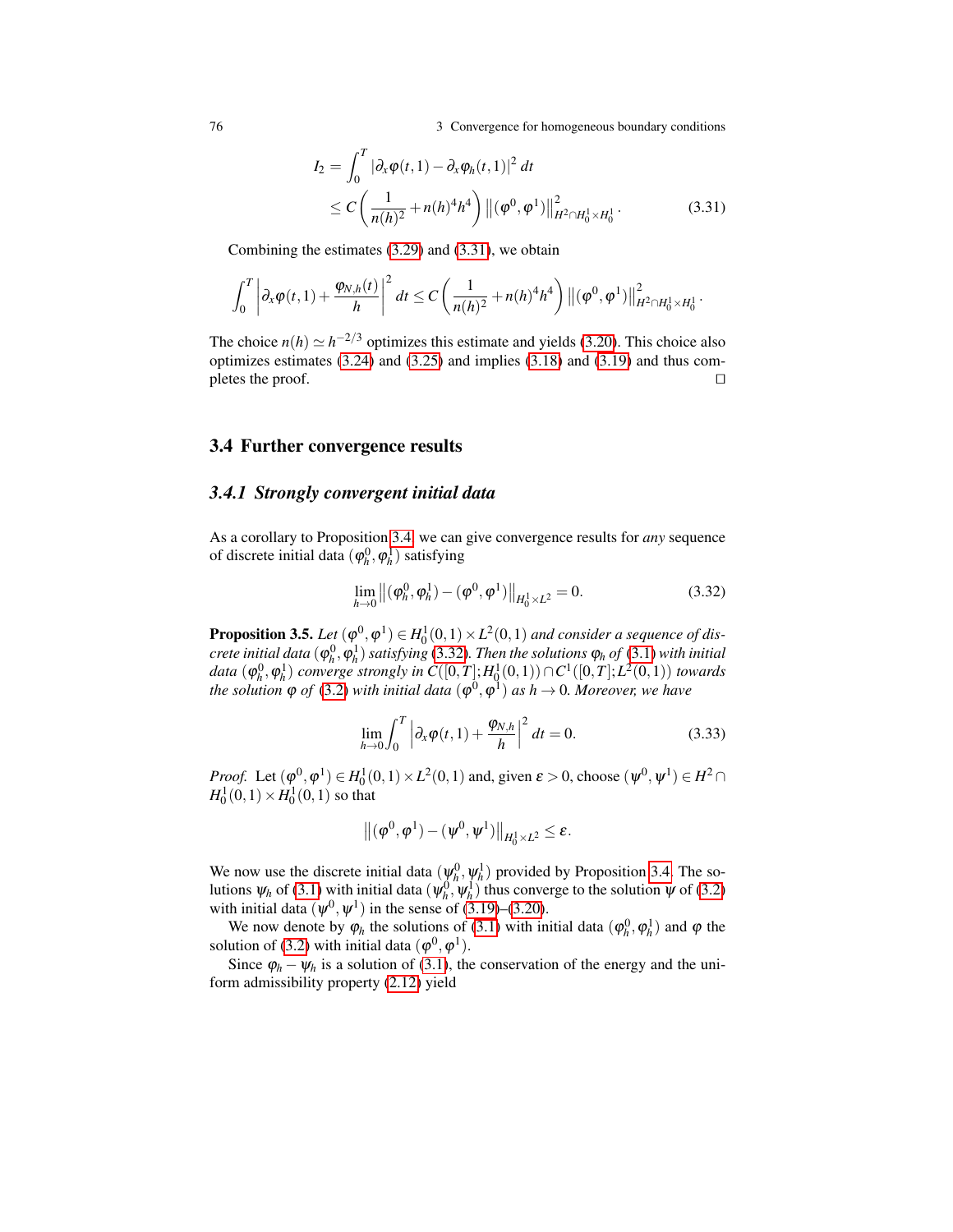3.4 Further convergence results 77

$$
\sup_{t\in[0,T]}\|(\varphi_h,\partial_t\varphi_h)(t)-(\psi_h,\partial_t\psi_h)(t)\|_{H_0^1\times L^2}+\left\|\frac{\varphi_{N,h}-\psi_{N,h}}{h}\right\|_{L^2(0,T)}\\ \leq C\|(\varphi_h^0,\varphi_h^1)-(\psi_h^0,\psi_h^1)\|_{H_0^1\times L^2}\\ \leq C(\big\|(\varphi_h^0,\varphi_h^1)-(\varphi^0,\varphi^1)\big\|_{H_0^1\times L^2}+\big\|(\varphi^0,\varphi^1)-(\psi^0,\psi^1)\big\|_{H_0^1\times L^2}\\ +\big\|(\psi^0,\psi^1)-(\psi_h^0,\psi_h^1)\big\|_{H_0^1\times L^2})\\ \leq C(\big\|(\varphi_h^0,\varphi_h^1)-(\varphi^0,\varphi^1)\big\|_{H_0^1\times L^2}+\epsilon+C_\epsilon h^{2/3}\,\big\|(\psi^0,\psi^1)\big\|_{H^2\cap H_0^1\times H_0^1}).
$$

Besides, recalling that  $\psi_h$  converge to  $\psi$  in the sense of [\(3.19\)](#page-78-2)–[\(3.20\)](#page-78-4), we have

$$
\lim_{h\to 0}\sup_{t\in[0,T]}\left\|\left(\psi_h,\partial_t\psi_h\right)(t)-\left(\psi,\partial_t\psi\right)(t)\right\|_{H_0^1\times L^2}+\left\|\partial_x\psi(t,1)+\frac{\psi_{N,h}}{h}\right\|_{L^2(0,T)}=0.
$$

We also use that the energy of the continuous wave equation [\(3.2\)](#page-72-2) is constant in time and the admissibility result of the continuous wave equation and apply it to  $\varphi - \psi$ :

$$
\sup_{t\in[0,T]}\|(\varphi,\partial_t\varphi)(t)-(\psi,\partial_t\psi)(t)\|_{H^1_0\times L^2}+\|\partial_x\varphi(t,1)-\partial_x\psi(t,1)\|_{L^2(0,T)}\leq C\epsilon.
$$

Combining these three estimates and taking the limsup as  $h \to 0$ , for all  $\varepsilon > 0$ , we get

$$
\begin{aligned}\n&\limsup_{h\to 0}\left(\sup_{t\in[0,T]}\left\|(\varphi_h,\partial_t\varphi_h)(t)-(\varphi,\partial_t\varphi)(t)\right\|_{H_0^1\times L^2}\\
&+\left\|\frac{\varphi_{N,h}(t)}{h}+\partial_x\varphi(t,1)\right\|_{L^2(0,T)}\right)\leq C\epsilon.\n\end{aligned}
$$

This concludes the proof of Proposition [3.5](#page-83-3) since  $\varepsilon > 0$  was arbitrary.

#### *3.4.2 Smooth initial data*

In this section, we derive higher convergence rates when the initial data are smoother. In order to do that, we introduce, for  $\ell \in \mathbb{R}$ , the functional space  $H^{\ell}_{(0)}$  defined by

<span id="page-84-0"></span>
$$
H_{(0)}^{\ell}(0,1) = \left\{ \varphi = \sum_{k=1}^{\infty} \hat{\varphi}_k w^k, \text{ with } \sum_{k=1}^{\infty} k^{2\ell} |\hat{\varphi}_k|^2 < \infty \right\}
$$
  
endowed with the norm  $||\varphi||_{H_{(0)}^{\ell}}^2 = \sum_{k=1}^{\infty} k^{2\ell} |\hat{\varphi}_k|^2$ . (3.34)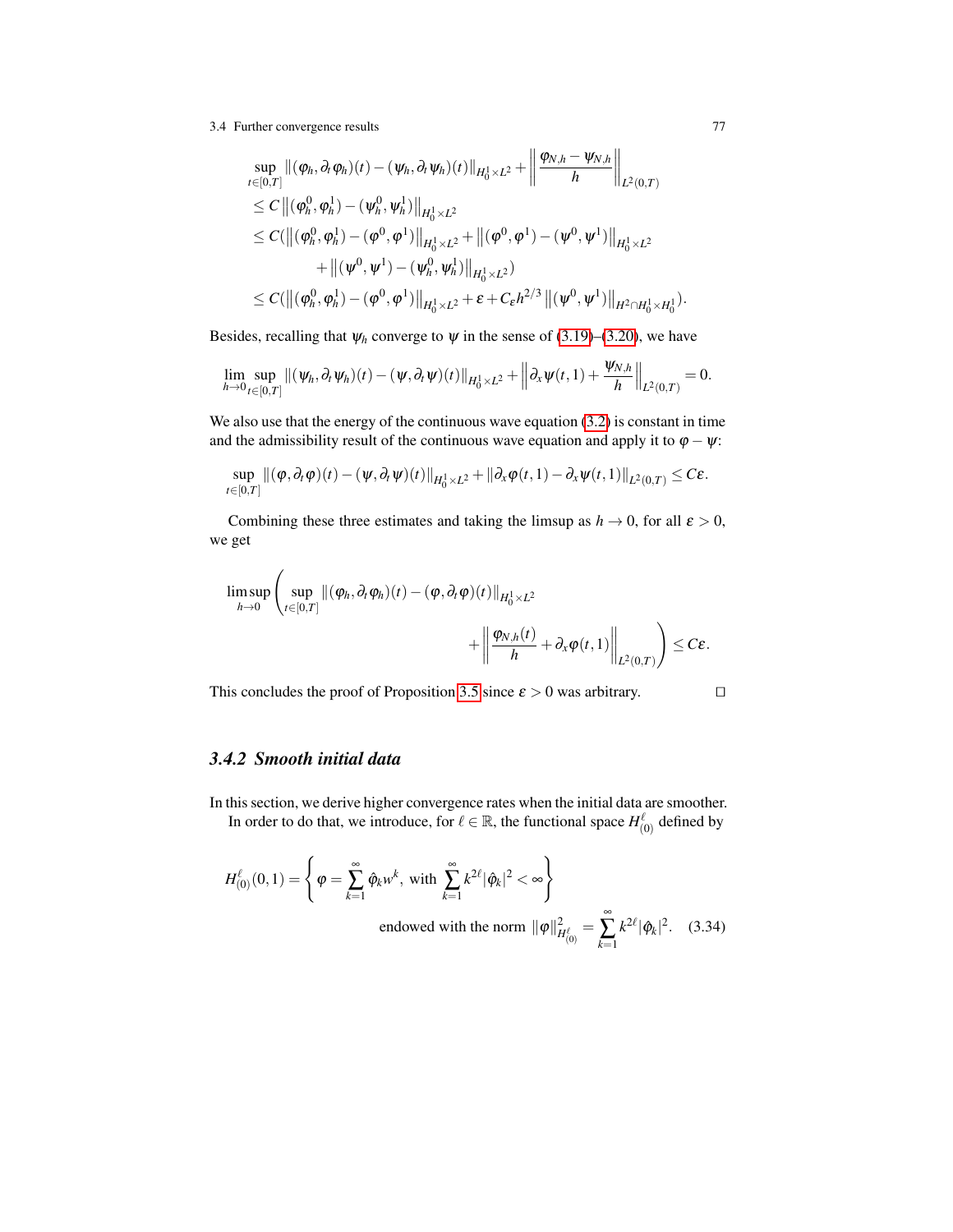These functional spaces correspond to the domains  $\mathscr{D}((-\Delta_d)^{\ell/2})$  of the fractional powers of the Dirichlet Laplace operator  $-\Delta_d$ . In particular, we have  $H^0_{(0)}(0,1)$  =  $L^2(0,1), H^1_{(0)}(0,1) = H^1_0(0,1)$  and  $H^{-1}_{(0)}(0,1) = H^{-1}(0,1)$ .

As an extension of Proposition [3.4,](#page-78-3) we obtain:

<span id="page-85-3"></span>**Proposition 3.6.** Let  $\ell \in (0,3]$  and  $(\varphi^0, \varphi^1) \in H^{\ell+1}_{(0)}(0,1) \times H^{\ell}_{(0)}(0,1)$ *. Denote by* φ *the solution of* [\(3.2\)](#page-72-2) with initial data  $(\varphi^0, \varphi^1)$ . Then there exists a constant  $C =$  $C(T, \ell)$  independent of  $(\varphi^0, \varphi^1)$  such that the sequence  $\varphi_h$  of solutions of [\(3.1\)](#page-72-1) with initial data  $(\varphi_h^0, \varphi_h^1)$  constructed in Proposition [3.4](#page-78-3) satisfies, for all  $h > 0$ ,

$$
\sup_{t\in[0,T]} \|(\varphi_h(t), \partial_t \varphi_h(t)) - (\varphi(t), \partial_t \varphi(t))\|_{H_0^1 \times L^2} \leq Ch^{2\ell/3} \|(\varphi^0, \varphi^1)\|_{H_{(0)}^{\ell+1} \times H_{(0)}^{\ell}}, \quad (3.35)
$$

*and*

<span id="page-85-2"></span><span id="page-85-1"></span>
$$
\left\| \frac{\varphi_{N,h}(\cdot)}{h} + \partial_x \varphi(\cdot, 1) \right\|_{L^2(0,T)} \le Ch^{2\ell/3} \left\| (\varphi^0, \varphi^1) \right\|_{H_{(0)}^{\ell+1} \times H_{(0)}^{\ell}}.
$$
 (3.36)

In particular, for  $\ell = 3$ , this result reads as follows: If  $(\varphi^0, \varphi^1) \in H^4_{(0)}(0,1) \times$  $H_{(0)}^3(0,1)$ , the sequence  $\varphi_h$  constructed in Proposition [3.4](#page-78-3) satisfies the following convergence results:

<span id="page-85-0"></span>
$$
\sup_{t\in[0,T]}\|(\varphi_h(t),\partial_t\varphi_h(t))-(\varphi(t),\partial_t\varphi(t))\|_{H_0^1\times L^2}\leq Ch^2\left\|(\varphi^0,\varphi^1)\right\|_{H_{(0)}^4\times H_{(0)}^3},\quad(3.37)
$$

and

$$
\left\| \frac{\varphi_{N,h}(\cdot)}{h} + \partial_x \varphi(\cdot, 1) \right\|_{L^2(0,T)} \le Ch^2 \left\| (\varphi^0, \varphi^1) \right\|_{H^4_{(0)} \times H^3_{(0)}}.
$$
 (3.38)

Note that we cannot expect to go beyond the rate  $h^2$  since the consistency of the method is of order 2.

*Proof* (*Sketch*). The proof of these convergence results follows line to line the one of Proposition [3.4.](#page-78-3)

Let us for instance explain how it has to be modified to get [\(3.37\)](#page-85-0). First remark that [\(3.22\)](#page-79-1) now reads

$$
\sum_{|k|=1}^{\infty} k^{2\ell+2} |\hat{\phi_k}|^2 \simeq ||(\phi^0, \phi^1)||^2_{H_{(0)}^{\ell+1} \times H_{(0)}^{\ell}}.
$$

Estimates  $(3.24)$ – $(3.25)$  can then be modified into

$$
\begin{aligned} \|\varphi_h(t) - \varphi(t)\|_{H_0^1}^2 + \|\partial_t \varphi_h(t) - \partial_t \varphi(t)\|_{L^2}^2 \\ &\leq C \left( h^4 n(h)^{6-2\ell} + \frac{1}{n(h)^{2\ell}} \right) \left\| (\varphi^0, \varphi^1) \right\|_{H_{(0)}^{\ell+1} \times H_{(0)}^{\ell}}^2, \end{aligned}
$$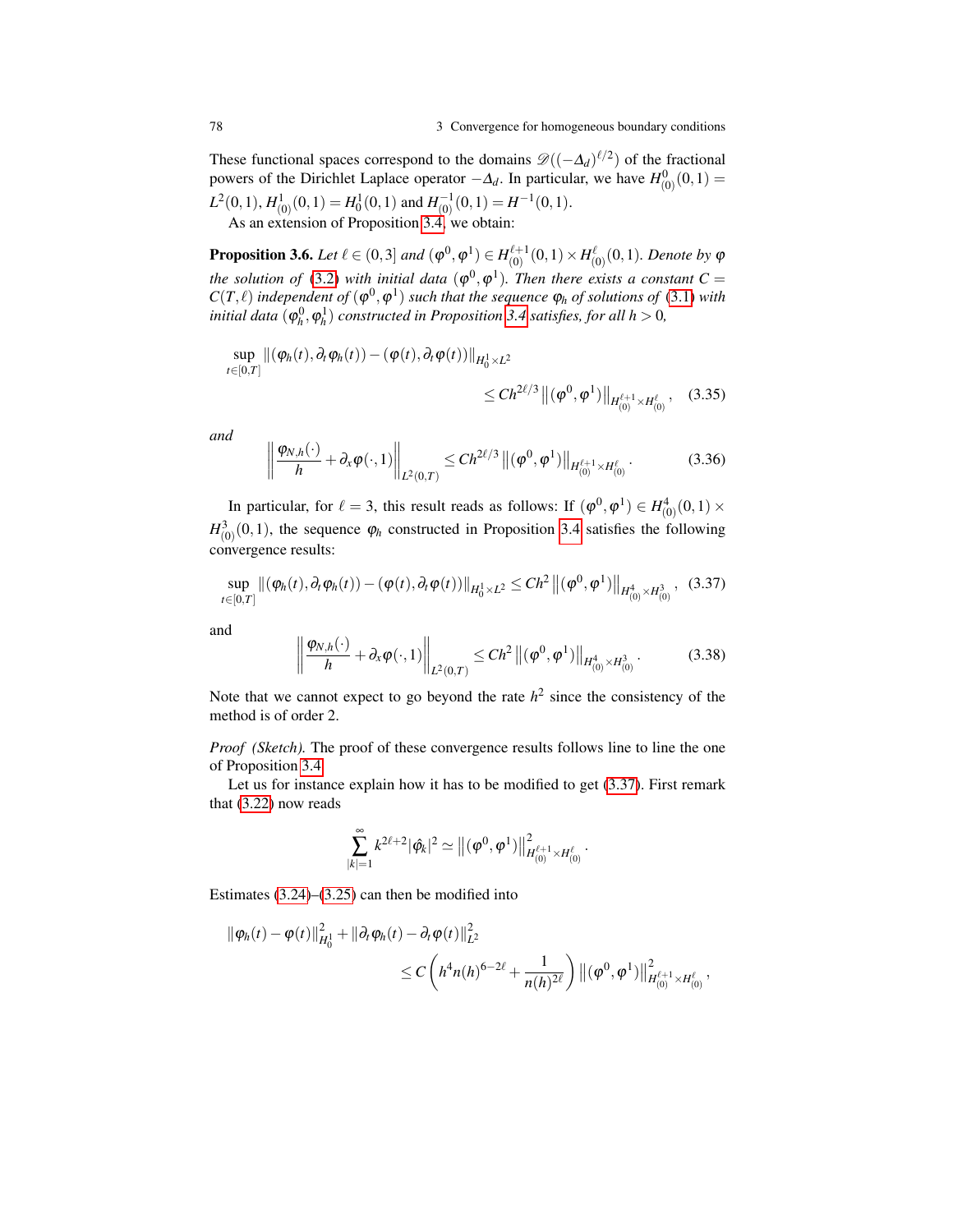#### 3.4 Further convergence results 79

thus implying [\(3.35\)](#page-85-1) immediately when taking  $n(h) \simeq h^{-2/3}$ .

The proof of the strong convergence [\(3.36\)](#page-85-2) also relies upon the estimate

$$
I_1 + I_2 \leq C \left( h^4 n(h)^{6-2\ell} + \frac{1}{n(h)^{2\ell}} \right) \left\| (\boldsymbol{\varphi}^0, \boldsymbol{\varphi}^1) \right\|_{H_{(0)}^{\ell+1} \times H_{(0)}^{\ell}},
$$

where  $I_1$  and  $I_2$  are respectively given as above by  $(3.26)$ . Details are left to the reader.  $\Box$ 

#### *3.4.3 General initial data*

In Propositions [3.4](#page-78-3) and [3.6,](#page-85-3) the discrete initial data are very special ones constructed during the proof. In this section, we explain how this yields convergence rates even for other initial data.

<span id="page-86-2"></span>**Proposition 3.7.** Let  $\ell \in (0,3]$  and  $(\varphi^0, \varphi^1) \in H_{(0)}^{\ell+1}(0,1) \times H_{(0)}^{\ell}(0,1)$  and consider  $a$  sequence  $(\phi_h^0, \phi_h^1)$  satisfying, for some constants  $C_0 > 0$  and  $\theta > 0$  independent of  $h > 0$ ,

<span id="page-86-0"></span>
$$
\left\|(\phi_h^0, \phi_h^1) - (\phi^0, \phi^1)\right\|_{H_0^1 \times L^2} \le C_0 h^\theta. \tag{3.39}
$$

*Denote by*  $\phi_h$  *(respectively*  $\phi$ *) the solution of* [\(3.1\)](#page-72-1) *(resp.* [\(3.2\)](#page-72-2)*)* with initial data  $(\phi_h^0, \phi_h^1)$  (resp.  $(\phi^0, \phi^1)$ ).

*Then the following estimates hold:*

$$
\sup_{t \in [0,T]} \| (\phi_h(t), \partial_t \phi_h(t)) - (\varphi(t), \partial_t \varphi(t)) \|_{H_0^1 \times L^2} \leq C \left( h^{2\ell/3} \left\| (\varphi^0, \varphi^1) \right\|_{H_{(0)}^{\ell+1} \times H_{(0)}^{\ell}} + C_0 h^{\theta} \right), \quad (3.40)
$$

*and*

<span id="page-86-1"></span>
$$
\left\| \frac{\phi_{N,h}(\cdot)}{h} + \varphi_x(\cdot,1) \right\|_{L^2(0,T)} \le C \left( h^{2\ell/3} \left\| (\varphi^0, \varphi^1) \right\|_{H_{(0)}^{\ell+1} \times H_{(0)}^{\ell}} + C_0 h^{\theta} \right). \tag{3.41}
$$

*Proof.* The proof easily follows from Proposition [3.6](#page-85-3) since it simply consists in comparing  $\varphi_h$ , the solution of [\(3.1\)](#page-72-1) given by Proposition [3.4,](#page-78-3) and  $\varphi_h$ , the solution of [\(3.1\)](#page-72-1) with initial data  $(\phi_h^0, \phi_h^1)$ . But  $\phi_h - \phi_h$  solves (3.1) with an initial data of  $H_0^1(0,1) \times L^2(0,1)$ -norm less than  $C_0 h^{\theta}$ .

The first estimate [\(3.40\)](#page-86-0) then follows immediately from the fact that the discrete energy is constant for solutions of [\(3.1\)](#page-72-1), whereas estimate [\(3.41\)](#page-86-1) is based on the uniform admissibility results proved in Theorem [2.1.](#page-64-0)  $\Box$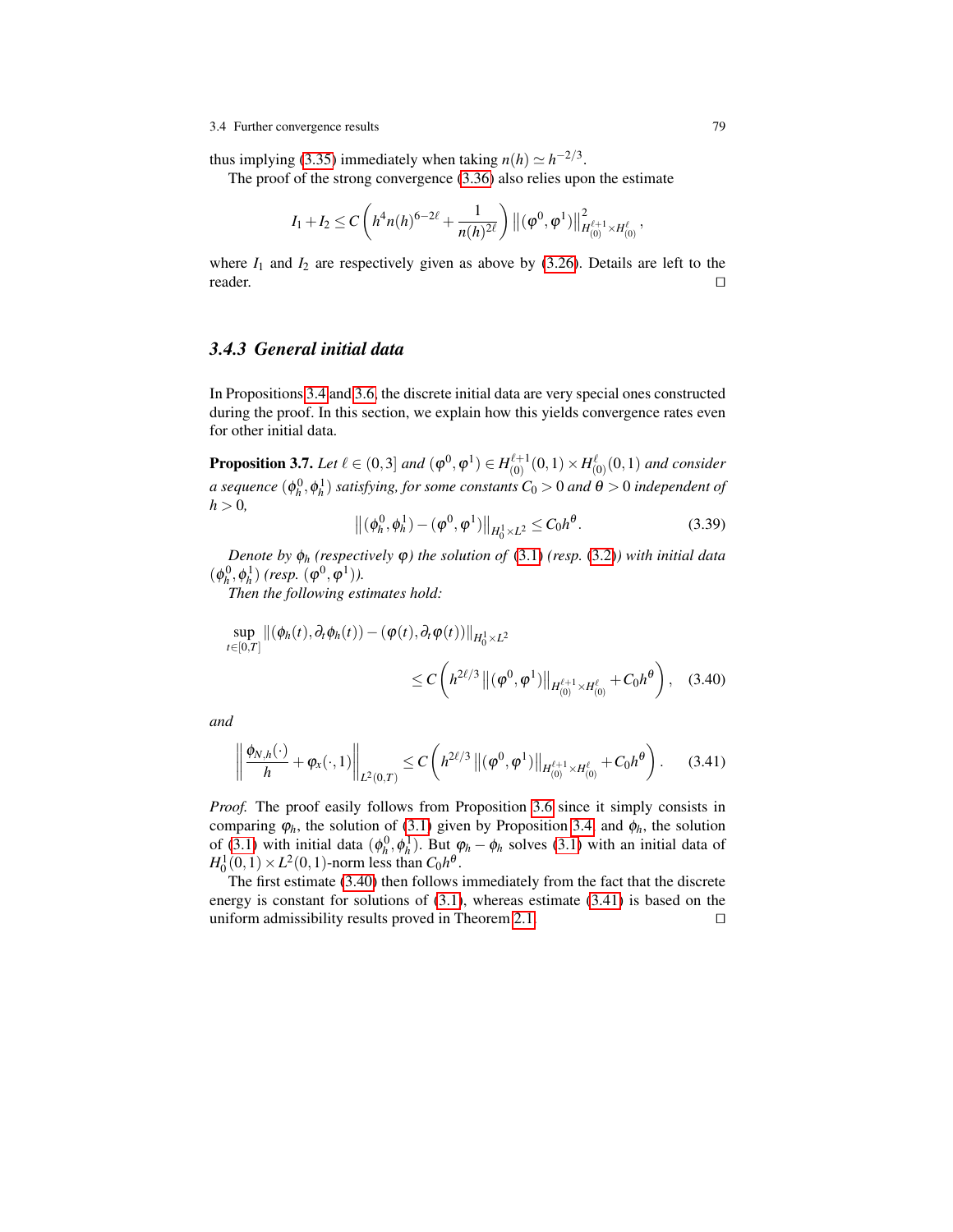#### *3.4.4 Convergence rates in weaker norms*

For later use, we also give the following result:

**Proposition 3.8.** Let  $(\varphi^{0}, \varphi^{1}) \in H^{2}_{(0)}(0, 1) \times H^{1}_{(0)}(0, 1)$ . Denote by  $\varphi$  the solution *of* [\(3.2\)](#page-72-2) with initial data  $(\varphi^0, \varphi^1)$ . Then for all  $\ell \in (0,3]$ , there exists a constant  $C = C(T, \ell)$  independent of  $(\varphi^0, \varphi^1)$  such that the sequence  $\varphi_h$  of solutions of [\(3.1\)](#page-72-1) with initial data  $(\varphi_h^0, \varphi_h^1)$  constructed in Proposition [3.4](#page-78-3) satisfies, for all  $h>0$ 

$$
\sup_{t\in[0,T]} \|(\varphi_h(t), \partial_t \varphi_h(t), \partial_{tt} \varphi_h(t)) - (\varphi(t), \partial_t \varphi(t), \partial_{tt} \varphi(t))\|_{H^{2-\ell}_{(0)}\times H^{1-\ell}_{(0)}\times H^{-\ell}_{(0)}} \n\le Ch^{2\ell/3} \|(\varphi^0, \varphi^1)\|_{H^2_{(0)}\times H^1_{(0)}}.
$$
\n(3.42)

*In particular, if*  $(\phi_h^0, \phi_h^1)$  *are discrete functions such that for some*  $\ell_0 \in (0,3]$ *, C*<sub>0</sub> *independent of h*  $> 0$  *and*  $\theta$   $> 0$ *,* 

<span id="page-87-2"></span><span id="page-87-1"></span><span id="page-87-0"></span>
$$
\left\|(\phi_h^0, \phi_h^1) - (\phi^0, \phi^1)\right\|_{H_{(0)}^{2-\ell_0} \times H_{(0)}^{1-\ell_0}} \le C_0 h^{\theta},\tag{3.43}
$$

*then denoting by*  $\phi_h$  *the corresponding solution of* [\(3.1\)](#page-72-1)*, we have* 

$$
\sup_{t \in [0,T]} \| (\phi_h(t), \partial_t \phi_h(t), \partial_{tt} \phi_h(t)) - (\varphi(t), \partial_t \varphi(t), \partial_{tt} \varphi(t)) \|_{H^{2-\ell_0}_{(0)} \times H^{1-\ell_0}_{(0)} \times H^{-(\ell_0)}_{(0)}} \n\leq C \left( h^{2\ell_0/3} \| (\varphi^0, \varphi^1) \|_{H^2_{(0)} \times H^1_{(0)}} + C_0 h^{\theta} \right). \tag{3.44}
$$

*Proof.* The proof of [\(3.42\)](#page-87-0) again follows the one of Proposition [3.4.](#page-78-3) This time, following  $(3.24)$ – $(3.25)$ , we get

$$
\|\varphi_h(t) - \varphi(t)\|_{H_{(0)}^{2-\ell}}^2 + \|\partial_t \varphi_h(t) - \partial_t \varphi(t)\|_{H_{(0)}^{1-\ell}}^2
$$
  
 
$$
\leq C \left( n(h)^{6-2\ell} h^4 + \frac{1}{n(h)^{2\ell}} \right) \left\| (\varphi^0, \varphi^1) \right\|_{H_{(0)}^2 \times H_{(0)}^1}^2.
$$

The proof of the estimate

$$
\sup_{t\in[0,T]}\|\partial_{tt}\varphi_h(t)-\partial_{tt}\varphi(t)\|_{H_{(0)}^{-\ell}}\leq Ch^{2\ell/3}\left\|(\varphi^0,\varphi^1)\right\|_{H_{(0)}^2\times H_{(0)}^1}
$$

can be done by writing

$$
\partial_{tt} \varphi_h(t) - \partial_{tt} \varphi(t) = \sum_{|k|=1}^{n(h)} \hat{\varphi}_k w^{|k|} \left( -\mu_k(h)^2 e^{i\mu_k(h)t} + \mu_k^2 e^{i\mu_k t} \right) + \sum_{n(h)+1}^{\infty} \hat{\varphi}_k w^{|k|} \mu_k^2 e^{i\mu_k t}
$$

and by using the estimate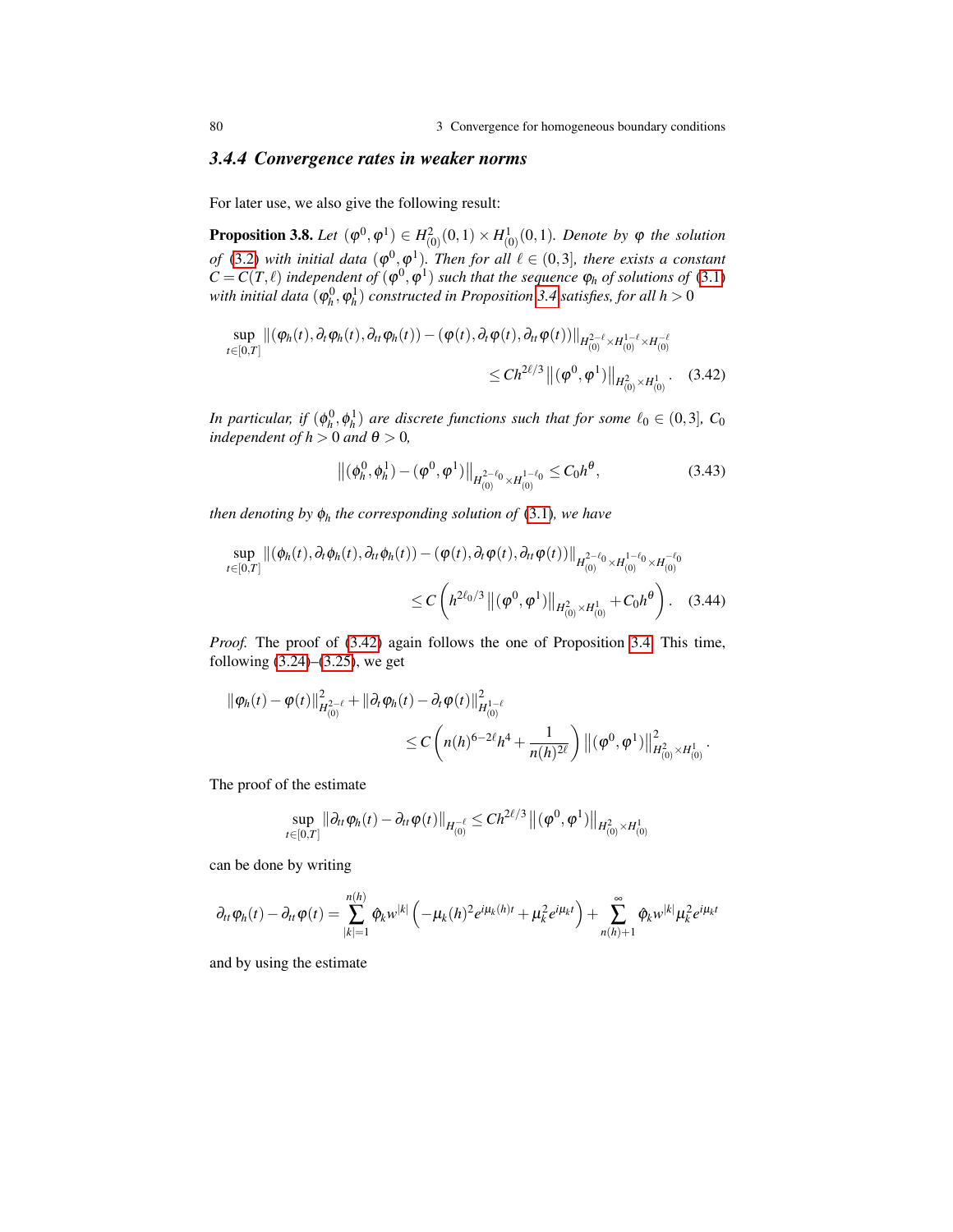3.5 Numerics 81

$$
\left| -\mu_k(h)^2 e^{i\mu_k(h)t} + \mu_k^2 e^{i\mu_k t} \right| \leq Ck^5 h^2
$$

.

The complete proof of [\(3.42\)](#page-87-0) is left to the reader.

The proof of [\(3.44\)](#page-87-1) for initial data satisfying [\(3.43\)](#page-87-2) is very similar to the one of Proposition [3.7](#page-86-2) and is based on the following facts:

• For any  $\psi_h$  solution of the discrete wave equation [\(3.1\)](#page-72-1), for all  $\ell \in \mathbb{Z}$ , the  $H_{(0)}^{2-\ell}(0,1) \times H_{(0)}^{1-\ell}(0,1)$ -norm of  $(\psi_h(t),\partial_t \psi_h(t))$  is independent of the time  $t \ge 0$ , as one easily checks by writing the solutions under the form

$$
\psi_h(t)=\sum_{k=1}^N w^k\left(\hat{\psi}_k e^{i\mu_k(h)t}+\hat{\psi}_{-k} e^{-i\mu_k(h)t}\right).
$$

Applying this remark to  $(\psi_h, \partial_t \psi_h)$  and to  $(\partial_t \psi_h, \partial_t \psi_h)$  for  $\psi_h = \phi_h - \phi_h$ , we get

$$
\sup_{t\in[0,T]} \|(\phi_h(t),\partial_t \phi_h(t),\partial_{tt} \phi_h(t)) - (\varphi(t),\partial_t \varphi(t),\partial_{tt} \varphi(t))\|_{H_{(0)}^{2-\ell_0}\times H_{(0)}^{1-\ell_0}\times H_{(0)}^{-\ell_0}}\n\leq C\left(h^{2\ell_0/3} \left\|(\varphi^0,\varphi^1)\right\|_{H_{(0)}^2\times H_{(0)}^1}\n+ \left\|(\phi_h^0,\phi_h^1,\Delta_h\phi_h^0) - (\varphi_h^0,\varphi_h^1,\Delta_h\phi_h^0)\right\|_{H_{(0)}^{2-\ell_0}\times H_{(0)}^{1-\ell_0}\times H_{(0)}^{-\ell_0}}\right).
$$

• By construction,

$$
\left\| \Delta_h \phi_h^0 - \Delta_h \phi_h^0 \right\|_{H^{-\ell_0}_{(0)}} \leq C \left\| \phi_h^0 - \phi_h^0 \right\|_{H^{2-\ell_0}_{(0)}},
$$

hence

$$
\begin{aligned} \left\|(\phi_h^0,\phi_h^1,\varDelta_h\phi_h^0)-(\phi_h^0,\phi_h^1,\varDelta_h\phi_h^0)\right\|_{H_{(0)}^{2-\ell_0}\times H_{(0)}^{-\ell_0}\times H_{(0)}^{-\ell_0}}\\ &\leq C\left\|(\phi_h^0,\phi_h^1)-(\phi_h^0,\phi_h^1)\right\|_{H_{(0)}^{2-\ell_0}\times H_{(0)}^{1-\ell_0}}.\end{aligned}
$$

• We finally conclude [\(3.44\)](#page-87-1) by using [\(3.43\)](#page-87-2) and the estimate [\(3.42\)](#page-87-0) for  $t = 0$ .  $\Box$ 

#### <span id="page-88-0"></span>3.5 Numerics

In this section, we briefly illustrate the above convergence results on the normal derivatives. The rate of convergence of the discrete trajectories toward the continuous ones is well-known and well-illustrated in the literature.

We thus choose an initial data  $(\varphi^0, \varphi^1) \in H_0^1(0,1) \times L^2(0,1)$ .

For  $N \in \mathbb{N}$ , we set  $h = 1/(N+1)$  and take  $(\varphi_h^0, \varphi_h^1)$  defined by  $\varphi_{j,h}^0 = \varphi^0(jh)$ and  $\varphi_{j,h}^1 = \int_{((j-1/2)h, (j+1/2)h} \varphi^1(jh)$  for all  $j \in \{1, \dots, N\}$ . We then compute  $\varphi_h$  the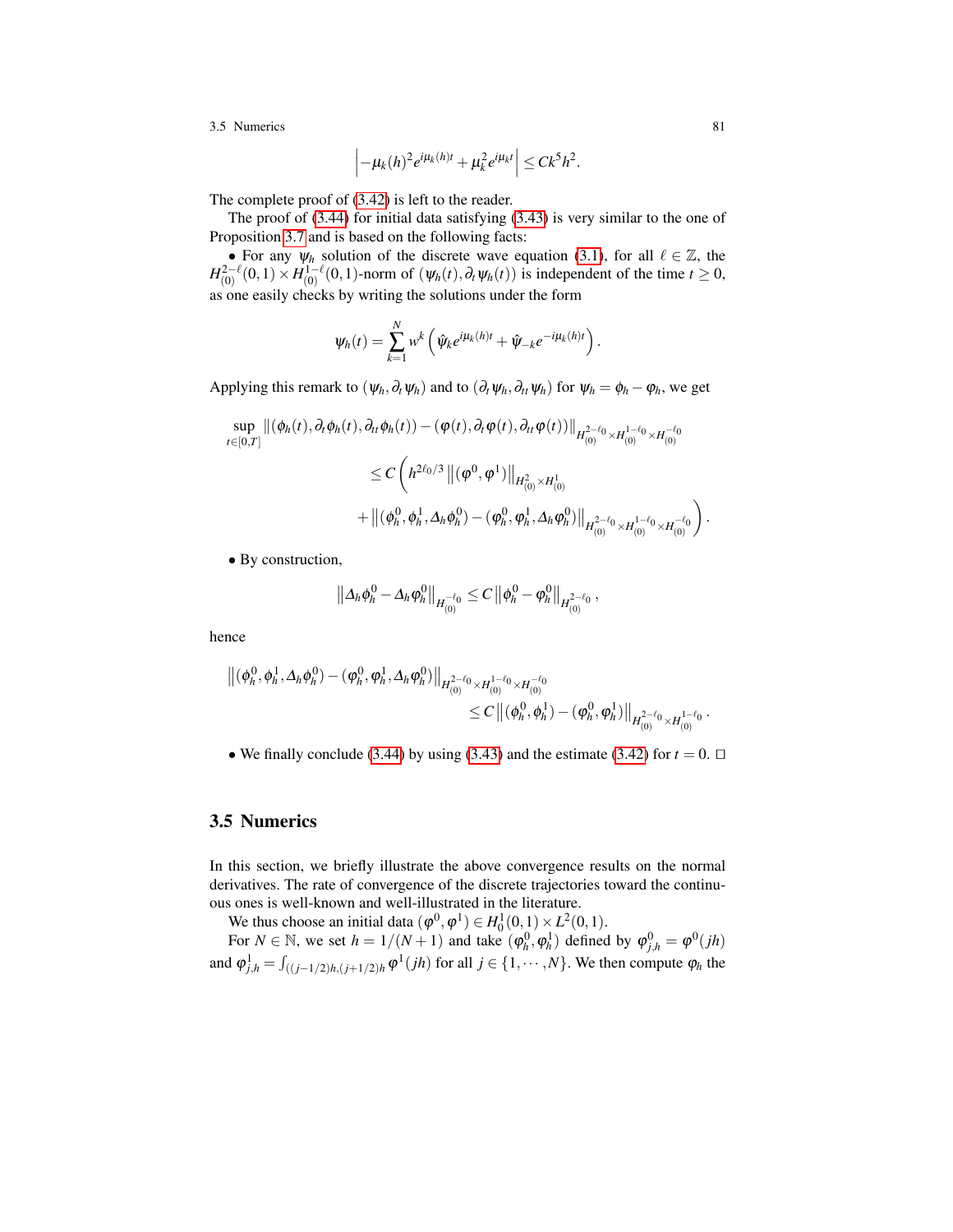corresponding solution of  $(3.1)$  and the corresponding discrete derivative at  $x = 1$ , i.e.  $-\varphi_{N,h}(t)/h$ .

Note that, actually, this discrete solution should rather be denoted as  $\varphi_{h,\Delta t}$  since we also discretize in time using an explicit scheme. More precisely, if  $\varphi_{h,\Delta t}^k$  denotes the approximation of  $\varphi_h$  at time  $k\Delta t$ , we solve

$$
\varphi_h^{k+1} = 2\varphi_h^k - \varphi_h^{k-1} - (\Delta t)^2 \Delta_h \varphi_h^k. \tag{3.45}
$$

The CFL condition is chosen such that  $\Delta t/h = 0.2$  so that the convergence of the scheme (in what concurs solving the boundary-initial value problem) is ensured.

Since our goal is to estimate rates of convergence, we also need a reference data. In order to do that, we expand the initial data  $(\varphi^0, \varphi^1)$  in Fourier:

$$
\varphi^0 = \sum_{k=1}^{\infty} \hat{a}_k w^k, \qquad \varphi^1 = \sum_{k=1}^{\infty} \hat{b}_k w^k.
$$

The corresponding solution  $\varphi$  of [\(3.2\)](#page-72-2) is then explicitly given by

 $\overline{\phantom{a}}$ 

$$
\varphi(t) = \sum_{k=1}^{\infty} \left( \hat{a}_k \cos(k\pi t) + \hat{b}_k \frac{\sin(k\pi t)}{k\pi} \right) w^k,
$$

so that

<span id="page-89-0"></span>
$$
\partial_x \varphi(t,1) = \sum_{k=1}^{\infty} \left( \hat{a}_k \cos(k\pi t) + \hat{b}_k \frac{\sin(k\pi t)}{k\pi} \right) \sqrt{2} (-1)^k k\pi.
$$
 (3.46)

Of course, we cannot compute numerically these Fourier series for the continuous solutions of [\(3.2\)](#page-72-2) since they involve infinite sums. So we take a reference number  $N_{ref}$  large enough and replace the infinite sum in formula [\(3.46\)](#page-89-0) by a truncated version up to  $N_{ref}$ .  $N_{ref}$  is taken to be large compared to N, the number of nodes in the space discretization involved in the computations of  $\varphi_{N,h}(t)/h$ . We thus approximate the normal derivative by

$$
(\partial_x \varphi(t,1))_{ref} = \sum_{k=1}^{N_{ref}} \left( \hat{a}_k \cos(k\pi t) + \hat{b}_k \frac{\sin(k\pi t)}{k\pi} \right) \sqrt{2} (-1)^k k\pi.
$$

In the computations below, we take  $N_{ref} = 1000$  for *N* varying between 200 and 400.

In Figure [3.1](#page-90-0) left, we have chosen  $(\varphi^0, \varphi^1)$  as follows:

<span id="page-89-1"></span>
$$
\varphi^{0}(x) = \sin(\pi x), \qquad \varphi^{1}(x) = 0.
$$
 (3.47)

In this particular case, the continuous solution involves one single Fourier mode. So, we could have taken  $N_{ref} = 1$ . Figure [3.1](#page-90-0) left represents the  $L^2(0,T)$ -norm of  $(\partial_x \varphi(t,1))_{ref} + \varphi_{N,h}(t)/h$  for  $T = 1$  versus *N* in logarithmic scales. The slope of the linear regression is −1.99, thus very close to −2, the rate predicted by Proposition [3.7.](#page-86-2)

We then test the initial data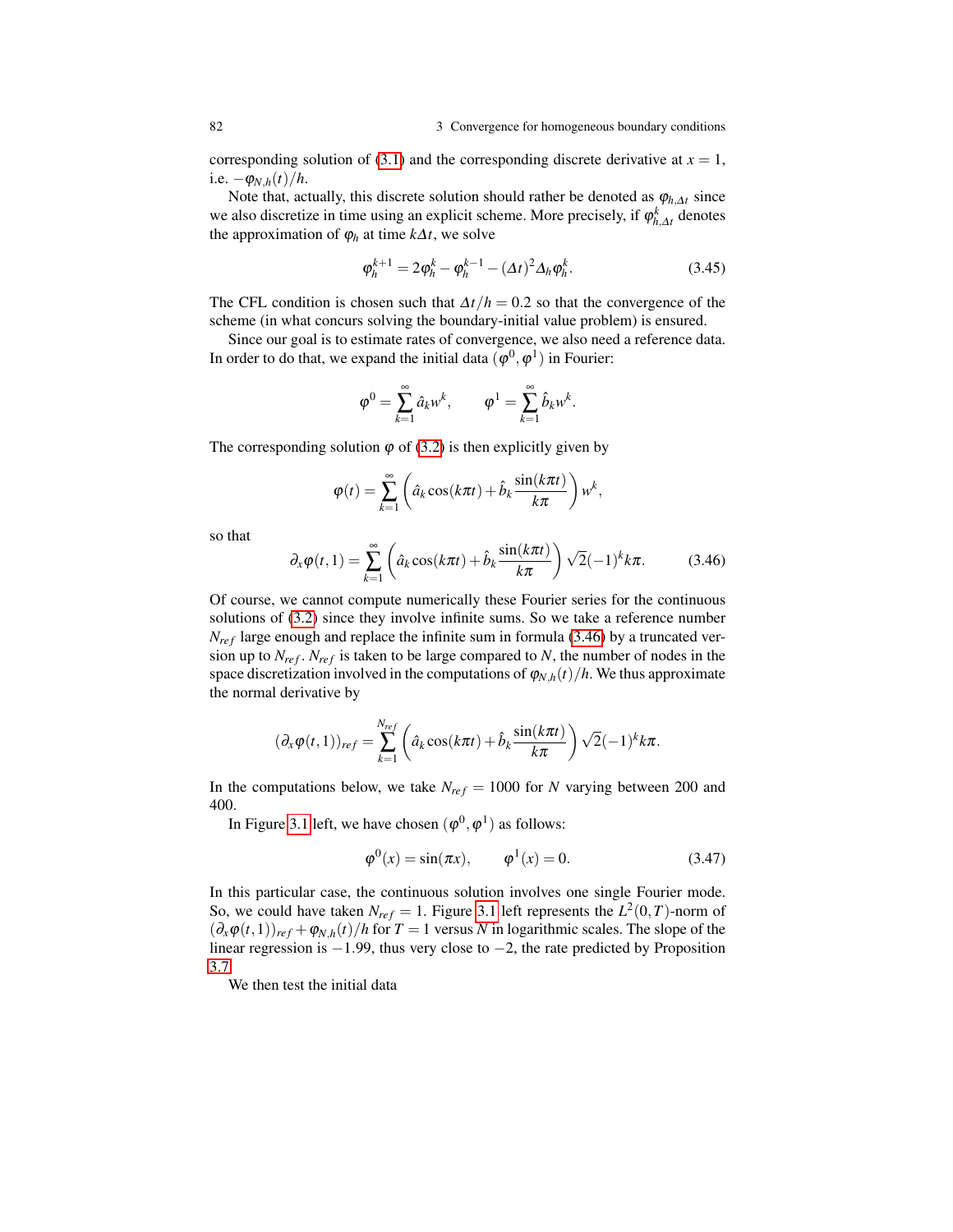3.5 Numerics 83

<span id="page-90-1"></span>
$$
\varphi^{0}(x) = 0, \qquad \varphi^{1}(x) = \begin{cases} -x & \text{if } x < 1/2, \\ -x + 1 & \text{if } x > 1/2, \end{cases}
$$
(3.48)

and plot the error in Figure [3.1,](#page-90-0) middle. The initial data velocity only belongs to  $∩_ {\varepsilon > 0} H_{(0)}^{1/2-ε}$  $(0, 0)$  so the predicted rate of convergence given by Proposition [3.7](#page-86-2) is  $-(1/3)^{-}$ . This is indeed very close to the slope  $-0.31$  observed in Figure [3.1](#page-90-0) right.



<span id="page-90-0"></span>**Fig. 3.1** Plot of  $|(\partial_x \varphi(t, 1))_{ref} + \varphi_{N,h}(t)/h|_{L^2(0,T)}$  vs log(*N*) for *N* ∈ {200, ⋅⋅⋅ ,400}, *N<sub>ref</sub>* = 1000 and *T* = 1. Left: for the initial data  $(\varphi^0, \varphi^1)$  in [\(3.47\)](#page-89-1), slope of the linear regression = -1.99. **Middle:** for the initial data  $(\varphi^0, \varphi^1)$  in [\(3.48\)](#page-90-1), slope = -0.31. **Right:** for the initial data  $(\varphi^0, \varphi^1)$ in [\(3.49\)](#page-90-2), with  $(\partial_x \varphi(t,1))_{ref} = -1 + t$  in this case, slope = −0.5.

These numerical experiments both confirm the accuracy of the rates of convergence derived in Proposition [3.7.](#page-86-2)

We then test the initial data

<span id="page-90-2"></span>
$$
\varphi^{0}(x) = 0, \qquad \varphi^{1}(x) = x. \tag{3.49}
$$

These data are smooth but  $\varphi^1(1) \neq 0$ . Hence  $\varphi^1$  only belongs to  $\cap_{\varepsilon > 0} H_{(0)}^{1/2-\varepsilon}$  $\binom{1}{0}^{1/2-\epsilon}(0,1)$ and we thus expect a convergence rate of order  $h^{1/3}$ . Note that in this case, the normal derivative of the solution at  $x = 1$  can be computed explicitly using Fourier series and  $\partial_x \varphi(t,1) = -1 + t$  (recall the formula [\(3.46\)](#page-89-0)). Of course, we are thus going to use this explicit expression to compute  $(\partial_x \varphi(t,1))_{ref} = -1 + t$  in this case.

Note that the numerical simulations yield the slope −0.5 for the linear regression, see Figure [3.1](#page-90-0) right. This error term mainly comes from the fact that the continuous solution  $\varphi$  of [\(3.2\)](#page-72-2) does not satisfy  $\partial_x \varphi^0(x) = -1$  as the computation  $(\partial_x \varphi(t,1))_{ref} = -1 + t$  would imply for  $t = 0$ . This creates a layer close to  $t = 0$ that the numerical method has some difficulties to handle. In Figure [3.2,](#page-91-0) we represent the normal derivative computed numerically for  $N = 300$  and compare it with the continuous normal derivative  $\partial_x \varphi(t,1) = -1 + t$ . As one can see, there is a boundary layer close to  $t = 0$ .

This last example illustrates the fact that the boundary conditions play an important role for the regularity properties of the trajectory of the continuous model [\(3.2\)](#page-72-2) and therefore also have an influence on the rates of convergence of the corresponding approximations given by [\(3.1\)](#page-72-1). The above example also confirms the good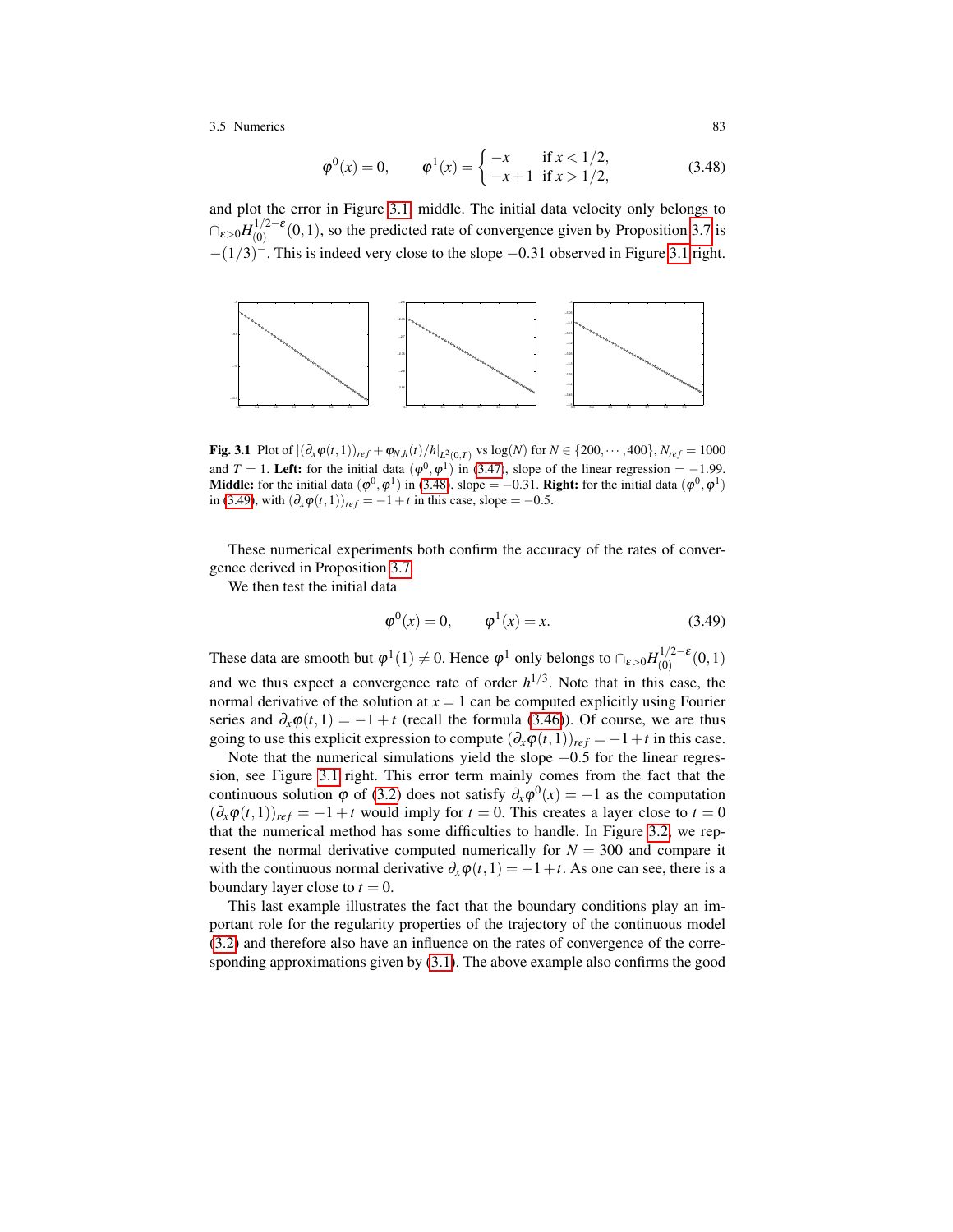

<span id="page-91-0"></span>Fig. 3.2 Plot of  $-\varphi_{N,h}(t)/h$  computed for  $N = 300$  (black solid line) and of  $(\partial_x \varphi(t,1))_{ref} = -1 + t$ (red dash dot line) for  $(\varphi^0, \varphi^1)$  in [\(3.49\)](#page-90-2). Left: On the time interval  $(0, 1)$ . Right: A zoom on the time interval  $(0, 0.03)$ .

accuracy of the rates of convergence given in Proposition [3.7](#page-86-2) when the regularity properties are limited by the boundary conditions.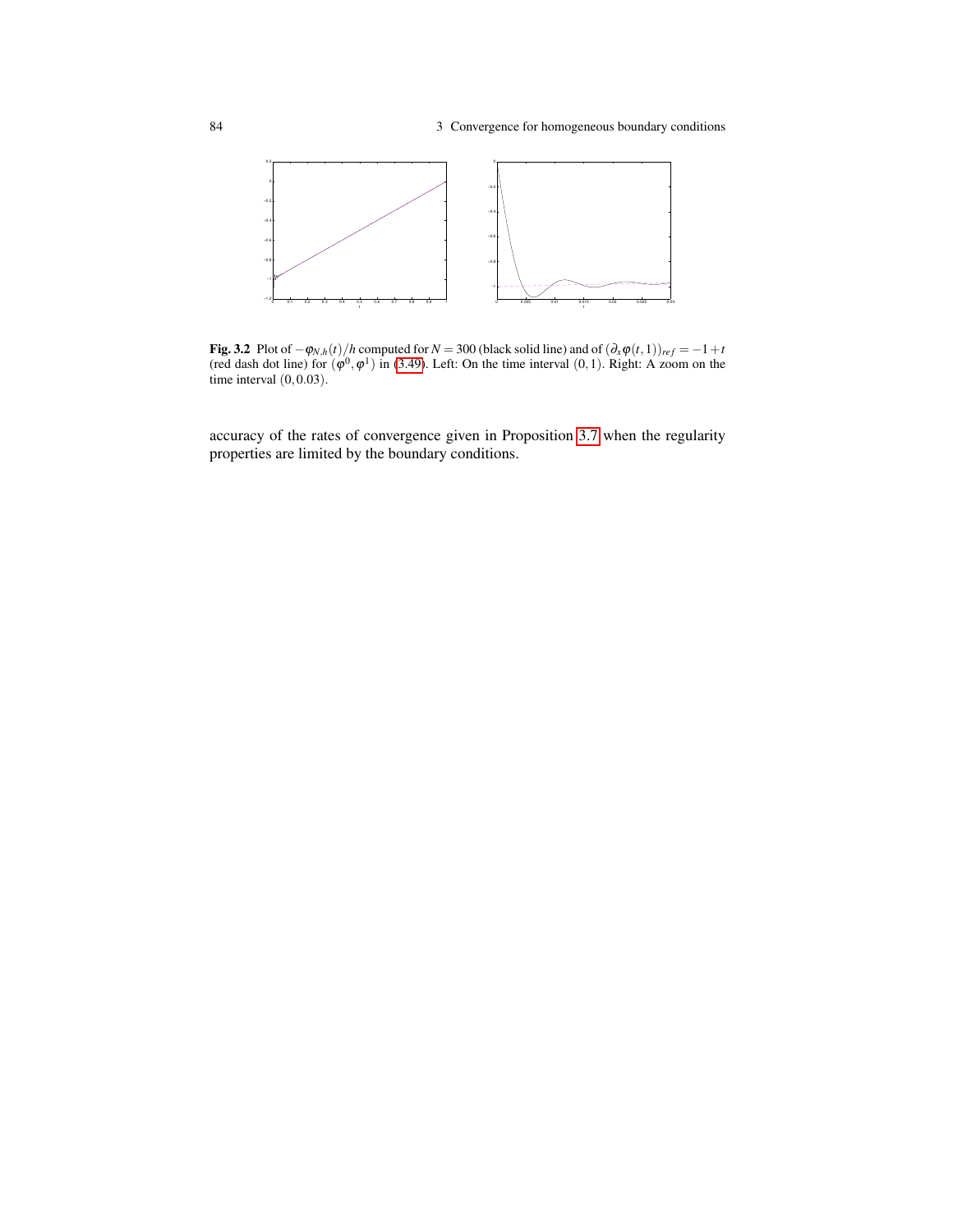# <span id="page-92-2"></span>Chapter 4 Convergence with non homogeneous boundary conditions

## 4.1 The setting

In this chapter, we consider the continuous wave equation

<span id="page-92-0"></span>
$$
\begin{cases}\n\partial_{tt}y - \partial_{xx}y = 0, & (t, x) \in (0, T) \times (0, 1), \\
y(t, 0) = 0, & y(t, 1) = v(t), \ t \in (0, T), \\
(y(0, \cdot), \partial_t y(0, \cdot)) = (y^0, y^1),\n\end{cases}
$$
\n(4.1)

with

$$
(y0, y1) \in L2(0, 1) \times H-1(0, 1), \qquad v \in L2(0, T).
$$
 (4.2)

Following [\[36\]](#page-133-0) (see also [\[35,](#page-133-2) [33\]](#page-133-3)), system [\(4.1\)](#page-92-0) can be solved uniquely in the sense of transposition and the solution *y* belongs to

$$
C([0,T];L^2(0,1)) \times C^1([0,T];H^{-1}(0,1)).
$$

Let us briefly recall the main ingredients of this definition of solution in the sense of transposition and this result.

The key idea is the following. Given smooth functions  $f$ , the solutions  $\varphi$  of

<span id="page-92-3"></span><span id="page-92-1"></span>
$$
\begin{cases} \n\partial_{tt} \varphi - \partial_{xx} \varphi = f, & (t, x) \in (0, T) \times (0, 1), \\ \n\varphi(t, 0) = \varphi(t, 1) = 0, & t \in (0, T), \\ \n(\varphi(T, \cdot), \partial_t \varphi(T, \cdot)) = (0, 0), \n\end{cases} \tag{4.3}
$$

which are smooth for smooth  $f$ , should satisfy

$$
\int_0^T \int_0^1 y f \, dx \, dt = -\int_0^T v(t) \partial_x \varphi(t,1) \, dt
$$
\n
$$
- \int_0^1 y^0(x) \partial_t \varphi(0,x) \, dx + \langle y^1, \varphi(0, \cdot) \rangle_{H^{-1},H_0^1}.\tag{4.4}
$$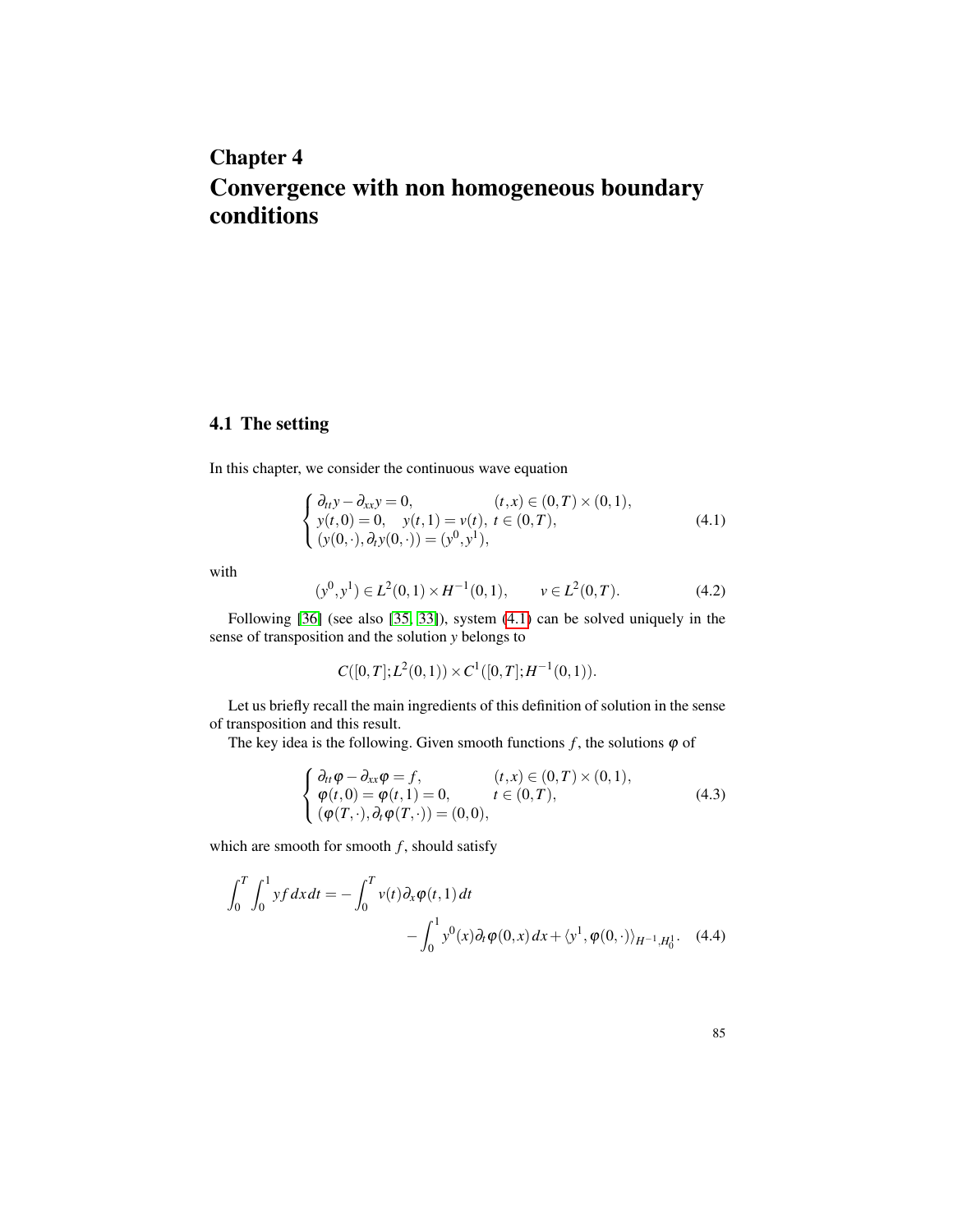Thus one should first check that if  $f \in L^1(0,T;L^2(0,1))$ , then the solution  $\varphi$ of [\(4.3\)](#page-92-1) belongs to the energy space  $C([0,T];H_0^1(0,1)) \cap C^1([0,T];L^2(0,1))$  and is such that  $\partial_x \varphi(t,1) \in L^2(0,T)$  with the following continuity estimate:

<span id="page-93-0"></span>
$$
\|(\varphi,\partial_t\varphi)\|_{L^\infty(0,T;H_0^1(0,1)\times L^2(0,1))} + \|\partial_x\varphi(t,1)\|_{L^2(0,T)} \leq C \|f\|_{L^1(0,T;L^2(0,1))}. \quad (4.5)
$$

Of course, there, the first term can be estimated easily through the energy identity, whereas the estimate on the normal derivative of  $\varphi$  at  $x = 1$  is a hidden regularity result that can be easily proved using multiplier techniques.

Assuming [\(4.5\)](#page-93-0), the map

$$
\mathscr{L}(f) = -\int_0^T v(t)\partial_x \varphi(t,1) dt - \int_0^1 y^0(x)\partial_t \varphi(0,x) dx + \langle y^1, \varphi(0,\cdot) \rangle_{H^{-1},H_0^1}
$$

is continuous on  $L^1(0,T; L^2(0,1))$  and thus there is a unique function *y* in the space  $L^{\infty}(0,T;L^2(0,1))$  that represents  $\mathscr{L}$ , which is by definition the solution *y* of [\(4.1\)](#page-92-0) in the sense of transposition. The solution *y* actually belongs to the space  $C([0,T]; L^2(0,1))$  since it can be approximated in  $L^{\infty}(0,T; L^2(0,1))$  by smooth functions by taking smooth approximations of  $v$ ,  $y^0$  and  $y^1$ .

A similar duality argument shows that  $\partial_t y$  belongs to  $C([0,T]; H^{-1}(0,1))$ .

Let us finally mention the following regularity result (see [\[32\]](#page-133-1)): if  $(y^0, y^1) \in$  $H_0^1(0,1) \times L^2(0,1)$  and  $v \in H^1(0,T)$  satisfies  $v(0) = 0$ , then the solution *y* of [\(4.1\)](#page-92-0) satisfies

$$
y \in C([0, T]; H^1(0, 1)) \cap C^1([0, T]; L^2(0, 1))
$$
 and  $\Delta y \in C([0, T]; H^{-1}(0, 1))$ . (4.6)

Now, the goal of this Chapter is to study the convergence of the solutions of

<span id="page-93-1"></span>
$$
\begin{cases}\n\partial_{tt}y_{j,h} - \frac{1}{h^2}(y_{j+1,h} - 2y_{j,h} + y_{j-1,h}) = 0, (t, j) \in (0, T) \times \{1, \dots, N\}, \\
y_{0,h} = 0, \quad y_{N+1,h}(t) = v_h(t), \quad t \in (0, T), \\
(y_h(0), \partial_t y_h(0)) = (y_h^0, y_h^1),\n\end{cases}
$$
\n(4.7)

towards the solution *y* of [\(4.1\)](#page-92-0), under suitable convergence assumptions on the data  $(y_h^0, y_h^1)$  and  $v_h$  to  $(y^0, y^1)$  and  $v$ .

As in Chapter [3,](#page-72-3)  $y_h$  will be identified with its Fourier extension  $\mathbb{F}_h(y_h)$ . This will allow us to identify the  $H^{-1}(0,1)$ -norm of  $f_h$  as

$$
||f_h||_{H^{-1}(0,1)} = ||z_h||_{H_0^1(0,1)},
$$
  
where  $z_h$  solves  $-\partial_{xx}z_h = f_h$  on  $(0,1)$ ,  $z_h(0) = z_h(1)$ .

Note that, expanding these discrete functions on the Fourier basis, one can check (see Proposition [4.1](#page-94-0) below) that this norm is equivalent to  $\|\tilde{z}_h\|_{H_0^1(0,1)}$ , where  $\tilde{z}_h$ solves

$$
-\frac{1}{h^2}(\tilde{z}_{j+1,h}+\tilde{z}_{j-1,h}-2\tilde{z}_{j,h})=f_{j,h}, \quad j\in\{1,\cdots,N\}, \qquad \tilde{z}_{0,h}=\tilde{z}_{N+1,h}=0.
$$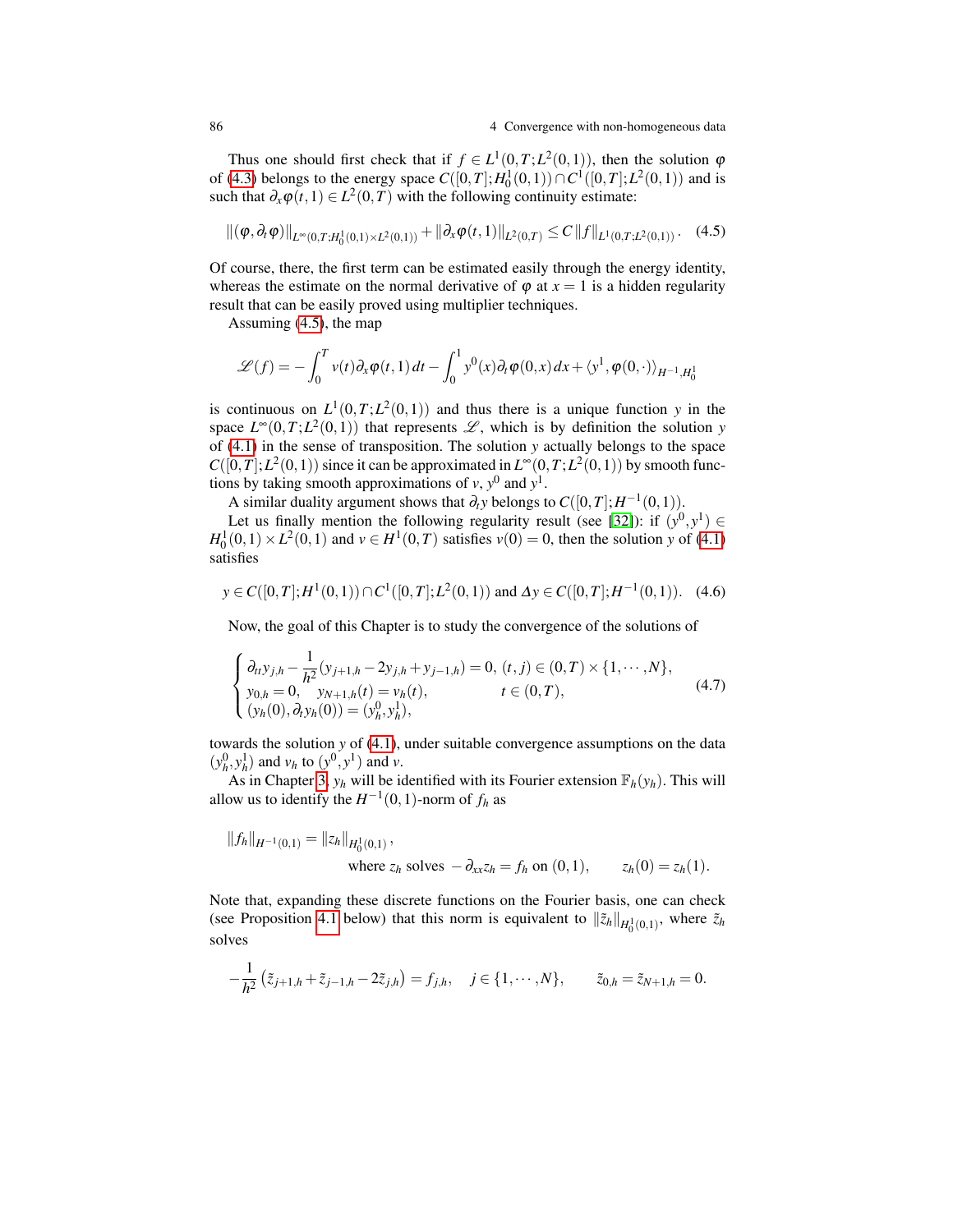#### 4.2 The Laplace operator 87

The outline of this Chapter [4](#page-92-2) is as follows. Since we are working with the  $H^{-1}(0,1)$ -norm, it will be convenient to present some further convergence results for the discrete Laplace operator. In Section [4.3](#page-102-0) we give some uniform bounds on the solutions  $y_h$  of [\(4.7\)](#page-93-1). In Section [4.4](#page-111-0) we derive explicit rates of convergence for smooth solutions. In Section [4.5](#page-122-0) we explain how these results yield various convergence results. In Section [4.6,](#page-124-0) we illustrate our theoretical results by numerical experiments.

#### 4.2 The Laplace operator

In this section, we focus on the convergence of the discrete Laplace operator  $\Delta_h$ , defined for discrete functions  $z_h = (z_{j,h})_{j \in \{1, \dots, N\}}$  by

$$
(\Delta_h z_h)_j = \frac{1}{h^2} (z_{j+1,h} - 2z_{j,h} + z_{j-1,h}), \quad j \in \{1, \cdots, N\},
$$
  
with  $z_{0,h} = z_{N+1,h} = 0$ . (4.8)

In particular, we give various results that will be used afterwards.

Let us first recall that the operator  $-\Delta_h$  is self-adjoint positive definite on  $\mathbb{R}^N$  ac-cording to the analysis done in Section [2.2.](#page-63-1) Besides, its eigenvectors  $w^k$  and eigencording to the analysis done in Section 2.2. Besides, its eigenvectors *w*<sup>2</sup> and eigenvalues  $\lambda_k(h) = \mu_k(h)^2$  are explicit, the *k*-th eigenvector  $w^k(x) = \sqrt{2} \sin(k\pi x)$  is independent of  $h > 0$  and  $\mu_k(h) = 2\sin(k\pi h/2)/h$ .

#### *4.2.1 Natural functional spaces*

In this section, we focus on the case of "natural" functional spaces, i.e. in our case  $H_0^1(0,1)$ ,  $L^2(0,1)$  and  $H^{-1}(0,1)$ .

As already mentioned, we have the following:

Proposition 4.1. *If f<sup>h</sup> is a discrete function, then there exists a constant C independent of*  $h \in (0,1)$  *such that* 

<span id="page-94-0"></span>
$$
\frac{1}{C} \|f_h\|_{H^{-1}} \le \|(-\Delta_h)^{-1} f_h\|_{H_0^1} \le C \|f_h\|_{H^{-1}}.
$$
\n(4.9)

To simplify notations, for  $f \in H^{-1}(0,1)$ , we shall often denote by  $(-\partial_{xx})^{-1}f$  the solution  $z \in H_0^1(0,1)$  of

$$
-\partial_{xx}z = f \quad \text{on } (0,1), \quad z(0) = z(1) = 0.
$$

*Proof.* Since  $f_h$  is a discrete function, it can be expanded in Fourier series as follows: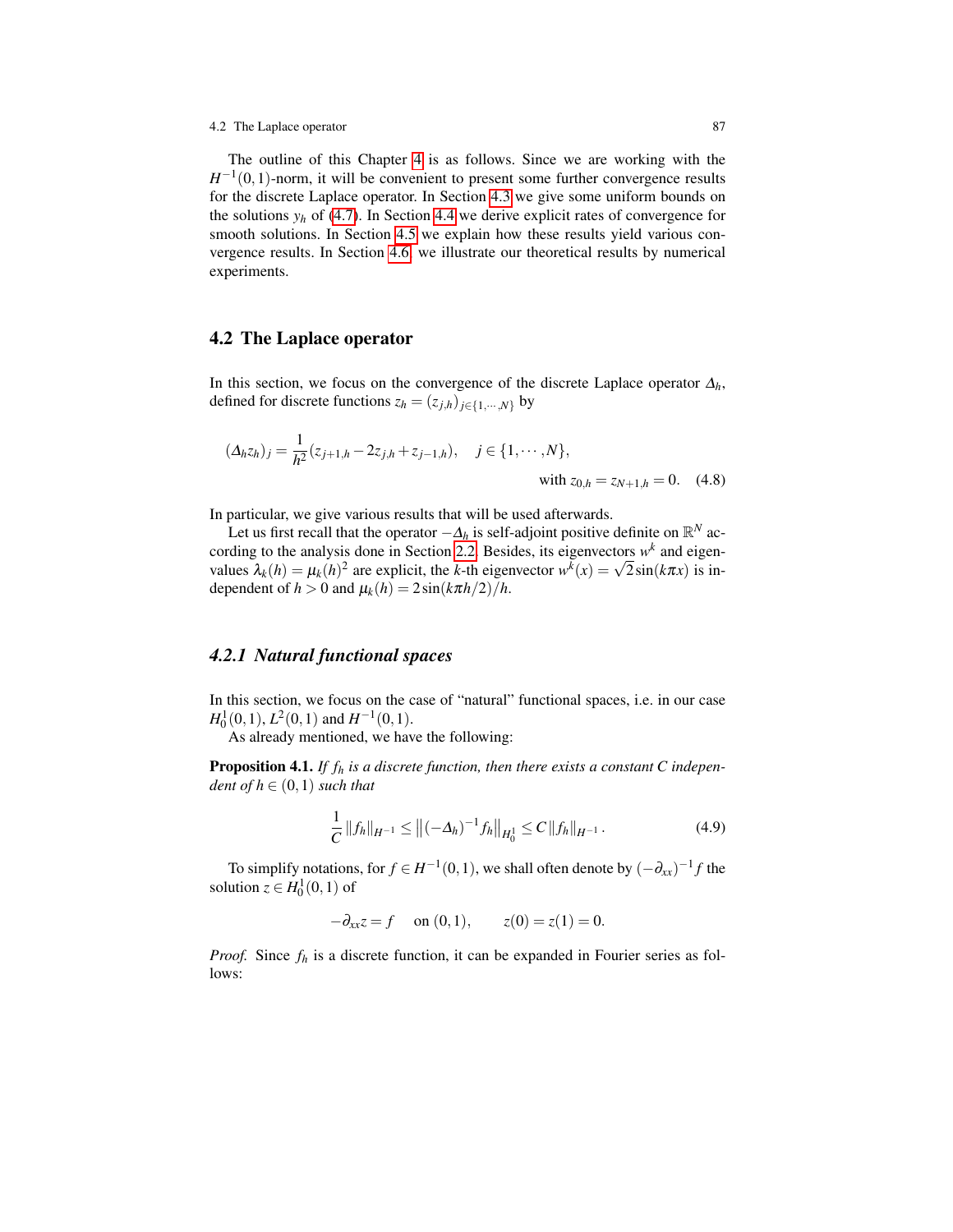88 4 Convergence with non-homogeneous data

$$
f_h = \sum_{k=1}^N f_k w^k.
$$

Then the expansions of  $z = (-\partial_{xx})^{-1} f_h$  and  $z_h = (-\Delta_h)^{-1} f_h$  are known:

$$
z = \sum_{k=1}^{N} \frac{f_k}{\mu_k^2} w^k, \qquad z_h = \sum_{k=1}^{N} \frac{f_k}{\mu_k(h)^2} w^k.
$$

Hence

$$
||z||_{H_0^1}^2 = \sum_{k=1}^N \frac{|f_k|^2}{\mu_k^2}
$$
,  $||z_h||_{H_0^1}^2 = \sum_{k=1}^N \frac{|f_k|^2}{\mu_k^2} \frac{\mu_k^4}{\mu_k(h)^4}$ .

Since for all  $k \in \{1, \dots, N\}$ ,

$$
1\leq \frac{\mu_k^4}{\mu_k(h)^4}\leq \frac{\pi^4}{16},
$$

we easily get Proposition [4.1.](#page-94-0)  $\Box$ 

We now prove the following convergence result:

**Theorem 4.1.** Let  $f \in L^2(0,1)$  and expand it in Fourier series as

<span id="page-95-0"></span>
$$
f = \sum_{k=1}^{\infty} f_k w^k,
$$
\n(4.10)

*and set*

<span id="page-95-2"></span>
$$
f_h = \sum_{k=1}^{N} f_k w^k.
$$
 (4.11)

*Let then z be the solution of*

<span id="page-95-3"></span>
$$
-\partial_{xx}z = f, \text{ on } (0,1), \qquad z(0) = z(1) = 0, \tag{4.12}
$$

*and z<sup>h</sup> of*

$$
-(\Delta_h z_h)_j = f_{j,h}, \quad j \in \{1, \cdots, N\}.
$$
\n
$$
(4.13)
$$

*Then*

<span id="page-95-1"></span>
$$
||f - f_h||_{H^{-1}} + ||z - z_h||_{H_0^1} \le Ch ||f||_{L^2}
$$
\n(4.14)

$$
||z - z_h||_{L^2} \le Ch^2 ||f||_{L^2}.
$$
\n(4.15)

*Remark 4.1.* Of course, Theorem [4.1](#page-95-0) is very classical and can be found for many different discretization schemes and in particular for finite element methods, see for instance the textbook [\[46\]](#page-134-1).

*Proof.* Our proof is of course based on the fact that the functions  $w^k$  are eigenvectors of both the continuous and discrete Laplace operator. Note that it is straightforward to check that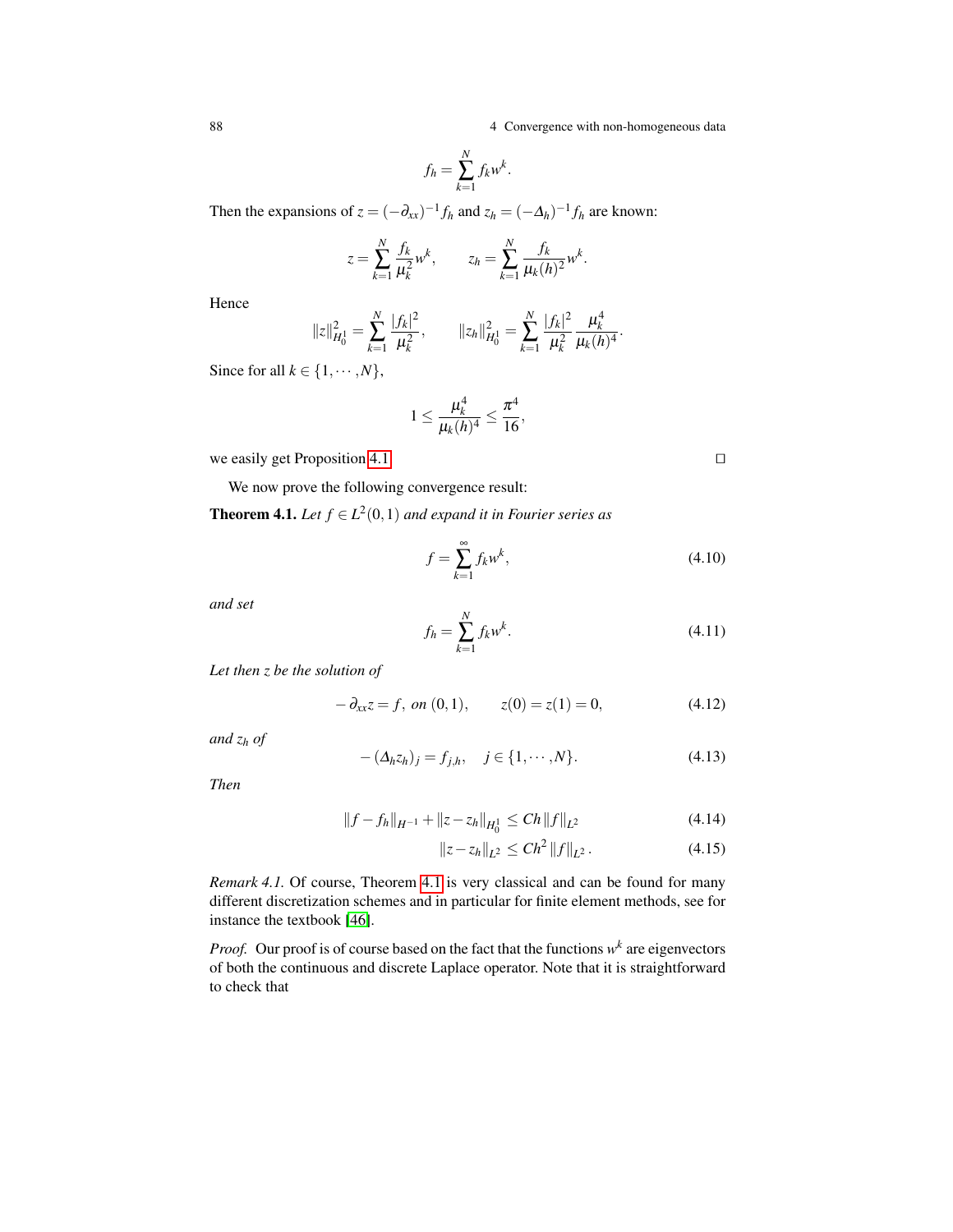#### 4.2 The Laplace operator 89

$$
||f - f_h||_{H^{-1}} \le Ch ||f||_{L^2}.
$$

We thus focus on the comparison between  $z$  and  $z_h$ . Again, we use the fact that the expansions of *z* and *z<sup>h</sup>* in Fourier are explicit:

$$
z = \sum_{k=1}^{\infty} \frac{f_k}{\mu_k^2} w^k, \qquad z_h = \sum_{k=1}^N \frac{f_k}{\mu_k(h)^2} w^k.
$$
 (4.16)

Now, computing the  $H_0^1$ -norm of  $z - z_h$  is easy:

$$
||z - z_h||_{H_0^1}^2 = \sum_{k=1}^N \frac{|f_k|^2}{\mu_k^2} \left(1 - \frac{\mu_k^2}{\mu_k(h)^2}\right)^2 + \sum_{k=N+1}^\infty \frac{|f_k|^2}{\mu_k^2}
$$
  
 
$$
\leq C \sum_{k=1}^N |f_k|^2 k^2 h^4 + \frac{1}{N^2} \sum_{k=N+1}^\infty |f_k|^2,
$$

where we have used that

<span id="page-96-2"></span>
$$
\frac{1}{\mu_k^2} \left( 1 - \frac{\mu_k^2}{\mu_k(h)^2} \right)^2 \le Ck^2 h^4, \quad \forall k \in \{1, \cdots, N\}.
$$
 (4.17)

Hence

$$
||z-z_h||_{H_0^1}^2 \leq C\left(N^2h^4+\frac{1}{N^2}\right)||f||_{L^2}^2.
$$

Since  $N + 1 = 1/h$ , this concludes the proof of [\(4.14\)](#page-95-1).

Similarly, one derives

$$
||z-z_h||_{L^2}^2 \leq C\left(h^4 + \frac{1}{N^4}\right) ||f||_{L^2}^2,
$$

which immediately implies  $(4.15)$ .

From Proposition [4.1](#page-94-0) and Theorem [4.1](#page-95-0) we deduce:

**Theorem 4.2.** Let  $f \in H^{-1}(0,1)$  and  $f_h$  be a sequence of discrete functions such *that*

<span id="page-96-0"></span>
$$
\lim_{h \to 0} \|f - f_h\|_{H^{-1}} = 0.
$$

*Then*

$$
\lim_{h \to 0} \left\| (-\partial_{xx})^{-1} f - (-\Delta_h)^{-1} f_h \right\|_{H_0^1} = 0.
$$
\n(4.18)

*Besides, if*  $f \in L^2(0,1)$  *and*  $f_h$  *satisfies, for some*  $\theta > 0$ *,* 

$$
||f - f_h||_{H^{-1}} \leq C_0 h^{\theta},
$$

*then*

<span id="page-96-1"></span>
$$
\left\|(-\partial_{xx})^{-1}f - (-\Delta_h)^{-1}f_h\right\|_{H_0^1} \le C\left(h\left\|f\right\|_{L^2} + C_0h^{\theta}\right). \tag{4.19}
$$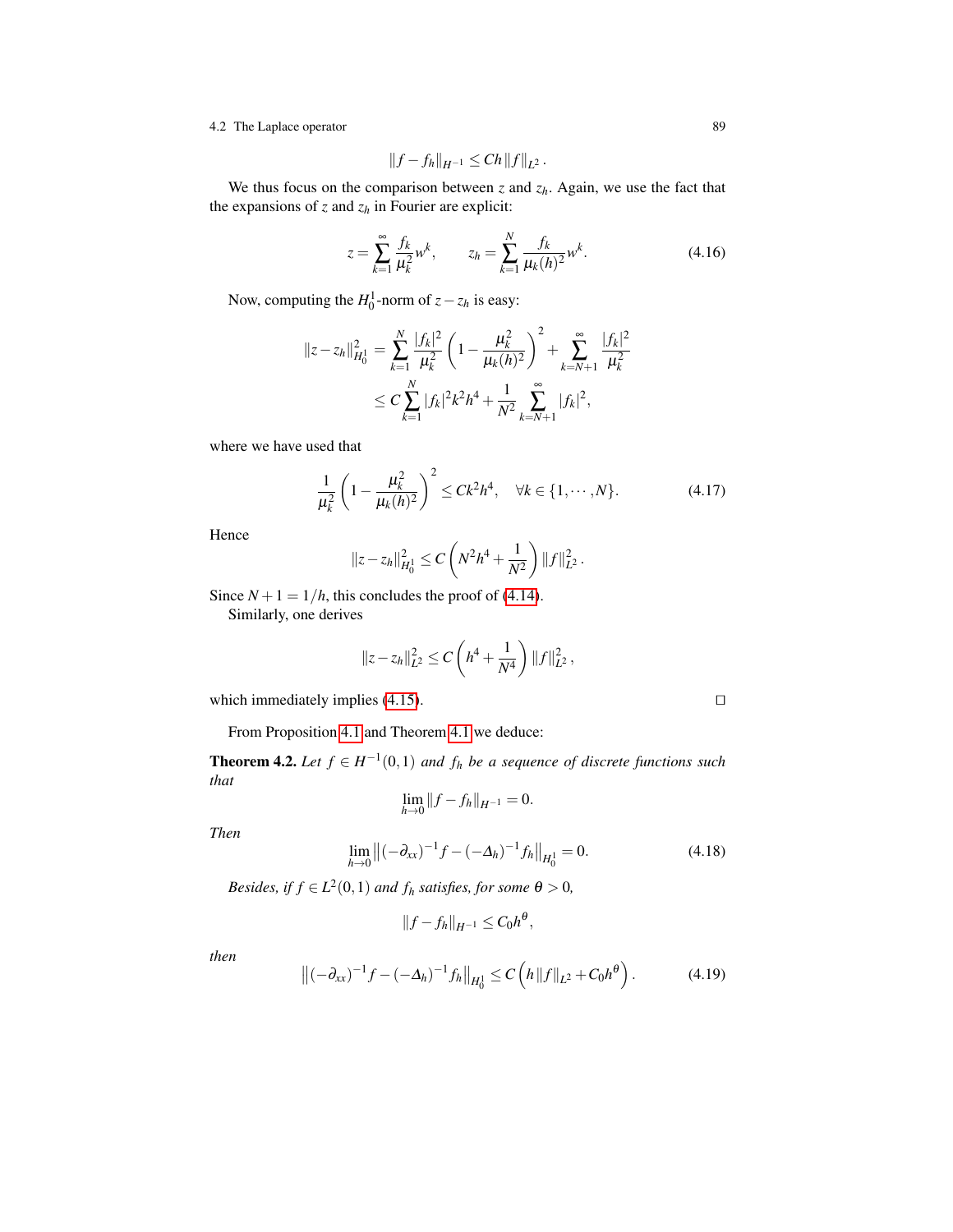90 4 Convergence with non-homogeneous data

*Proof.* The first part of Theorem [4.2](#page-96-0) easily follows by the density of  $L^2(0,1)$  functions in  $H^{-1}(0,1)$ , the uniform stability result of Proposition [4.1](#page-94-0) and the convergence result of Theorem [4.1,](#page-95-0) similarly as in the proof of Proposition [3.5.](#page-83-3) The details are left to the reader.

The second part of Theorem [4.2](#page-96-0) consists of taking  $\tilde{f}_h$  as in [\(4.11\)](#page-95-2), for which we have

$$
||f - \tilde{f}_h||_{H^{-1}} \le Ch ||f||_{L^2}
$$
 and  $||(-\Delta_h)^{-1}\tilde{f}_h - (-\partial_{xx})^{-1}f||_{H_0^1} \le Ch ||f||_{L^2}$ .

Then Proposition [4.1](#page-94-0) implies that

$$
\left\|(-\Delta_h)^{-1} f_h - (-\Delta_h)^{-1} \tilde{f}_h\right\|_{H_0^1} \leq C \left\|f_h - \tilde{f}_h\right\|_{H^{-1}}.
$$

Of course, these three last estimates imply  $(4.19)$ .

Finally, we mention this last result:

**Theorem 4.3.** Let  $f \in L^2(0,1)$  and  $z = (-\partial_{xx})^{-1}f$ . Then there exists C such that

<span id="page-97-3"></span><span id="page-97-0"></span>
$$
|\partial_x z(1)|^2 \le C \|f\|_{L^2} \|f\|_{H^{-1}}.
$$
\n(4.20)

*Similarly, there exists*  $C > 0$  *such that for all*  $h \in (0,1)$ *, if*  $f_h$  *is a discrete function*  $and z_h = (-\Delta_h)^{-1} f_h$ *, we have* 

<span id="page-97-1"></span>
$$
\left|\frac{z_{N,h}}{h}\right|^2 \le C \|f_h\|_{L^2} \|f_h\|_{H^{-1}}.
$$
\n(4.21)

*Besides, taking f<sup>h</sup> as in* [\(4.11\)](#page-95-2)*, we have*

<span id="page-97-2"></span>
$$
\left| \partial_x z(1) + \frac{z_{N,h}}{h} \right| \le C \sqrt{h} \| f \|_{L^2} \,. \tag{4.22}
$$

*Proof.* We prove this result using the multiplier technique. Since  $-\partial_{xx}z = f$ , multiplying the equation by *x*∂*xz*, easy integrations by parts show

$$
|\partial_x z(1)|^2 = -2\int_0^1 f x \partial_x z + \int_0^1 |\partial_x z|^2.
$$

Of course, this implies [\(4.20\)](#page-97-0) from the fact that  $||z||_{H_0^1} = ||f||_{H^{-1}}$ .

In order to prove estimate  $(4.21)$ , we develop a similar multiplier argument. Namely, we multiply the equation

$$
-(\Delta_h z_h)_j = f_{j,h}, \quad j \in \{1, \cdots, N\},\
$$

by  $j(z_{i+1,h} - z_{i-1,h})$ . We thus obtain

$$
\left|\frac{z_{N,h}}{h}\right|^2 = -2h\sum_{j=1}^N jh\left(\frac{z_{j+1,h}-z_{j-1,h}}{h}\right)f_{j,h} + h\sum_{j=0}^N\left(\frac{z_{j+1,h}-z_{j,h}}{h}\right)^2.
$$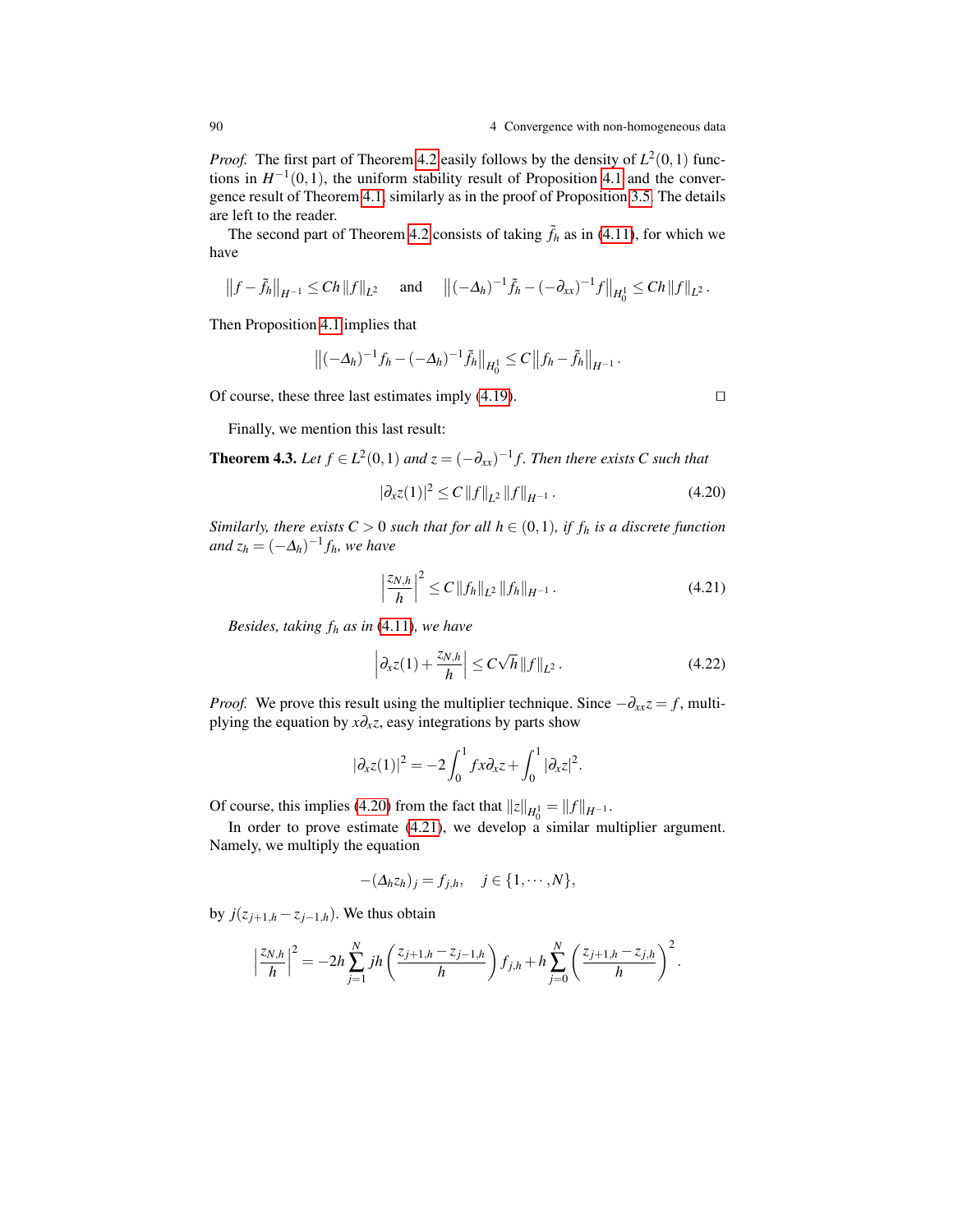4.2 The Laplace operator 91

Hence

$$
\left|\frac{z_{N,h}}{h}\right|^2 \leq C\left\|f_h\right\|_{L^2} \left\|z_h\right\|_{H_0^1} + C\left\|z_h\right\|_{H_0^1}^2 \leq C\left\|f_h\right\|_{L^2} \left\|f_h\right\|_{H^{-1}} + C\left\|f_h\right\|_{H^{-1}}^2,
$$

which yields estimate [\(4.21\)](#page-97-1).

We now aim at proving [\(4.22\)](#page-97-2). First remark that *z<sup>h</sup>* also solves

$$
-\partial_{xx}z_h = \tilde{f}_h, \text{ on } (0,1), \quad z_h(0) = z_h(1) = 0,
$$

where

<span id="page-98-2"></span>
$$
\tilde{f}_h = \sum_{j=1}^N f_k \left( \frac{\mu_k}{\mu_k(h)} \right)^2 w^k.
$$
\n(4.23)

But one easily has

<span id="page-98-0"></span>
$$
\left\|\tilde{f}_h\right\|_{L^2} \le C\left\|f\right\|_{L^2}, \qquad \left\|\tilde{f}_h - f\right\|_{H^{-1}} \le Ch\left\|f\right\|_{L^2}.
$$
 (4.24)

Indeed, from [\(4.17\)](#page-96-2),

$$
\left\|\tilde{f}_h - f_h\right\|_{H^{-1}}^2 = \sum_{k=1}^N \frac{|f_k|^2}{\mu_k^2} \left(1 - \left(\frac{\mu_k}{\mu_k(h)}\right)^2\right)^2 \leq Ch^2 \|f\|_{L^2}^2,
$$

and thus [\(4.14\)](#page-95-1) yields [\(4.24\)](#page-98-0).

Therefore, using [\(4.21\)](#page-97-1),

<span id="page-98-1"></span>
$$
|\partial_x z(1) - \partial_x z_h(1)| \le C \left( \left\| f - \tilde{f}_h \right\|_{L^2} \left\| f - \tilde{f}_h \right\|_{H^{-1}} \right)^{1/2} \le C \sqrt{h} \left\| f \right\|_{L^2}.
$$
 (4.25)

Besides,

$$
\partial_x z_h(1) + \frac{z_{N,h}}{h} = \sum_{k=1}^N \frac{f_k}{\mu_k(h)^2} (-1)^k \left(1 - \frac{\sin(k\pi h)}{k\pi h}\right) k\pi.
$$

Note that this last expression coincides with the continuous normal derivative  $\partial_x z(1)$ of the solution ˜*z* of the continuous problem

<span id="page-98-3"></span>
$$
\begin{cases}\n-\partial_{xx}\tilde{z} = \tilde{g}_h, \text{ on } (0,1), \text{ where } \tilde{g}_h = \sum_{k=1}^N f_k \frac{\mu_k^2}{\mu_k(h)^2} \left(1 - \frac{\sin(k\pi h)}{k\pi h}\right) w^k, \\
\tilde{z}(0) = \tilde{z}(1) = 0.\n\end{cases} (4.26)
$$

Using that for some constant *C* independent of *h* and  $k \in \{1, \dots, N\}$ ,

$$
\left|\frac{\mu_k^2}{\mu_k(h)^2}\right| \leq C, \qquad \left|1 - \frac{\sin(k\pi h)}{k\pi h}\right| \leq Ck^2h^2,
$$

we easily compute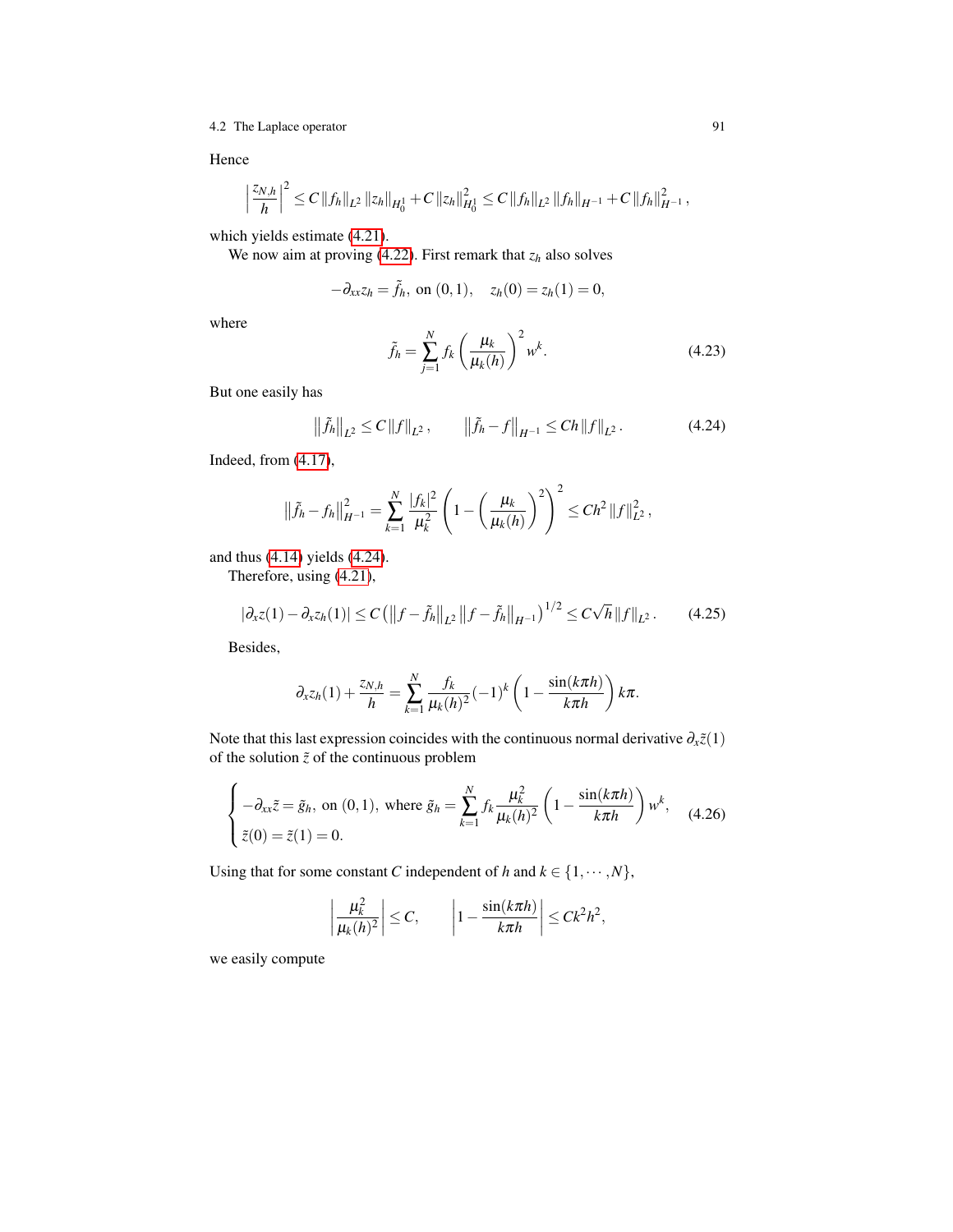92 4 Convergence with non-homogeneous data

<span id="page-99-3"></span>
$$
\|\tilde{g}_h\|_{L^2} \le C \|f\|_{L^2}, \qquad \|\tilde{g}_h\|_{H^{-1}} \le Ch \|f\|_{L^2}.
$$
 (4.27)

Hence, from [\(4.20\)](#page-97-0),

$$
\left|\partial_x z_h(1) + \frac{z_{N,h}}{h}\right| = |\partial_x \tilde{z}(1)| \leq C\sqrt{h} ||f||_{L^2}.
$$

Together with [\(4.25\)](#page-98-1), this concludes the proof of Theorem [4.3.](#page-97-3)  $\Box$ 

#### *4.2.2 Stronger norms*

Recalling the definition of the functional spaces  $H^{\ell}_{(0)}(0,1)$  in [\(3.34\)](#page-84-0), we prove the counterparts of the above theorem within these spaces.

First, Proposition [4.1](#page-94-0) can be modified into:

<span id="page-99-0"></span>**Proposition 4.2.** *Let*  $\ell \in \mathbb{R}$ *. If*  $f_h$  *is a discrete function, then there exists a constant*  $C = C(\ell)$  *independent of h*  $\in$  (0, 1) *such that* 

$$
\frac{1}{C} \|f_h\|_{H^{\ell}_{(0)}} \le \|(-\Delta_h)^{-1} f_h\|_{H^{\ell-2}_{(0)}} \le C \|f_h\|_{H^{\ell}_{(0)}}.
$$
\n(4.28)

The proof of Proposition [4.2](#page-99-0) follows line to line the one of Proposition [4.1](#page-94-0) and is left to the reader.

The convergence results of Theorem [4.1](#page-95-0) can be extended as follows:

<span id="page-99-1"></span>**Theorem 4.4.** Let  $\ell \in \mathbb{R}$  and  $f \in H^{\ell}_{(0)}(0,1)$  and  $z = (-\partial_{xx})^{-1}f$  be the corresponding *solution of the Laplace equation* [\(4.12\)](#page-95-3)*. With the notations of Theorem [4.1,](#page-95-0) setting f*<sup>*h*</sup> *as in* [\(4.11\)](#page-95-2) *and*  $z_h = (-\Delta_h)^{-1} f_h$ *, we have* 

$$
||f - f_h||_{H_{(0)}^{\ell-1}} + ||z - z_h||_{H_{(0)}^{\ell+1}} \le Ch ||f||_{H_{(0)}^{\ell}},
$$
\n(4.29)

<span id="page-99-4"></span>
$$
||z - z_h||_{H^{\ell}_{(0)}} \le Ch^2 ||f||_{H^{\ell}_{(0)}}.
$$
\n(4.30)

Here again, the proof of Theorem [4.4](#page-99-1) is very similar to the one of Theorem [4.1](#page-95-0) and is left to the reader.

We now focus on the convergence of the normal derivatives:

**Theorem 4.5.** Let  $\ell \ge 0$  and  $f \in H^{\ell}_{(0)}(0,1)$  and  $z = (-\partial_{xx})^{-1}f$  be the corresponding *solution of the Laplace equation* [\(4.12\)](#page-95-3)*. With the notations of Theorem [4.1,](#page-95-0) setting f*<sup>*h*</sup> *as in* [\(4.11\)](#page-95-2) *and*  $z_h = (-\Delta_h)^{-1} f_h$ *, we have* 

<span id="page-99-2"></span>
$$
\left| \partial_x z(1) + \frac{z_{N,h}}{h} \right| \le Ch^{\min\{\ell + 1/2, \ell/2 + 1, 2\}} \left\| f \right\|_{H^{\ell}_{(0)}}. \tag{4.31}
$$

*Proof.* The proof of [\(4.31\)](#page-99-2) follows the one of [\(4.22\)](#page-97-2), except for the estimates [\(4.24\)](#page-98-0) on  $\tilde{f}_h$  in [\(4.23\)](#page-98-2) and [\(4.27\)](#page-99-3) on  $\tilde{g}_h$  defined in [\(4.26\)](#page-98-3).

Using that for all  $h > 0$  and  $k \in \{1, \dots, N\}$ ,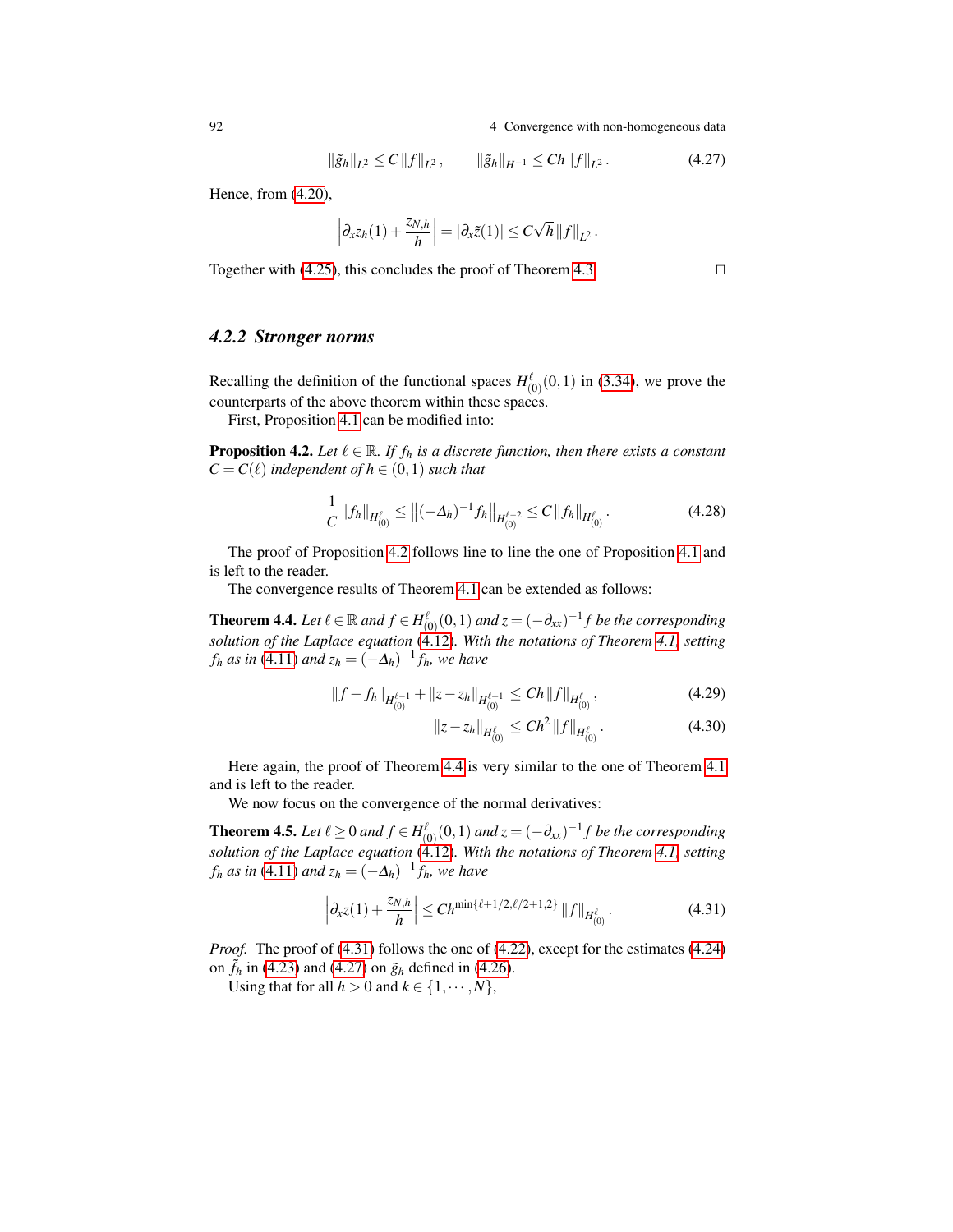4.2 The Laplace operator 93

$$
\left(1-\left(\frac{\mu_k}{\mu_k(h)}\right)^2\right)^2 \leq Ck^4h^4,
$$

we easily derive that

$$
\left\|f-\tilde{f}_h\right\|_{L^2}^2 \le C\left(\frac{1}{N^{2\ell}} + Ch^4 \max\{1,N^{4-2\ell}\}\right) \|f\|_{H^{\ell}_{(0)}}^2.
$$

*In particular, if*  $\ell \in (0,2]$ *,*  $||f - \tilde{f}_h||_{L^2} \leq Ch^{\ell} ||f||_{H^{\ell}_{(0)}}$  *and if*  $\ell \geq 2$ *,*  $||f - \tilde{f}_h||_{L^2} \leq$  $Ch^2 \|f\|_{H_{(0)}^\ell}$ , thus yielding

$$
\left\|f-\tilde{f}_h\right\|_{L^2} \leq Ch^{\min\{\ell,2\}}\left\|f\right\|_{H_{(0)}^{\ell}}.
$$

Similarly,

$$
\left\|f-\tilde{f}_h\right\|_{H^{-1}} \leq Ch^{\min\{\ell+1,2\}}\left\|f\right\|_{H^{\ell}_{(0)}}.
$$

We thus obtain, instead of [\(4.25\)](#page-98-1),

$$
|\partial_x z(1) - \partial_x z_h(1)| \leq Ch^{\min\{\ell+1/2,\ell/2+1,2\}} \|f\|_{H^{\ell}_{(0)}}.
$$

Estimates on  $\partial_x z_h(1) + z_{N,h}/h$  can be deduced similarly from estimates on  $\tilde{g}_h$  (de-fined in [\(4.26\)](#page-98-3)) and are left to the reader.  $\square$ 

*Remark 4.2.* Very likely, estimate [\(4.31\)](#page-99-2) can be improved for  $\ell > -1/2$  into

$$
\left| \partial_x z(1) + \frac{z_{N,h}}{h} \right| \leq Ch^{\min\{\ell+1/2,2\}} \left\| f \right\|_{H^{\ell}_{(0)}}. \tag{4.32}
$$

For instance, using that, if  $f = \sum_k f_k w^k$ , the solution *z* of [\(4.12\)](#page-95-3) can be expanded as  $z = \sum_k f_k / \mu_k^2 w^k$  and we get

$$
\partial_x z(1) = \sum_k f_k \frac{\partial_x w^k(1)}{\mu_k^2},
$$

provided the sum converges. Since for all  $k \in \mathbb{N}$ ,

$$
\left|\frac{\partial_x w^k(1)}{\mu_k^2}\right| \leq \frac{C}{\mu_k},
$$

by Cauchy Schwarz, for any  $\ell_0 > -1/2$ , we obtain

$$
|\partial_x z(1)| \le C_{\ell_0} \|f\|_{H_{(0)}^{\ell_0}}
$$

instead of [\(4.20\)](#page-97-0).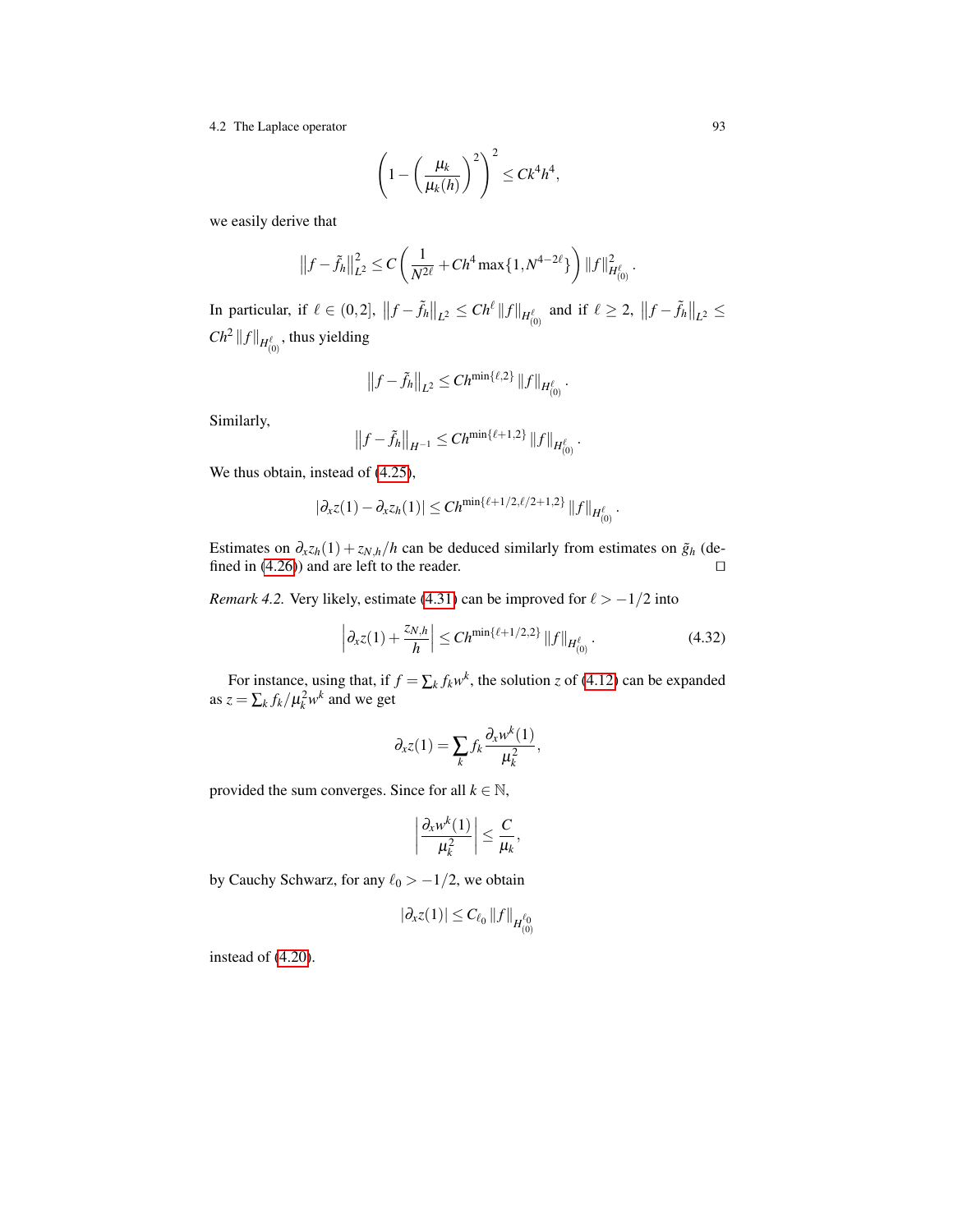Of course, we can get similar estimates for the discrete solutions  $z_h = (-\Delta_h)^{-1} f_h$ and obtain, for all  $\ell_{(0)} > -1/2$ , a constant  $C_{\ell_0}$  independent of  $h > 0$  such that for all discrete function  $f_h$  and  $z_h = (-\Delta_h)^{-1} f_h$ ,

$$
\left|\frac{z_{N,h}}{h}\right|\leq C_{\ell_0}\left\|f_h\right\|_{H_{(0)}^{\ell_0}}.
$$

instead of [\(4.21\)](#page-97-1).

Using these two estimates instead of [\(4.20\)](#page-97-0) and [\(4.21\)](#page-97-1), and following the proof of Theorem [4.5,](#page-99-4) we can obtain the following result: For all  $\ell > -1/2$  and  $\varepsilon > 0$ , there exists a constant  $C_{\ell, \varepsilon} = C(\ell, \varepsilon)$  such that  $f \in H^{\ell}_{(0)},$ 

$$
\left|\partial_{x}z(1)+\frac{z_{N,h}}{h}\right| \leq C_{\ell,\varepsilon}h^{\min\{\ell+1/2-\varepsilon,2\}}\left\|f\right\|_{H_{(0)}^{\ell}}.\tag{4.33}
$$

This last estimate is better than [\(4.31\)](#page-99-2) when  $\ell \in (-1/2,0)$  and when  $\ell \in (1,2)$ .

#### *4.2.3 Numerical results*

This section aims at giving numerical simulations and evidences of the convergence results [\(4.31\)](#page-99-2) for the normal derivatives of solutions of the discrete Laplace equation. We do not present a systematic study of the convergence of the solution in  $L^2(0,1)$  nor in  $H_0^1(0,1)$  since these results are classical and can be found in many textbooks of numerical analysis, see e.g. [\[4,](#page-132-1) [46\]](#page-134-1).

In order to do that, we choose continuous functions *f* and *z* solving [\(4.12\)](#page-95-3).

For  $N \in \mathbb{N}$ , we then discretize the source term f into  $f_h$  simply by taking  $f_h(j)$ *f*(*jh*) for *j* ∈ {1, ··· ,*N*} and compute  $z_h$  the solution of  $-\Delta_h z_h = f_h$  with  $z_{0,h} =$  $z_{N+1,h} = 0$ . We then compute  $\partial_x z(1) + z_{N,h}/h$ .

Our first test function is

<span id="page-101-0"></span>
$$
f(x) = -\sin(2\pi x) + 3\sin(\pi x), \text{ for } z(x) = \frac{\sin(2\pi x)}{4\pi^2} - \frac{3\sin(\pi x)}{\pi}.
$$
 (4.34)

The plot of  $|\partial_x z(1) + z_{N,h}/h|$  versus *N* is represented in logarithmic scales in Figure [4.1,](#page-102-1) left. Here, we have chosen  $N \in [100, 300]$ . The slope of the linear regression is −1.99 and completely corresponds to the result of Theorem [4.5.](#page-99-4)

We then test

<span id="page-101-1"></span>
$$
f(x) = \frac{1}{(x+1)^3}
$$
, corresponding to  $z(x) = -\frac{1}{2(x+1)} + \frac{1}{2} - \frac{x}{4}$ . (4.35)

Numerical simulations are represented in Figure [4.1,](#page-102-1) right.

This function *f* is smooth, but it does not satisfy  $f(0) = f(1) = 0$ . Thus it is only in  $\cap_{\varepsilon > 0} H^{1/2-\varepsilon}_{(0)}$  $(0,1)$  and the slope predicted by Theorem [4.5](#page-99-4) is  $-1^-$  and completely agrees with the slope observed in Figure [4.1](#page-102-1) right.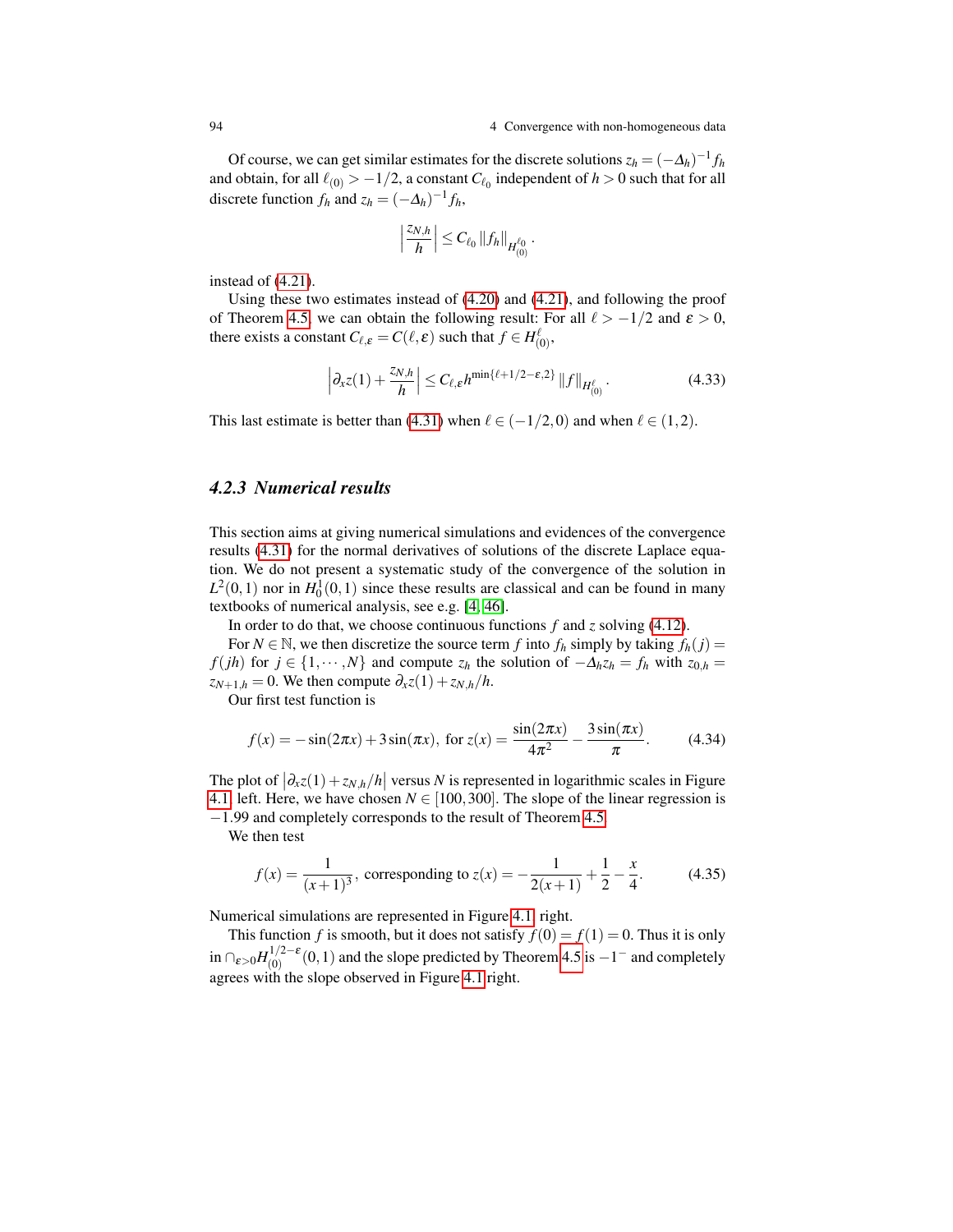4.3 Uniform bounds 95



<span id="page-102-1"></span>Fig. 4.1 Plot of  $\left|\frac{\partial_x z}{\partial t}\right| + \frac{z_N h}{h}\right|$  versus *N* in logarithmic scales. Left, for *f* as in [\(4.34\)](#page-101-0): the slope is −1.99. Right, for *f* as in [\(4.35\)](#page-101-1): the slope is −1.00.

These two examples indicate that the rates of convergence of the normal derivatives obtained in Theorem [4.5](#page-99-4) are accurate.

### <span id="page-102-0"></span>4.3 Uniform bounds on *y<sup>h</sup>*

The goal of this section is to obtain uniform bounds on  $y_h$  in the natural space for the wave equation with non-homogeneous Dirichlet control, that is  $C([0,T]; L^2(0,1)) \cap$  $C^1([0,T];H^{-1}(0,1))$ :

<span id="page-102-2"></span>Theorem 4.6. *There exists a constant C independent of h* > 0 *such that any solution*  $y_h$  *of* [\(4.7\)](#page-93-1) *with initial data*  $(y_h^0, y_h^1)$  *and source term*  $v_h \in L^2(0,T)$  *satisfies* 

$$
\sup_{t \in [0,T]} \|(y_h(t), \partial_t y_h(t))\|_{L^2(0,1) \times H^{-1}(0,1)} \leq C \left( \|(y_h^0, y_h^1)\|_{L^2(0,1) \times H^{-1}(0,1)} + \|v_h\|_{L^2(0,T)} \right). \tag{4.36}
$$

The proof of Theorem [4.6](#page-102-2) is done in two steps, one focusing on the estimate on  $y_h$ , the other one on  $\partial_t y_h$ , respectively, corresponding to Proposition [4.3](#page-102-3) and Proposition [4.4.](#page-106-0)

As we will see, each one of these propositions is based on a suitable duality argument for solutions of the adjoint system.

## **4.3.1 Estimates in**  $C([0, T]; L^2(0, 1))$

<span id="page-102-3"></span>We have the following:

**Proposition 4.3.** *There exists a constant C independent of h* > 0 *such that any solution y<sup>h</sup> of* [\(4.7\)](#page-93-1) *satisfies*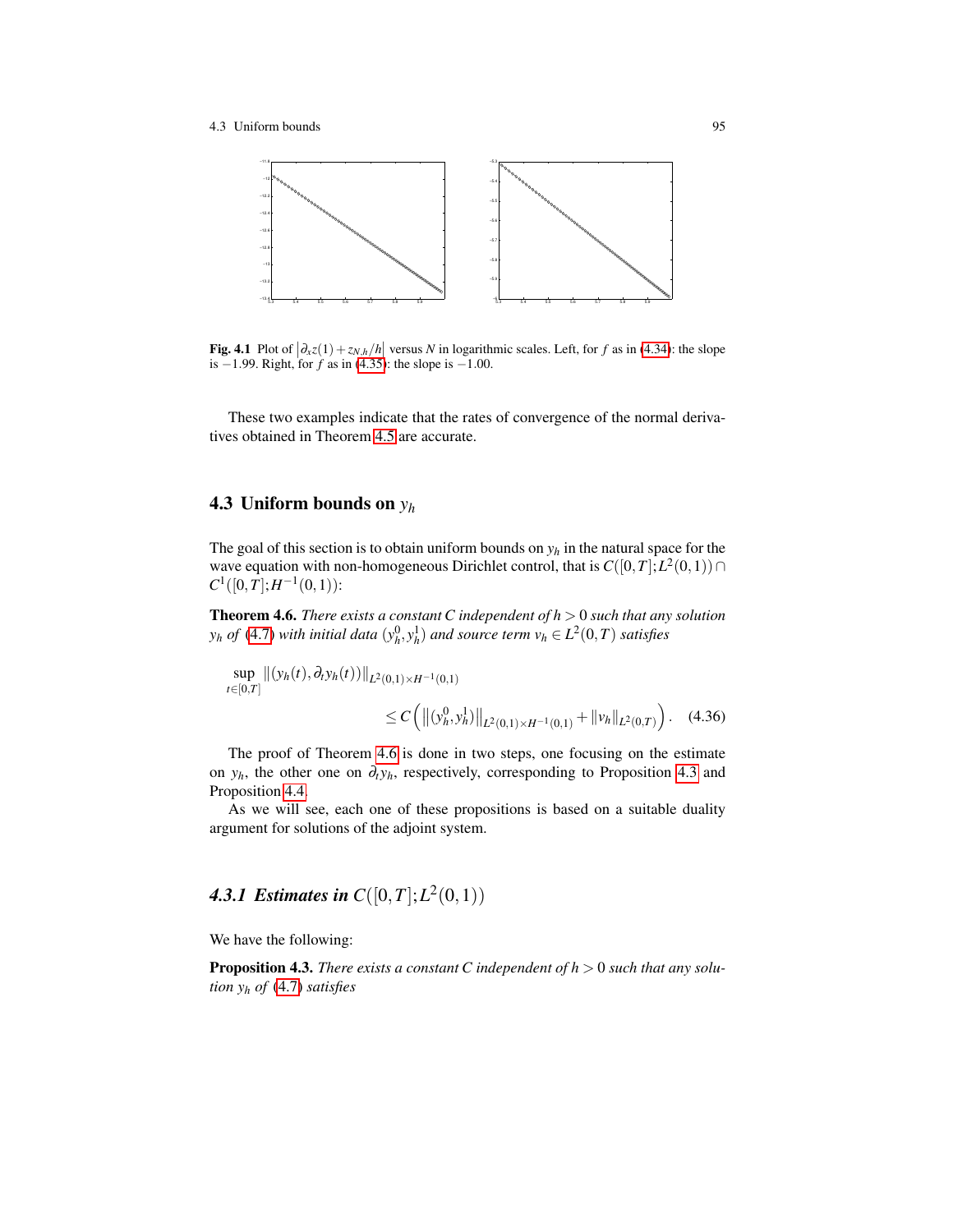96 4 Convergence with non-homogeneous data

<span id="page-103-5"></span>
$$
||y_h||_{L^{\infty}(0,T;L^2(0,1))} \leq C \left( ||y_h^0||_{L^2(0,1)} + ||y_h^1||_{H^{-1}(0,1)} + ||y_h||_{L^2(0,T)} \right).
$$
 (4.37)

We postpone the proof to the end of the section. As in the continuous case, Proposition [4.3](#page-102-3) will be a consequence of a suitable duality argument.

Namely, let  $f_h \in L^1(0,T;L^2(0,1))$  and define  $\phi_h$  as being the solution of

<span id="page-103-0"></span>
$$
\begin{cases}\n\partial_{tt}\phi_{j,h} - \frac{1}{h^2} \left[ \phi_{j+1,h} + \phi_{j-1,h} - 2\phi_{j,h} \right] = f_{j,h}, & (t,j) \in (0,T) \times \{1, \cdots, N\}, \\
\phi_{0,h}(t) = \phi_{N+1,h}(t) = 0, & t \in (0,T), \\
\phi_{j,h}(T) = 0, & \partial_t \phi_{j,h}(T) = 0, & j = 1, \ldots, N.\n\end{cases}
$$
\n(4.38)

Then, multiplying [\(4.7\)](#page-93-1) by  $\phi_h$  solution of [\(4.38\)](#page-103-0), we obtain

<span id="page-103-1"></span>
$$
0 = h \sum_{j=1}^{N} \int_{0}^{T} \partial_{tt} y_{j,h} \phi_{j,h} dt - h \sum_{j=1}^{N} \int_{0}^{T} \frac{1}{h^{2}} [y_{j+1,h} + y_{j-1,h} - 2y_{j,h}] \phi_{j,h} dt
$$
  
\n
$$
= h \sum_{j=1}^{N} \int_{0}^{T} y_{j,h} \partial_{tt} \phi_{j,h} dt - h \sum_{j=1}^{N} \int_{0}^{T} \frac{1}{h^{2}} y_{j,h} [\phi_{j+1,h} + \phi_{j-1,h} - 2\phi_{j,h}] dt
$$
  
\n
$$
+ h \sum_{j=1}^{N} (\partial_{t} y_{j,h} \phi_{j,h} - y_{j,h} \partial_{t} \phi_{j,h}) \Big|_{0}^{T} - \int_{0}^{T} y_{N+1,h} \frac{\phi_{N,h}}{h} dt
$$
  
\n
$$
= h \sum_{j=1}^{N} \int_{0}^{T} y_{j,h} f_{j,h} dt + h \sum_{j=1}^{N} (y_{j,h}^{0} \partial_{t} \phi_{j,h} (0) - y_{j,h}^{1} \phi_{j,h} (0))
$$
  
\n
$$
- \int_{0}^{T} v_{h}(t) \frac{\phi_{N,h}(t)}{h} dt.
$$
 (4.39)

Note that identity [\(4.39\)](#page-103-1) is a discrete counterpart of the continuous identity [\(4.4\)](#page-92-3). Remark that this can be used as a definition of solutions of [\(4.7\)](#page-93-1) by transposition, even if in that case, solutions of [\(4.7\)](#page-93-1) obviously exist due to the finite dimensional nature of system [\(4.7\)](#page-93-1).

Formulation [\(4.39\)](#page-103-1) will be used to derive estimates on solutions  $y_h$  by duality. But we shall first prove the following lemma:

**Lemma 4.1.** *For*  $\phi_h$  *solution of* [\(4.38\)](#page-103-0)*, there exists a constant C independent of*  $h > 0$ *such that*

<span id="page-103-2"></span>
$$
\|\phi_h\|_{L^\infty(0,T;H_0^1(0,1))} + \|\partial_t \phi_h\|_{L^\infty(0,T;L^2(0,1))} \le C \|f_h\|_{L^1(0,T;L^2(0,1))}
$$
(4.40)

*and*

<span id="page-103-4"></span><span id="page-103-3"></span>
$$
\left\| \frac{\phi_{N,h}}{h} \right\|_{L^2(0,T)} \le C \left\| f_h \right\|_{L^1(0,T;L^2(0,1))} . \tag{4.41}
$$

*Proof.* The first inequality [\(4.40\)](#page-103-2) is an energy estimate, whereas [\(4.41\)](#page-103-3) is a hidden regularity property.

Multiplying [\(4.38\)](#page-103-0) by  $\partial_t \phi_{j,h}$  and summing over *j*, we obtain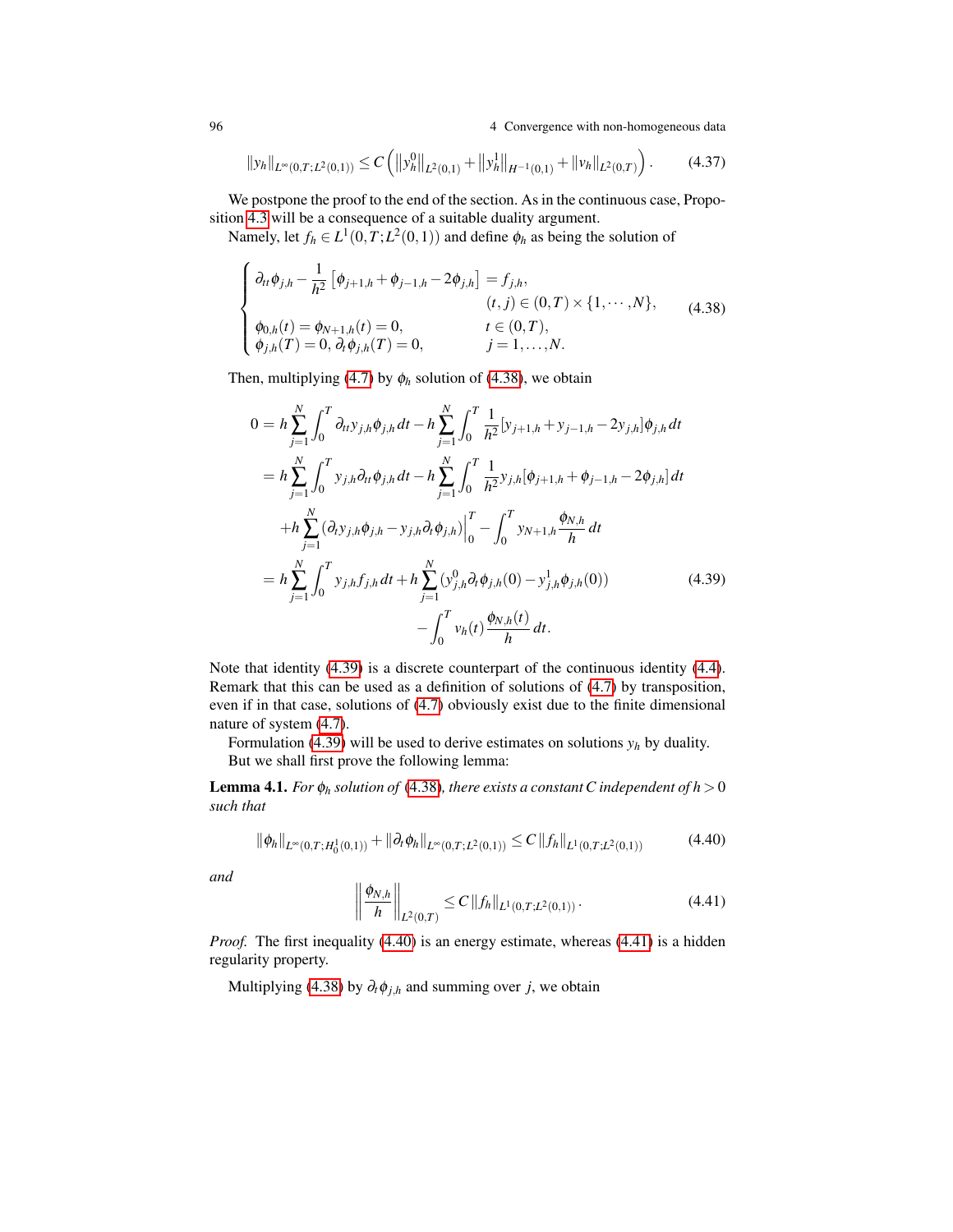4.3 Uniform bounds 97

$$
h \sum_{j=1}^{N} \partial_{tt} \phi_{j,h} \partial_t \phi_{j,h} - h \sum_{j=1}^{N} \frac{1}{h^2} \left[ \phi_{j+1,h} + \phi_{j-1,h} - 2\phi_{j,h} \right] \partial_t \phi_{j,h}
$$
  
=  $h \sum_{j=1}^{N} f_{j,h} \partial_t \phi_{j,h}.$  (4.42)

The left hand side of [\(4.42\)](#page-104-0) is the derivative of the energy

<span id="page-104-0"></span>
$$
\frac{d}{dt}\left(\frac{h}{2}\sum_{j=1}^N|\partial_t\phi_{j,h}|^2+\frac{h}{2}\sum_{j=1}^N\left(\frac{\phi_{j+1,h}-\phi_{j,h}}{h}\right)^2\right)=\frac{1}{2}\frac{dE_h[\phi_h]}{dt},
$$

whereas the right hand side satisfies

$$
\left| h \sum_{j=1}^{N} f_{j,h} \partial_t \phi_{j,h} \right| \leq \left( h \sum_{j=1}^{N} |f_{j,h}|^2 \right)^{1/2} \left( h \sum_{j=1}^{N} |\partial_t \phi_{j,h}|^2 \right)^{1/2}
$$
  

$$
\leq \left( h \sum_{j=1}^{N} |f_{j,h}|^2 \right)^{1/2} \sqrt{E_h[\phi_h](t)}.
$$

Equation [\(4.42\)](#page-104-0) then implies

<span id="page-104-2"></span>
$$
\left|\frac{d\sqrt{E_h}}{dt}(t)\right| \le \left(h\sum_{j=1}^N |f_{j,h}(t)|^2\right)^{1/2}.\tag{4.43}
$$

Integrating in time, we obtain that for all  $t \in [0, T]$ ,

<span id="page-104-1"></span>
$$
\sqrt{E_h(t)} \leq \int_0^T \left( h \sum_{j=1}^N |f_{j,h}(t)|^2 \right)^{1/2} dt.
$$

Finally, recalling the properties of the Fourier extension operator in Section [3.2,](#page-72-0) we obtain [\(4.40\)](#page-103-2).

Estimate [\(4.41\)](#page-103-3) can be deduced from the multiplier approach developed in the proof of Theorem [2.2](#page-64-2) by multiplying [\(4.38\)](#page-103-0) by  $j(\phi_{j+1,h} - \phi_{j-1,h})$ :

$$
h\sum_{j=1}^{N} \int_{0}^{T} f_{j,h} jh\left(\frac{\phi_{j+1,h} - \phi_{j-1,h}}{h}\right) dt = h\sum_{j=1}^{N} \int_{0}^{T} \partial_{tt} \phi_{j,h} jh\left(\frac{\phi_{j+1,h} - \phi_{j-1,h}}{h}\right) dt - h\sum_{j=1}^{N} \int_{0}^{T} \left[\frac{\phi_{j+1,h} + \phi_{j-1,h} - 2\phi_{j,h}}{h^2}\right] jh\left(\frac{\phi_{j+1,h} - \phi_{j-1,h}}{h}\right) dt. \quad (4.44)
$$

The right hand-side of [\(4.44\)](#page-104-1) has already been dealt with in the proof of Theorem [2.2](#page-64-2) and yields: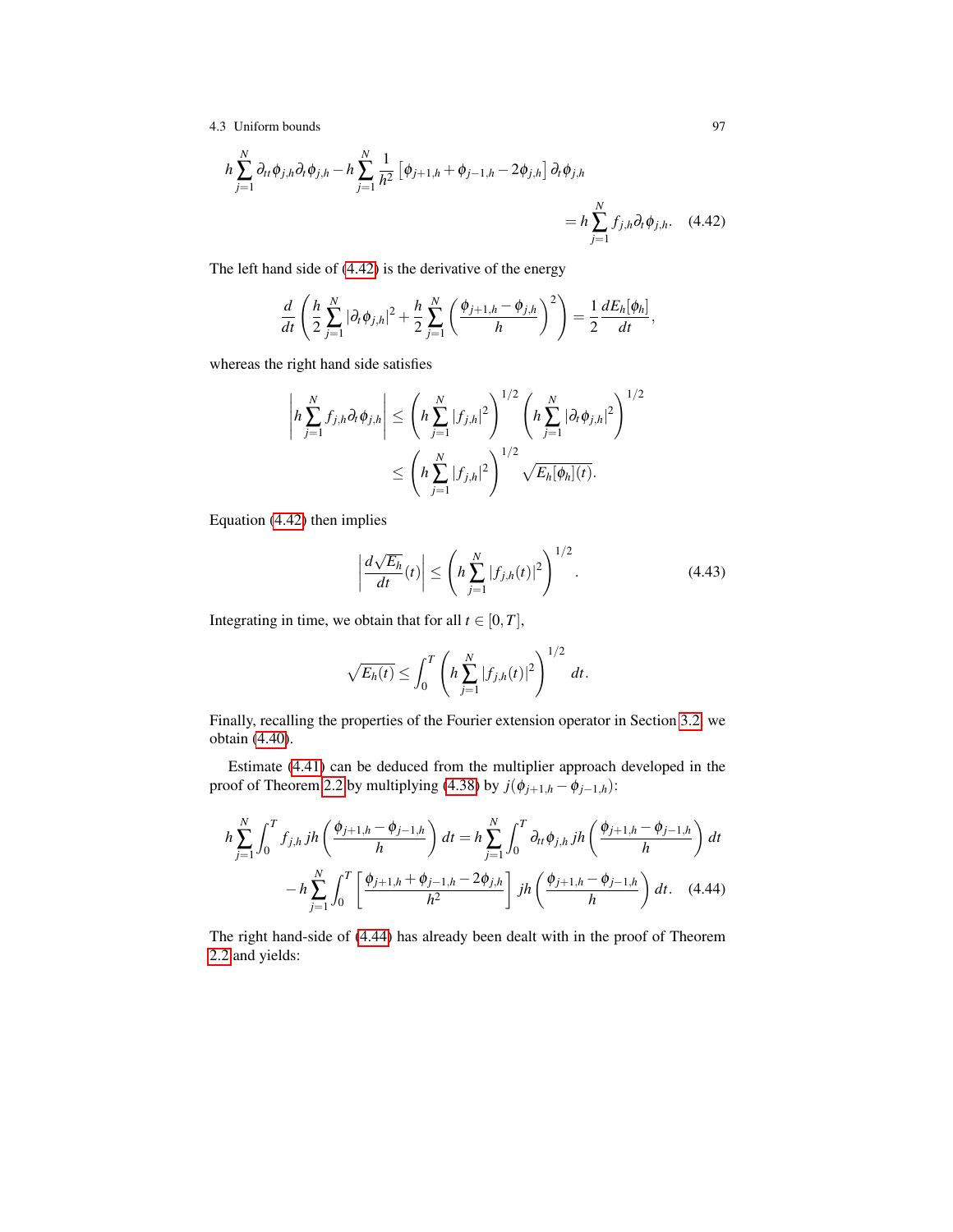98 4 Convergence with non-homogeneous data

$$
h \sum_{j=1}^{N} \int_{0}^{T} \partial_{tt} \phi_{j,h} jh\left(\frac{\phi_{j+1,h} - \phi_{j-1,h}}{h}\right) dt
$$
  
\n
$$
-h \sum_{j=1}^{N} \int_{0}^{T} \left[ \frac{\phi_{j+1,h} + \phi_{j-1,h} - 2\phi_{j,h}}{h^2} \right] jh\left(\frac{\phi_{j+1,h} - \phi_{j-1,h}}{h}\right)
$$
  
\n
$$
= \int_{0}^{T} \left| \frac{\phi_{N,h}(t)}{h} \right|^{2} dt + \frac{h^3}{2} \sum_{j=0}^{N} \int_{0}^{T} \left| \frac{\partial_{t} \phi_{j+1,h} - \partial_{t} \phi_{j,h}}{h} \right|^{2} dt
$$
  
\n
$$
- \int_{0}^{T} E_{h}(t) dt - X_{h}(t) \Big|_{0}^{T},
$$

where, similarly as in  $(2.14)$ ,  $X_h(t)$  is given by

$$
X_h(t) = 2h\sum_{j=1}^N jh\left(\frac{\phi_{j+1,h} - \phi_{j-1,h}}{2h}\right)\partial_t\phi_{j,h}.
$$

From the conditions  $\phi_h(T) = \partial_t \phi_h(T) = 0$  in [\(4.38\)](#page-103-0),  $X_h(T) = 0$ . Besides, as in [\(2.15\)](#page-66-0), one has  $|X_h(0)| \le E_h(0)$ .

On the other hand,

$$
\left| h \sum_{j=1}^{N} \int_{0}^{T} f_{j,h} \, jh\left(\frac{\phi_{j+1,h} - \phi_{j-1,h}}{h}\right) \, dt \right| \leq \int_{0}^{T} \left( h \sum_{j=1}^{N} |f_{j,h}|^{2} \right)^{1/2} \sqrt{E_h(t)} \, dt
$$
\n
$$
\leq \sup_{t \in [0,T]} \left\{ \sqrt{E_h(t)} \right\} \int_{0}^{T} \left( h \sum_{j=1}^{N} |f_{j,h}|^{2} \right)^{1/2} \, dt.
$$

Therefore, from [\(4.40\)](#page-103-2), there exists a constant independent of *h* such that

$$
\int_0^T \left| \frac{\phi_{N,h}(t)}{h} \right|^2 dt + \frac{h^3}{2} \sum_{j=0}^N \int_0^T \left| \frac{\partial_t \phi_{j+1,h} - \partial_t \phi_{j,h}}{h} \right|^2 dt
$$
  

$$
\leq C \left( \int_0^T \left( h \sum_{j=1}^N |f_{j,h}|^2 \right)^{1/2} dt \right)^2,
$$

which implies  $(4.41)$ .

*Proof (Proposition [4.3\)](#page-102-3).* Lemma [4.1](#page-103-4) and identity [\(4.39\)](#page-103-1) allow us to deduce bounds on *yh*. Indeed,

$$
||y_h||_{L^{\infty}(0,T;L^2(0,1))} = \sup_{\substack{f \in L^1(0,T;L^2(0,1)) \\ ||f||_{L^1((0,T;L^2(0,1))})}} \int_0^1 y_h(x)f(x) dx.
$$

But there  $y_h$  is the Fourier extension  $\mathbb{F}_h(y_h)$  (recall Section [3.2\)](#page-72-0), hence it involves only Fourier modes smaller than *N*. We thus only have to consider the projection of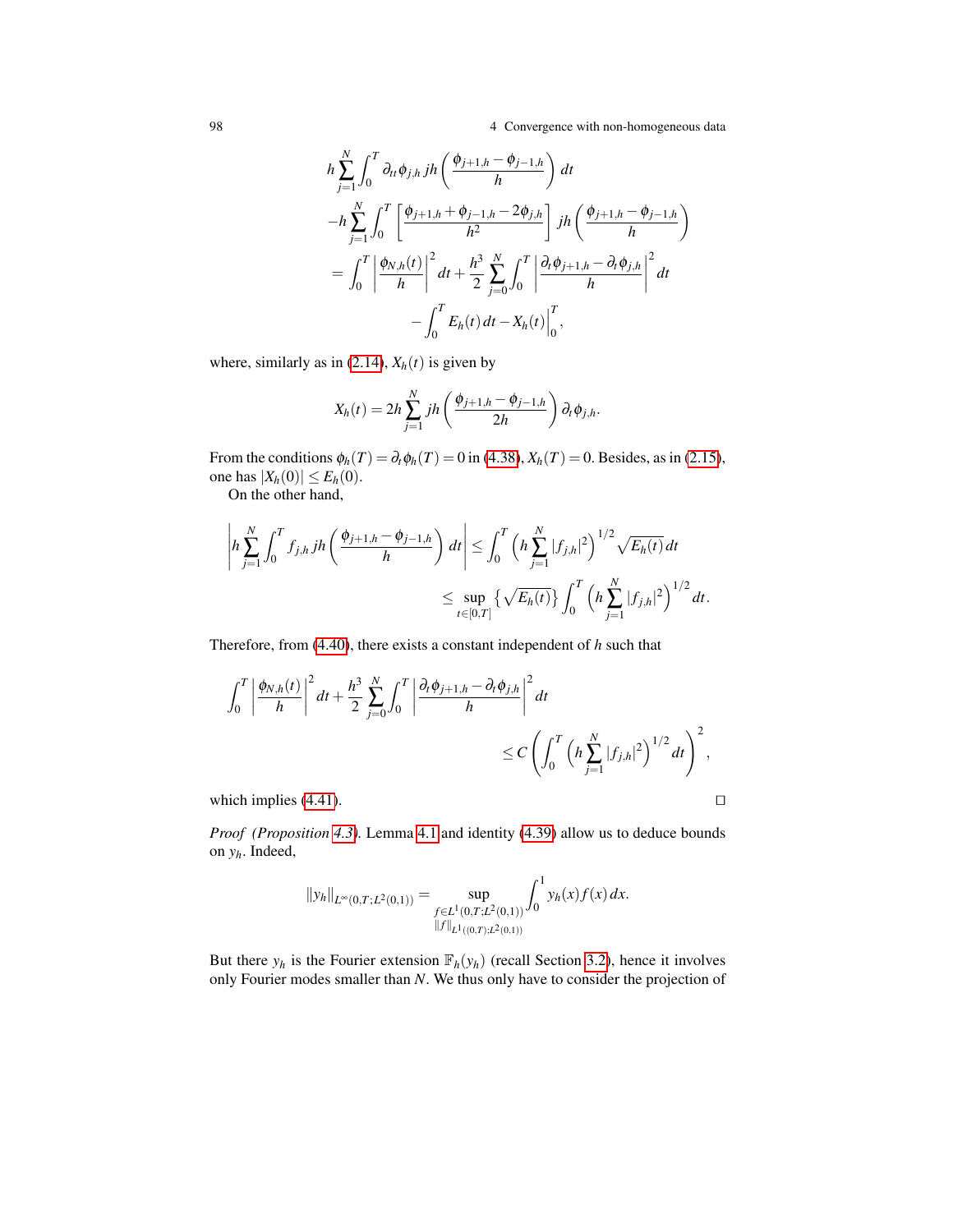#### 4.3 Uniform bounds 99

*f* onto the first *N* Fourier modes. But this exactly corresponds to discrete functions *fh*. Therefore,

$$
||y_h||_{L^{\infty}(0,T;L^2(0,1))} = \sup_{\substack{f_h \in L^1(0,T;L^2(0,1)) \\ ||f_h||_{L^1((0,T);L^2(0,1))} \leq 1}} \left\{ h \sum_{j=1}^N \int_0^T y_{j,h} f_{j,h} dt \right\}.
$$

But, introducing  $\phi_h$ , the solution of [\(4.38\)](#page-103-0) with source term  $f_h$ , using Lemma [4.1,](#page-103-4) we obtain:

$$
h\sum_{j=1}^{N}\int_{0}^{T}y_{j,h}f_{j,h}dt = -h\sum_{j=1}^{N}(y_{j,h}^{0}\partial_{t}\phi_{j,h}(0)-y_{j,h}^{1}\phi_{j,h}(0)) + \int_{0}^{T}v_{h}(t)\frac{\phi_{N,h}(t)}{h}dt
$$
  
\n
$$
\leq C\|y_{h}^{0}\|_{L^{2}(0,1)}\|\partial_{t}\phi_{h}(0)\|_{L^{2}(0,1)} + C\|y_{h}^{1}\|_{H^{-1}(0,1)}\|\phi_{h}(0)\|_{L^{2}(0,1)}
$$
  
\n
$$
+\|v_{h}\|_{L^{2}(0,T)}\left\|\frac{\phi_{N,h}}{h}\right\|_{L^{2}(0,T)}
$$
  
\n
$$
\leq C\left(\|y_{h}^{0}\|_{L^{2}(0,1)}+\|y_{h}^{1}\|_{H^{-1}(0,1)}+\|v_{h}\|_{L^{2}(0,T)}\right)\|f_{h}\|_{L^{1}(0,T;L^{2}(0,1))}.
$$

This yields in particular  $(4.37)$ .

# *4.3.2 Estimates on* ∂*ty<sup>h</sup>*

<span id="page-106-0"></span>We now focus on getting estimates on ∂*tyh*.

Proposition 4.4. *There exists a constant C independent of h* > 0 *such that any solution y<sup>h</sup> of* [\(4.7\)](#page-93-1) *satisfies*

$$
\|\partial_t y_h\|_{L^\infty(0,T;H^{-1}(0,1))} \le C \left( \|y_h^0\|_{L^2(0,1)} + \|y_h^1\|_{H^{-1}(0,1)} + \|y_h\|_{L^2(0,T)} \right). \tag{4.45}
$$

Similarly as for Proposition [4.3,](#page-102-3) this result is obtained by duality, based on the following identity: if  $\phi_h$  solves the adjoint wave equation [\(4.38\)](#page-103-0) with source term  $f_h = \partial_t g_h$  with  $g_h \in L^1(0, T; H_0^1(0, 1))$ , we have:

$$
h\sum_{j=1}^{N} \int_{0}^{T} y_{j,h} \partial_{t} g_{j,h} dt = -h \sum_{j=1}^{N} (y_{j,h}^{0} \partial_{t} \phi_{j,h}(0) - y_{j,h}^{1} \phi_{j,h}(0)) + \int_{0}^{T} v_{h}(t) \frac{\phi_{N,h}(t)}{h} dt.
$$
 (4.46)

The proof of Proposition [4.4](#page-106-0) is sketched at the end of the section, since it is very similar to the one of Proposition [4.3.](#page-102-3)

Hence, we focus on the following adjoint problem: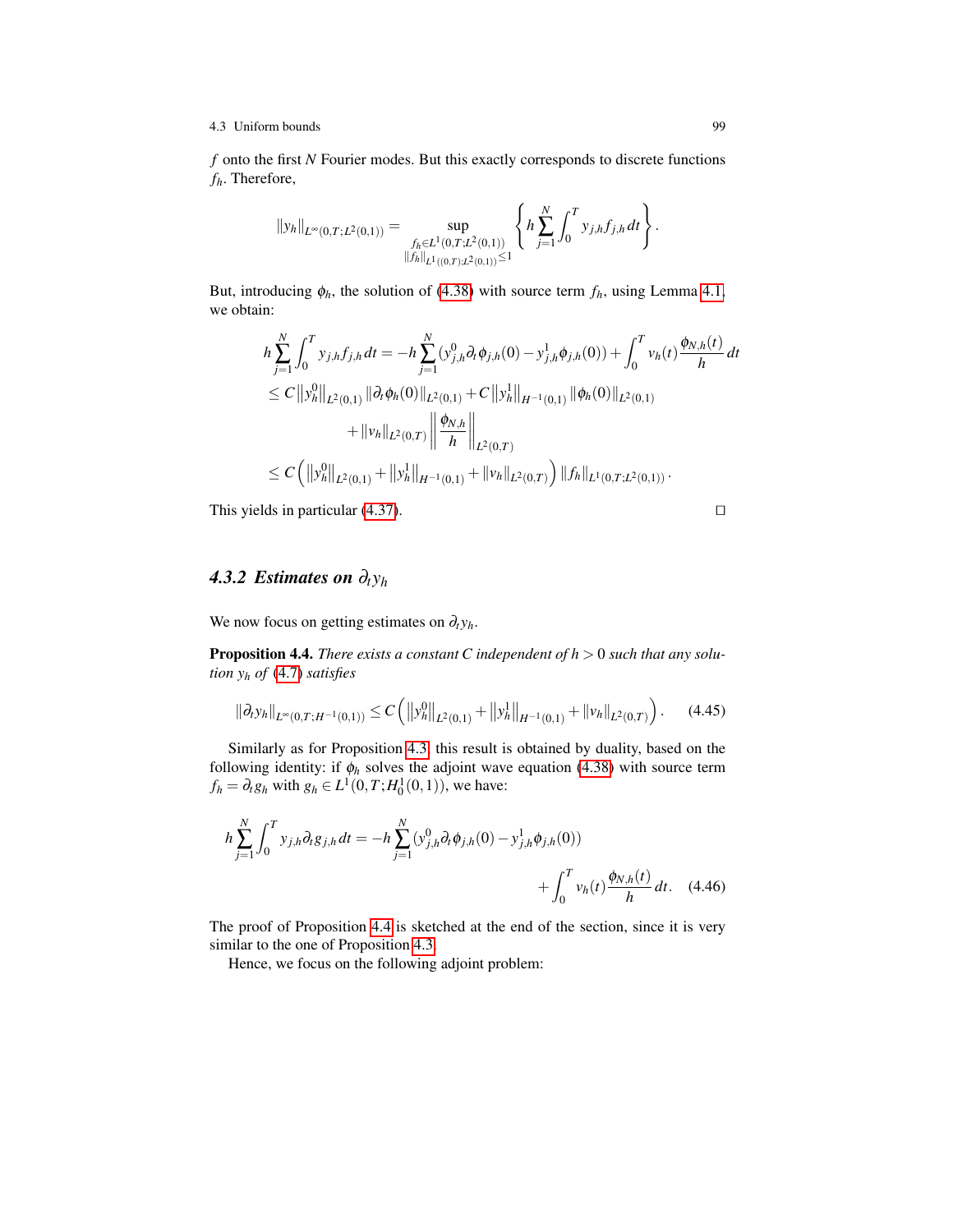100 4 Convergence with non-homogeneous data

<span id="page-107-0"></span>
$$
\begin{cases}\n\partial_{tt}\phi_{j,h} - \frac{1}{h^2} \left[ \phi_{j+1,h} + \phi_{j-1,h} - 2\phi_{j,h} \right] = \partial_t g_{j,h}, & (t,j) \in (0,T) \times \{1, \cdots, N\}, \\
\phi_{0,h}(t) = \phi_{N+1,h}(t) = 0, & t \in (0,T), \\
\phi_{j,h}(T) = 0, & \partial_t \phi_{j,0}(T) = 0, & j = 1, \ldots, N.\n\end{cases}
$$
\n(4.47)

We shall thus prove the following:

**Lemma 4.2.** *For*  $\phi_h$  *solution of* [\(4.47\)](#page-107-0)*, there exists a constant C independent of*  $h > 0$ *such that*

$$
\|\phi_h\|_{L^{\infty}(0,T;H_0^1(0,1))} + \|\partial_t \phi_h(0)\|_{L^2(0,1)} \le C \|g_h\|_{L^1(0,T;H_0^1(0,1))}
$$
(4.48)

*and*

$$
\left\| \frac{\phi_{N,h}}{h} \right\|_{L^2(0,T)} \le C \left\| g_h \right\|_{L^1(0,T;H_0^1(0,1))}.
$$
\n(4.49)

*Proof.* To study solutions  $\phi_h$  of [\(4.47\)](#page-107-0), it is convenient to first assume that  $g_h$  is compactly supported in time in  $(0,T)$  and use the density of compactly supported functions in time in  $L^1(0,T;H^1_0(0,1)).$ 

Let us introduce  $\psi_h$  satisfying  $\partial_t \psi_h = \phi_h$ , which satisfies

<span id="page-107-1"></span>
$$
\begin{cases}\n\partial_{tt} \psi_{j,h} - \frac{1}{h^2} \left[ \psi_{j+1,h} + \psi_{j-1,h} - 2 \psi_{j,h} \right] = g_{j,h}, & (t,j) \in (0,T) \times \{1,\ldots,N\}, & (4.50) \\
\psi_{0,h}(t) = \psi_{N+1,h}(t) = 0, & t \in (0,T), \\
\psi_{j,h}(T) = 0, & \partial_t \psi_{j,h}(T) = 0, & j = 1,\ldots,N.\n\end{cases}
$$
\n(4.50)

Obviously, using Lemma [4.1,](#page-103-4) we immediately obtain

$$
\|\psi_h\|_{L^{\infty}(0,T;H_0^1(0,1))} + \|\partial_t \psi_h\|_{L^{\infty}(0,T;L^2(0,1))} + \left\|\frac{\psi_{N,h}}{h}\right\|_{L^2(0,T)} \leq C \|g_h\|_{L^1(0,T;L^2(0,1))}
$$
  
\$\leq C \|g\_h\|\_{L^1(0,T;H\_0^1(0,1))}.

To derive more precise estimates on  $\phi_h$ , we multiply [\(4.50\)](#page-107-1) by  $-(\partial_t \psi_{j+1,h} +$  $\partial_t \psi_{j-1,h} - 2\partial_t \psi_{j,h}$ )/*h*<sup>2</sup>:

$$
\frac{d}{dt}\left(\frac{h}{2}\sum_{j=0}^{N}\left(\frac{\partial_{t}\psi_{j+1,h}-\partial_{t}\psi_{j,h}}{h}\right)^{2}+\frac{h}{2}\sum_{j=1}^{N}\left(\frac{\psi_{j+1,h}+\psi_{j-1,h}-2\psi_{j,h}}{h^{2}}\right)^{2}\right) = h\sum_{j=1}^{N}\left(\frac{g_{j+1,h}-g_{j,h}}{h}\right)\left(\frac{\partial_{t}\psi_{j+1,h}-\partial_{t}\psi_{j,h}}{h}\right).
$$

Arguing as in [\(4.43\)](#page-104-2), this allows to conclude that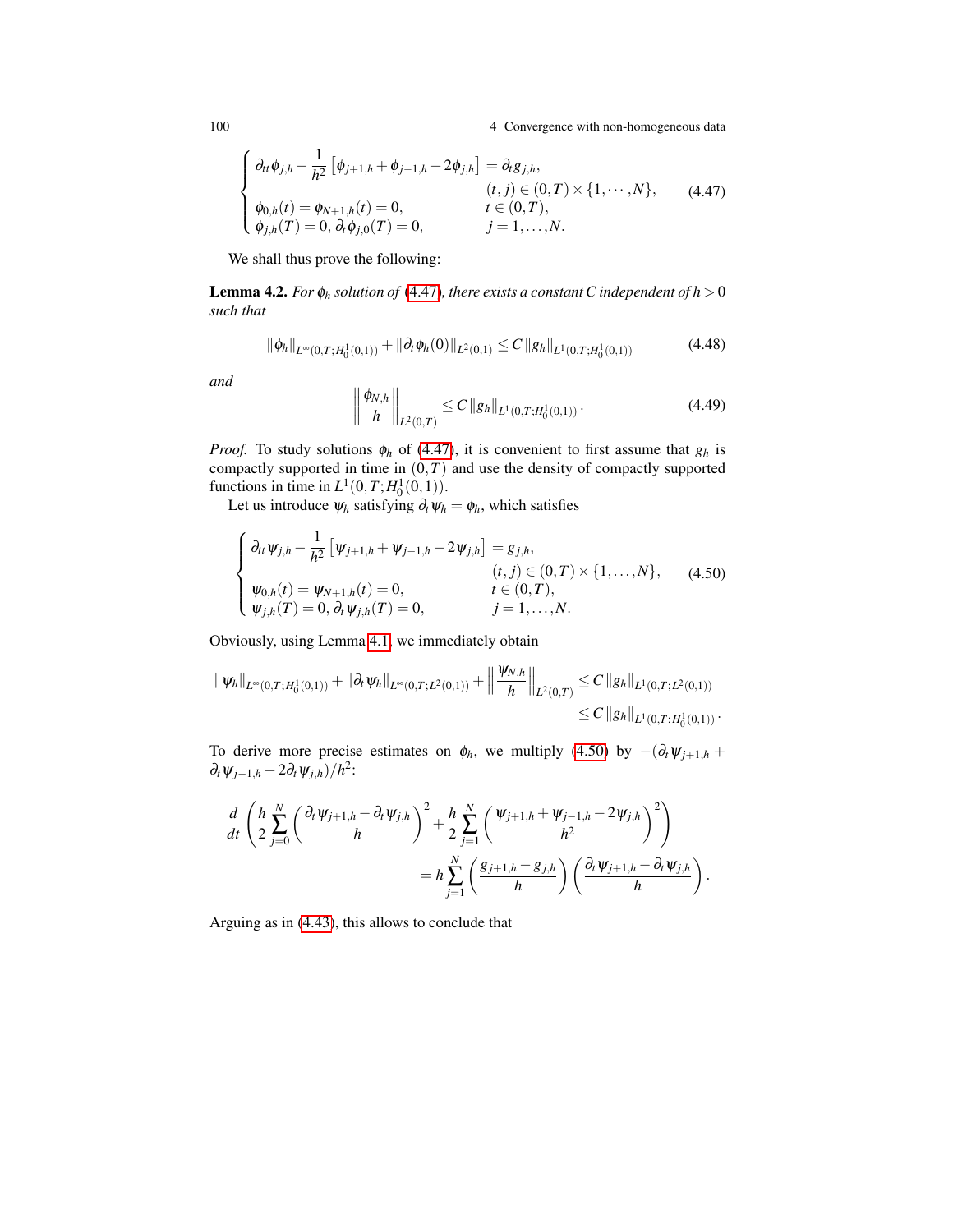4.3 Uniform bounds 101

$$
\sup_{t \in [0,T]} \left\{ \frac{h}{2} \sum_{j=0}^{N} \left( \frac{\partial_t \psi_{j+1,h} - \partial_t \psi_{j,h}}{h} \right)^2 + \frac{h}{2} \sum_{j=1}^{N} \left( \frac{\psi_{j+1,h} + \psi_{j-1,h} - 2\psi_{j,h}}{h^2} \right)^2 \right\}
$$
  
 
$$
\leq C \left( \int_0^T \left( h \sum_{j=0}^{N} \left( \frac{g_{j+1,h} - g_{j,h}}{h} \right)^2 \right)^{1/2} dt \right)^2.
$$
 (4.51)

Using [\(4.38\)](#page-103-0) and  $\partial_t \psi_h = \phi_h$  and again the equivalences proven in Section [3.2,](#page-72-0) we deduce

$$
\|\phi_h\|_{L^{\infty}(0,T;\,H_0^1(0,1))}+\|\partial_{tt}\psi_h+g_h\|_{L^{\infty}((0,T);L^2(0,1))}\leq C\|g_h\|_{L^1(0,T;H_0^1(0,1))},
$$

where we use the equation of  $\psi_h$ . In order to get [\(4.48\)](#page-107-0), we only use the fact that  $g_h(0) = 0.$ 

To deduce [\(4.49\)](#page-107-1), we need to apply a multiplier technique on the equations [\(4.47\)](#page-107-2) directly.

Multiplying [\(4.47\)](#page-107-2) by  $j(\phi_{j+1,h} - \phi_{j-1,h})$ , we obtain, similarly as in [\(2.13\)](#page-64-0),

$$
\int_0^T \left| \frac{\phi_{N,h}(t)}{h} \right|^2 dt + \frac{h^3}{2} \sum_{j=0}^N \int_0^T \left| \frac{\partial_t \phi_{j+1,h} - \partial_t \phi_{j,h}}{h} \right|^2 dt
$$
  
= 
$$
\int_0^T E_h(t) dt - X_h(0) - h \int_0^T \sum_{j=1}^N j h\left(\frac{\phi_{j+1,h} - \phi_{j-1,h}}{h}\right) \partial_t g_{j,h} dt, \quad (4.52)
$$

where  $X_h$  is as in [\(2.14\)](#page-65-0). To derive [\(4.49\)](#page-107-1), it is then sufficient to bound each term in the right hand side of this identity.

First remark that

$$
\int_{0}^{T} E_{h}(t) dt = h \int_{0}^{T} \sum_{j=0}^{N} \left( \frac{\phi_{j+1,h} - \phi_{j,h}}{h} \right)^{2} dt + h \int_{0}^{T} \sum_{j=0}^{N} |\partial_{t} \phi_{j,h}|^{2} dt
$$
  
\n
$$
= h \int_{0}^{T} \sum_{j=0}^{N} \left( \frac{\partial_{t} \psi_{j+1,h} - \partial_{t} \psi_{j,h}}{h} \right)^{2} dt + h \int_{0}^{T} \sum_{j=0}^{N} |\partial_{tt} \psi_{j,h}|^{2} dt
$$
  
\n
$$
= h \int_{0}^{T} \sum_{j=0}^{N} \left( \frac{\partial_{t} \psi_{j+1,h} - \partial_{t} \psi_{j,h}}{h} \right)^{2} dt + h \int_{0}^{T} \sum_{j=1}^{N} \left( \frac{\psi_{j+1,h} + \psi_{j-1,h} - 2\psi_{j,h}}{h^{2}} \right)^{2} dt
$$
  
\n
$$
+ h \int_{0}^{T} \sum_{j=0}^{N} g_{j,h}^{2} dt + 2h \int_{0}^{T} \sum_{j=1}^{N} \left( \frac{\psi_{j+1,h} + \psi_{j-1,h} - 2\psi_{j,h}}{h^{2}} \right) g_{j,h} dt.
$$

In particular, from [\(4.51\)](#page-108-0), we obtain

$$
\left| \int_0^T E_h(t) dt - h \int_0^T \sum_{j=0}^N g_{j,h}^2 dt \right| \leq C ||g||_{L^1(0,T;H_0^1(0,1))}^2.
$$

<span id="page-108-1"></span><span id="page-108-0"></span>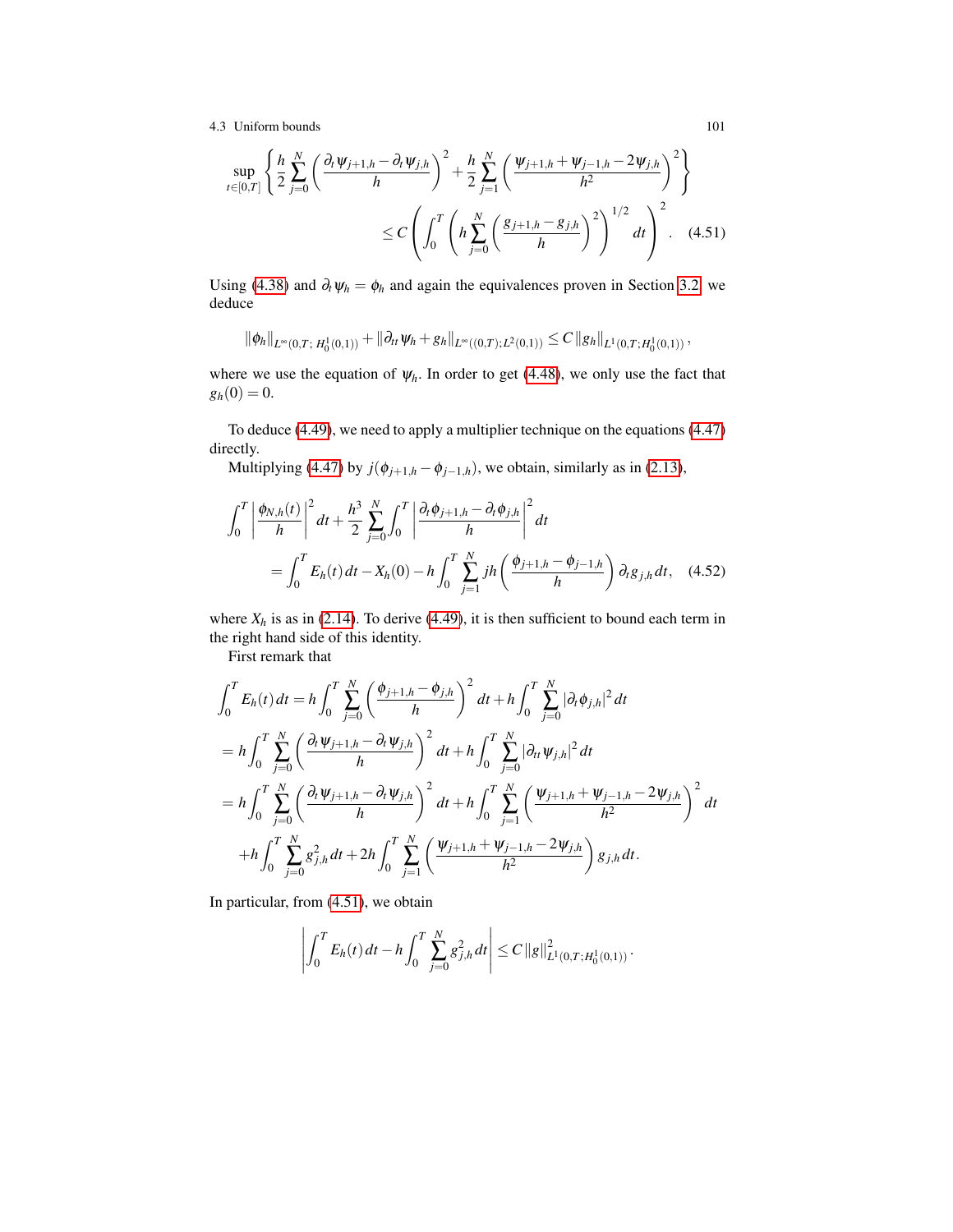Let us then bound  $X_h(0)$ . Since  $g_h(0) = 0$ ,

$$
X_h(0) = 2h \sum_{j=1}^{N} jh\left(\frac{\phi_{j+1,h}(0) - \phi_{j-1,h}(0)}{2h}\right) \partial_t \phi_j(0)
$$
  
=  $2h \sum_{j=1}^{N} jh\left(\frac{\phi_{j+1,h}(0) - \phi_{j-1,h}(0)}{2h}\right) \partial_{tt} \psi_j(0)$   
=  $2h \sum_{j=1}^{N} jh\left(\frac{\phi_{j+1,h}(0) - \phi_{j-1,h}(0)}{2h}\right) \left(\frac{\psi_{j+1,h}(0) + \psi_{j-1,h}(0) - 2\psi_{j,h}(0)}{h^2}\right).$ 

It follows then from [\(4.51\)](#page-108-0) that

$$
|X_h(0)| \leq C \|g_h\|_{L^1(0,T;H_0^1(0,1))}^2.
$$

We now deal with the last term in  $(4.52)$ :

$$
I := 2h \int_0^T \sum_{j=1}^N jh\left(\frac{\phi_{j+1,h} - \phi_{j-1,h}}{2h}\right) \partial_t g_{j,h} dt.
$$

Integrating by parts we get

$$
I = -h \int_0^T \sum_{j=1}^N \phi_{j,h} \left( (j+1) \partial_t g_{j+1,h} - (j-1) \partial_t g_{j-1,h} \right) dt
$$
  
=  $-h \int_0^T \sum_{j=1}^N \phi_{j,h} \left( (\partial_t g_{j-1,h} + \partial_t g_{j+1,h}) + jh \left( \frac{\partial_t g_{j+1,h} - \partial_t g_{j-1,h}}{h} \right) \right) dt.$ 

Taking into account that, by assumption,  $g_h(0) = g_h(T) = 0$ ,

$$
I = h \int_0^T \sum_{j=1}^N \partial_t \phi_{j,h} \left( (g_{j-1,h} + g_{j+1,h}) + j h \left( \frac{g_{j+1,h} - g_{j-1,h}}{h} \right) \right) dt.
$$

But  $\partial_t \phi_{j,h} = \partial_{tt} \psi_{j,h}$ , and then equation [\(4.50\)](#page-107-3) yields:

$$
I = h \int_0^T \sum_{j=1}^N g_{j,h} \left( (g_{j-1,h} + g_{j+1,h}) + jh \left( \frac{g_{j+1,h} - g_{j-1,h}}{h} \right) \right) dt
$$
  
+ 
$$
h \int_0^T \sum_{j=1}^N \left( \frac{\psi_{j+1,h} + \psi_{j-1,h} - 2\psi_{j,h}}{h^2} \right) (g_{j-1,h} + g_{j+1,h}) dt.
$$
  
+ 
$$
h \int_0^T \sum_{j=1}^N \left( \frac{\psi_{j+1,h} + \psi_{j-1,h} - 2\psi_{j,h}}{h^2} \right) jh \left( \frac{g_{j+1,h} - g_{j-1,h}}{h} \right) dt.
$$

Since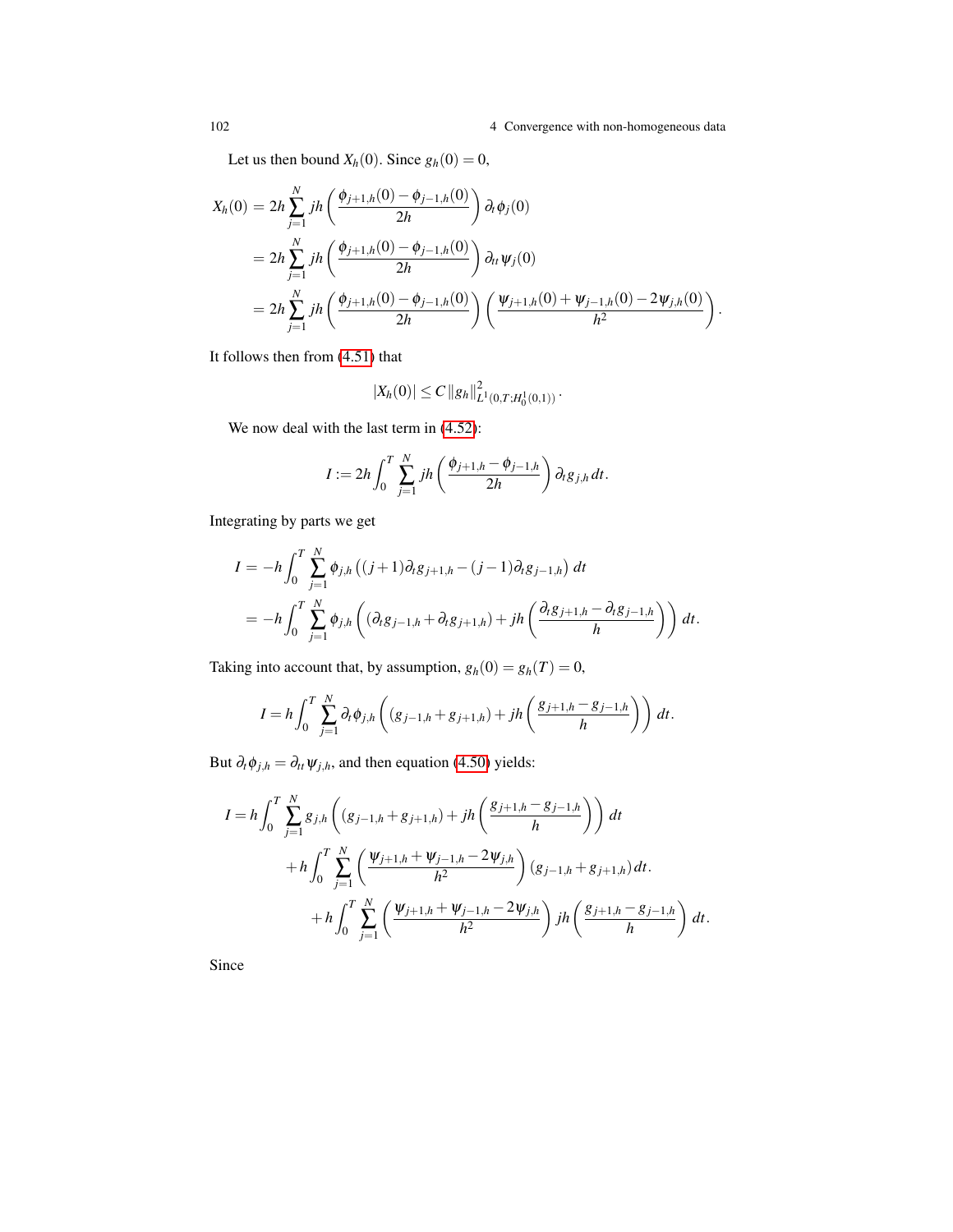4.3 Uniform bounds 103

$$
h \int_0^T \sum_{j=1}^N g_{j,h} \left( (g_{j-1,h} + g_{j+1,h}) + jh \left( \frac{g_{j+1,h} - g_{j-1,h}}{h} \right) \right) dt
$$
  
= 
$$
h \int_0^T \sum_{j=1}^N g_{j,h} g_{j+1,h} dt,
$$

due to estimates [\(4.51\)](#page-108-0), we obtain

$$
\left|I-h\int_0^T\sum_{j=1}^N g_{j,h}g_{j+1,h}dt\right|\leq C\left\|g\right\|_{L^1(0,T;H^1_0(0,1))}^2.
$$

These estimates, combined with [\(4.52\)](#page-108-1), finally give

$$
\left| \int_0^T \left| \frac{\phi_{N,h}(t)}{h} \right|^2 dt + \frac{h^3}{2} \sum_{j=0}^N \int_0^T \left| \frac{\partial_t \phi_{j+1,h} - \partial_t \phi_{j,h}}{h} \right|^2 dt - h \int_0^T \sum_{j=1}^N \left( |g_{j,h}|^2 - g_{j,h} g_{j+1,h} \right) dt \right| \leq C ||g||^2_{L^1(0,T;H^1_0(0,1))},
$$

or, equivalently,

<span id="page-110-0"></span>
$$
\left| \int_0^T \left| \frac{\phi_{N,h}(t)}{h} \right|^2 dt + \frac{h}{2} \sum_{j=0}^N \int_0^T \left| \partial_t \phi_{j+1,h} - \partial_t \phi_{j,h} \right|^2 dt - \frac{h}{2} \int_0^T \sum_{j=0}^N |g_{j+1,h} - g_{j,h}|^2 dt \right| \le C \|g\|_{L^1(0,T;H_0^1(0,1))}^2. \tag{4.53}
$$

Remark then that

$$
h\sum_{j=0}^{N}\int_{0}^{T}|\partial_{t}\phi_{j+1,h}-\partial_{t}\phi_{j,h}|^{2}dt-h\int_{0}^{T}\sum_{j=0}^{N}|g_{j+1,h}-g_{j,h}|^{2}dt
$$
  
\n
$$
=h\sum_{j=0}^{N}\int_{0}^{T}|\partial_{tt}\psi_{j+1,h}-\partial_{tt}\psi_{j,h}|^{2}dt-h\int_{0}^{T}\sum_{j=0}^{N}|g_{j+1,h}-g_{j,h}|^{2}dt
$$
  
\n
$$
=h\sum_{j=0}^{N}\int_{0}^{T}\left(\frac{\psi_{j+2,h}+\psi_{j,h}-2\psi_{j+1,h}}{h^{2}}-\frac{\psi_{j+1,h}+\psi_{j-1,h}-2\psi_{j,h}}{h^{2}}\right)^{2}dt
$$
  
\n
$$
+2h\sum_{j=0}^{N}\int_{0}^{T}\left(\frac{\psi_{j+2,h}+\psi_{j,h}-2\psi_{j+1,h}}{h^{2}}\right)(g_{j+1,h}-g_{j,h})dt,
$$
  
\n
$$
-2h\sum_{j=0}^{N}\int_{0}^{T}\left(\frac{\psi_{j+1,h}+\psi_{j-1,h}-2\psi_{j,h}}{h^{2}}\right)(g_{j+1,h}-g_{j,h})dt,
$$

with the notation  $\psi_{-1,h} = -\psi_{1,h}$  and  $\psi_{N+2,h} = -\psi_{N,h}$ . In view of [\(4.51\)](#page-108-0), we have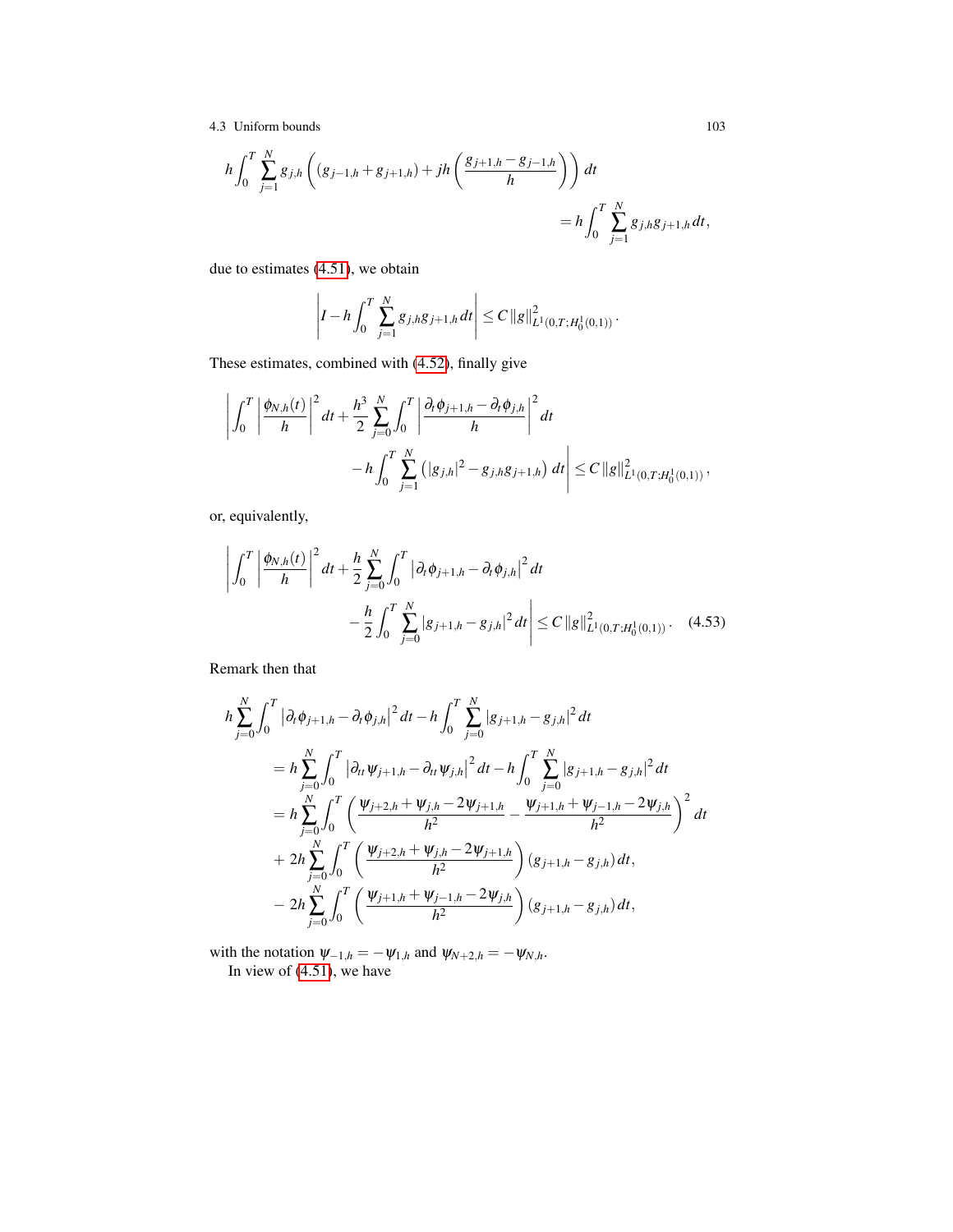$$
\left| h \sum_{j=0}^{N} \int_{0}^{T} \left| \partial_{t} \phi_{j+1,h} - \partial_{t} \phi_{j,h} \right|^{2} dt - h \int_{0}^{T} \sum_{j=0}^{N} |g_{j+1,h} - g_{j,h}|^{2} dt \right| \leq C \left\| g \right\|_{L^{1}(0,T;H_{0}^{1}(0,1))}^{2}.
$$

Estimate [\(4.49\)](#page-107-1) then follows directly from [\(4.53\)](#page-110-0).  $\Box$ 

*Proof (Proposition [4.4\)](#page-106-0).* Since *y<sup>h</sup>* is a smooth function of time and space (recall that  $y_h$  has been identified with its Fourier extension, see Section [3.2\)](#page-72-0),

$$
\|\partial_t y_h\|_{L^{\infty}((0,T);H^{-1}(0,1))} = \sup_{\substack{g \in L^1((0,T);H^1_0(0,1))\\ \|g\|_{L^1((0,T);H^1_0(0,1))} \le 1}} \int_0^T \partial_t y_h g.
$$

As in the proof of Proposition [4.3,](#page-102-0) we can take the supremum of the functions  $g \in L^1(0,T;H_0^1(0,1))$  that are Fourier extensions of discrete functions. Therefore, using Lemma [4.2](#page-107-4) together with the duality identity [\(4.46\)](#page-106-1), we immediately obtain Proposition [4.4.](#page-106-0)  $\Box$ 

## 4.4 Convergence rates for smooth data

## *4.4.1 Main convergence result*

<span id="page-111-2"></span>Our goal is to show the following result:

**Theorem 4.7.** Let  $(y^0, y^1) \in H_0^1(0,1) \times L^2(0,1)$  and  $v \in H^1(0,T)$  be such that  $v(0) = 0$  and y the corresponding solution of [\(4.1\)](#page-92-0) with initial data  $(y^0, y^1)$  and *boundary condition v.*

Then there exists a discrete sequence of initial data  $(y^0_h, y^1_h)$  such that the solution  $y_h$  *of* [\(4.7\)](#page-93-0) *with initial data*  $(y_h^0, y_h^1)$  *and boundary data v satisfies the following convergence rates:*

• *Convergence of yh: the following convergence estimates hold:*

<span id="page-111-0"></span>
$$
\sup_{t\in[0,T]}\|y_h(t)-y(t)\|_{L^2}\leq C\left(h^{2/3}\left\|(y^0,y^1)\right\|_{H_0^1\times L^2}+h^{1/2}\left\|v\right\|_{H^1}\right). \tag{4.54}
$$

*If we furthermore assume that*  $v(T) = 0$ *,* 

<span id="page-111-3"></span>
$$
||y_h(T) - y(T)||_{L^2} \le Ch^{2/3} \left( \left\| (y^0, y^1) \right\|_{H_0^1 \times L^2} + \left\| v \right\|_{H^1} \right). \tag{4.55}
$$

• *Convergence of* ∂*tyh: the following convergence estimates hold:*

<span id="page-111-1"></span>
$$
\sup_{t\in[0,T]}\|\partial_t y_h(t) - \partial_t y(t)\|_{H^{-1}} \leq Ch^{2/3}\left(\left\|(y^0, y^1)\right\|_{H_0^1 \times L^2} + \|\nu\|_{H^1}\right). \tag{4.56}
$$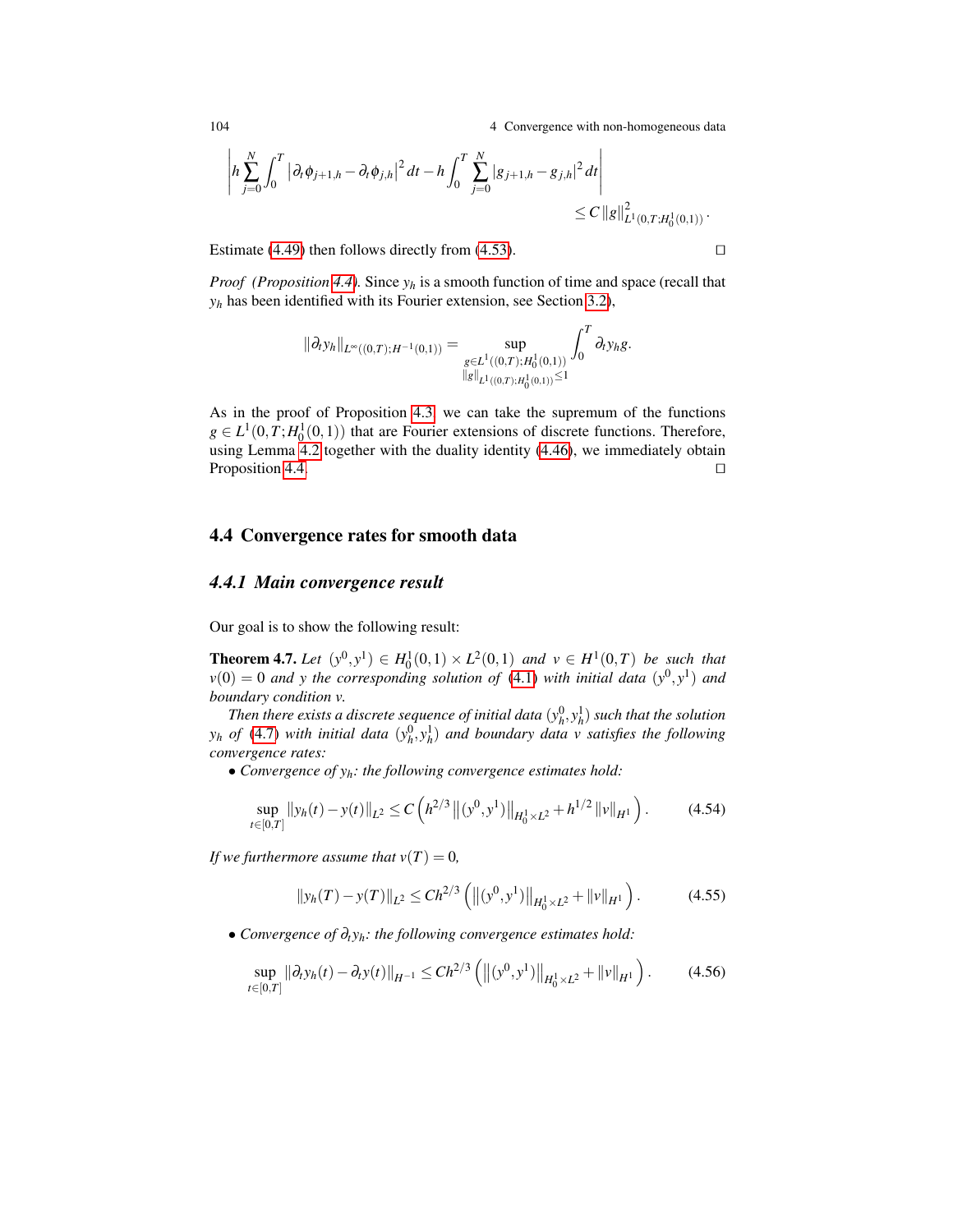*Remark 4.3.* The above convergences [\(4.54\)](#page-111-0) and [\(4.56\)](#page-111-1) may appear surprising since the rates of convergence of the displacement and of the velocity are not the same except when  $v(T) = 0$ . We refer to Section [4.4.2](#page-112-0) for the details of the proof.

More curiously, the rates of convergence for the displacement are not the same depending on the fact that  $v(T) = 0$  or not. This definitely is a surprise. In the proof below, we will see that this is due to the rate [\(4.22\)](#page-97-0) of convergence of the normal derivative for solutions of the Laplace operator.

The proof is divided in two main steps, namely one focusing on the convergence of *y<sub>h</sub>* towards *y* and the other one on the convergence of  $\partial_t y_h$  to  $\partial_t y$ , these two estimates being the object of the next sections.

Also, recall that under the assumptions of Theorem [4.7,](#page-111-2) the solution *y* of [\(4.1\)](#page-92-0) lies in  $C([0,T];H^1(0,1))$ , its time derivative  $\partial_t y$  belongs to  $C([0,T];L^2(0,1))$  and  $\Delta y$  to  $C([0,T];H^{-1}(0,1)).$ 

As in the case of homogeneous Dirichlet boundary conditions, we will write down

$$
y^{0} = \sum_{k=1}^{\infty} \hat{y}_{k}^{0} w^{k}, \quad y^{1} = \sum_{k=1}^{\infty} \hat{y}_{k}^{1} w^{k}, \tag{4.57}
$$

whose  $H_0^1(0,1) \times L^2(0,1)$ -norm coincides with

$$
\left\| (y^0, y^1) \right\|_{H_0^1 \times L^2}^2 = \sum_{k=1}^{\infty} k^2 \pi^2 |\hat{y}_k^0|^2 + \sum_{k=1}^{\infty} |\hat{y}_k^1|^2 < \infty.
$$

We will then choose the initial data  $(y_h^0, y_h^1)$  of the form

<span id="page-112-1"></span>
$$
y_h^0 = \sum_{k=1}^N \hat{y}_k^0 w^k, \quad y_h^1 = \sum_{k=1}^N \hat{y}_k^1 w^k.
$$
 (4.58)

# <span id="page-112-0"></span>*4.4.2 Convergence of y<sup>h</sup>*

<span id="page-112-3"></span>**Proposition 4.5.** *Under the assumptions of Theorem [4.7,](#page-111-2) taking*  $(y_h^0, y_h^1)$  *as in* [\(4.58\)](#page-112-1)*, we have the convergences* [\(4.54\)](#page-111-0) *and* [\(4.55\)](#page-111-3)*.*

*Proof.* To estimate the convergence of  $y_h$  to  $y$  at time  $T$ , we write

<span id="page-112-2"></span>
$$
||y_h(T) - y(T)||_{L^2} = \sup_{\substack{\phi_T \in L^2(0,1) \\ ||\phi_T||_{L^2(0,1)} \le 1}} \left\{ \int_0^1 (y_h(T) - y(T)) \phi_T \right\}.
$$
 (4.59)

We thus fix  $\phi_T \in L^2(0,1)$  and compute

$$
\int_0^1 (y_h(T) - y(T)) \phi_T.
$$
 (4.60)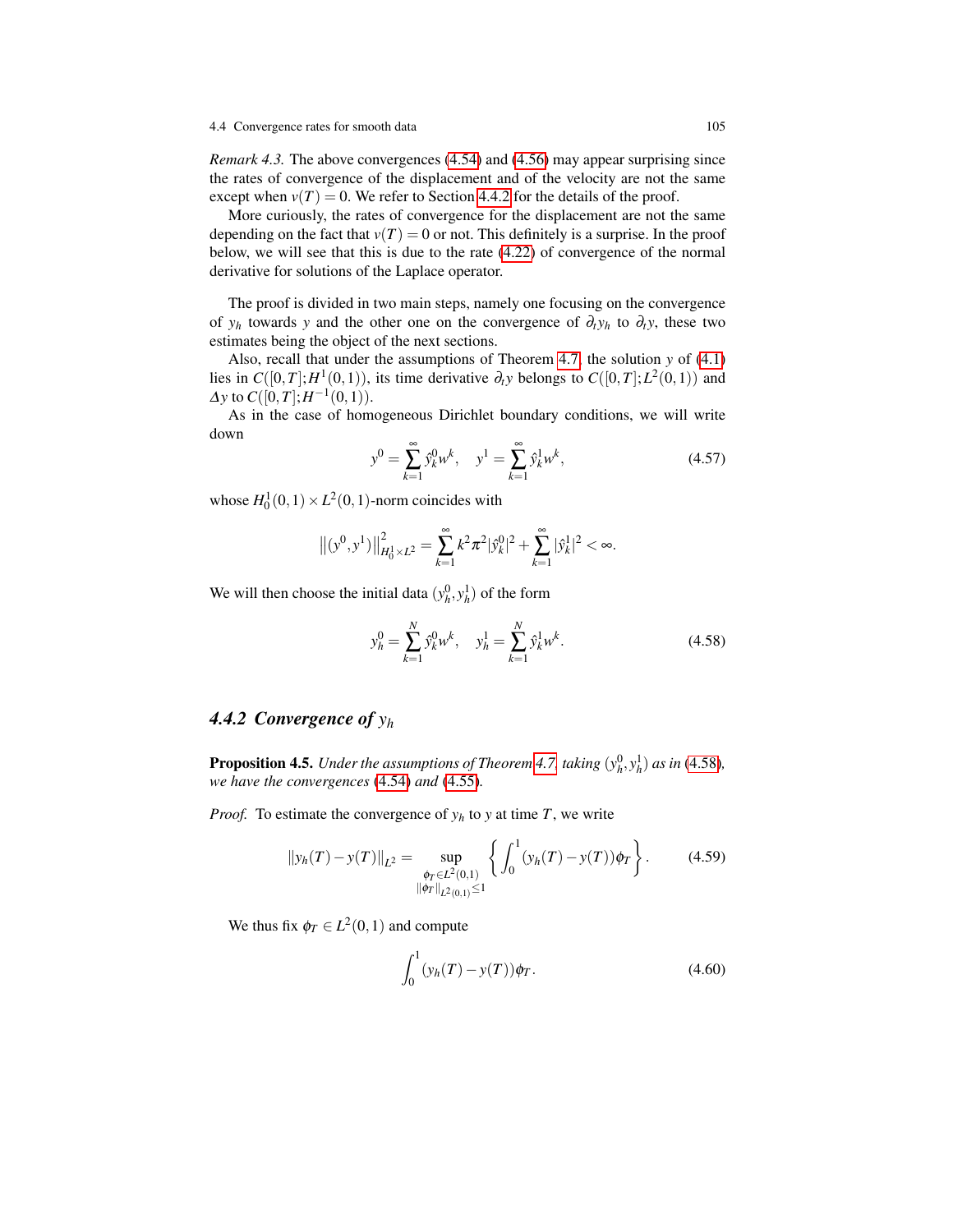We expand  $\phi_T$  on its Fourier basis:

$$
\phi_T = \sum_{k=1}^{\infty} \hat{\phi}_k w^k, \quad \sum_{k=1}^{\infty} |\hat{\phi}_k|^2 < \infty. \tag{4.61}
$$

**Computation of**  $\int_0^1 y(T) \phi_T$ .

Let us now compute  $\int_0^1 y(T) \phi_T$ . In order to do that, we introduce  $\varphi$  solution of

$$
\begin{cases} \n\partial_{tt} \varphi - \partial_{xx} \varphi = 0, & (t, x) \in (0, T) \times (0, 1), \\ \n\varphi(t, 0) = \varphi(t, 1) = 0, & t \in (0, T), \\ \n\varphi(T) = 0, & \partial_t \varphi(T) = \varphi_T. \n\end{cases} \tag{4.62}
$$

Then, multiplying  $(4.1)$  by  $\varphi$ , we easily obtain

$$
\int_0^1 y(T)\phi_T = \int_0^T v(t)\partial_x\phi(t,1)dt + \int_0^1 y^0\partial_t\phi(0) - \int_0^1 y^1\phi(0). \tag{4.63}
$$

But  $v(t) = \int_0^t \partial_t v(s) ds$ , thus yielding

$$
\int_0^T v(t)\partial_x\varphi(t,1) dt = \int_0^T \partial_t v(t) \left(\int_t^T \partial_x\varphi(s,1) ds\right) dt.
$$

We therefore introduce  $\Phi(t) = \int_t^T \phi(s) ds$ . One then easily checks that

<span id="page-113-0"></span>
$$
\int_0^1 y(T)\phi_T = \int_0^T \partial_t v(t)\partial_x \Phi(t,1) dt - \int_0^1 y^0 \partial_{tt} \Phi(0) + \int_0^1 y^1 \partial_t \Phi(0), \qquad (4.64)
$$

where  $\Phi$  solves

$$
\begin{cases} \n\partial_{tt} \Phi - \partial_{xx} \Phi = -\phi_T, & (t, x) \in (0, T) \times (0, 1), \\ \n\Phi(t, 0) = \Phi(t, 1) = 0, & t \in (0, T), \\ \n\Phi(T) = 0, & \partial_t \Phi(T) = 0. \n\end{cases} \tag{4.65}
$$

We also introduce  $z_T$  the solution of

<span id="page-113-1"></span>
$$
-\partial_{xx}z_T = \phi_T, \quad \text{on } (0,1), \qquad z_T(0) = z_T(1) = 0,\tag{4.66}
$$

so that

$$
\Psi = \Phi - z_T \tag{4.67}
$$

satisfies

<span id="page-113-2"></span>
$$
\begin{cases} \partial_{tt} \Psi - \partial_{xx} \Psi = 0, & (t, x) \in (0, T) \times (0, 1) \\ \Psi(t, 0) = \Psi(t, 1) = 0, & t \in (0, T), \\ \Psi(T) = z_T, & \partial_t \Psi(T) = 0. \end{cases}
$$
(4.68)

and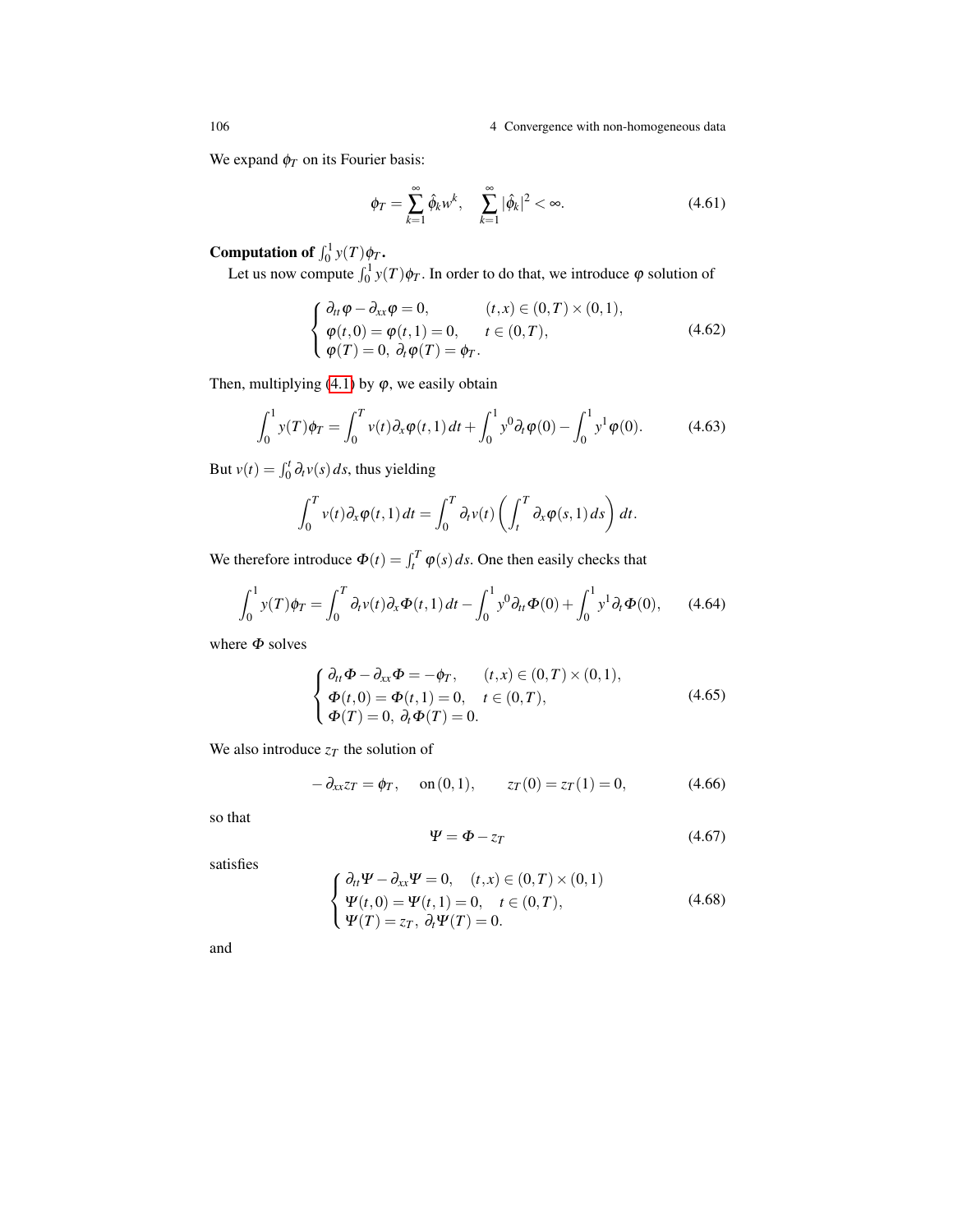4.4 Convergence rates for smooth data 107

$$
\int_0^1 y(T)\phi_T = \int_0^T \partial_t v(t)\partial_x \Psi(t,1) dt - \int_0^1 y^0 \partial_{tt} \Psi(0) + \int_0^1 y^1 \partial_t \Psi(0) + \int_0^T \partial_t v(t)\partial_x z_T(1) dt,
$$

and, using that *z<sup>T</sup>* is independent of time,

$$
\int_0^1 y(T)\phi_T = \int_0^T \partial_t v(t)\partial_x \Psi(t,1) dt - \int_0^1 y^0 \partial_{tt} \Psi(0) + \int_0^1 y^1 \partial_t \Psi(0) + v(T)\partial_x z_T(1).
$$
 (4.69)

**Computation of**  $\int_0^1 y_h(T) \phi_T$ .

Expanding *yh*(*T*) in discrete Fourier series, we get

$$
\int_0^1 y_h(T)\phi_T = \int_0^1 y_h(T)\phi_{T,h} = h\sum_{j=1}^N y_{j,h}(T)\phi_{j,T,h},
$$

where

<span id="page-114-2"></span>
$$
\phi_{j,T,h} = \sum_{k=1}^{N} \hat{\phi}_k w_j^k, \quad j \in \{1, \cdots, N\}.
$$
\n(4.70)

Then, similarly as in [\(4.64\)](#page-113-0), we can prove

<span id="page-114-0"></span>
$$
\int_0^1 y_h(T)\phi_T = -\int_0^T \partial_t v(t) \frac{\Phi_{N,h}}{h} dt - h \sum_{j=1}^N y_{j,h}^0 \partial_{tt} \Phi_{j,h}(0) + h \sum_{j=1}^N y_{j,h}^1 \partial_t \Phi_{j,h}(0),
$$
\n(4.71)

where  $\Phi_h$  is the solution of

$$
\begin{cases}\n\partial_{tt}\Phi_{j,h} - \frac{1}{h^2} \left( \Phi_{j+1,h} - 2\Phi_{j,h} + \Phi_{j-1,h} \right) = -\phi_{j,T,h}, \\
(t,j) \in (0,T) \times \{1, \dots, N\}, \\
\Phi_{0,h}(t) = \Phi_{N+1,h}(t) = 0, \\
\Phi_h(T) = 0, \ \partial_t \Phi_h(T) = 0.\n\end{cases} \tag{4.72}
$$

Note that, due to the orthogonality properties of the Fourier basis, we can write

$$
-h\sum_{j=1}^{N} y_{j,h}^{0} \partial_{tt} \Phi_{j,h}(0) + h\sum_{j=1}^{N} y_{j,h}^{1} \partial_{t} \Phi_{j,h}(0) = -\int_{0}^{1} y_{h}^{0} \partial_{tt} \Phi_{h}(0) + \int_{0}^{1} y_{h}^{1} \partial_{t} \Phi_{h}(0)
$$
  
= 
$$
-\int_{0}^{1} y^{0} \partial_{tt} \Phi_{h}(0) + \int_{0}^{1} y^{1} \partial_{t} \Phi_{h}(0),
$$

and thus [\(4.71\)](#page-114-0) can be rewritten as

$$
\int_0^1 y_h(T)\phi_T = -\int_0^T \partial_t v(t) \frac{\Phi_{N,h}}{h} dt - \int_0^1 y^0 \partial_{tt} \Phi_h(0) + \int_0^1 y^1 \partial_t \Phi_h(0). \tag{4.73}
$$

<span id="page-114-1"></span>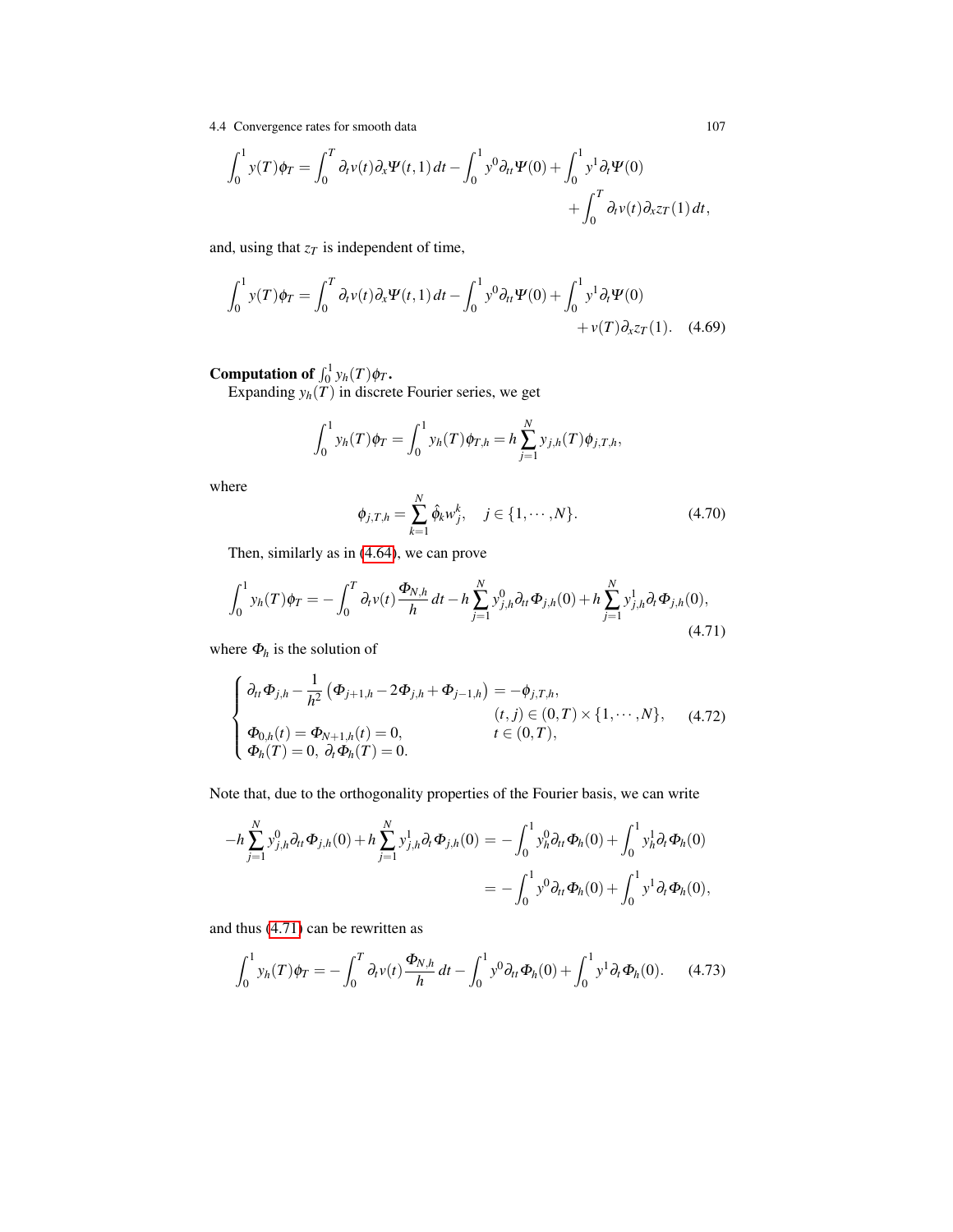Then setting

<span id="page-115-2"></span><span id="page-115-0"></span>
$$
z_{T,h} = (-\Delta_h)^{-1} \phi_{T,h},
$$
\n(4.74)

we obtain

$$
\int_0^1 y_h(T)\phi_T = -\int_0^T \partial_t v(t) \frac{\Psi_{N,h}}{h} dt - \int_0^1 y^0 \partial_{tt} \Psi_h(0) + \int_0^1 y^1 \partial_t \Psi_h(0) - v(T) \frac{z_{N,T,h}}{h}, \quad (4.75)
$$

where  $\Psi_h$  is the solution of

<span id="page-115-3"></span>
$$
\begin{cases}\n\partial_{tt} \Psi_{j,h} - \frac{1}{h^2} \left( \Psi_{j+1,h} - 2\Psi_{j,h} + \Psi_{j-1,h} \right) = 0, \\
(t,j) \in (0,T) \times \{1, \cdots, N\}, \\
\Psi_{0,h}(t) = \Psi_{N+1,h}(t) = 0, \\
\Psi_h(T) = z_{T,h}, \ \partial_t \Psi_h(T) = 0.\n\end{cases} \tag{4.76}
$$

Estimating the difference  $\int_0^1 y(T) \phi_T - \int_0^1 y_h(T) \phi_T$ . First, since  $z_T$  solves the Laplace equation [\(4.66\)](#page-113-1),  $z_T \in H^2 \cap H_0^1(0,1)$  and

$$
||z_T||_{H^2 \cap H_0^1} \simeq ||\phi_T||_{L^2}.
$$

Since  $\phi_T \in L^2(0,1)$ , using Theorem [4.1](#page-95-0) and Theorem [4.3,](#page-97-1)

<span id="page-115-1"></span>
$$
||z_{T,h} - z_T||_{H_0^1} \le Ch ||\phi_T||_{L^2},
$$
\n(4.77)

$$
\left|\partial_x z_T(1) + \frac{z_{N,T,h}}{h}\right| \le C\sqrt{h} \left\|\phi_T\right\|_{L^2}.
$$
\n(4.78)

Hence using Proposition [3.8,](#page-87-0) we obtain

$$
\sup_{t\in[0,T]}\|(\Psi_h,\partial_t\Psi_h,\partial_{tt}\Psi_h)-(\Psi,\partial_t\Psi,\partial_{tt}\Psi)\|_{H_0^1\times L^2\times H^{-1}}+\left\|\partial_x\Psi(t,1)+\frac{\Psi_{N,h}}{h}(t)\right\|_{L^2(0,T)}\le Ch^{2/3}\|\phi_T\|_{L^2}.\tag{4.79}
$$

We thus deduce that

$$
\left| \int_0^T \partial_t v(t) \left( \frac{\Psi_{N,h}}{h} + \partial_x \Psi(t,1) \right) dt + \int_0^1 y^0 (\partial_{tt} \Psi_h(0) - \partial_{tt} \Psi(0)) - \int_0^1 y^1 (\partial_t \Psi_h(0) - \partial_t \Psi(0)) \right| \leq Ch^{2/3} \|\phi_T\|_{L^2} \left( \left\| (y^0, y^1) \right\|_{H_0^1 \times L^2} + \|\nu\|_{H^1} \right).
$$

According to [\(4.69\)](#page-114-1), [\(4.75\)](#page-115-0) and the bound [\(4.78\)](#page-115-1), this implies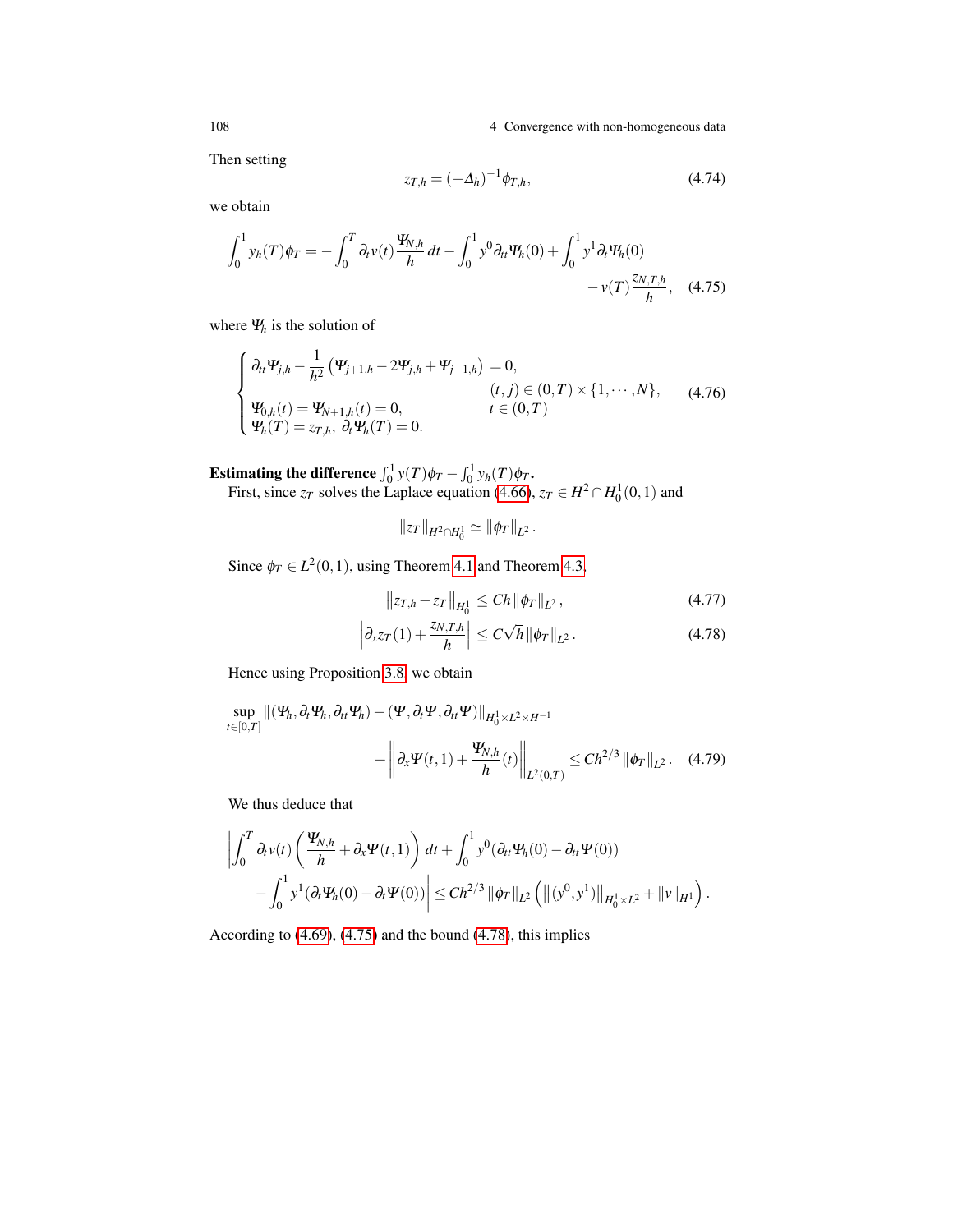4.4 Convergence rates for smooth data 109

$$
\left| \int_0^1 (y_h(T) - y(T)) \phi_T \right|
$$
  
 
$$
\leq C \left( \sqrt{h} |\nu(T)| + h^{2/3} ( \| (y^0, y^1) \|_{H_0^1 \times L^2} + \| \nu \|_{H^1} ) \right) \| \phi_T \|_{L^2}.
$$

Using now identity [\(4.59\)](#page-112-2), we obtain the following result:

$$
||y_h(T)-y(T)||_{L^2}\leq C\left(\sqrt{h}|v(T)|+h^{2/3}(\left\|(y^0,y^1)\right\|_{H_0^1\times L^2}+\|v\|_{H^1})\right),
$$

which implies that, if  $v(T) = 0$ ,

$$
||y_h(T)-y(T)||_{L^2}\leq Ch^{2/3}\left(||(y^0, y^1)||_{H_0^1\times L^2}+||v||_{H^1}\right),\,
$$

whereas otherwise

$$
||y_h(T) - y(T)||_{L^2} \leq C\left(h^{2/3} ||(y^0, y^1)||_{H_0^1 \times L^2} + \sqrt{h} ||v||_{H^1}\right).
$$

Conclusion. Note that all the above estimates hold uniformly for *T* in bounded intervals of time. This concludes the proof of Proposition [4.5.](#page-112-3)  $\Box$ 

# *4.4.3 Convergence of* ∂*ty<sup>h</sup>*

<span id="page-116-0"></span>**Proposition 4.6.** *Under the assumptions of Theorem [4.7,](#page-111-2) taking*  $(y_h^0, y_h^1)$  *as in* [\(4.58\)](#page-112-1)*, we have the convergence* [\(4.56\)](#page-111-1)*.*

*Proof.* The proof of Proposition [4.6](#page-116-0) closely follows the one of Proposition [4.5](#page-112-3) and actually it is easier. We first begin by the following remark:

$$
\|\partial_t y_h(T) - \partial_t y(T)\|_{H^{-1}} = \sup_{\substack{\phi_T \in H_0^1 \\ \|\phi_T\|_{H_0^1} \le 1}} \left\{ \int_0^1 \partial_t y_h(T) \phi_T - \int_0^1 \partial_t y(T) \phi_T \right\}.
$$

Hence we fix  $\phi_T \in H_0^1(0,1)$ . We expand it in Fourier series:

$$
\phi_T = \sum_{k=1}^{\infty} \hat{\phi}_k w^k, \quad \text{with } \|\phi_T\|_{H_0^1}^2 = \sum_{k=1}^{\infty} k^2 \pi^2 |\hat{\phi}_k|^2. \quad (4.80)
$$

We thus introduce

$$
\phi_{T,h} = \sum_{k=1}^N \hat{\phi}_k w^k.
$$

Using the fact that ∂*ty<sup>h</sup>* belongs to the span of the *N*-first Fourier modes,

<span id="page-116-1"></span>
$$
\int_0^1 \partial_t y_h(T) \phi_T = \int_0^1 \partial_t y_h(T) \phi_{T,h}.
$$
\n(4.81)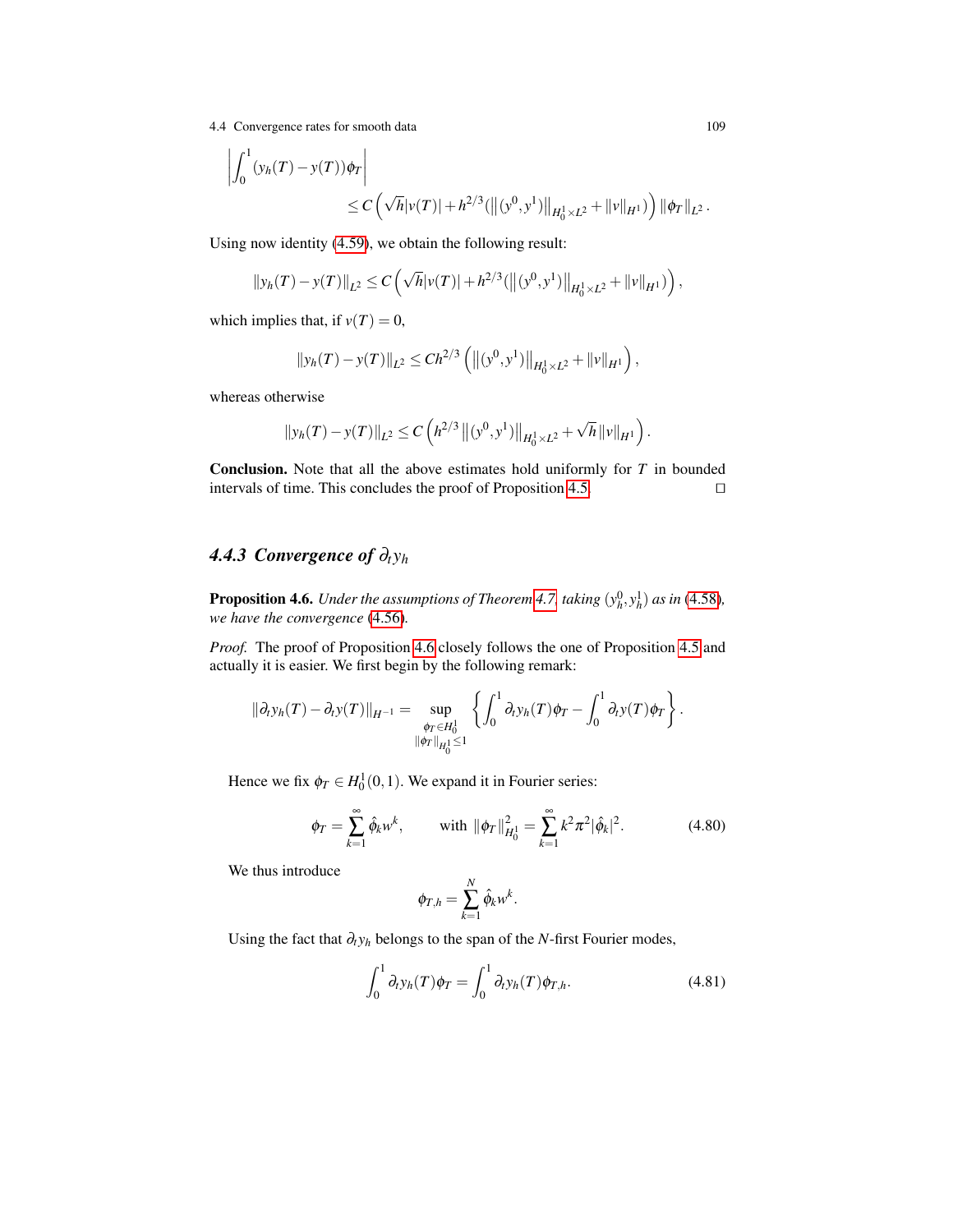Hence we are reduced to show

$$
\left| \int_0^1 \partial_t y(T) \phi_T - \int_0^1 \partial_t y_h(T) \phi_{T,h} \right| \leq Ch^{2/3} \left( \| (y^0, y^1) \|_{H_0^1 \times L^2} + \| v \|_{H^1} \right) \| \phi_T \|_{H_0^1}.
$$
 (4.82)

Again, we will express each of these quantities by an adjoint formulation and then relate the proof of [\(4.82\)](#page-117-0) to convergence results for the adjoint system. Indeed,

<span id="page-117-1"></span>
$$
\int_0^1 \partial_t y(T) \phi_T = \int_0^T v(t) \partial_x \phi(t,1) dt - \int_0^1 y^0 \partial_t \phi(0) + \int_0^1 y^1 \phi(0), \tag{4.83}
$$

where  $\varphi$  solves

<span id="page-117-0"></span>
$$
\begin{cases} \n\partial_{tt} \varphi - \partial_{xx} \varphi = 0, & (t, x) \in (0, T) \times (0, 1), \\ \n\varphi(t, 0) = \varphi(t, 1) = 0, & t \in (0, T), \\ \n(\varphi(T), \partial_t \varphi(T)) = (\varphi_T, 0). \n\end{cases} \tag{4.84}
$$

Then, introducing  $\Phi(t) = \int_t^T \phi(s) ds$ , we easily check that  $\Phi$  solves

$$
\begin{cases} \n\partial_{tt} \Phi - \partial_{xx} \Phi = 0, & (t, x) \in (0, T) \times (0, 1), \\
\Phi(t, 0) = \Phi(t, 1) = 0, & t \in (0, T), \\
(\Phi(T), \partial_t \Phi(T)) = (0, -\phi_T). & (4.85)\n\end{cases}
$$

Besides, identity [\(4.83\)](#page-117-1) then becomes

<span id="page-117-2"></span>
$$
\int_0^1 \partial_t y(T) \phi_T = \int_0^T \partial_t v(t) \partial_x \Phi(t,1) dt + \int_0^1 y^0 \partial_{tt} \Phi(0) - \int_0^1 y^1 \partial_t \Phi(0). \quad (4.86)
$$

Similarly, we have

$$
\int_0^1 \partial_t y_h(T) \phi_{T,h} = -\int_0^T \partial_t v(t) \frac{\Phi_{N,h}}{h}(t) dt + \int_0^1 y_h^0 \partial_{tt} \Phi_h(0) - \int_0^1 y_h^1 \partial_t \Phi_h(0), \tag{4.87}
$$

where  $\Phi_h$  solves

$$
\begin{cases}\n\partial_{tt}\Phi_{j,h} - \frac{1}{h^2} \left( \Phi_{j+1,h} + \Phi_{j-1,h} - 2\Phi_{j,h} \right) = 0, \\
(t,j) \in (0,T) \times \{1, \dots, N\}, \\
\Phi_{0,h}(t) = \Phi_{N+1,h}(t) = 0, \\
(\Phi_h(T), \partial_t \Phi_h(T)) = (0, -\phi_{T,h}).\n\end{cases} \tag{4.88}
$$

Also remark that, since  $\phi_{T,h}$  is formed by Fourier modes smaller than *N*,  $\Phi_h$  has this same structure. Due to the orthogonality properties of the Fourier basis and the choice of the initial data in [\(4.58\)](#page-112-1), we have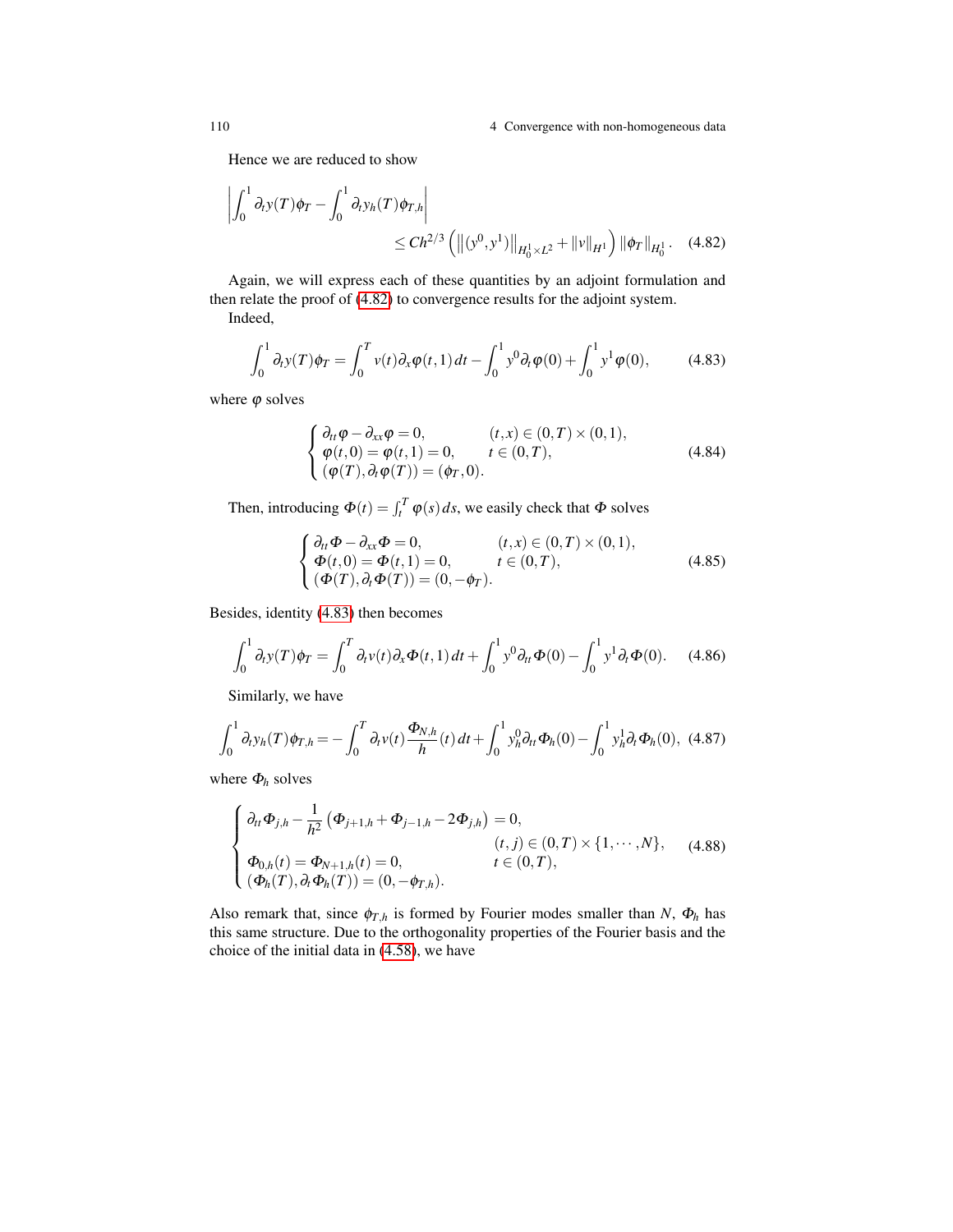4.4 Convergence rates for smooth data 111

<span id="page-118-0"></span>
$$
\int_0^1 \partial_t y_h(T) \phi_{T,h} = -\int_0^T \partial_t v(t) \frac{\Phi_{N,h}}{h}(t) dt + \int_0^1 y^0 \partial_{tt} \Phi_h(0) - \int_0^1 y^1 \partial_t \Phi_h(0). \tag{4.89}
$$

We are thus in the setting of Proposition [3.8](#page-87-0) since  $\phi_T \in H_0^1$  and one easily checks

.

$$
\left\|\phi_T-\phi_{T,h}\right\|_{L^2}\leq Ch\left\|\phi_T\right\|_{H_0^1}
$$

We thus obtain

$$
\sup_{t\in[0,T]}\|(\partial_t\Phi_h,\partial_{tt}\Phi_h)-(\partial_t\Phi,\partial_{tt}\Phi)\|_{L^2\times H^{-1}}+\left\|\partial_x\Phi(t,1)+\frac{\Phi_{N,h}}{h}(t)\right\|_{L^2(0,T)}\le Ch^{2/3}\|\phi_T\|_{H_0^1}.
$$
 (4.90)

Then, using the identities [\(4.86\)](#page-117-2) and [\(4.89\)](#page-118-0), we get

$$
\left| \int_0^1 \partial_t y(T) \phi_T - \int_0^T \partial_t y_h(T) \phi_{T,h} \right|
$$
  
 
$$
\leq Ch^{2/3} \left\| \phi_T \right\|_{H_0^1} \left( \left\| (y^0, y^1) \right\|_{H_0^1 \times L^2} + \left\| v \right\|_{H^1} \right). \quad (4.91)
$$

Combined with  $(4.81)$ , this easily yields  $(4.82)$ .

<span id="page-118-1"></span>

# *4.4.4 More regular data*

In this section, our goal is to explain what happens for smoother initial data  $(y^0, y^1)$ and *v*, for instance for  $(y^0, y^1) \in H^2 \cap H_0^1(0, 1) \times H_0^1(0, 1)$  and  $v \in H^2(0, T)$  with  $v(0) = \partial_t v(0) = 0$ . More precisely, we are going to prove the following:

<span id="page-118-2"></span>**Theorem 4.8.** Let  $\ell_0 \in \{1,2\}$  and fix  $(y^0, y^1) \in H_{(0)}^{\ell_0+1}(0,1) \times H_{(0)}^{\ell_0}(0,1)$  and  $v \in$  $H^{\ell_0+1}(0,T)$  *satisfying*  $v(0) = \partial_t v(0) = 0$  *if*  $\ell_0 = 1$ *, or*  $v(0) = \partial_t v(0) = \partial_{tt} v(0) = 0$  *if*  $\ell_0 = 2$ *. Let*  $(y_h^0, y_h^1)$  *be as in* [\(4.58\)](#page-112-1) *and*  $y_h$  *the corresponding solution of* [\(4.7\)](#page-93-0) *with Dirichlet boundary conditions*  $v_h = v$ .

*Then there exists a constant*  $C > 0$  *independent of*  $h > 0$  *and*  $t \in [0, T]$  *such that* • *for the displacement y<sub>h</sub>*, *for all*  $t \in [0, T]$ *,* 

$$
||y_h(t) - y(t)||_{L^2} \le Ch^{2(\ell_0 + 1)/3} \left( ||(y^0, y^1)||_{H_{(0)}^{\ell_0 + 1} \times H_{(0)}^{\ell_0}} + ||v||_{H^{\ell_0 + 1}(0,T)} \right) + Ch^{1/2}|v(t)|. \quad (4.92)
$$

• *for the velocity*  $\partial_t y_h$ *, for all*  $t \in [0, T]$ *,*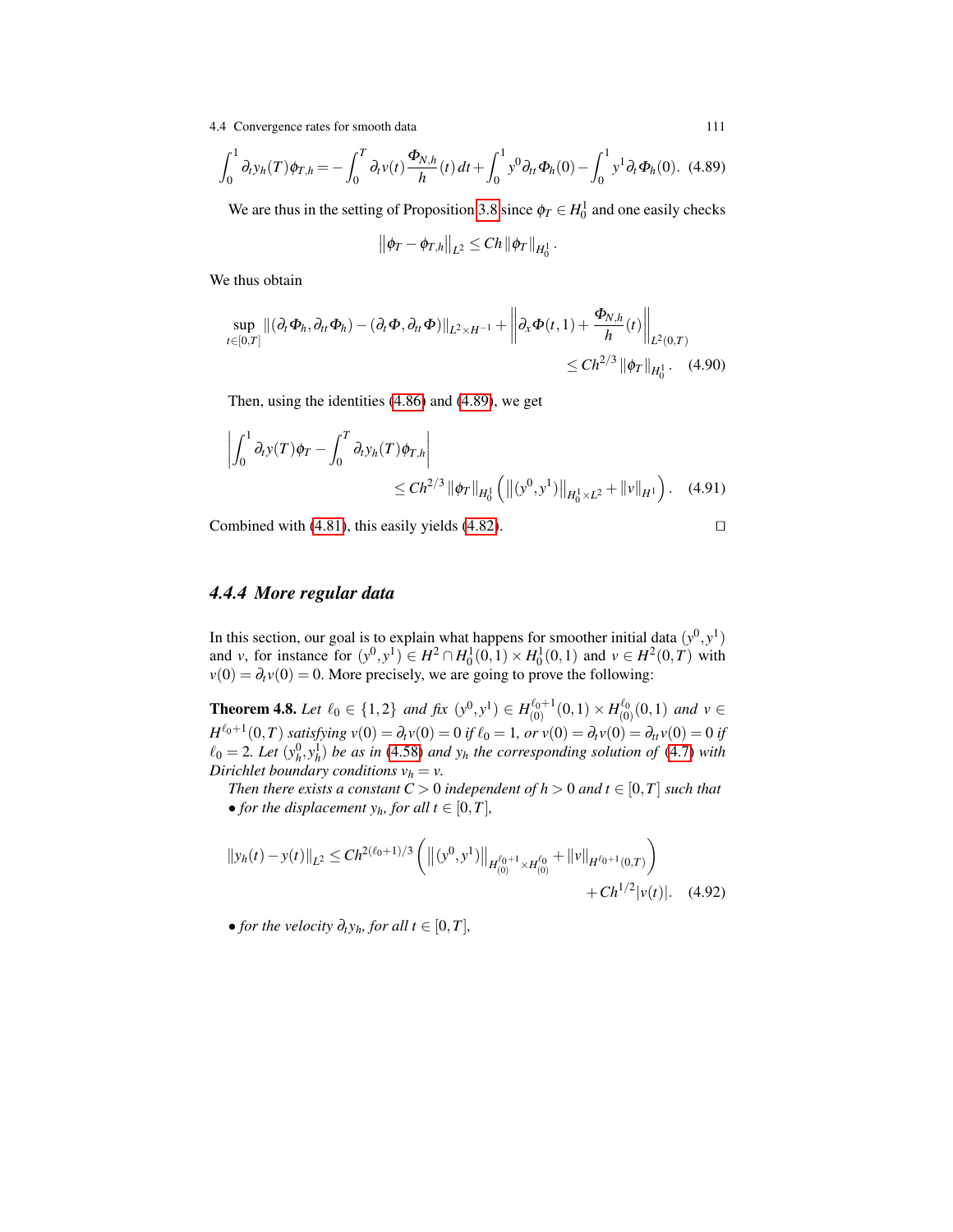$$
\|\partial_t y_h(t) - \partial_t y(t)\|_{H^{-1}} \le C h^{2(\ell_0 + 1)/3} \left( \left\| (y^0, y^1) \right\|_{H_{(0)}^{\ell_0 + 1} \times H_{(0)}^{\ell_0}} + \left\| v \right\|_{H^{\ell_0 + 1}(0,T)} \right) + Ch^{3/2} |\partial_t v(t)|. \tag{4.93}
$$

*Proof.* The proof follows the one of Theorem [4.7.](#page-111-2)

Let us then focus on the convergence of the displacement and follow the proof of Proposition [4.5.](#page-112-3) We introduce  $\phi_T \in L^2(0,1)$ ,  $z_T$  as in [\(4.66\)](#page-113-1),  $\Psi$  the solution of the homogeneous wave equation [\(4.68\)](#page-113-2) with initial data  $(z_T, 0)$  and, similarly,  $\phi_{T,h}$ as in [\(4.70\)](#page-114-2),  $z_{T,h}$  as in [\(4.74\)](#page-115-2), and  $\Psi_h$  the solution of the discrete homogeneous wave equation [\(4.76\)](#page-115-3) with initial data  $(z_{T,h},0)$ . Since

- $z_T \in H^2_{(0)}(0,1)$  and  $||z_T||_{H^2_{(0)}} \simeq ||\phi_T||_{L^2}$ ;
- By  $(4.15)$ ,

<span id="page-119-2"></span><span id="page-119-0"></span>
$$
\|z_{T,h} - z_T\|_{L^2} \le Ch^2 \|\phi_T\|_{L^2},\tag{4.94}
$$

Proposition [3.8](#page-87-0) applies and yields:

$$
\left\| \left( \partial_t \Psi_h, \partial_{tt} \Psi_h \right) - \left( \partial_t \Psi, \partial_{tt} \Psi \right) \right\|_{H^{-\ell_0} \times H^{-\ell_0 - 1}} \leq Ch^{2(\ell_0 + 1)/3} \left\| \phi_T \right\|_{L^2}.
$$

In particular,

$$
\left| \int_0^1 y^0 (\partial_{tt} \Psi_h(0) - \partial_{tt} \Psi(0)) - \int_0^1 y^1 (\partial_t \Psi_h(0) - \partial_t \Psi(0)) \right|
$$
  
 
$$
\leq Ch^{2(\ell_0+1)/3} \|\phi_T\|_{L^2} \left\| (y^0, y^1) \right\|_{H_{(0)}^{\ell_0+1} \times H_{(0)}^{\ell_0}}.
$$
 (4.95)

According to identities [\(4.69\)](#page-114-1) and [\(4.75\)](#page-115-0), we shall then derive a convergence estimate on

<span id="page-119-1"></span>
$$
\int_0^T \partial_t v \left( \partial_x \Psi(t,1) + \frac{\Psi_{N,h}(t)}{h} \right) dt.
$$

In order to do that, we write  $\partial_t v = \int_0^t \partial_{tt} v$  and introduce

$$
\xi(t) = \int_t^T \Psi(s) \, ds, \quad \xi_h(t) = \int_t^T \Psi_h(s) \, ds,
$$

so that

$$
\int_0^T \partial_t v \left( \partial_x \Psi(t,1) + \frac{\Psi_{N,h}(t)}{h} \right) dt = \int_0^T \partial_{tt} v \left( \partial_x \xi(t,1) + \frac{\xi_{N,h}(t)}{h} \right) dt.
$$

Of course, ξ and ξ*<sup>h</sup>* can be interpreted as solutions of continuous and discrete wave equations: ξ solves

$$
\begin{cases} \n\partial_{tt} \xi - \partial_{xx} \xi = 0, & (t, x) \in (0, T) \times (0, 1) \\ \n\xi(t, 0) = \xi(t, 1) = 0, & t \in (0, T), \\ \n\xi(T) = 0, & \partial_t \xi(T) = -z_T, \n\end{cases} \tag{4.96}
$$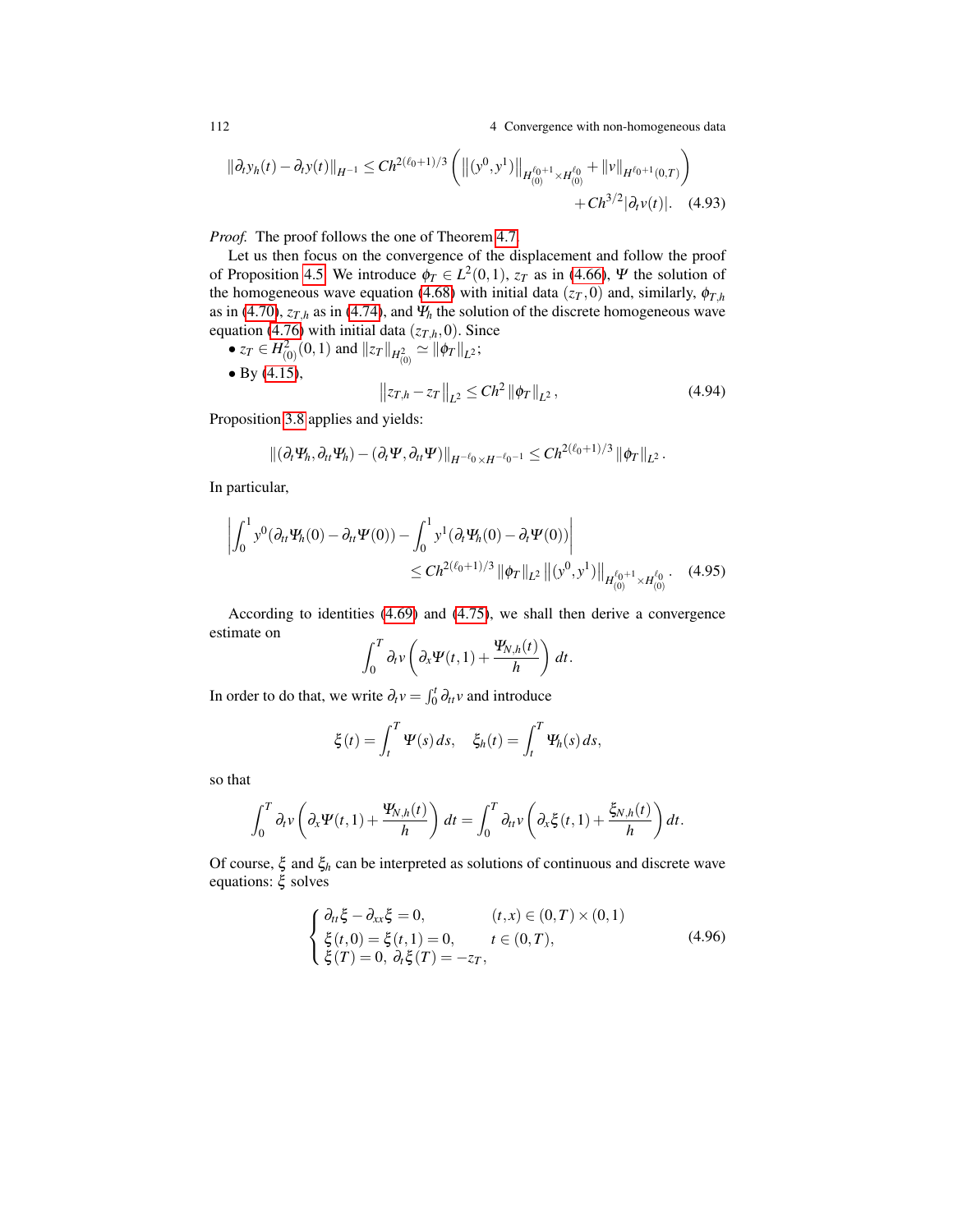4.4 Convergence rates for smooth data 113

whereas ξ*<sup>h</sup>* solves

$$
\begin{cases}\n\partial_{tt}\xi_{j,h} - \frac{1}{h^2} \left( \xi_{j+1,h} - 2\xi_{j,h} + \xi_{j-1,h} \right) = 0, \\
\xi_{0,h}(t) = \xi_{N+1,h}(t) = 0, \\
\xi_h(T) = 0, \ \partial_t \xi_h(T) = -z_{T,h}.\n\end{cases} \quad (t,j) \in (0,T) \times \{1, \cdots, N\}, \quad (4.97)
$$

Then, due to [\(4.94\)](#page-119-0), the convergence results in Proposition [3.7](#page-86-0) yield

$$
\left\|\partial_x \xi(t,1) + \frac{\xi_{N,h}(t)}{h}\right\|_{L^2(0,T)} \leq Ch^{4/3} \left\|\phi_T\right\|_{L^2}.
$$

This implies in particular that

<span id="page-120-0"></span>
$$
\left| \int_0^T \partial_t v \left( \partial_x \Psi(t,1) + \frac{\Psi_{N,h}(t)}{h} \right) dt \right| \le C h^{4/3} \left\| \phi_T \right\|_{L^2} \left\| \partial_{tt} v \right\|_{L^2(0,T)}.
$$
 (4.98)

Hence, if  $\ell_0 = 1$ , i.e.  $(y^0, y^1) \in H^2_{(0)}(0, 1) \times H^1_{(0)}(0, 1)$  and  $v \in H^2(0, T)$  with  $v(0) = \partial_t v(0) = 0$ , combining [\(4.95\)](#page-119-1) and [\(4.98\)](#page-120-0) in identities [\(4.69\)](#page-114-1) and [\(4.75\)](#page-115-0), we get

$$
||y_h(T) - y(T)||_{L^2(0,1)} \le Ch^{4/3} \left( ||(y^0, y^1)||_{H^2_{(0)} \times H^1_{(0)}} + ||v||_{H^2(0,T)} \right) + Ch^{1/2} |v(T)|. \quad (4.99)
$$

**The case**  $\ell_0 = 2$ . In this case,  $v \in H^3(0,T)$ , we introduce  $\zeta = \int_t^T \xi$  and  $\zeta_h =$  $\int_t^T \xi_h$ , so that

<span id="page-120-1"></span>
$$
\int_0^T \partial_t v \left( \partial_x \Psi(t,1) + \frac{\Psi_{N,h}(t)}{h} \right) dt = \int_0^T \partial_{ttt} v \left( \partial_x \zeta(t,1) + \frac{\zeta_{N,h}(t)}{h} \right) dt. \quad (4.100)
$$

Obviously, the function  $\zeta$  can be characterized as the solution of a wave equation, namely:

$$
\begin{cases} \n\partial_{tt}\zeta - \partial_{xx}\zeta = z_T, & (t,x) \in (0,T) \times (0,1) \\
\zeta(t,0) = \zeta(t,1) = 0, & t \in (0,T), \\
\zeta(T) = 0, & \partial_t\zeta(T) = 0.\n\end{cases} \tag{4.101}
$$

We thus introduce  $w_T$  solution of

$$
\partial_{xx} w_T = z_T
$$
, on (0, 1),  $w_T(0) = w_T(1) = 0$ , (4.102)

so that

$$
\tilde{\zeta}=\zeta-w_T
$$

solves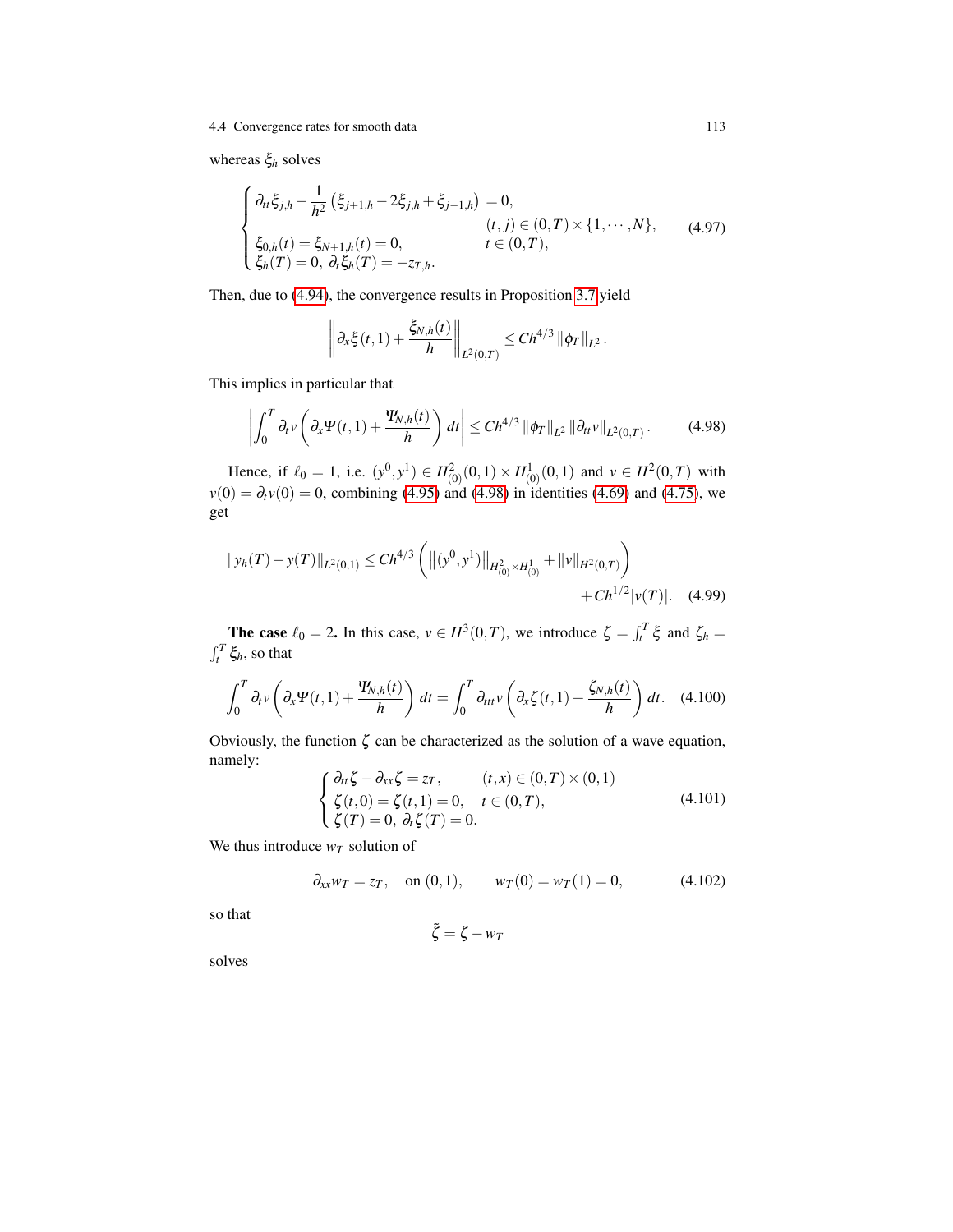$$
\begin{cases}\n\partial_{tt}\tilde{\zeta} - \partial_{xx}\tilde{\zeta} = 0, & (t, x) \in (0, T) \times (0, 1) \\
\tilde{\zeta}(t, 0) = \tilde{\zeta}(t, 1) = 0, & t \in (0, T), \\
\tilde{\zeta}(T) = w_T, & \partial_t \tilde{\zeta}(T) = 0.\n\end{cases}
$$
\n(4.103)

Doing that

<span id="page-121-3"></span>
$$
\int_0^T \partial_{ttt} v \partial_x \zeta(t,1) dt = \int_0^T \partial_{ttt} v \partial_x \tilde{\zeta}(t,1) dt - \partial_x w_T(1) \partial_{tt} v(T). \tag{4.104}
$$

Similar computations can be done for  $\zeta_h$ . We thus obtain that

<span id="page-121-4"></span>
$$
\int_0^T \partial_{ttt} v \frac{\zeta_{N,h}(t)}{h} dt = \int_0^T \partial_{ttt} v \frac{\tilde{\zeta}_{N,h}(t)}{h} dt - \frac{w_{N,T,h}}{h} \partial_{tt} v(T), \tag{4.105}
$$

where  $w_{T,h} = (\Delta_h)^{-1} z_{T,h}$  and  $\tilde{\zeta}_h$  solves

$$
\begin{cases}\n\partial_{tt}\tilde{\zeta}_{j,h} - \frac{1}{h^2} \left( \tilde{\zeta}_{j+1,h} - 2\tilde{\zeta}_{j,h} + \tilde{\zeta}_{j-1,h} \right) = 0, \\
(t,j) \in (0,T) \times \{1, \dots, N\}, \\
\tilde{\zeta}_{0,h}(t) = \tilde{\zeta}_{N+1,h}(t) = 0, \\
\tilde{\zeta}_{h}(T) = w_{T,h}, \ \partial_{t} \tilde{\zeta}_{h}(T) = 0.\n\end{cases}
$$
\n(4.106)

We now derive convergence estimates. Recall first that  $z_T \in H^2_{(0)}(0,1)$  and the con-vergences [\(4.94\)](#page-119-0). Since  $z_T \in H^2_{(0)}$ , setting  $\tilde{z}_{T,h}$  its projection on the *N*-first Fourier modes, we have:

<span id="page-121-0"></span>
$$
\left\|\tilde{z}_{T,h} - z_T\right\|_{L^2} \le Ch^2 \left\|z_T\right\|_{H^2_{(0)}} \le Ch^2 \left\|\phi_T\right\|_{L^2}.
$$
 (4.107)

Setting  $\tilde{w}_{T,h} = (\Delta_h)^{-1} \tilde{z}_{T,h}$ , Theorem [4.4](#page-99-0) and Theorem [4.5](#page-99-1) yield

<span id="page-121-1"></span>
$$
\left\|w_T - \tilde{w}_{T,h}\right\|_{H_0^1} \le Ch^2 \left\|z_T\right\|_{H_{(0)}^2} \le Ch^2 \left\|\phi_T\right\|_{L^2},\tag{4.108}
$$
\n
$$
\left|\partial_x w_T(1) + \frac{\tilde{w}_{N,T,h}}{h}\right| \le Ch^2 \left\|z_T\right\|_{H_{(0)}^2} \le Ch^2 \left\|\phi_T\right\|_{L^2}.
$$

According to the estimate [\(4.94\)](#page-119-0), we thus have

$$
\left\|\tilde{z}_{T,h} - z_{T,h}\right\|_{L^2} \le Ch^2 \left\|z_T\right\|_{H^2_{(0)}} \le Ch^2 \left\|\phi_T\right\|_{L^2}.
$$

Using then estimate [\(4.21\)](#page-97-2),

$$
\left|\frac{\tilde{w}_{N,T,h}}{h}-\frac{w_{N,T,h}}{h}\right|\leq Ch^2\left\|\phi_T\right\|_{L^2},
$$

and thus

<span id="page-121-2"></span>
$$
\left| \partial_x w_T(1) + \frac{w_{N,T,h}}{h} \right| \le Ch^2 \left\| \phi_T \right\|_{L^2}.
$$
 (4.109)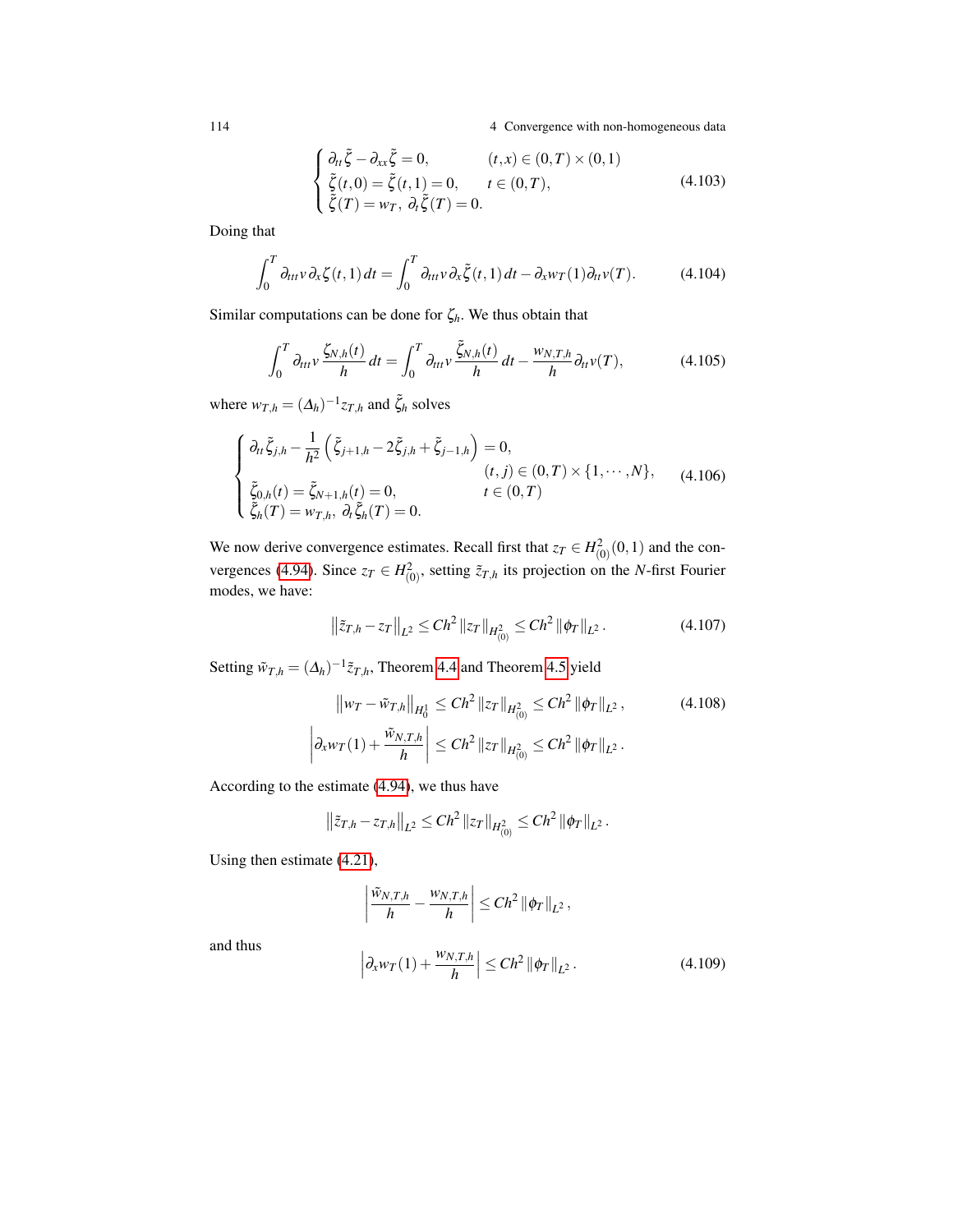4.5 Further convergence results 115

Besides, due to [\(4.94\)](#page-119-0) and [\(4.107\)](#page-121-0),

$$
\left\|z_{T,h}-\tilde{z}_{T,h}\right\|_{L^2}\leq Ch^2\left\|\phi_T\right\|_{L^2},
$$

which readily implies

$$
\left\|w_{T,h} - \tilde{w}_{T,h}\right\|_{H_0^1} \leq C h^2 \left\|\phi_T\right\|_{L^2},
$$

and thus, by [\(4.108\)](#page-121-1),

$$
\|w_{T,h} - w_T\|_{H_0^1} \leq C h^2 \left\|\phi_T\right\|_{L^2}.
$$

Using then Proposition [3.6,](#page-85-0)

<span id="page-122-1"></span><span id="page-122-0"></span>
$$
\left\| \partial_x \zeta(\cdot, 1) + \frac{\zeta_{N,h}}{h}(\cdot) \right\|_{L^2(0,T)} \le Ch^2 \left\| \phi_T \right\|_{L^2}.
$$
 (4.110)

Combined with the convergences [\(4.109\)](#page-121-2) and [\(4.110\)](#page-122-0), identities [\(4.100\)](#page-120-1), [\(4.104\)](#page-121-3) and [\(4.105\)](#page-121-4) then imply

$$
\left| \int_0^T \partial_t v \left( \partial_x \Psi(t,1) + \frac{\Psi_{N,h}(t)}{h} \right) dt \right|
$$
  
 
$$
\leq Ch^2 \|\phi_T\|_{L^2} \|\partial_{ttt} v\|_{L^2} + Ch^2 \|\phi_T\|_{L^2} |\partial_{tt} v(T)| \leq Ch^2 \|\phi_T\|_{L^2} \|v\|_{H^3}.
$$
 (4.111)

Combining  $(4.95)$  and  $(4.111)$  in identities  $(4.69)$  and  $(4.75)$ , we get  $(4.92)$  when  $\ell_0 = 2.$ 

The proof of the estimate [\(4.93\)](#page-119-2) on the rate of convergence for  $\partial_t y_h$  relies on very similar estimates which are left to the reader.  $\Box$ 

## 4.5 Further convergence results

As a corollary to Theorem [4.6](#page-102-1) and Theorem [4.7,](#page-111-2) we can give convergence results for *any* sequence of discrete initial data  $(y_h^0, y_h^1)$  and boundary data  $v_h$  satisfying

<span id="page-122-2"></span>
$$
\lim_{h \to 0} \left\| (y_h^0, y_h^1) - (y^0, y^1) \right\|_{L^2 \times H^{-1}} = 0 \quad \text{and} \quad \lim_{h \to 0} \|v_h - v\|_{L^2(0, T)} = 0. \quad (4.112)
$$

<span id="page-122-3"></span>**Proposition 4.7.** *Let*  $(y^0, y^1)$  ∈  $L^2(0,1) \times H^{-1}(0,1)$  *and*  $v$  ∈  $L^2(0,T)$ *. Then consider sequences of discrete initial data*  $(y_h^0, y_h^1)$  *and*  $v_h$  *satisfying* [\(4.112\)](#page-122-2)*. Then the solutions y<sub>h</sub> of* [\(4.7\)](#page-93-0) *with initial data*  $(y_h^0, y_h^1)$  *and boundary data*  $v_h$  *converge strongly in*  $C([0,T]; L^2(0,1)) ∩ C^1([0,T]; H^{-1}(0,1))$  *towards the solution y of* [\(4.1\)](#page-92-0) *with initial* data  $(y^0, y^1)$  and boundary data v as  $h \to 0$ .

*Proof.* Similarly as in the proof of Proposition [3.5,](#page-83-0) this result is obtained by using the density of  $H_0^1(0,T)$  in  $L^2(0,T)$  and of  $H_0^1(0,1) \times L^2(0,1)$  in  $L^2(0,1) \times$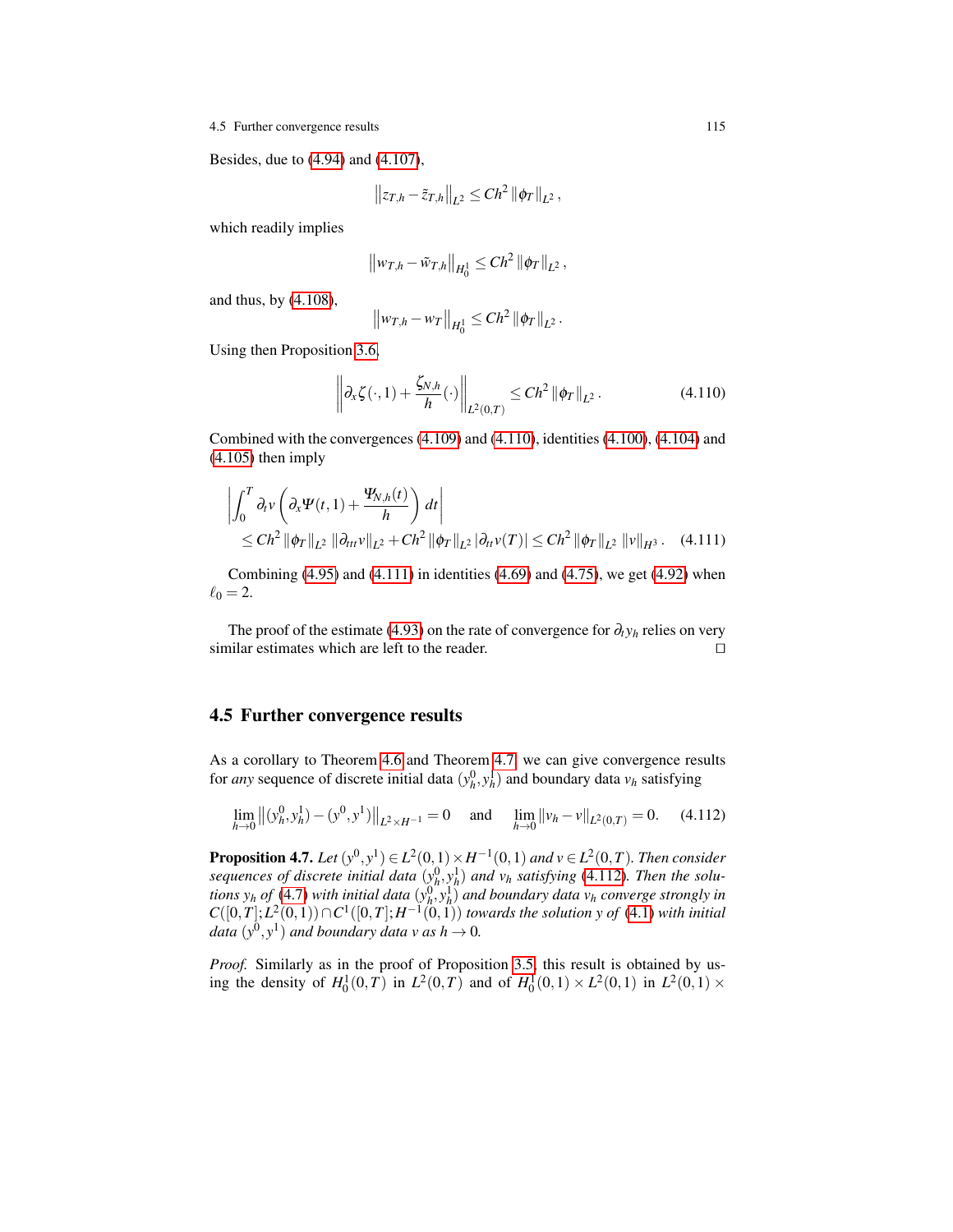$H^{-1}(0,1)$ . We then use Theorem [4.7](#page-111-2) for smooth solutions and the uniform stability results in Theorem [4.6](#page-102-1) to obtain Proposition [4.7.](#page-122-3) Details of the proof are left to the reader.  $\Box$ 

Another important corollary of Theorem [4.7](#page-111-2) is the fact that, if the initial data  $(y^0, y^1)$  belong to  $H_0^1(0,1) \times L^2(0,1)$  and the Dirichlet data *v* lies in  $H_0^1(0,T)$ , *any* sequence of discrete initial  $(y_h^0, y_h^1)$  and Dirichlet data  $v_h$  satisfying

<span id="page-123-1"></span><span id="page-123-0"></span>
$$
\left\| (y_h^0, y_h^1) - (y^0, y^1) \right\|_{L^2 \times H^{-1}} + \left\| v - v_h \right\|_{L^2(0, T)} \le C_0 h^{\theta},\tag{4.113}
$$

for some constant  $C_0$  uniform in  $h > 0$  and  $\theta > 0$ , yield solutions  $y_h$  of [\(4.7\)](#page-93-0) such that  $y_h(T)$  approximates at a rate  $h^{\min\{2/3,\theta\}}$  the state  $y(T)$ , where y is the continuous trajectory corresponding to initial data  $(y^0, y^1)$  and source term *v*.

<span id="page-123-2"></span>**Proposition 4.8.** *Let*  $(y^0, y^1) \in H_0^1(0, 1) \times L^2(0, 1)$  *and*  $v \in H_0^1(0, T)$  *and consider* sequences  $(y_h^0, y_h^1)$  and  $v_h$  satisfying [\(4.113\)](#page-123-0).

*Denote by y<sup>h</sup> (respectively y) the solution of* [\(4.7\)](#page-93-0) *(resp.* [\(4.1\)](#page-92-0)*) with initial data*  $(y_h^0, y_h^1)$  (resp.  $(y^0, y^1)$ ) and Dirichlet boundary data  $v_h$ , (resp. v).

*Then the following estimates hold:*

$$
\begin{aligned} ||(y_h(T), \partial_t y_h(T)) - (y(T), \partial_t y(T))||_{L^2 \times H^{-1}} \\ &\le Ch^{2/3} \left( \left\| (y^0, y^1) \right\|_{H_0^1 \times L^2} + \left\| v \right\|_{H_0^1(0,T)} \right) + CC_0 h^{\theta} . \end{aligned} \tag{4.114}
$$

*Remark 4.4.* In the convergence result [\(4.114\)](#page-123-1), we keep explicitly the dependence in the constant  $C_0$  coming into play in [\(4.113\)](#page-123-0). In many situations, this constant can be chosen proportional to  $\|(y^0, y^1)\|_{H_0^1 \times L^2} + \|v\|_{H_0^1(0,T)}$ . In particular, in the control theoretical setting of Chapter [1](#page-14-0) and its application to the wave equation in Sectio[n1.7,](#page-36-0) this dependence on  $C_0$  is important to derive Assumption 1 and more specifically estimate [\(1.29\)](#page-22-0).

*Proof.* The proof follows the one of Proposition [3.7.](#page-86-0) The idea is to compare *y* with  $\tilde{y}_h$ , the solution of [\(4.7\)](#page-93-0) constructed in Theorem [4.7](#page-111-2) and then to compare  $\tilde{y}_h$  and  $y_h$ by using Proposition [4.3](#page-102-0) and Proposition [4.6.](#page-116-0)  $\Box$ 

*Remark 4.5.* Note that under the assumptions of Proposition [4.8,](#page-123-2) the trajectories *y<sup>h</sup>* converge to *y* in the space  $C([0,T]; L^2(0,1)) \cap C^1([0,T]; H^{-1}(0,1))$  with the rates  $(4.54)$ – $(4.56)$  in addition to the error  $C_0 h^{\theta}$ .

Of course, Proposition [4.8](#page-123-2) is based on the convergence result obtained in Theorem [4.7.](#page-111-2) Similar results can be stated based on Theorem [4.8,](#page-118-2) for instance:

<span id="page-123-3"></span>**Proposition 4.9.** Let  $\ell_0 \in \{0, 1, 2\}$ . Let  $(y^0, y^1) \in H_{(0)}^{\ell_0+1}(0,1) \times H_{(0)}^{\ell_0}(0,1)$  and  $v \in$  $H_0^{\ell_0+1}(0,T)$  *and consider sequences*  $(y_h^0, y_h^1)$  *and*  $v_h$  *satisfying* [\(4.113\)](#page-123-0)*.* 

Let  $(y_h^0, y_h^1)$  as in [\(4.58\)](#page-112-1) and  $y_h$  the corresponding solution of [\(4.7\)](#page-93-0) with Dirichlet *boundary conditions vh.*

*Denote by y<sup>h</sup> (respectively y) the solution of* [\(4.7\)](#page-93-0) *(resp.* [\(4.1\)](#page-92-0)*) with initial data*  $(y_h^0, y_h^1)$  (resp.  $(y^0, y^1)$ ) and Dirichlet boundary data  $v_h$  (resp. v).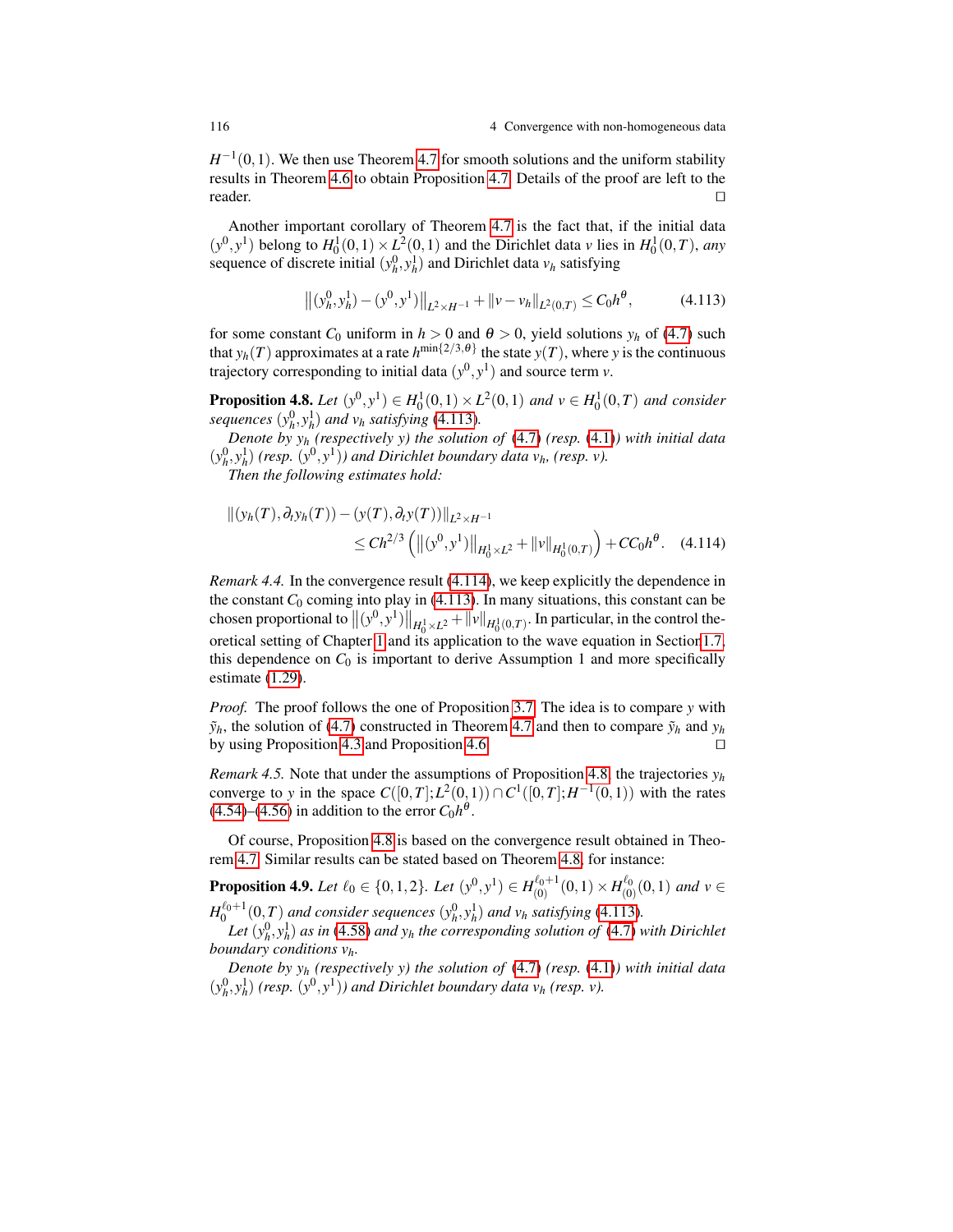#### 4.6 Numerical results 117

*Then the following estimates hold:*

<span id="page-124-0"></span>
$$
\| (y_h(T), \partial_t y_h(T)) - (y(T), \partial_t y(T)) \|_{L^2 \times H^{-1}} \n\leq Ch^{2(\ell_0 + 1)/3} \left( \| (y^0, y^1) \|_{H_{(0)}^{\ell_0 + 1} \times H_{(0)}^{\ell_0}} + \| v \|_{H_0^{\ell_0 + 1}(0,T)} \right) + CC_0 h^{\theta}.
$$
\n(4.115)

<span id="page-124-1"></span>*Remark 4.6.* Proposition [4.9](#page-123-3) can then be slightly generalized for  $\ell_0 \in [0,2]$  by interpolation.

# 4.6 Numerical results

In this section, we present numerical simulations and evidences of Proposition [4.9.](#page-123-3) Since our main interest is in the non-homogeneous boundary condition, we focus on the case  $(y^0, y^1) = (0, 0)$  and  $(y_h^0, y_h^1) = (0, 0)$ .

We fix  $T = 2$ . This choice is done for convenience to explicitly compute the solution *y* of [\(4.1\)](#page-92-0) with initial data (0,0) and source term *v*. Indeed, for  $T = 2$ , multiplying the equation [\(4.1\)](#page-92-0) by  $\varphi$  solution of [\(3.2\)](#page-72-1) with initial data  $(\varphi^0, \varphi^1) \in$  $H_0^1(0,1) \times L^2(0,1)$  and using the 2-periodicity of the solutions of the wave equation [\(3.2\)](#page-72-1), we obtain

$$
\int_0^1 y(2,x)\varphi^1(x) dx - \int_0^1 \partial_t y(2,x)\varphi^0(x) dx = \int_0^2 v(t)\partial_x \varphi(t,1) dt.
$$

Based on this formula, taking successively  $(\varphi^0, \varphi^1) = (w^k, 0)$  and  $(0, w^k)$  and solv-ing explicitly the equation [\(3.2\)](#page-72-1) satisfied by  $\varphi$ , we obtain

$$
y(2) = \sum_{k} \left(\sqrt{2}(-1)^k \int_0^2 v(t) \sin(k\pi t) dt\right) w^k,
$$
  

$$
\partial_t y(2) = \sum_{k} \left(\sqrt{2}(-1)^{k+1} k\pi \int_0^2 v(t) \cos(k\pi t) dt\right) w^k.
$$

We will numerically compute the reference solutions using these formulae by restricting the sums over  $k \in \{1, \dots, N_{ref}\}$  for a large enough  $N_{ref}$ . We will choose  $N_{ref}$  = 300 for *N* varying between 50 and 200.

We then compute numerically the solution  $y_h$  of [\(4.7\)](#page-93-0) with initial data  $(y_h^0, y_h^1)$  =  $(0,0)$  and source term  $v(t)$ .

Of course, we also discretize the equation [\(4.7\)](#page-93-0) in time. We do it in an explicit manner similarly as in [\(3.45\)](#page-89-0). If  $y_h^k$  denotes the approximation of  $y_h$  solution of [\(4.7\)](#page-93-0) at time *k*∆*t*, we solve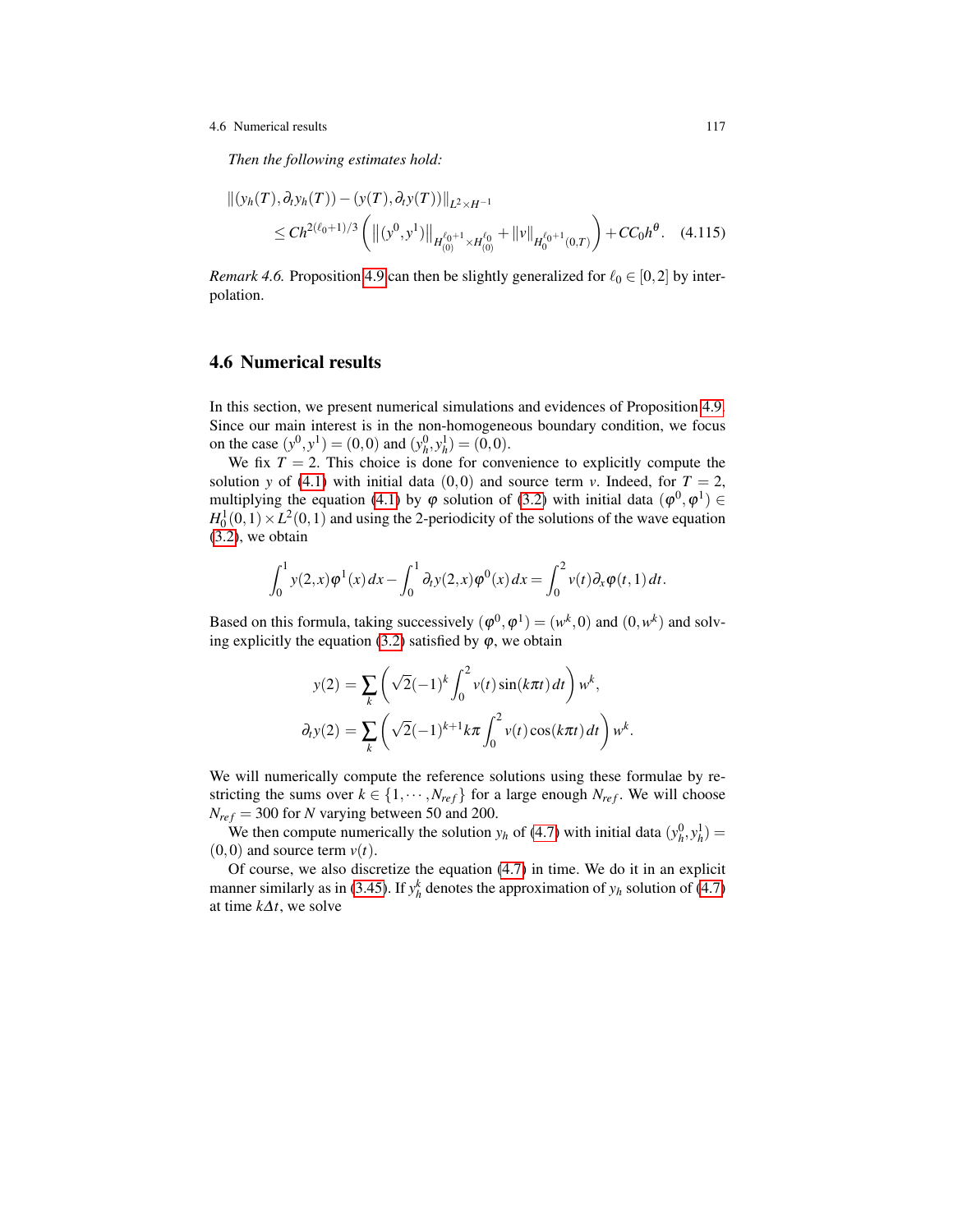$$
y_h^{k+1} = 2y_h^k - y_h^{k-1} - (\Delta t)^2 \Delta_h y_h^k - \left(\frac{\Delta t}{h}\right)^2 F^k, \quad F^k = \begin{pmatrix} 0 \\ \vdots \\ 0 \\ v(k\Delta t) \end{pmatrix}.
$$

The time discretization parameter ∆*t* is chosen such that the CFL condition is  $\Delta t/h = 0.3$ . With such low CFL condition, the effects of the time-discretization can be neglected.

We run the tests for several choices of *v* and for  $N \in \{50, \dots, 200\}$ :

$$
v_1(t) = \sin(\pi t)^3, \quad t \in (0, 2), \quad v_2(t) = \sin(\pi t)^2, \quad t \in (0, 2),
$$
  

$$
v_3(t) = \sin(\pi t), \quad t \in (0, 2), \quad v_4(t) = t, \quad t \in (0, 2),
$$
  

$$
v_5(t) = t \sin(\pi t), \quad t \in (0, 2).
$$

In each case, we plot the  $L^2$ -norm of the error on the displacement and the  $H^{-1}$ norm of the error on the velocity vs *N* in logarithmic scales: Figure [4.2](#page-125-0) corresponds to the data  $v_1$ . We then compute the slopes of the linear regression for the  $L^2$ -error on the displacement and for the  $H^{-1}$ -error on the velocity. We put all these data in Table [4.1.](#page-126-0)



<span id="page-125-0"></span>Fig. 4.2 Plots of the errors versus *N* in logarithmic scales for  $v_1$ . Left, the  $L^2(0,1)$  error  $||y_h(T) - y(T)||_{L^2}$  for *T* = 2: the slope of the linear regression is −1.96. Right, the *H*<sup>-1</sup>(0,1) error  $\|\partial_t y_h(T) - \partial_t y(T)\|_{H^{-1}}$  for *T* = 2: the slope of the linear regression is −1.98.

Table [4.1](#page-126-0) is composed of five columns. The first one is the data under consideration. The second and third ones respectively are the computed slopes of the linear regression of, respectively, the  $L^2$ -error on the displacement and for the  $H^{-1}$ -error on the velocity. The fourth and fifth columns are the rates expected from the analysis of the data *v* and Proposition [4.9:](#page-123-3)

- $v_1 \in H_0^3(0,2)$ : we thus expect from [\(4.115\)](#page-124-0) a convergence of the order of  $h^2$ . This is indeed what is observed numerically.
- $v_2$  is smooth but its boundary condition vanishes only up to order 1. Hence  $v_2 \in H_0^{5/2-\epsilon}(0,2)$  for all  $\varepsilon > 0$  due to the boundary conditions. Using Remark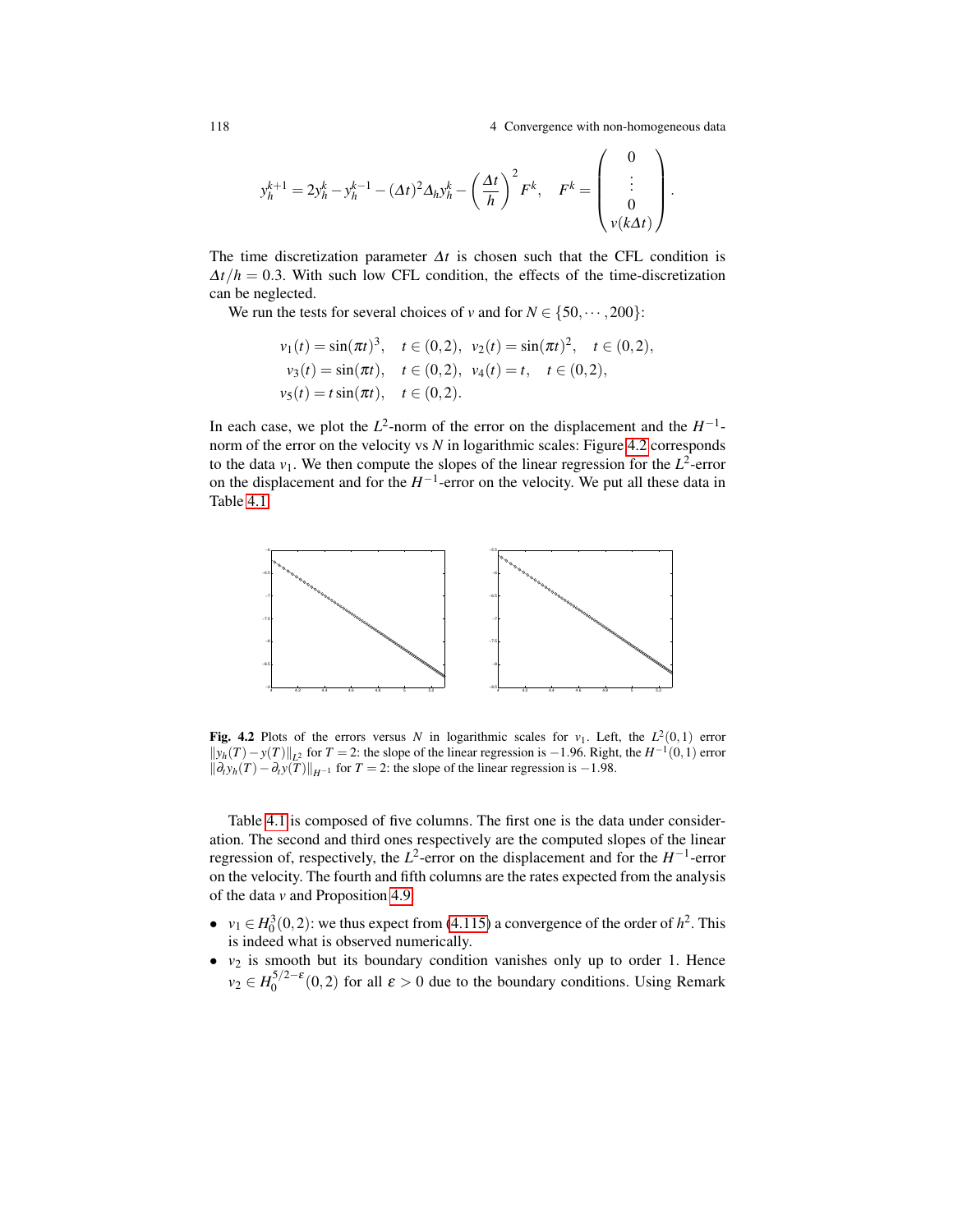### 4.6 Numerical results 119

[4.6,](#page-124-1) the expected slopes are  $-5/3^-$ , which is not far from the slopes computed numerically.

- the same discussion applies for *v*<sub>3</sub>, which belongs to  $H_0^{3/2-\epsilon}(0,2)$  for all  $\epsilon > 0$ . Hence the expected slopes are  $-1^-$ , which again are confirmed by the numerical experiments.
- *v*<sub>4</sub> almost belongs to  $H_0^{3/2-\epsilon}(0,2)$  except for what concerns its non-zero value at  $t = 2$ . But the value of  $\dot{v}$  is an impediment for the order of convergence only for the displacement, see Theorem [4.8.](#page-118-2) We therefore expect a convergence of the  $L^2$ the displacement, see Theorem 4.8. We therefore expect a convergence of the  $L^{\text{-}}$ -<br>norm of the error on the displacement like  $\sqrt{h}$ , whereas the convergence of the  $H^{-1}$ -norm of the error on the velocity is expected to go much faster, as  $h^{1}$ . The numerical test indicates a good accuracy on the convergence of the *H*<sup>-1</sup>-norm on the velocity error. The convergence of the  $L^2$ -norm of the displacement is slightly better than expected.
- *v*<sub>5</sub> is smooth and satisfies  $v_5(0) = \partial_t v_5(0) = 0$  and  $v_5(2) = 0$  but  $\partial_t v_5(2) \neq 0$ . According to Theorem [4.8,](#page-118-2) we thus expect that the  $L^2$ -norm of the error on the displacement behaves as when  $v_5$  belongs to  $H_0^{5/2^-}$  $b_0^{5/2^-}(0,1)$ , i.e. as  $h^{5/3^-}$ . However, the  $H^{-1}$ -norm of the error on the velocity should behave like  $h^{3/2}$  according to [\(4.93\)](#page-119-2). This is completely consistent with the slopes observed numerically.

|       |         | Data  Computed $L^2$ slope Computed $H^{-1}$ slope  Exp. $L^2$ -slope Exp. $H^{-1}$ -slope |  |
|-------|---------|--------------------------------------------------------------------------------------------|--|
| ν1    | $-1.96$ | $-1.98$                                                                                    |  |
| $v_2$ | $-1.87$ | $-1.70$                                                                                    |  |
| ν3    | $-0.99$ | $-0.95$                                                                                    |  |
| $v_4$ | $-0.97$ | $-0.95$                                                                                    |  |
| $v_5$ | -1.82   | $-1.47$                                                                                    |  |

<span id="page-126-0"></span>Table 4.1 Numerical investigation of the convergence rates. Columns 2 and 3 give the slopes observed numerically (respectively, for the  $L^2$  error on the displacement, for the  $H^{-1}$  error on the velocity), whereas columns 4 and 5 provide the slopes (respectively, for the  $L^2$  error on the displacement, for the  $H^{-1}$  error on the velocity) expected from our theoretical results.

In each case, the numerical results indicate good accuracy of the theoretical results derived in Theorem [4.8](#page-118-2) and Proposition [4.9.](#page-123-3)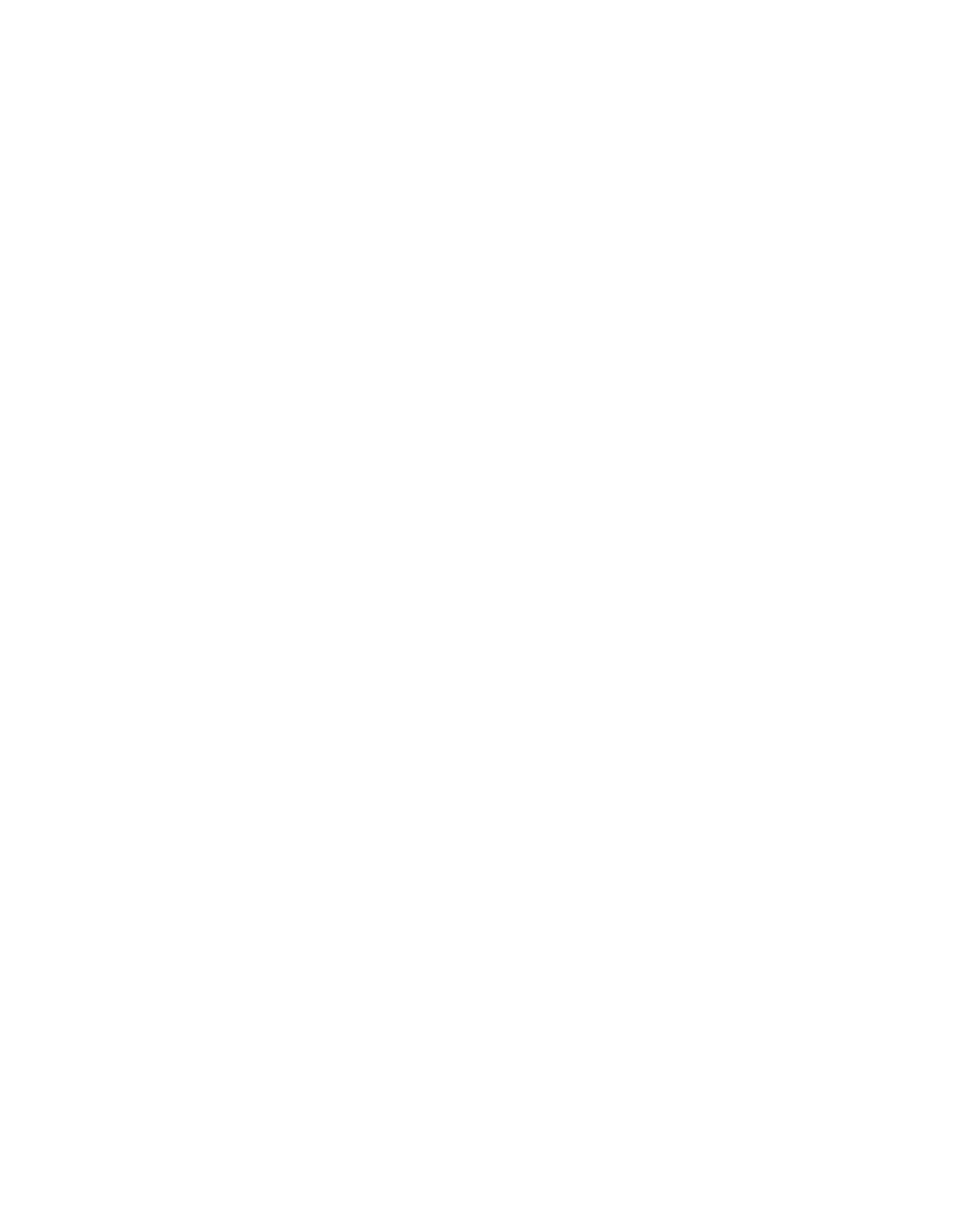# Chapter 5 Further comments and open problems

#### Discrete versus Continuous approaches

oscillations.

We have developed the time continuous and space discrete approaches for solving a control problem (and a data assimilation one) and we have proved that:

• The continuous approach works well for a limited number of iterations. In other words, the error between the continuous control and the approximated one decreases for a number of iterations. But, if one goes too far in the iteration process, beyond a threshold that theory predicts, the result can be completely misleading. Indeed, one eventually converges to a discrete control that is far away from the continuous one because of the high frequency spurious oscillations. Thus, getting precise estimates on the threshold in the number of iterations is very important. But this is hard to do in practical applications since this requires, in particular, explicit bounds on the observability constants, something that is unknown in general and in particular for problems with variable coefficients, multi-dimensional problems with complex geometries, etc.

The main advantage of the continuous approach is that it can be applied by simply combining the control theoretical results of the continuous model and the numerical convergence results for the initial-boundary value problem without any further study of the control theoretical properties of the numerical approximation scheme. • The discrete approach yields good results after a given number of iterations (very close to the one of the continuous approach) and has the great advantage that the error keeps diminishing as the number of iterations increases. Thus there is no risk in going beyond any threshold in the number of iterations. However, guaranteeing that the discrete approach converges, contrarily to the continuous approach, requires the study of the control theoretical properties of the discrete systems and, in particular, the proof of a uniform observability result, uniformly with respect to the mesh-size. This requires a good understanding of the dynamics of the solutions of numerical schemes and often careful filtering devices to eliminate the high frequency spurious

• The main advantage of the discrete approach is that one may consider faster minimization algorithms, like conjugate gradient methods or more sophisticated ones,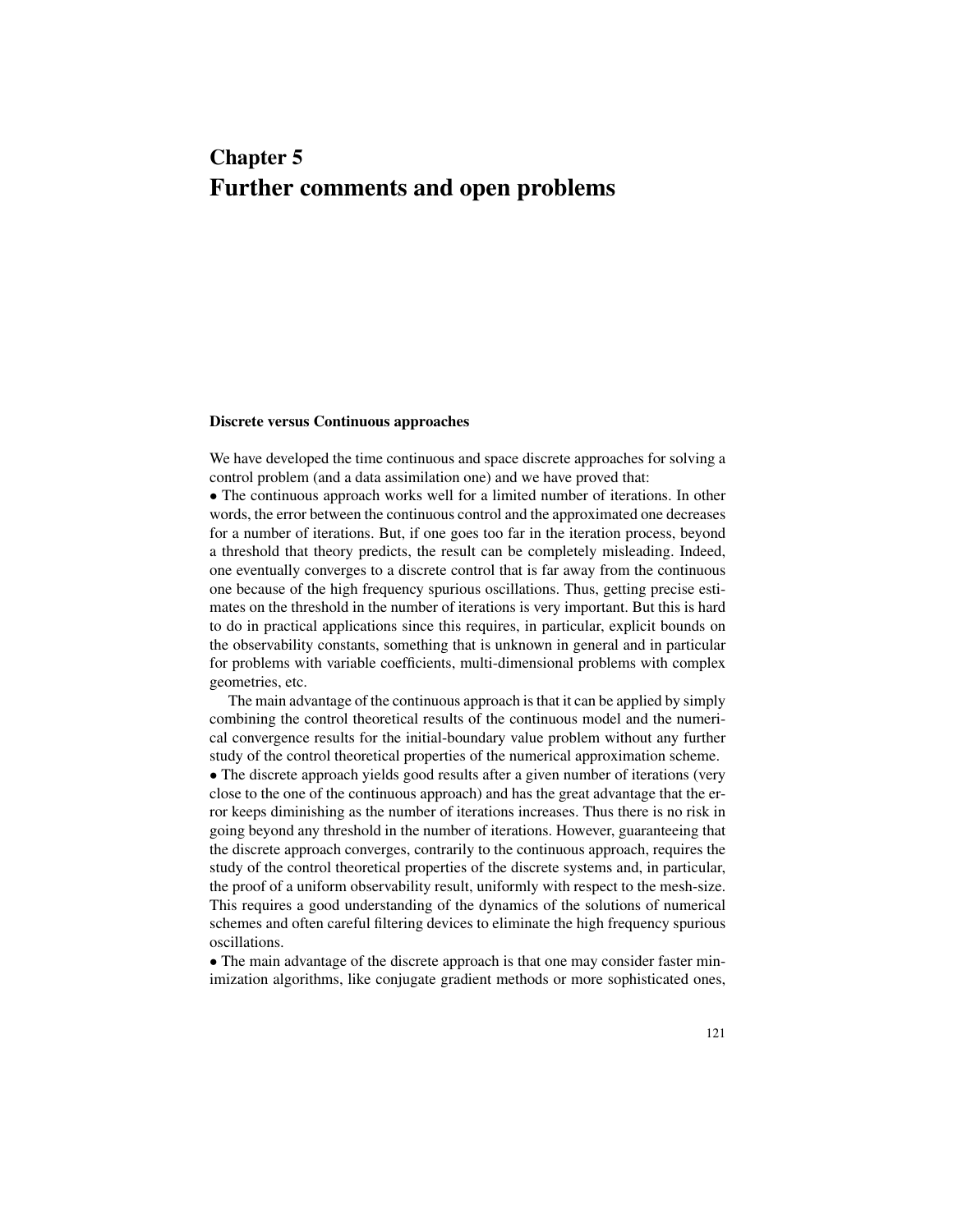which converge often much faster. This justifies why the thorough study of uniform observability properties still is a major issue when numerically computing controls.

#### Comparison with Russell's approach

The steepest descent algorithm applied in the continuous setting using the HUM approach leads to the following sequence of solutions of the adjoint problem

$$
\varphi^k = \left(\sum_{j=0}^{k-1} (I - \rho \Lambda_T)^j\right) \rho y_0,
$$

that, as *k* tends to infinity, approximates the solution of the adjoint system determining the exact control. Indeed, when letting  $k \rightarrow \infty$ , we get

$$
\lim_{k \to \infty} \varphi^k = (I - (I - \rho \Lambda_T))^{-1} \rho y_0 = \Lambda_T^{-1} y_0.
$$

Of course, this holds when the operator  $(I - \rho \Lambda_T)$  is of norm strictly smaller than 1. This is precisely implied by the assumption that  $\rho > 0$  is small enough and the fact that  $\Lambda_T$  is positive definite, see [\(1.47\)](#page-27-0).

On the other other hand, the approach developed in [\[9\]](#page-132-0), inspired in Russell's iteration, that allows to get the control as a consequence of the stabilization property, leads to (see also [\[25\]](#page-133-0) in the context of data assimilation)

$$
\Psi_0 = \sum_{k\geq 0} (L_T)^k y_0,
$$

where  $L_T$  is an operator of  $\mathfrak{L}(X)$  of norm strictly smaller than 1 and  $L_T$  is computed through the resolution of two wave equations (one forward and one backward) on  $(0,T)$  (where  $T \geq T^*$ ) with a damping term.

The numerical method proposed in [\[9\]](#page-132-0) then follows the same strategy as our so-called continuous approach:

- Study the convergence of the sequence  $\Psi_0^k = \sum_{j=0}^k (L_T)^j y_0$ , in the spaces *X* and  $\mathscr{D}(A)$ . At this stage, the authors use that *BB*<sup>\*</sup> maps  $\mathscr{D}(A^{3/2})$  into  $\mathscr{D}(A)$ ;
- Approximate  $L_T$  by some discrete operator  $L_{Th}$  based on the natural approximations of the wave equation;
- Compare  $\Psi_{0h}^k = \sum_{j=0}^k (L_{Th})^j y_{0h}$  with  $\Psi_0^k$ ;
- Optimize the choice of *k*.

The method in [\[9\]](#page-132-0) enters in the class of continuous methods. Note however that the continuous approach we proposed, inspired in HUM rather that on Russell's principle, does not require  $BB^*$  to map  $\mathscr{D}(A^{3/2})$  into  $\mathscr{D}(A)$ .

In the continuous setting, the algorithm based on the time-reversal approach derived in [\[29\]](#page-133-1) when recovering a source term is very close to Russell's approach: indeed, it corresponds to computing iterates of an operator of norm strictly smaller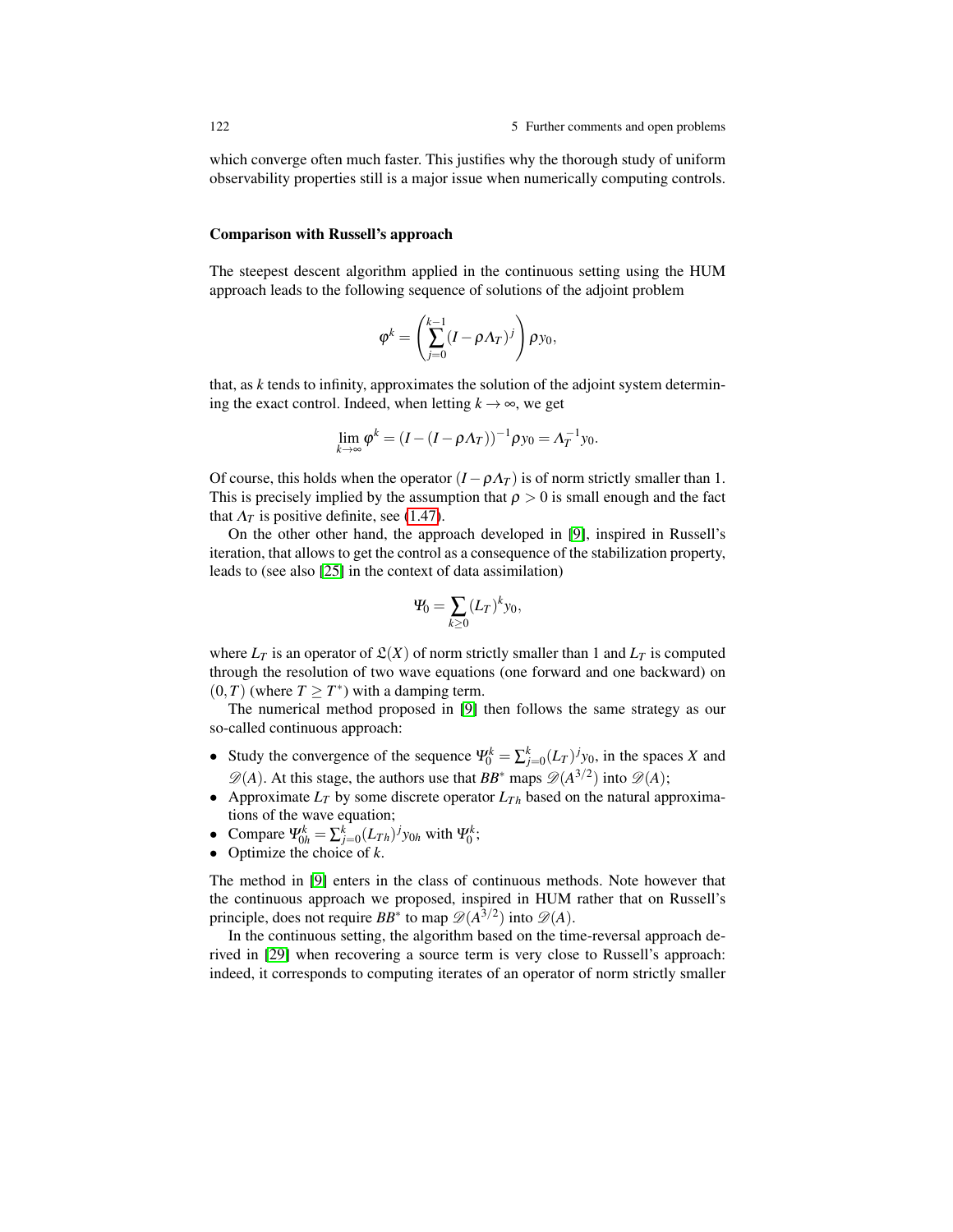than one, and deduced from the resolution of two dissipative wave equations. In that context, one easily understands that the approach in [\[25\]](#page-133-0) enters the framework of the continuous approach based on [\[29\]](#page-133-1).

#### Uniform discrete observability estimates

The discrete approach relies in an essential manner upon the uniform observability estimates [\(1.37\)](#page-24-0) of the semi-discrete approximations of the continuous model, i.e. Assumption 3, which, as we have said, is not an easy task to prove in practice.

In particular, to our knowledge, there are only few results which hold in general geometric settings and for regular finite-elements method (not necessarily on uniform meshes), namely the ones in [\[12,](#page-132-1) [41\]](#page-134-0). However, these two works do not yield estimates on the time under which uniform observability holds. This is due to their strategy, based on resolvent estimates as a characterization of observability, see for instance [\[40\]](#page-133-2). The scale of filtering employed in these works to guarantee uniform discrete observability estimates is very likely not optimal. Its improvement is an interesting open problem.

Therefore, getting uniform observability estimates still is a challenging issue when considering general geometric setting guaranteeing the observability inequality [\(1.5\)](#page-16-0) of the continuous model, in particular with respect to the time and the scale of filtering required for guaranteeing uniform discrete observability estimates.

#### Optimal control theory

Optimal control problems and the design of feedback control systems are topics that are closely related to the questions we have analyzed. Similarly to the numerical algorithms for exact control problem we studied here, we could also address the problem of numerically computing feedback control operators. As one could expect, getting discrete optimal feedback controls which converge to the continuous one usually requires the so-called uniform stabilizability property, see [\[30,](#page-133-3) [34,](#page-133-4) [19\]](#page-133-5), ensuring that the exponential decay rate of the energy of the solutions, both continuous and discrete, is bounded from below uniformly with respect to the mesh-size parameter. This issue is very closely related to the uniform discrete observability estimates [\(1.37\)](#page-24-0). In [\[16\]](#page-132-2), following the approach of [\[26\]](#page-133-6), we explained how discrete observability inequalities can be transferred into uniform stabilizability results for the corresponding damped equations by the addition of a suitable numerical viscosity. This should provide convergent approximations of optimal feedback operators, as it has been done in [\[44\]](#page-134-1).

However, to our knowledge, getting explicit rates on the convergence of these feedback controllers is an open problem.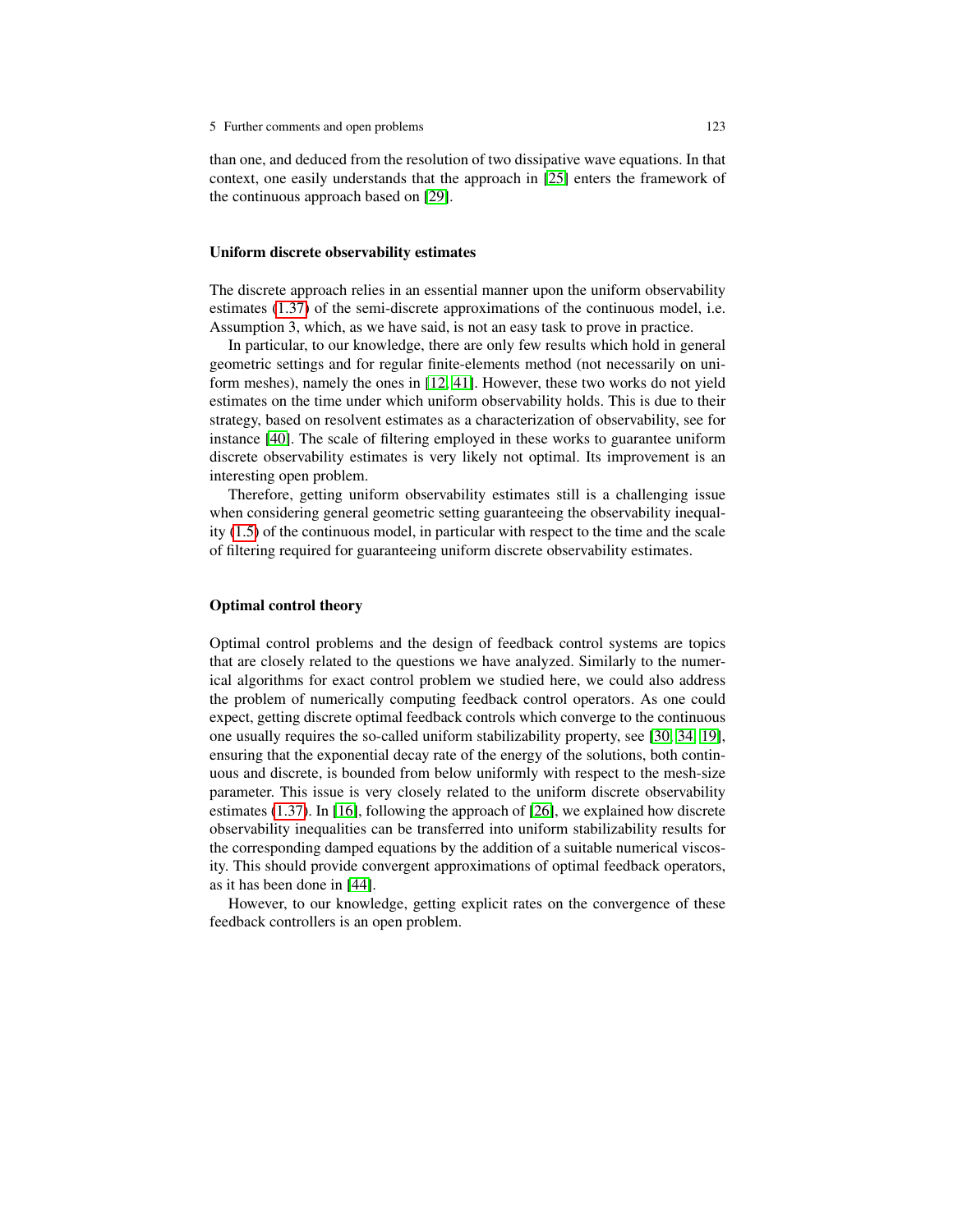124 5 Further comments and open problems

### Fully discrete approximations

Our approach is very general and can also be applied to fully discrete systems under very similar assumptions. For instance, one can formulate the analogs of Assumptions 1 and 2 that take into account the required convergence properties of the fully discrete numerical approximation scheme, whereas Assumption 3 consists of a uniform (with respect to the space-time mesh size parameters) observability result for the fully discrete systems.

Note that, according to the results in [\[14\]](#page-132-3), the corresponding fully discrete version of Assumption 3, which reads as uniform observability estimates for the fullydiscrete system, can be deduced as a consequence of the time-continuous (and space discrete) analogs.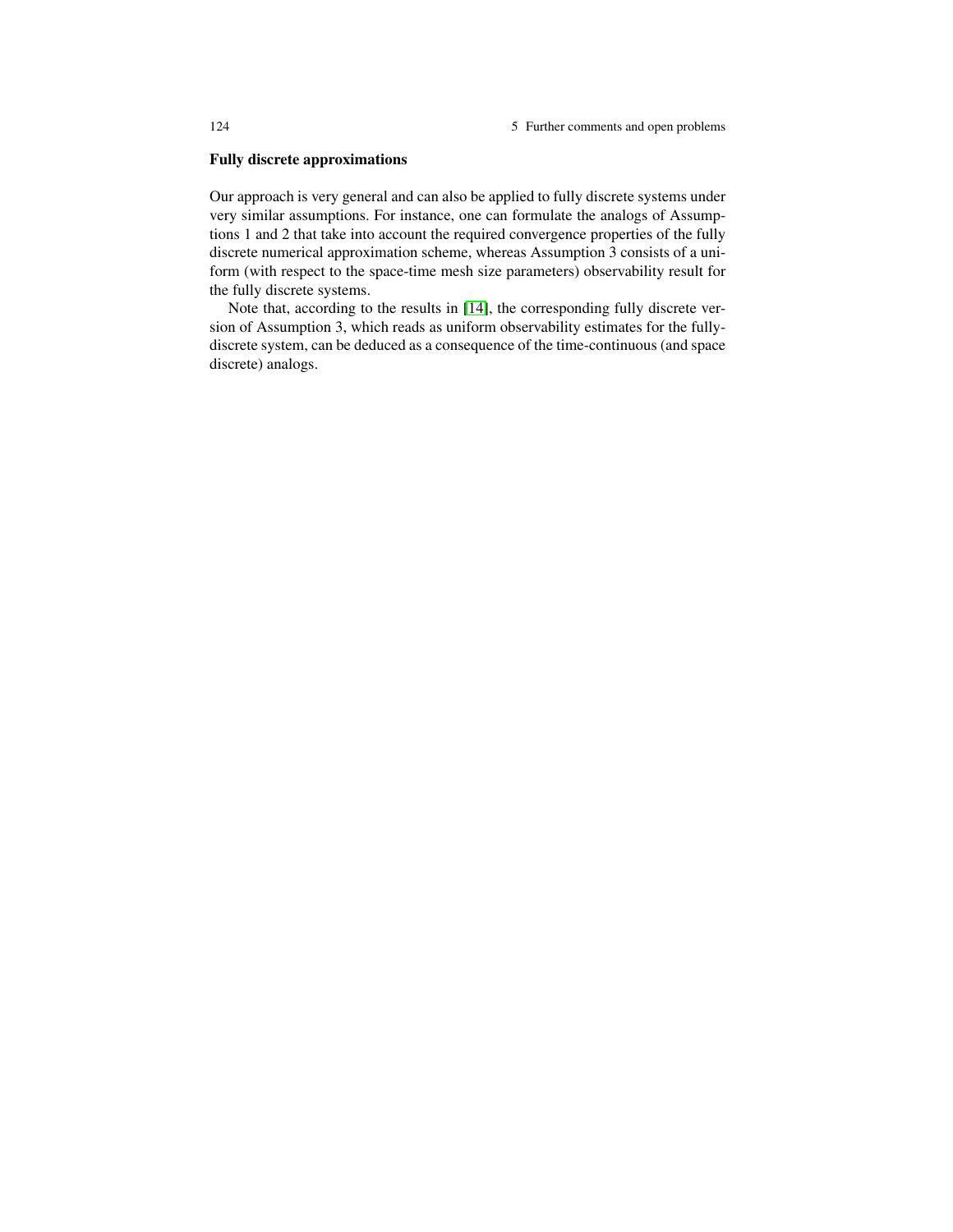# **References**

- 1. D. Auroux and J. Blum. Back and forth nudging algorithm for data assimilation problems. *C. R. Math. Acad. Sci. Paris*, 340(12):873–878, 2005.
- 2. G. A. Baker and J. H. Bramble. Semidiscrete and single step fully discrete approximations for second order hyperbolic equations. *RAIRO Anal. Numér.*, 13(2):75-100, 1979.
- 3. C. Bardos, G. Lebeau, and J. Rauch. Sharp sufficient conditions for the observation, control and stabilization of waves from the boundary. *SIAM J. Control and Optim.*, 30(5):1024–1065, 1992.
- 4. S. C. Brenner and L. R. Scott. *The mathematical theory of finite element methods*, volume 15 of *Texts in Applied Mathematics*. Springer-Verlag, New York, 1994.
- 5. N. Burq and P. Gérard. Condition nécessaire et suffisante pour la contrôlabilité exacte des ondes. *C. R. Acad. Sci. Paris Ser. I Math. ´* , 325(7):749–752, 1997.
- 6. C. Castro and S. Micu. Boundary controllability of a linear semi-discrete 1-d wave equation derived from a mixed finite element method. *Numer. Math.*, 102(3):413–462, 2006.
- 7. C. Castro, S. Micu, and A. Münch. Numerical approximation of the boundary control for the wave equation with mixed finite elements in a square. *IMA J. Numer. Anal.*, 28(1):186–214, 2008.
- 8. P. G. Ciarlet. *Introduction a l'analyse num ` erique matricielle et ´ a l'optimisation `* . Collection Mathématiques Appliquées pour la Maîtrise. [Collection of Applied Mathematics for the Master's Degree]. Masson, Paris, 1982.
- <span id="page-132-0"></span>9. N. Cˆındea, S. Micu, and M. Tucsnak. An approximation method for exact controls of vibrating systems. *SIAM J. Control Optim.*, 49(3):1283–1305, 2011.
- 10. J.-M. Coron, S. Ervedoza, and O. Glass. Uniform observability estimates for the 1-d discretized wave equation and the random choice method. *Comptes Rendus Mathematique*,  $347(9-10):505 - 510, 2009.$
- 11. B. Dehman and G. Lebeau. Analysis of the HUM control operator and exact controllability for semilinear waves in uniform time. *SIAM J. Control and Optim.*, 48(2):521–550, 2009.
- <span id="page-132-1"></span>12. S. Ervedoza. Spectral conditions for admissibility and observability of wave systems: applications to finite element schemes. *Numer. Math.*, 113(3):377–415, 2009.
- 13. S. Ervedoza. Observability properties of a semi-discrete 1D wave equation derived from a mixed finite element method on nonuniform meshes. *ESAIM Control Optim. Calc. Var.*, 16(2):298–326, 2010.
- <span id="page-132-3"></span>14. S. Ervedoza, C. Zheng, and E. Zuazua. On the observability of time-discrete conservative linear systems. *J. Funct. Anal.*, 254(12):3037–3078, June 2008.
- 15. S. Ervedoza and E. Zuazua. A systematic method for building smooth controls for smooth data. *Discrete Contin. Dyn. Syst. Ser. B*, 14(4):1375–1401, 2010.
- <span id="page-132-2"></span>16. S. Ervedoza and E. Zuazua. Uniformly exponentially stable approximations for a class of damped systems. *J. Math. Pures Appl.*, 91:20–48, 2009.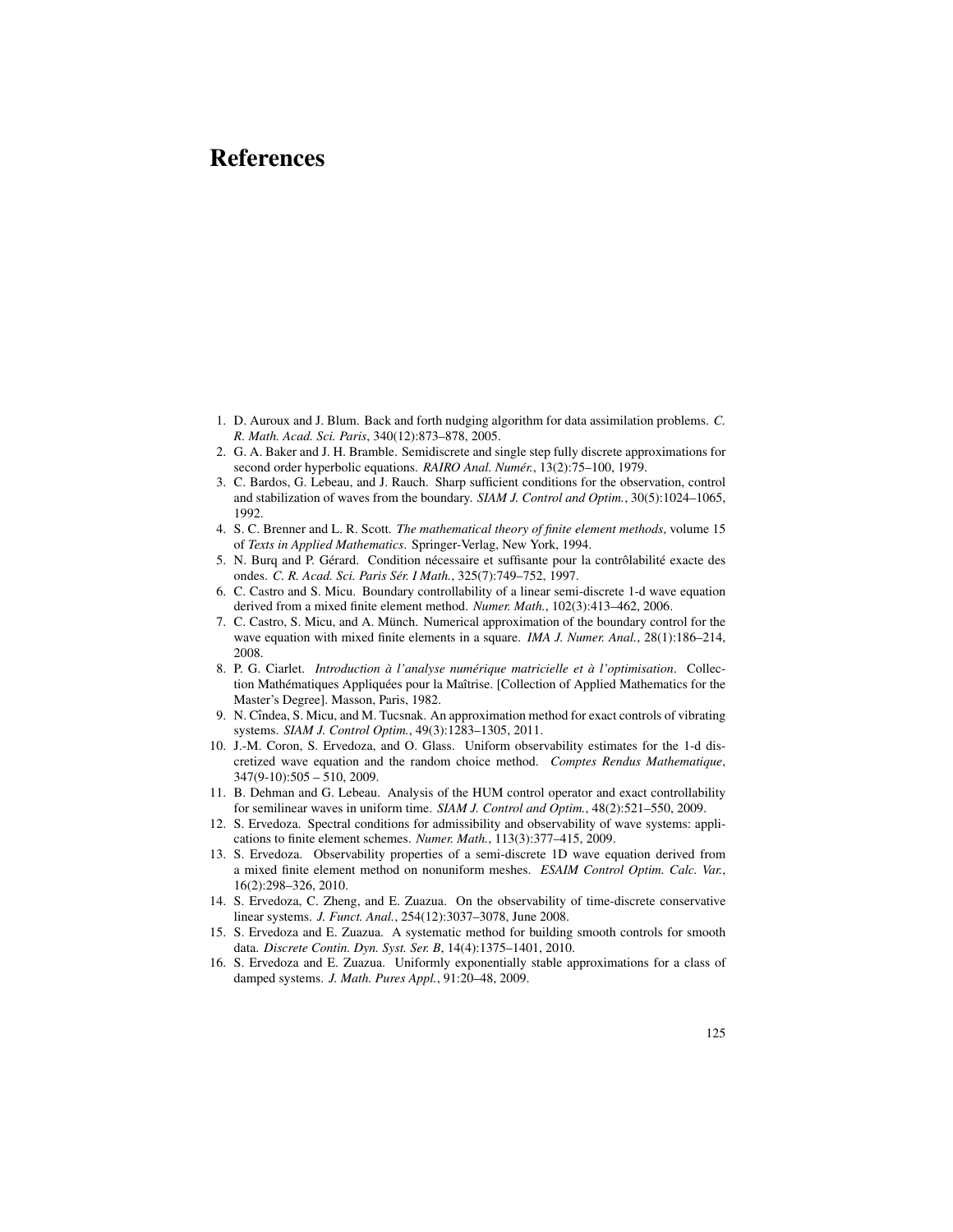#### 126 References

- 17. S. Ervedoza and E. Zuazua. The wave equation: Control and numerics. In *Control of Partial Differential Equations*, P. M. Cannarsa and J. M. Coron, eds, Lecture Notes in Mathematics, CIME Subseries. Springer Verlag, 2012, pp. 245-340.
- 18. S. Ervedoza and E. Zuazua. *Propagation, observation and numerical approximations of waves*. Book in preparation.
- <span id="page-133-5"></span>19. J. S. Gibson and A. Adamian. Approximation theory for linear-quadratic-Gaussian optimal control of flexible structures. *SIAM J. Control Optim.*, 29(1):1–37, 1991.
- 20. R. Glowinski. Ensuring well-posedness by analogy: Stokes problem and boundary control for the wave equation. *J. Comput. Phys.*, 103(2):189–221, 1992.
- 21. R. Glowinski, W. Kinton, and M. F. Wheeler. A mixed finite element formulation for the boundary controllability of the wave equation. *Internat. J. Numer. Methods Engrg.*, 27(3):623– 635, 1989.
- 22. R. Glowinski and C. H. Li. On the numerical implementation of the Hilbert uniqueness method for the exact boundary controllability of the wave equation. *C. R. Acad. Sci. Paris Ser. I Math. ´* , 311(2):135–142, 1990.
- 23. R. Glowinski, C. H. Li, and J.-L. Lions. A numerical approach to the exact boundary controllability of the wave equation. I. Dirichlet controls: description of the numerical methods. *Japan J. Appl. Math.*, 7(1):1–76, 1990.
- 24. R. Glowinski, J.-L. Lions, and J. He. *Exact and approximate controllability for distributed parameter systems*, volume 117 of *Encyclopedia of Mathematics and its Applications*. Cambridge University Press, Cambridge, 2008. A numerical approach.
- <span id="page-133-0"></span>25. G. Haine and K. Ramdani. Reconstructing initial data using observers: error analysis of the semi-discrete and fully discrete approximations. *Numer. Math.*, 120(2):307–343, 2012.
- <span id="page-133-6"></span>26. A. Haraux. Une remarque sur la stabilisation de certains systèmes du deuxième ordre en temps. *Port. Math.*, 46(3):245–258, 1989.
- 27. L. F. Ho. Observabilité frontière de l'équation des ondes. C. R. Acad. Sci. Paris Sér. I Math., 302(12):443–446, 1986.
- 28. J.A. Infante and E. Zuazua. Boundary observability for the space semi discretizations of the 1-d wave equation. *Math. Model. Num. Ann.*, 33:407–438, 1999.
- <span id="page-133-1"></span>29. K. Ito, K. Ramdani, and M. Tucsnak. A time reversal based algorithm for solving initial data inverse problems. *Discrete Contin. Dyn. Syst. Ser. S*, 4(3):641–652, 2011.
- <span id="page-133-3"></span>30. F. Kappel and D. Salamon. An approximation theorem for the algebraic Riccati equation. *SIAM J. Control Optim.*, 28(5):1136–1147, 1990.
- 31. V. Komornik. *Exact controllability and stabilization*. RAM: Research in Applied Mathematics. Masson, Paris, 1994. The multiplier method.
- 32. I. Lasiecka, J.-L. Lions, and R. Triggiani. Nonhomogeneous boundary value problems for second order hyperbolic operators. *J. Math. Pures Appl. (9)*, 65(2):149–192, 1986.
- 33. I. Lasiecka and R. Triggiani. Regularity of hyperbolic equations under *L*2(0, *T*;*L*2(Γ ))- Dirichlet boundary terms. *Appl. Math. Optim.*, 10(3):275–286, 1983.
- <span id="page-133-4"></span>34. I. Lasiecka. Galerkin approximations of infinite-dimensional compensators for flexible structures with unbounded control action. *Acta Appl. Math.*, 28(2):101–133, 1992.
- 35. J.-L. Lions *Contrôle des systèmes distribués singuliers*, Lectures at Collège de France, 1982, Gauthier Villars, Paris, 1983.
- 36. J.-L. Lions. *Controlabilit ˆ e exacte, Stabilisation et Perturbations de Syst ´ emes Distribu ` es. Tome ´ 1. Controlabilit ˆ e exacte ´* , volume RMA 8. Masson, 1988.
- 37. J.-L. Lions. Exact controllability, stabilization and perturbations for distributed systems. *SIAM Rev.*, 30(1):1–68, 1988.
- 38. F. Macia. The effect of group velocity in the numerical analysis of control problems for the ` wave equation. In *Mathematical and numerical aspects of wave propagation—WAVES 2003*, pages 195–200. Springer, Berlin, 2003.
- 39. S. Micu. Uniform boundary controllability of a semi-discrete 1-D wave equation. *Numer. Math.*, 91(4):723–768, 2002.
- <span id="page-133-2"></span>40. L. Miller. Controllability cost of conservative systems: resolvent condition and transmutation. *J. Funct. Anal.*, 218(2):425–444, 2005.